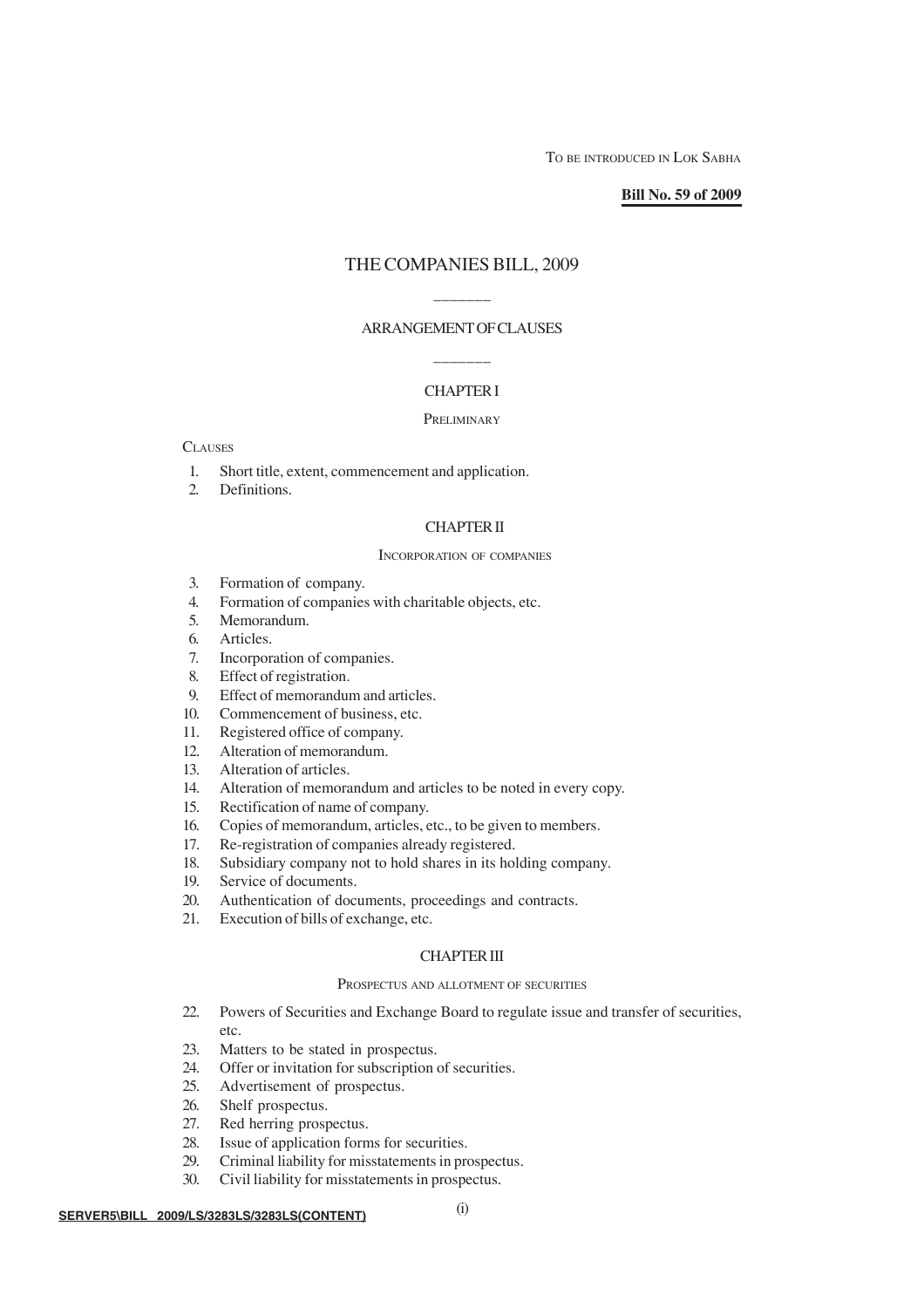- 31. Punishment for fraudulently inducing persons to invest money.
- 32. Action by affected persons.
- 33. Punishment for personation for acquisition, etc., of securities.
- 34. Allotment of securities by company.
- 35. Securities to be dealt with in Stock Exchanges.
- 36. Global Depository Receipt.

## CHAPTER IV

## SHARE CAPITAL AND DEBENTURES

- 37. Kinds of share capital.
- 38. Nature of shares or debentures.
- 39. Numbering of shares.
- 40. Certificate of shares.
- 41. Voting rights.
- 42. Variation of shareholders' rights.
- 43. Calls on shares of same class to be made on uniform basis.
- 44. Company to accept unpaid share capital, although not called up.
- 45. Payment of dividend in proportion to amount paid-up.
- 46. Application of premium received on issue of shares.
- 47. Prohibition on issue of shares at discount.
- 48. Issue of sweat equity shares.
- 49. Issue and redemption of preference share.
- 50. Transfer and transmission of securities.
- 51. Punishment for personation of shareholder.
- 52. Refusal of registration and appeal against refusal.
- 53. Rectification of register of members.
- 54. Publication of authorised, subscribed and paid-up capital.
- 55. Power of limited company to alter its share capital.
- 56. Further issue of share capital.
- 57. Notice to be given to Registrar for alteration of share capital.
- 58. Unlimited company to provide for reserve share capital on re-registration.
- 59. Reduction of share capital.
- 60. Restrictions on purchase by company or giving of loans by it for purchase of its shares.
- 61. Power of company to purchase its own securities.
- 62. Transfer of certain sums to Capital Redemption Reserve Account.
- 63. Prohibition for buy-back in certain circumstances.
- 64. Debentures.
- 65. Nomination of shares or debentures.

#### CHAPTER V

#### ACCEPTANCE OF DEPOSITS BY COMPANIES

- 66. Prohibition on acceptance of deposits from public.
- 67. Repayment of deposits, etc., accepted before commencement of this Act.
- 68. Damages for fraud.

## CHAPTER VI

#### REGISTRATION OF CHARGES

- 69. Duty to register charges, etc.
- 70. Application for registration of charge.
- 71. Section 69 to apply in certain matters.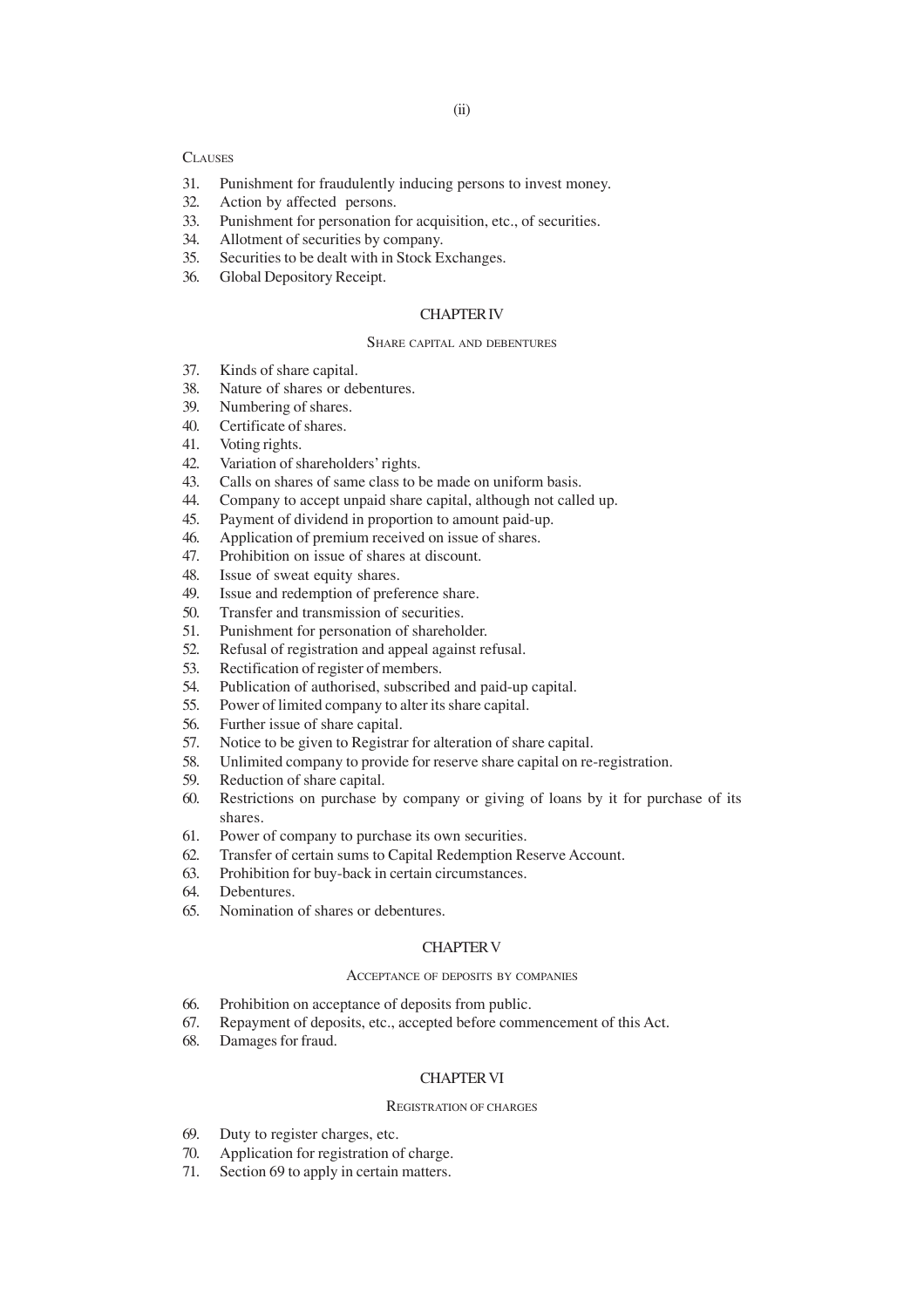- 72. Date of notice of charge.
- 73. Register of charges to be kept by Registrar.
- 74. Company to report satisfaction of charge.
- 75. Intimation of appointment of receiver or manager.
- 76. Company's register of charges.
- 77. Punishment for contravention.

#### CHAPTER VII

#### MANAGEMENT AND ADMINISTRATION

- 78. Register of members, etc.
- 79. Declaration in respect of beneficial interest in any share.
- 80. Investigation of beneficial ownership of shares in certain cases.
- 81. Power to close register of members or debenture holders or other security holders.
- 82. Annual return.
- 83. Place of keeping and inspection of registers, returns, etc.
- 84. Registers, etc., to be evidence.
- 85. Annual general meeting.
- 86. Power of Tribunal to call annual general meeting.
- 87. Power of Tribunal to call meetings of members, etc.
- 88. Punishment for default in complying with provisions of sections 85 to 87.
- 89. Calling of extraordinary general meeting.
- 90. Notice of meeting.
- 91. Explanatory statement to be annexed with notice.
- 92. Quorum for meetings.
- 93. Chairman of meetings.
- 94. Proxies.
- 95. Restriction on voting rights.
- 96. Voting by show of hands.
- 97. Voting through electronic means.
- 98. Demand for poll.
- 99. Postal ballot.
- 100. Circulation of members' resolution.
- 101. Representation of the President and Governors in meetings.
- 102. Representation of corporations at meeting of companies and of creditors.
- 103. Ordinary and special resolutions.
- 104. Resolutions requiring special notice.
- 105. Resolutions passed at adjourned meeting.
- 106. Resolutions and agreements to be filed.
- 107. Minutes of proceedings of general meeting, meeting of Board of Directors and other meeting and resolutions passed by postal ballot.
- 108. Inspection of minute books of general meeting.
- 109. Report on general meeting.

## CHAPTER VIII

## DECLARATION AND PAYMENT OF DIVIDEND

- 110. Declaration of dividend.
- 111. Unpaid Dividend Account.
- 112. Investor Education and Protection Fund.
- 113. Amount lying in previous Fund to become part of Fund under this Act.
- 114. Right to dividend, rights shares and bonus shares to be held in abeyance pending registration of transfer of shares.
- 115. Punishment for failure to distribute dividends within thirty days.

## CHAPTER IX

#### ACCOUNTS OF COMPANIES

- 116. Books of account, etc., to be kept by company.
- 117. Financial statements.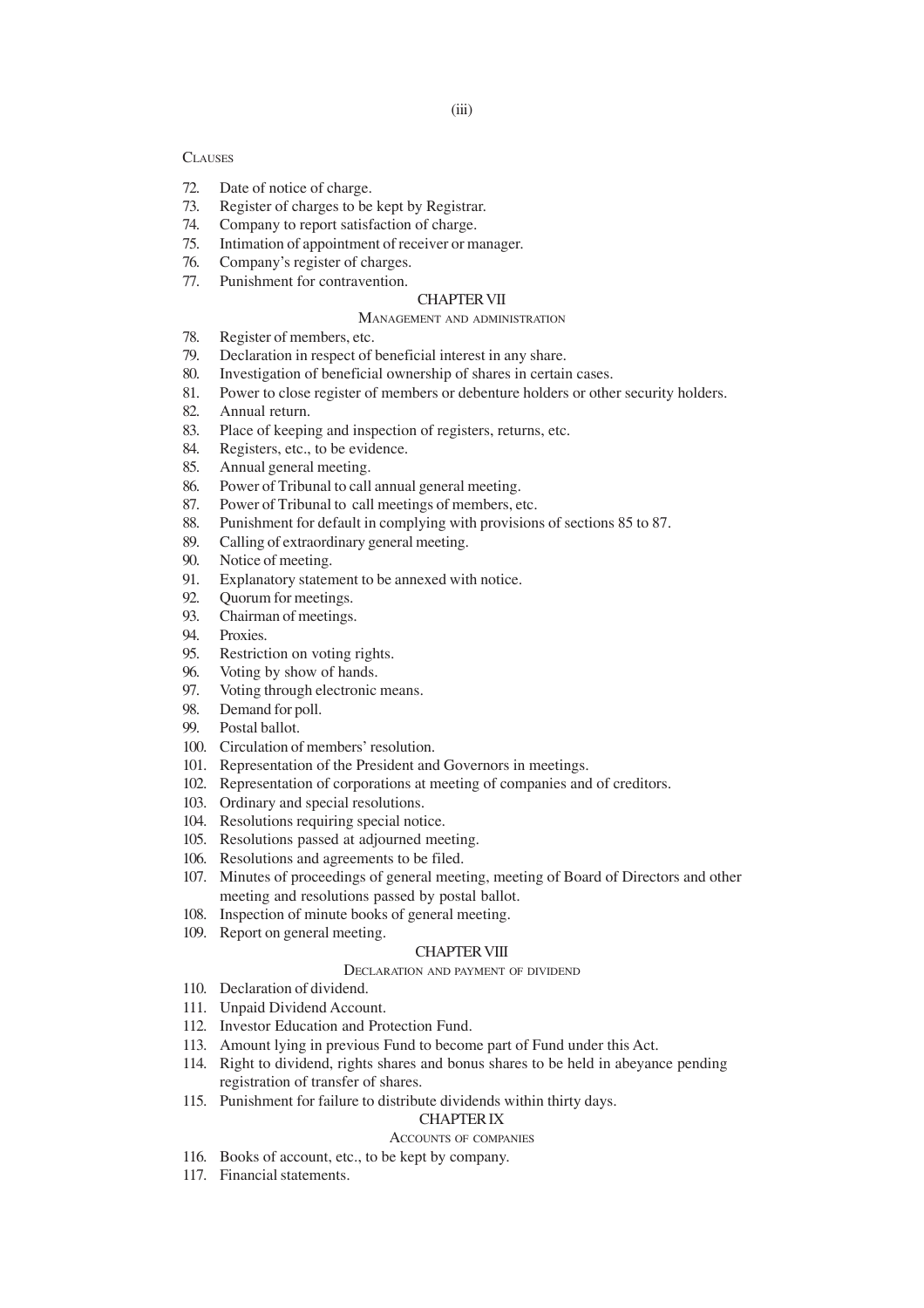- 118. Constitution of National Advisory Committee on Accounting and Auditing Standards.
- 119. Central Government to notify accounting standards.
- 120. Financial Statement, Board's report, etc.
- 121. Right of member to copies of audited balance sheet.
- 122. Copy of financial statement to be filed with Registrar.

## CHAPTER X

#### AUDIT AND AUDITORS

- 123. Appointment of auditors.
- 124. Eligibility, qualifications and disqualifications of auditors.
- 125. Remuneration of auditors.
- 126. Powers and duties of auditors and auditing standards.
- 127. Auditor not to render certain services.
- 128. Auditor to sign audit reports, etc.
- 129. Auditors to attend general meeting.
- 130. Punishment for contravention.
- 131. Central Government to specify audit of items of cost in respect of certain companies.

## CHAPTER XI

#### APPOINTMENT AND QUALIFICATIONS OF DIRECTORS

- 132. Company to have Board of Directors.
- 133. Appointment of directors.
- 134. Application for allotment of Director Identification Number.
- 135. Allotment of Director Identification Number.
- 136. Prohibition to obtain more than one Director Identification Number.
- 137. Director to intimate Director Identification Number.
- 138. Company to inform Director Identification Number to Registrar.
- 139. Obligation to indicate Director Identification Number.
- 140. Punishment for contravention.
- 141. Right of persons other than retiring directors to stand for directorship.
- 142. Appointment of additional director, alternate director and nominee director.
- 143. Appointment of directors to be voted individually.
- 144. Option to adopt principle of proportional representation for appointment of directors.
- 145. Disqualifications for appointment of director.
- 146. Number of directorships.
- 147. Duties of directors.
- 148. Vacation of office of director.
- 149. Resignation of director.
- 150. Removal of directors.
- 151. Register of directors and key managerial personnel and their shareholding.
- 152. Members' right to inspect.
- 153. Punishment.

#### CHAPTER XII

## MEETINGS OF BOARD AND ITS POWERS

- 154. Meetings of Board.
- 155. Quorum for meetings of Board.
- 156. Passing of resolution by circulation.
- 157. Defects in appointment of directors not to invalidate actions taken.
- 158. Committees of Board.
- 159. Powers of Board.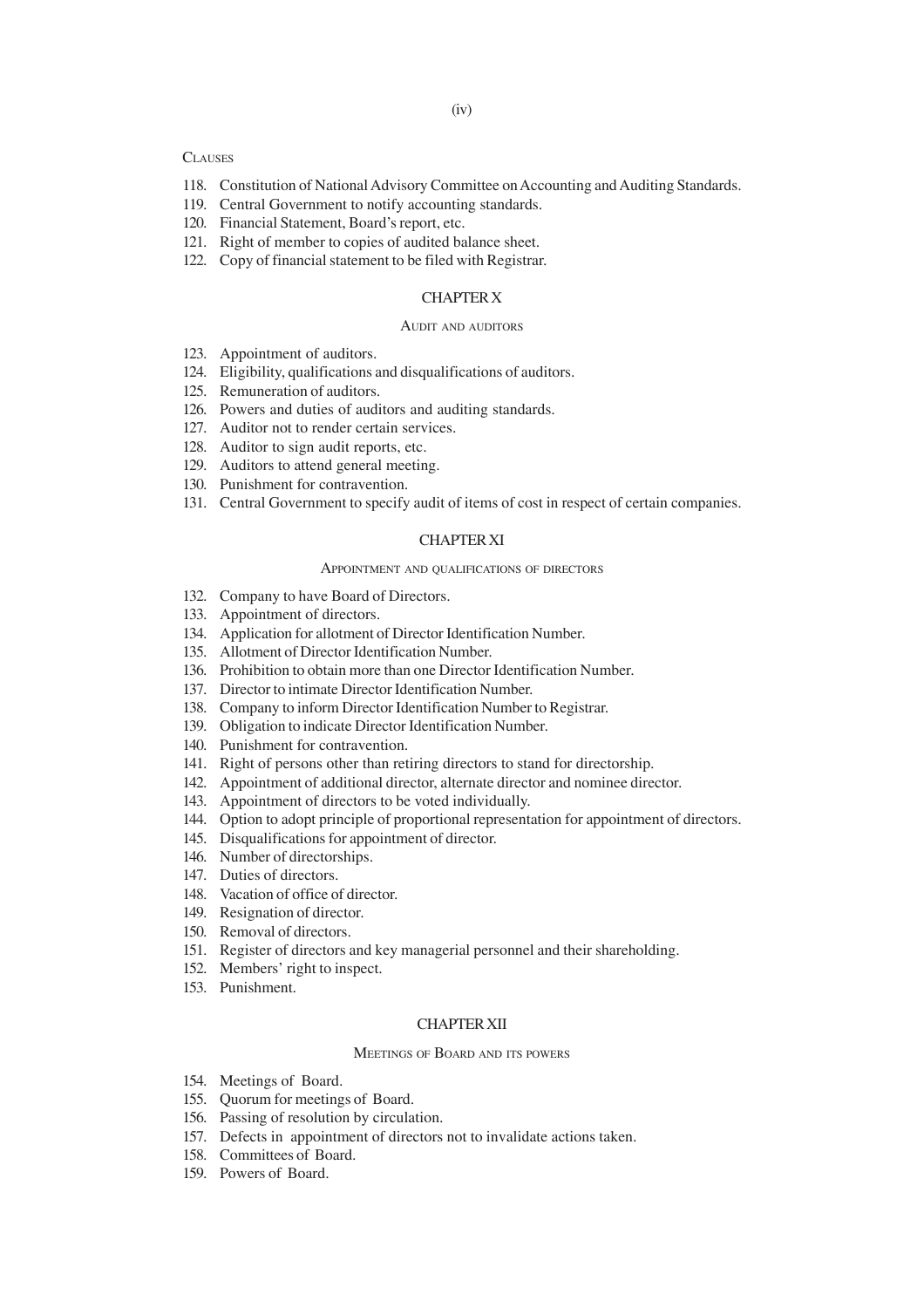- 160. Restrictions on powers of Board.
- 161. Prohibitions and restrictions regarding political contributions.
- 162. Disclosure of interest by director.
- 163. Loan to directors, etc.
- 164. Loan and investment by company.
- 165. Investments of company to be held in its own name.
- 166. Related party transactions.
- 167. Register of contracts or arrangements in which directors are interested.
- 168. Contract of employment with managing or whole-time directors.
- 169. Payment to director for loss of office, etc., in connection with transfer of undertaking, property or shares.
- 170. Restriction on non-cash transactions involving directors.
- 171. Contract by One Person Company.
- 172. Prohibition on forward dealings in securities of company by a key managerial personnel.
- 173. Prohibition on insider trading of securities.

#### CHAPTER XIII

## APPOINTMENT AND REMUNERATION OF MANAGERIAL PERSONNEL

- 174. Appointment of managing director, whole-time director or manager.
- 175. Remuneration of managerial personnel.
- 176. Remuneration payable to directors.
- 177. Compensation for loss of office of managing or whole-time director or manager.
- 178. Appointment of key managerial personnel.

### CHAPTER XIV

#### INSPECTION, INQUIRY AND INVESTIGATION

- 179. Power to call for information, inspect books and conduct inquiries.
- 180. Conduct of inspection and inquiry.
- 181. Report on inspection made.
- 182. Search and seizure.
- 183. Investigation into affairs of company.
- 184. Investigation into company's affairs in other cases.
- 185. Security for payment of costs and expenses of investigation.
- 186. Firm, body corporate or association not to be appointed as inspector.
- 187. Investigation of ownership of company.
- 188. Procedure, powers, etc., of inspectors.
- 189. Power of inspectors to conduct investigation into affairs of related companies, etc.
- 190. Seizure of documents by inspector.
- 191. Freezing of assets on an inquiry and investigation of a company.
- 192. Imposition of restrictions upon securities.
- 193. Inspector's report.
- 194. No suit or proceeding till submission of final report.
- 195. Actions to be taken in pursuance of inspector's report.
- 196. Expenses of investigation.
- 197. Voluntary winding up of company, etc., not to stop investigation proceedings.
- 198. Legal advisers and bankers not to disclose.
- 199. Investigation, etc., of foreign companies.
- 200. Penalty for furnishing false statement, mutilation, destruction of documents.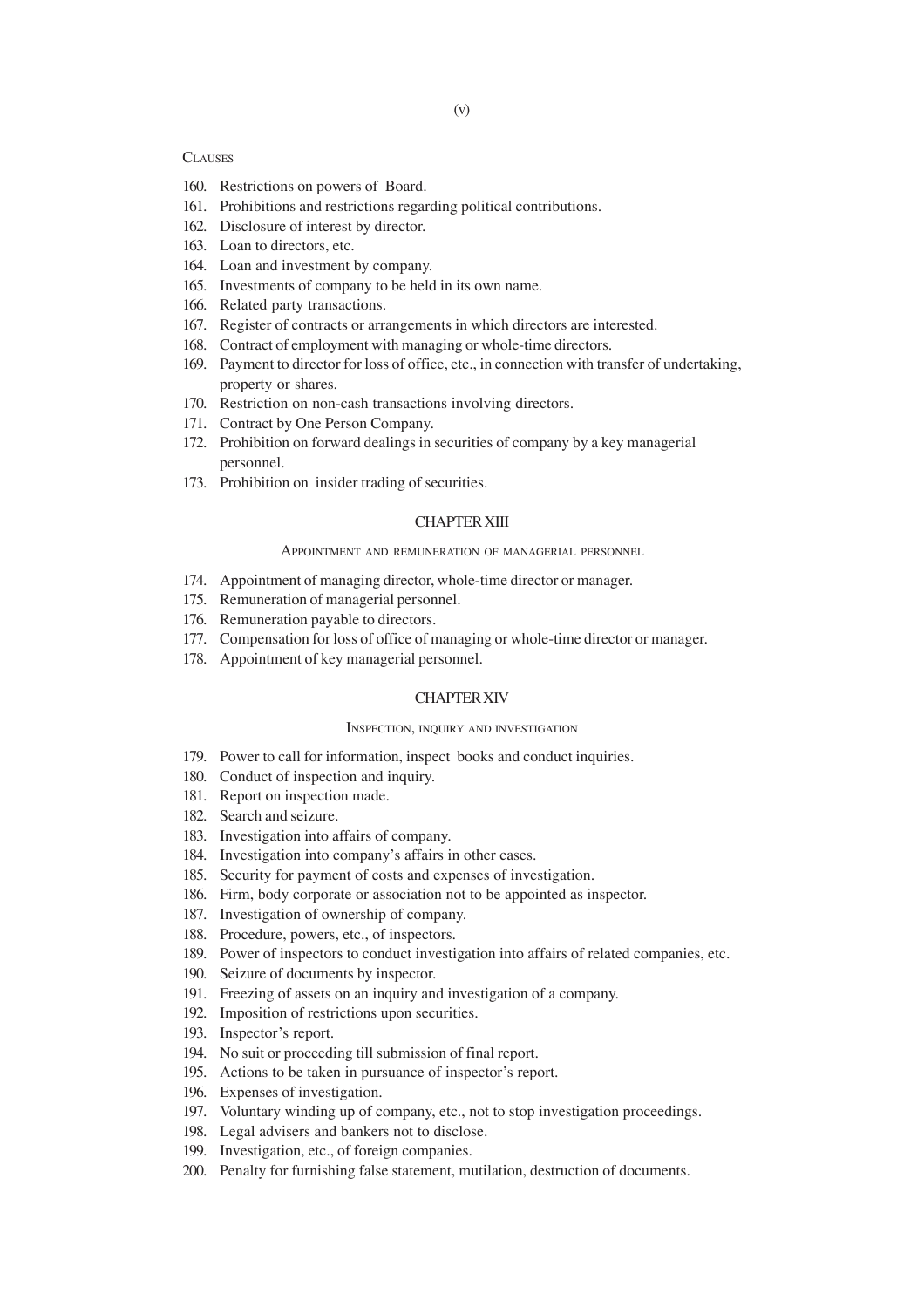## CHAPTER XV

#### COMPROMISES, ARRANGEMENTS AND AMALGAMATIONS

**CLAUSES** 

- 201. Power to compromise or make arrangements with creditors and members.
- 202. Power of Tribunal to enforce compromise or arrangement.
- 203. Merger and amalgamation of companies.
- 204. Merger or amalgamation of certain companies.
- 205. Amalgamation by mutual agreement.
- 206. Power to acquire shares of shareholders dissenting from scheme or contract approved by majority.
- 207. Purchase of minority shareholding.
- 208. Power of Central Government to provide for amalgamation of companies in public interest.
- 209. Registration of offer of Schemes involving transfer of shares.
- 210. Preservation of books and papers of amalgamated company.
- 211. Liability of officers in respect of offences committed prior to merger, amalgamation, etc.

## CHAPTER XVI

### PREVENTION OF OPPRESSION AND MISMANAGEMENT

- 212. Application to Tribunal for relief in cases of oppression, etc.
- 213. Powers of Tribunal.
- 214. Consequence of termination or modifications of certain agreements.
- 215. Right to apply under section 212.
- 216. Class action.
- 217. Application of certain provisions to proceedings under sections 212 and 216.

#### CHAPTER XVII

#### REGISTERED VALUERS

- 218. Valuation by registered valuers.
- 219. Registration of valuers.
- 220. Appointment of committee of experts.
- 221. Practice as registered valuers.
- 222. Furnishing of particulars in certain cases.
- 223. Removal and restoration of names of valuers from register.

## CHAPTER XVIII

#### REMOVAL OF NAMES OF COMPANIES FROM THE REGISTER

- 224. Power of Registrar to remove name of a company from register.
- 225. No application under section 224 in certain situations.
- 226. Effect of a company notified as dissolved.
- 227. Fraudulent application for removal of name.
- 228. Appeal to Tribunal.

#### CHAPTER XIX

#### REVIVAL AND REHABILITATION OF SICK COMPANIES

- 229. Determination of sickness.
- 230. Application for revival and rehabilitation.
- 231. Appointment of interim administrator.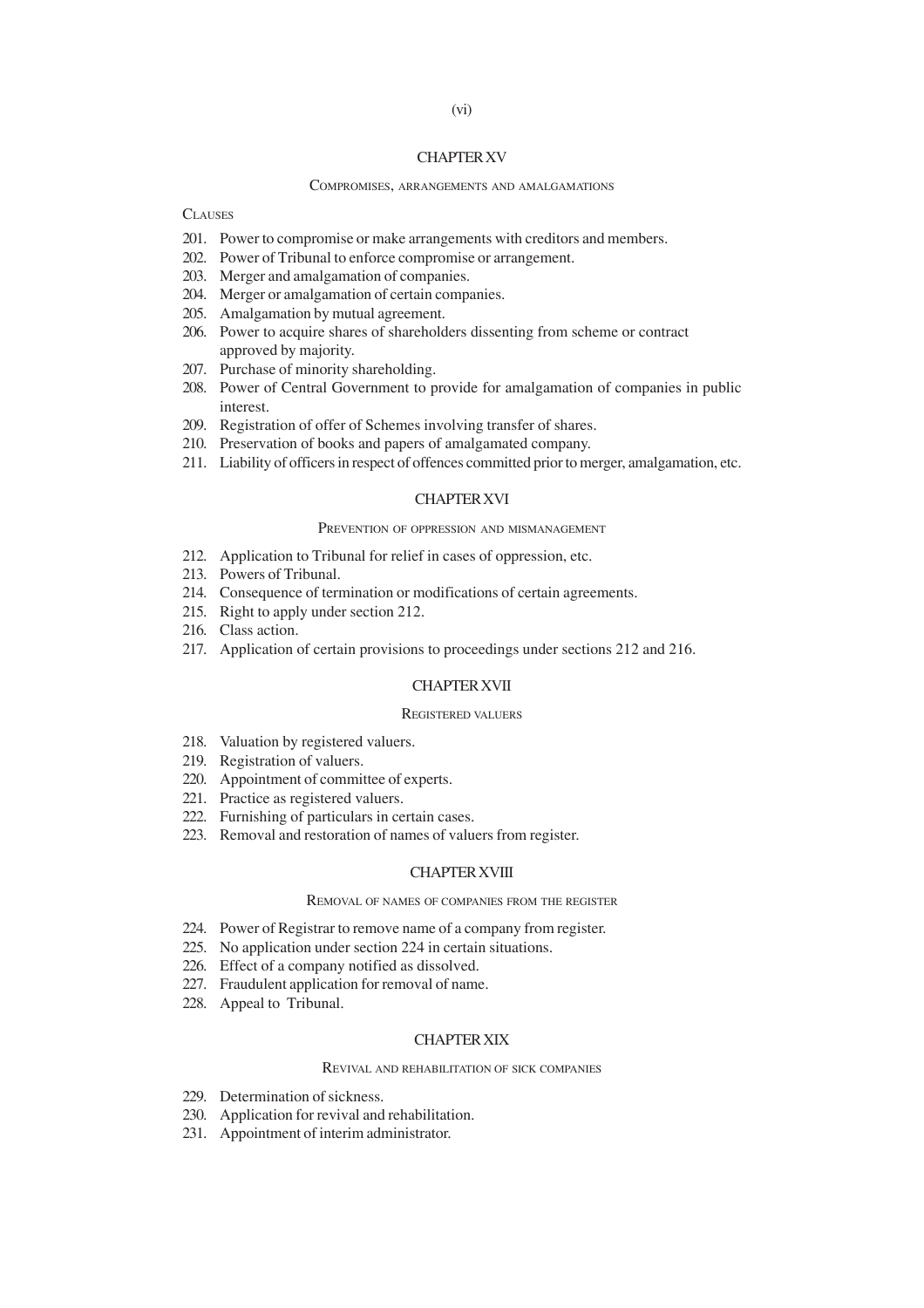- 232. Committee of creditors.
- 233. Order of Tribunal.
- 234. Appointment of administrator.
- 235. Powers and duties of company administrator.
- 236. Scheme of revival and rehabilitation.
- 237. Sanction of scheme.
- 238. Scheme to be binding.
- 239. Implementation of the scheme.
- 240. Winding up of company on report of company administrator.
- 241. Power of Tribunal to assess damages against delinquent directors, etc.
- 242. Punishment for certain offences.
- 243. Bar of jurisdiction.
- 244. Rehabilitation and Insolvency Fund.

## CHAPTER XX

## WINDING UP

245. Modes of winding up.

# *Part I*

## *Winding up by the Tribunal*

- 246. Circumstances in which a company may be wound up by Tribunal.
- 247. Petition for winding up.
- 248. Powers of Tribunal.
- 249. Directions for filing statement of affairs.
- 250. Company Liquidators and their appointments.
- 251. Removal and replacement of liquidator.
- 252. Winding up order to be communicated to the Registrar*.*
- 253. Effect of winding up order.
- 254. Stay of suits, etc., on winding up order.
- 255. Jurisdiction of Tribunal.
- 256. Submission of report by Company Liquidator.
- 257. Directions of Tribunal on report of Company Liquidator.
- 258. Custody of company's properties.
- 259. Directors, officers and employees to co-operate with Company Liquidator.
- 260. Settlement of list of contributories and application of assets.
- 261. Obligations of directors and managers.
- 262. Committee of inspection.
- 263. Submission of periodical reports to the Tribunal.
- 264. Power of Tribunal on application for stay of winding up.
- 265. Powers and duties of Company Liquidator.
- 266. Provision for professional assistance to Company Liquidator.
- 267. Exercise and control of Company Liquidator's powers.
- 268. Books to be kept by Company Liquidator.
- 269. Audit of Company Liquidator's accounts.
- 270. Payment of debts by contributory and extent of set-off.
- 271. Power of Tribunal to make calls.
- 272. Adjustment of rights of contributories.
- 273. Power to order costs.
- 274. Power to summon persons suspected of having property of company, etc.
- 275. Power to order examination of promoters, directors, etc.
- 276. Arrest of person trying to quit India or abscond.
- 277. Dissolution of company by Tribunal.
- 278. Appeals from orders made before commencement of Act.

## *Part II*

## *Voluntary Winding up*

- 279. Circumstances in which company may be wound up voluntarily.
- 280. Declaration of solvency in case of proposal to wind up voluntarily.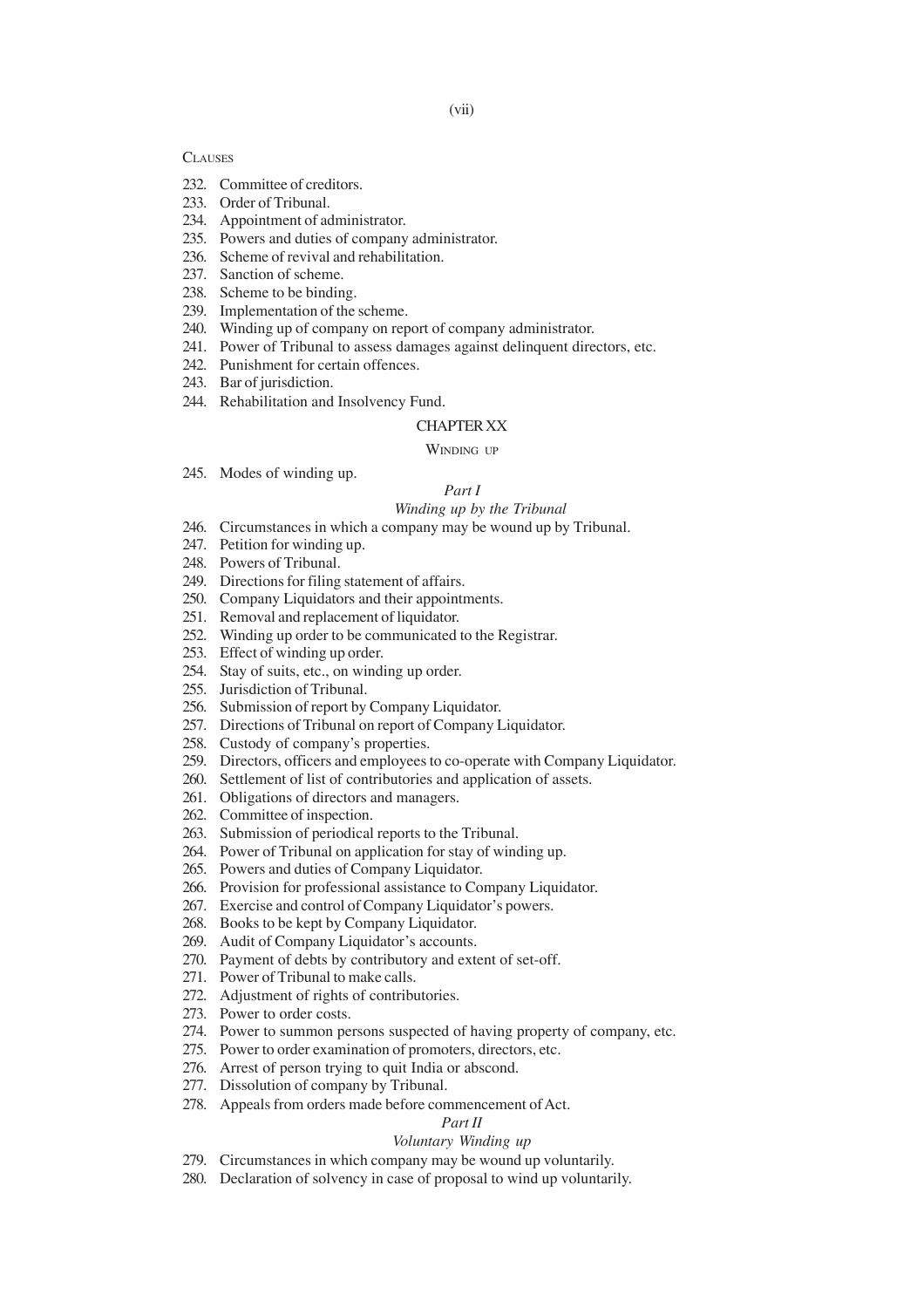- 281. Meeting of creditors.
- 282. Publication of resolution to wind up voluntarily.
- 283. Commencement of voluntary windingup.
- 284. Effect of voluntary winding up.
- 285. Appointment of Company Liquidator.
- 286. Power to remove and fill vacancy of Company Liquidator.
- 287. Notice of appointment of Company Liquidator to be given to Registrar.
- 288. Cesser of Board's powers on appointment of Company Liquidator.
- 289. Powers and duties of Company Liquidator in voluntary winding up.
- 290. Appointment of committees.
- 291. Company Liquidator to submit report on progress of winding up*.*
- 292. Report of Company Liquidator to Tribunal for examination of persons.
- 293. Final meeting of dissolution of company.
- 294. Power of Company Liquidator to accept shares, etc., as consideration for sale of property of company.
- 295. Distribution of property of company.
- 296. Arrangement when binding on company and creditors.
- 297. Power to apply to Tribunal to have questions determined, etc.
- 298. Costs of voluntary winding up.

## *Part III*

## *Provisions applicable to every mode of winding up*

- 299. Debts of all descriptions to be admitted to proof.
- 300. Application of insolvency rules in winding up of insolvent companies.
- 301. Overriding preferential payments.
- 302. Preferential payments.
- 303. Fraudulent preference.
- 304. Transfers not in good faith to be void.
- 305. Certain transfers to be void.
- 306. Liabilities and rights of certain persons fraudulently preferred.
- 307. Effect of floating charge.
- 308. Disclaimer of onerous property.
- 309. Transfers, etc., after commencement of winding up to be void.
- 310. Certain attachments, executions, etc., in winding up by Tribunal to be void.
- 311. Offences by officers of companies in liquidation.
- 312. Penalty for frauds by officers.
- 313. Liability where proper accounts not kept.
- 314. Liability for fraudulent conduct of business.
- 315. Power of Tribunal to assess damages against delinquent directors, etc.
- 316. Liability under sections 314 and 315 to extend to partners or directors in firms or companies.
- 317. Prosecution of delinquent officers and members of company.
- 318. Company Liquidator to exercise certain powers subject to sanction.
- 319. Statement that a company is in liquidation.
- 320. Books and papers of company to be evidence.
- 321. Inspection of books and papers by creditors and contributories.
- 322. Disposal of books and papers of company.
- 323. Information as to pending liquidations.
- 324. Official Liquidator to make payments into public account of India.
- 325. Company Liquidator to deposit into scheduled bank.
- 326. Liquidator not to deposit monies into private banking account.
- 327. Company Liquidation Dividend and Undistributed Assets Account.
- 328. Liquidator to make returns, etc.
- 329. Meetings to ascertain wishes of creditors or contributories.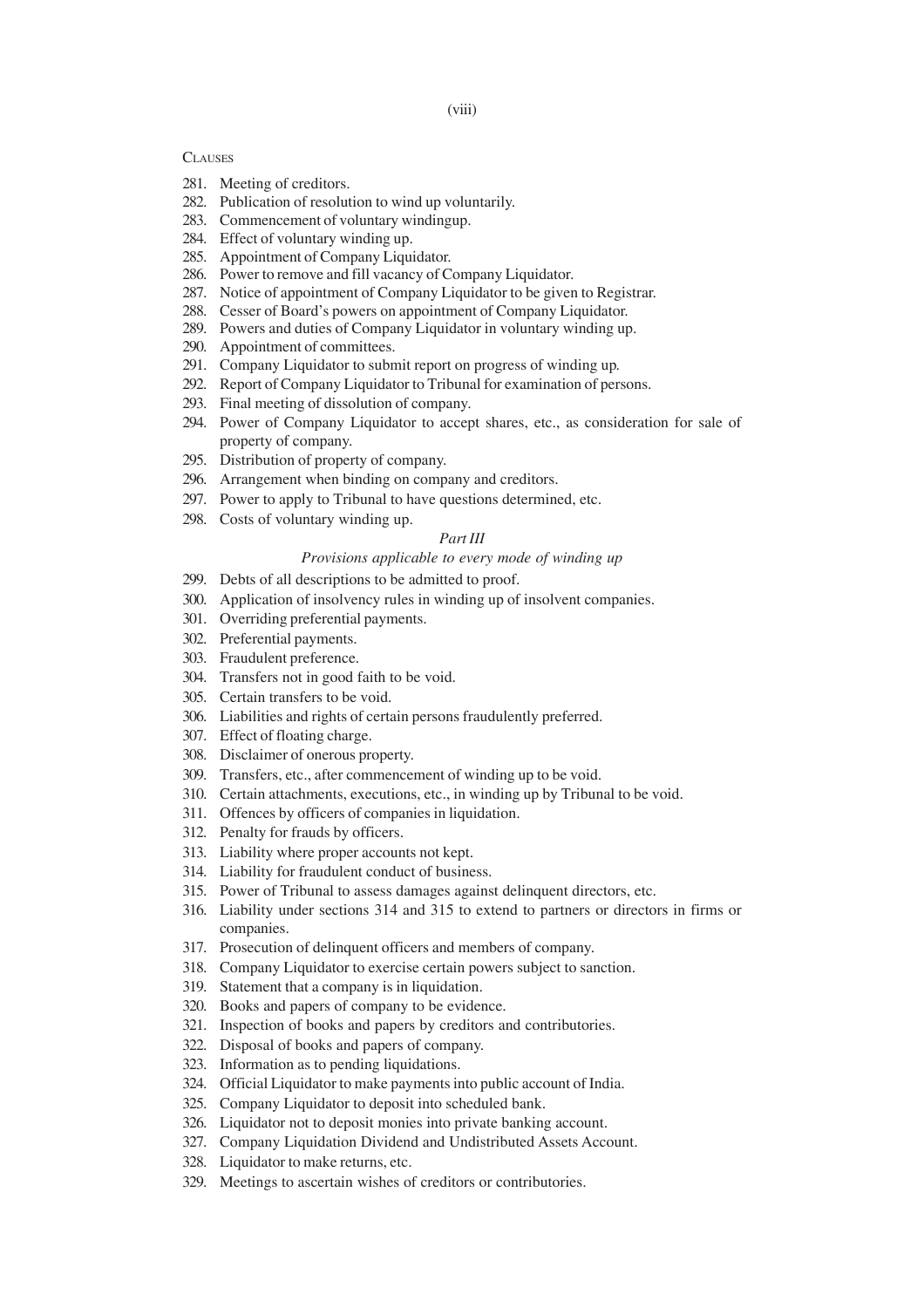- 330. Court, tribunal or person, etc., before whom affidavit may be sworn.
- 331. Powers of Tribunal to declare dissolution of company void.
- 332. Commencement of winding up by Tribunal.
- 333. Exclusion of certain time in computing period of limitation.

## *Part IV*

### *Official Liquidators*

- 334. Appointment of Official Liquidator.
- 335. Powers and functions of Official Liquidator.
- 336. Summary procedure for liquidation.
- 337. Sale of assets and recovery of debts due to company.
- 338. Settlement of claims of creditors by Official Liquidator.
- 339. Appeal by creditor.
- 340. Order of dissolution of company.

#### CHAPTER XXI

### COMPANIES INCORPORATED OUTSIDE INDIA

- 341. Application of Act to foreign companies.
- 342. Documents, etc., to be delivered to Registrar by foreign companies.
- 343. Accounts of foreign company.
- 344. Display of name, etc., of foreign company.
- 345. Service on foreign company.
- 346. Debentures, annual return, registration of charges, books of account and their inspection.
- 347. Fee for registration of documents.
- 348. Interpretation.
- 349. Dating of prospectus and particulars to be contained therein.
- 350. Provisions as to expert's consent and allotment.
- 351. Registration of prospectus.
- 352. Offer of Indian Depository Receipts.
- 353. Application of sections 29 to 31 and Chapter XX.
- 354. Punishment for contravention.
- 355. Company's failure to comply with provisions of this Chapter not to affect validity of contracts, etc.

#### CHAPTER XXII

#### GOVERNMENT COMPANIES

- 356. Annual reports on Government companies.
- 357. Power to modify Act in its application to Government companies.

#### CHAPTER XXIII

## REGISTRATION OFFICES AND FEES

- 358. Registration offices.
- 359. Admissibility of certain documents as evidence.
- 360. Provisions relating to filing of applications, documents, inspection, etc., in electronic form.
- 361. Electronic form to be exclusive, alternative or in addition.
- 362. Provision of value added services through electronic form.
- 363. Application of provisions of Information Technology Act, 2000.
- 364. Fee for filing, etc.
- 365. Fees, etc., to be credited into public account.

#### CHAPTER XXIV

#### COMPANIES TO FURNISH INFORMATION OR STATISTICS

366. Power of Central Government to direct companies to furnish information or statistics.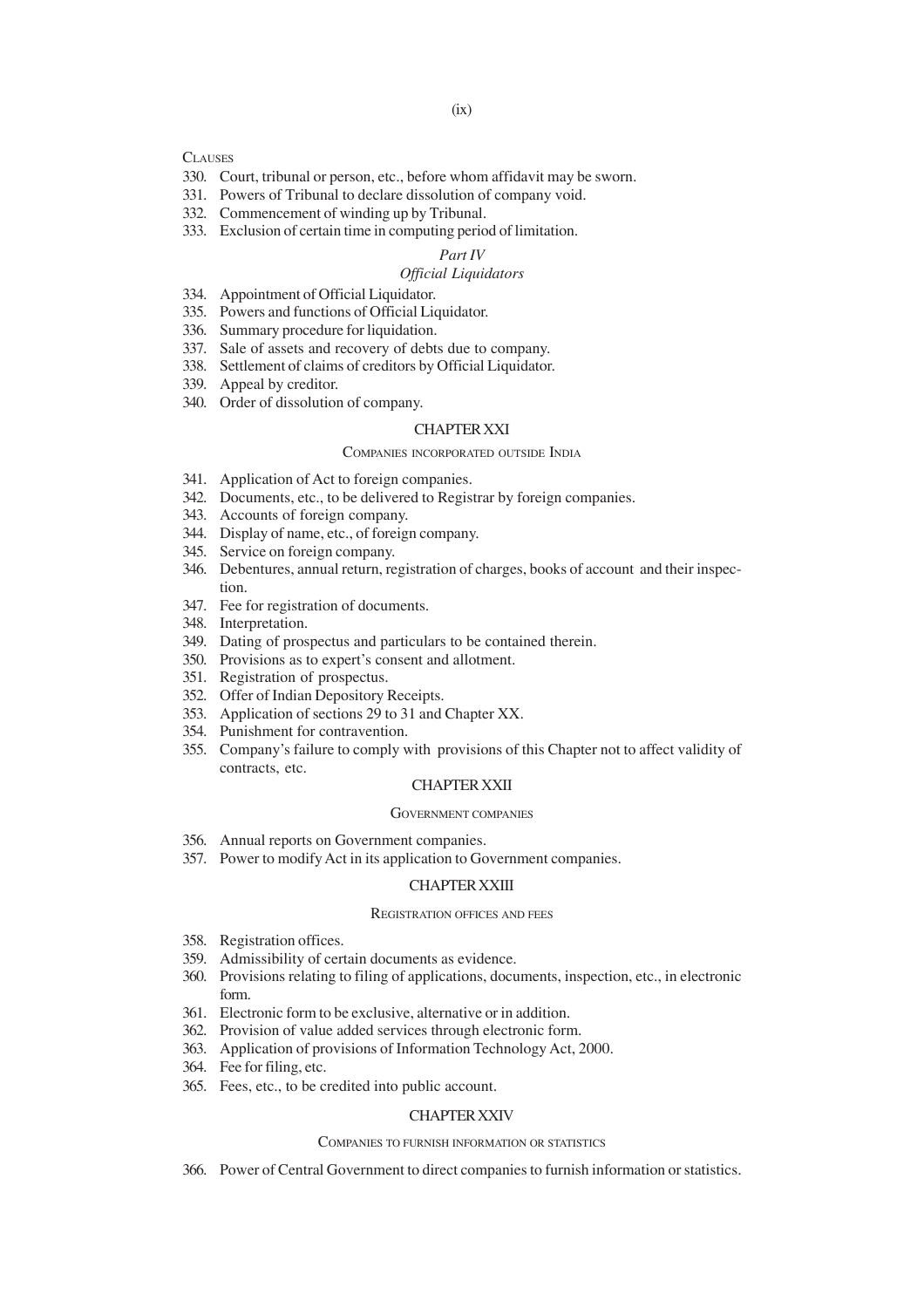#### CHAPTER XXV

#### **NIDHIS**

**CLAUSES** 

367. Power to modify Act in its application to Nidhis.

## CHAPTER XXVI

## NATIONAL COMPANY LAW TRIBUNAL AND APPELLATE TRIBUNAL

- 368. Definitions.
- 369. Constitution of National Company Law Tribunal.
- 370. Qualifications of President and Members of Tribunal.
- 371. Constitution of Appellate Tribunal.
- 372. Qualifications of Chairperson and Members of Appellate Tribunal.
- 373. Selection of Members of Tribunal and Appellate Tribunal.
- 374. Term of office of President, Chairperson and other Members.
- 375. Salary, allowances and other terms and conditions of service of Members.
- 376. Acting President and Chairman of Tribunal and Appellate Tribunal.
- 377. Resignation of Members.
- 378. Removal of Members.
- 379. Staff of Tribunal and Appellate Tribunal.
- 380. Benches of Tribunal.
- 381. Orders of Tribunal.
- 382. Appeal from orders of Tribunal.
- 383. Expeditious disposal by Tribunal and Appellate Tribunal.
- 384. Appeal to Supreme Court.
- 385. Procedure before Tribunal and Appellate Tribunal.
- 386. Power to punish for contempt.
- 387. Delegation of powers.
- 388. Members, officers, etc., to be public servants.
- 389. Protection of action taken in good faith.
- 390. Power to seek assistance of Chief Metropolitan Magistrate, etc.
- 391. Civil court not to have jurisdiction.
- 392. Vacancy in Tribunal or Appellate Tribunal not to invalidate acts or proceedings.
- 393. Right to legal representation.
- 394. Limitation.
- 395. Transfer of certain pending proceedings.

### CHAPTER XXVII

#### SPECIAL COURTS

- 396. Establishment of special courts.
- 397. Offences triable by special courts.
- 398. Appeal and revision.
- 399. Application of Code to proceedings before a special court.
- 400. Offences to be non-cognizable.
- 401. Transitional provisions.
- 402. Composition of certain offences.
- 403. Power of Central Government to appoint company prosecutors.
- 404. Appeal against acquittal.
- 405. Compensation for accusation without reasonable cause.
- 406. Application of fines.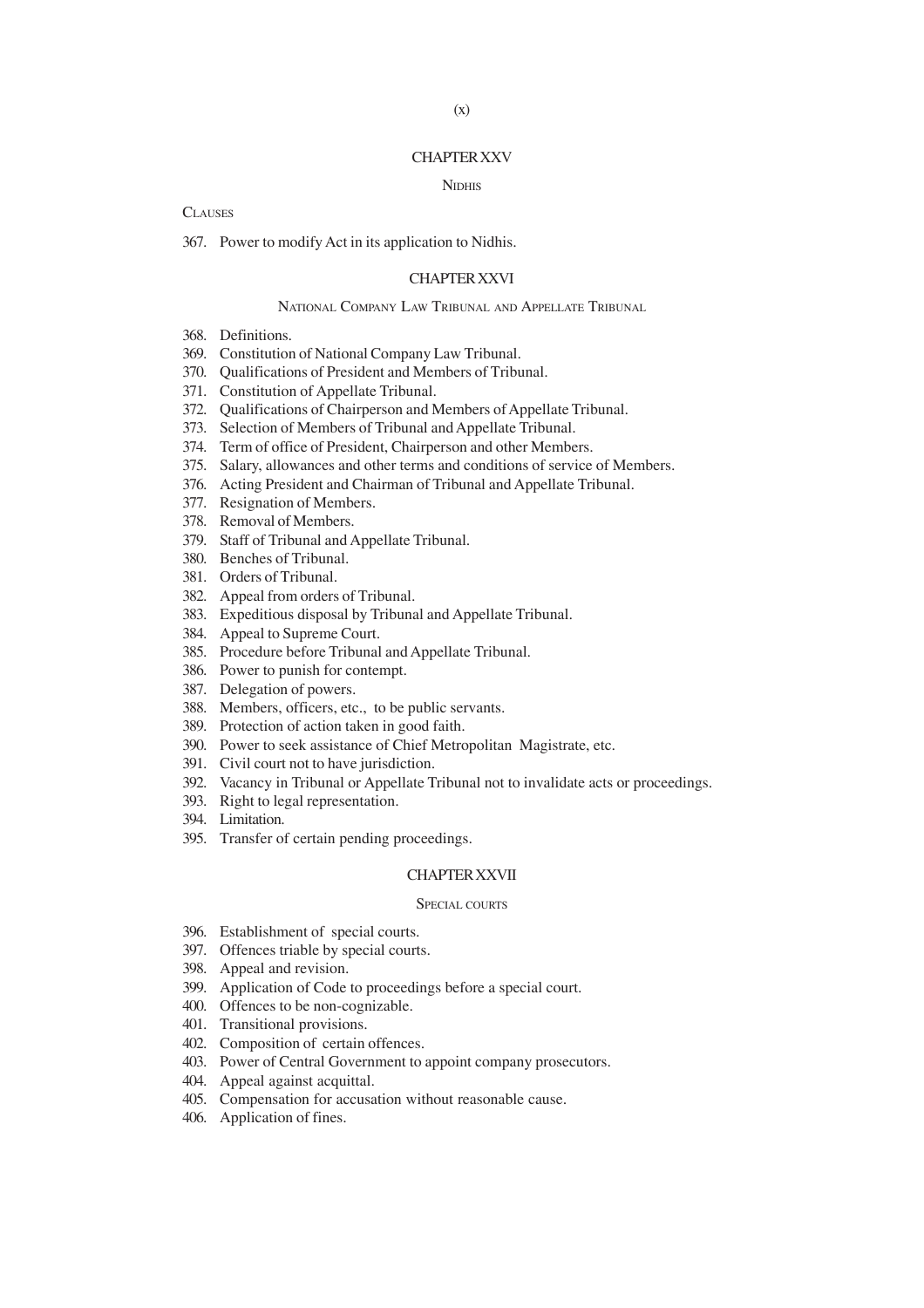#### CHAPTER XXVIII

#### **MISCELLANEOUS**

## **CLAUSES**

- 407. Punishment for false statements.
- 408. Punishment for false evidence.
- 409. Punishment where no specific penalty or punishment is provided.
- 410. Punishment in case of repeated default.
- 411. Punishment for wrongful withholding of property.
- 412. Punishment for improper use of "Limited", "Private Limited" or "OPC Limited".
- 413. Adjudication of penalties.
- 414. Dormant company.
- 415. Protection of action taken in good faith.
- 416. Non-disclosure of information in certain cases.
- 417. Delegation by Central Government of its powers and functions.
- 418. Powers of Central Government or Tribunal to accord approval, etc., subject to conditions and to prescribe fees on applications.
- 419. Condonation of delay in certain cases.
- 420. Annual report by Central Government.
- 421. Power to modify certain provisions of Act in their application to private company, One Person Company and small company.
- 422. Prohibition of association or partnership of persons exceeding certain number.
- 423. Repeal of certain enactments and savings.
- 424. Dissolution of Company Law Board and consequential provisions.
- 425. Power to remove difficulties.
- 426. Power of Central Government to make rules.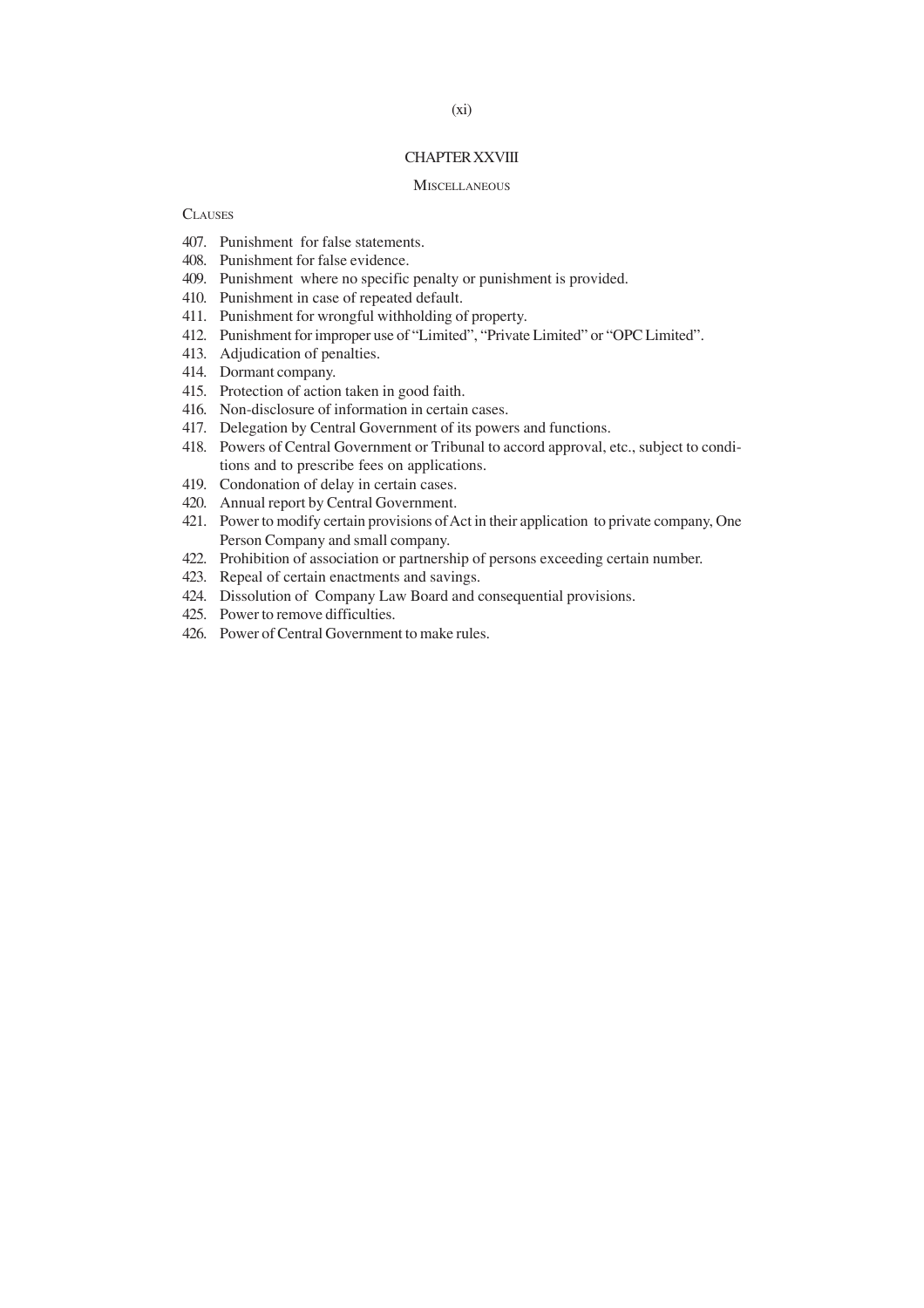TO BE INTRODUCED IN LOK SABHA

**Bill No. 59 of 2009**

## THE COMPANIES BILL, 2009

# A

## BILL

*to consolidate and amend the law relating to companies.*

BE it enacted by Parliament in the Sixtieth Year of the Republic of India as follows:—

## CHAPTER I

#### **PRELIMINARY**

**1.** (*1*) This Act may be called the Companies Act, 2009.

(*2*) It extends to the whole of India.

(3) This section shall come into force at once and the remaining provisions of this Act  $\frac{m_{\text{ent and}}}{\text{annlication}}$ shall come into force on such date as the Central Government may, by notification in the Official Gazette, appoint and different dates may be appointed for different provisions and any reference in any provision of this Act to the commencement of this Act shall be construed as a reference to the commencement of that provision.

(*4*) The provisions of this Act shall apply to—

(*a*) companies incorporated under this Act or under any previous company law; and

(*b*) any company or body corporate governed by any special Act, in the absence of any corresponding provisions therein.

Short title, extent, commenceapplication.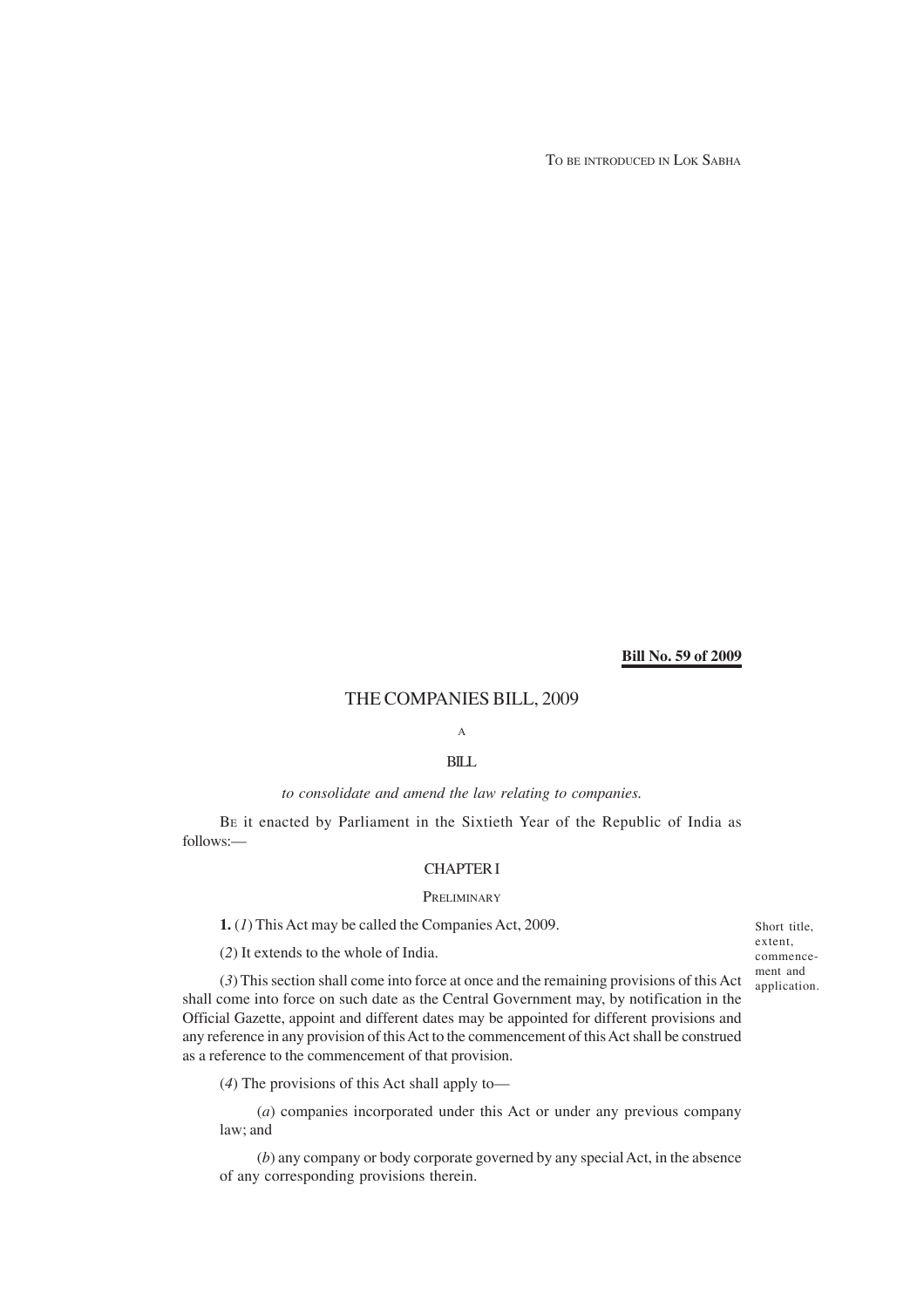Definitions.

**2.** (*1*) In this Act, unless the context otherwise requires,—

(*a*) "abridged prospectus" means a memorandum containing such salient features of a prospectus as may be prescribed;

(*b*) "accounting standards" means such accounting standards as the Central Government may notify under section 119, in consultation with the National Advisory Committee on Accounting and Auditing Standards constituted under section 118;

(*c*) "alter" or "alteration" includes the making of additions, omissions and substitutions;

(*d*) "Appellate Tribunal" means the National Company Law Appellate Tribunal constituted under section 371;

(*e*) "articles" means the articles of association of a company as originally framed or as altered from time to time or applied in pursuance of any previous company law or of this Act;

(*f*) "associate company", in relation to another company, means a company in which that other company has a significant influence, but which is not a subsidiary company of the company having such influence or of any other company.

*Explanation*.—For the purposes of this clause, "significant influence" means control of at the least twenty-six per cent. of total voting power, or of business decisions under an agreement;

(*g*) "auditing standards" means such auditing standards as the Central Government may notify under sub-section (*10*) of section 126, in consultation with the National Advisory Committee on Accounting and Auditing Standards constituted under section 118;

(*h*) "authorised capital" or "nominal capital" means such capital as is authorised by the memorandum of a company to be the maximum amount of share capital of the company;

(*i*) "banking company" means a banking company as defined in clause (*c*) of section 5 of the Banking Regulation Act, 1949;

10 of 1949.

(*j*) "Board of Directors" or "Board", in relation to a company, means the collective body of the directors of the company;

(*k*) "body corporate" or "corporation" includes a company incorporated outside India, but does not include—

(*i*) a co-operative society registered under any law relating to co-operative societies; and

(*ii*) any other body corporate (not being a company as defined in this Act), which the Central Government may, by notification published in the Official Gazette, specify in this behalf;

(*l*) "book and paper" and "book or paper" include books of account, deeds, vouchers, writings, documents, minutes and registers maintained on paper or in electronic form;

(*m*) "books of account" includes records maintained in respect of—

(*i*) all sums of money received and expended by a company and matters in relation to which the receipts and expenditure take place;

(*ii*) all sales and purchases of goods and services by the company;

(*iii*) the assets and liabilities of the company; and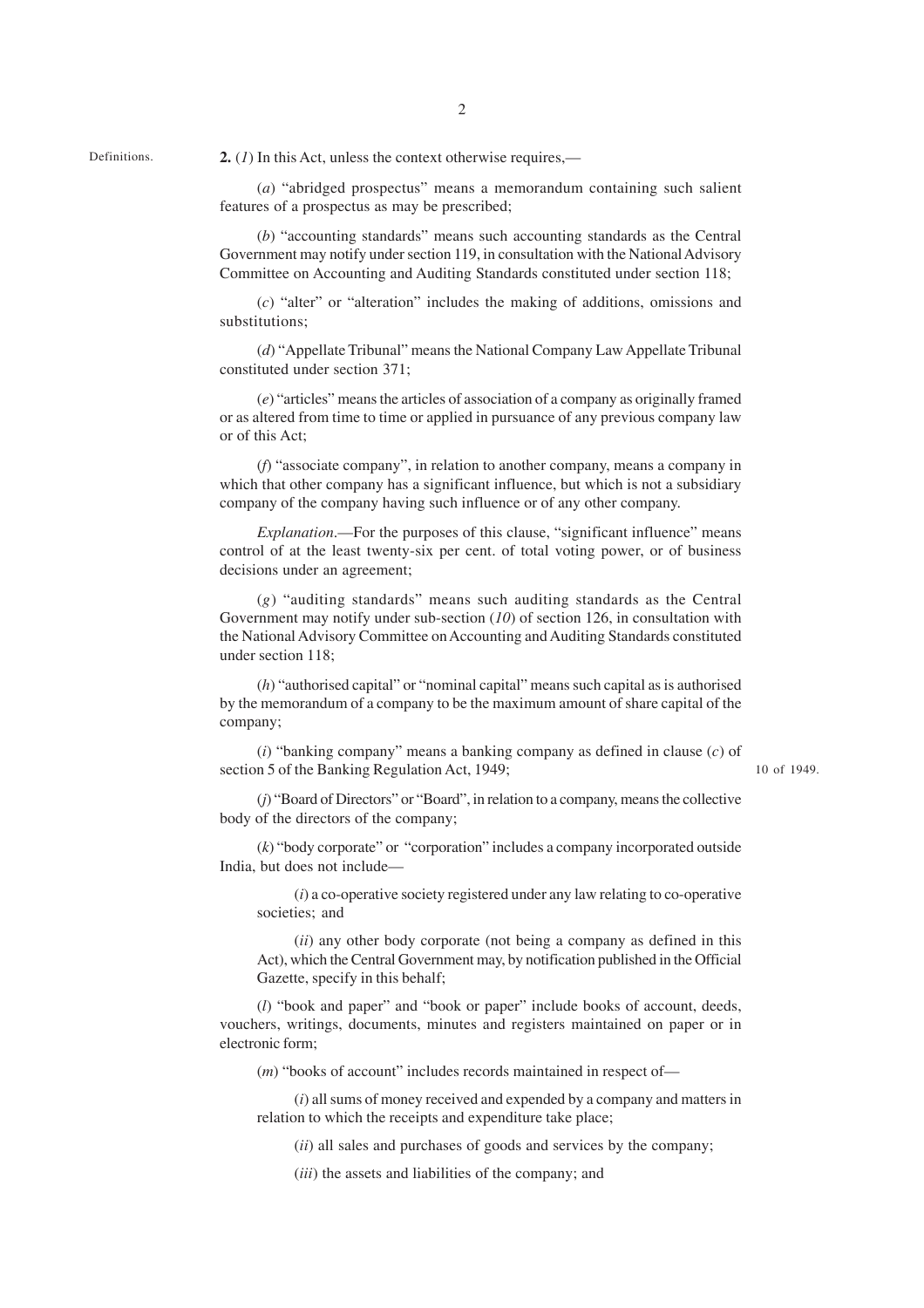|             | $(iv)$ in the case of a company which belongs to any class of companies<br>specified under section 131, such items of cost as may be prescribed under that<br>section;                                                                                                                                            |
|-------------|-------------------------------------------------------------------------------------------------------------------------------------------------------------------------------------------------------------------------------------------------------------------------------------------------------------------|
|             | $(n)$ "branch office", in relation to a company, means any establishment<br>described as such by the company;                                                                                                                                                                                                     |
|             | $(o)$ "called-up capital" means such part of the subscribed capital, which has<br>been called for payment;                                                                                                                                                                                                        |
|             | $(p)$ "charge" means an interest or lien created on the property or assets of a<br>company or any of its undertakings or both as security and includes a mortgage;                                                                                                                                                |
| 38 of 1949. | $(q)$ "chartered accountant" means a chartered accountant as defined in clause<br>(b) of sub-section $(I)$ of section 2 of the Chartered Accountants Act, 1949 and who<br>holds a valid certificate of practice under sub-section $(I)$ of section 6 of that Act;                                                 |
|             | $(r)$ "Chief Executive Officer" means an officer of a company, who has been<br>designated as such by it;                                                                                                                                                                                                          |
|             | $(s)$ "Chief Financial Officer" means a person appointed as the Chief Financial<br>Officer of a company;                                                                                                                                                                                                          |
|             | $(t)$ "company" means a company incorporated under this Act or under any<br>previous company law;                                                                                                                                                                                                                 |
|             | $(u)$ "company limited by guarantee" means a company having the liability of its<br>members limited by the memorandum to such amount as the members may respectively<br>undertake to contribute to the assets of the company in the event of its being wound<br>up;                                               |
|             | (v) "company limited by shares" means a company having the liability of its<br>members limited by the memorandum to the amount, if any, unpaid on the shares<br>respectively held by them;                                                                                                                        |
|             | $(w)$ "Company Liquidator", in so far as it relates to the winding up of a company,<br>means a person appointed by the Tribunal, company or creditors, as the case may be,<br>as a Company Liquidator from a panel of professionals maintained by the Central<br>Government under sub-section (2) of section 250; |
| 56 of 1980. | (x) "Company Secretary" or "Secretary" means a Company Secretary as defined<br>in clause $(c)$ of sub-section (1) of section 2 of the Company Secretaries Act, 1980 and<br>who is appointed by a company to perform the functions of a Company Secretary<br>under this Act;                                       |
| 56 of 1980. | (y) "Company Secretary in practice" means a Company Secretary who is deemed<br>to be in practice under sub-section (2) of section 2 of the Company Secretaries Act,<br>1980;                                                                                                                                      |
|             | $(z)$ "contributory" means a person liable to contribute towards the payment of<br>a company's debts in the event of its being wound up;                                                                                                                                                                          |
|             | $(za)$ "controlling interest" means the largest voting power a member may exercise<br>in a general meeting of a company, whether directly or indirectly, and either alone or<br>in association with his relatives, bodies corporate or firms controlled by such person<br>or his relatives;                       |
| 23 of 1959. | $(zb)$ "cost accountant" means a cost accountant as defined in clause (b) of sub-<br>section (1) of section 2 of the Cost and Works Accountants Act, 1959 and who holds<br>a valid certificate of practice under sub-section $(I)$ of section 6 of that Act;                                                      |
|             | $(zc)$ "Court" means—                                                                                                                                                                                                                                                                                             |
|             | $(i)$ the High Court having jurisdiction in relation to the place at which the                                                                                                                                                                                                                                    |

registered office of the company concerned is situate, except to the extent to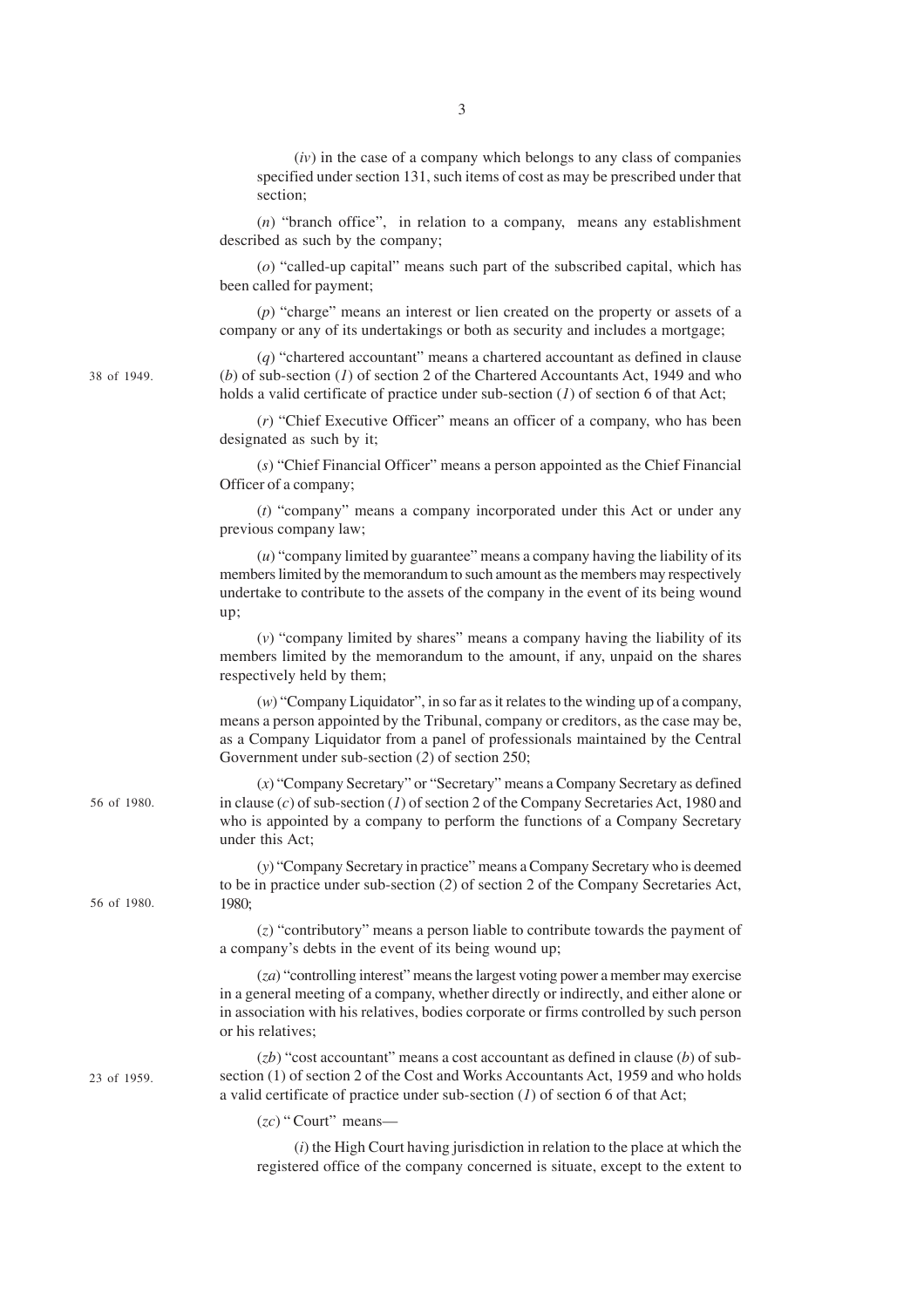which jurisdiction has been conferred on any District Court or District Courts subordinate to that High Court under sub-clause (*ii*);

(*ii*) the District Court, in cases where the Central Government has, by notification, empowered any District Court to exercise all or any of the jurisdictions conferred upon the High Court, within the scope of its jurisdiction in respect of a company whose registered office is situate in the district;

(*iii*) the Court of Session having jurisdiction to try any offence under this Act or under any previous company law;

(*iv*) the special court established under section 396;

(*v*) any Metropolitan Magistrate or a Judicial Magistrate of the First Class having jurisdiction to try any offence under this Act or under any previous company law;

(*zd*) "debenture" includes debenture stock, bonds or any other instrument of a company evidencing a debt, whether constituting a charge on the assets of the company or not;

(*ze*) "deemed director" means a person under whose advice, instructions or directions, the Board of Directors is accustomed to act, but does not include a person who has been engaged by the company to advise it in a professional capacity;

(*zf*) "deposit" means a deposit accepted by a company under section 66 and includes a deposit existing on the commencement of this Act;

(*zg*) "depository" means a depository as defined in clause (*e*) of sub-section (*1*) of section 2 of the Depositories Act, 1996;

(*zh*) "derivative" means the derivative as defined in clause (*aa*) of section 2 of the Securities Contracts (Regulation) Act, 1956;

42 of 1956.

22 of 1996.

(*zi*) "director" means a director appointed to the Board of a company, and includes a deemed director;

(*zj*) "Director-General" means the Director-General of Registration appointed under sub-section (*2*) of section 358;

(*zk*) "dividend" includes any interim dividend;

(*zl*) "document" includes summons, notice, requisition, order, declaration, form and register, whether issued, sent or kept in pursuance of this Act or under any other law for the time being in force or otherwise, maintained on paper or in electronic form;

(*zm*) "employees' stock option" means the option given to the directors, officers or employees of a company or of its holding company or subsidiary company or companies, if any, which gives such directors, officers or employees, the benefit or right to purchase, or subscribe for, the shares of the company at a future date at a predetermined price;

(*zn*) "expert" includes an engineer, a valuer, a Chartered Accountant, a Company Secretary, a Cost and Works Accountant and any other person who has the power or authority to issue a certificate in pursuance of any law for the time being in force;

(*zo*) "financial institution" includes a scheduled bank;

(*zp*) "financial statement" in relation to a company, includes—

(*i*) a balance sheet as at the end of the financial year;

(*ii*) a profit and loss account, or in the case of a company carrying on any activity not for profit, an income and expenditure account for the financial year;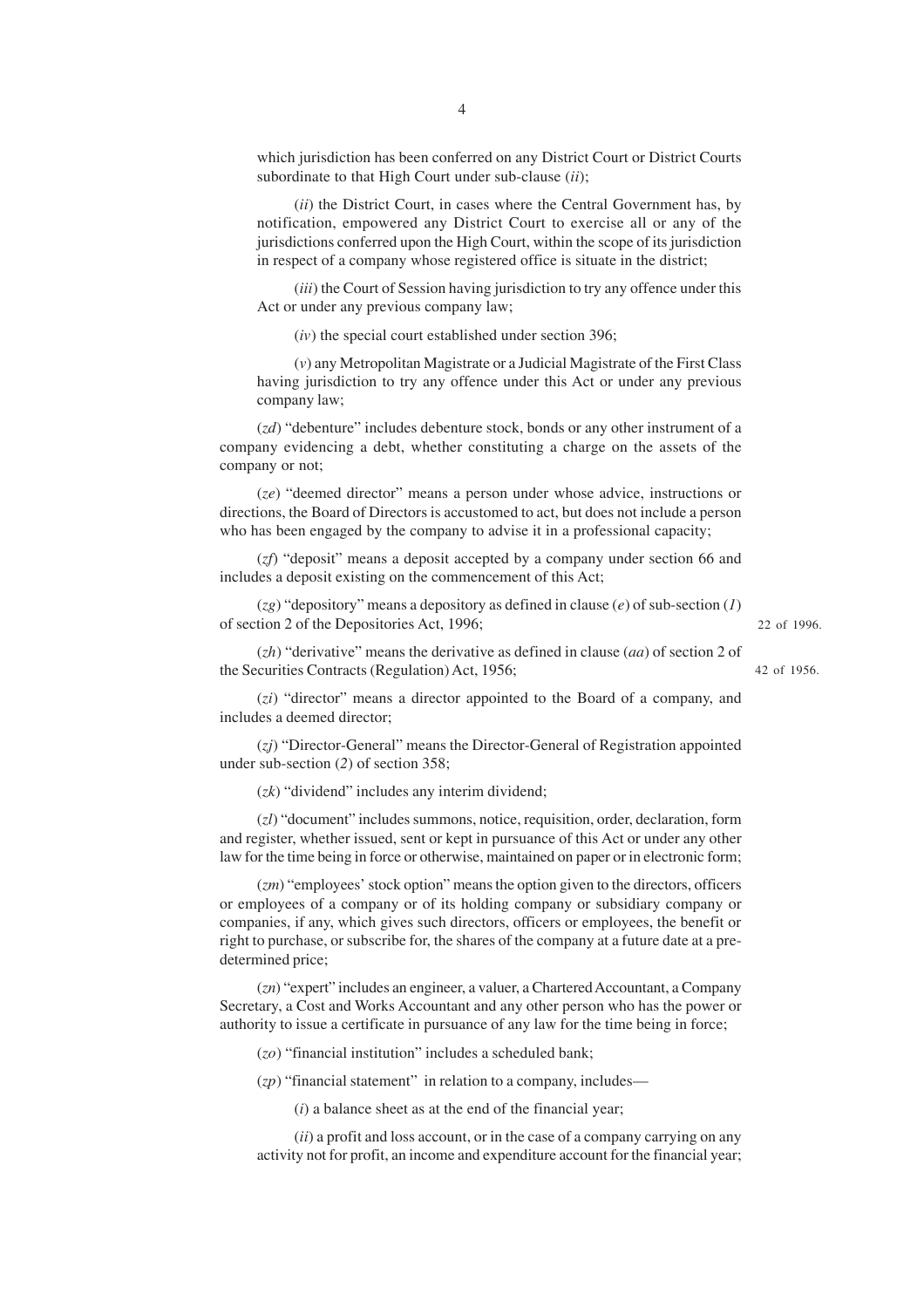(*iii*) cash flow statement for the financial year; and

(*iv*) any explanatory note attached to, or forming part of, any document referred to in sub-clause (*i*) or sub-clause (*ii*);

(*zq*) "financial year", in relation to any company or body corporate, means the period ending on the 31st day of March every year, and where it has been incorporated on or after the 1st day of January of a year, the period ending on the 31st day of March of the following year, in respect whereof financial statement of the company or body corporate laid before it in its annual general meeting is made up:

Provided that on an application made by a company or body corporate, the Tribunal may, if it is satisfied that the circumstances so warrant, allow any period as its financial year, whether that period is a year or not;

(*zr*) "foreign company" means any company or body corporate incorporated outside India which has a place of business in India whether established before or after the commencement of this Act;

(*zs*) "free reserves" means such reserves which, as per the latest audited balance sheet of a company, are available for distribution as dividend;

(*zt*) "Global Depository Receipt (GDR)" means any instrument in the form of a depository receipt, by whatever name called, created by a foreign depository outside India and authorised by a company making an issue of such depository receipts;

(*zu*) "Government company" means any company in which not less than fiftyone per cent. of the paid-up share capital is held by the Central Government, or by any State Government or Governments, or partly by the Central Government and partly by one or more State Governments, and includes a company which is a subsidiary company of such a Government company;

(*zv*) "holding company", in relation to one or more other companies, means a company of which such companies are subsidiary companies;

(*zw*) "independent director" means an independent director as defined under sub-section (*5*) of section 132;

(*zx*) "Indian Depository Receipt (IDR)" means any instrument in the form of a depository receipt created by a domestic depository in India and authorised by a company incorporated outside India making an issue of such depository receipts;

(*zy*) "interested director" means a director who is in any way, whether by himself or through any of his relatives or firm, body corporate or other association of individuals in which he or any of his relatives is a partner, director or a member, interested in a contract or arrangement, or proposed contract or arrangement, entered into or to be entered into by or on behalf of a company;

(*zz*) "issued capital" means such capital as the company issues from time to time for subscription by the public;

(*zza*) "key managerial personnel", in relation to a company, means —

(*i*) the Managing Director, the Chief Executive Officer or the Manager and where there is no Managing Director or Manager, a whole-time director or directors;

- (*ii*) the Company Secretary; and
- (*iii*) the Chief Financial Officer;

(*zzb*) "listed company" means a company which has any of its securities listed on any recognised stock exchange;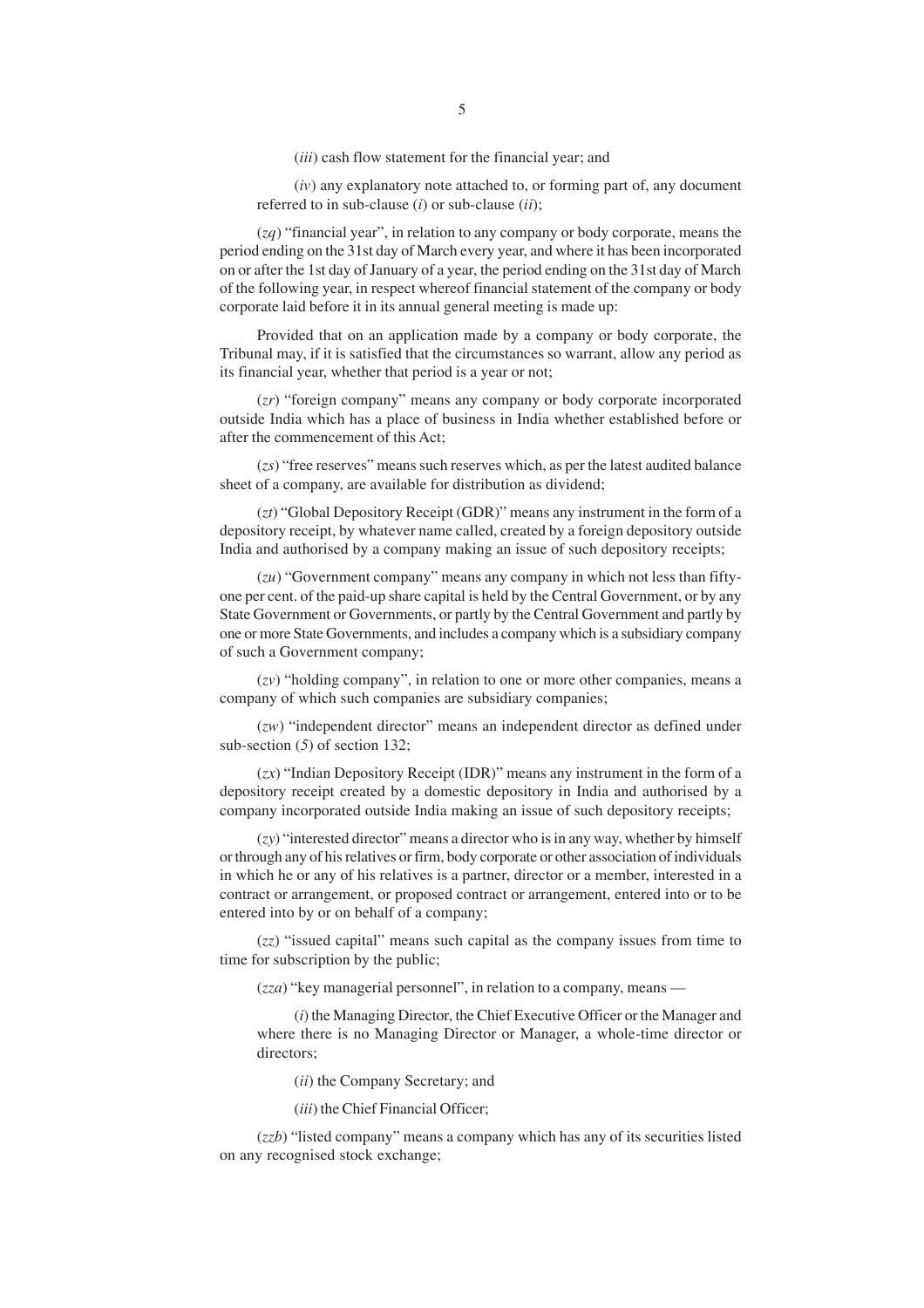(*zzc*) "manager" means an individual who, subject to the superintendence, control and direction of the Board of Directors, has the management of the whole, or substantially the whole, of the affairs of a company, and includes a director or any other person occupying the position of a manager, by whatever name called, whether under a contract of service or not;

(*zzd*) "managing director" means a director who, by virtue of the articles of a company or an agreement with the company or a resolution passed in its general meeting, or by its Board of Directors, is entrusted with the management of the whole, or substantially the whole, of the affairs of the company;

(*zze*) "member", in relation to a company, means—

(*i*) any subscriber to the memorandum of the company and whose name is entered in the register of members of the company;

(*ii*) every other person who agrees in writing to become a member of the company by virtue of his holding equity or preference shares in the company and whose name is entered in the register of members of the company;

(*iii*) every person holding equity or preference shares of the company and whose name is entered as a beneficial owner in the records of a depository;

(*zzf*) "memorandum" means the memorandum of association of a company as originally framed or as altered from time to time in pursuance of any previous company law or of this Act;

(*zzg*) "net worth" means the aggregate value of the paid-up share capital and all reserves created out of the profits and share premium account, after deducting the aggregate value of the accumulated losses, deferred expenditure and miscellaneous expenditure not written off, as per the audited balance sheet, but does not include reserves created out of revaluation of assets, write-back of depreciation and amalgamation;

(*zzh*) "notification" means a notification published in the Official Gazette and the expression "notify" shall be construed accordingly;

(*zzi*) "officer who is in default", for the purpose of any provision in this Act which enacts that an officer of the company who is in default shall be liable to any penalty or punishment by way of imprisonment, fine or otherwise, means all or any of the following officers of a company, namely :—

(*i*) whole-time director or directors;

(*ii*) other key managerial personnel;

(*iii*) where there is no key managerial personnel such director or directors as specified by the Board in this behalf and who has or have given his or their consent in writing to the Board to such specification, or all the directors, if no director is so specified;

(*iv*) any person who, under the immediate authority of the Board or any key managerial personnel, is charged with any responsibility including maintenance, filing or distribution of accounts or records, authorises, actively participates in, knowingly permits, or knowingly fails to take active steps to prevent, any default;

(*v*) any person in accordance with whose advice, directions or instructions the Board of Directors of the company is accustomed to act other than a person who gives advice to the Board in a professional capacity;

(*vi*) every director, in respect of a contravention of any of the provisions of this Act, who is aware of such contravention by virtue of the receipt by him of any proceedings of the Board or participation in such proceedings without objecting to the same, or where such contravention had taken place with his consent or connivance;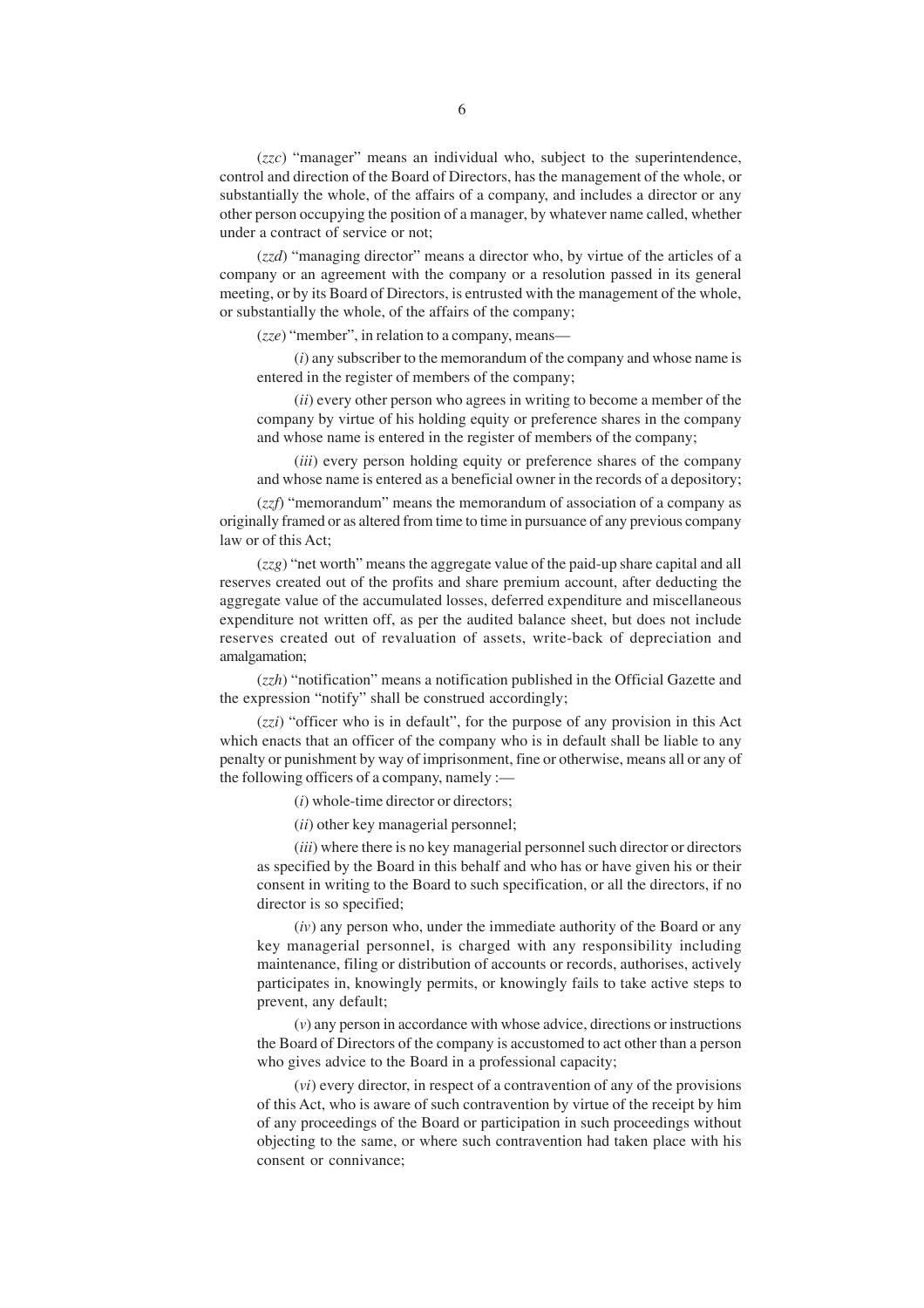(*vii*) in respect of the issue or transfer of any shares of a company, the share transfer agents, bankers, registrars and merchant bankers to the issue or transfer;

(*zzj*) "Official Liquidator" means an Official Liquidator appointed under section 334;

(*zzk*) "One Person Company" means a company which has only one person as a member;

(*zzl*) "paid-up share capital" or "share capital paid-up" means such aggregate amount of money credited as paid-up as is equivalent to the amount received as paidup in respect of shares issued, but does not include any other amount received in respect of such shares, by whatever name called;

(*zzm*) "postal ballot" means voting by post or through any electronic communication;

(*zzn*) "prescribed" means prescribed by rules made under this Act;

(*zzo*) "previous company law" means any of the laws specified below:—

| 10 of 1866.                | (i) any Act or Acts relating to companies in force before the Indian<br>Companies Act, 1866;                                                                                                                                                                                                                                                                                      |
|----------------------------|-----------------------------------------------------------------------------------------------------------------------------------------------------------------------------------------------------------------------------------------------------------------------------------------------------------------------------------------------------------------------------------|
| 10 of 1866.                | (ii) the Indian Companies Act, 1866;                                                                                                                                                                                                                                                                                                                                              |
| 6 of 1882.                 | (iii) the Indian Companies Act, 1882;                                                                                                                                                                                                                                                                                                                                             |
| 7 of 1913.                 | $(iv)$ the Indian Companies Act, 1913;                                                                                                                                                                                                                                                                                                                                            |
| 54 of 1942.                | $(v)$ the Registration of Transferred Companies Ordinance, 1942;                                                                                                                                                                                                                                                                                                                  |
| 1 of 1956.                 | $(vi)$ the Companies Act, 1956; and                                                                                                                                                                                                                                                                                                                                               |
|                            | ( <i>vii</i> ) any law corresponding to any of the Acts or the Ordinance aforesaid<br>and in force-                                                                                                                                                                                                                                                                               |
| 7 of 1913.                 | (A) in the merged territories or in a Part B State (other than the State<br>of Jammu and Kashmir), or any part thereof, before the extension thereto<br>of the Indian Companies Act, 1913; or                                                                                                                                                                                     |
| 62 of 1956.<br>25 of 1968. | $(B)$ in the State of Jammu and Kashmir, or any part thereof, before<br>the commencement of the Jammu and Kashmir (Extension of Laws) Act,<br>1956, in so far as banking, insurance and financial corporations are<br>concerned, and before the commencement of the Central Laws (Extension<br>to Jammu and Kashmir) Act, 1968, in so far as other corporations are<br>concerned; |
|                            | (viii) the Portuguese Commercial Code, in so far as it relates to "sociedades"<br><i>anonimas</i> "; and                                                                                                                                                                                                                                                                          |
|                            | $(ix)$ the Registration of Companies Act (Sikkim) 1961;                                                                                                                                                                                                                                                                                                                           |
|                            | $(zzp)$ "private company" means a company which, by its articles,—                                                                                                                                                                                                                                                                                                                |
|                            | $(i)$ restricts the right to transfer its shares;                                                                                                                                                                                                                                                                                                                                 |
|                            | $(ii)$ limits the number of its members to fifty:                                                                                                                                                                                                                                                                                                                                 |
|                            | Provided that where two or more persons hold one or more shares in a<br>company jointly, they shall, for the purposes of this clause, be treated as a<br>single member:                                                                                                                                                                                                           |
|                            | Provided further that -                                                                                                                                                                                                                                                                                                                                                           |

(*A*) persons who are in the employment of the company; and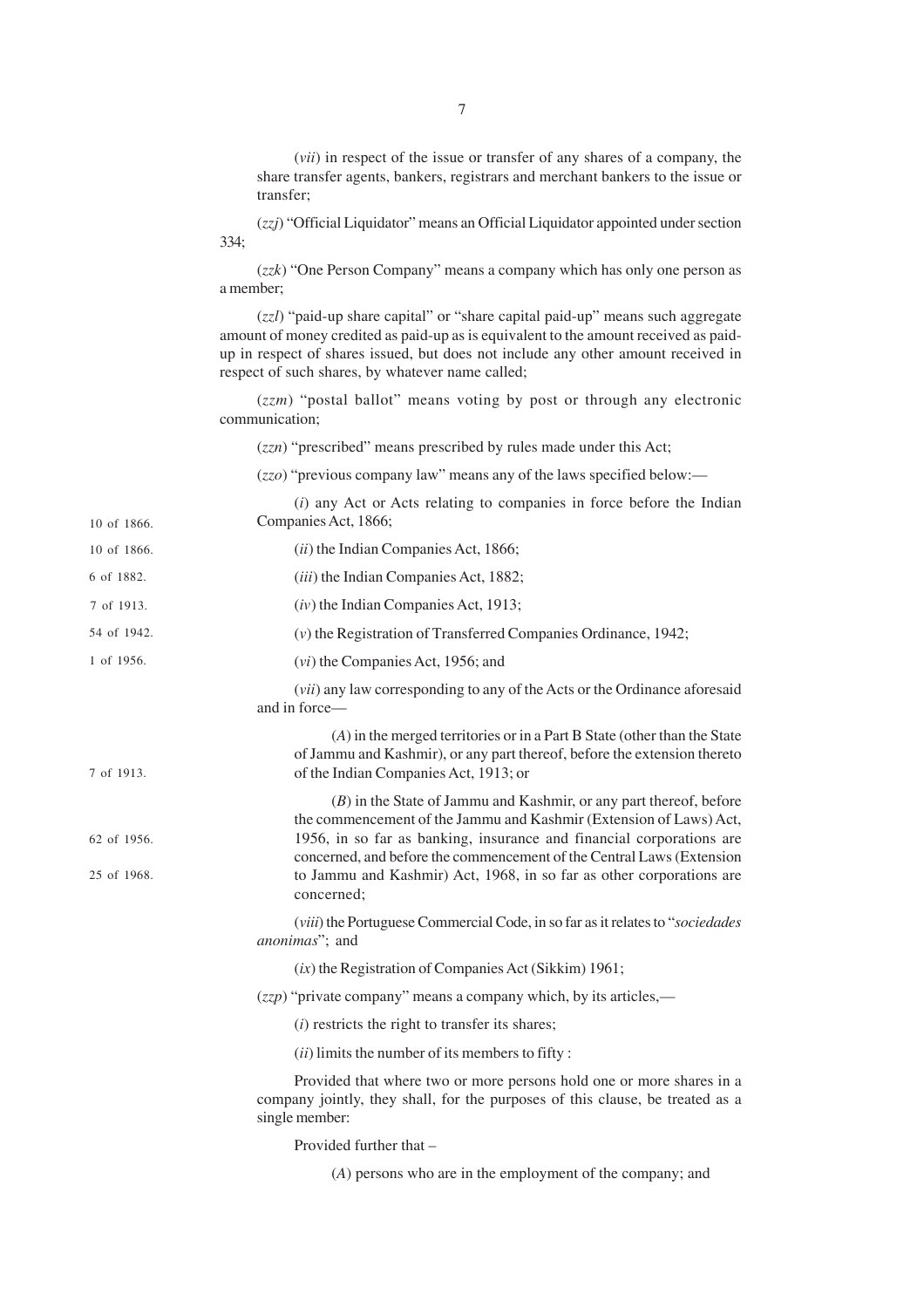(*B*) persons who, having been formerly in the employment of the company, were members of the company while in that employment and have continued to be members after the employment ceased,

shall not be included in the number of members; and

(*iii*) prohibits any invitation to the public to subscribe for any securities of the company;

(*zzq*) "promoter" means a person who has—

(*a*) been named as such in a prospectus; or

(*b*) control over the affairs of the company, directly or indirectly whether as a shareholder, director or otherwise:

Provided that nothing in sub-clause (*b*) shall apply to a person who is acting in a professional capacity;

(*zzr*) "prospectus" means any document described or issued as a prospectus and includes a red herring or shelf prospectus or any notice, circular, advertisement or other document inviting offers from the public for the subscription or purchase of any securities, but does not include any memorandum or other document containing information about the prospectus or the matters included therein issued prior to the issue of the prospectus and any document which shows on the face of it that it is not a prospectus;

(*zzs*) "public company" means a company which is not a private company or such private company which is a subsidiary of a company which is not a private company;

(*zzt*) "public financial institution" means any financial institution—

(*i*) which is established or constituted by or under any Central or State Act; or

(*ii*) in which not less than fifty-one per cent. of the paid-up share capital is held or controlled by the Central Government or any State Government or both by the Central Government and any State Government or Governments or by the State Governments,

and which is notified by the Central Government as such under this Act;

(*zzu*) "recognised stock exchange" means a recognised stock exchange as defined in clause (*f*) of section 2 of the Securities Contracts (Regulation) Act, 1956;

42 of 1956.

(*zzv*) "red herring prospectus" means a prospectus which does not include complete particulars of the quantum or price of the securities or class of securities included therein;

(*zzw*) "register of companies" means the register of companies maintained by the Registrar on paper or in any electronic mode under this Act;

(*zzx*) "Registrar" means any officer having the duty of registering companies under this Act;

(*zzy*) "related party" with reference to a company means—

(*i*) a relative of a director or key managerial personnel;

(*ii*) a firm, in which a director, manager or his relative is a partner;

(*iii*) a private company in which a director or manager is a member or director;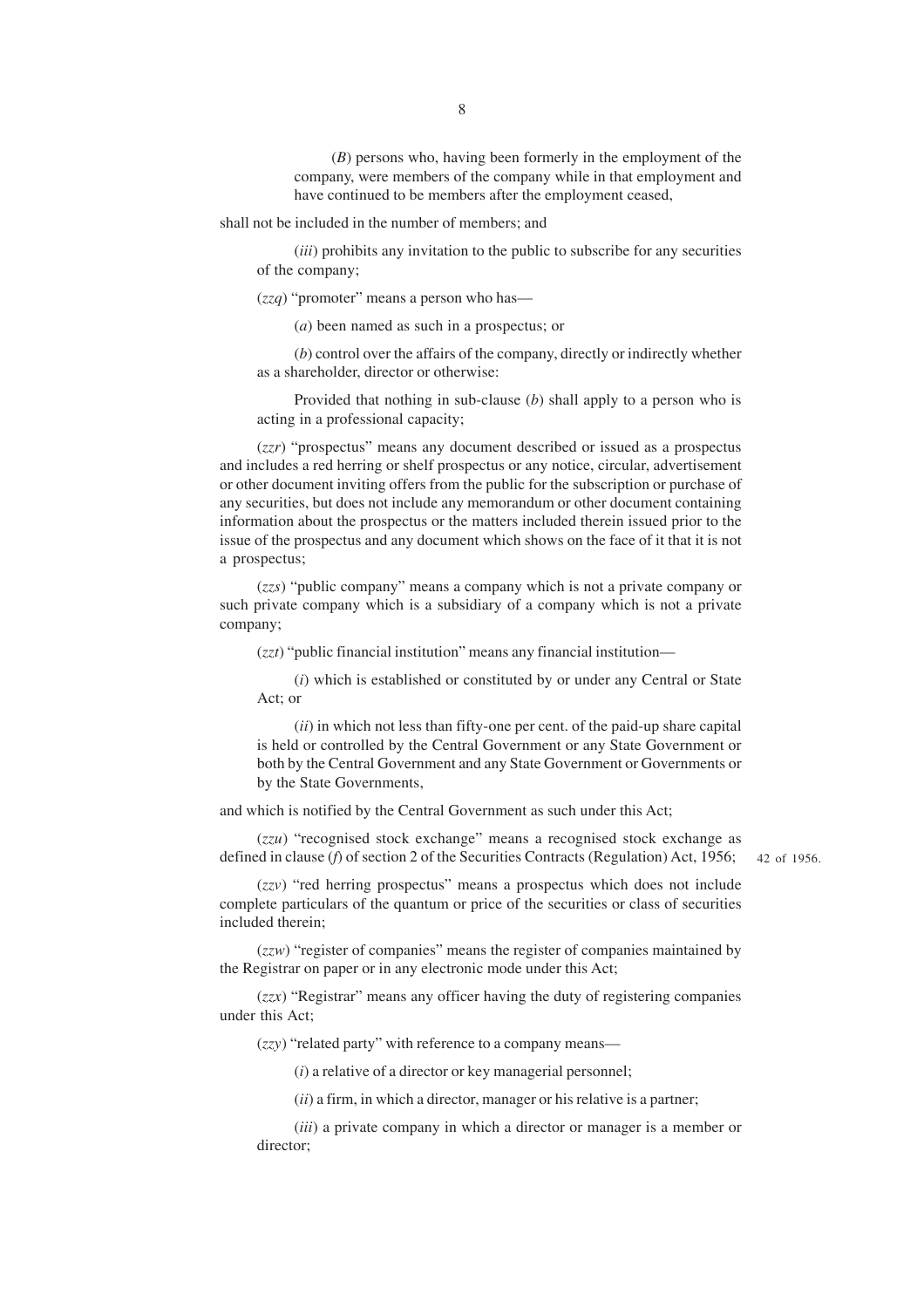|             | $(iv)$ a public company in which a director or manager is a director or holds<br>along with his relatives, more than two per cent. of its paid-up share capital;                                                                                   |
|-------------|----------------------------------------------------------------------------------------------------------------------------------------------------------------------------------------------------------------------------------------------------|
|             | (v) any body corporate whose Board of Directors, managing director, or<br>manager is accustomed to act in accordance with the advice, directions or<br>instructions of a director or manager;                                                      |
|             | $(vi)$ any person under whose advice, directions or instructions a director<br>or manager is accustomed to act;                                                                                                                                    |
|             | ( <i>vii</i> ) any company which is—                                                                                                                                                                                                               |
|             | (A) a holding, subsidiary or an associate company of such company;<br><b>or</b>                                                                                                                                                                    |
|             | $(B)$ a subsidiary of a holding company to which it is also a subsidiary:                                                                                                                                                                          |
|             | Provided that nothing in sub-clauses $(v)$ and $(vi)$ shall apply to the advice,<br>directions or instructions given in a professional capacity;                                                                                                   |
|             | (zzz) "relative", with reference to any individual, means the spouse, brother,<br>sister and all lineal ascendants and descendants of such individual related to him<br>either by marriage or adoption;                                            |
| 43 of 1961. | (zzza) "remuneration" means any money or its equivalent given or passed to<br>any person for services rendered by him and includes perquisites as defined under<br>the Income-tax Act, 1961;                                                       |
| 2 of 1934.  | $(zzzb)$ "scheduled bank" means the scheduled bank as defined in clause (e) of<br>section 2 of the Reserve Bank of India Act, 1934;                                                                                                                |
| 42 of 1956. | $(zzzc)$ "securities" means the securities as defined in clause $(h)$ of section 2 of<br>the Securities Contracts (Regulation) Act, 1956;                                                                                                          |
| 15 of 1992. | (zzzd) "Securities and Exchange Board" means the Securities and Exchange<br>Board of India established under section 3 of the Securities and Exchange Board of<br>India Act, 1992;                                                                 |
|             | (zzze) "share" means a share in the share capital of a company and includes<br>stock;                                                                                                                                                              |
|             | $(zzzf)$ "shelf prospectus" means a prospectus in respect of which the securities<br>or class of securities included therein are issued for subscription in one or more<br>issues over a certain period without the issue of a further prospectus; |
|             | (zzzg) "small company" means a company, other than a public company,—                                                                                                                                                                              |
|             | $(i)$ whose paid-up share capital does not exceed such amount as may be<br>prescribed and the prescribed amount shall not be more than five crore rupees;<br><b>or</b>                                                                             |
|             | (ii) whose turnover as per its last profit and loss account does not exceed<br>such amount as may be prescribed and the prescribed amount shall not be more<br>than twenty crore rupees:                                                           |
|             | Provided that nothing in this clause shall apply to $-$                                                                                                                                                                                            |
|             | $(A)$ a holding company or a subsidiary company;                                                                                                                                                                                                   |
|             | $(B)$ a company registered under section 4; or                                                                                                                                                                                                     |
|             | (C) a company or body corporate governed by any special Act;                                                                                                                                                                                       |
|             | $(zzzh)$ "subscribed capital" means such part of the capital which is for the time<br>being subscribed by the members of a company;                                                                                                                |
|             |                                                                                                                                                                                                                                                    |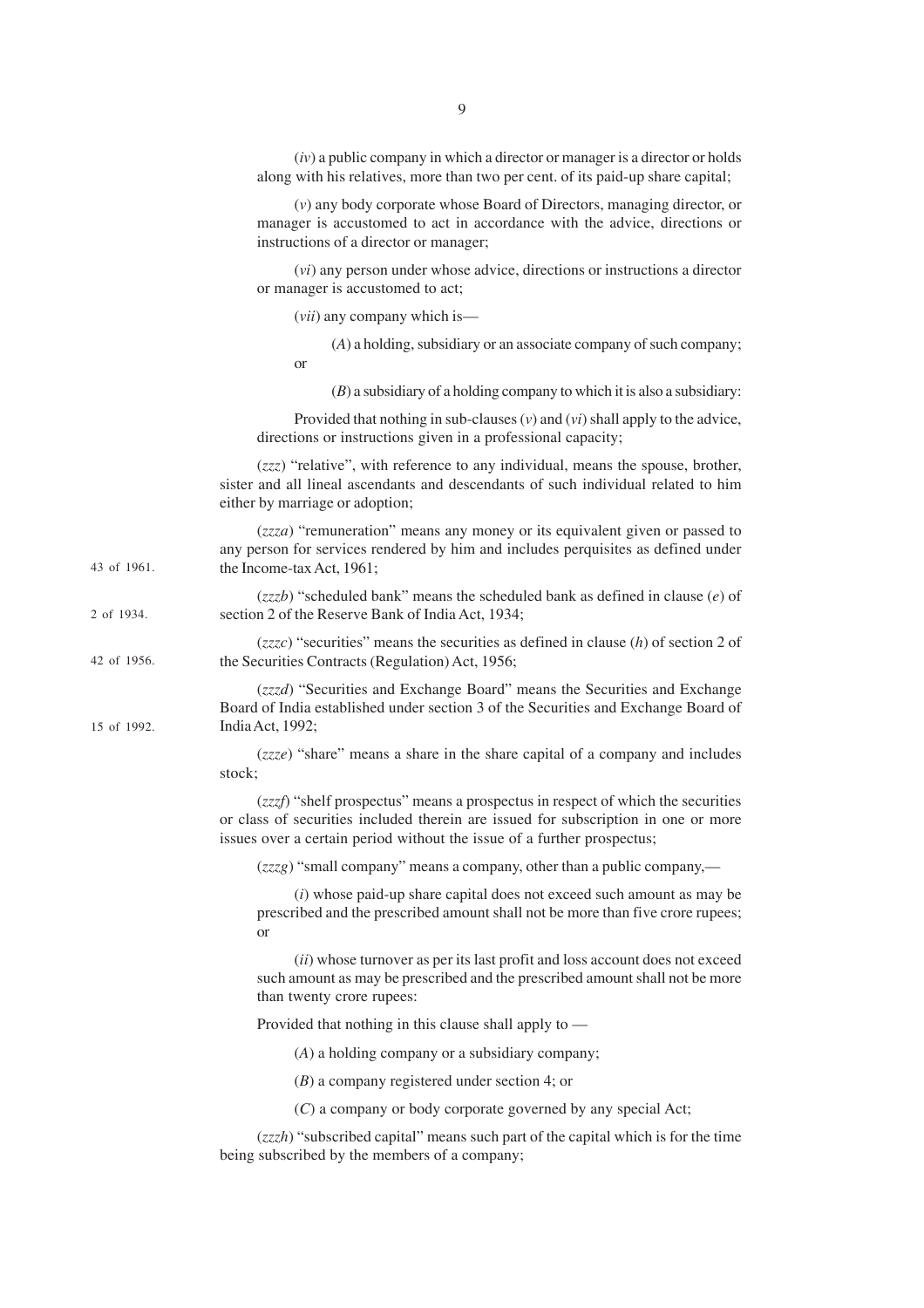(*zzzi*) "subsidiary company" or "subsidiary", in relation to any other company (hereinafter referred to as the holding company), means a company in which the holding company—

(*i*) controls the composition of the Board of Directors; or

(*ii*) exercises or controls more than one-half of the total voting power.

*Explanation*.—For the purposes of this clause, a company shall be deemed to be a subsidiary company of the holding company even if the control referred to in sub-clause (*i*) or sub-clause (*ii*) is of another subsidiary company of the holding company;

(*zzzj*) "sweat equity shares" means such equity shares as are issued by a company to its directors or employees at a discount or for consideration, other than cash, for their providing know-how or making available rights in the nature of intellectual property rights or value additions, by whatever name called;

(*zzzk*) "total voting power" means the total number of votes that may be cast at a meeting of the company if all the members thereof cast their votes either personally or by means of postal ballot;

(*zzzl*) "Tribunal" means the National Company Law Tribunal constituted under section 369;

(*zzzm*) "unlimited company" means a company not having any limit on the liability of its members;

(*zzzn*) "voting right" means the right of a member of a company to vote in any meeting of the company;

(*zzzo*) "whole-time director" includes a director in the whole-time employment of the company.

(*2*) Words and expressions used and not defined in this Act but defined in the Securities Contracts (Regulation) Act, 1956 or the Securities and Exchange Board of India 42 of 1956. Act, 1992 or the Depositories Act, 1996 shall have the meanings respectively assigned to 15 of 1992. them in that Act.

22 of 1996.

#### CHAPTER II

#### INCORPORATION OF COMPANIES

**3.** (*1*) A company may be formed for any lawful purpose by any—

(*a*) seven or more persons, where the company to be formed is to be a public company, or

(*b*) two or more persons, where the company to be formed is to be a private company, or

(*c*) one person, where the company to be formed is to be a One Person Company,

by subscribing their names or his name to a memorandum in the manner prescribed and complying with the requirements of this Act in respect of registration:

Provided that the memorandum of a One Person Company shall indicate the name of the person who shall, in the event of the subscriber's death, disability or otherwise, become the member of the company:

Provided further that it shall be the duty of the member of a One Person Company to intimate the Registrar the change, if any, in the name of the person referred to in the preceding proviso and indicated in the memorandum within such time and in such form as may be prescribed, and any such change shall not be deemed to be an alteration of the memorandum.

Formation of company.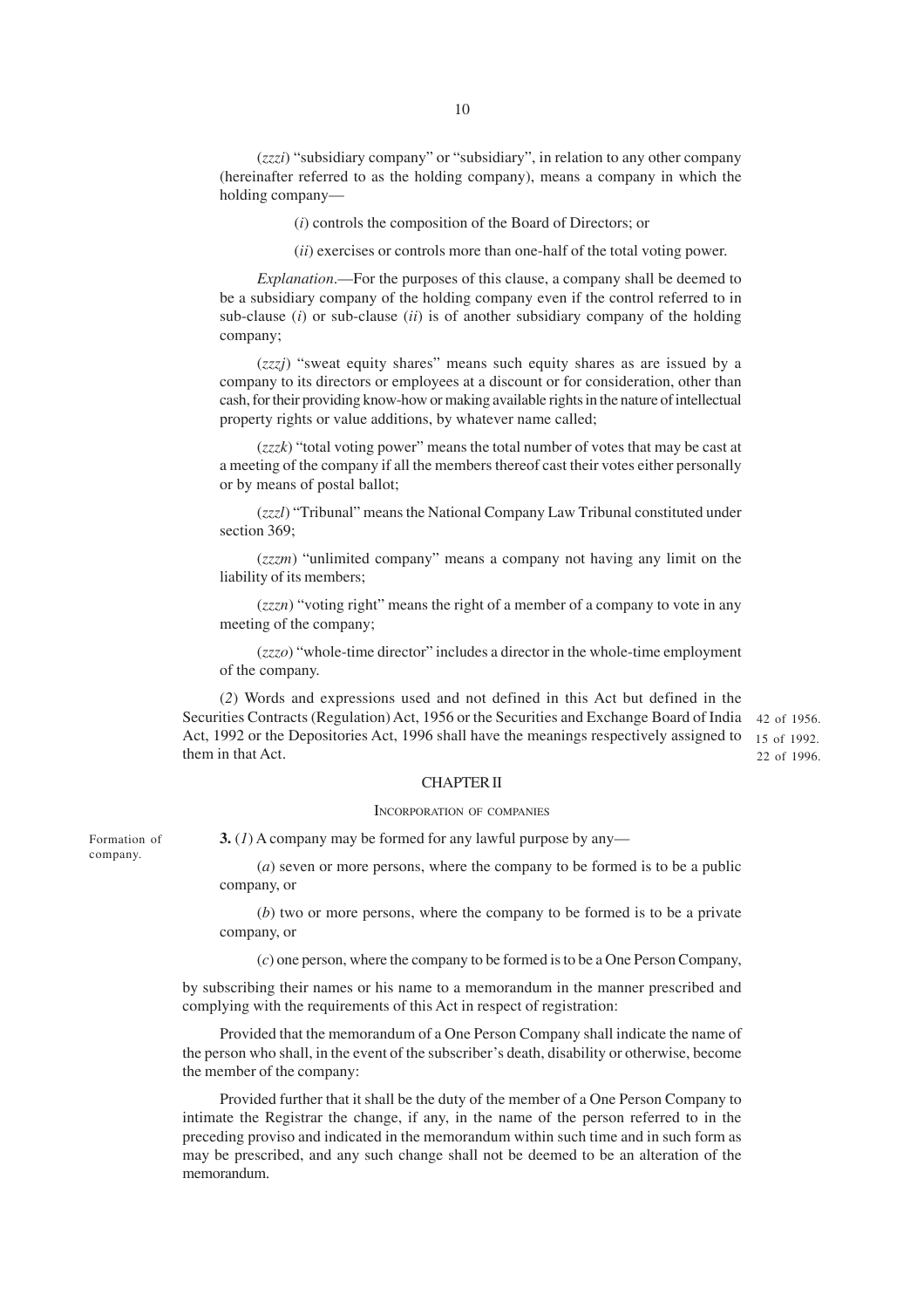(*2*) A company formed under sub-section (*1*) may be either—

(*a*) a company limited by shares, or

(*b*) a company limited by guarantee, or

(*c*) an unlimited company.

**4.** (*1*) Where it is proved to the satisfaction of the Central Government that a person Formation of or an association of persons proposed to be registered under this Act as a limited company—

(*a*) has for its objects the promotion of commerce, art, science, sports, education, objects, etc. research, social welfare, religion, charity or any such other object;

(*b*) shall apply its profits, if any, or other income in promoting its objects; and

(*c*) prohibits the payment of any dividend to its members,

the Central Government may, by licence issued in the manner as may be prescribed, and on such conditions as it deems fit, allow that person or association of persons to be registered as a limited company under this section without the addition to its name of the word "Limited", or as the case may be, the words "Private Limited" or the letters and word "OPC Limited", and thereupon the Registrar shall, on application, register accordingly such person or association of persons as a company under this section.

(*2*) The company registered under this section shall enjoy all the privileges and be subject to all the obligations of limited companies.

(*3*) A firm may be a member of the company registered under this section.

(*4*) A company registered under this section shall not alter the provisions of its memorandum or articles except with the previous approval of the Central Government.

(*5*) Where it is proved to the satisfaction of the Central Government that a limited company registered under this Act or under any previous company law has been formed with any of the objects specified in clause  $(a)$  of sub-section  $(I)$  and with the restrictions and prohibitions as mentioned respectively in clauses  $(b)$  and  $(c)$  of that sub-section, it may, by licence, allow the company to be registered under this section subject to such conditions as the Central Government deems fit and to change its name by omitting the word "Limited", or as the case may be, the words "Private limited" or the letters and word "OPC Limited" from its name and thereupon the Registrar shall, on application, register accordingly such company under this section and all the provisions of this section shall apply to that company.

(*6*) The Central Government may, by order, revoke the licence granted to a company registered under this section if the company contravenes any of the requirements of this section or any of the conditions subject to which a licence is issued or the affairs of the company are conducted fraudulently or in a manner violative of the objects of the company or prejudicial to public interest, and without prejudice to any other action against the company under this Act, direct the company to convert its status and change its name to add the word "Limited" or the words "Private Limited" or the letters and word "OPC Limited", as the case may be, to its name and thereupon the Registrar shall, without prejudice to any action that may be taken under sub-section (*7*), on application, register the company accordingly:

Provided that no such order shall be made under this sub-section unless the company is given a reasonable opportunity of being heard:

Provided further that a copy of every such order shall be given to the Registrar.

(*7*) Where a licence is revoked under sub-section (*6*), the Central Government may, if it is satisfied that it is essential in the public interest, order that the company be wound up under this Act or amalgamated with another company registered under this section.

(*8*) Where a licence is revoked under sub-section (*6*) and where the Central Government is satisfied that it is essential in the public interest that the company registered under this

companies with charitable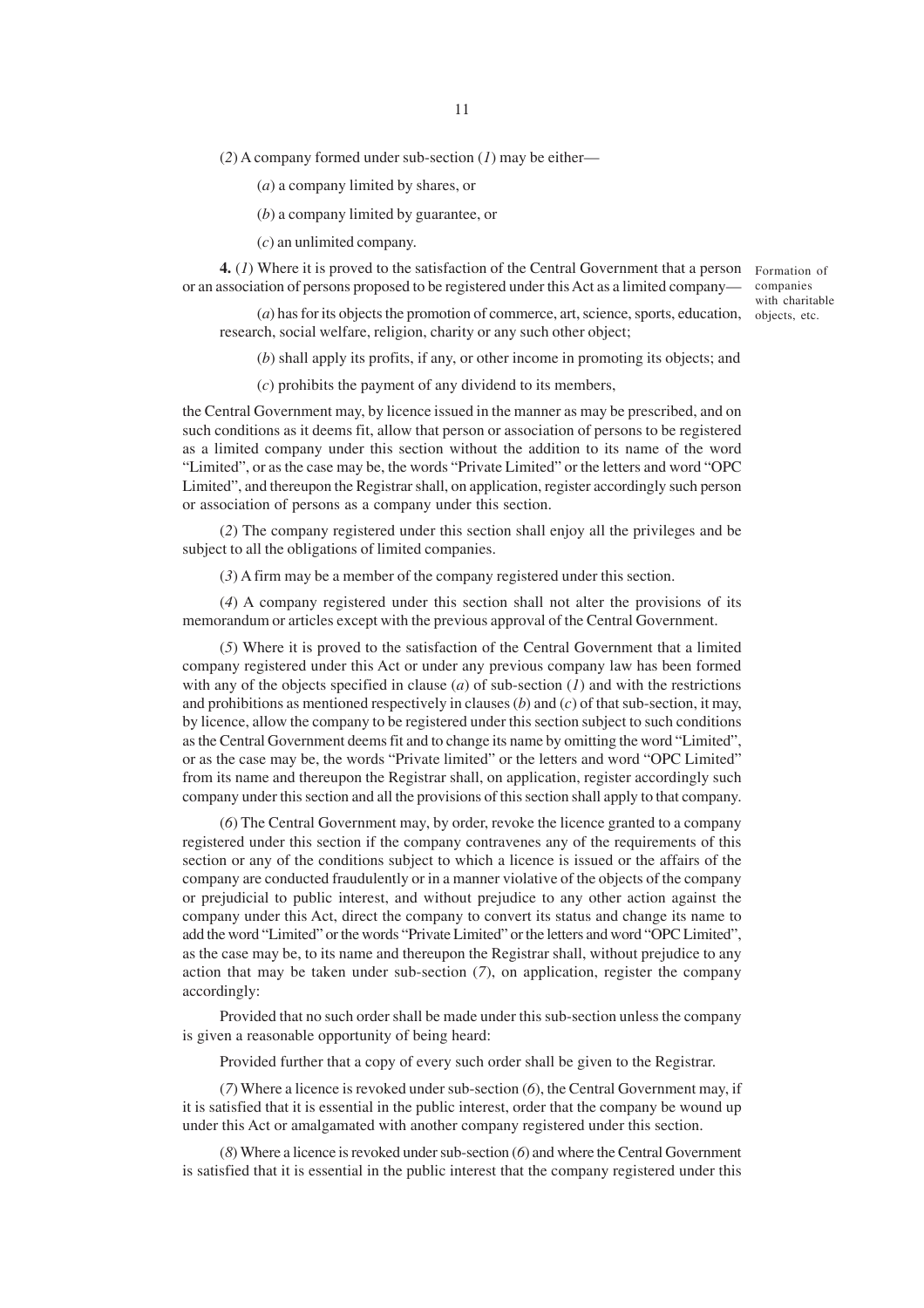section should be amalgamated with another company registered under this section and having similar objects, then, notwithstanding anything to the contrary contained in this Act, the Central Government may, by order, notified in the Official Gazette, provide for such amalgamation to form a single company with such constitution, properties, powers, rights, interest, authorities and privileges and with such liabilities, duties and obligations as may be specified in the order.

(*9*) If on the winding up or dissolution of a company registered under this section, there remain, after the satisfaction of its debts and liabilities, any assets, they may be transferred to another company registered under this section and having similar objects, subject to such conditions as the Tribunal may impose, or may be sold and proceeds thereof credited to the Rehabilitation and Insolvency Fund formed under section 244.

(*10*) A company registered under this section can amalgamate only with another company registered under this section and having similar objects.

(*11*) Where a company makes any default in complying with any of the requirements laid down in this section, the company shall, without prejudice to any other action under the provisions of this section, be punishable with fine which shall not be less than ten lakh rupees but which may extend to one crore rupees and the directors of the company and every officer of the company who is in default shall be punishable with imprisonment for a term which may extend to three years or with fine which shall not be less than twenty-five thousand rupees but which may extend to twenty-five lakh rupees, or with both.

Memorandum.

**5.** (*1*) The memorandum of a company shall state—

(*a*) the name of the company with the last word "Limited" in the case of a public limited company, or the last words "Private Limited" in the case of a private limited company, or the last letters and word "OPC Limited" in the case of a One Person limited company:

Provided that nothing in this clause shall apply to a company registered under section 4;

(*b*) the State in which the registered office of the company is to be situated;

(*c*) the objects for which the company is proposed to be incorporated and any matter considered necessary for furtherance thereof;

(*d*) the liability of members of the company, whether limited or unlimited, and also state,—

(*i*) in the case of a company limited by shares, the liability of its members is limited to the amount unpaid, if any, on the face value of the shares held by them; and

(*ii*) in the case of a company limited by guarantee, the amount up to which each member undertakes to contribute —

(*A*) to the assets of the company in the event of its being wound up while he is a member or within one year after he ceases to be a member and for payment of the debts and liabilities of the company or of such debts and liabilities as may have been contracted before he ceases to be a member; and

(*B*) to the costs, charges and expenses of winding up and for adjustment of the rights of the contributories among themselves;

(*e*) in the case of a company having a share capital,—

(*i*) the amount of share capital with which the company is to be registered and the division thereof into shares of a fixed amount and the number of shares which the subscribers to the memorandum agree to subscribe which shall not be less than one share; and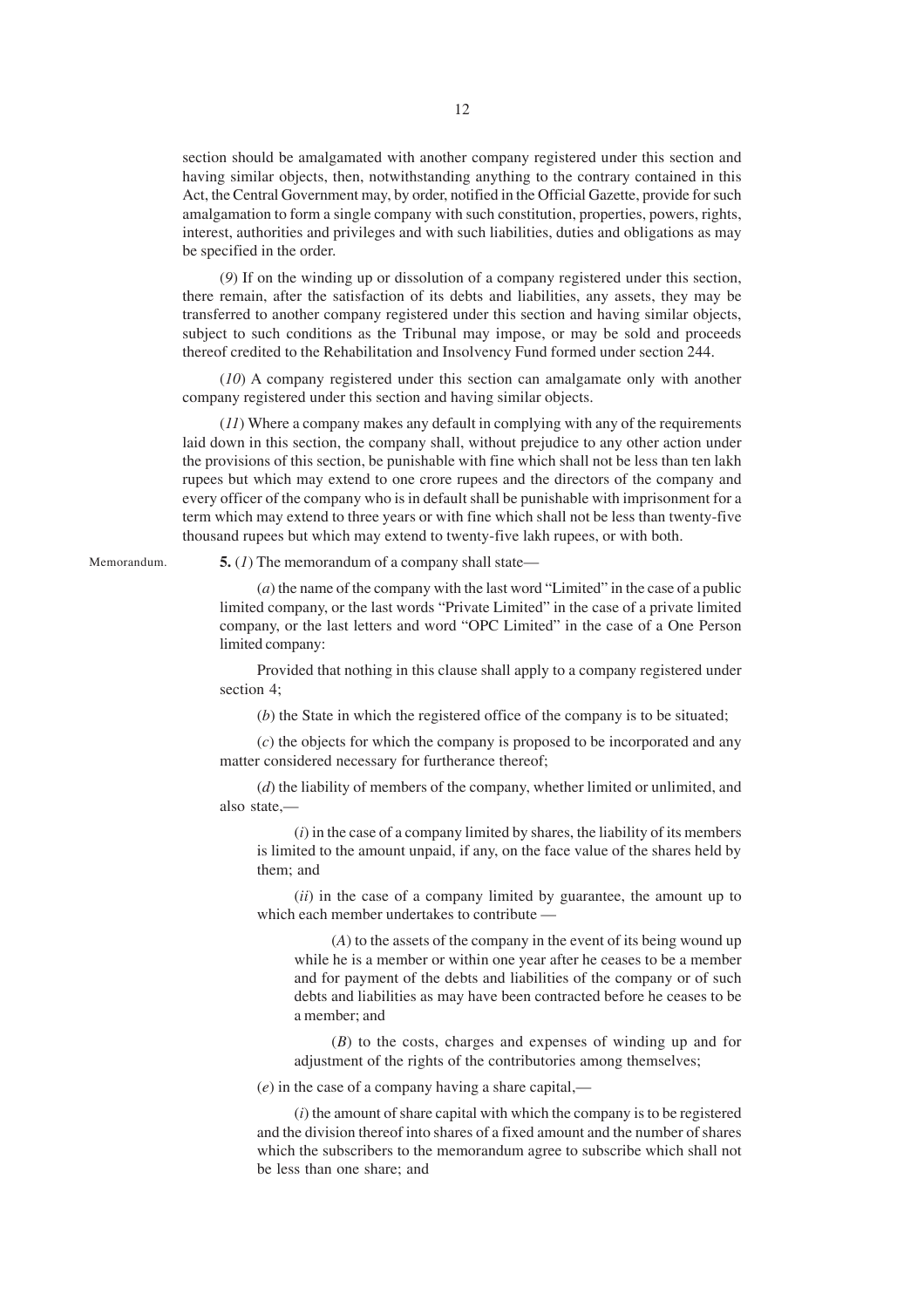(*ii*) the number of shares each subscriber to the memorandum intends to take, indicated opposite his name.

(*2*) The name stated in the memorandum shall not—

(*a*) be identical with or resemble too nearly to the name of an existing company registered under this Act or any previous company law; or

(*b*) be such that its use by the company—

(*i*) will constitute an offence under any law for the time being in force; or

(*ii*) is undesirable in the opinion of the Central Government.

(*3*) Without prejudice to the provisions of sub-section (*2*), a company shall not be registered with a name which contains —

(*a*) any word or expression which is likely to give the impression that the company is in any way connected with, or having the patronage of, the Central Government, any State Government, or any local authority, corporation or body constituted by the Central or any State Government under any law for the time being in force; or

(*b*) such word or expression, as may be prescribed, unless the previous approval of the Central Government has been obtained for the use of any such word or expression.

(*4*) A person may make an application, in such form and manner and accompanied by such fee, as may be prescribed, to the Registrar for the reservation of a name set out in the application as—

(*a*) the name of the proposed company; or

(*b*) the name to which the company proposes to change its name.

(*5*) Upon receipt of an application under sub-section (*4*), the Registrar may, if he is satisfied that the name to be reserved is not the one which may be rejected on any ground referred to in sub-section (*2*), reserve the name for a period of sixty days from the date of the application, and on payment of such additional fee as may be prescribed, for a further period of sixty days.

(*6*) The memorandum of a company shall be in such form, as may be prescribed.

**6.** (*1*) The articles of a company shall contain regulations for the company.

Articles.

(*2*) The articles shall also contain such matters, as may be prescribed:

Provided that nothing prescribed in this sub-section shall be deemed to prevent a company from including such additional matters in its articles as may be considered necessary for its management.

(*3*) The articles may contain provisions for entrenchment to the effect that specified provisions of the articles may be altered only if conditions or procedures which are more restrictive than those applicable in the case of a special resolution are met or complied with.

(*4*) The provisions for entrenchment referred to in sub-section (*3*) shall only be made either on formation of a company, or by an amendment in the articles agreed to by all the members of the company in the case of a private company and by a special resolution in the case of a public company.

(*5*) Where the articles contain provisions for entrenchment, whether made on formation or by amendment, the company shall give notice to the Registrar of such provisions.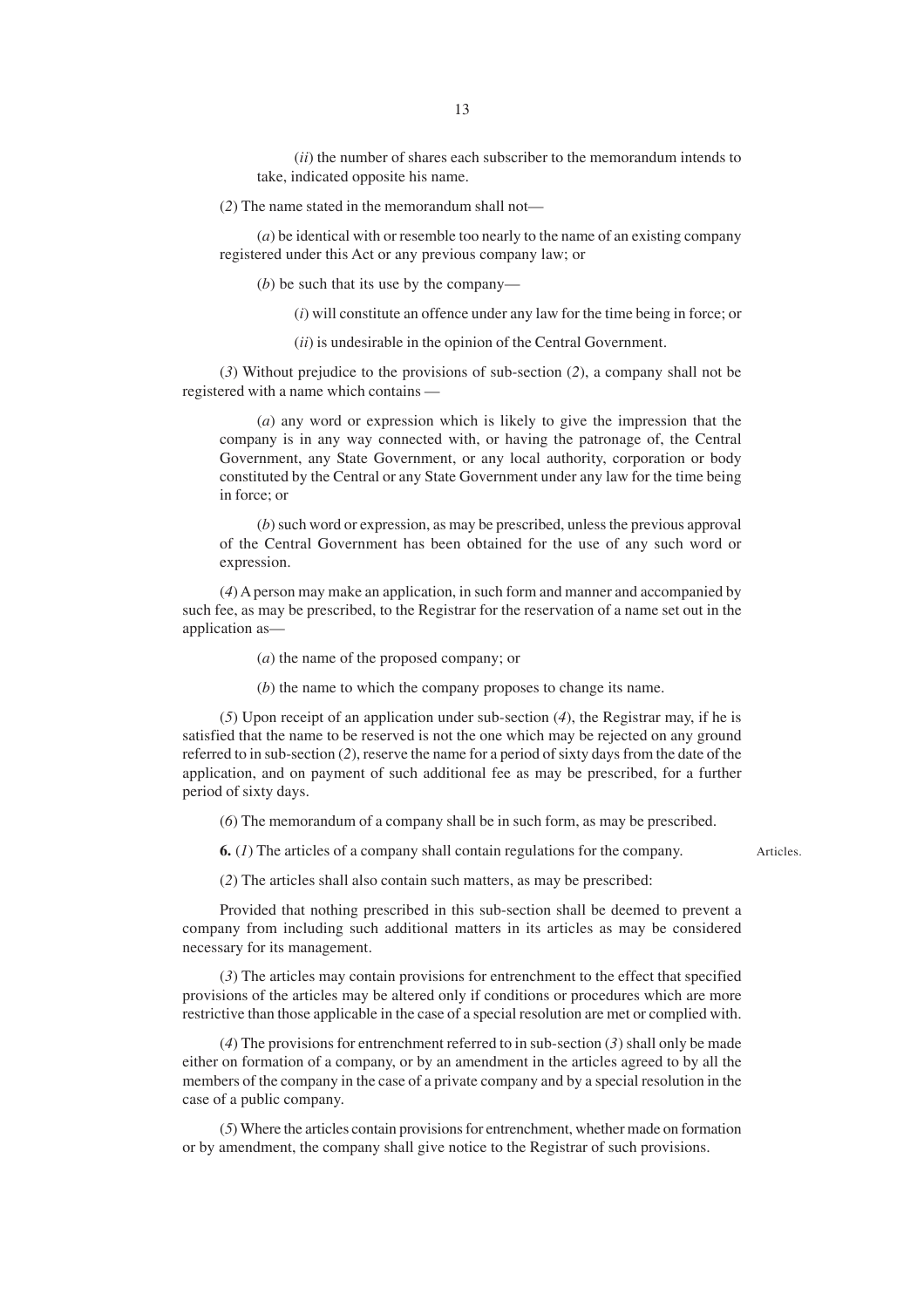(*6*) The Central Government may prescribe model articles for different types of companies.

(*7*) Nothing in this section shall apply to the articles of a company registered under any previous company law unless amended under this Act.

Incorporation of companies.

**7.** (*1*) There shall be filed with the Registrar within whose jurisdiction the registered office of a company is proposed to be situated, the following documents and information for registration, namely :—

(*a*) the memorandum and articles of the company duly signed by all the subscribers to the memorandum in such manner as may be prescribed;

(*b*) a declaration in the prescribed form by an advocate, a Chartered Accountant, Cost Accountant or Company Secretary, who is engaged in the formation of the company, or by a person named in the articles as a director, manager or Secretary of the company, that all the requirements of this Act and the rules made thereunder in respect of registration and matters precedent or incidental thereto have been complied with;

(*c*) an affidavit from each of the subscribers to the memorandum and from persons named as first directors, if any, in the articles that he is not convicted of any offence in connection with the promotion, formation or management of any company, or that he has not been found guilty of any fraud or misfeasance or of any breach of duty to any company registered under this Act or any previous company law during the preceding five years and that all the documents filed with the Registrar for registration of the company contain information that is correct and complete and true to the best of his knowledge and belief;

(*d*) the name of the State where the registered office of the company is proposed to be situated on incorporation and the address for correspondence till its registered office is established;

(*e*) the particulars of name, including surname or family name, residential address, nationality and such other particulars of every subscriber to the memorandum along with proof of identity, as may be prescribed, and in the case of a subscriber being a company, such particulars as may be prescribed;

(*f*) the particulars of the persons mentioned in the articles as first directors of the company, their names, including surnames or family names, the Director Identification Number, residential address, nationality and such other particulars including proof of identity as may be prescribed; and

(*g*) the particulars of the interests of the persons mentioned in the articles as first directors of the company in other firms or bodies corporate along with their consent to act as directors of the company in such form and manner as may be prescribed.

(*2*) If the Registrar is satisfied that all the requirements of this Act and the rules made thereunder in respect of registration and matters precedent or incidental thereto have been complied with, he shall register all the documents and information referred to in sub-section (*1*) in the register and issue a Certificate of Incorporation in the prescribed form to the effect that the proposed company is incorporated under this Act.

(*3*) On and from the date mentioned in the Certificate of Incorporation issued under sub-section (*2*), the Registrar shall allot to the company a "Corporate Identity Number", which shall be a distinct identity for the company and which shall also be included in the certificate.

(*4*) The company shall maintain and preserve at its registered office copies of all documents and information as originally filed under sub-section (*1*) till its dissolution under this Act.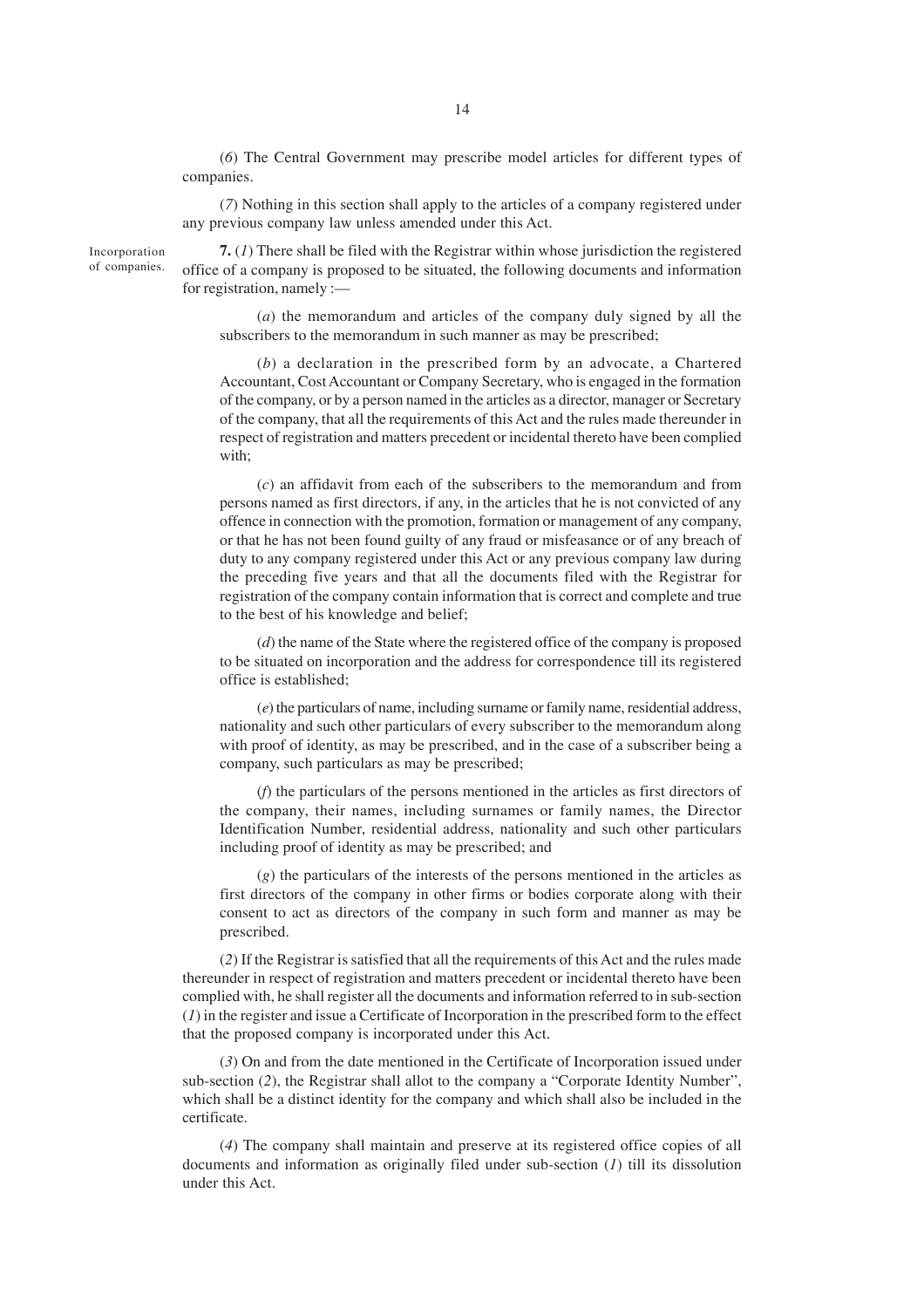(*5*) Where any person deliberately furnishes any false or incorrect particulars of any information or suppresses any material information, in any of the documents filed with the Registrar in relation to the registration of a company, he shall be punishable with imprisonment for a term which may extend to one year or with fine which shall not be less than five thousand rupees but which may extend to one lakh rupees, or with both.

(*6*) Without prejudice to the provisions of sub-section (*5*), where the Tribunal, on an application made to it at any time after the incorporation of a company, is satisfied that the company has been got incorporated by furnishing any false or incorrect information or representation or by suppressing any material fact or information in any of the documents or declaration filed or made for incorporating such company, or by any fraudulent action, the promoters, the persons named as first directors of the company, the persons making declaration under clause (*b*) of sub-section (*1*) shall each be punishable with imprisonment for a term which may extend to one year and with fine which shall not be less than twentyfive thousand rupees but which may extend to one lakh rupees.

(*7*) Without prejudice to the provisions of sub-section (*6*), the Tribunal may, if it is satisfied that the situation so warrants,—

(*a*) pass such orders, as it may think fit, for regulation of the management of the company including changes, if any, in its memorandum and articles, in public interest or in the interest of the company and its members and creditors; or

(*b*) direct that liability of the members shall be unlimited; or

(*c*) direct removal of the name of the company from the register; or

(*d*) pass an order for the winding up of the company:

Provided that before making any order under this sub-section,—

(*i*) the company shall be given a reasonable opportunity of being heard in the matter; and

(*ii*) the Tribunal shall take into consideration the transactions entered into by the company, including the obligations, if any, contracted or payment of any liability.

**8.** From the date of incorporation mentioned in the Certificate of Incorporation, such Effect of subscribers to the memorandum and all other persons, as may, from time to time, become registration. members of the company, shall be a body corporate by the name contained in the memorandum, capable of exercising all the functions of an incorporated company under this Act and having perpetual succession and a common seal with power to acquire, hold and dispose of property, both movable and immovable, tangible and intangible, to contract and to sue and be sued, by the said name.

**9.** (*1*) Subject to the provisions of this Act, the memorandum and articles shall, when Effect of registered, bind the company and the members thereof to the same extent as if they respectively had been signed by the company and by each member, and contained covenants on its and his part to observe all the provisions of the memorandum and of the articles.

(*2*) All monies payable by any member to the company under the memorandum or articles shall be a debt due from him to the company.

10. (1) A public company having a share capital shall not commence any business or Commencement exercise any borrowing powers unless—

(*a*) a declaration is filed by a director or subscriber in such form and verified in such manner as may be prescribed, with the Registrar that every subscriber to the memorandum has paid the value of the shares agreed to be taken by him; and

(*b*) the company has filed with the Registrar a verification of its registered office in the manner as may be prescribed.

memorandum and articles.

of business, etc.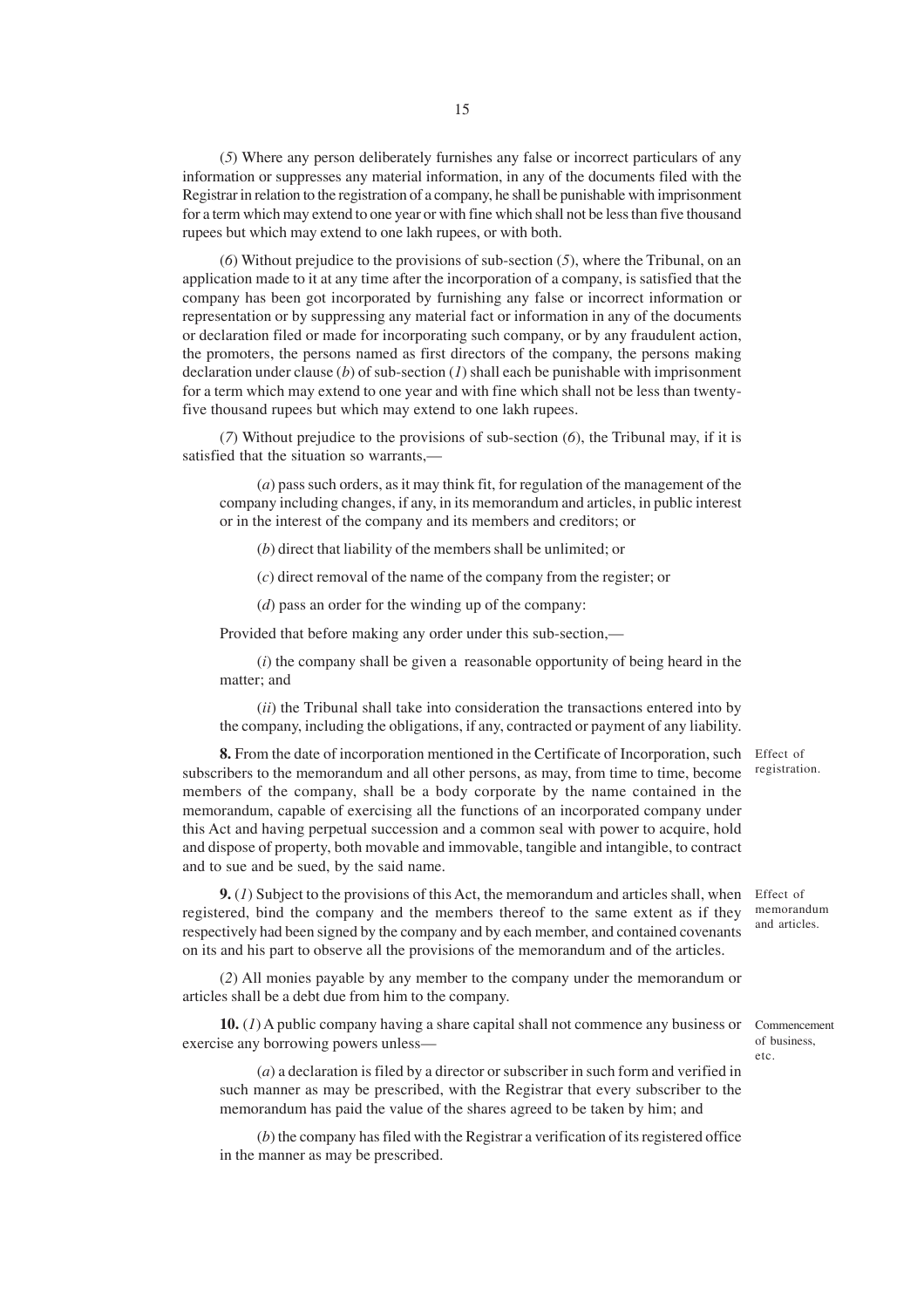(*2*) If any default is made in complying with the requirements of this section, the company shall be liable to a penalty which may extend to five thousand rupees and every officer who is in default shall be punishable with fine which may extend to one thousand rupees for every day during which the default continues.

(*3*) Where no declaration has been filed with the Registrar under clause (*a*) of subsection (*1*) within a period of one hundred and eighty days of the date of incorporation of the company and the Registrar has reasonable cause to believe that the company is not carrying on any business or operations, he may, without prejudice to the provisions of subsection (*2*), initiate action for the removal of the name of the company from the register under Chapter XVIII.

**11.** (*1*) A company shall, on and from the date of its incorporation and at all times thereafter, have a registered office capable of receiving and acknowledging all communications and notices as may be addressed to it.

(*2*) The company shall furnish to the Registrar verification of its registered office within fifteen days of its incorporation in such manner as may be prescribed.

(*3*) Every company shall —

(*a*) paint or affix its name and the address of its registered office, and keep the same painted or affixed, on the outside of every office or place in which its business is carried on, in a conspicuous position, in letters easily legible, and if the characters employed therefor are not those of the language or of one of the languages in general use in that locality, also in the characters of that language or of one of those languages;

(*b*) have its name engraved in legible characters on its seal;

(*c*) get its name, address of its registered office and the Corporate Identity Number along with telephone number, fax number, e-mail and website addresses printed in all its business letters, billheads, letter paper and in all its notices and other official publications; and

(*d*) have its name printed on *hundies*, promissory notes, bills of exchange and such other documents as may be prescribed.

(*4*) Notice of every change of the situation of the registered office, verified in the manner prescribed, after the date of incorporation of the company, shall be given to the Registrar within fifteen days of the change, who shall record the same.

(*5*) Except on the authority of a special resolution passed by a company, the registered office of the company shall not be changed,—

(*a*) in the case of an existing company, outside the local limits of any city, town or village where such office is situated at the commencement of this Act or where it may be situated later by virtue of a special resolution passed by the company; and

(*b*) in the case of any other company, outside the local limits of any city, town or village where such office is first situated or where it may be situated later by virtue of a special resolution passed by the company.

(*6*) If any default is made in complying with the requirements of this section, the company and every officer who is in default shall be liable to a penalty of one thousand rupees for every day during which the default continues but not exceeding one lakh rupees.

Alteration of memorandum.

**12.** (*1*) A company may, by a special resolution and after complying with the procedure specified in this section, alter the provisions of its memorandum.

(*2*) Any change in the name of a company shall be subject to the provisions of subsections (*2*) and (*3*) of section 5 and shall not have effect except with the approval of the Central Government in writing: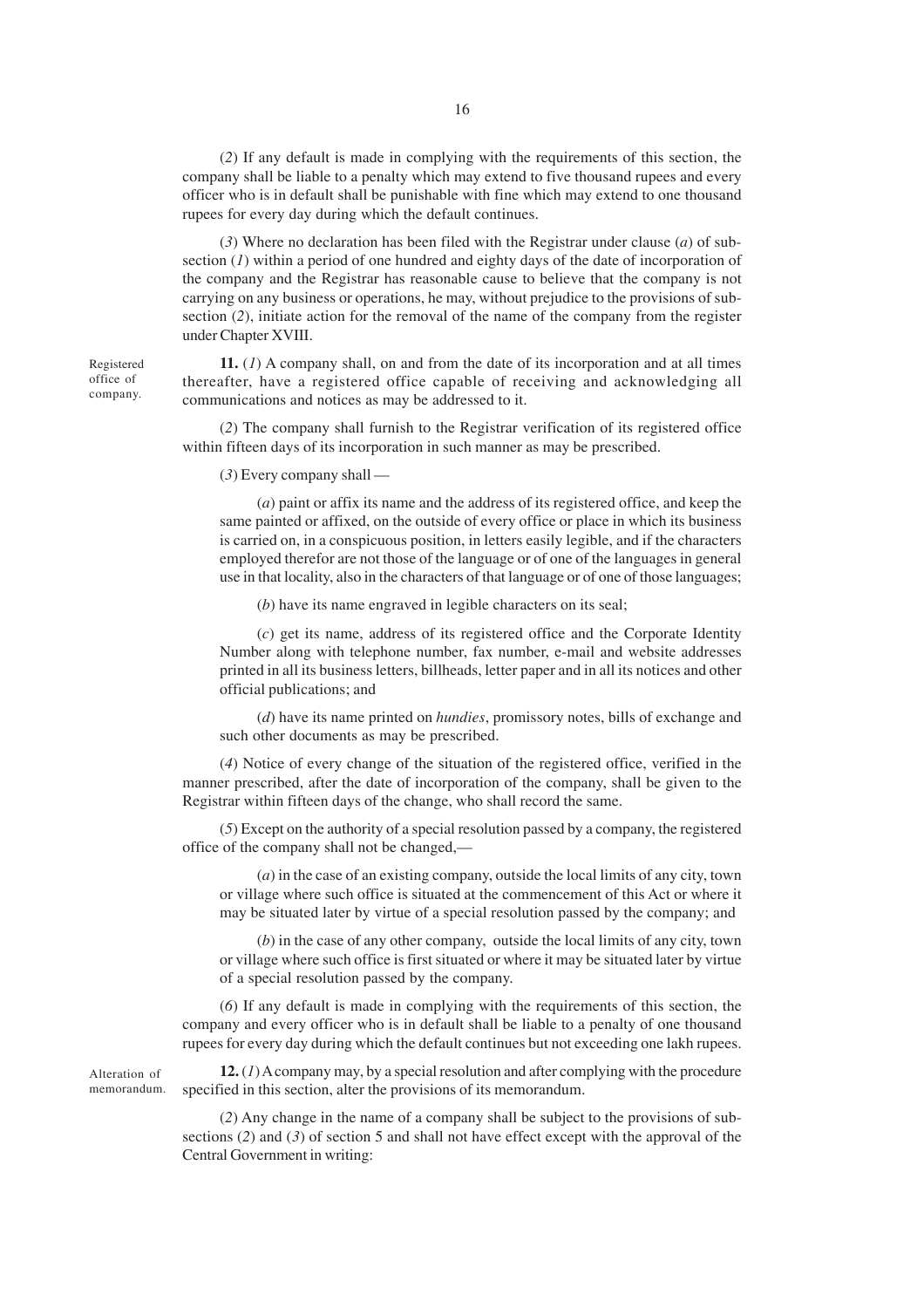Provided that no such approval shall be necessary where the only change in the name of the company is the deletion therefrom, or addition thereto, of the word "Private" or letters "OPC", consequent on the conversion of any one class of companies to another class in accordance with the provisions of this Act.

(*3*) When any change in the name of a company is made under sub-section (*2*), the Registrar shall enter the new name in the register in place of the old name and issue a fresh Certificate of Incorporation with the new name and the change in the name shall be complete and effective only on the issue of such a certificate.

(*4*) The alteration of the memorandum relating to the place of the registered office from one State to another shall not have any effect unless it is approved by the Central Government on an application made in this behalf.

(*5*) The Central Government shall dispose of the application under sub-section (*4*) within a period of sixty days and before passing its order may satisfy itself that the alteration has the consent of the creditors, debenture holders and other persons concerned with the company or that the sufficient provision has been made by the company either for the due discharge of all its debts and obligations or that adequate security has been provided for such discharge.

(*6*) A company shall, in relation to any alteration of its memorandum, file with the Registrar—

(*a*) the special resolution passed by the company under sub-section (*1*);

(*b*) the approval of the Central Government under sub-section (*2*), if the alteration involves any change in the name of the company;

(*c*) certified copy of the order of the Central Government made under subsection (*5*), if the alteration involves a transfer of the registered office from one State to another.

(*7*) Where an alteration of the memorandum results in the transfer of the registered office of a company from one State to another, a certified copy of the order of the Central Government approving the alteration shall be filed by the company with the Registrar of each of the States within such time and in such manner as may be prescribed, who shall register the same, and the Registrar of the State where the registered office is being shifted to shall issue a fresh Certificate of Incorporation indicating the alteration.

(*8*) No alteration made under this section shall have any effect until it has been registered in accordance with the provisions of this section.

(*9*) Any alteration of the memorandum, in the case of a company limited by guarantee and not having a share capital, purporting to give any person a right to participate in the divisible profits of the company otherwise than as a member, shall be void.

**13.** (1) Subject to the provisions of this Act and to the conditions contained in its Alteration of memorandum, if any, a company may, by a special resolution, alter its articles including alterations having the effect of conversion of —

articles.

(*a*) a private company into a public company or a One Person Company, or

(*b*) a public company into a private company or a One Person Company, or

(*c*) a One Person Company into a public company or a private company:

Provided that where a company being a private company alters its articles in such a manner that they no longer include the restrictions and limitations which are required to be included in the articles of a private company under this Act, the company shall, as from the date of such alteration, cease to be a private company: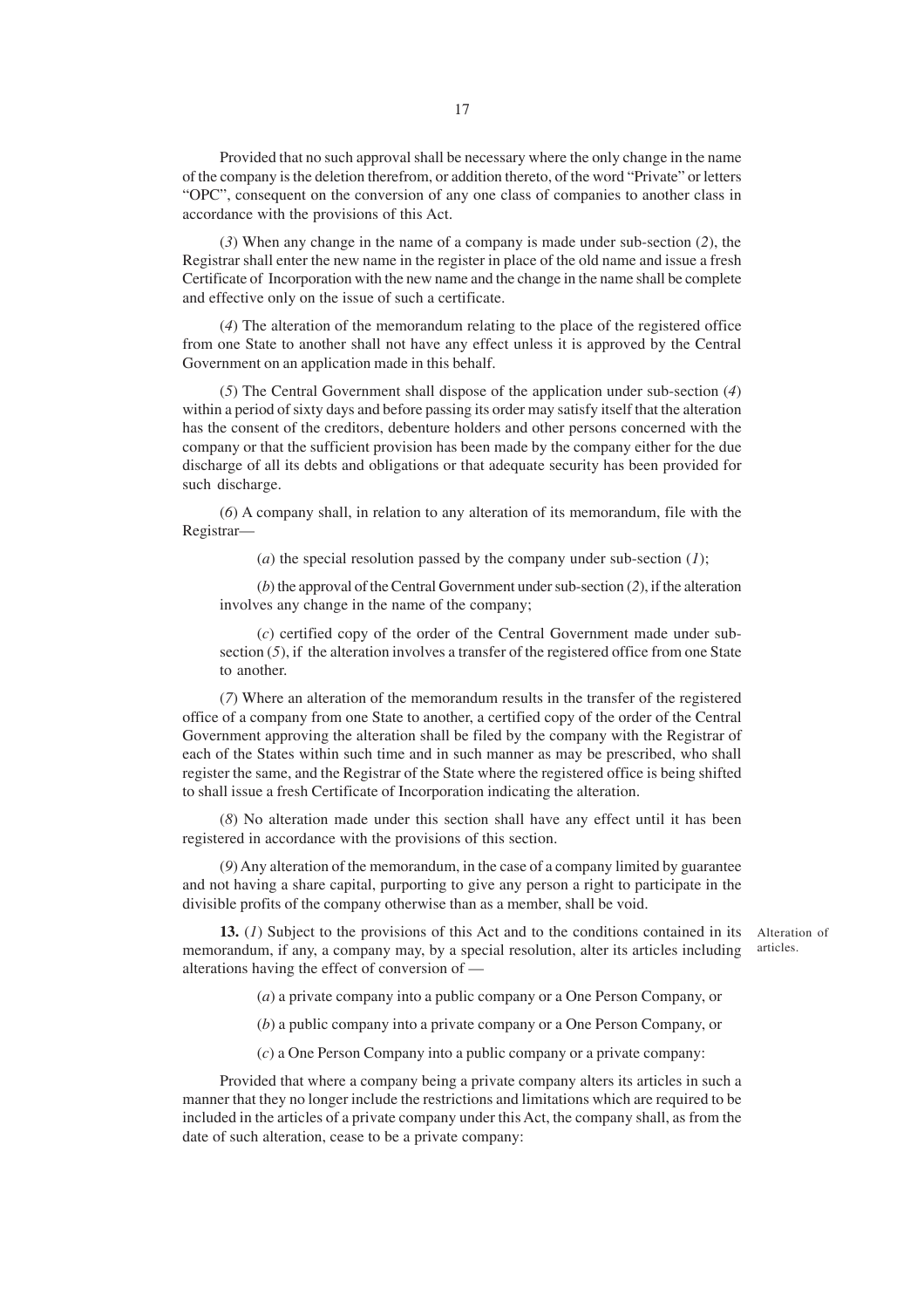Provided further that any alteration having the effect of conversion of a public company into a private company or a One Person Company shall not take effect except with the approval of the Tribunal which shall make such order as it may deem fit.

(*2*) Every alteration of the articles under this section and a copy of any order of the Tribunal approving the alteration as per sub-section (*1*) shall be filed with the Registrar, together with a printed copy of the altered articles, within fifteen days in such manner as may be prescribed, who shall register the same.

(*3*)Any alteration of the articles registered under sub-section (*2*) shall, subject to the provisions of this Act, be valid as if it were originally in the articles.

**14.** (*1*) Every alteration made in the memorandum or articles of a company shall be noted in every copy of the memorandum or articles, as the case may be.

(*2*) Where a company makes any default in complying with the provisions of this section, the company shall be liable to a penalty, for each such default, of one thousand rupees for every day during which the default continues but not exceeding one lakh rupees.

**15.** (*1*) If, through inadvertence or otherwise, a company on its first registration or on its registration by a new name, is registered by a name which,-

(*a*) in the opinion of the Central Government, is identical with or too nearly resembles the name by which a company in existence had been previously registered, whether under this Act or any previous company law, it may direct the company to change its name and the company shall change its name or new name, as the case may be, within a period of three months from the issue of such direction, after adopting an ordinary resolution for the purpose;

(*b*) on an application by a registered proprietor of a trade mark that the name is identical with or too nearly resembles a registered trade mark of such proprietor under the Trade Marks Act, 1999, made to the Central Government within three years of 47 of 1999.incorporation or registration of the company, whether under this Act or any previous company law, in the opinion of the Central Government, is identical with or too nearly resembles an existing trade mark, it may direct the company to change its name and the company shall change its name or new name, as the case may be, within a period of six months from the issue of such direction, after adopting an ordinary resolution for the purpose.

(*2*) Where a company changes its name or obtains a new name under sub-section (*1*), it shall within a period of fifteen days give notice of such change to the Registrar along with the order of the Central Government, who shall carry out necessary changes in the Certificate of Incorporation and the memorandum.

(*3*) If a company makes default in complying with any direction given under subsection (*1*), the company shall be punishable with fine of one thousand rupees for every day during which the default continues and every officer who is in default shall be punishable with fine which shall not be less than five thousand rupees but which may extend to one lakh rupees.

**16.** (*1*) A company shall, on being so requested by a member, send to him within seven days of the request and subject to the payment of such fee as may be prescribed, a copy each of the following documents, namely:—

(*a*) the memorandum,

(*b*) the articles, and

(*c*) every agreement and every resolution referred to in sub-section (*1*) of section 106, if and in so far as they have not been embodied in the memorandum or articles.

Alteration of memorandum and articles to be noted in every copy.

Rectification of name of company.

Copies of memorandum, articles, etc., to be given to members.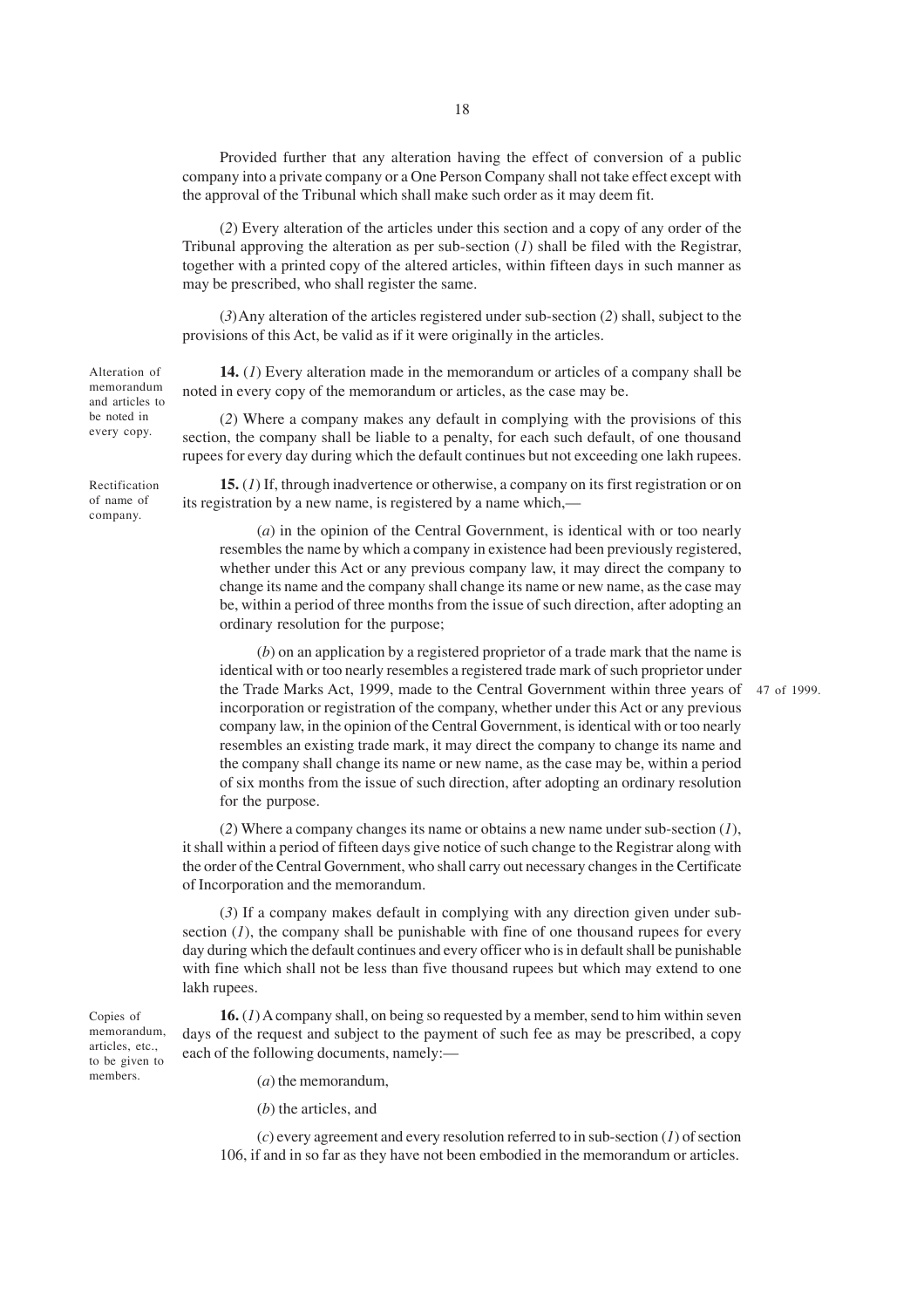(*2*) Where a company makes any default in complying with the provisions of this section, the company shall be liable for each default, to a penalty of one thousand rupees for every day during which the default continues but not exceeding one lakh rupees.

**17.** (*1*) A company of any class registered under this Act may re-register itself as a company of the same class or other class under this Act by alteration of memorandum and articles of the company in accordance with the provisions of this Chapter.

(*2*) Where the registration is required to be done under this section, the Registrar shall on an application made by the company, after satisfying himself that the provisions of this Chapter applicable for registration of companies have been complied with, close the former registration of the company and after registering the documents referred to in sub-section (*1*), issue a Certification of Incorporation in the same manner as its first registration.

(*3*) The registration of a company under this section shall not affect any debts, liabilities, obligations or contracts incurred or entered into, by or on behalf of the company before re-registration and such debts, liabilities, obligations and contracts may be enforced in the manner as if such registration had not been done.

**18.** (*1*) No company shall, either by itself or through its nominees, hold any shares in its holding company and no holding company shall allot or transfer its shares to any of its subsidiary companies and any such allotment or transfer of shares of a company to its subsidiary company shall be void:

Provided that nothing in this sub-section shall apply to a case—

(*a*) where the subsidiary company holds such shares as the legal representative of a deceased member of the holding company; or

(*b*) where the subsidiary company holds such shares as a trustee; or

(*c*) where the subsidiary company is a shareholder even before it became a subsidiary company of the holding company:

Provided further that the subsidiary company referred to in the preceding proviso shall have a right to vote at a meeting of the holding company only in respect of the shares held by it as a legal representative or as a trustee, as referred to in clause (*a*) or clause (*b*) of the said proviso.

(*2*) The reference in this section to shares of a holding company which is a company limited by guarantee or an unlimited company, not having a share capital, shall be construed as a reference to the interest of its members, whatever be the form of interest.

**19.** (1) A document may be served on a company or an officer thereof by sending it to Service of the company or the officer at the registered office of the company by post under a certificate of posting or by registered post or by leaving it at its registered office or by means of such electronic or other mode as may be prescribed: documents.

Provided that where securities are held with a depository, the records of the beneficial ownership may be served by such depository on the company by means of electronic mode or by delivery of floppies or disks or any other similar device.

(*2*) A document may be served on Registrar or any member by sending it to him by registered post or by delivering at his office or address, by such electronic or other mode as may be prescribed:

Provided that a member may request for delivery of any document through a particular mode, for which he will pay such fee as may be determined by the company in its annual general meeting.

**20.** Save as otherwise provided in this Act,—

(*a*) a document or proceeding requiring authentication by a company, or

Authentication of documents, proceedings and contracts.

company not to hold shares in its holding company.

Subsidiary

Re-registration of companies already registered.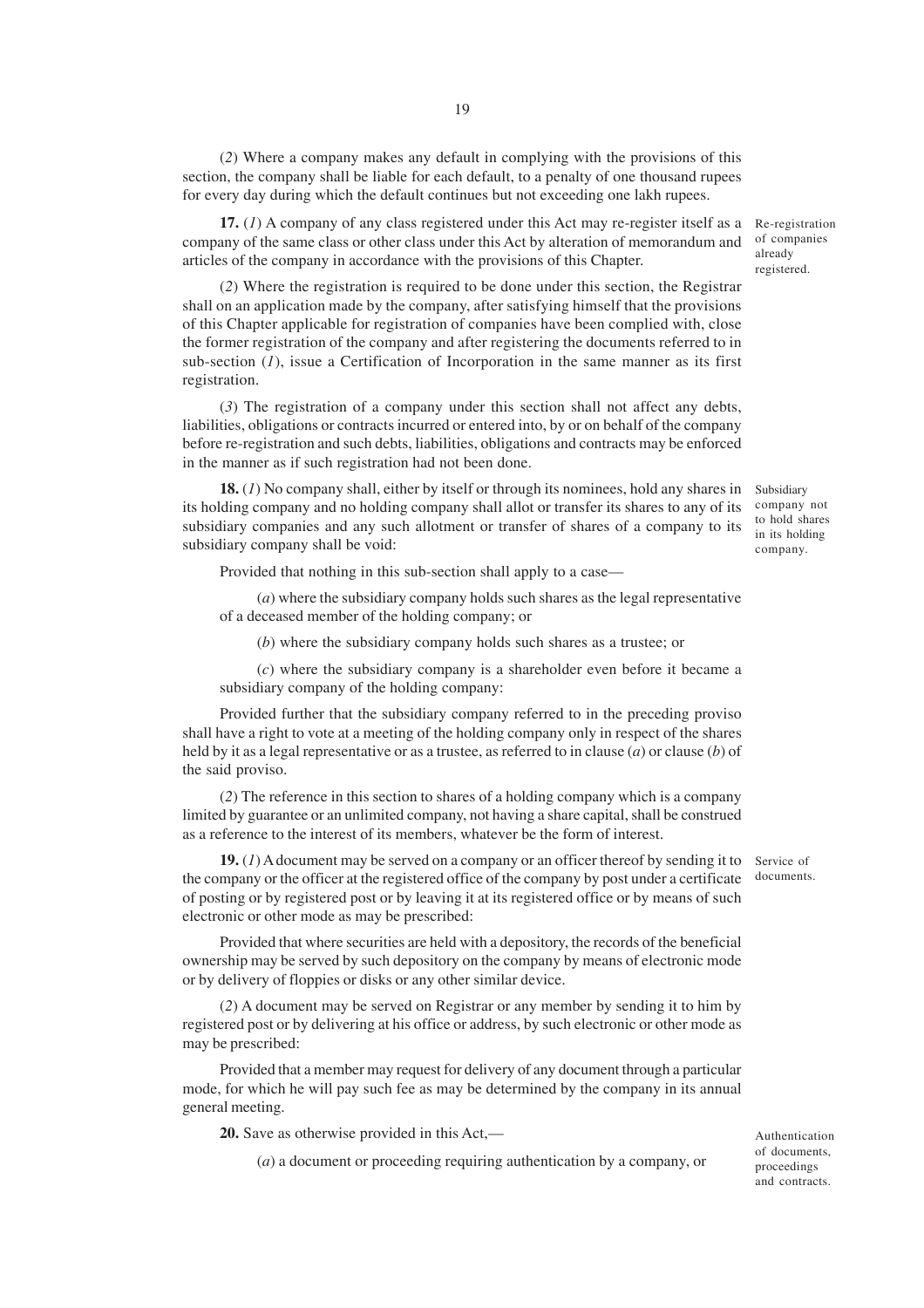(*b*) contracts made by or on behalf of a company,

may be signed by any key managerial personnel or an officer of the company duly authorised by the Board in this behalf.

Execution of bills of exchange, etc.

Power of Securities and Exchange Board to regulate issue and transfer of securities, etc.

**21.** (*1*) A bill of exchange, *hundi* or promissory note shall be deemed to have been made, accepted, drawn or endorsed on behalf of a company if made, accepted, drawn, or endorsed in the name of, or on behalf or on account of, the company by any person acting under its authority, express or implied.

(*2*) A company may, by writing under its common seal, authorise any person, either generally or in respect of any specified matters, as its attorney to execute other deeds on its behalf in any place either in India or outside.

(*3*) A deed signed by such an attorney on behalf of the company and under his seal shall bind the company and have the effect as if it were made under its common seal.

#### CHAPTER III

PROSPECTUS AND ALLOTMENT OF SECURITIES

**22.** The provisions contained in this Chapter and Chapter IV,—

(*a*) in so far as they relate to issue and transfer of securities and non-payment of dividend by listed companies or those companies which intend to get their securities listed on any stock exchange in India, shall, except as provided under this Act, be administered by the Securities and Exchange Board by making regulations;

(*b*) in any other case, shall be administered by the Central Government.

*Explanation*.—For the removal of doubts, it is hereby declared that all powers relating to all other matters including those relating to prospectus, return of allotment, issue of shares and redemption of preference shares shall be exercised by the Central Government, the Tribunal or the Registrar, as the case may be.

Matters to be stated in prospectus.

**23.** (*1*) Every prospectus issued by or on behalf of a public company either with reference to its formation or subsequently, or by or on behalf of any person who is or has been engaged or interested in the formation of a public company, shall be dated and signed and shall—

(*a*) state the following information, namely:—

(*i*) names and addresses of the registered office of the company, Company Secretary, auditors, legal advisers, bankers, trustees, if any, underwriters and such other persons as may be prescribed;

(*ii*) dates of the opening and closing of the issue, and declaration about the issue of allotment letters and refunds within the prescribed time;

(*iii*) a statement by the Board of Directors about the separate bank account where all monies received out of the issue are to be transferred and disclosure of details of all monies including utilised and unutilised monies out of the issue in the prescribed manner;

(*iv*) details about underwriting of the issue;

(*v*) consent of the directors, auditors, bankers to the issue, expert's opinion, if any, and of such other persons, as may be prescribed;

(*vi*) the authority for the issue and the details of the resolution passed therefor;

(*vii*) procedure and time schedule for allotment and issue of certificates;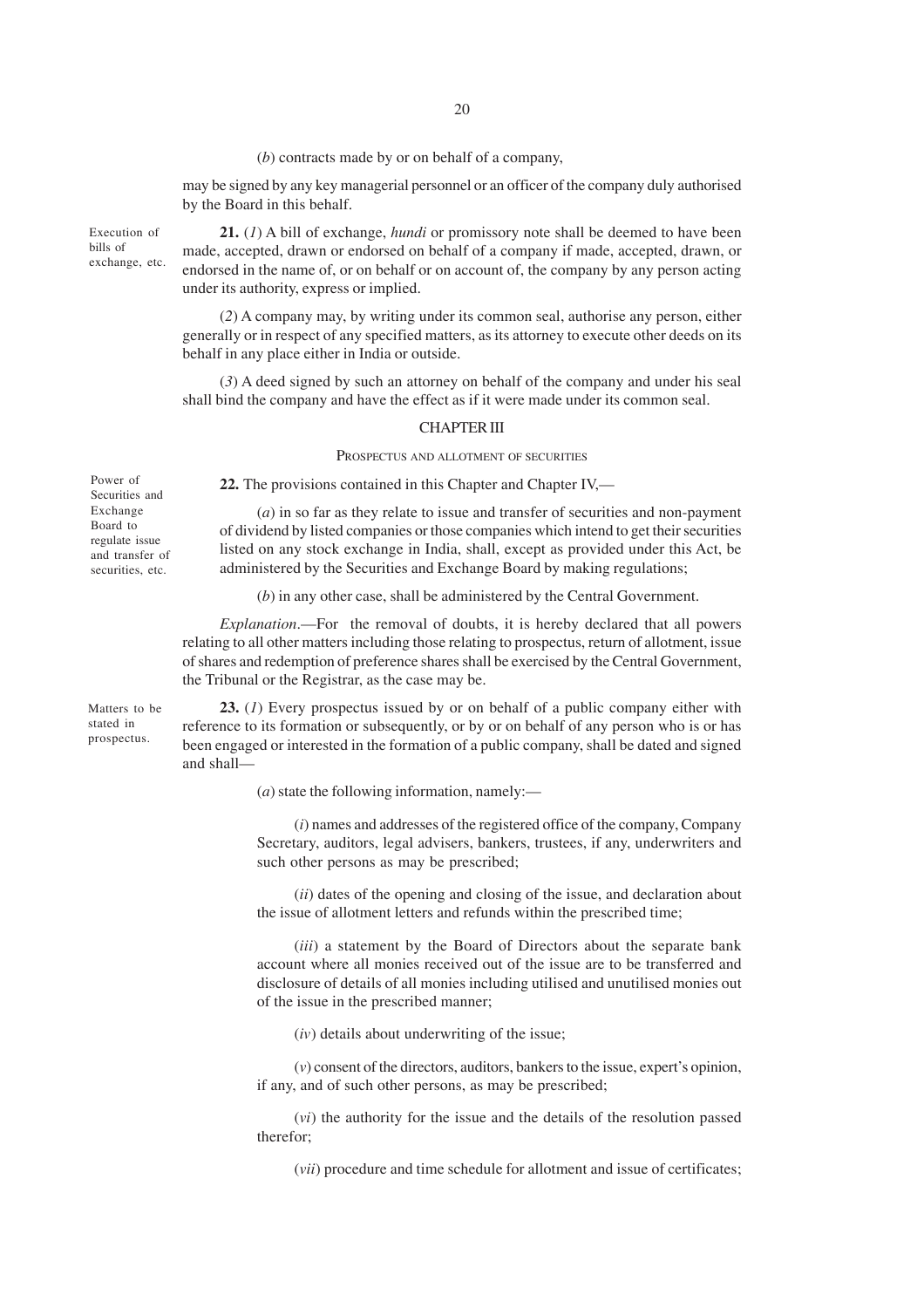(*viii*) capital structure of the company in the prescribed manner;

(*ix*) such particulars and terms of the present issue as may be prescribed;

(*x*) main objects and present business of the company and its location, schedule of implementation of the project and future prospects;

(*xi*) particulars of management perception of risk factors;

(*xii*) minimum subscription, amount payable by way of premium, issue of shares otherwise than on cash, option to subscribe for securities to be dealt with in a depository; and

(*xiii*) details of directors, proposed directors including their appointments and remuneration, and such particulars of the nature and extent of their interests in the company as may be prescribed;

(*b*) set out the following reports for the purposes of the financial information, namely:—

(*i*) reports by the auditors of the company with respect to its profits and losses and assets and liabilities and such other matters as may be prescribed;

(*ii*) reports relating to profits and losses for each of the five financial years immediately preceding the financial year of the issue of prospectus including such reports of the subsidiaries and in such manner as may be prescribed;

(*iii*) reports made by the auditors upon the profits and losses of the business of the company for each of the five financial years, immediately precedings issue and assets and liabilities of its business on the last date before the issue of prospectus in the prescribed manner; and

(*iv*) reports about the business or transaction to which the proceeds of the securities are to be applied directly or indirectly;

(*c*) make a declaration about the compliance of the provisions of this Act and a statement to the effect that nothing in the prospectus is contrary to the provisions of this Act and the Securities and Exchange Board of India Act, 1992; and

(*d*) state such other matters and set out such other reports, as may be prescribed:

Provided that nothing in this sub-section shall apply to the issue of a prospectus or form of application for shares and debentures to the existing members or debenture holders of a company, irrespective of whether any such member or debenture holder has a right to renounce the offer in favour of any other person.

*Explanation*.—The date indicated in the prospectus shall be deemed to be the date of its publication.

(*2*) No prospectus shall be issued by or on behalf of a company or in relation to an intended company unless on or before the date of its publication, there has been delivered to the Registrar for registration a copy thereof signed by every person who is named therein as a director or proposed director of the company or by his duly authorised attorney.

(*3*) A prospectus issued under sub-section (*1*) shall not include a statement purporting to be made by an expert unless the expert is a person who is not, and has not been, engaged or interested in the formation or promotion or management, of the company and has given his written consent to the issue of the prospectus and has not withdrawn such consent before the delivery of a copy of the prospectus to the Registrar for registration and a statement to that effect shall be included in the prospectus.

15 of 1992.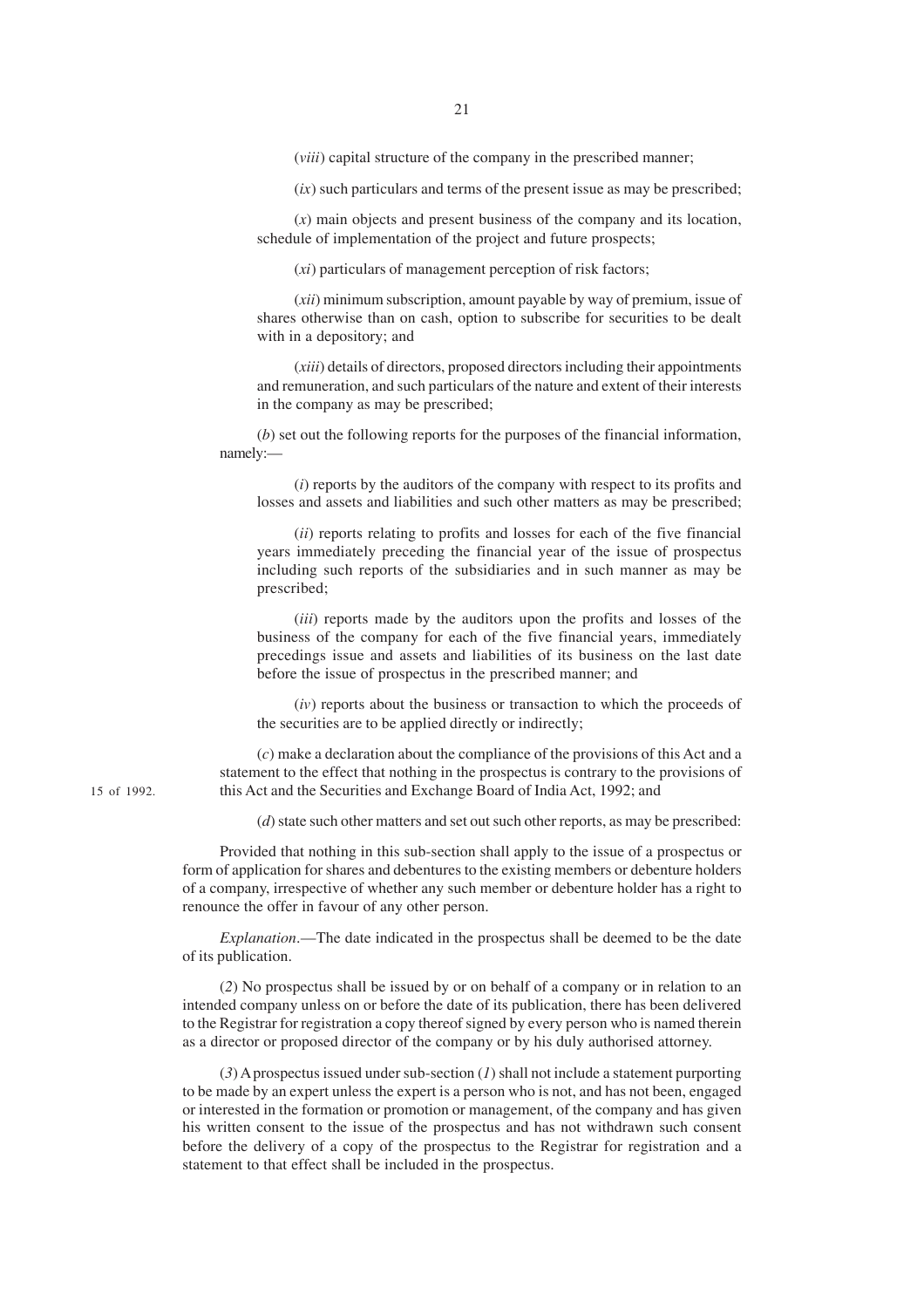(*4*) Every prospectus issued under sub-section (*1*) shall, on the face of it,—

(*a*) state that a copy has been delivered for registration to the Registrar as required under sub-section (*2*); and

(*b*) specify any documents required by this section to be attached to the copy so delivered or refer to statements included in the prospectus which specify these documents.

(*5*) The Registrar shall not register a prospectus unless the requirements of this section with respect to its registration are complied with and the prospectus is accompanied by the consent in writing of all the persons named in the prospectus.

(*6*) No prospectus shall be valid if it is issued more than ninety days after the date on which a copy thereof is delivered to the Registrar under sub-section (*2*).

(*7*) Where a prospectus is issued in contravention of the provisions of this section, the company shall be punishable with fine which shall not be less than fifty thousand rupees but which may extend to three lakh rupees and every person who is knowingly a party to the issue of such prospectus shall be punishable with imprisonment for a term which may extend to three years or with fine which shall not be less than fifty thousand rupees but which may extend to three lakh rupees, or with both.

Offer or invitation for subscription of securities.

**24.** (*1*) A company may, without prejudice to the provisions of section 23, make an offer or invitation to a section of the public, whether selected as members or debenture holders of the company or as clients of the persons issuing the prospectus or in any other manner, to subscribe for such securities as are mentioned in the offer or invitation, irrespective of whether such securities are included in a prospectus and referred to therein as being reserved for such offer or invitation.

(*2*) No offer or invitation shall be treated as made to a section of the public by virtue of sub-section  $(I)$ , if the offer or invitation can properly be regarded in all the circumstances—

(*a*) as not being calculated to result, directly or indirectly, in the securities becoming available for subscription or purchase by persons other than those receiving the offer or invitation, or

(*b*) otherwise as being a domestic concern of the persons making and receiving the offer or invitation:

Provided that nothing contained in this sub-section shall apply to a case where the offer or invitation to subscribe for the securities is made to fifty persons or more:

Provided further that nothing in the preceding proviso shall apply to such public financial institutions or non-banking financial companies as may be notified in the Official Gazette by the Central Government from time to time.

(*3*) A company making an offer or invitation under this section shall allot its securities within seventy days from the date of receipt of the application money for such securities and if the company is not able to allot the securities within that period, it shall repay the application money within eight days from the date of completion of seventy days.

(*4*) The Securities and Exchange Board shall, in consultation with the Reserve Bank of India, make regulations in respect of an offer or invitation made to the public by a public financial institution or non-banking financial company referred to in clause (*f*) of section 45-I of the Reserve Bank of India Act, 1934.

(*5*) A statement indicating the salient features of the offer or invitation made under this section shall, on or before the date of such offer or invitation, be delivered to the Registrar for registration and the provisions of sub-sections (*4*) to (*7*) of section 23 shall apply *mutatis mutandis* to such offer or invitation.

Advertisement of prospectus.

**25.** Where an advertisement of any prospectus of a company is published in any manner, it shall be necessary to specify therein the contents of its memorandum as regards 2 of 1934.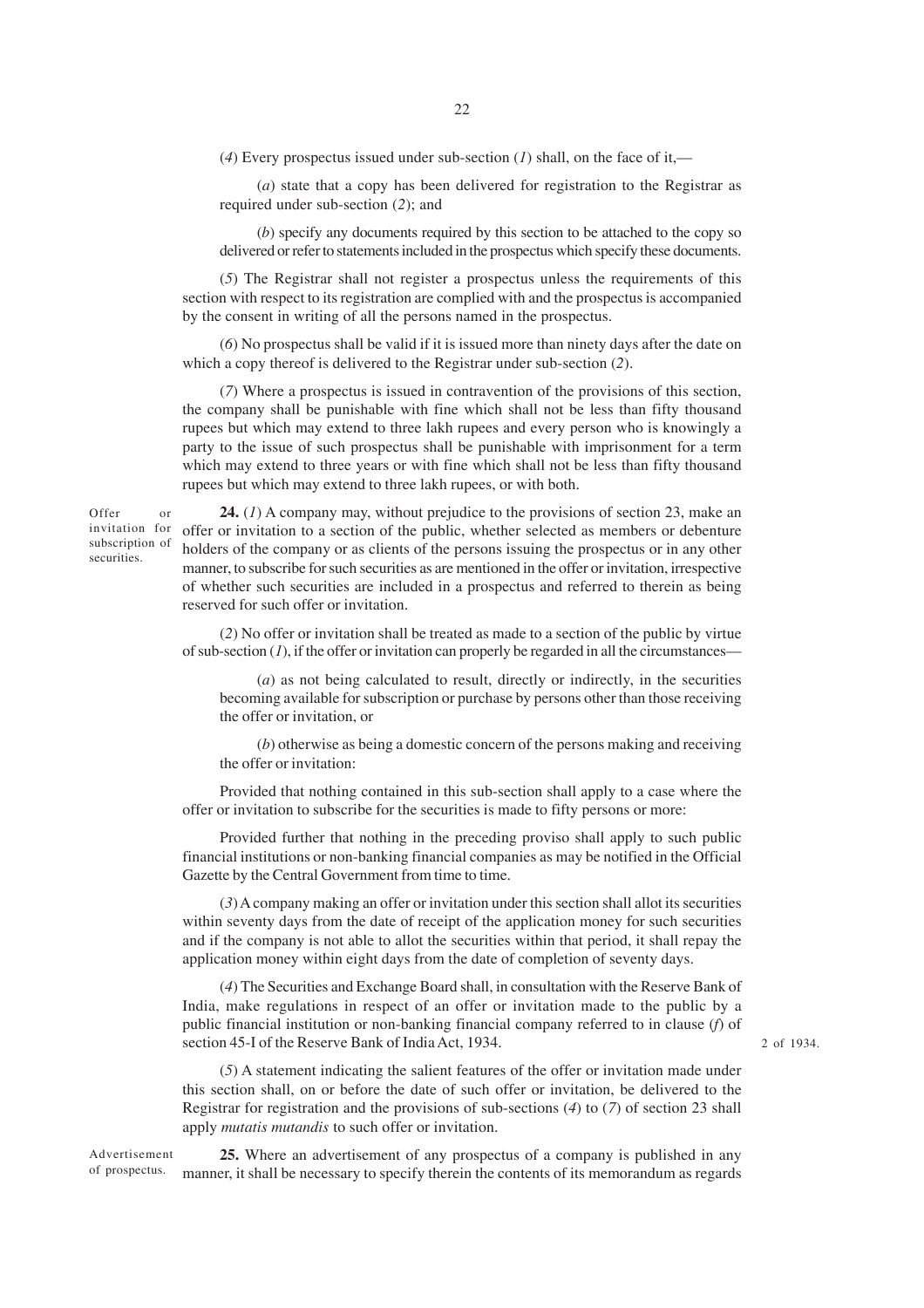the objects, the liability of members and the amount of share capital, of the company, and the names of the signatories to the memorandum and the number of shares subscribed for by them, and its capital structure.

26. (1) Any class or classes of companies, as the Securities and Exchange Board may Shelf provide by regulations in this behalf, may file a shelf prospectus with the Registrar at the prospectus. stage of the first offer of securities included therein which shall indicate a period not exceeding one year as the period of validity of such prospectus which shall commence from the date of opening of the first offer of securities under that prospectus, and in respect of a second or subsequent offer of such securities issued during the period of validity of that prospectus, no further prospectus is required.

(*2*) A company filing a shelf prospectus shall be required to file an information memorandum containing all material facts relating to new charges created, changes in the financial position of the company as have occurred between the first offer of securities or the previous offer of securities and the succeeding offer of securities and such other changes as may be prescribed, with the Registrar within the prescribed time, prior to the issue of a second or subsequent offer of securities under the shelf prospectus:

Provided that where a company or any other person has received applications for the allotment of securities along with advance payments of subscription before the making of any such change, the company or other person shall intimate the changes to such applicants and if they express a desire to withdraw their application, the company or other person shall refund all the monies received as subscription within fifteen days thereof.

(*3*) Where an information memorandum is filed, every time an offer of securities is made under sub-section (*2*), such memorandum together with the shelf prospectus shall be deemed to be a prospectus.

27. (1) A company proposing to make an offer of securities may issue a red herring Red herring prospectus prior to the issue of a prospectus.

prospectus.

(*2*) A company proposing to issue a red herring prospectus under sub-section (*1*) shall file it with the Registrar at least three days prior to the opening of the subscription list and the offer.

(*3*) A red herring prospectus shall carry the same obligations as are applicable to a prospectus and any variation between the red herring prospectus and a prospectus shall be highlighted as variations in the prospectus.

(*4*) Upon the closing of the offer of securities under this section, the prospectus also stating therein the total capital raised, whether by way of debt or share capital, and the closing price of the securities and any other details as are not included in the red herring prospectus shall be filed with the Registrar and, in the case of a listed company, with the Registrar and the Securities and Exchange Board.

**28.** (1) No form of application for the purchase of any of the securities of a company Issue of shall be issued unless such form is accompanied by an abridged prospectus:

application forms for

Provided that nothing in this sub-section shall apply if it is shown that the form of securities. application was issued—

(*a*) in connection with a *bona fide* invitation to a person to enter into an underwriting agreement with respect to such securities, or

(*b*) in relation to securities which were not offered to the public.

(*2*) A copy of the abridged prospectus shall, on a request being made by any person before the closing of the subscription list and the offer, be furnished to him.

(*3*) Where a company makes any default in complying with the provisions of this section, it shall be liable to a penalty of fifty thousand rupees for each default.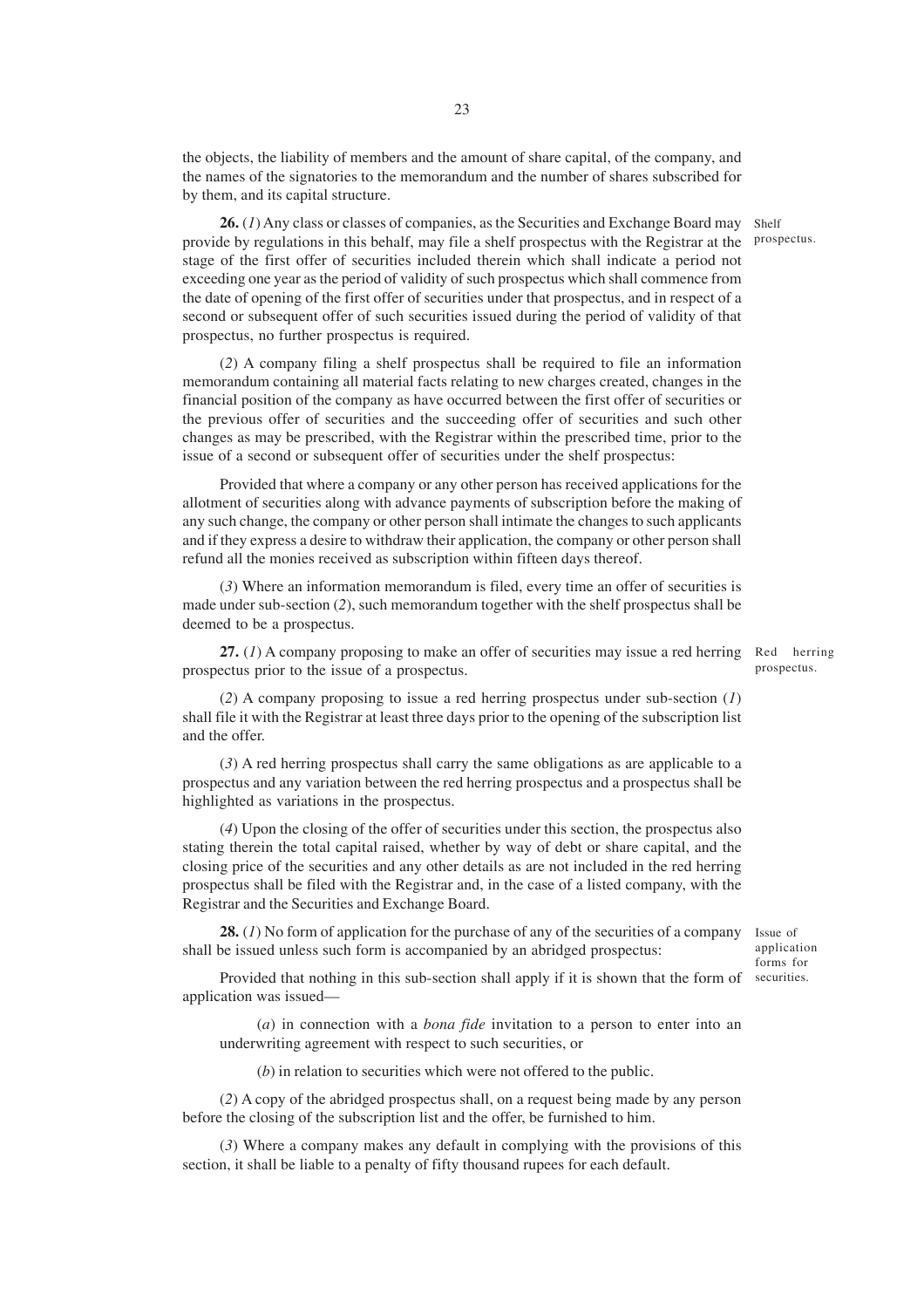Criminal liability for misstatements in prospectus.

Civil liability for misstatements in prospectus.

**29.** Where a prospectus, issued, circulated or distributed under this Chapter, includes any statement which is untrue or misleading in form or context or where any inclusion or omission of any matter is likely to mislead, every person who authorises the issue of such prospectus shall be punishable with imprisonment for a term which may extend to three years and with fine which shall not be less than one lakh rupees but which may extend to twenty-five lakh rupees:

Provided that nothing in this section shall apply to a person if he proves that such statement or omission was immaterial or that he had reasonable grounds to believe and did up to the time of issue of the prospectus believe that the statement was true or the inclusion or omission was necessary.

**30.** (*1*) Where a person has subscribed for securities of a company acting on any statement included, or the inclusion or omission of any matter, in the prospectus which is misleading and has sustained any loss or damage as a consequence thereof, the company and every person who—

(*a*) is a director of the company at the time of the issue of the prospectus,

(*b*) has authorised himself to be named and is named in the prospectus as a director of the company, or has agreed to become such director, either immediately or after an interval of time,

(*c*) is a promoter of the company,

(*d*) has authorised the issue of the prospectus, and

(*e*) is an expert referred to in sub-section (*3*) of section 23,

shall, without prejudice to any punishment to which any person may be liable under section 31, be liable to pay compensation to every person who has sustained such loss or damage.

(*2*) No person shall be liable under sub-section (*1*), if he proves—

(*a*) that, having consented to become a director of the company, he withdrew his consent before the issue of the prospectus, and that it was issued without his authority or consent; or

(*b*) that the prospectus was issued without his knowledge or consent, and that on becoming aware of its issue, he forthwith gave a reasonable public notice that it was issued without his knowledge or consent.

(*3*) Notwithstanding anything contained in this section, where it is proved that a prospectus has been issued with intent to defraud the applicants for the securities of a company or any other person or for any fraudulent purpose, every person referred to in sub-section (*1*) shall be personally responsible, without any limitation of liability, for all or any of the losses or damage that may have been incurred by any person who subscribed to the securities on the basis of such prospectus.

Punishment for fraudulently inducing persons to invest money.

**31.** Any person who, either knowingly or recklessly makes any statement, promise or forecast which is false, deceptive or misleading, or deliberately conceals any material facts, to induce another person to enter into, or to offer to enter into —

(*a*) any agreement for, or with a view to, acquiring, disposing of, subscribing for, or underwriting, securities; or

(*b*) any agreement the purpose or the pretended purpose of which is to secure a profit to any of the parties from the yield of securities or by reference to fluctuations in the value of securities,

shall be punishable with imprisonment for a term which may extend to three years and with fine which shall not be less than one lakh rupees but which may extend to fifty lakh rupees.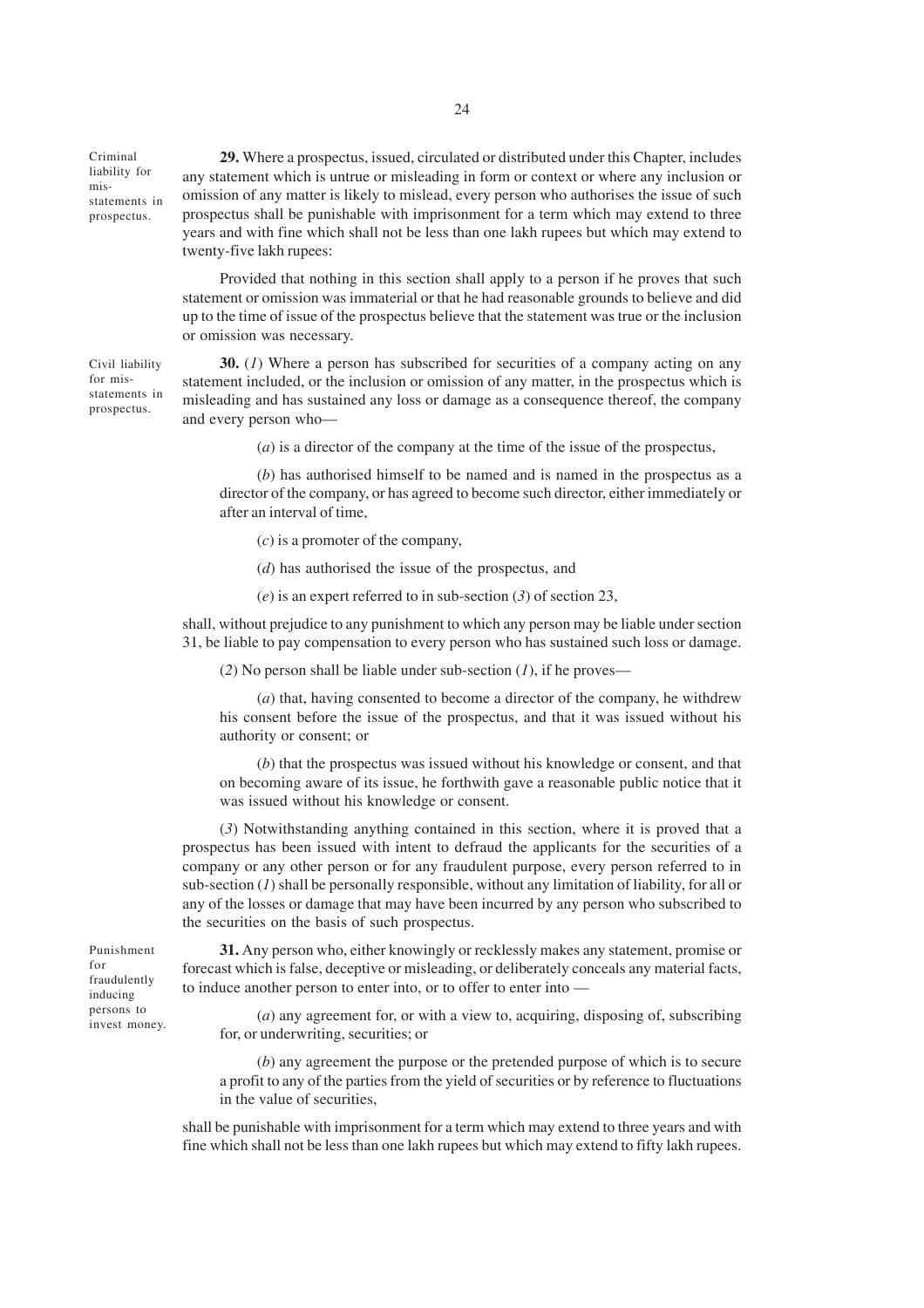**32.** A suit may be filed or any other action may be taken under section 30 or section 31 by any person, group of persons or any association of persons affected by any misleading statement or the inclusion or omission of any matter in the prospectus. Action by affected persons.

**33.** (*1*) Any person who—

(*a*) makes or abets making of an application in a fictitious name to a company for acquiring, or subscribing for, its securities; or

(*b*) makes or abets making of multiple applications to the company in different names or in different combinations of his name or surname for acquiring or subscribing for its securities; or

(*c*) otherwise induces directly or indirectly a company to allot, or register any transfer of, securities to him, or to any other person in a fictitious name,

shall be punishable with imprisonment for a term which may extend to three years and with fine which shall not be less than fifty thousand rupees but which may extend to fifty lakh rupees.

(*2*) The provisions of sub-section (*1*) shall be prominently reproduced in every prospectus issued by a company and in every form of application for securities.

(*3*) Where a person has been convicted under this section, the Court may also order disgorgement of gain, if any, made by, and seizure and disposal of the securities still in possession of, such person.

(*4*) The amount received through disgorgement or disposal of securities under subsection (*3*) shall be credited to the Investor Education and Protection Fund.

**34.** (*1*) No allotment of any securities of a company offered to the public for subscription Allotment of for the first time after its incorporation shall be made unless the amount stated in the prospectus as the minimum amount has been subscribed and the sums payable on application for the amount so stated have been paid to and received by the company, whether in cash or by cheque or other instrument.

(*2*) The amount payable on application on every security shall not be less than five per cent. of the nominal amount of the security.

(*3*) If the stated minimum amount has not been subscribed and the sum payable on application is not received within a period of one hundred and twenty days from the date of issue of the prospectus, the amount received under sub-section  $(I)$  shall be returned within such time and in such manner as may be prescribed.

(*4*) Whenever a company having a share capital makes any allotment of shares, it shall file with the Registrar a return of allotment in such manner as may be prescribed.

(*5*) Nothing in this section shall apply to a private company.

(*6*) In case of any default under sub-section (*3*) or sub-section (*4*), the company and its officer who is in default shall be liable to a penalty, for each default, of one thousand rupees for every day during which default continues but not exceeding one lakh rupees.

**35.** (*1*) Every company intending to offer securities to the public for subscription by the issue of a prospectus shall, before such issue, make an application to one or more recognised stock exchange or exchanges for permission for the securities to be dealt with in such stock exchange or exchanges.

(*2*) Where a prospectus states that an application under sub-section (*1*) has been made, such prospectus shall also state the name or names of the stock exchange, and any allotment whenever made on an application in pursuance of such prospectus shall be void if the permission has not been granted by such stock exchange or stock exchanges before the expiry of ten weeks from the date of closure of the subscription list:

securities by company.

Punishment  $for$ personation for acquisition, etc., of securities.

Securities to be dealt with in Stock Exchanges.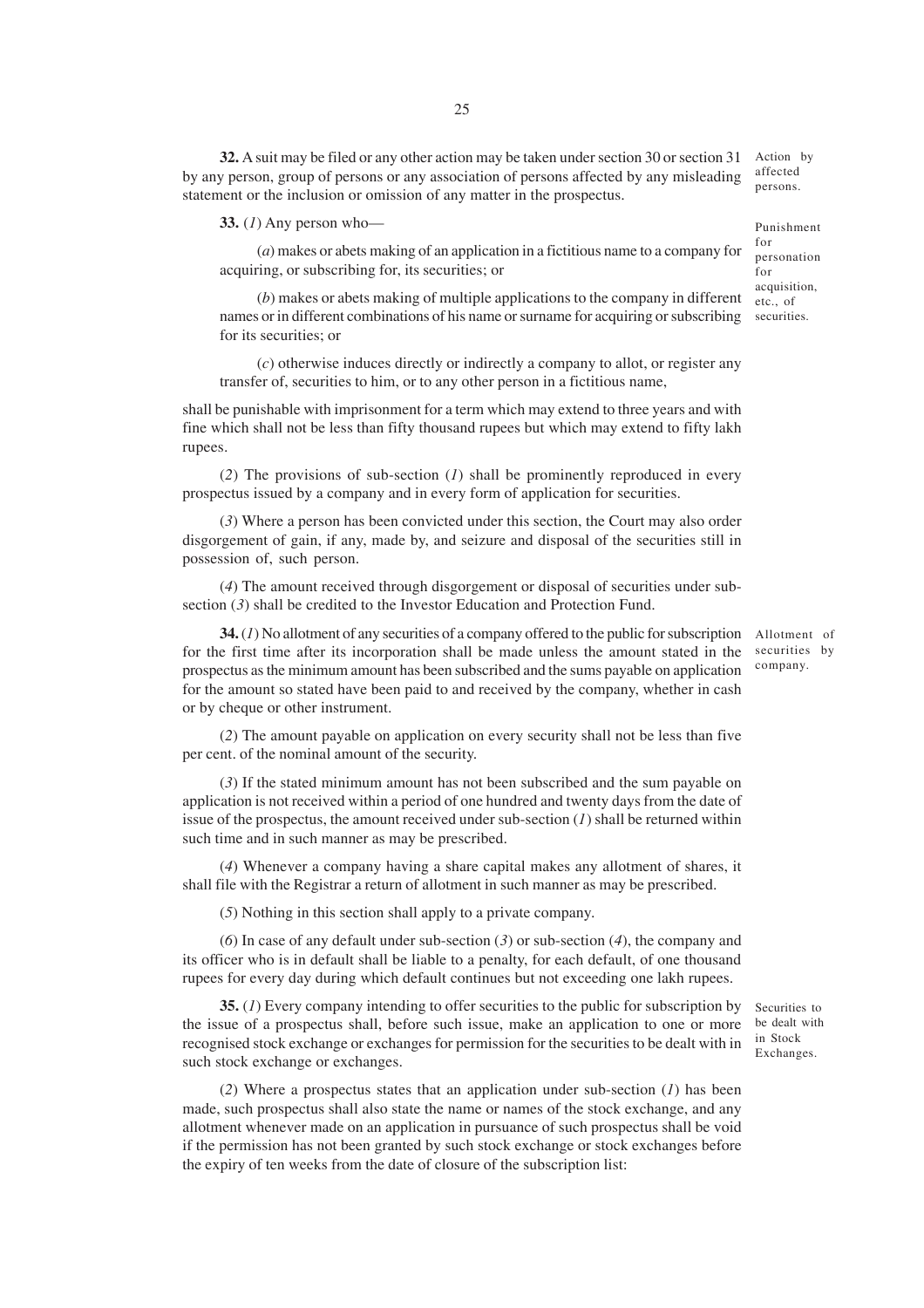Provided that where an appeal against the decision of any recognised stock exchange, refusing permission for the securities to be dealt with in that stock exchange, has been preferred under section 22 of the Securities Contracts (Regulation) Act, 1956, such allotment 42 of 1956.shall not be void until the dismissal of the appeal.

(*3*) All monies received on application from the public for subscription to the securities shall be kept in a separate bank account in a scheduled bank and shall not be utilised for any purpose other than—

(*a*) for adjustment against allotment of securities where the securities have been permitted to be dealt with in the stock exchange or stock exchanges specified in the prospectus, or

(*b*) for the repayment of monies within the prescribed time, received from applicants in pursuance of the prospectus, where securities have not been permitted to be so dealt with or where the company is for any other reason unable to allot securities.

(*4*) Any condition purporting to require or bind any applicant for securities to waive compliance with any of the requirements of this section shall be void.

(*5*) If a default is made in complying with the provisions of this section, the company shall be punishable with a fine which shall not be less than five lakh rupees but which may extend to fifty lakh rupees and the officer who is in default shall be punishable with imprisonment for a term which extend to one year or with fine which shall not be less than fifty thousand rupees but which may extend to three lakh rupees, or with both.

(*6*) A company may pay commission to any person in connection with the subscription to its securities subject to such conditions as may be prescribed.

Global Depository Receipt.

**36.** A company may, after passing a special resolution in its general meeting, issue depository receipts to be dealt with in depository mode in any foreign country in such manner, and subject to such conditions, as may be prescribed.

## CHAPTER IV

#### SHARE CAPITAL AND DEBENTURES

**37.** (*1*) The share capital of the company limited by shares shall be of two kinds, namely:— Kinds of share capital.

- (*a*) equity share capital, and
- (*b*) preference share capital.

(*2*) Equity share capital, with reference to any company limited by shares, means that part of the issued share capital of the company which has no limits for participation, either with respect to dividends or with respect to capital, in distribution of profits or otherwise.

(*3*) Preference share capital, with reference to any company limited by shares, means that part of the issued share capital of the company which carries or would carry a preferential right with respect to —

(*a*) payment of dividend, either as a fixed amount or an amount calculated at a fixed rate, which may either be free of or subject to income-tax; and

(*b*) repayment, in the case of a winding up or repayment of capital, of the amount of the share capital paid-up or deemed to have been paid-up.

Nature of shares or debentures.

**38.** The shares or debentures or other interest of any member in a company shall be movable property transferable in the manner provided by the articles of the company.

**39.** Every share in a company having a share capital shall be distinguished by its distinctive number:

Numbering

of shares.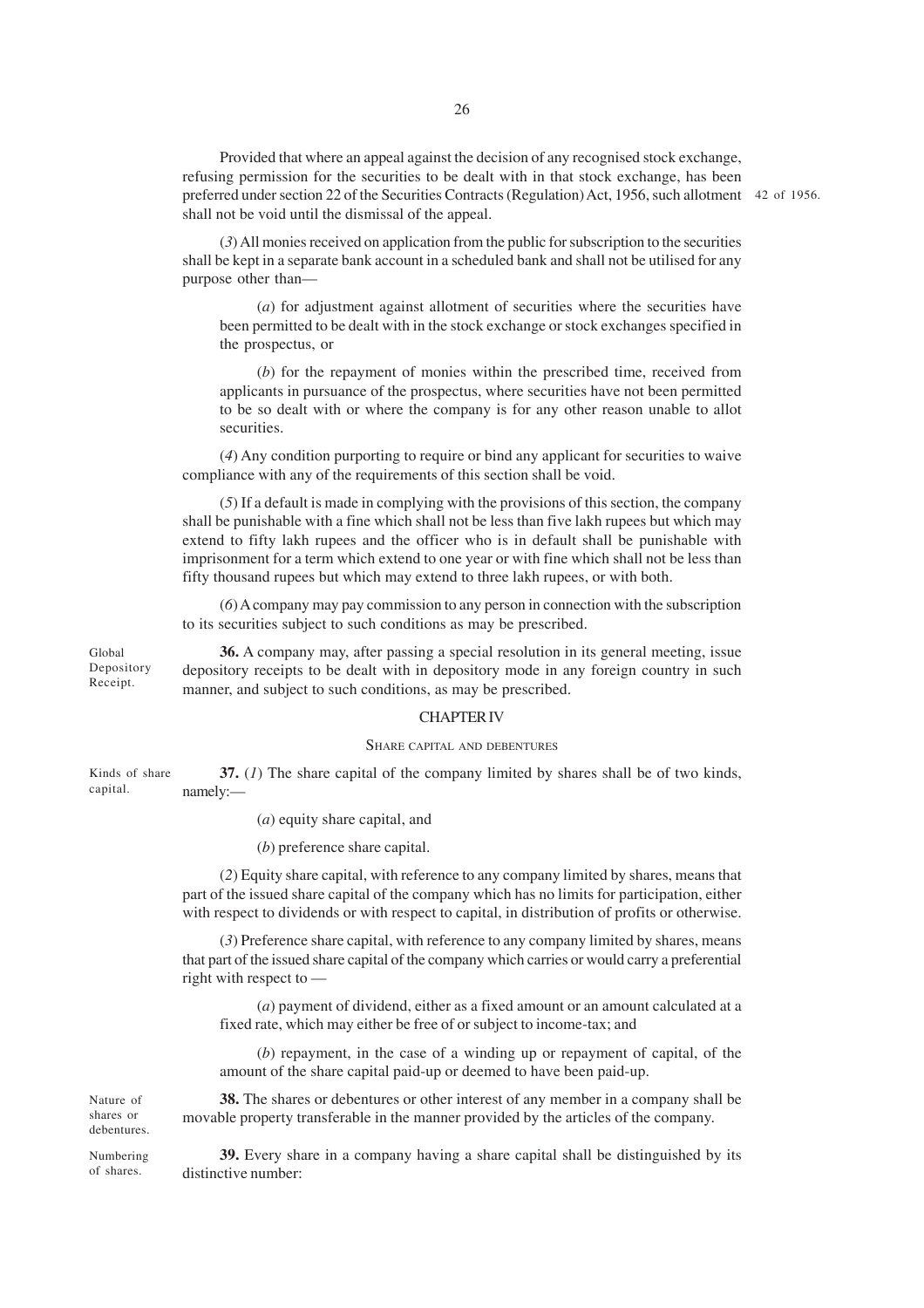Provided that nothing in this section shall apply to a share held by a person whose name is entered as holder of beneficial interest in such share in the records of a depository.

**40.** (1) A certificate, issued under the common seal of the company, specifying the Certificate of shares held by any person, shall be *prima facie* evidence of the title of the person to such shares. shares.

(*2*) A duplicate of a certificate of shares may be issued, if such certificate —

(*a*) is proved to have been lost or destroyed; or

(*b*) has been defaced, mutilated or torn and is surrendered to the company.

(*3*) Notwithstanding anything contained in the articles of a company, the manner of issue of a certificate of shares or the duplicate thereof, the form of such certificate, the particulars to be entered in the register of members and other matters shall be such as may be prescribed.

(*4*) Where a share is held in depository form, the record of the depository is the *prima facie* evidence of the interest of the beneficial owner.

(*5*) If a company with intent to defraud issues a duplicate certificate of shares, the company shall be punishable with fine which shall not be less than five times the face value of the shares involved in the issue of the duplicate certificate but which may extend to ten times the face value of such shares and every officer of the company who is in default shall be punishable with imprisonment which may extend to three years and with fine which shall not be less than three lakh rupees but which may extend to twenty five lakh rupees.

22 of 1996.

(*6*) Without prejudice to any liability under the Depositories Act, 1996, where any depository with an intention to defraud a person has transferred shares, it shall be punishable with fine which shall not be less than three lakh rupees but which may extend to twenty five lakh rupees.

**41.** (*1*) Subject to the provisions of sub-section (*2*) of section 44, —

Voting rights.

(*a*) every member of a company limited by shares and holding equity share capital therein, shall have a right to vote on every resolution placed before the company, and

(*b*) his voting right on a poll shall be in proportion to his share in the paid-up equity share capital of the company.

(*2*) Every member of a company limited by shares and holding any preference share capital therein shall, in respect of such capital, have a right to vote only on resolutions placed before the company which directly affect the rights attached to his preference shares, any resolution for the winding up of the company or for the repayment or reduction of its preference share capital and his voting right on a poll shall be in proportion to his share in the paid-up preference share capital of the company:

Provided that in respect of a resolution on a matter affecting both the equity shareholders and the preference shareholders, the proportion of the voting rights of equity shareholders to the voting rights of the preference shareholders shall be in the same proportion as the paid-up capital in respect of the equity shares bears to the paid-up capital in respect of the preference shares:

Provided further that where the dividends payable in respect of a class of preference shares are in arrears for a period of three years or more, such class of preference shareholders shall have a right to vote on all the resolutions placed before a meeting of the company.

**42.** (*1*) Where a share capital of the company is divided into different classes of Variation of shares, the rights attached to the shares of any class may be varied with the consent in writing of the holders of not less than three-fourths of the issued shares of that class or by means of a special resolution passed at a separate meeting of the holders of the issued

shareholders' rights.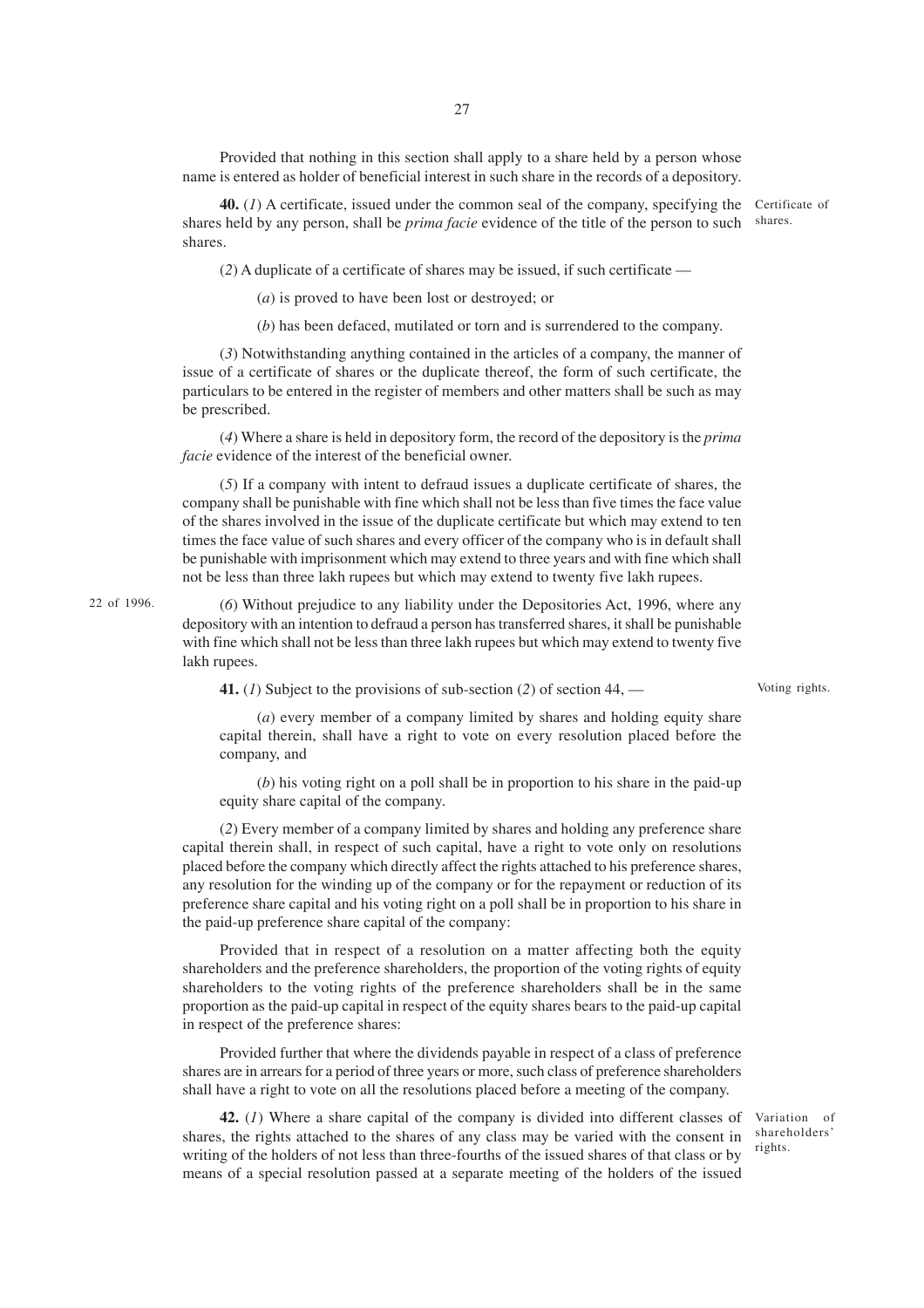shares of that class,—

(*a*) if provision with respect to such variation is contained in the memorandum or articles of the company, or

(*b*) in the absence of any such provision in the memorandum or articles, if such variation is not prohibited by the terms of issue of the shares of that class.

(*2*) Where the holders of not less than ten per cent. of the issued shares of a class did not consent to such variation or vote in favour of the special resolution for the variation, they may apply to the Tribunal to have the variation cancelled, and where any such application is made, the variation shall not have effect unless and until it is confirmed by the Tribunal.

(*3*) The company shall, within thirty days of the date of the order of the Tribunal, file a copy thereof with the Registrar.

(*4*) Where any default is made in complying with the provisions of this section, the company shall be punishable with fine which shall not be less than twenty-five thousand rupees but which may extend to five lakhs rupees and every officer of the company who is in default shall be punishable with imprisonment for a term which may extend to six months or with fine which shall not be less than twent-five thousand rupees but which may extend to five lakh rupees, or with both.

**43.** Where any calls for further share capital are made on the shares of a class, such calls shall be made on a uniform basis on all shares falling under that class.

*Explanation*.— For the purposes of this section, shares of the same nominal value on which different amounts have been paid up shall not be deemed to fall under the same class.

**44.** (*1*) A company may, if so authorised by its articles, accept from any member the whole or a part of the amount remaining unpaid on any shares held by him, even if no part of that amount has been called up.

(*2*) A member of the company limited by shares shall not be entitled to any voting rights in respect of the amount paid by him under sub-section (*1*) until that amount has been called up.

**45.** A company may, if so authorised by its articles, pay dividends in proportion to the amount paid-up on each share.

**46.** (*1*) Where a company issues shares at a premium, whether for cash or otherwise, a sum equal to the aggregate amount of the premium received on those shares shall be transferred to a "Securities Premium Account" and the provisions of this Act relating to reduction of share capital of a company shall, except as provided in this section, apply as if the share premium account were the paid-up share capital of the company.

(*2*) Notwithstanding anything contained in sub-section (*1*), the share premium account may be applied by the company—

(*a*) towards the issue of unissued shares of the company to the members of the company as fully paid bonus shares;

(*b*) in writing off the preliminary expenses of the company;

(*c*) in writing off the expenses of, or the commission paid or discount allowed on, any issue of shares or debentures of the company;

(*d*) in providing for the premium payable on the redemption of any redeemable preference shares or of any debentures of the company; or

(*e*) for the purchase of its own shares or other securities under section 61.

Calls on shares of same class to be made on uniform basis.

Company to accept unpaid share capital, although not called up.

Payment of dividend in proportion to amount paid-up.

Application of premium received on issue of shares.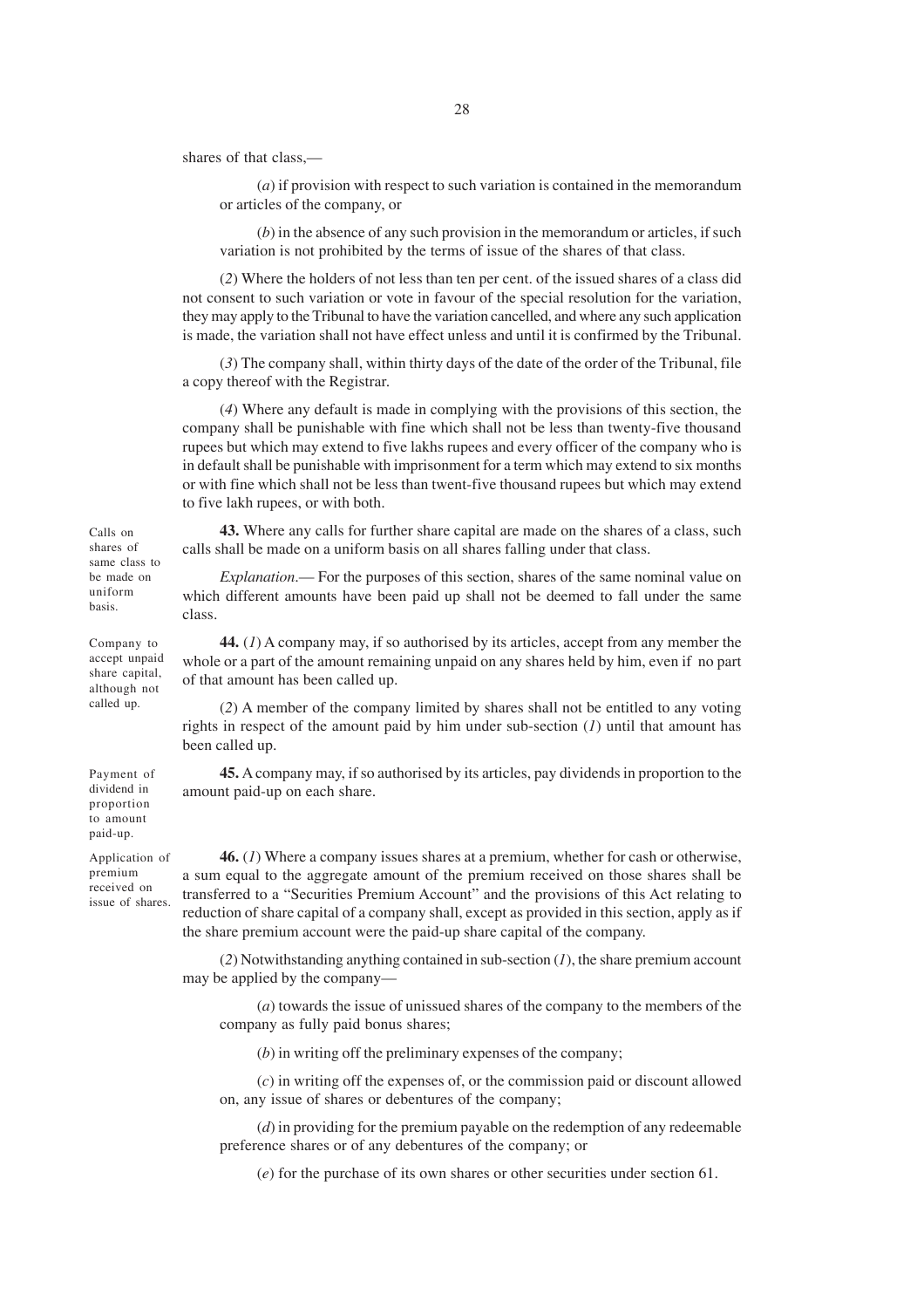**47.** (*1*) Except as provided in section 48, a company shall not issue shares at a Prohibition discount. on issue of shares at

(*2*) Any share issued by a company at a discounted price shall be void.

(*3*) Where a company contravenes the provisions of this section, the company shall be punishable with fine which shall not be less than one lakh rupees but which may extend to five lakh rupees and every officer who is in default shall be punishable with imprisonment for a term which may extend to six months or with fine which shall not be less than one lakh rupees but which may extend to five lakh rupees, or with both.

**48.** (1) Notwithstanding anything contained in section 47, a company may issue Issue of sweat sweat equity shares of a class of shares already issued, if the following conditions are fulfilled, namely : equity shares.

(*a*) the issue is authorised by a special resolution passed by the company;

(*b*) the resolution specifies the number of shares, the current market price, consideration, if any, and the class or classes of directors or employees to whom such equity shares are to be issued;

(*c*) not less than one year has, at the date of such issue, elapsed since the date on which the company had commenced business; and

(*d*) where the equity shares of the company are listed on a recognised stock exchange, the sweat equity shares are issued in accordance with the regulations made by the Securities and Exchange Board in this behalf and if they are not so listed, the sweat equity shares are issued in accordance with such rules as may be prescribed.

(*2*) The rights, limitations, restrictions and provisions as are for the time being applicable to equity shares shall be applicable to the sweat equity shares issued under this section and the holders of such shares shall rank *pari passu* with other equity shareholders.

**49.** (*1*) No company limited by shares shall, after the commencement of this Act, issue any preference shares which are irredeemable.

Issue and redemption of preference shares.

(*2*) A company limited by shares may, if so authorised by its articles, issue preference shares which are liable to be redeemed within a period not exceeding twenty years from the date of their issue subject to such conditions as may be prescribed:

Provided that a company may issue preference shares for a period exceeding twenty years for such infrastructural projects as may be prescribed, subject to the redemption of such percentage of shares as may be prescribed on an annual basis at the option of such preferential shareholders:

Provided further that—

(*a*) no such shares shall be redeemed except out of the profits of the company which would otherwise be available for dividend or out of the proceeds of a fresh issue of shares made for the purposes of such redemption;

(*b*) no such shares shall be redeemed unless they are fully paid;

(*c*) where such shares are proposed to be redeemed out of the profits of the company, there shall, out of such profits, be transferred, a sum equal to the nominal amount of the shares to be redeemed, to a reserve fund, to be called the Capital Redemption Reserve Account, and the provisions of this Act relating to reduction of share capital of a company shall, except as provided in this section, apply as if the Capital Redemption Reserve Account were paid-up share capital of the company; and

(*d*) the premium, if any, payable on redemption shall be provided for out of the profits of the company or out of the company's Securities Premium Account, before such shares are redeemed.

discount.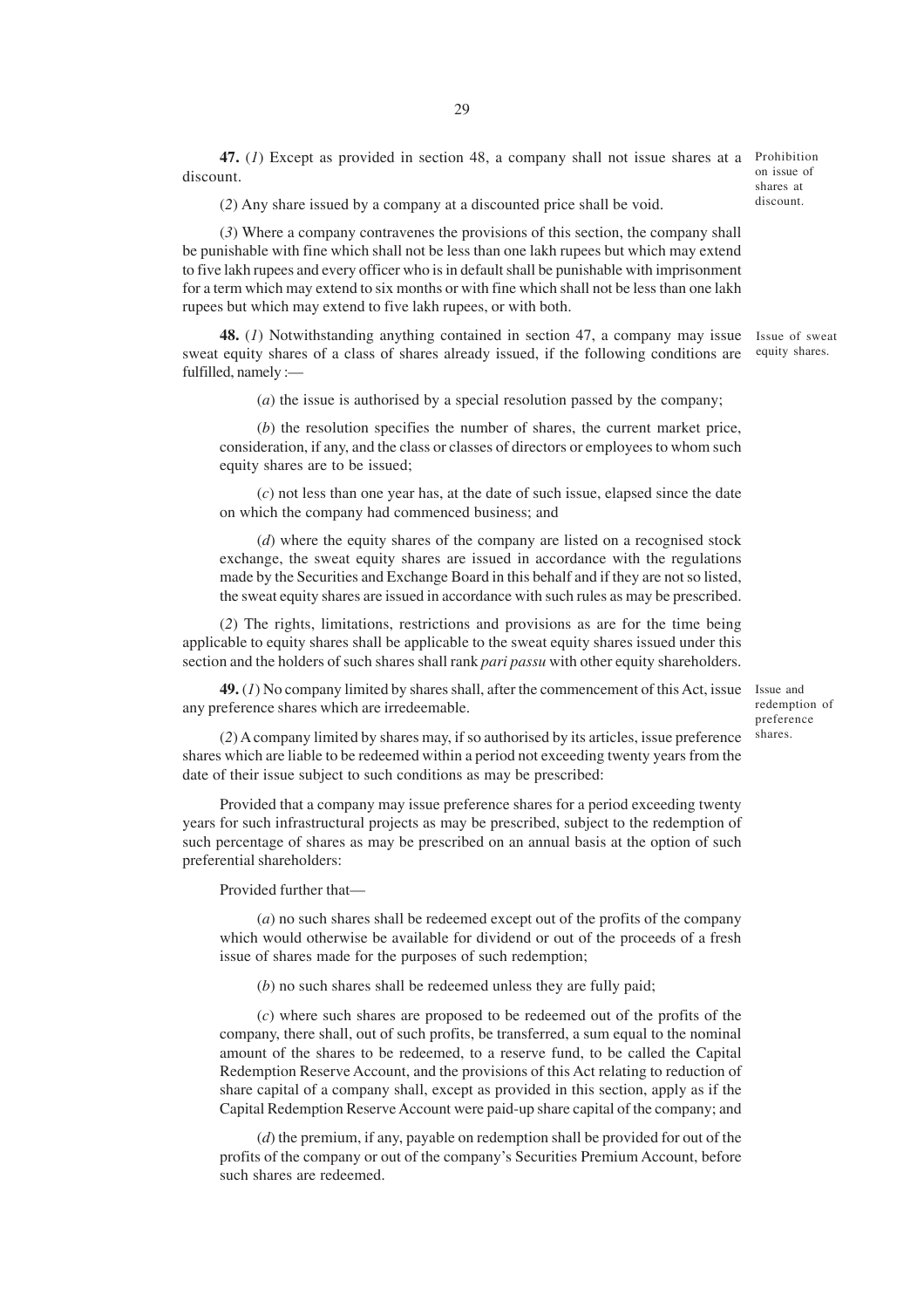(*3*) Where a company is not in a position to redeem any preference shares or to pay dividend, if any, on such shares in accordance with the terms of issue (such shares being hereinafter referred to as unredeemed preference shares), it may, with the consent of the holders of three-fourths in value of such preference shares and with the approval of the Tribunal on a petition made by it in this behalf, issue further redeemable preference shares equal to the amount due, including the dividend thereon, in respect of the unredeemed preference shares, and on the issue of such further redeemable preference shares, the unredeemed prefrence shares shall be deemed to have been redeemed:

Provided that the Tribunal shall, while giving approval under this sub-section, order the redemption forthwith of preference shares held by such persons who have not consented to the issue of further redeemable preference shares.

*Explanation*.— For the removal of doubts, it is hereby declared that the issue of further redeemable preference shares or the redemption of preference shares under this section shall not be deemed to be an increase or, as the case may be, a reduction, in the share capital of the company.

Transfer and transmission of securities.

**50.** (*1*) A company shall not register a transfer of securities of the company, or the interest of a member in the company in the case of a company having no share capital, other than the transfer between persons both of whose names are entered as holders of beneficial interest in the records of a depository, unless a proper instrument of transfer, in such form as may be prescribed, duly stamped, dated and executed by or on behalf of the transferor and the transferee and specifying the name, address and occupation, if any, of the transferee has been delivered to the company by the transferor or the transferee within such period from the date of execution, as may be prescribed, along with the certificate relating to the securities, or if no such certificate is in existence, along with the letter of allotment of securities:

Provided that where the instrument of transfer has been lost or the instrument of transfer has not been delivered within the prescribed period, the company may register the transfer on such terms as to indemnity as the Board may think fit.

(*2*) Nothing in sub-section (*1*) shall prejudice the power of the company to register, on receipt of an intimation of transmission of any right to securities by operation of law from any person to whom such right has been transmitted.

(*3*) Where an application is made by the transferor alone and relates to partly paid shares, the transfer shall not be registered, unless the company gives the notice of the application, in such manner as may be prescribed, to the transferee and the transferee gives no objection to the transfer within two weeks from the receipt of notice.

(*4*) Every company shall, unless prohibited by any provision of law or any order of Court, tribunal or other authority, deliver the certificates of all securities allotted, transferred or transmitted—

(*a*) within two months after incorporation, in the case of subscribers to the memorandum;

(*b*) within two months from the date of allotment, in the case of any allotment of any of its shares;

(*c*) within one month from the date of receipt by the company of the instrument of transfer under sub-section (*1*) or, as the case may be, of the intimation of transmission under sub-section (2), in the case of a transfer or transmission of securities;

(*d*) within six months from the date of allotment in the case of any allotment of debenture.

(*5*) The transfer of any security or other interest of a deceased person in a company made by his legal representative shall, even if the legal representative is not himself a holder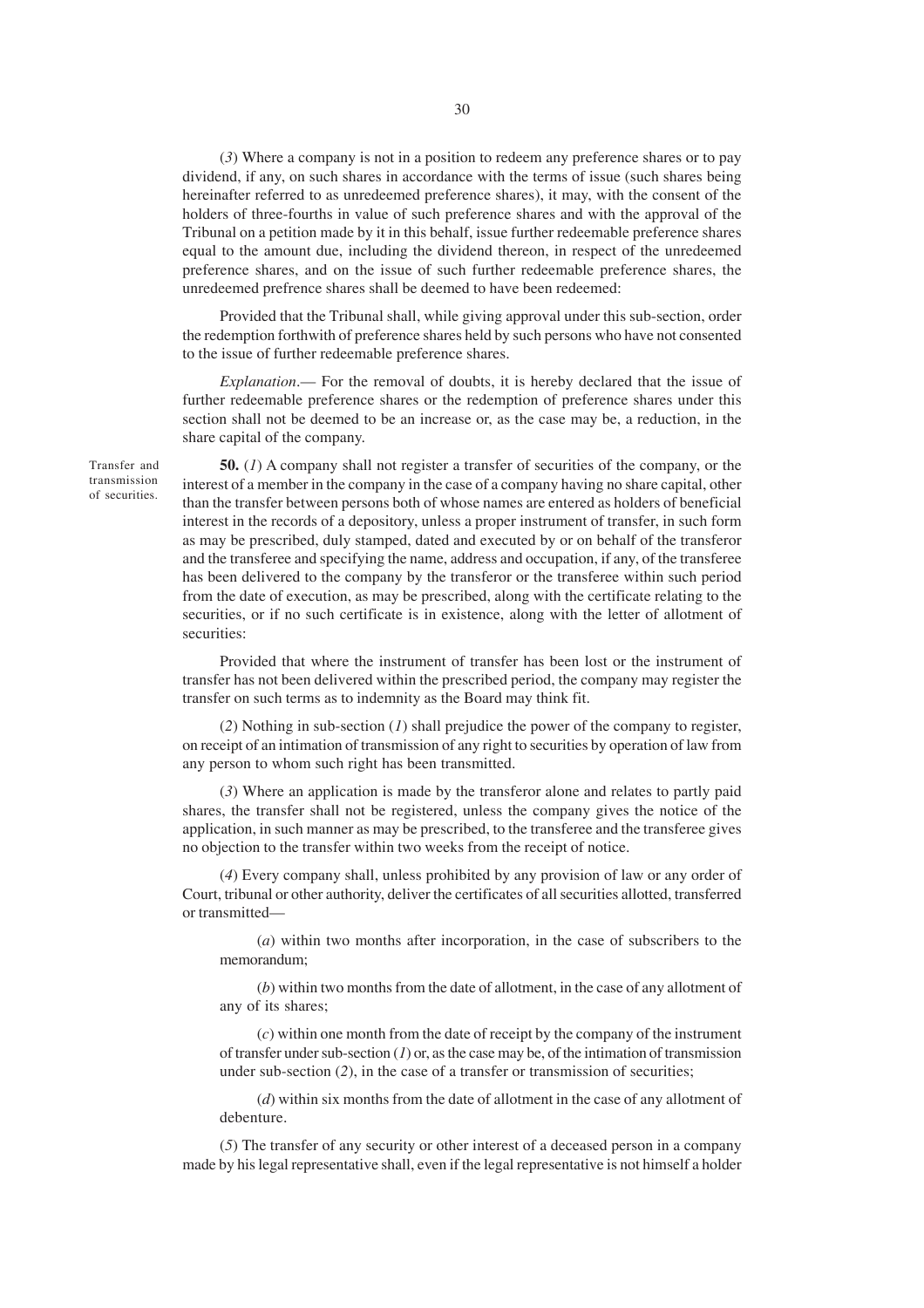thereof, be valid as if he had been the holder at the time of the execution of the instrument of transfer.

(*6*) Where any default is made in complying with the provisions of sub sections (*1*) to (*5*) of this section, the company shall be punishable with fine which shall not be less than twenty-five thousand rupees but which may extend to five lakh rupees and every officer of the company who is in default shall be punishable with imprisonment for a term which may extend to six months or with fine which shall not be less than ten thousand rupees but which may extend to one lakh rupees, or with both.

15 of 1992.

(*7*) Where the transfer of securities is in contravention of any of the provisions of the Securities and Exchange Board of India Act, 1992 or this Act or any other law for the time being in force, the Tribunal may, on an application made by the depository, company, depository participant, the holder of the securities or the Securities and Exchange Board, direct any company or a depository to set right the contravention and rectify its register of records concerned.

**51.** Where any person deceitfully personates the owner of any share or interest and Punishment thereby obtains or attempts to obtain any such share or interest or any coupon, or receives or attempts to receive any money due to any such owner, he shall be punishable with imprisonment for a term which shall not be less than one year but which may extend to three years and with fine which shall not be less than one lakh rupees but which may extend to five lakh rupees.

**52.** (*1*) If a private company limited by shares refuses, whether in pursuance of any power of the company under its articles or otherwise, to register the transfer of, or the transmission by operation of law of the right to, any securities or interest of a member in the company, it shall within one month from the date on which the instrument of transfer, or the intimation of such transmission, as the case may be, was delivered to the company, send notice of the refusal to the transferor and the transferee or to the person giving intimation of such transmission, as the case may be, giving reasons for such refusal.

(*2*) The transferee may appeal to the Tribunal against the refusal within one month from the date of receipt of the notice or in case no notice has been sent by the company, within four months from the date on which the instrument of transfer or the intimation of transmission, as the case may be, was delivered to the company.

(*3)* If a public company without sufficient cause refuses to register the transfer of shares within one month from the date on which the instrument of transfer or the intimation of transmission, as the case may be, is delivered to the company, the transferee may, within two months of such refusal or where no intimation has been received from the company, within three months of the delivery of the instrument of transfer or intimation of transmission, appeal to the Tribunal.

(*4*) The Tribunal, while dealing with an application preferred under sub-section (*1*) or an appeal made under sub-section  $(2)$  or sub section  $(3)$ , may, after hearing the parties, either reject the application or dismiss the appeal, or by order—

(*a*) direct that the transfer or transmission shall be registered by the company and the company shall comply with such order within ten days of the receipt of the order; or

(*b*) direct rectification of the register and also direct the company to pay damages, if any, sustained by any party aggrieved.

(*5*) Where any person contravenes the order of the Tribunal under this section, he shall be punishable with imprisonment for a term which shall not be less than one year but which may extend to three years and with fine which shall not be less than one lakh rupees but which may extend to five lakh rupees.

for personation of shareholder.

Refusal of registration and appeal against refusal.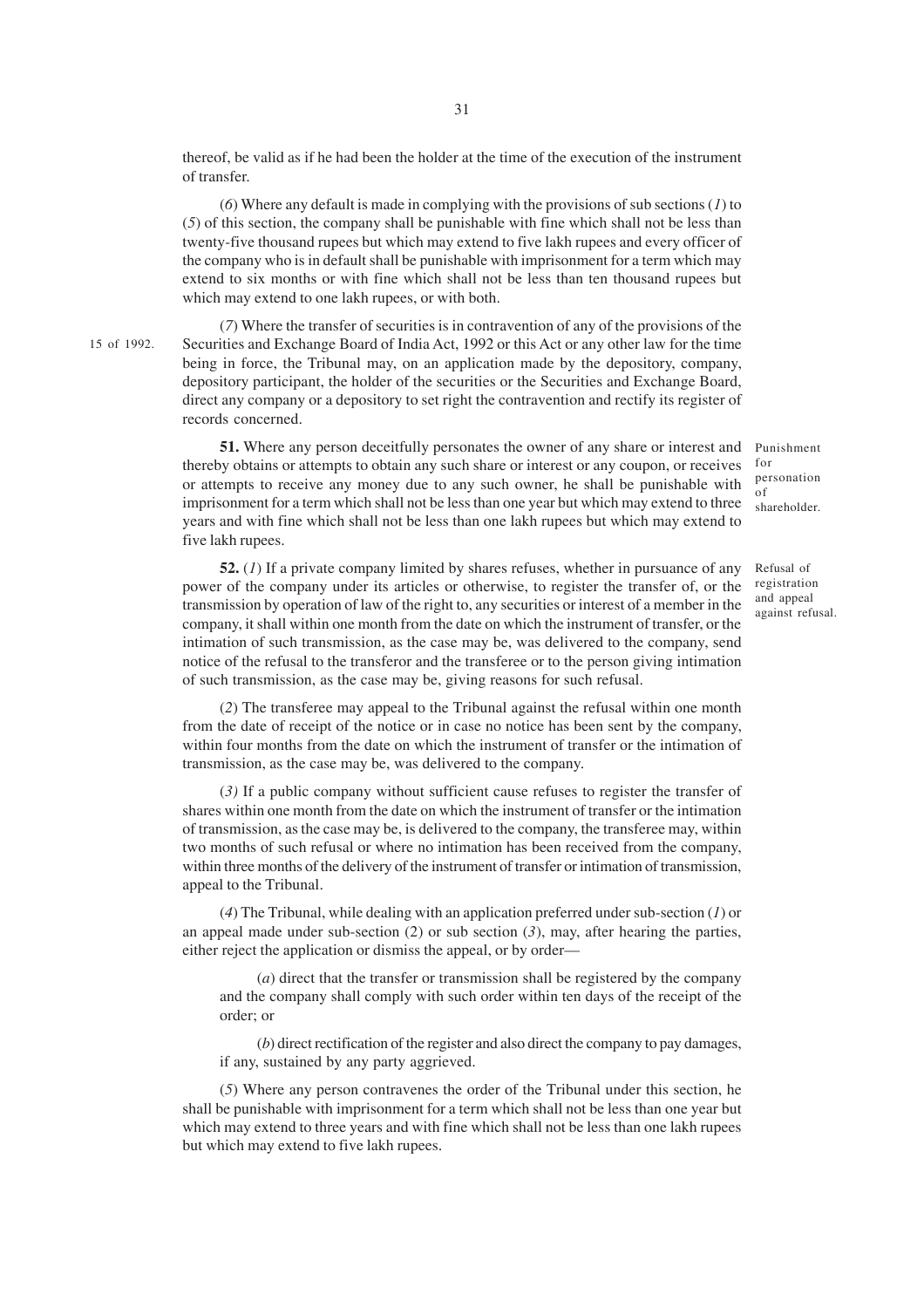Rectification of register of members.

**53.** (*1*) If the name of any person is, without sufficient cause, entered in the register of members of a company, or after having been entered in the register, is, without sufficient cause, omitted therefrom, or if a default is made, or unnecessary delay takes place in entering in the register, the fact of any person having become or ceased to be a member, the person aggrieved, or any member of the company, or the company may appeal in such form as may be prescribed, to the Tribunal, or to a competent court outside India, specified by the Central Government by notification, in respect of foreign members or debenture holders residing outside India, for rectification of the register.

(*2*) The Tribunal may, after hearing the parties to the appeal under sub-section (*1*), by order, either dismiss the appeal or direct that the transfer or transmission shall be registered by the company within ten days of the receipt of the order or direct rectification of the register and in the latter case direct the company to pay damages, if any, sustained by the party aggrieved or the records of a depository.

(*3*) If any default is made in complying with the order of the Tribunal under this section, the company and every officer who is in default shall be punishable with imprisonment for a term which may extend to one year or with fine which shall not be less than one lakh rupees but which may extend to three lakh rupees, or with both.

Publication of authorised, subscribed and paid-up capital.

**54.** (*1*) Where any notice, advertisement or other official publication, or any business letter, billhead or letter paper of a company contains a statement of the amount of the authorised capital of the company, such notice, advertisement or other official publication, or such letter, billhead or letter paper shall also contain a statement, in an equally prominent position and in equally conspicuous characters, of the amount of the capital which has been subscribed and the amount paid-up.

(*2*) If any default is made in complying with the requirements of sub-section (*1*), the company shall be liable to a penalty of ten thousand rupees and every officer of the company who is in default shall be liable to a penalty of five thousand rupees, for each default.

Power of limited company to alter its share capital.

**55.** (*1*) A limited company having a share capital may, if so authorised by its articles, alter its memorandum in its general meeting to—

(*a*) increase its share capital by such amount as it thinks expedient by issuing new shares;

(*b*) consolidate and divide all or any of its share capital into shares of a larger amount than its existing shares;

(*c*) convert all or any of its fully paid-up shares into stock, and reconvert that stock into fully paid-up shares of any denomination;

(*d*) sub-divide its shares, or any of them, into shares of smaller amount than is fixed by the memorandum, so, however, that in the sub-division the proportion between the amount paid and the amount, if any, unpaid on each reduced share shall be the same as it was in the case of the share from which the reduced share is derived;

(*e*) cancel shares which, at the date of the passing of the resolution in that behalf, have not been taken or agreed to be taken by any person, and diminish the amount of its share capital by the amount of the shares so cancelled.

(*2*) The cancellation of shares under sub-section (*1*) shall not be deemed to be a reduction of share capital.

Further issue of share capital.

**56.** (*1*) Where at any time, a company having a share capital proposes to increase its subscribed capital by the issue of further shares, such shares shall be offered —

(*a*) to persons who, at the date of the offer, are holders of equity shares of the company in proportion, as nearly as circumstances admit, to the share capital paid-up on those shares by circulating an offer for sale subject to such terms and conditions relating to the time within which the offer has to be accepted, the renunciation of such offer and such other matters as may be prescribed;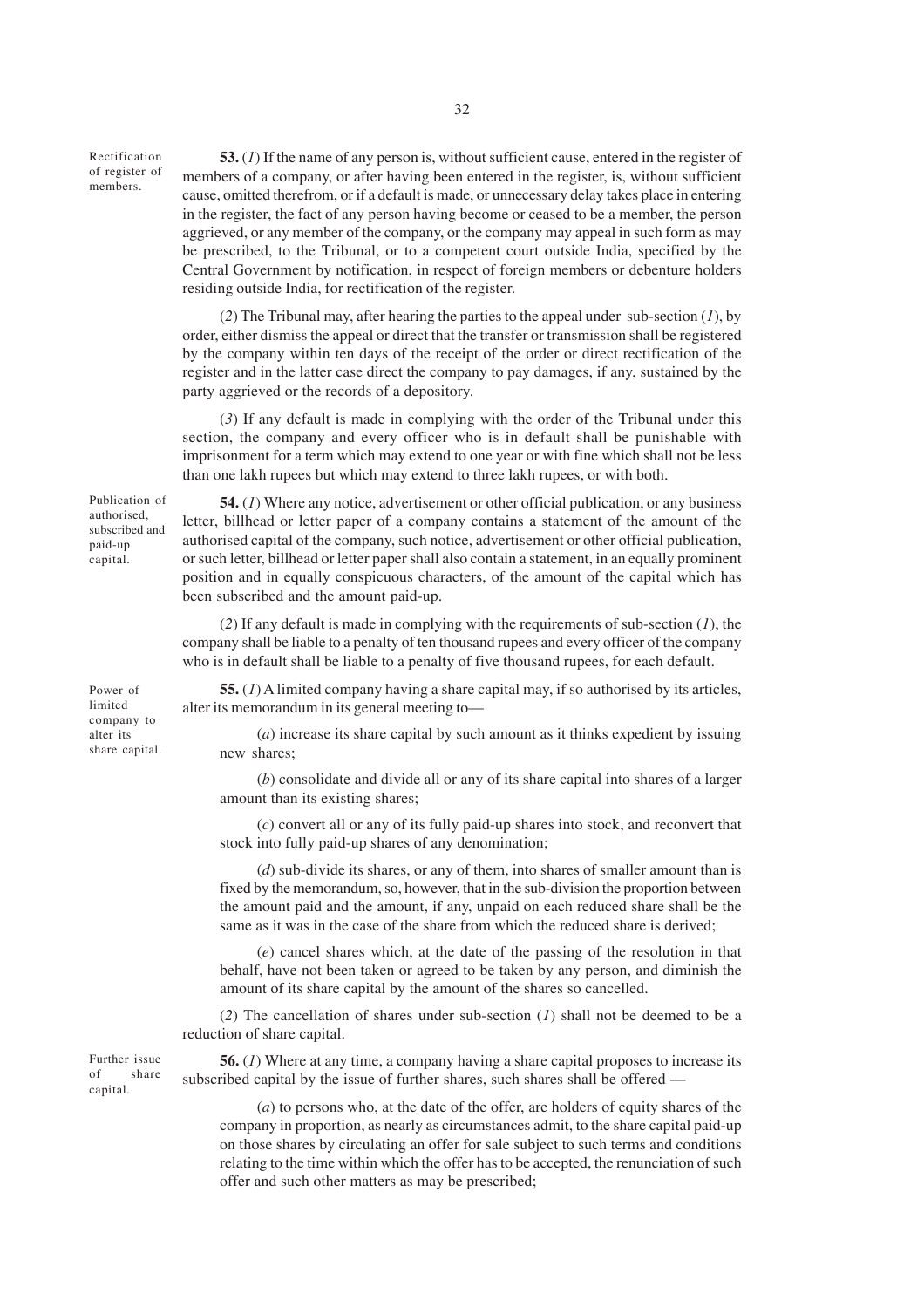(*b*) to employees under a scheme of employees' stock option, subject to such conditions as may be prescribed; or

(*c*) if it is authorised by a special resolution, to persons other than those mentioned in clause (*a*) or clause (*b*), either for cash or for a consideration, if the price of such shares is determined by the valuation report of a registered valuer subject to such conditions as may be prescribed.

(*2*) Nothing in this section shall apply to the increase of the subscribed capital of a public company caused by the exercise of an option as a term attached to the debentures issued or loan raised by the company to convert such debentures or loans into shares in the company:

Provided that the terms of issue of such debentures or loan containing such an option have been approved before the issue of such debentures or the raising of loan by a special resolution passed by the company in general meeting.

(*3*) Notwithstanding anything contained in sub-section (*2*), where any debentures have been issued, or loan has been obtained from any Government, by a company, and if that Government considers it necessary in the public interest so to do, it may, by order, direct that such debentures or loans or any part thereof shall be converted into shares in the company on such terms and conditions as appear to the Government to be reasonable in the circumstances of the case even if terms of the issue of such debentures or the raising of such loans do not include a term for providing for an option for such conversion:

Provided that where the terms and conditions of such conversion are not acceptable to the company, it may, within sixty days from the date of communication of such order, appeal to the Tribunal which shall after hearing the company and the Government pass such order as it deems fit.

(*4*) In determining the terms and conditions of conversion under sub-section (*3*), the Government shall have due regard to the financial position of the company, the terms of issue of debentures or loans, as the case may be, the rate of interest payable on such debentures or loans and such other matters as it may consider necessary.

(*5*) Where the Government has, by an order made under sub-section (*3*), directed that any debenture or loan or any part thereof shall be converted into shares in a company and where no appeal has been preferred to the Tribunal under sub-section (*3*) or where such appeal has been dismissed, the memorandum of such company shall, where such order has the effect of increasing the authorised share capital of the company, stand altered and the authorised share capital of such company shall stand increased by an amount equal to the amount of the value of shares which such debentures or loans or part thereof has been converted into.

**57.** (*1*) Where—

(*a*) a company alters its share capital in any manner specified in sub-section (*1*) of section 55;

Notice to be given to Registrar for alteration of share capital.

(*b*) an order made by the Government under sub-section (*3*) read with subsection (*5*) of section 56 has the effect of increasing the authorised capital of a company; or

(*c*) a company redeems any redeemable preference shares,

the company shall file a notice in the prescribed form with the Registrar within thirty days of such alteration or increase, as the case may be, along with an altered memorandum.

(*2*) Where a company and any officer of the company who is in default contravenes the provisions of sub-section (*1*), it or he shall be punishable with fine which shall not be less than one lakh rupees but which may extend to twenty-five lakh rupees.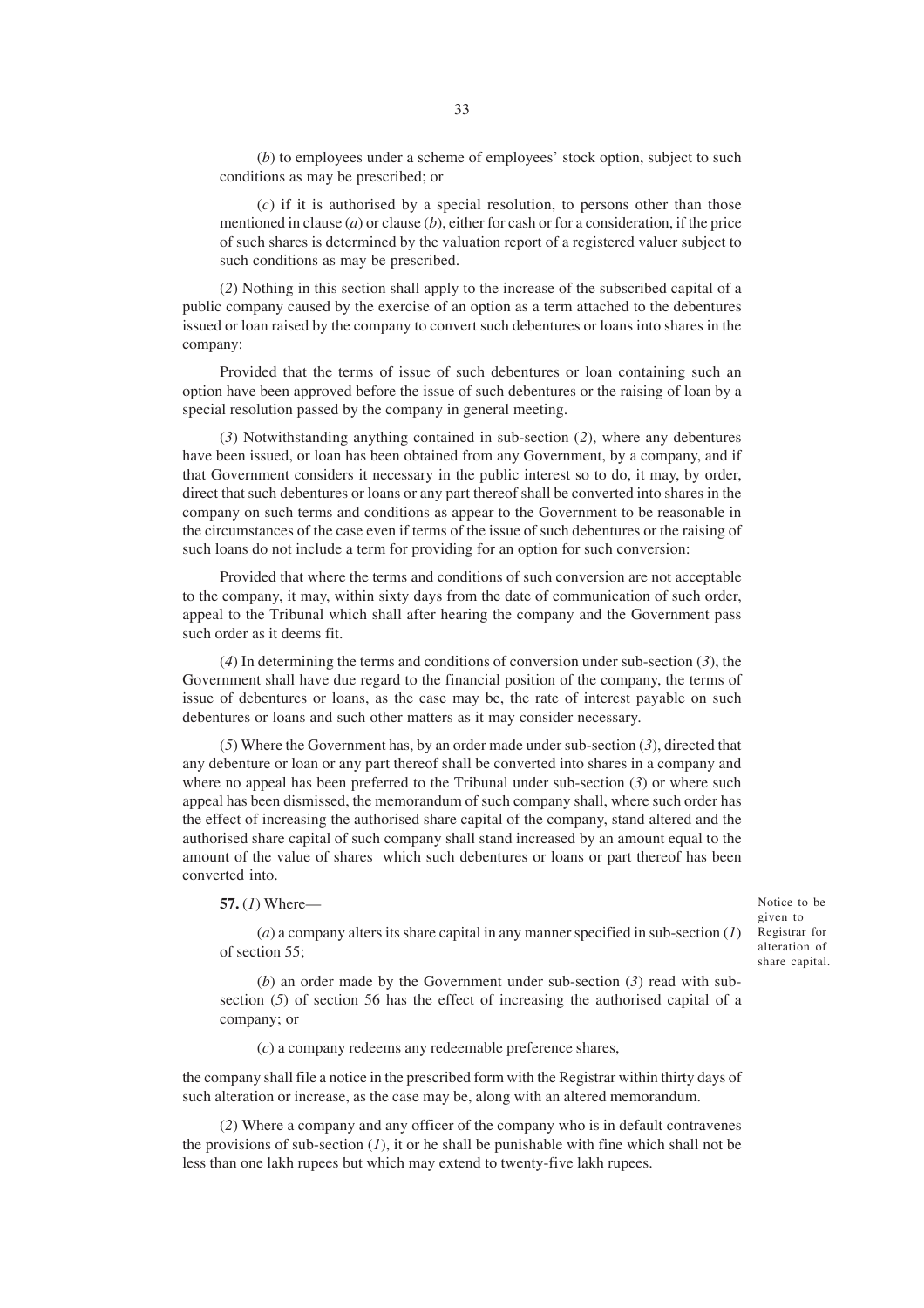Unlimited company to provide for reserve share capital on reregistration.

share capital.

**58.** An unlimited company having a share capital may, by a resolution for registration as a limited company under this Act, do either or both of the following things, namely—

(*a*) increase the nominal amount of its share capital by increasing the nominal amount of each of its shares, subject to the condition that no part of the increased capital shall be capable of being called up except in the event and for the purposes of the company being wound up;

(*b*) provide that a specified portion of its uncalled share capital shall not be capable of being called up except in the event and for the purposes of the company being wound up.

**59.** (*1*) Subject to confirmation by the Tribunal on an application by the company, a company limited by shares or limited by guarantee and having a share capital may, by a special resolution, reduce the share capital in any manner and in particular, may— Reduction of

> (*a*) extinguish or reduce the liability on any of its shares in respect of the share capital not paid-up; or

(*b*) either with or without extinguishing or reducing liability on any of its shares,—

(*i*) cancel any paid-up share capital which is lost or is unrepresented by available assets; or

(*ii*) pay off any paid-up share capital which is in excess of the wants of the company,

and alter its memorandum by reducing the amount of its share capital and of its shares accordingly:

Provided that no such reduction shall be made if the company is in arrears in the repayment of any deposits accepted by it, either before or after the commencement of this Act, or the interest payable thereon.

(*2*) The Tribunal shall give notice of every application made to it under sub-section (*1*) to the Central Government and to the Securities and Exchange Board, in the case of listed companies, and the creditors of the company and shall take into consideration the representations, if any, made to it by that Government, the Securities and Exchange Board and the creditors within a period of three months from the date of receipt of the notice:

Provided that where no representation has been received from the Central Government, the Securities and Exchange Board or the creditors within the said period, it shall be presumed that they have no objection to the reduction.

(*3*) The Tribunal may, if it is satisfied that the debt or claim of every creditor of the company has been discharged or determined or has been secured or his consent is obtained, make an order confirming the reduction on such terms and conditions as it deems fit.

(*4*) The order of confirmation of the reduction by the Tribunal under sub-section (*3*) shall be published by the company in such manner as the Tribunal may direct.

(*5*) The company shall deliver a certified copy of the order of the Tribunal under subsection (3) and of a minute approved by the Tribunal showing—

(*a*) the amount of share capital,

(*b*) the number of shares into which it is to be divided,

(*c*) the amount of each share, and

(*d*) the amount, if any, at the date of registration deemed to be paid-up on each share,

to the Registrar within thirty days of the receipt of the copy of the order, who shall register the same and issue a certificate to that effect.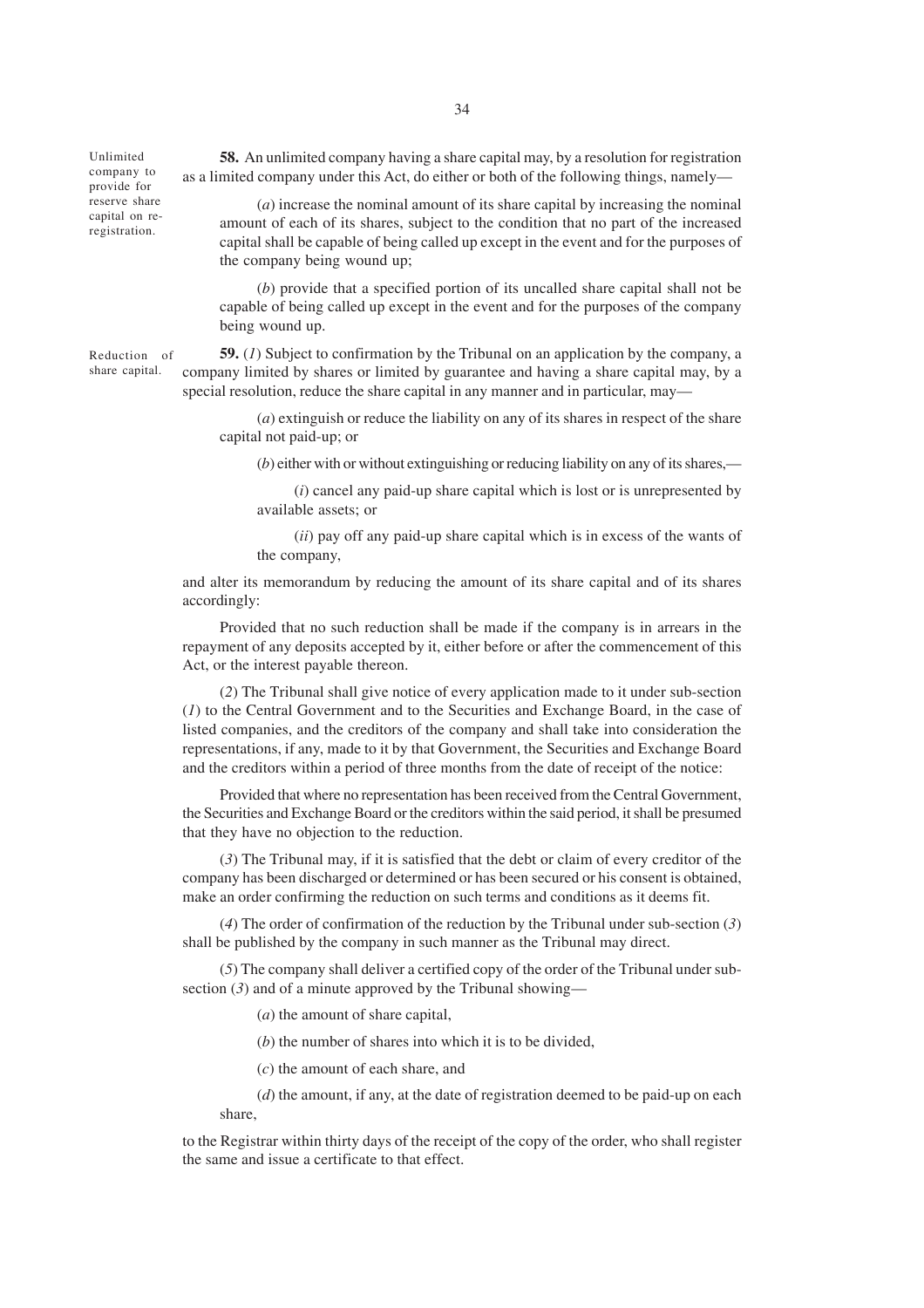(*6*) Nothing in this section shall apply to buy-back of its own securities by a company under section 61.

(*7*) A member of the company, past or present, shall not be liable to any call or contribution in respect of any share held by him exceeding the amount of difference, if any, between the amount paid on the share, or reduced amount, if any, which is to be deemed to have been paid thereon, as the case may be, and the amount of the share as fixed by the order of reduction.

(*8*) Where the name of any creditor entitled to object to the reduction of share capital under this section is, by reason of his ignorance of the proceedings for reduction or of their nature and effect with respect to his debt or claim, not entered on the list of creditors, and after such reduction the company is unable, within the meaning of sub-section (*2*) of section 246, to pay the amount of his debt or claim,—

(*a*) every person, who was a member of the company at the date of the registration of the order for reduction by the Registrar, shall be liable to contribute to the payment of that debt or claim, an amount not exceeding the amount which he would have been liable to contribute if the company had commenced winding up on the day immediately before the said date; and

(*b*) if the company is wound up, the Tribunal may, on the application of any such creditor and proof of his ignorance as aforesaid, if it thinks fit, settle a list of persons so liable to contribute, and make and enforce calls and orders on the contributories settled on the list, as if they were ordinary contributories in a winding up.

(*9*) Nothing in sub-section (*8*) shall affect the rights of the contributories among themselves.

(*10*) If any officer of the company—

(*a*) knowingly conceals the name of any creditor entitled to object to the reduction;

(*b*) knowingly misrepresents the nature or amount of the debt or claim of any creditor; or

(*c*) abets or is privy to any such concealment or misrepresentation as aforesaid,

he shall be punishable with imprisonment which may extend to two years or with fine which shall not be less than one lakh rupees but which may extend to five lakh rupees, or with both.

(*11*) Where a company fails to comply with the provisions of sub-sections (*4*) and (*5*), it shall be punishable with fine which shall not be less than five lakh rupees but which may extend to twenty-five lakh rupees.

**60.** (*1*) No company limited by shares or by guarantee and having a share capital shall Restrictions have power to buy its own shares unless the consequent reduction of share capital is effected under the provisions of this Act.

(*2*) No public company shall give, whether directly or indirectly and whether by means of a loan, guarantee, the provision of security or otherwise, any financial assistance for the purpose of, or in connection with, a purchase or subscription made or to be made, by any person of or for any shares in the company or in its holding company:

Provided that nothing in this sub-section shall apply to—

(*a*) the lending of money by a banking company in the ordinary course of its business;

(*b*) the provision by a company of money in accordance with any scheme for

on purchase by company or giving of loans by it for purchase of its shares.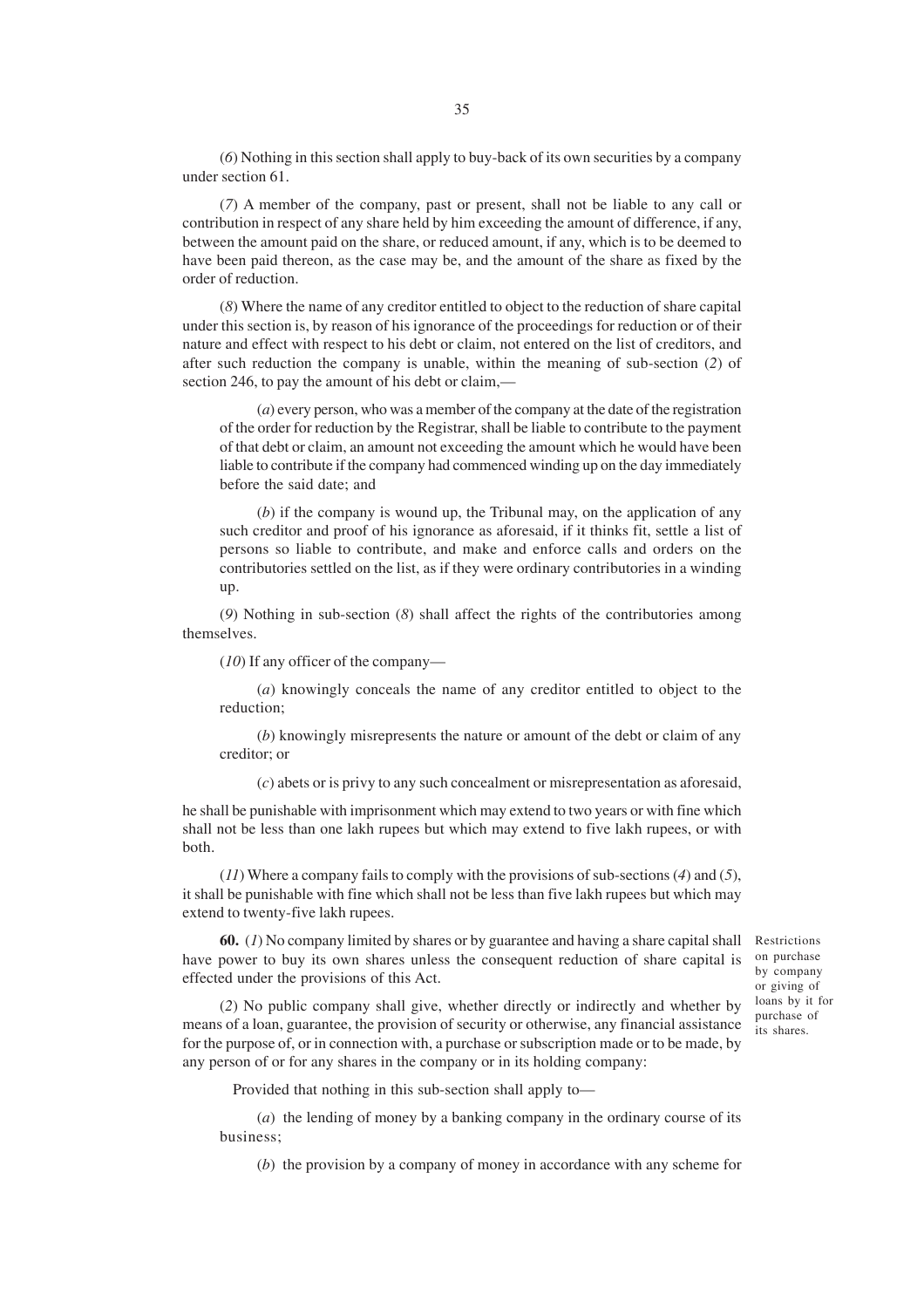the purchase of, or subscription for, fully paid-up shares in the company or its holding company, if the purchase of, or the subscription for, the shares by trustees to be held by or for the benefit of the employees of the company; or

(*c*) the giving of loans by a company to persons in the employment of the company other than its directors or key managerial personnel, for an amount not exceeding their salary or wages for a period of six months with a view to enabling them to purchase or subscribe for fully paid-up shares in the company or its holding company to be held by them by way of beneficial ownership.

(*3*) Nothing in this section shall affect the right of a company to redeem any preference shares issued by it under this Act or under any previous company law.

(*4*) Where a company contravenes the provisions of this section, it shall be punishable with fine which shall not be less than one lakh rupees but which may extend to twenty-five lakh rupees and every officer of the company who is in default shall be punishable with imprisonment for a term which may extend to three years and with fine which shall not be less than one lakh rupees but which may extend to twenty-five lakh rupees.

Power of company to purchase its own securities.

**61.** (*1*) Notwithstanding anything contained in this Act, but subject to the provisions of sub-section (*2*), a company may purchase its own shares or other specified securities (hereinafter referred to as buy-back) out of—

(*a*) its free reserves,

(*b*) the securities premium account, or

(*c*) the proceeds of the issue of any shares or other specified securities:

Provided that no buy-back of any kind of shares or other specified securities shall be made out of the proceeds of an earlier issue of the same kind of shares or same kind of other specified securities.

(*2*) No company shall purchase its own shares or other specified securities under sub-section (*1*), unless—

(*a*) the buy-back is authorised by its articles;

(*b*) a special resolution has been passed at a general meeting of the company authorising the buy-back:

Provided that nothing contained in this clause shall apply to a case where—

(*i*) the buy-back is for less than ten per cent. of the total paid-up equity capital and free reserves of the company; and

(*ii*) such buy-back has been authorised by the Board by means of a resolution passed at its meeting;

(*c*) the buy-back is for less than twenty-five per cent. of the total paid-up capital and free reserves of the company:

Provided that in respect of the buy-back of equity shares in any financial year, the reference to twenty-five per cent. in this clause shall be construed with respect to its total paid-up equity capital in that financial year;

(*d*) the ratio of the aggregate of secured and unsecured debts owed by the company after buy-back is not more than twice the capital and its free reserves:

Provided that the Central Government may, by order, notify a higher ratio of the debt to capital and free reserves for a class or classes of companies;

(*e*) all the shares or other specified securities for buy-back are fully paid-up;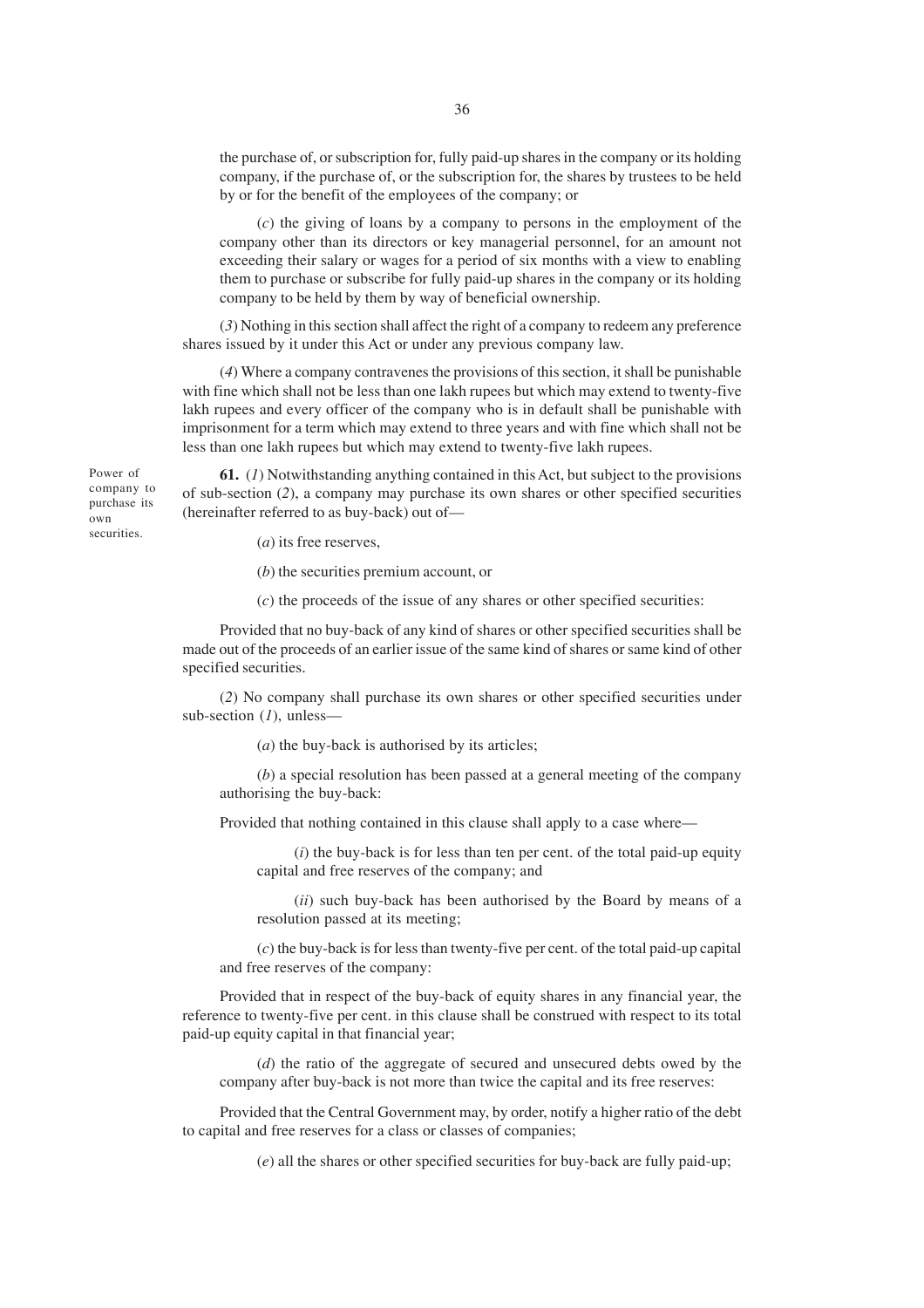(*f*) the buy-back of the shares or other specified securities listed on any recognised stock exchange is in accordance with the regulations made by the Securities and Exchange Board in this behalf; and

(*g*) the buy-back in respect of shares or other specified securities other than those specified in clause (*f*) is in accordance with such rules as may be prescribed:

Provided that no offer of buy-back under this sub-section shall be made within a period of one year reckoned from the date of the preceding offer of buy-back, if any.

(*3*) The notice of the meeting at which the special resolution is proposed to be passed under clause (*b*) of sub-section (*2*) shall be accompanied by an explanatory statement stating—

(*a*) a full and complete disclosure of all material facts;

(*b*) the necessity for the buy-back;

(*c*) the class of shares or securities intended to be purchased under the buyback;

(*d*) the amount to be invested under the buy-back; and

(*e*) the time limit for completion of buy-back.

(*4*) Every buy-back shall be completed within one year from the date of passing of the special resolution under clause (*b*), or as the case may be, the resolution passed by the Board under item (*ii*) of the proviso to that clause, of sub-section (*2*).

(*5*) The buy-back under sub-section (*1*) may be—

(*a*) from the existing shareholders or security holders on a proportionate basis;

(*b*) from the open market;

(*c*) from odd lots, where the lot of shares or securities of a public company, whose shares are listed on a recognised stock exchange, is smaller than such marketable lot, as may be specified by the stock exchange; or

(*d*) by purchasing the securities issued to employees of the company pursuant to a scheme of stock option or sweat equity.

.(*6*) Where a company proposes to buy-back its own shares or other specified securities under this section in pursuance of a special resolution under clause (*b*) of subsection (*2*) or a resolution under item (*ii*) of the proviso thereto, it shall, before making such buy-back, file with the Registrar and the Securities and Exchange Board, a declaration of solvency signed by at least two directors of the company, one of whom shall be the managing director, if any, in such form as may be prescribed and verified by an affidavit to the effect that the Board of Directors of the company has made a full inquiry into the affairs of the company as a result of which they have formed an opinion that it is capable of meeting its liabilities and will not be rendered insolvent within a period of one year from the date of declaration adopted by the Board:

Provided that no declaration of solvency shall be filed with the Securities and Exchange Board by a company whose shares are not listed on any recognised stock exchange.

(*7*) Where a company buys back its own shares or other specified securities, it shall extinguish and physically destroy the shares or securities so bought back within seven days of the last date of completion of buy-back.

(*8*) Where a company completes a buy-back of its shares or other specified securities under this section, it shall not make a further issue of the same kind of shares or other securities including allotment of new shares under clause (*a*) of sub-section (*1*) of section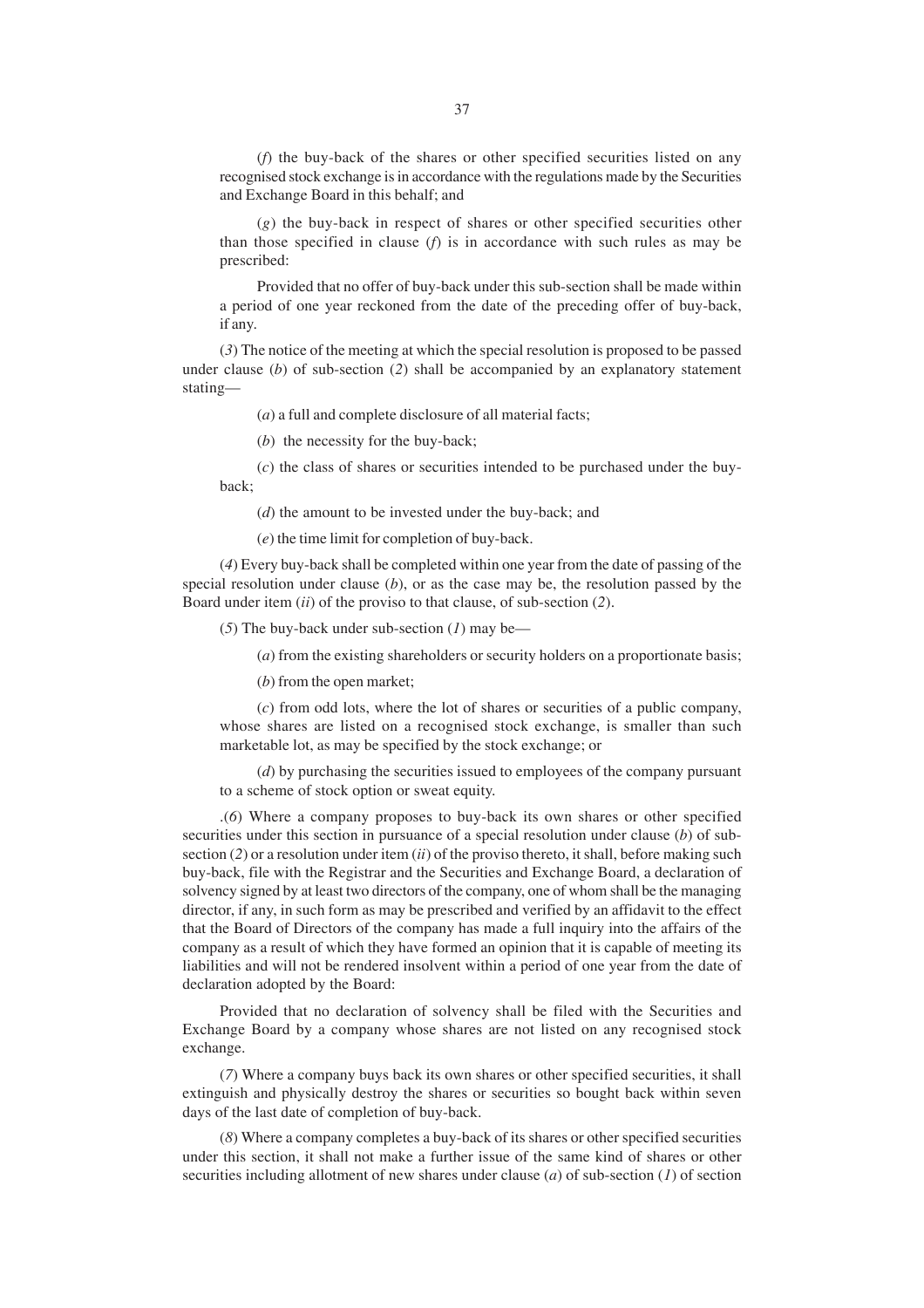56 or other specified securities within a period of six months except by way of a bonus issue or in the discharge of subsisting obligations such as conversion of warrants, stock option schemes, sweat equity or conversion of preference shares or debentures into equity shares.

(*9*) Where a company buys back its shares or other specified securities under this section, it shall maintain a register of the shares or securities so bought, the consideration paid for the shares or securities bought back, the date of cancellation of shares or securities, the date of extinguishing and physically destroying the shares or securities and such other particulars as may be prescribed.

(*10*) A company shall, after the completion of the buy-back under this section, file with the Registrar and the Securities and Exchange Board a return containing such particulars relating to the buy-back within thirty days of such completion, as may be prescribed:

Provided that no return shall be filed with the Securities and Exchange Board by a company whose shares are not listed on any recognised stock exchange.

(*11*) Where a company makes any default in complying with the provisions of this section or any regulation made by the Securities and Exchange Board, for the purposes of clause (*f*) of sub-section (*2*), the company shall be punishable with fine which shall not be less than one lakh rupees but which may extend to three lakh rupees and any officer of the company who is in default shall be punishable with imprisonment for a term which may extend to three years or with fine which shall not be less than one lakh rupees but which may extend to three lakh rupees, or with both.

*Explanation*.—For the purposes of this section and section 63, "specified securities" includes employees' stock option or other securities as may be notified by the Central Government from time to time.

**62.** Where a company purchases its own shares out of free reserves, a sum equal to the nominal value of the shares so purchased shall be transferred to the Capital Redemption Reserve Account and details of such transfer shall be disclosed in the balance sheet.

**63.** No company shall directly or indirectly purchase its own shares or other specified securities—

(*a*) through any subsidiary company including its own subsidiary companies;

(*b*) through any investment company or group of investment companies; or

(*c*) if a default is made by the company in the repayment of deposits accepted either before or after the commencement of this Act, interest payment thereon, redemption of debentures or preference shares or payment of dividend to any shareholder, or repayment of any term loan or interest payable thereon to any financial institution or banking company.

Debentures.

Prohibition for buy-back in certain circumstances.

Transfer of certain sums to Capital Redemption Reserve Account.

> **64.** (*1*) A company may issue debentures either with an option to convert such debentures into shares at the time of redemption or otherwise.

(*2*) No company shall issue any debentures carrying any voting rights.

(*3*) All secured debentures may be issued only by such class of companies and subject to such terms and conditions as may be prescribed.

(*4*) Where debentures are issued by a company under this section, the company shall create a Debenture Redemption Reserve Account out of the profits of the company available for payment of dividend and the amount credited to such account shall not be utilised by the company except for the redemption of debentures.

(*5*) No company shall issue a prospectus or make an offer or invitation to the public or to its members exceeding five hundred for the subscription of its debentures, unless the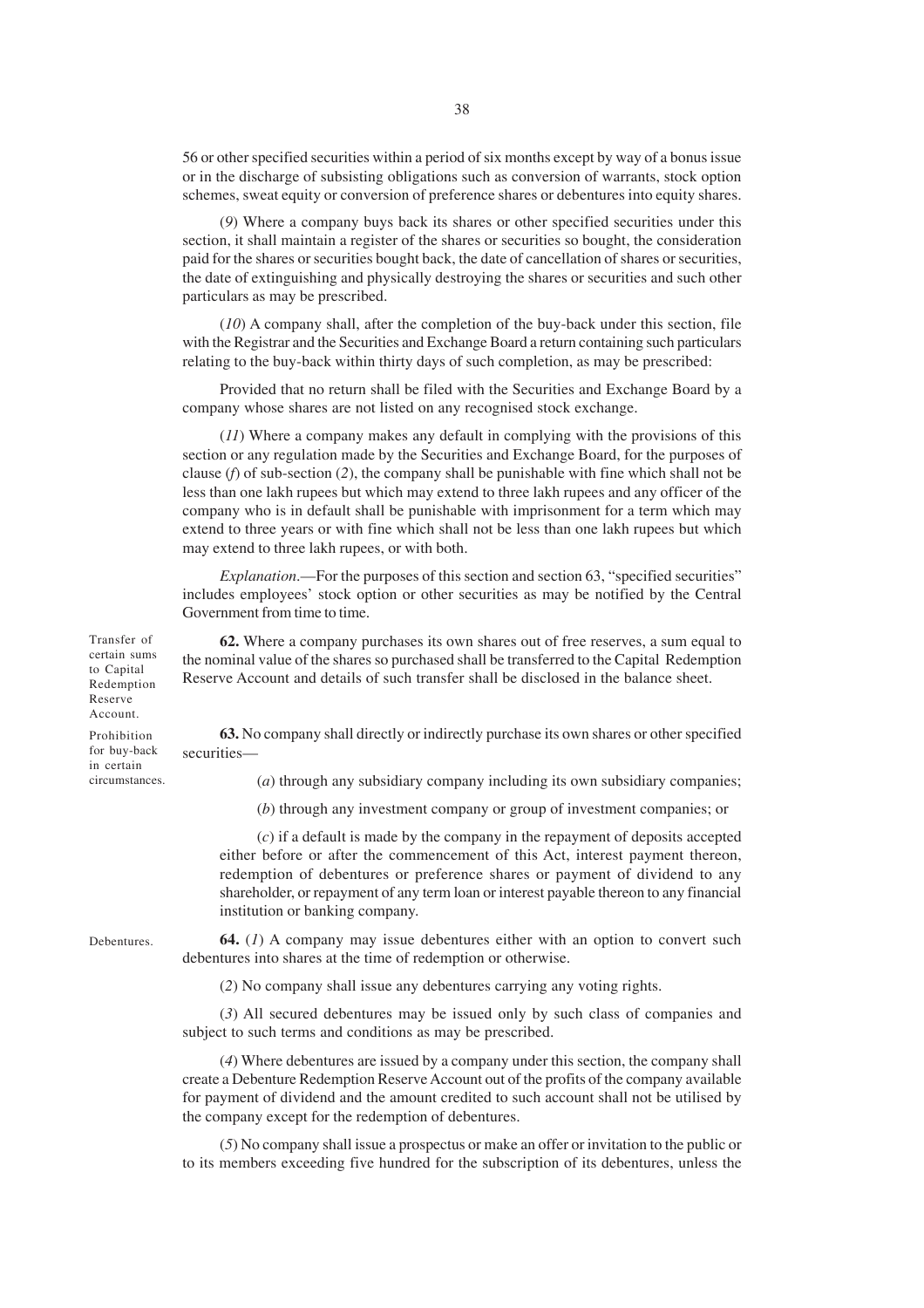company has, before such issue or offer, appointed one or more debenture trustees and the conditions governing the appointment of such trustees shall be such as may be prescribed.

(*6*) A debenture trustee shall take steps to protect the interests of the debenture holders and redress their grievances and rules may be made in this behalf.

(*7*) Any provision contained in a trust deed for securing the issue of debentures, or in any contract with the debenture holders secured by a trust deed, shall be void insofar as it would have the effect of exempting a trustee thereof from, or indemnifying him against, any liability for breach of trust, where he fails to show the degree of care and diligence required of him as a trustee, having regard to the provisions of the trust deed conferring on him any power, authority or discretion:

Provided that the liability of the debenture trustee shall be subject to such exemptions as may be agreed upon by a majority of debenture holders holding not less than threefourths in value of the total debentures at a meeting held for the purpose.

(*8*) A company shall pay interest and redeem the debentures in accordance with the terms and conditions of their issue.

(9) Where at any time the debenture trustee comes to a conclusion that the assets of the company are insufficient or are likely to become insufficient to discharge the principal amount as and when it becomes due, the debenture trustee may file a petition before the Tribunal and the Tribunal may, after hearing the company and any other person interested in the matter, by order, impose such restrictions on the incurring of any further liabilities by the company as the Tribunal may consider necessary in the interests of the debenture holders.

(*10*) Where a company fails to redeem the debentures on the date of their maturity or fails to pay interest on the debentures when it is due, the Tribunal may, on the application of any or all of the debenture holders, or debenture trustee and, after hearing the parties concerned, direct, by order, the company to redeem the debentures forthwith on payment of principal and interest due thereon.

(*11*) Where any default is made in complying with the order of the Tribunal under this section, every officer of the company who is in default shall be punishable with imprisonment for a term which may extend to three years or with fine which shall not less than two lakh rupees but which may extend to five lakh rupees, or with both.

(*12*) A contract with the company to take up and pay for any debentures of the company may be enforced by a decree for specific performance.

(*13*) The Central Government may prescribe by rules, for securing the issue of debentures, the form of debenture trust deed, the procedure for the debenture holders to inspect the trust deed and to obtain copies thereof and such other matters.

**65.** (1) Every holder of shares or debentures of a company may, at any time, nominate, Nomination of in the prescribed manner, any person to whom his shares or debentures shall vest in the shares or event of his death.

debentures.

(*2*) Where the shares or debentures of a company are held by more than one person jointly, the joint holders may together nominate, in the prescribed manner, any person to whom all the rights in the shares or debentures shall vest in the event of death of all the joint holders.

(*3*) Notwithstanding anything contained in any other law for the time being in force or in any disposition, whether testamentary or otherwise, in respect of the shares or debentures of a company, where a nomination made in the prescribed manner purports to confer on any person the right to vest the shares or debentures of the company, the nominee shall, on the death of the holder of shares or debentures or, as the case may be, on the death of the joint holders, become entitled to all the rights in the shares or debentures, of the holder or, as the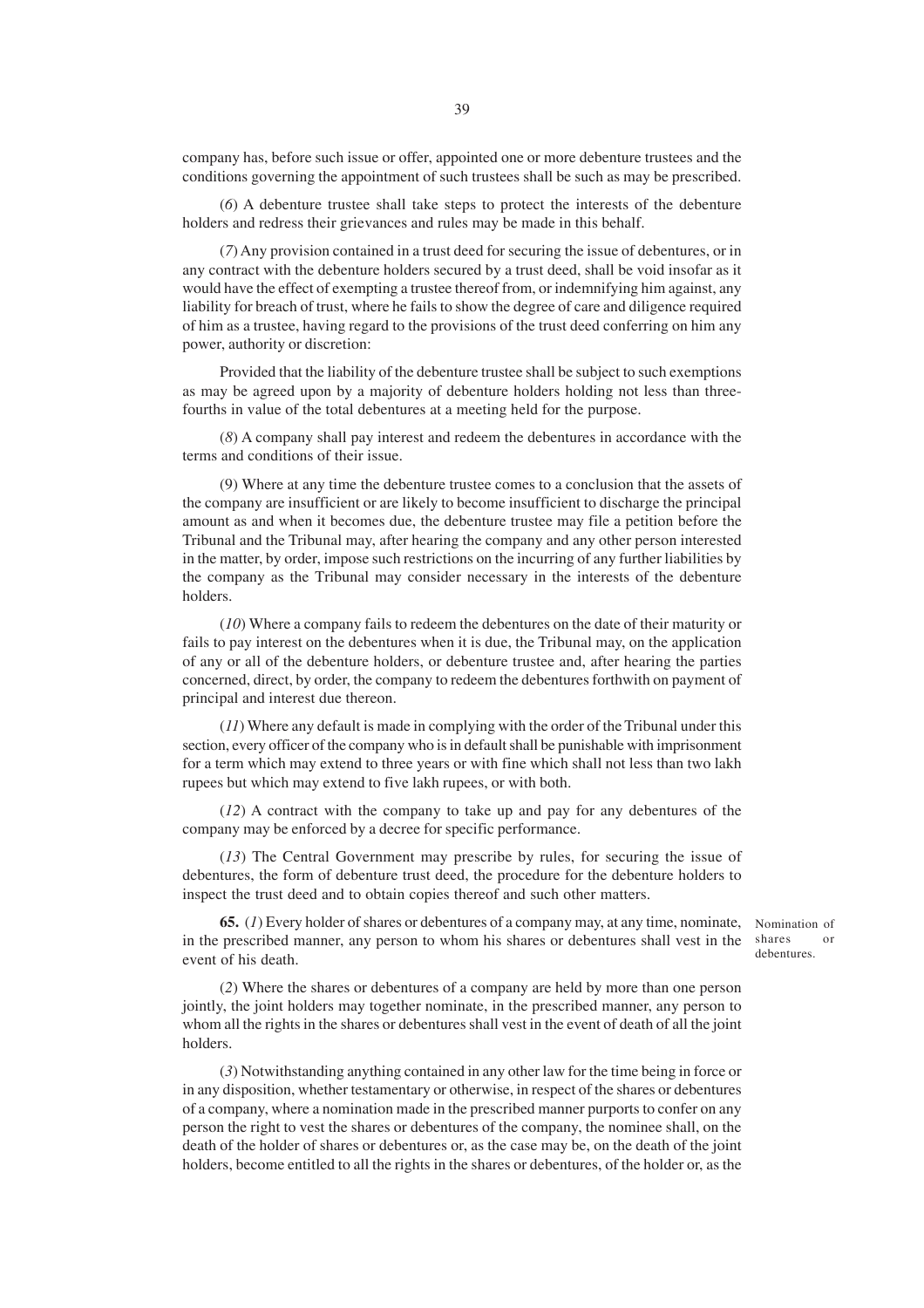case may be, of all the joint holders, in relation to such shares, or debentures, to the exclusion of all other persons, unless the nomination is varied or cancelled in the prescribed manner.

(*4*) Where the nominee is a minor, it shall be lawful for the holder of the shares or debentures, making the nomination to appoint, in the prescribed manner, any person to become entitled to the shares or debentures of the company, in the event of the death of the nominee during his minority.

# CHAPTER V

## ACCEPTANCE OF DEPOSITS BY COMPANIES

**66.** (*1*) On and after the commencement of this Act, no company shall invite, accept or renew deposits under this Act from the public except as provided under this Chapter:

Prohibition on acceptance of deposits<br>from public.

Provided that nothing in this sub-section shall apply to a banking company and nonfrom public. banking financial company as defined in the Reserve Bank of India Act, 1934 and to such 2 of 1934. other company as the Central Government may, after consultation with the Reserve Bank of India, specify in this behalf.

> (*2*) A company may, subject to the passing of a resolution in general meeting and subject to such rules as may be prescribed in consultation with the Reserve Bank of India, accept deposits from its members on such terms and conditions, including the provision of security or for the repayment of such deposits with interest, as may be agreed upon between the company and its members, subject to the fulfilment of the following conditions, namely:—

(*a*) issuance of a circular to its members including therein a statement showing the financial position of the company, the credit rating obtained, the total number of depositors and the amount due towards deposits in respect of any previous deposits accepted by the company and such other particulars in such form and in such manner as may be prescribed;

(*b*) filing a copy of the circular along with such statement with the Registrar thirty days before the date of issue of the circular;

(*c*) depositing such sum which shall not be less than fifteen per cent. of the amount of its deposits maturing during a financial year and the financial year next following, in a Deposit Repayment Reserve Account;

(*d*) providing such deposit insurance in such manner and to such extent as may be prescribed;

(*e*) certifying that the company has not defaulted in the repayment of deposits accepted either before or after the commencement of this Act or payment of interest on such deposits; and

(*f*) providing such security for the due repayment of the amount of deposit or the interest thereon including the creation of such charge on the company property or assets.

(*3*) Every deposit accepted by a company under sub-section (*2*) shall be repaid with interest in accordance with the terms and conditions of the agreement referred to in that sub-section.

(*4*) Where a company fails to repay the deposit or part thereof or any interest thereon under sub-section  $(3)$ , the depositor concerned may apply to the Tribunal for an order directing the company to pay the sum due or for any loss or damage incurred by him as a result of such non-payment and for such other orders as the Tribunal may deem fit.

Repayment of deposits, etc., accepted before commencement of this Act.

**67.** (*1*) Where in respect of any deposit accepted by a company before the commencement of this Act, the amount of such deposit or part thereof or any interest due thereon remains unpaid on such commencement or becomes due at any time thereafter, the company shall—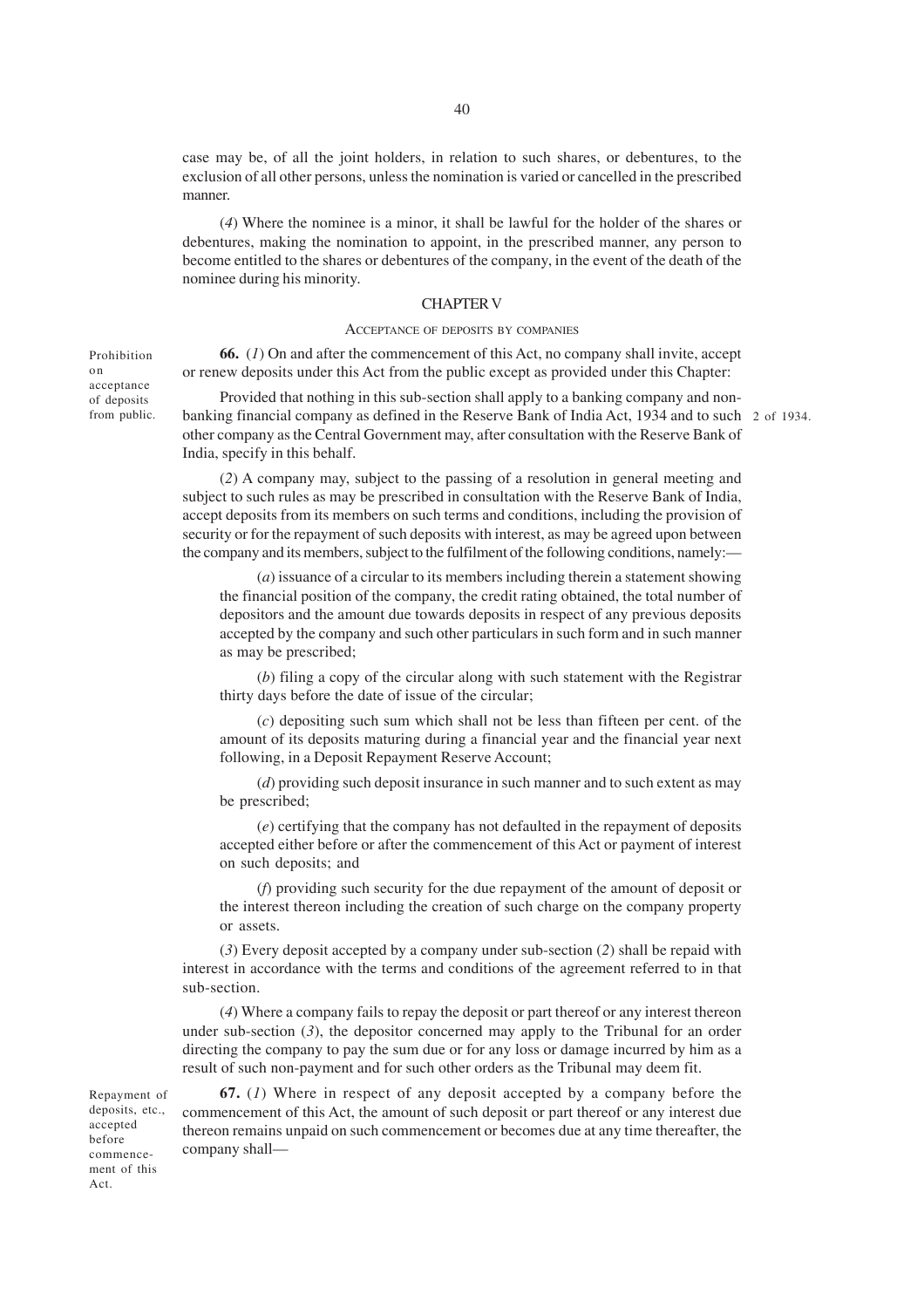(*a*) file, within a period of three months from such commencement or from the date on which such payments, are due, with the Registrar a statement of all the deposits accepted by the company and sums unpaid on such amount with the interest payable thereon along with the arrangements made for such repayment, notwithstanding anything contained in any other law for the time being in force or under the terms and conditions subject to which the deposit was accepted or any scheme framed under any law; and

(*b*) repay within one year from such commencement or from the date on which such payments are due, whichever is earlier.

(*2*) The Tribunal may on an application made by the company, after considering the financial condition of the company, the amount of deposit or part thereof and the interest payable thereon and such other matters, allow further time as considered reasonable to the company to repay the deposit.

(*3*) Where a company fails to repay the deposit or part thereof or any interest thereon within the time specified in sub-section  $(I)$  or such further time as may be allowed by the Tribunal under sub-section (*2*), the company shall, in addition to the payment of the amount of deposit or part thereof and the interest due, be punishable with fine which shall not be less than one crore rupees but which may extend to ten crore rupees and every officer of the company who is in default shall be punishable with imprisonment which may extend to seven years or with fine which shall not be less than twenty-five lakh rupees but which may extend to two crore rupees, or with both.

**68.** (*1*) Where a company fails to repay the deposit or part thereof or any interest Damages for thereon referred to in section 67 within the time specified in sub-section  $(1)$  of that section or such further time as may be allowed by the Tribunal under sub-section (*2*) of that section, and it is proved that the deposits had been accepted with intent to defraud the depositors or for any fraudulent purpose, every officer of the company who was responsible for the acceptance of such deposit shall, without prejudice to the provisions contained in subsection (*3*) of that section, be personally responsible, without any limitation of liability, for all or any of the losses or damages that may have been incurred by the depositors.

(*2*) Any suit, proceedings or other action may be taken by any person, group of persons or any association of persons who had incurred any loss as a result of the failure of the company to repay the deposits or part thereof or any interest thereon.

## CHAPTER VI

#### REGISTRATION OF CHARGES

**69.** (1) It shall be the duty of every company creating a charge within India or outside, Duty to register on its property or assets or any of its undertakings, whether tangible or otherwise, and situated in India or outside, to register the particulars of the charge signed by the company and the charge-holder together with the instruments, if any, creating such charge in such form, on payment of such fee and in such manner as may be prescribed, with the Registrar within thirty days of its creation:

Provided that the Registrar may, on an application by the company, allow such registration to be made within a period of three hundred days of such creation on payment of such additional fee as may be prescribed.

(*2*) Where a charge is registered with the Registrar under sub-section (*1*), he shall issue a certificate of registration of such charge in such form and in such manner as may be prescribed to the company and, as the case may be, to the person in whose favour the charge is created.

(*3*) Notwithstanding anything contained in any other law for the time being in force, no charge created by a company shall be taken into account by the liquidator or any other creditor unless it is duly registered under sub-section (*1*) and a certificate of registration of such charge is given by the Registrar under sub-section (*2*).

fraud.

charges, etc.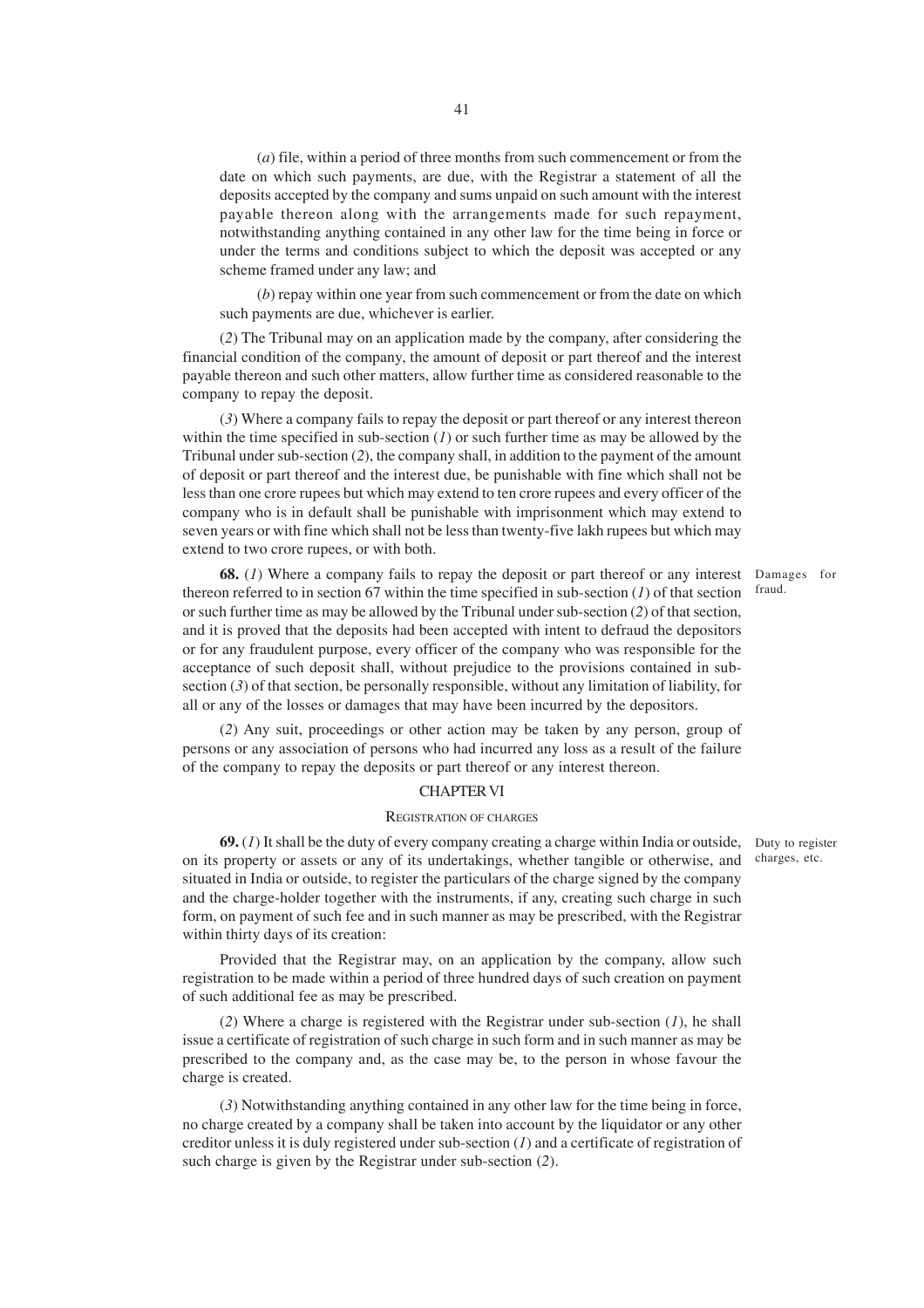prescribed and the Registrar may, on such application, within fourteen days after giving notice to the company, unless the company itself registers the charge or shows sufficient cause why such charge should not be registered, allow such registration on payment of such fee and additional fee as may be prescribed: Provided that where registration is effected on application of the person in whose of charge. **71.** The provisions of section 69 relating to registration of charges shall, so far as may be, apply to— (*a*) a company acquiring any property subject to a charge within the meaning of that section; or (*b*) any modification in the terms and conditions of any charge registered under that section. **72.** Where any charge on any property or assets of a company or any of its of the charge from the date of such registration. **73.** (*1*) The Registrar shall, in respect of every company, keep a register containing may be prescribed. (*2*) A register kept in pursuance of this section shall be open to inspection by any person on payment of such fee as may be prescribed for each inspection. **74.** (*1*) A company shall give intimation to the Registrar in the prescribed form, of the section 69 shall, as far as may be, apply to an intimation given under this section. (*2*) The Registrar shall, on receipt of intimation under sub-section (*1*), cause a notice Application for registration of charge. Section 69 to apply in certain matters. Date of notice of charge. Register of charges to be kept by Registrar. Company to report satisfaction of charge.

Intimation of appointment of receiver or manager.

(*4*) Nothing in sub-section (*3*) shall prejudice any contract or obligation for the repayment of the money secured by a charge.

**70.** Where a company fails to register the charge within the period specified in section 69, without prejudice to its liability in respect of any offence under this Chapter, the person in whose favour the charge is created may apply to the Registrar for registration of the charge along with the instrument created for the charge, in such form and manner as may be

favour the charge is created, that person shall be entitled to recover from the company the amount of any fee or additional fee paid by him to the Registrar for the purpose of registration

undertakings is registered under section 69, any person acquiring such property, assets, undertakings or part thereof or any share or interest therein shall be deemed to have notice

particulars of the charges registered under this Chapter in such form and in such manner as

payment or satisfaction in full of any charge registered under this Chapter within thirty days from the date of such payment or satisfaction and the provisions of sub-section (*1*) of

to be sent to the holder of the charge calling upon him to show cause within such time not exceeding fourteen days, as may be specified in such notice, as to why payment or satisfaction in full should not be recorded as intimated to the Registrar, and if no cause is shown, by such holder of the charge the Registrar shall order that a memorandum of satisfaction shall be entered in the register of charges kept by him under section 73 and shall inform the company that he has done so.

**75.** (*1*) If any person obtains an order for the appointment of a receiver for, or of a person to manage, the property, subject to a charge, of a company or if any person appoints such receiver or person under any power contained in any instrument, he shall, within such time as may be prescribed, give notice of such appointment to the company and the Registrar along with a copy of the order or instrument and the Registrar shall, on payment of the prescribed fee, register particulars of the receiver, person or instrument.

(*2*) Any person appointed under sub-section (*1*) shall, on ceasing to hold such appointment, give to the company and the Registrar a notice to that effect and the Registrar shall register such notice.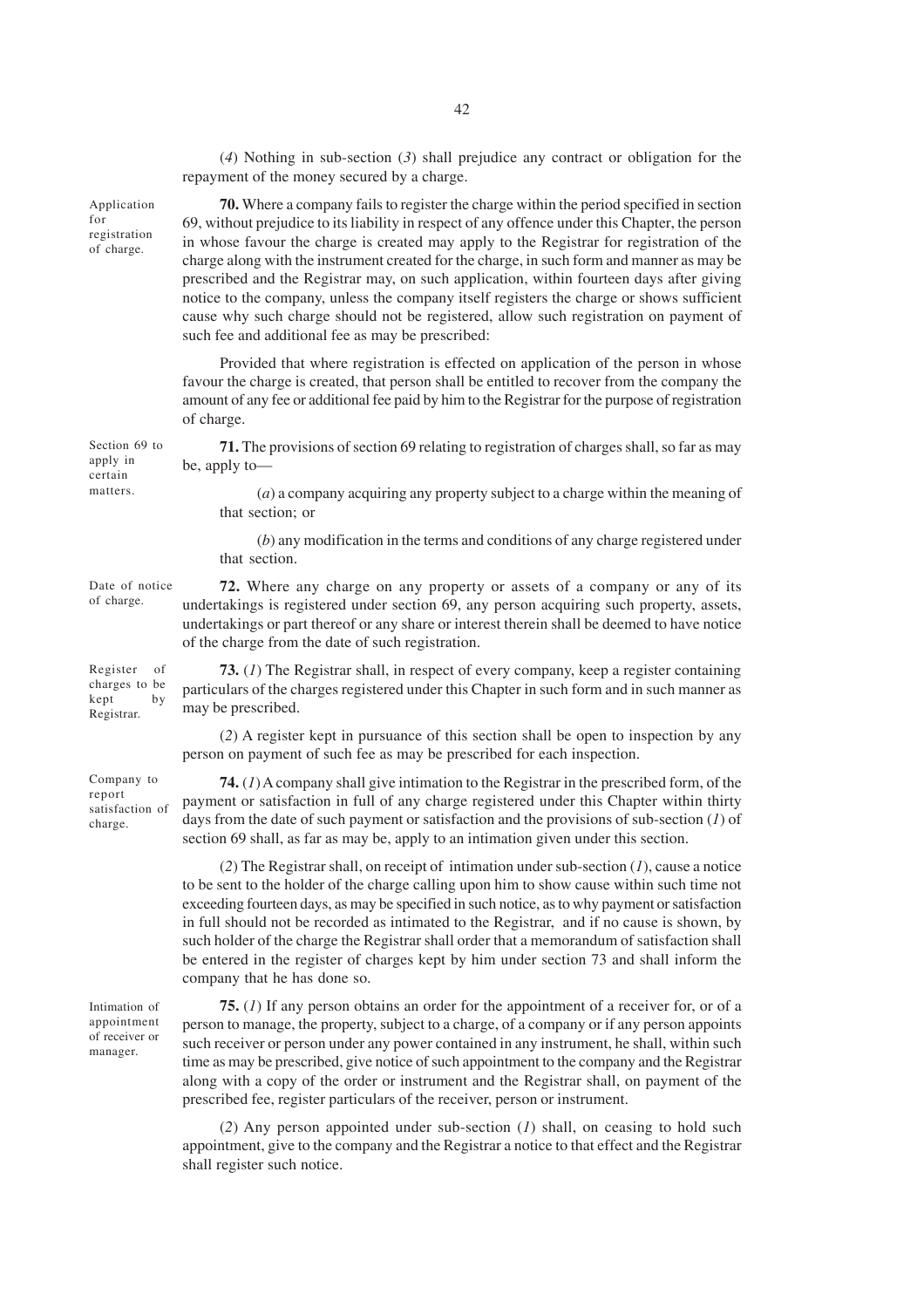**76.** (*1*) Every company shall keep at its registered office a register of charges in such form and in such manner as may be prescribed, which shall include therein all charges and floating charges affecting any property or assets of the company or any of its undertakings, indicating in each case such particulars as may be prescribed. Company's register of charges.

(*2*) The register of charges kept under sub-section (*1*) shall be open for inspection during business hours—

(*a*) by any member without any payment of fee; or

(*b*) by any other person on payment of such fee as may be prescribed,

subject to such reasonable restrictions as the company may, by its articles, impose.

**77.** Where any company contravenes any provision of this Chapter, the company Punishment shall be punishable with fine which shall not be less than one lakh rupees but which for may extend to ten lakh rupees and any officer of the company who is in default shall be punishable with imprisonment for a term which may extend to six months or with fine which shall not be less than ten thousand rupees but which may extend to one lakh rupees, or with both.

contravention.

# CHAPTER VII

## MANAGEMENT AND ADMINISTRATION

**78.** (1) Every company shall keep and maintain following registers in such form and Register of in such manner as may be prescribed, namely:—

members, etc.

(*a*) register of members indicating separately equity and preference shares held by each member and residing in India and outside,

(*b*) register of debenture holders, and

(*c*) register of any other security holders.

(*2*) Every register maintained under sub-section (*1*) shall include an index of the names included therein.

(*3*) The register and index of beneficial owners maintained by a depository under section 11 of the Depositories Act, 1996, shall be deemed to be the corresponding register and index for the purposes of this Act.

(*4*) A company may, if so authorised by its articles, keep in any country outside India, in such manner as may be prescribed, a part of the register referred to in sub-section (*1*), called "foreign register" containing the names and particulars of the members, debenture holders, other security holders or beneficial owners residing outside India.

(*5*) A company shall file with the Registrar—

(*a*) particulars of the situation of the place where such register of members, etc., is kept; and

(*b*) in the event of any change in the situation of such place or of its discontinuance, particulars of such change or discontinuance within thirty days from the date of such change or discontinuance.

(*6*) If any default is made in complying with the provisions of this section, the company shall be liable to a penalty of ten thousand rupees and every officer of the company who is in default shall be liable to a penalty of five thousand rupees, for each such default.

**79.** (*1*) Where the name of a person is entered in the register of members of a company as the holder of shares or class of shares in that company but who does not hold the beneficial interest in such shares, such person shall make a declaration in such form as may be prescribed to the company specifying the name and other particulars of the person who holds the beneficial interest in such shares or class of shares.

Declaration in respect of beneficial interest in any share.

22 of 1996.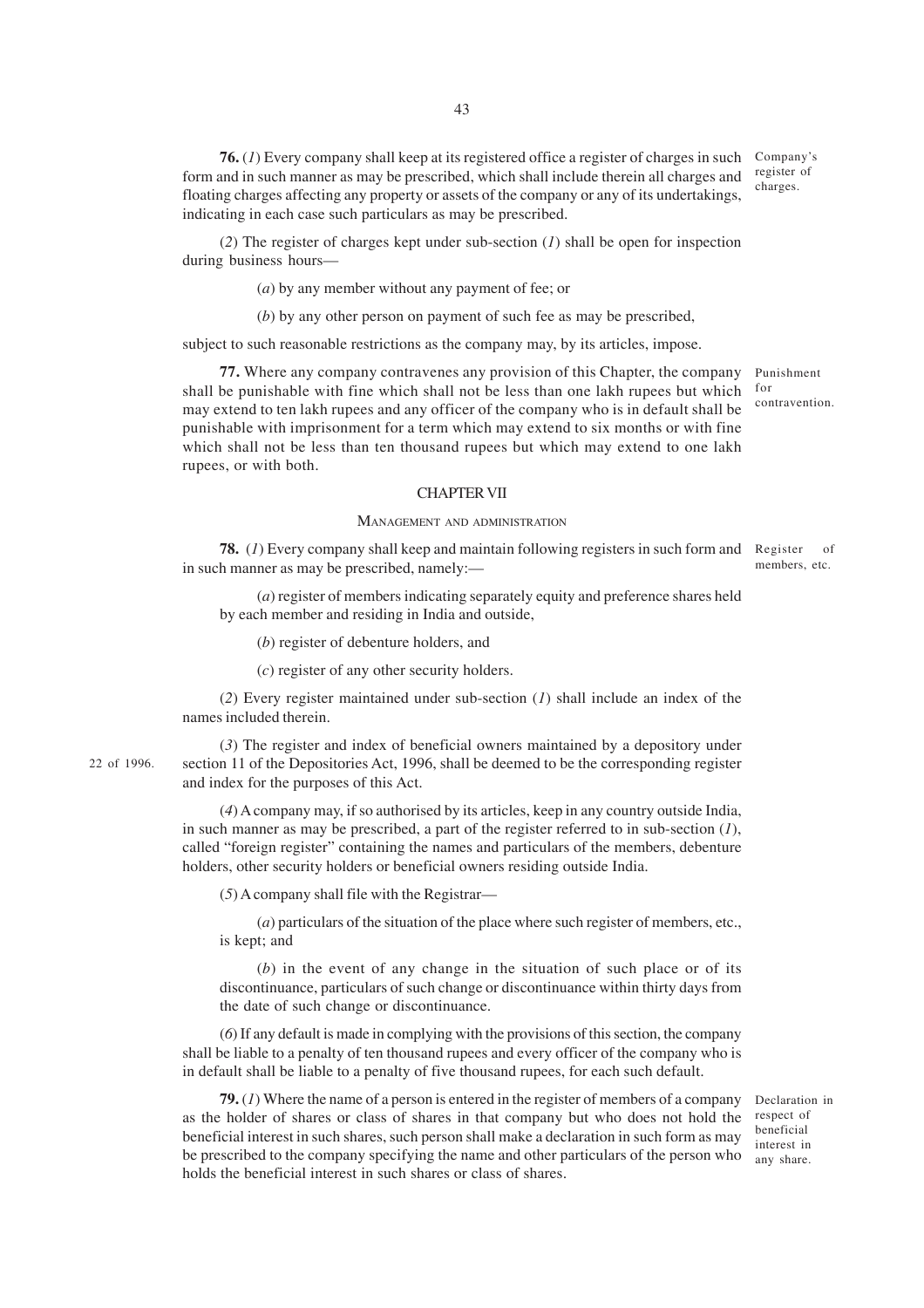(*2*)Every person who holds or acquires a beneficial interest in a share or class of shares of a company shall make a declaration to the company specifying the nature of his interest, particulars of the person in whose name the shares stand registered in the books of the company and such other particulars as may be prescribed.

(*3*)Where any change occurs in the beneficial interest in such shares or class of shares, the person referred to in sub-section  $(1)$  and the beneficial owner specified in subsection (*2*) shall, within thirty days from the date of such change, make a declaration to the company in such form and containing such particulars as may be prescribed.

(*4*) Where any declaration under this section is made to a company, the company shall make a note of such declaration in the register concerned and shall file, within thirty days from the date of receipt of declaration by it, a return in the prescribed form with the Registrar in respect of such declaration with such fee as may be prescribed, or with such additional fee, as may be prescribed, within the time specified under section 364.

(*5*) Where a company, required to file a return under sub-section (*4*), fails to do so before the expiry of the time specified under section 364 with additional fee, the company and every officer who is in default shall be punishable with fine which shall not be less than five hundred rupees but which may extend to one thousand rupees for every day during which the default continues.

(*6*) Any instrument created by the ostensible owner of any share or class of shares, in respect of which a declaration is required to be made under this section, shall not be enforceable by the beneficial owner or any person claiming through him unless such declaration is made.

(*7*) Nothing in this section shall be deemed to prejudice the obligation of a company to pay dividend to its members under this Act and the said obligation shall, on such payment, stand discharged.

**80.** Where it appears to the Central Government that there are good reasons so to do, it may appoint one or more competent persons to investigate and report as to beneficial ownership with regard to any share or class of shares and the provisions of section 187 shall, as far as may be, apply to such investigation as if it were an investigation ordered under that section.

**81.** (*1*) A company may, after giving not less than seven days' previous notice in such manner as may be prescribed, close the register of members or the register of debenture holders or the register of other security holders for any period or periods not exceeding in the aggregate forty-five days in each year, but not exceeding thirty days at any one time.

(*2*) If the register of members or of debenture holders or of other security holders is closed without giving the notice as provided in sub-section (*1*), or after giving shorter notice than that so provided, or for a continuous or an aggregate period in excess of the limits specified in that sub-section, the company and every officer of the company who is in default shall be liable to a penalty of five thousand rupees for every day during which the register is kept closed but not exceeding one lakh rupees.

Annual return.

Investigation of beneficial ownership of shares in certain cases. Power to close register of members or debenture holders or other security holders.

> **82.** (*1*) Every company shall prepare a return (hereinafter referred to as the annual return) in the prescribed form containing the particulars as they stood on the close of the financial year regarding—

(*a*) its registered office, principal business activities, particulars of its holding, subsidiary and associate companies;

(*b*) its shares, debentures and other securities and shareholding pattern;

(*c*) its indebtedness;

(*d*) its members and debenture holders along with changes therein since the close of the last financial year;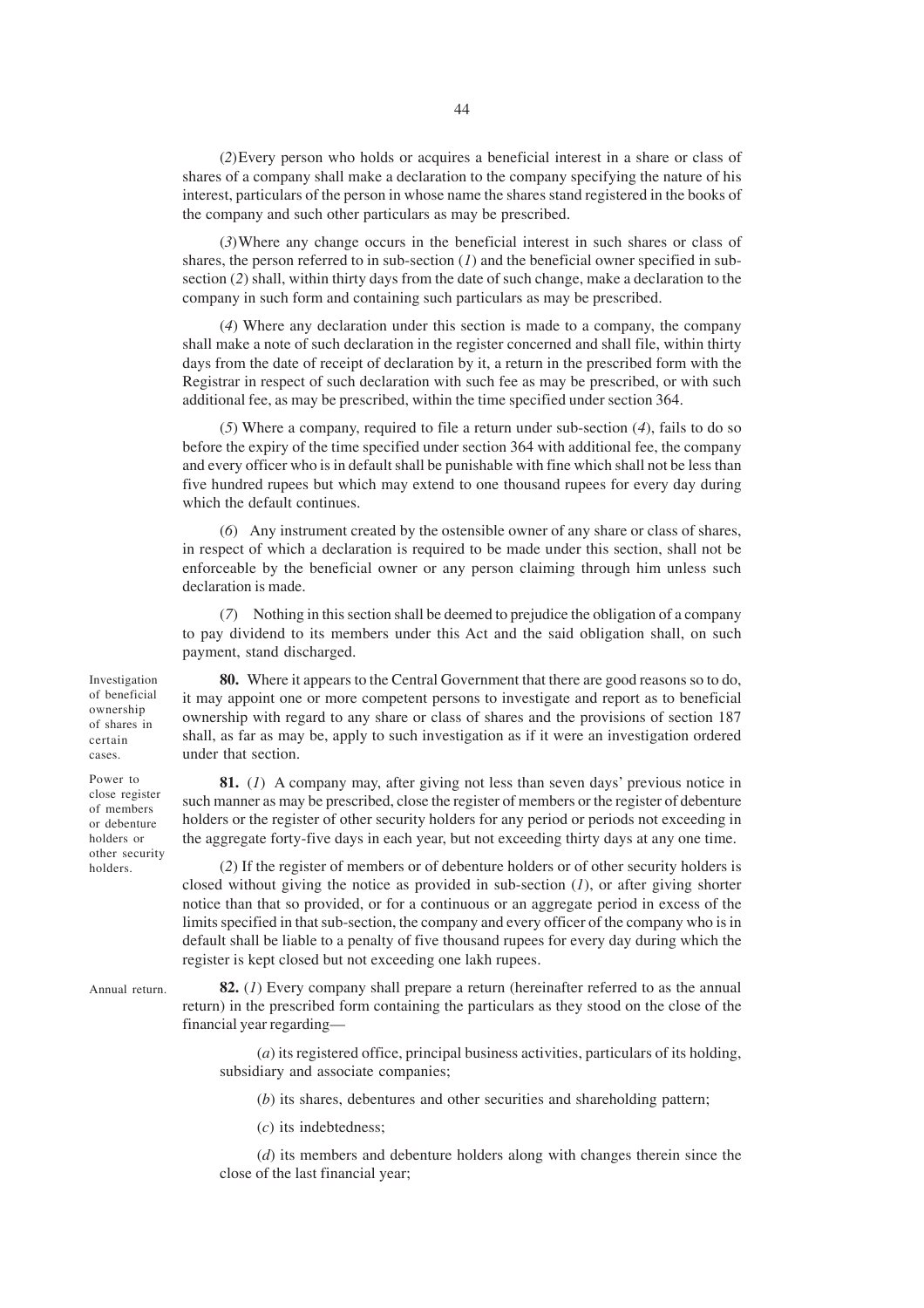(*e*) its promoters, directors, key managerial personnel along with changes therein since the close of the last financial year;

(*f*) meetings of members or a class thereof, Board and its various committees along with attendance details;

(*g*) remuneration of directors and key managerial personnel;

(*h*) penalties or punishments imposed on the company, its directors or officers and details of compounding of offences;

(*i*) matters related to certification of compliances, disclosures; and

(*j*) such other matters as may be prescribed,

and signed both by a director and the Company Secretary, or where there is no Company Secretary, by a Company Secretary in whole-time practice:

Provided that the annual return, filed by a company having such paid-up capital and turnover as may be prescribed, or a company whose shares are listed on a recognised stock exchange, shall also be signed by a Company Secretary in whole-time practice certifying that the annual return states the facts correctly and adequately and that the company has complied with all the provisions of this Act, in the prescribed form:

Provided further that in relation to a One Person Company and small company, the annual return shall be signed by the Company Secretary, or where there is no Company Secretary, by one director of the company.

(*2*) An extract of the annual return in such form as may be prescribed shall form part of the Board's Report.

(*3*) Every company shall, within thirty days from the date on which the annual general meeting is held or where no annual general meeting is held in any year within thirty days from the date on which the annual general meeting should have been held together with the statement specifying the reasons for not holding the annual general meeting, file with the Registrar a copy of the annual return with such fee as may be prescribed, or with such additional fee as may be prescribed, within the time as specified, under section 364.

(*4*) If a company fails to file its annual return under sub-section (*3*) before the expiry of the period specified under section 364 with additional fee, the company shall be punishable with fine which shall not be less than fifty thousand rupees but which may extend to five lakh rupees and every officer of the company who is in default shall be punishable with imprisonment for six months or with fine which shall not be less than fifty thousand rupees but which may extend to five lakh rupees, or with both.

(*5*) Where a Company Secretary in whole-time practice certifies the annual return otherwise than in conformity with the requirements of this section or the rules made thereunder, such Company Secretary shall be punishable with fine which shall not be less than fifty thousand rupees but which may extend to five lakh rupees.

**83.** (1) The registers required to be kept and maintained by a company under section place of 78 and copies of the annual return filed under section 82 shall be kept at the registered office of the company:

keeping and inspection of registers, returns, etc.

Provided that such registers or copies of return may also be kept at any other place in India in which more than one-tenth of the total members entered in the register of members reside, if approved by a special resolution passed at a general meeting of the company and the Registrar has been given a copy of the proposed special resolution in advance.

(*2*) The registers and their indices, except when they are closed under the provisions of this Act, and the copies of the returns shall be open for inspection by any member, debenture holder, other security holder or beneficial owner, during business hours without payment of any fee and by any other person on payment of such fee as may be prescribed.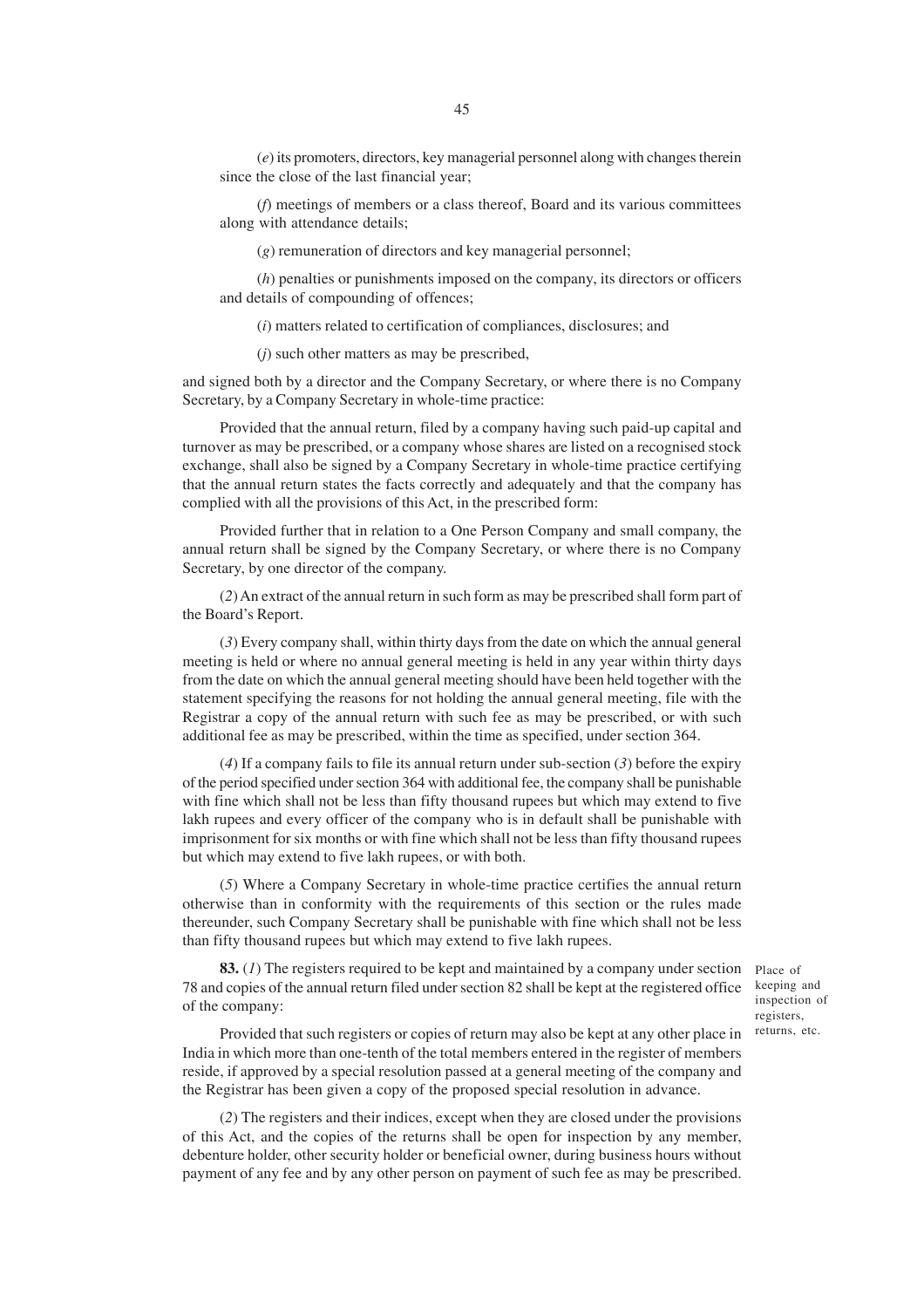(*3*) Any such member, debenture holder, other security holder or beneficial owner or any other person may—

(*a*) take extracts from any register, or index or return without payment of any fee; or

(*b*) require a copy of any such register or entries therein or return on payment of such fee as may be prescribed.

(*4*) The Central Government may also, by order, direct an immediate inspection of the document, or direct that the extract required shall forthwith be allowed to be taken by the person requiring it.

(*5*) If any inspection or the making of any extract or copy required under this section is refused, the company and every officer of the company who is in default shall be liable, for each such default, to a penalty of one thousand rupees for every day during which the refusal or default continues but not exceeding one lakh rupees.

**84.** The registers, their indices and copies of annual returns maintained under sections 78 and 83 shall be *prima facie* evidence of any matter directed or authorised to be inserted therein by or under this Act.

**85.** (*1*) Every company other than a One Person Company shall in each year hold in addition to any other meetings, a general meeting as its annual general meeting and shall specify the meeting as such in the notices calling it, and not more than fifteen months shall elapse between the date of one annual general meeting of a company and that of the next:

Provided that in case of the first annual general meeting, it shall be held within a period of nine months from the date of closing of the first financial year of the company and in any other case, within a period of six months, from the date of closing of the financial year:

Provided further that if a company holds its first annual general meeting as aforesaid, it shall not be necessary for the company to hold any annual general meeting in the year of its incorporation or in the following year:

Provided also that the Registrar may, for any special reason, extend the time within which any annual general meeting, other than the first annual general meeting, shall be held, by a period not exceeding three months.

(*2*) Every annual general meeting shall be called during business hours, that is, between 9 a.m. and 6 p.m. on any day that is not a National Holiday and shall be held either at the registered office of the company or at some other place within the city, town or village in which the registered office of the company is situate:

Provided that the Central Government may exempt any company from the provisions of this sub-section subject to such conditions as it may impose.

Power of Tribunal to call annual general meeting.

**86.** (*1*) If any default is made in holding the annual general meeting of a company under section 85, the Tribunal may, notwithstanding anything contained in this Act or the articles of the company, on the application of any member of the company, call, or direct the calling of, an annual general meeting of the company and give such ancillary or consequential directions as the Tribunal thinks expedient:

Provided that such directions may include a direction that one member of the company present in person or by proxy shall be deemed to constitute a meeting.

(*2*) A general meeting held in pursuance of sub-section (*1*) shall, subject to any directions of the Tribunal, be deemed to be an annual general meeting of the company under this Act.

Power of Tribunal to call meetings of members, etc.

**87.** (*1*) If for any reason it is impracticable to call a meeting of a company, other than an annual general meeting, in any manner in which meetings of the company may be called, or to hold or conduct the meeting of the company in the manner prescribed by this Act or

Registers, etc., to be evidence.

Annual general meeting.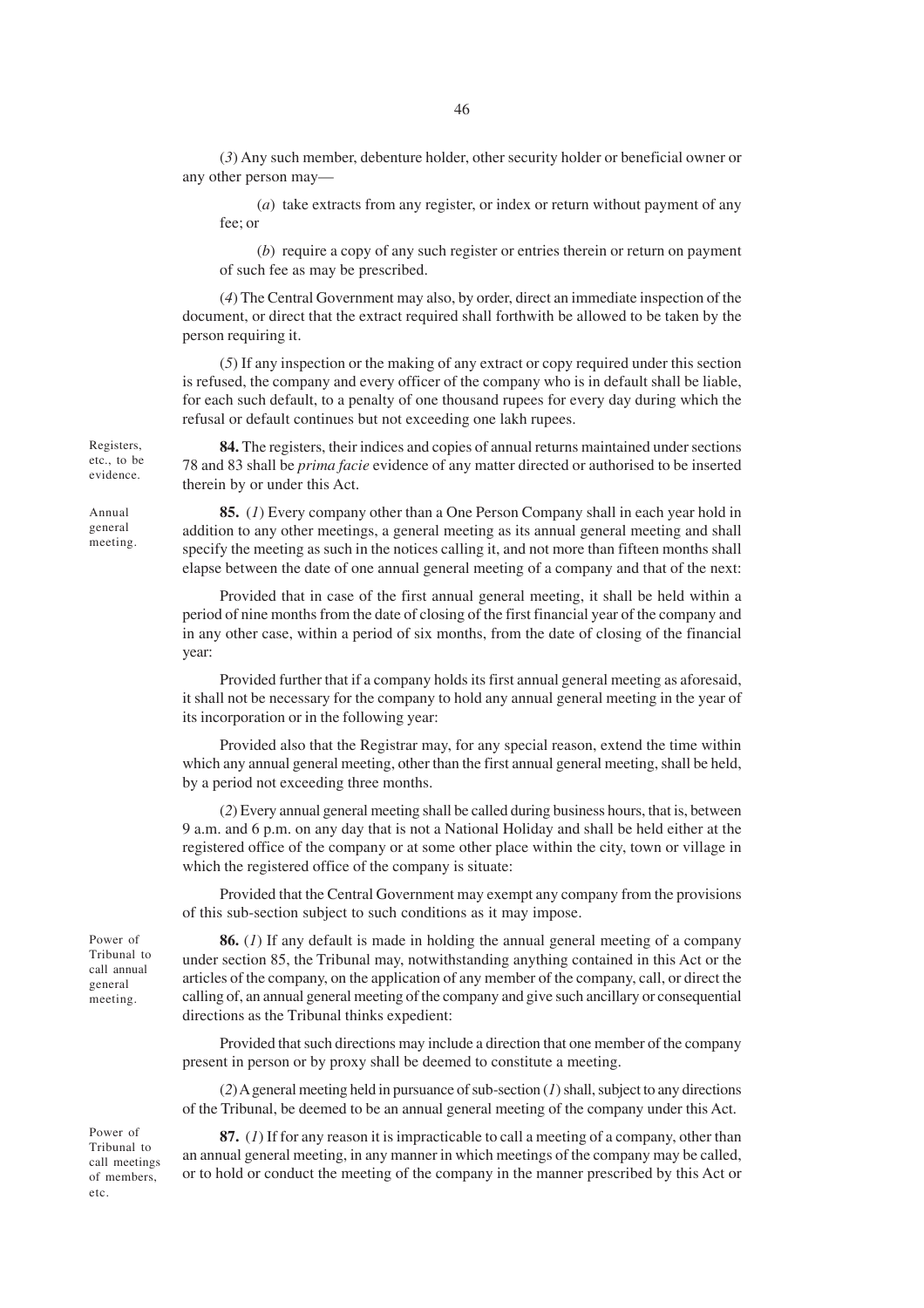the articles of the company, the Tribunal may, either *suo motu* or on the application of any director of the company or of any member of the company who would be entitled to vote at the meeting,—

(*a*) order a meeting of the company to be called, held and conducted in such manner as the Tribunal thinks fit; and

(*b*) give such ancillary or consequential directions as the Tribunal thinks expedient, including directions modifying or supplementing in relation to the calling, holding and conducting of the meeting, the operation of the provisions of this Act and articles of the company:

Provided that such directions may include a direction that one member of the company present in person or by proxy shall be deemed to constitute a meeting.

(*2*) Any meeting called, held and conducted in accordance with any order made under sub-section  $(I)$  shall, for all purposes, be deemed to be a meeting of the company duly called, held and conducted.

**88.** If any default is made in holding a meeting of the company in accordance with section 85 or section 86 or section 87 or in complying with any directions of the Central Government or the Tribunal, as the case may be, the company and every officer of the company who is in default shall be punishable with fine which may extend to one lakh rupees and in the case of a continuing default, with a further fine which may extend to five thousand rupees for every day during which such default continues.

**89.** (*1*) The Board may on its own whenever it deems fit call an extraordinary general meeting in regard to any matter.

(*2*) The Board shall at the requisition made by,—

(*a*) in the case of a company having a share capital, such number of members as hold on the date of the receipt of the requisition, not less than one-tenth of such of the paid-up share capital of the company as on that date carries the right of voting;

(*b*) in the case of a company not having a share capital, such number of members as have on the date of receipt of the requisition, not less than one-tenth of the total voting power of all the members having on the said date a right to vote,

call an extraordinary general meeting of the company within the period specified in sub-section (*4*).

(*3*) The requisition made under sub-section (*2*) shall set out the matters for the consideration of which the meeting is to be called and shall be signed by the requisitionists and sent to the registered office of the company.

(*4*) If the Board does not, within twenty-one days from the date of receipt of a valid requisition in regard to any matter, proceed to call a meeting for the consideration of that matter on a day not later than forty-five days from the date of receipt of such requisition, the meeting may be called and held by the requisitionists themselves within a period of three months from the date of the requisition in the manner prescribed.

(*5*) The manner in which an extraordinary general meeting shall be called by the Board shall, as nearly as may be, apply to the calling of such meeting by the requisitionists under sub-section (*4*).

(*6*) Any reasonable expenses incurred by the requisitionists in calling a meeting under sub-section (*4*) shall be reimbursed to the requisitionists by the company and the sums so paid shall be deducted from any fee or other remuneration under sub-section (*1*) of section 175 payable to such of the directors who were in default in calling the meeting.

**90.** (1) A general meeting of a company may be called by giving not less than clear Notice of twenty-one days' notice either in writing or through electronic mode in such manner as may be prescribed:

Punishment for default in complying with provisions of sections 85 to 87.

Calling of extraordinary general meeting.

meeting.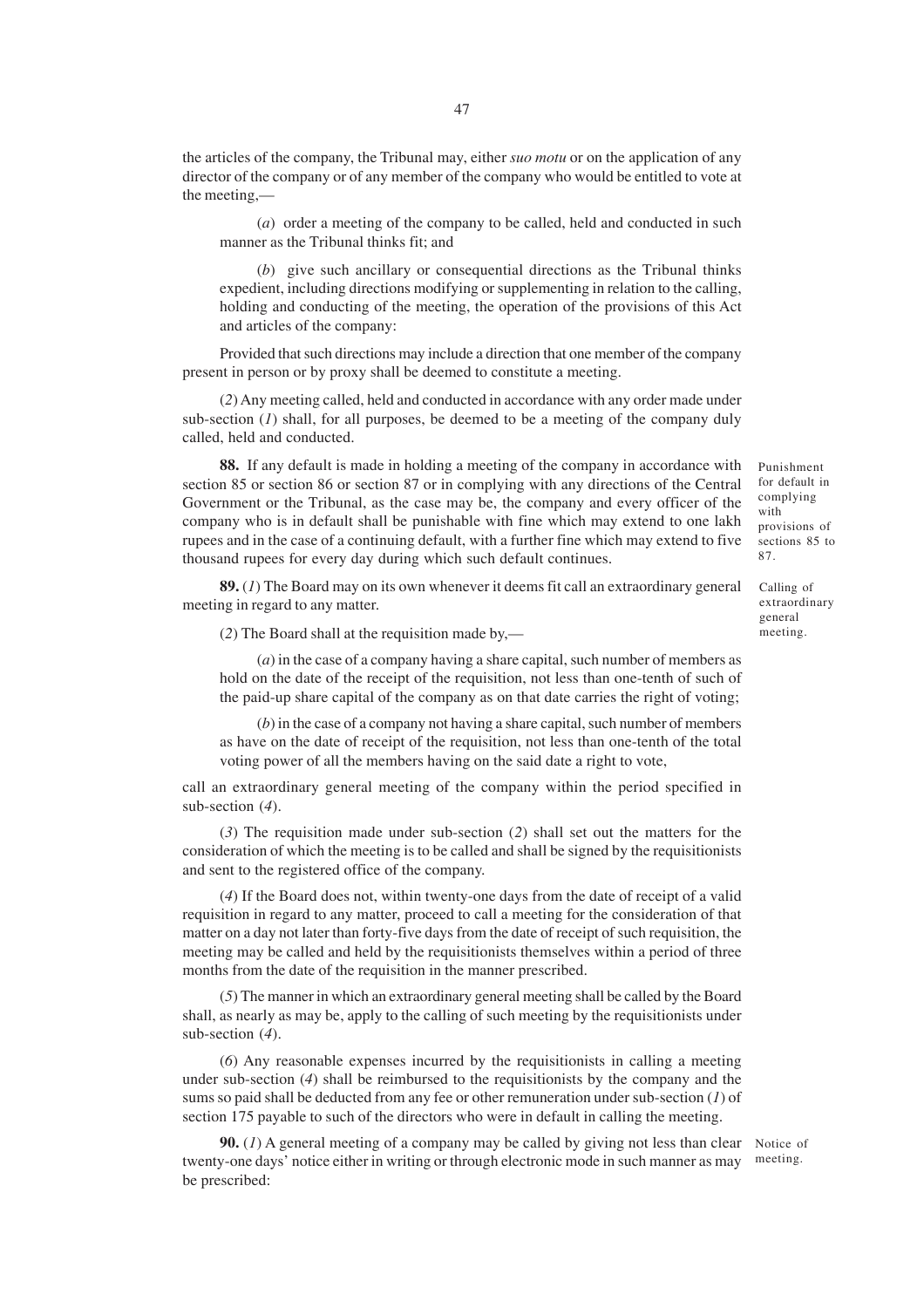Provided that a general meeting may be called after giving a shorter notice if consent is given in writing or by electronic mode by not less than ninety-five per cent. of the members entitled to vote at such meeting.

(*2*) Every notice of a meeting shall specify the place, date, day and the hour of the meeting and shall contain a statement of the business to be transacted at such meeting.

(*3*) The notice of every meeting of the company shall be given to—

(*a*) every member of the company, legal representative of any deceased member or the assignee of an insolvent member;

(*b*) the auditor or auditors of the company; and

(*c*) every director of the company.

(*4*) Any accidental omission to give notice to, or the non-receipt of such notice by, any member or other person who is entitled to such notice for any meeting shall not invalidate the proceedings of the meeting.

**91.** (*1*) A statement setting out all the material facts concerning each item of special business to be transacted at a general meeting, including, in particular, the nature of the concern or interest, if any, of every director and the manager, if any, and of every other key managerial personnel shall be annexed to the notice calling such meeting.

(2) For the purposes of sub-section  $(1)$ , —

(*a*) in the case of an annual general meeting, all business to be transacted thereat shall be deemed special, other than—

(*i*) the consideration of accounts, balance sheet and the reports of the Board of Directors and auditors;

(*ii*) the declaration of any dividend;

(*iii*) the appointment of directors in place of those retiring;

(*iv*) the appointment of, and the fixing of the remuneration of, the auditors; and

(*b*) in the case of any other meeting, all business shall be deemed to be special:

Provided that where any item of special business to be transacted at a meeting of the company relates to or affects any other company, the extent of shareholding interest in that other company of every director, manager, if any, and of every other key managerial personnel of the first mentioned company shall, if the extent of such shareholding is not less than two per cent. of the paid-up share capital of that company, also be set out in the statement.

(*3*) Where any item of business refers to any document, which is to be considered at the meeting, the time and place where such document can be inspected shall be specified in the statement under sub-section (*1*).

(*4*) Where as a result of the non-disclosure or insufficient disclosure in any statement referred to in sub-section  $(I)$ , being made by a director, manager, if any, or other key managerial personnel, any benefit which accrues to such director, manager or other key managerial personnel or his relatives, either directly or indirectly, the director, manager or other key managerial personnel, as the case may be, shall hold such benefit in trust for the company, and shall, without prejudice to any other action being taken against him under this Act or under any law for the time being in force, be liable to compensate the company to the extent of the benefit received by him.

(*5*) Where any default is made in complying with the provisions of this section, every officer of the company who is in default shall be punishable with fine which may extend to

Explanatory statement to be annexed with notice.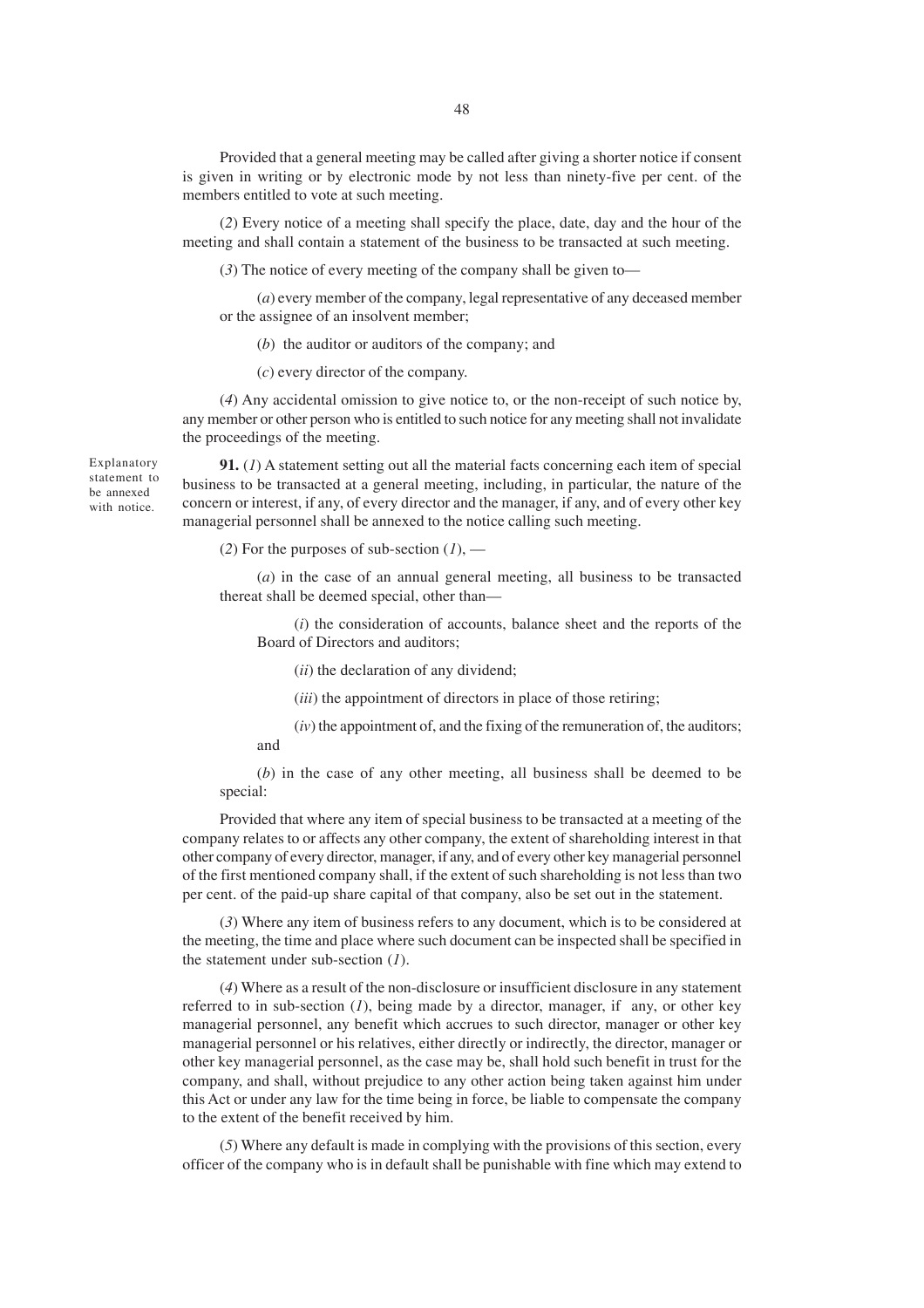fifty thousand rupees or five times the amount of benefit accruing to the director, manager or other key managerial personnel or any of his relatives, whichever is more.

**92.** (*1*) Unless the articles of the company provide for a larger number, five members personally present in the case of public company and two members personally present in the case of a private company, shall be the quorum for a meeting of the company. Quorum for meetings.

(*2*) If within half-an-hour from the time appointed for holding a meeting of the company, the quorum is not there,—

(*a*) the meeting shall stand adjourned to the same day in the next week at the same time and place, or to such other date and such other time and place as the Board may determine; or

(*b*) the meeting, if called by requisitionists under section 89, shall stand cancelled:

Provided that in case of an adjournment or of a change of day, time or place of meeting under clause (*a*), the company shall give not less than three days' notice to the members either individually or by press announcement.

(*3*) If at the adjourned meeting also, a quorum is not present within half-an-hour from the time appointed for holding meeting, the members present shall be the quorum.

**93.** (1) Unless the articles of the company otherwise provide, the members personally Chairman of present at the meeting shall elect one of themselves to be the Chairman thereof on a show meetings. of hands.

(*2*) If a poll is demanded on the election of the Chairman, it shall be taken forthwith in accordance with the provisions of this Act and the Chairman elected on a show of hands under sub-section (*1*) shall continue to be the Chairman of the meeting until some other person is elected as Chairman as a result of the poll, and such other person shall be the Chairman for the rest of the meeting.

**94.** Any member of a company entitled to attend and vote at a meeting of the company Proxies. shall be entitled to appoint another person as a proxy to attend and vote at the meeting on his behalf in writing or by electronic mode in such manner and subject to such conditions as may be prescribed:

Provided that a proxy shall not have the right to speak at such meeting and shall not be entitled to vote except on a poll.

**95.** (*1*) Notwithstanding anything contained in this Act, the articles of a company may provide that no member shall exercise any voting right in respect of any shares registered in his name on which any calls or other sums presently payable by him have not been paid, or in regard to which the company has exercised any right of lien. Restriction on voting rights.

(*2*) A company shall not, except on the grounds specified in sub-section (*1*), prohibit any member from exercising his voting right on any other ground.

(*3*) On a poll taken at a meeting of a company, a member entitled to more than one vote, or his proxy or other person entitled to vote for him, as the case may be, need not, if he votes, use all his votes or cast in the same way all the votes he uses.

**96.** (*1*) At any general meeting, a resolution put to the vote of the meeting shall, unless a poll is demanded under section 98 or the voting is carried out electronically, be decided on a show of hands. of hands.

(*2*) A declaration by the Chairman of the meeting of the passing of a resolution or otherwise by show of hands under sub-section (*1*) and an entry to that effect in the books containing the minutes of the meeting of the company shall be conclusive evidence of the fact of passing of such resolution or otherwise.

Voting by show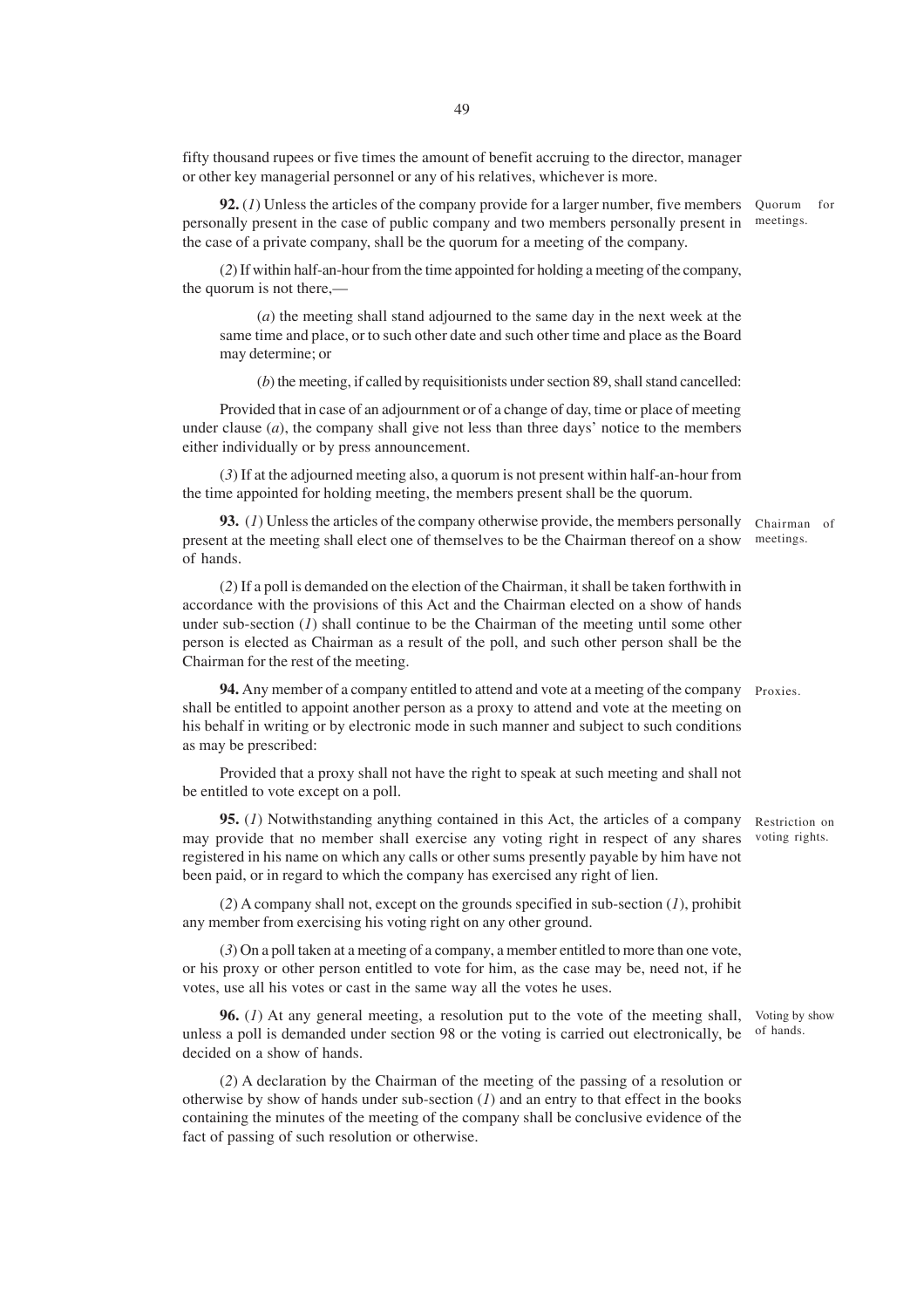Voting through electronic means.

Demand for poll.

**98.** (*1*) Before or on the declaration of the result of the voting on any resolution on show of hands, a poll may be ordered to be taken by the Chairman of the meeting on his own motion, and shall be ordered to be taken by him on a demand made in that behalf,—

(*a*) in the case a company having a share capital, by the members present in person or by proxy and having not less than one-tenth of the total voting power or holding shares on which an aggregate sum of not less than five lakh rupees has been paid up; and

(*b*) in the case of any other company, by any member or members present in person or by proxy and having not less than one-tenth of the total voting power.

(*2*) The demand for a poll may be withdrawn at any time by the persons who made the demand.

(*3*) A poll demanded for adjournment of the meeting or appointment of Chairman of the meeting shall be taken forthwith.

(*4*) A poll demanded on any question other than adjournment of the meeting or appointment of Chairman shall be taken at such time, not being later than forty-eight hours from the time when the demand was made, as the Chairman of the meeting may direct.

(*5*) Where a poll is to be taken, the Chairman of the meeting shall appoint such number of persons, as he deems necessary, to scrutinize the poll process and votes given on the poll and to report thereon to him in the manner as may be prescribed.

(*6*) Subject to the provisions of this section, the Chairman of the meeting shall have power to regulate the manner in which the poll shall be taken.

(*7*) The result of the poll shall be deemed to be the decision of the meeting on the resolution on which the poll was taken.

Postal ballot.

**99.** (*1*) Notwithstanding anything contained in this Act, a company—

(*a*) shall, in respect of such items of business as the Central Government may, by notification, declare to be transacted only by means of postal ballot; and

(*b*) may, in respect of any item of business, other than ordinary business and any business in respect of which directors or auditors have a right to be heard at any meeting,

transact by means of postal ballot in such manner as may be prescribed, instead of transacting such business at a general meeting.

(*2*) If a resolution is assented to by the requisite majority of the shareholders by means of postal ballot, it shall be deemed to have been duly passed at a general meeting convened in that behalf.

Circulation of members' resolution.

**100.** (*1*) A company shall, on requisition in writing of such number of members, as required in section 89,—

(*a*) give notice to members of any resolution which may properly be moved and is intended to be moved at a meeting; and

(*b*) circulate to members any statement with respect to the matters referred to in any proposed resolution or any business to be dealt with at that meeting.

(*2*) A company shall not be bound under this section to give notice of any resolution or to circulate any statement unless—

by electronic means in the manner as may be prescribed.

**97.** Unless the articles provide otherwise, a member may exercise his vote at a meeting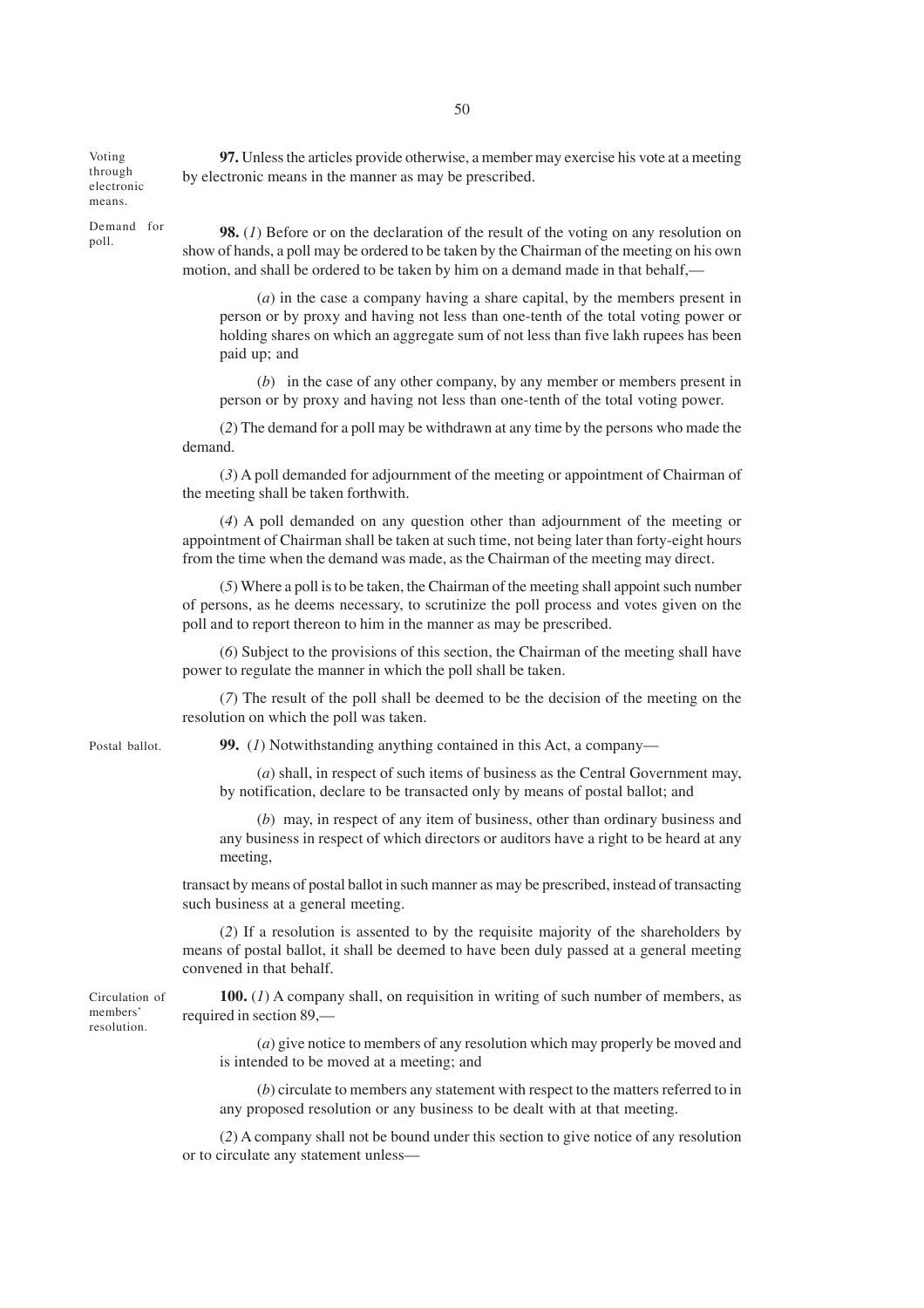(*a*) a copy of the requisition signed by the requisitionists (or two or more copies which between them contain the signatures of all the requisitionists) is deposited at the registered office of the company,—

 (*i*) in the case of a requisition requiring notice of a resolution, not less than six weeks before the meeting;

 (*ii*) in the case of any other requisition, not less than two weeks before the meeting; and

 (*b*) there is deposited or tendered with the requisition a sum reasonably sufficient to meet the company's expenses in giving effect thereto:

Provided that if, after a copy of a requisition requiring notice of a resolution has been deposited at the registered office of the company, an annual general meeting is called on a date within six weeks after the copy has been deposited, the copy, although not deposited within the time required by this sub-section, shall be deemed to have been properly deposited for the purposes thereof.

(*3*) The company shall not be bound to circulate any statement as required by clause (*b*) of sub-section (*1*), if on the application either of the company or of any other person who claims to be aggrieved, the Central Government, by order, declares that the rights conferred by this section are being abused to secure needless publicity for defamatory matter.

(*4*) An order made under sub-section (*3*) may also direct that the cost incurred by the company by virtue of this section shall be paid to the company by the requisitionists, notwithstanding that they are not parties to the application.

(*5*) If any default is made in complying with the provisions of this section, the company and its every officer who is in default shall be liable to a penalty of twenty-five thousand rupees.

**101.** (*1*) The President of India or the Governor of a State, if he is a member of a company, may appoint such person as he thinks fit to act as his representative at any meeting of the company or at any meeting of any class of members of the company.

(*2*) A person appointed to act under sub-section (*1*) shall, for the purposes of this Act, be deemed to be a member of such a company and shall be entitled to exercise the same rights and powers, including the right to vote by proxy and postal ballot, as the President or, as the case may be, the Governor could exercise as a member of the company.

**102.** (*1*) A body corporate, whether a company within the meaning of this Act or not, Representation  $may, -$ 

of corporations at meeting of companies and of creditors.

Representation of the President and Governors in meetings.

(*a*) if it is a member of a company within the meaning of this Act, by resolution of its Board of Directors or other governing body, authorise such person as it thinks fit to act as its representative at any meeting of the company, or at any meeting of any class of members of the company;

(*b*) if it is a creditor, including a holder of debentures, of a company within the meaning of this Act, by resolution of its directors or other governing body, authorise such person as it thinks fit to act as its representative at any meeting of any creditors of the company held in pursuance of this Act or of any rules made thereunder, or in pursuance of the provisions contained in any debenture or trust deed, as the case may be.

(*2*) A person authorised by resolution under sub-section (*1*) shall be entitled to exercise the same rights and powers, including the right to vote by proxy and by postal ballot, on behalf of the body corporate which he represents as that body could exercise if it were an individual member, creditor or holder of debentures of the company.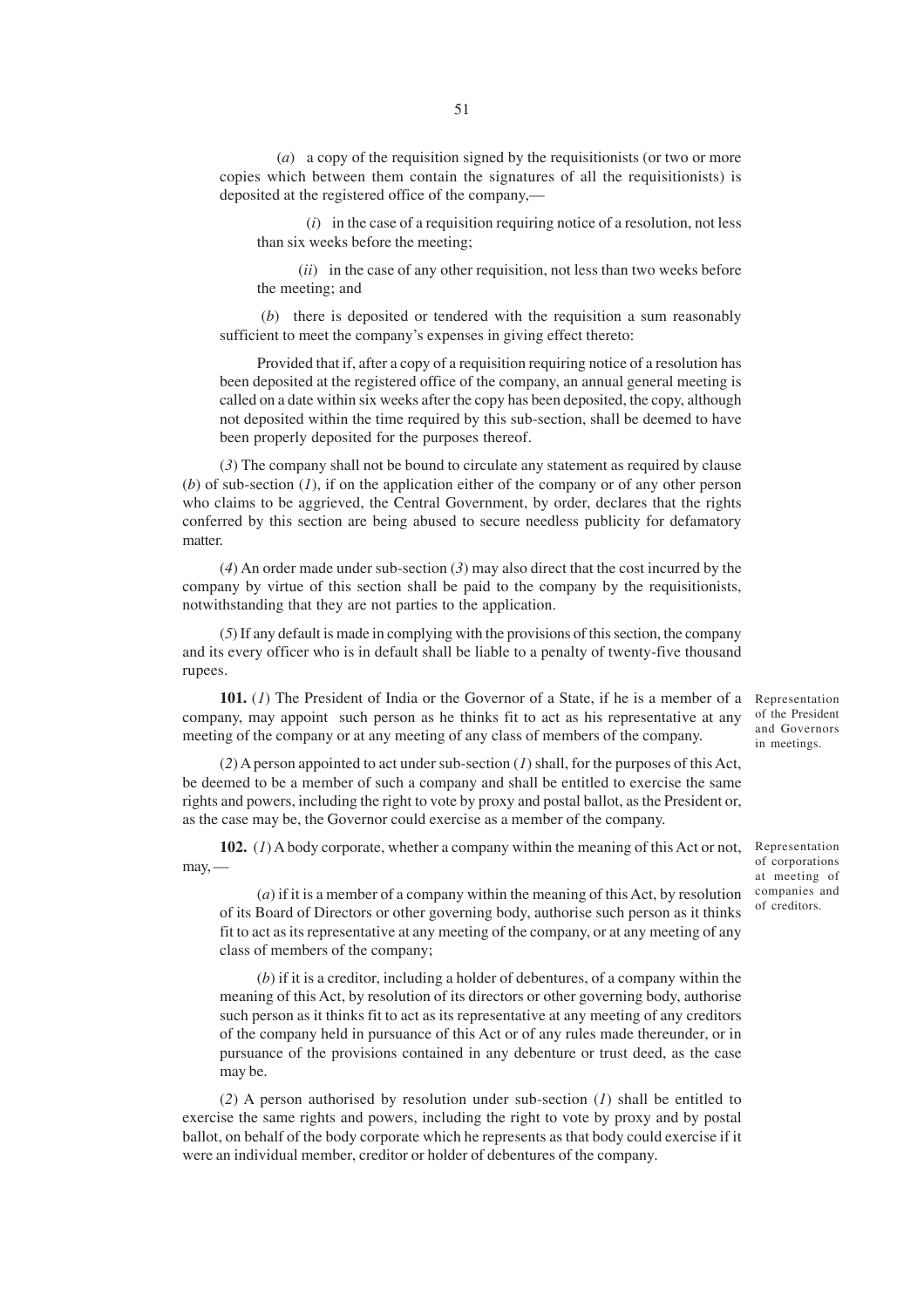Ordinary and special resolutions.

**103.** (*1*) A resolution shall be an ordinary resolution if it is required to be passed by the votes cast, whether on a show of hands, or electronically or on a poll, as the case may be, in favour of the resolution, including the casting vote, if any, of the Chairman, by members who, being entitled so to do, vote in person, or where proxies are allowed, by proxy or by postal ballot, exceed the votes, if any, cast against the resolution by members, etc., so entitled and voting.

(*2*) A resolution shall be a special resolution when—

(*a*) the intention to propose the resolution as a special resolution has been duly specified in the notice calling the general meeting or other intimation given to the members of the resolution;

(*b*) the notice required under this Act has been duly given; and

(*c*) the votes cast in favour of the resolution, whether on a show of hands, or electronically or on a poll, as the case may be, by members who, being entitled so to do, vote in person, or where proxies are allowed, by proxy, are required to be not less than three times the number of the votes, if any, cast against the resolution by members so entitled and voting.

**104.** Where, by any provision contained in this Act or in the articles, special notice is required of any resolution, notice of the intention to move such resolution shall be given to the company by such number of members as may be prescribed and the company shall give its members notice of the resolution in such manner as may be prescribed.

**105.** Where a resolution is passed at an adjourned meeting of—

(*a*) a company,

(*b*) the holders of any class of shares in a company, or

(*c*) the Board of Directors of a company,

the resolution shall, for all purposes, be treated as having been passed on the date on which it was in fact passed, and shall not be deemed to have been passed on any earlier date.

Resolutions and agreements to be filed.

Resolutions requiring special notice.

Resolutions passed at adjourned meeting.

> **106.** (*1*) A copy of every resolution or any agreement, in respect of such matters as may be prescribed, together with the explanatory statement under section 91, if any, annexed to the notice calling the meeting in which the resolution is proposed, shall be filed with the Registrar within thirty days of the passing or making thereof in the manner as may be prescribed, with such fee as may be prescribed or with such additional fee as may be prescribed within the time specified, under section 364.

> (*2*) If a company fails to file the resolution or the agreement under sub-section (*1*) before the expiry of the period specified under section 364 with additional fee, the company shall be punishable with fine which shall not be less than five lakh rupees but which may extend to twenty-five lakh rupees and every officer who is in default, including liquidator of the company, if any, shall be punishable with imprisonment for a term which may extend to six months or with fine which shall not be less than one lakh rupees but which may extend to five lakh rupees, or with both.

> **107.** (*1*) Every company shall cause to be prepared, signed and kept minutes of the proceedings of every general meeting, including any meeting called by the requisitionists under section 89, and of proceedings of every meeting of any class of shareholders or creditors, and every resolution passed by postal ballot and every meeting of its Board of Directors or of every committee of the Board, within such time and in such manner as may be prescribed.

proceedings of general meeting, meeting of Board of Directors and other meeting and resolutions passed by postal ballot.

Minutes of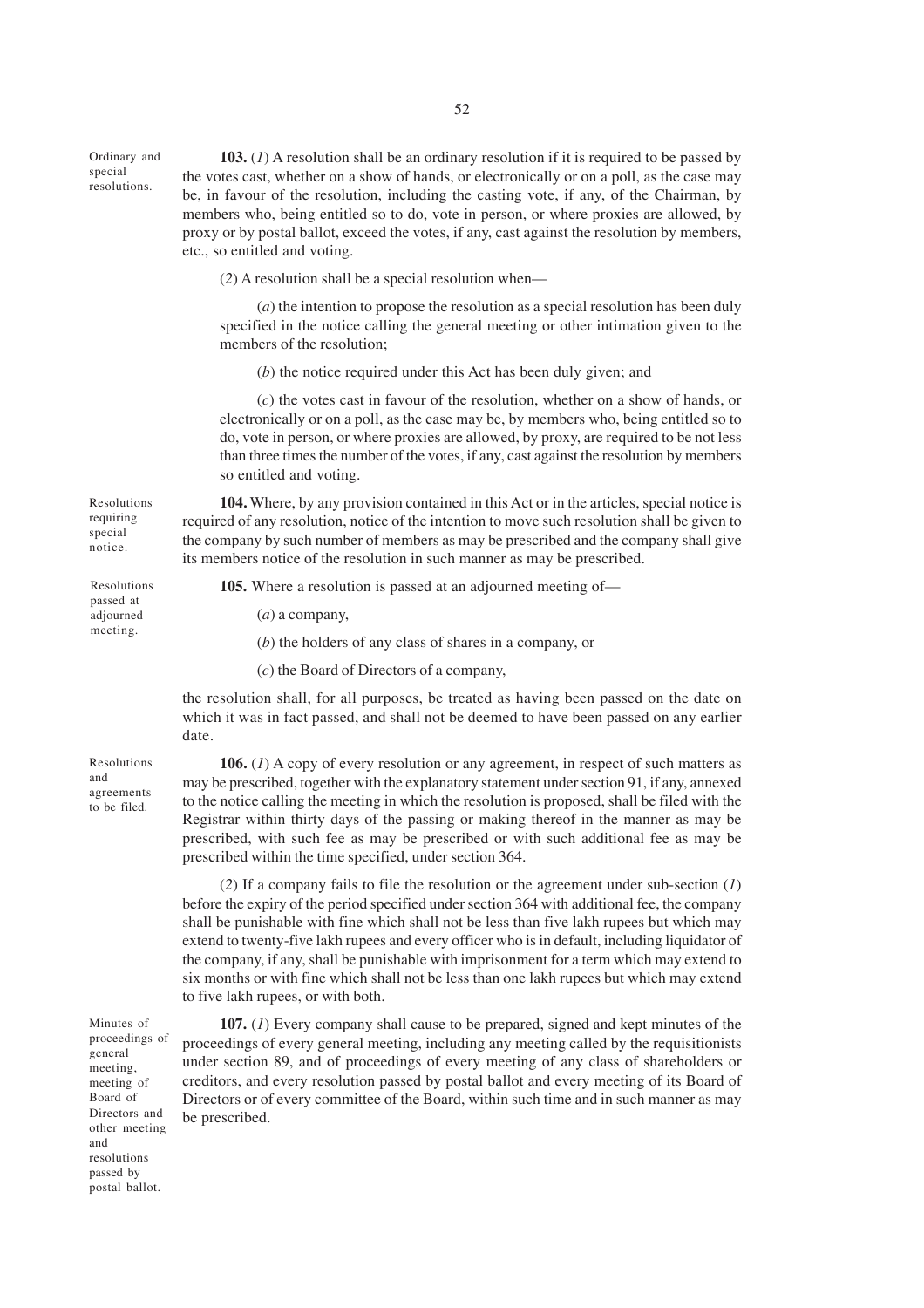(*2*) The minutes of each meeting shall contain a fair and correct summary of the proceedings thereat.

(*3*) All appointments of officers made at any of the meetings aforesaid shall be included in the minutes of the meeting.

(*4*) In the case of a meeting of the Board of Directors or of a committee of the Board, the minutes shall also contain —

(*a*) the names of the directors present at the meeting; and

(*b*) in the case of each resolution passed at the meeting, the names of the directors, if any, dissenting from, or not concurring with the resolution.

(*5*) There shall not be included in the minutes, any matter which, in the opinion of the Chairman of the meeting,—

(*a*) is or could reasonably be regarded as defamatory of any person;

(*b*) is irrelevant or immaterial to the proceedings; or

(*c*) is detrimental to the interests of the company.

(*6*) The Chairman shall exercise an absolute discretion in regard to the inclusion or non-inclusion of any matter in the minutes on the grounds specified in sub-section (*5*).

(*7*) Minutes kept in accordance with the provisions of this section shall be evidence of the proceedings recorded therein.

(*8*) Where minutes have been kept in accordance with sub-section (*1*) and the rules made thereunder, then, until the contrary is proved, the meeting shall be deemed to have been duly called and held, and all proceedings thereat to have duly taken place, and the resolutions passed by postal ballot to have been duly passed and in particular, all appointments of directors, key managerial personnel, auditors or company secretary in practice, shall be deemed to be valid.

(*9*) No document purporting to be a report of the proceedings of any general meeting of a company shall be circulated or advertised at the expense of the company, unless it includes the matters required by this section to be contained in the minutes of the proceedings of such meeting.

(*10*) Every company shall observe such secretarial standards as may be prescribed with respect to general and Board meetings.

(*11*) If any default is made in complying with the provisions of this section and the rules made thereunder in respect of any meeting, the company shall be liable to a penalty of twenty-five thousand rupees and every officer of the company who is in default shall be liable to a penalty of five thousand rupees.

108. (1) The books containing the minutes of the proceedings of any general meeting Inspection of of a company, shall—

minute-books of general meeting.

(*a*) be kept at the registered office of the company, and

(*b*) be open, during business hours, to the inspection by any member without charge, subject to such reasonable restrictions as the company may, by its articles or in general meeting, impose, so, however, that not less than two hours in each business day are allowed for inspection.

(*2*) Any member shall be entitled to be furnished, within seven working days after he has made a request in that behalf to the company, and on payment of such fees as may be prescribed, with a copy of any minutes referred to in sub-section (*1*).

(*3*) If any inspection under sub-section (*1*) is refused, or if any copy required under sub-section (*2*) is not furnished within the time specified therein, the company shall be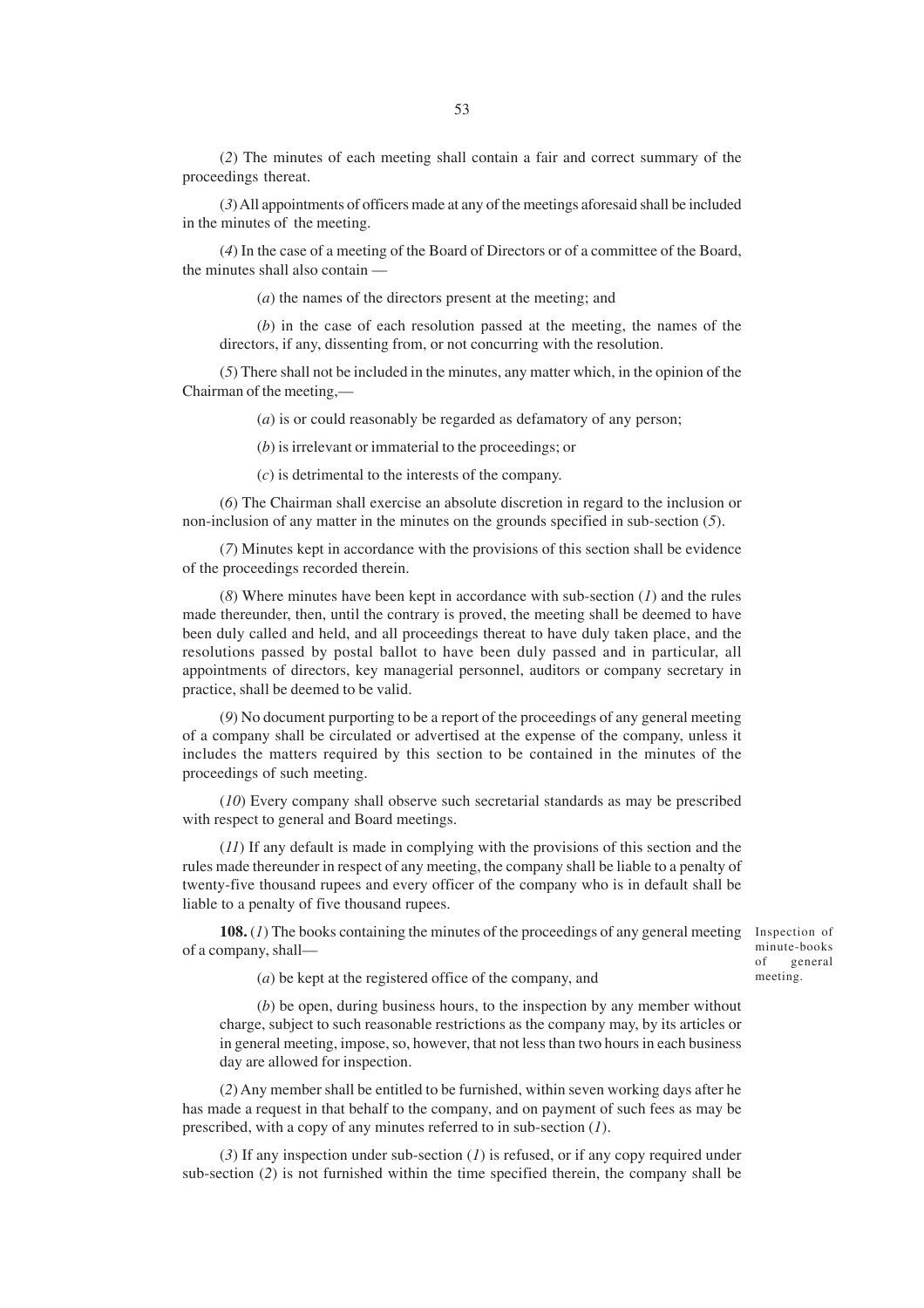liable to a penalty of twenty-five thousand rupees and every officer of the company who is in default shall be liable to a penalty of five thousand rupees for each such refusal or default, as the case may be.

(*4*) In the case of any such refusal or default, the Central Government may, without prejudice to any action being taken under sub-section (*3*), by order, direct an immediate inspection of the minute-books or direct that the copy required shall forthwith be sent to the person requiring it.

Report on general meeting.

**109.** (*1*) Every listed public company shall prepare in the prescribed manner a report on each annual general meeting including the confirmation to the effect that the meeting was convened, held and conducted as per the provisions of this Act and the rules made thereunder.

(*2*) The company shall file with the Registrar a copy of the report referred to in subsection  $(I)$  within thirty days of the conclusion of the annual general meeting with such fee as may be prescribed, or with such additional fee as may be prescribed, within the time as specified, under section 364.

(*3*) If the company fails to file the report under sub-section (*2*) before the expiry of the period specified under section 364 with additional fee, the company shall be punishable with fine which shall not be less than one lakh rupees but which may extend to five lakh rupees and every officer of the company who is in default shall be punishable with fine which shall not be less than twenty-five thousand rupees but which may extend to one lakh rupees.

# CHAPTER VIII

# DECLARATION AND PAYMENT OF DIVIDEND

**110.** (*1*) No dividend shall be declared or paid by a company for any financial year except— Declaration of dividend.

> (*a*) out of the profits of the company for that year arrived at after providing for depreciation in accordance with the provisions of sub-section (*2*), or out of the profits of the company for any previous financial year or years arrived at after providing for depreciation in accordance with the provisions of that sub-section and remaining undistributed, or out of both; or

> (*b*) out of money provided by the Central Government or a State Government for the payment of dividend in pursuance of a guarantee given by that Government:

Provided that a company may, before the declaration of any dividend in any financial year, transfer such percentage of its profits for that financial year as it may consider appropriate to the reserves of the company:

Provided further that if owing to inadequacy or absence of profits in any financial year, the company proposes to declare dividend out of the accumulated profits earned by it in the previous financial year or years and transferred by it to the reserves, such declaration shall be made by a resolution passed at a meeting of the Board with the consent of all the directors and the approval of the financial institutions whose term loans are subsisting, and thereafter in accordance with a special resolution passed by the shareholders at an annual general meeting.

(*2*) For the purposes of clause (*a*) of sub-section (*1*), depreciation shall be provided in any one of the following manners, namely:—

(*a*) the amount of depreciation on assets as shown by the books of the company at the end of each financial year at the rate prescribed in the rules made in this behalf;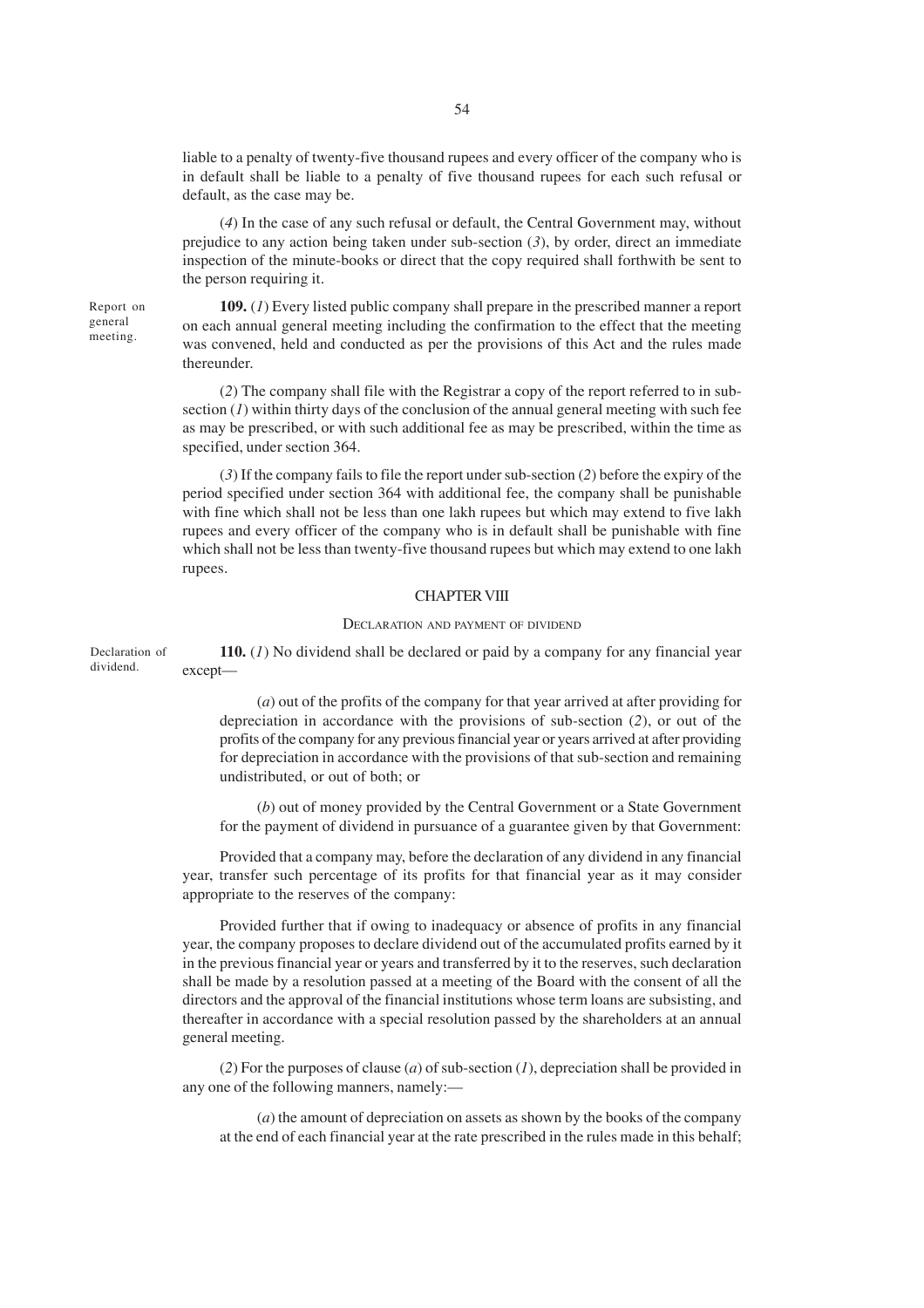(*b*) as regards any other depreciable asset for which no rate of depreciation has been laid down under this Act, on such basis as may be approved by the Central Government by any general order published in the Official Gazette or by a special order in any particular case:

Provided that if any asset is sold, discarded, demolished or destroyed for any reason before depreciation of such asset has been provided for in full, the excess, if any, of the written down value of such asset over its sale proceeds or, as the case may be, its scrap value, shall be written off in the financial year in which the asset is sold, discarded, demolished or destroyed.

(*3*) The Board of Directors of a company may declare interim dividend during any financial year out of the profits of the company for part of the year.

(*4*) The amount of the dividend, including interim dividend, shall be deposited in a scheduled bank in a separate account within five days from the date of declaration of such dividend.

(*5*) No dividend shall be paid by a company in respect of any share therein except to the registered shareholder of such share or to his order or to his banker and shall not be payable except in cash:

Provided that nothing in this sub-section shall be deemed to prohibit the capitalisation of profits or reserves of a company for the purpose of issuing fully paid-up bonus shares or paying up any amount for the time being unpaid on any shares held by the members of the company:

Provided further that any dividend payable in cash may be made by cheque or warrant or in any electronic mode to the shareholder entitled to the payment of the dividend.

(*6*) A company which fails to comply with the provisions of section 67 shall not, so long as such failure continues, declare any dividend on its equity shares.

**111.** (*1*) Where a dividend has been declared by a company but has not been paid or claimed within thirty days from the date of the declaration to any shareholder entitled to the payment of the dividend, the company shall, within seven days from the date of expiry of the said period of thirty days, transfer the total amount of dividend which remains unpaid or unclaimed to a special account to be opened by the company in that behalf in any scheduled bank to be called the Unpaid Dividend Account.

Unpaid Dividend Account.

(*2*) If any default is made in transferring the total amount referred to in sub-section (*1*) or any part thereof to the Unpaid Dividend Account of the company, it shall pay, from the date of such default, interest on so much of the amount as has not been transferred to the said account, at the rate of twelve per cent per annum and the interest accruing on such amount shall enure to the benefit of the members of the company in proportion to the amount remaining unpaid to them.

(*3*) Any person claiming to be entitled to any money transferred under sub-section (*1*) to the Unpaid Dividend Account of the company may apply to the company for payment of the money claimed.

(*4*) Any money transferred to the Unpaid Dividend Account of a company in pursuance of this section which remains unpaid or unclaimed for a period of seven years from the date of such transfer shall be transferred by the company to the Fund established under subsection (*1*) of section 112 and the company shall send a statement in the prescribed form of the details of such transfer to the authority or committee which administers the said Fund and that authority or committee shall issue a receipt to the company as evidence of such transfer.

(*5*) If a company fails to comply with any of the requirements of this section, the company shall be punishable with fine which shall not be less than five lakh rupees but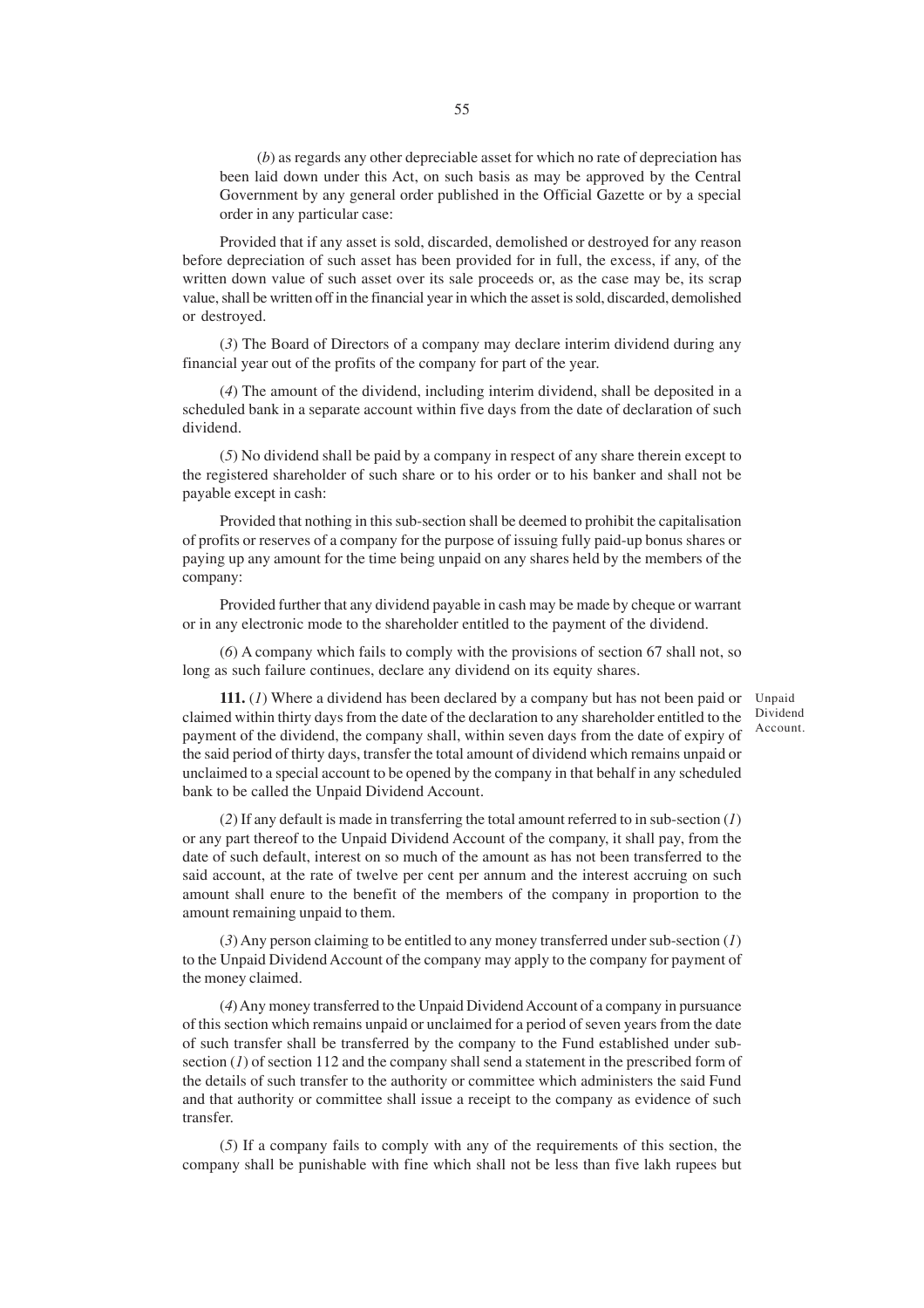which may extend to twenty-five lakh rupees and every officer of the company who is in default shall be punishable with fine which shall not be less than one lakh rupees which may extend to five lakh rupees.

**112.** (*1*) **The Central Government shall establish a fund to be called the Investor Education and Protection Fund (hereafter in this section referred to as the Fund).**

(*2*) **There shall be credited to the Fund –**

Investor Education and Protection Fund.

> (*a*) **the amount given by the Central Government by way of grants after due appropriation made by Parliament by law in this behalf for being utilised for the purposes of the Fund;**

> (*b*) **donations given to the Fund by the Central Government, State Governments, companies or any other institution for the purposes of the Fund;**

> (*c*) **the amount in the Unpaid Dividend Accounts of companies transferred to the Fund under sub-section (***4***) of section 111;**

(*d*) **the amount in the general revenue account of the Central Government which had been transferred to that account under sub-section (***5***) of section 205A of the Companies Act, 1956, as it stood immediately before the commencement of the Companies (Amendment) Act, 1999, and remaining unpaid or unclaimed on the commencement of this Act;**

(*e*) **the amount lying in the Investor Education and Protection Fund under section 205(C) of the Companies Act, 1956;**

(*f*) **the interest or other income received out of investments made from the Fund;**

(*g*) **the amount received under sub-section (***4***) of section 33; and**

(*h*) **such other amount as may be prescribed.**

(*3*) **The Fund shall be utilised for the refund in respect of unclaimed dividends, the application monies due for refund and interest thereon, and promotion of investors' education, awareness and protection in accordance with such rules as may be prescribed.**

(*4*) **The Central Government shall constitute, by notification, an authority consisting of a Chairperson, such number of members, not exceeding seven, as the Central Government may appoint and an Administrator who shall be the Chief Executive Officer.**

(*5*) **The authority shall administer the Fund and maintain separate accounts and other relevant records in relation to the Fund in such form as may be prescribed after consultation with the Comptroller and Auditor-General of India (hereinafter referred to as the Comptroller and Auditor-General).**

(*6*) **It shall be competent for the authority constituted under sub-section (***4***) to spend money out of the Fund for carrying out the objects for which the Fund is established.**

(*7*) **The accounts of the Fund shall be audited by the Comptroller and Auditor-General at such intervals as may be specified by him and such accounts as certified by the Comptroller and Auditor-General together with the audit report thereon shall be forwarded annually to the Central Government by the authority.**

(*8*) **The authority shall prepare in such form and at such time for each financial year as may be prescribed its annual report giving a full account of its activities during the financial year and forward a copy thereof to the Central Government and the Central Government shall cause the annual report and the audit report given by the Comptroller and Auditor-General to be laid before each House of Parliament.**

(*9*) **Any person claiming to be entitled to the amount referred in clauses (***c***) and (***d***) of sub-section** (*1*) **may apply to the authority for payment of the money claimed.**

21 of 1999. 1 of 1956.

1 of 1956.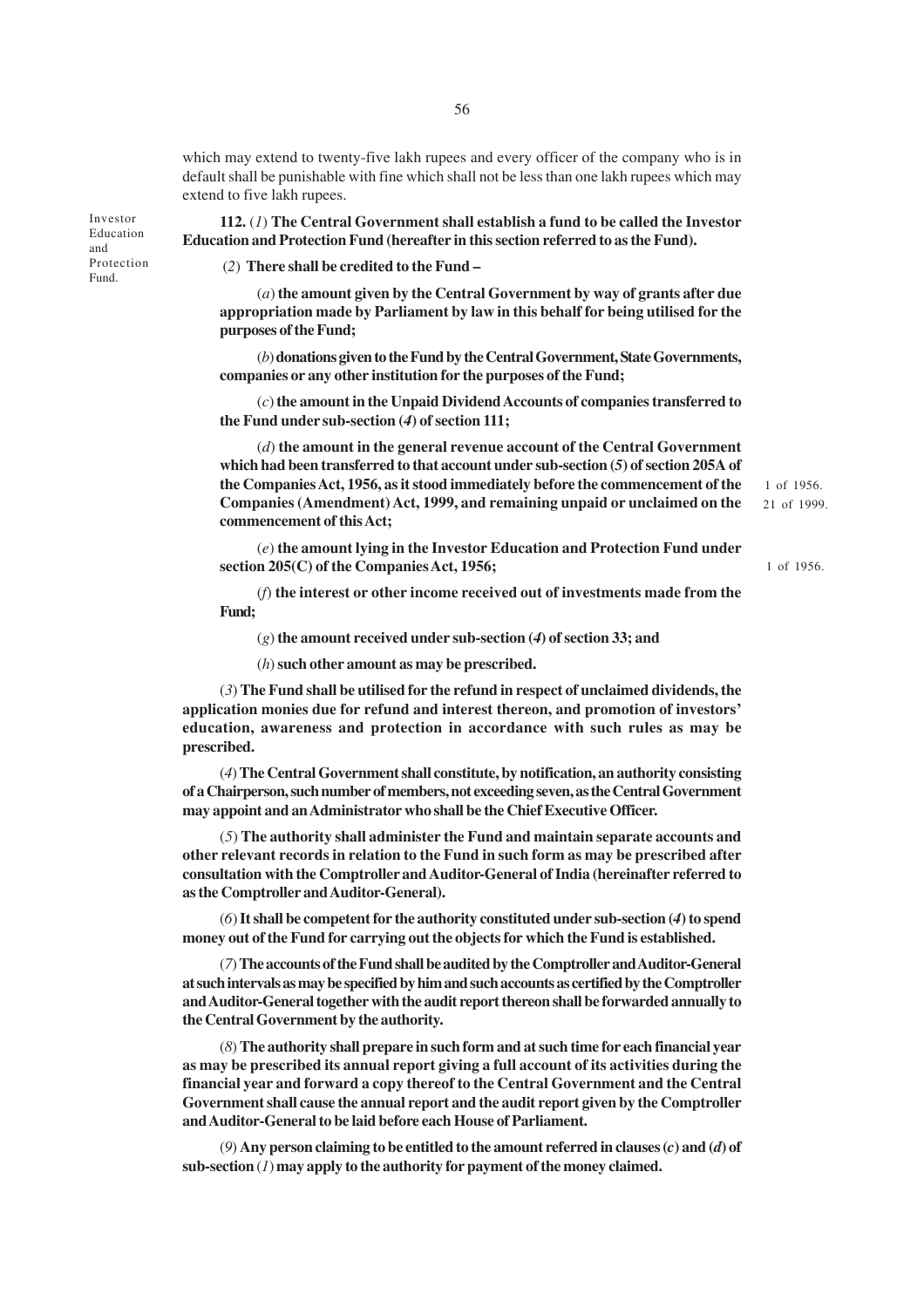1 of 1956.

113. The amount lying in the Investor Education and Protection Fund established Amount lying under section 205C of the Companies Act, 1956 shall stand credited to the Investor Education and Protection Fund established under sub-section (*1*) of section 112.

in previous Fund to become part of Fund under this Act.

**114.** Where any instrument of transfer of shares has been delivered to any company for registration and the transfer of such shares has not been registered by the company, it shall, notwithstanding anything contained in any other provision of this Act,—

(*a*) transfer the dividend in relation to such shares to the Unpaid Dividend Account referred to in section 111 unless the company is authorised by the registered holder of such shares in writing to pay such dividend to the transferee specified in such instrument of transfer; and

(*b*) keep in abeyance in relation to such shares, any offer of rights shares under clause (*a*) of sub-section (*1*) of section 56 and any issue of fully paid-up bonus shares in pursuance of first proviso to sub-section (*5*) of section 110.

**115.** Where a dividend has been declared by a company but has not been paid or the warrant in respect thereof has not been posted within thirty days from the date of declaration to any shareholder entitled to the payment of the dividend, every director of the company shall, if he is knowingly a party to the default, be punishable with imprisonment which may extend to two years and with fine which shall not be less than one thousand rupees for every day during which such default continues and the company shall be liable to pay simple interest at the rate of eighteen per cent per annum during the period for which such default continues:

Provided that no offence under this section shall be deemed to have been committed in the following cases, namely:—

(*a*) where the dividend could not be paid by reason of the operation of any law;

(*b*) where a shareholder has given directions to the company regarding the payment of the dividend and those directions cannot be complied with;

(*c*) where there is a dispute regarding the right to receive the dividend;

(*d*) where the dividend has been lawfully adjusted by the company against any sum due to it from the shareholder; or

(*e*) where, for any other reason, the failure to pay the dividend or to post the warrant within the period under this section was not due to any default on the part of the company.

# CHAPTER IX

#### ACCOUNTS OF COMPANIES

**116.** (*1*) Every company shall prepare and keep at its registered office books of account and other relevant books and papers which give a true and fair view of the state of the affairs of the company, including that of its branch office or offices, if any, and explain the transactions effected both at the registered office and its branches and such books shall be kept on accrual basis and according to the double entry system of accounting:

Provided that all or any of the books of account aforesaid and other relevant papers may be kept at such other place in India as the Board of Directors may decide and where such a decision is taken, the company shall, within seven days thereof, file with the Registrar a notice in writing giving the full address of that other place:

Provided further that the company may keep such books of account or other relevant papers in electronic mode in such manner as may be prescribed.

(*2*) Where a company has a branch office within India or outside, it shall be deemed to have complied with the provisions of sub-section (*1*), if proper books of account relating to

Right to dividend, rights shares and bonus shares to be held in abeyance pending registration of transfer of shares.

Punishment for failure to distribute dividends within thirty days.

Books of account, etc., to be kept by company.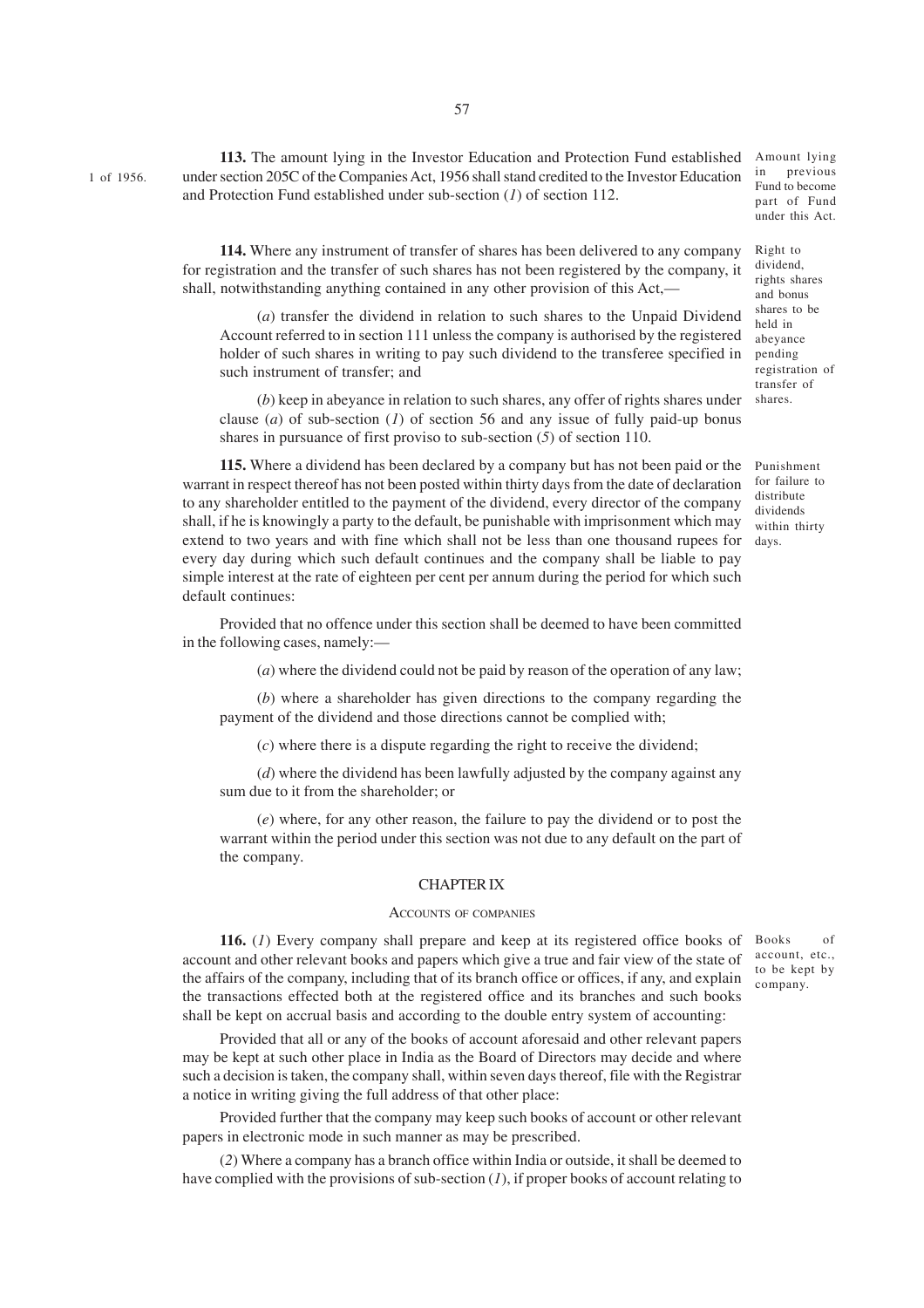the transactions effected at the branch office are kept at that office and proper summarised returns periodically are sent by the branch office to the company at its registered office or the other place referred to in sub-section (*1*).

(*3*) The books of account and other books and papers maintained by the company within India shall be open for inspection at the registered office of the company or at such other place in India by any director during business hours, and in the case of financial information, if any, maintained outside the country, copies of such financial information shall be maintained and produced for inspection by any director subject to such conditions as may be prescribed:

Provided that the inspection in respect of any subsidiary of the company shall be done only by any person authorised in this behalf by a resolution of the Board of Directors.

(*4*) Where an inspection is made under sub-section (*3*), the officers and other employees of the company shall give to the person making such inspection all assistance in connection with the inspection which the company may reasonably be expected to give.

(*5*) The books of account of every company relating to a period of not less than eight financial years immediately preceding a financial year, or where the company had been in existence for a period less than eight years, in respect of all the preceding years together with the vouchers relevant to any entry in such books of account shall be kept in good order:

Provided that where an investigation has been ordered in respect of the company under section 183 or section 184, the Central Government may direct that the books of account may be kept for such longer period as it may deem fit.

(*6*) Where any company contravenes the provisions of this section, the managing director, the whole-time director in charge of finance, the Chief Financial Officer or any other person charged by the Board with the duty of complying with the requirements of this section shall be punishable with imprisonment for a term which may extend to one year or with fine which shall not be less than fifty thousand rupees but which may extend to five lakh rupees, or with both.

**117.** (*1*) The financial statement shall give a true and fair view of the state of affairs of the company or companies as at the end of the financial year, comply with the accounting standards notified under section 119 and shall be in such form as may be prescribed.

(*2*) At every annual general meeting of a company held in pursuance of section 85, the Board of Directors of the company shall lay before such meeting a financial statement for the financial year.

(*3*) Where a company has one or more subsidiaries, it shall prepare a consolidated financial statement of all the subsidiaries in the same form and manner as that of its own which shall also be laid before the annual general meeting of the company along with the laying of its financial statement under sub-section (*2*).

(*4*) Where the financial statements of a company do not comply with the accounting standards referred to in sub-section  $(I)$ , the company shall disclose in its financial statements, the deviation from the accounting standards, the reasons for such deviation and the financial effects, if any, arising out of such deviation.

(*5*) The Central Government may, on its own or on an application by a class or classes of companies, by notification, exempt any class or classes of companies from complying with any of the requirements of this section or the rules made thereunder, if it is considered necessary to grant such exemption in the public interest and any such exemption may be granted either unconditionally or subject to such conditions as may be specified in the notification.

Financial statement.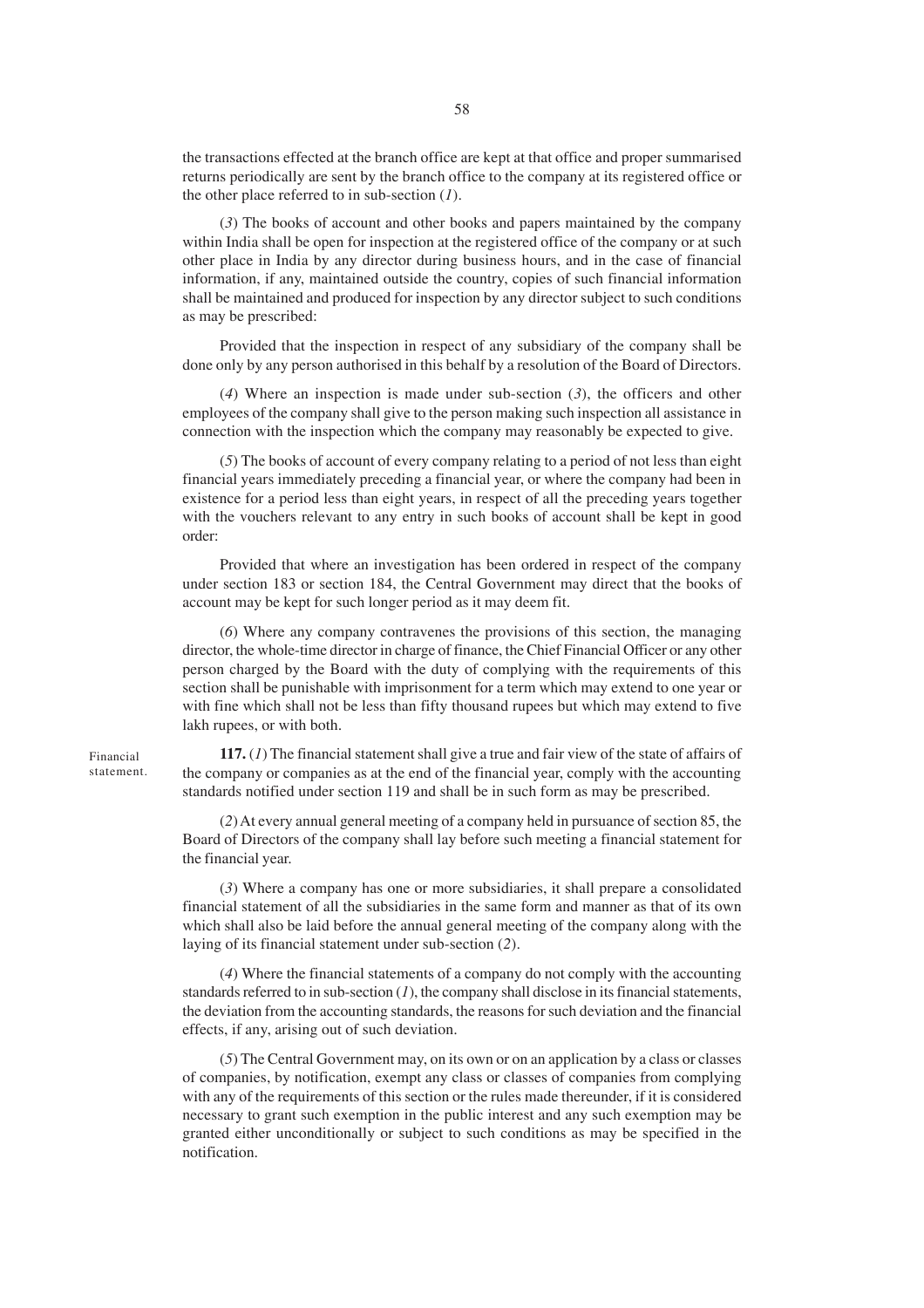(*6*) Where any company contravenes the provisions of this section, the managing director, the whole-time director in charge of finance, the Chief Financial Officer or any other person charged by the Board with the duty of complying with the requirements of this section and in the absence of any of the officers mentioned above, all the directors shall be punishable with imprisonment for a term which may extend to one year or with fine which shall not be less than fifty thousand rupees but which may extend to five lakh rupees, or with both.

*Explanation*.—For the purposes of this section, except where the context otherwise requires, any reference to the financial statement shall include any note or document annexed or attached thereto, giving information required to be given by this Act and allowed by this Act to be given in the form of such note or document.

**118.** (*1*) **The Central Government may, by notification, constitute an advisory committee to be called the National Advisory Committee on Accounting and Auditing Standards (hereinafter referred to as the Advisory Committee) to advise the Central Government on the formulation and laying down of accounting and auditing policies and standards for adoption by companies or class of companies or their auditors, as the case may be**.

Constitution of National Advisory Committee on Accounting and Auditing Standards.

(*2*) **The Advisory Committee shall consist of the following members, namely:—**

(*a*) **a Chairperson who shall be a person of eminence and well versed in accountancy, finance, business administration, business law, economics or similar disciplines, to be nominated by the Central Government;**

(*b*) **one representative of the Central Government to be nominated by it;**

(*c*) **the Chairman of the Central Board of Direct Taxes constituted under the Central Boards of Revenue Act, 1963 or his nominee;** (*d*) **one representative of the Reserve Bank of India to be nominated by it;** (*e*) **one representative of the Securities and Exchange Board to be nominated by it;** (*f*) **one representative of the Comptroller and Auditor-General of India to be nominated by him;** (*g*) **one member each to be nominated by the Institute of Chartered Accountants of India constituted under the Chartered Accountants Act, 1949, the Institute of Cost and Works Accountants of India constituted under the Cost and Works Accountants Act, 1959 and the Institute of Company Secretaries of India constituted under the Company Secretaries Act, 1980;** (*h*) **a person who is or has been a professor in accountancy, finance or business management in any University or deemed University to be nominated by the Central Government; and** (*i*) **two representatives of the Chambers of Commerce and Industry, to be nominated by the Central Government.** (*3*) **The members of the Advisory Committee nominated by the Central Government shall hold office for such term as may be determined by it at the time of their appointment and any vacancy in the membership of the Committee shall be filled by the Central Government in the same manner as that for the member in whose vacancy it is proposed to** 38 of 1949. 23 of 1959. 56 of 1980. 54 of 1963.

**be filled.**

 (*4*) **The members of the Advisory Committee shall be entitled to such fees, traveling, conveyance and other allowances as may be prescribed.**

 (*5*) **The Advisory Committee shall, after consulting the Institute of Chartered Accountants of India, submit its recommendations to the Central Government on matters relating to accounting and auditing policies and standards for adoption by companies or class of companies or their auditors, as the case may be.**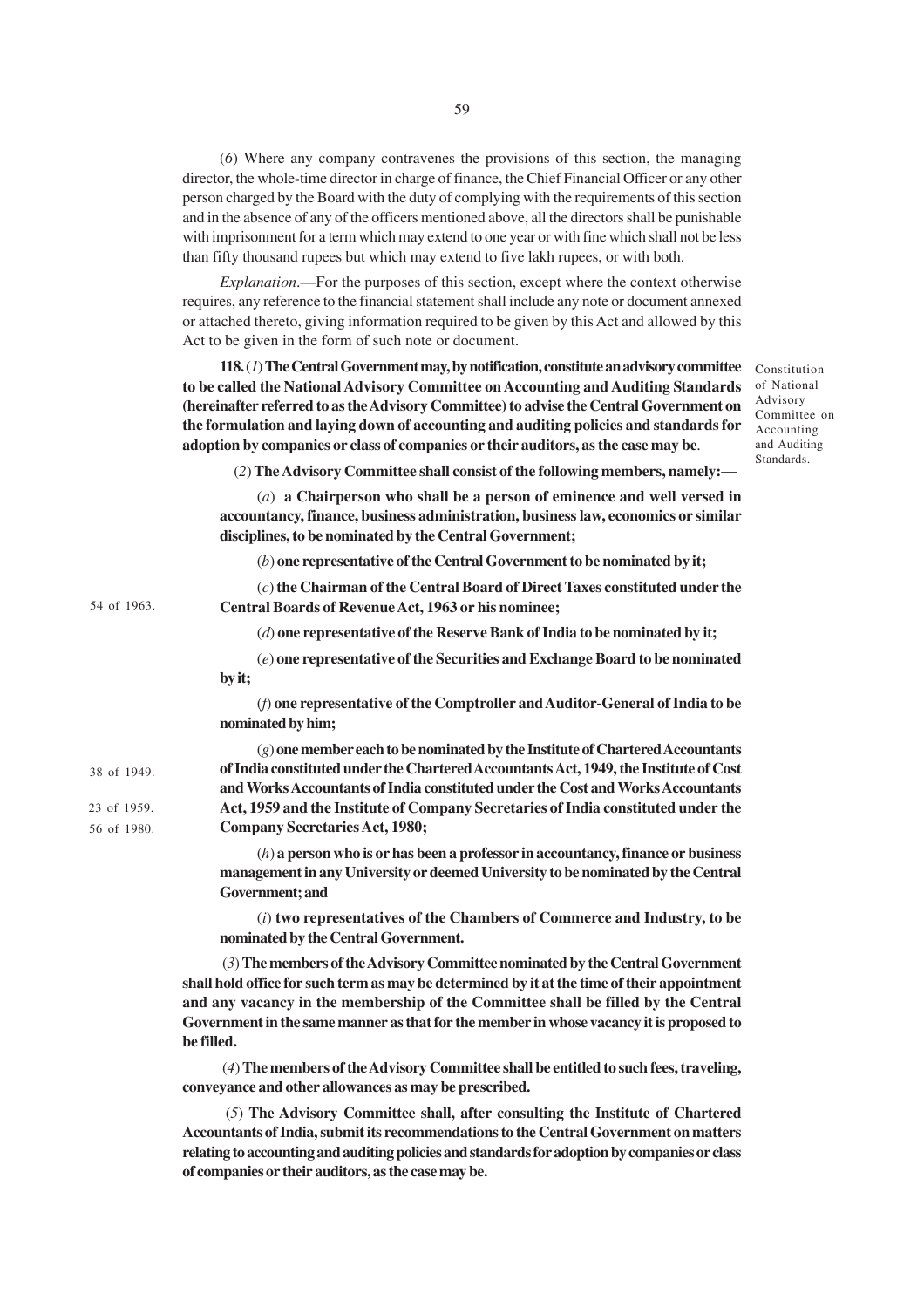Central Government to notify accounting standards.

Financial Statement, Board's report, etc.

**119.** The Central Government may, after consultation with the Advisory Committee, by notification, lay down accounting standards for adoption by companies or class of companies.

**120.** (*1*) The financial statement, including consolidated financial statement, if any, shall be approved by the Board of Directors before they are signed on behalf of the Board at least by the Chairman where he is authorised by the Board or by two directors out of which one shall be Managing Director or Chief Executive Officer, or, in the case of a One Person Company, only by one director, for submission to the auditor for his report thereon:

Provided that such financial statements shall be authenticated in such manner as may be prescribed.

(*2*) The auditors' report shall be attached to every financial statement.

(*3*) There shall be annexed to every financial statement laid before a company in general meeting, a report by its Board of Directors, which shall include—

(*a*) the extract of the annual return as provided under sub-section (*2*) of section 82,

(*b*) number of meetings of the Board,

(*c*) Directors' Responsibility Statement,

(*d*) declaration by independent directors where they are required to be appointed under sub-section (*3*) of section 132,

(*e*) Report of the committee on directors' remuneration,

(*f*) explanations or comments by the Board on every qualification, reservation or adverse remark made by the auditor in his report,

(*g*) particulars of loans, guarantees or investments under sub-section (*2*) of section 164, and

(*h*) particulars of contracts or arrangements under sub-section (*1*) of section 166.

(*4*) The Directors' Responsibility Statement referred to in sub-section (*3*) shall state that—

(*a*) in the preparation of the annual accounts, the applicable accounting standards had been followed along with proper explanation relating to material departures;

(*b*) the directors had selected such accounting policies and applied them consistently and made judgments and estimates that are reasonable and prudent so as to give a true and fair view of the state of affairs of the company at the end of the financial year and of the profit and loss of the company for that period;

(*c*) the directors had taken proper and sufficient care for the maintenance of adequate accounting records in accordance with the provisions of this Act for safeguarding the assets of the company and for preventing and detecting fraud and other irregularities;

(*d*) the directors had prepared the annual accounts on a going concern basis; and

(*e*) the directors, in the case of a listed company, had laid down internal financial controls to be followed by the company and that such internal financial controls have been complied with.

(*5*) The Board's report and any annexures thereto under sub-section (*3*) shall be signed by its Chairman if he is authorised by the Board and where he is not so authorised, shall be signed by at least two directors, one of whom shall be a managing director, or by the director where there is one director.

(*6*) A signed copy of every financial statement, including consolidated financial statement, if any, shall be issued, circulated or published along with a copy each of –

(*a*) any notes or documents which are required to be attached to the financial statement in pursuance of section 117,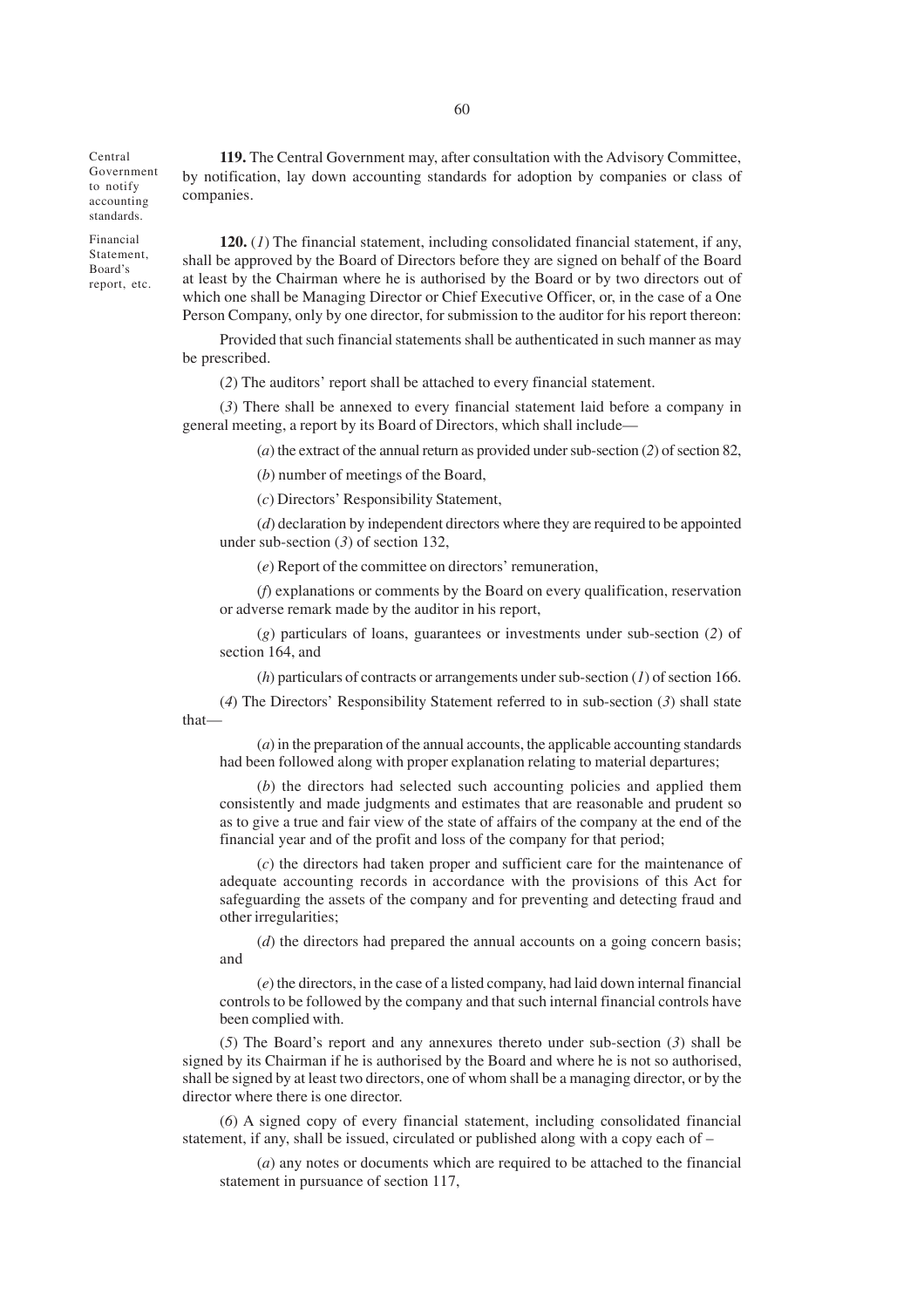(*b*) the auditors report, and

(*c*) the Board's report referred to in sub-section (*3*).

(*7*) Where a company fails to comply with the provisions of this section, it shall be punishable with fine which shall not be less than twenty-five thousand rupees but which may extend to twenty-five lakh rupees and every officer who is in default shall be punishable with imprisonment for a term which may extend to three years or with fine which shall not be less than ten thousand rupees but which may extend to five lakh rupees, or with both.

**121.** (*1*) A copy of the financial statement, auditor's report and every other document required by law to be annexed or attached to the financial statement, which are to be laid before a company in its general meeting, shall be sent to every member of the company, to every trustee for the debenture holder of any debentures issued by the company, and to all the persons other than such member or trustee, being the person so entitled, twenty-one days before the date of the meeting:

Provided that the Central Government may prescribe the manner of circulation of financial statements of companies having such net worth and turnover as may be prescribed.

(*2*) A company shall allow every member or trustee of the holder of any debentures issued by the company to inspect the documents stated under sub-section (*1*) at its registered office during business hours.

(*3*) If any default is made in complying with the provisions of this section, the company shall be liable to a penalty of twenty-five thousand rupees and every officer of the company who is in default shall be liable to a penalty of five thousand rupees.

**122.** (*1*) A copy of the financial statement along with all the documents which are required to be annexed or attached to such financial statement under this Act, duly adopted at the annual general meeting of the company, shall be filed with the Registrar within thirty days of the date of annual general meeting in such manner, with such fee or additional fee as may be prescribed within the time specified under section 364:

Provided that where the financial statement under sub-section (*1*) is not adopted at annual general meeting or adjourned annual general meeting, such unadopted financial statement along with the required documents under sub-section (*1*) shall be filed with the Registrar within thirty days of the date of annual general meeting and the Registrar shall take them in his records as provisional till the financial statement is filed with him after their adoption in the adjourned annual general meeting for that purpose:

Provided further that financial statement adopted in the adjourned annual general meeting shall be filed with the Registrar within thirty days of the date of such adjourned annual general meeting with such fee or such additional fee as may be prescribed within the time specified under section 364.

(*2*) Where the annual general meeting of a company for any year has not been held, the financial statement along with the documents required to be annexed or attached under sub-section  $(I)$ , duly signed along with the statement of facts and reasons for not holding the annual general meeting shall be filed with the Registrar within thirty days of the last date before which the annual general meeting should have been held and in such manner, with such fee or additional fee as may be prescribed within the time specified, under section 364.

(*3*) If a company fails to file the copy of the financial statement under sub-section (*1*) or sub-section (*2*), as the case may be, before the expiry of the period specified in section 364, the company shall be punishable with fine which shall not be less than one lakh rupees but which may extend to ten lakh rupees, and the managing director or the managing director and the Chief Financial Officer, if any, and, in the absence of the managing director and the Chief Financial Officer, any other director who is charged by the Board with the responsibility of complying with the provisions of this section, and, in the absence of any such director, all the directors of the company, shall be punishable with imprisonment for a term which may extend to six months or with fine which shall not be less than one lakh rupees but which may extend to five lakh rupees, or with both.

member to copies of audited balance sheet.

Right of

Copy of financial statement to be filed with Registrar.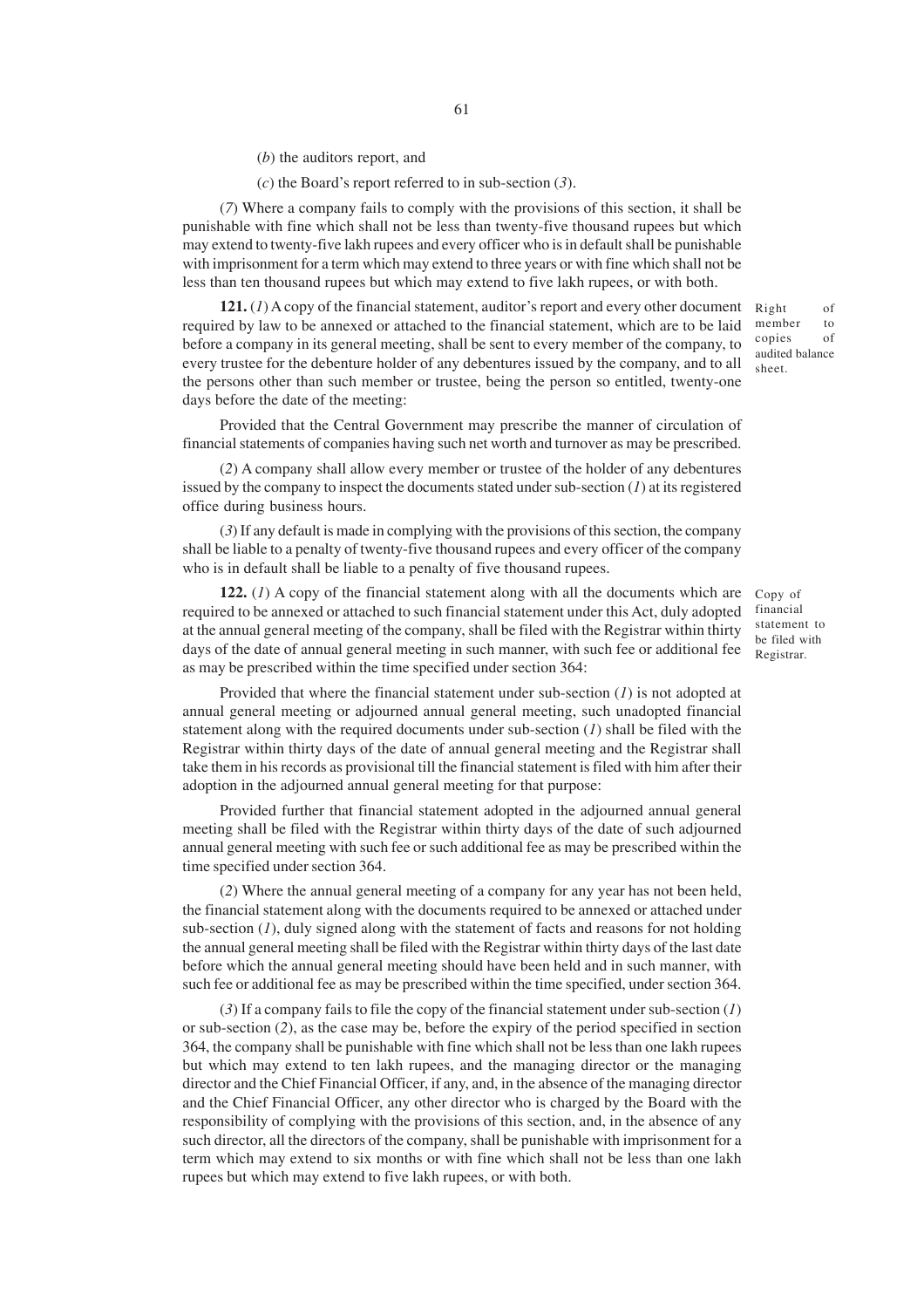## CHAPTER X

#### AUDIT AND AUDITORS

Appointment of auditors.

**123.** (*1*) Subject to the provisions of this Chapter, every company shall, at each annual general meeting, appoint an individual or a firm as an auditor who shall hold office from the conclusion of that meeting till the conclusion of the next annual general meeting:

Provided that before such appointment is made, the written consent of the auditor to such appointment, and a certificate from him or it that the appointment, if made, will be in accordance with the conditions as may be prescribed, shall be obtained from the auditor:

Provided further that the company shall inform the auditor concerned of his appointment, and also file a notice of such appointment with the Registrar within fifteen days of the meeting in which the auditor is appointed.

*Explanation*.-—For the purposes of this Chapter, "appointment" includes re-appointment.

(*2*) Notwithstanding anything contained in sub-section (*1*), in the case of a Government company or any other company owned and controlled, directly or indirectly, by the Central Government, or by any State Government or Governments, or partly by the Central Government and partly by one or more State Governments, the Comptroller and Auditor-General of India shall, in respect of a financial year, appoint an auditor duly qualified to be appointed as an auditor of companies under this Act, within a period of one hundred and eighty days from the commencement of the financial year, who shall hold office till the adoption of accounts of that financial year.

(*3*) Notwithstanding anything contained in sub-section (*1*), the first auditor of a company, other than a Government company, shall be appointed by the Board of Directors within thirty days from the date of registration of the company and in the case of failure of the Board to appoint such auditor, it shall inform the members of the company, who shall at an extraordinary general meeting appoint such auditor. The said auditor shall hold office till the conclusion of the first annual general meeting.

(*4*) Notwithstanding anything contained in sub-section (*1*) or sub-section (*2*), in the case of a Government Company, the first auditor shall be appointed by the Comptroller and Auditor-General of India within thirty days from the date of registration of the company and in case the Comptroller and Auditor-General of India does not appoint such auditor within the said period, the Board of Directors of the company shall appoint such auditor within next thirty days. In the case of failure of the Board to appoint such auditor within next thirty days, it shall inform the Central Government or the State Government concerned and the Central Government or the State Government concerned, as the case may be, shall appoint such auditor, who shall hold office till the appointment of an auditor under sub-section (*2*).

(*5*) Any casual vacancy in the office of an auditor shall,—

(*i*) in the case of a company other than a company whose accounts are subject to audit by an auditor appointed by the Comptroller and Auditor-General of India, be filled by the Board of Directors, but if such casual vacancy is as a result of the resignation of an auditor, such appointment shall also be approved by the company at a general meeting convened within three months of the approval of the Board;

(*ii*) in case of a company whose accounts are subject to audit by an auditor appointed by the Comptroller and Auditor-General of India, be filled within thirty days, failing which by the Board.

(*6*) Subject to the provisions of sub-section (*1*) and the rules made thereunder, a retiring auditor may be re-appointed at an annual general meeting, if—

(*a*) he is not disqualified for re-appointment;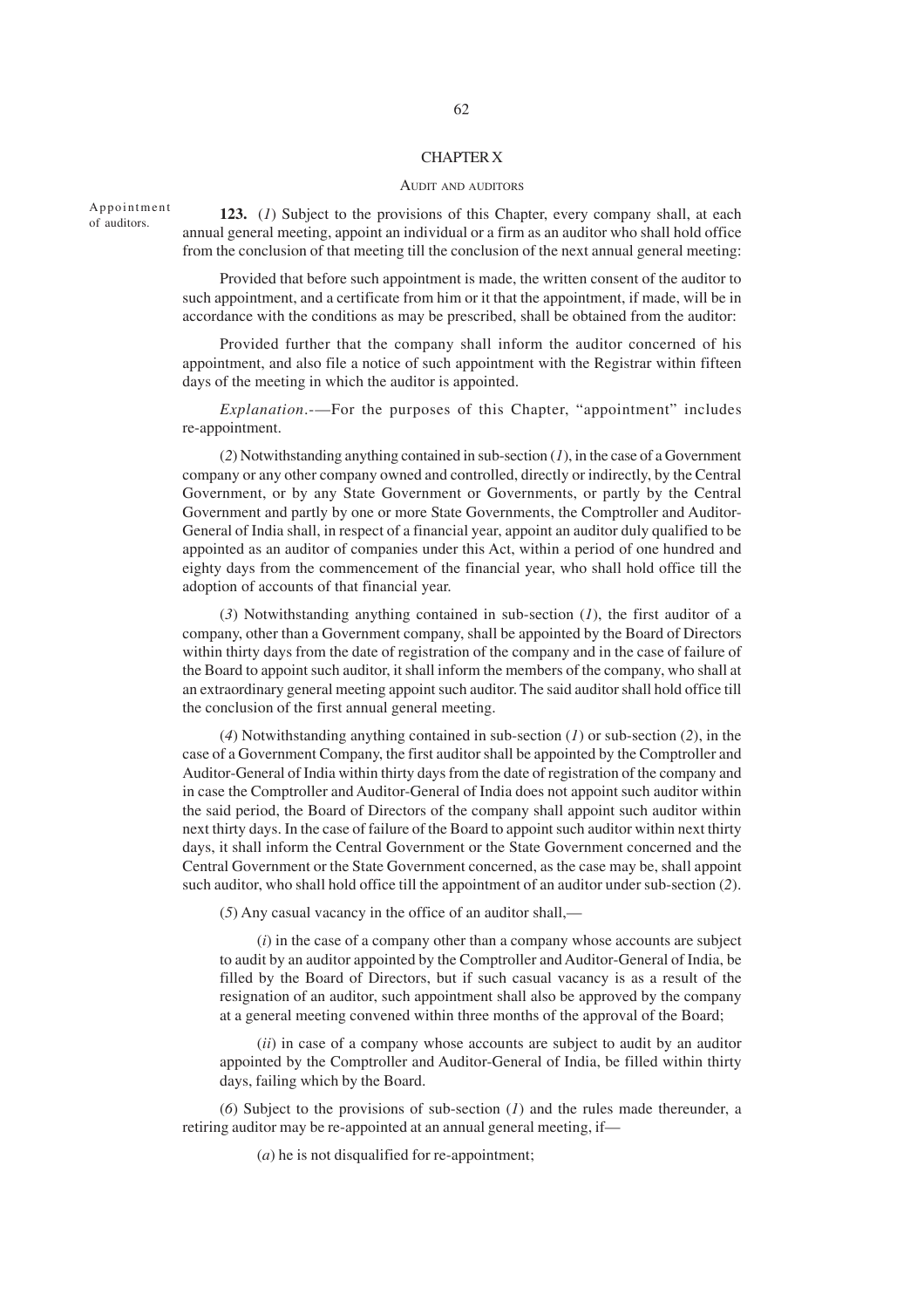(*b*) he has not given the company a notice in writing of his unwillingness to be re-appointed; and

(*c*) a special resolution has not been passed at that meeting appointing some other auditor or providing expressly that he shall not be re-appointed.

(*7*) Where at any annual general meeting, no auditor is appointed or re-appointed, the existing auditor shall continue to be the auditor of the company.

(*8*) Where a company constitutes an Audit Committee as required under section 158, all appointments, including the filling of a casual vacancy of an auditor under this section shall be made after taking into account the recommendations of such committee.

(*9*) The auditor appointed under this section may be removed from his office before the expiry of his term only by a special resolution of the company:

Provided that before taking any action under this sub-section, the auditor concerned shall be given a reasonable opportunity of being heard.

(*10*) Without prejudice to any action under the provisions of this Act or any other law for the time being in force, the Tribunal, if it is satisfied that the auditor of a company has acted in a fraudulent manner or abetted or colluded in any fraud by, or in relation to, the company or its directors or officers, it may, by order, direct the company to change its auditors.

**124.** (*I*) A person shall be eligible for appointment as an auditor of a company only if Eligibility, he is a Chartered Accountant in practice.

qualifications and disqualifications of auditors.

(*2*) Where a firm is appointed as an auditor of a company, only the partners who are Chartered Accountants in practice shall be authorised by the firm to act and sign on behalf of the firm.

(*3*) None of the following persons shall be eligible for appointment as an auditor of a company, namely:—

(*a*) a body corporate;

(*b*) an officer or employee of the company;

(*c*) a person who is a partner, or who is in the employment, of an officer or employee of the company;

(*d*) a person who, or his relative or partner—

(*i*) is holding any security of the company or its subsidiary, or of its holding or associate company or a subsidiary of such holding company, of value in terms of such percentage as may be prescribed;

(*ii*) is indebted to the company, or its subsidiary, or its holding or associate company or a subsidiary of such holding company; or

(*iii*) has given a guarantee or provided any security in connection with the indebtedness of any third person to the company, or its subsidiary, or its holding or associate company or a subsidiary of such holding company, for such amount as may be prescribed;

(*e*) a person or a firm who has business relationship with the company, or its subsidiary, or its holding or associate company or subsidiary of such holding company or associate company of such nature as may be prescribed;

(*f*) a person whose relative is in the employment of the company as a director or key managerial personnel;

(*g*) a person who is in employment elsewhere or a person or firm who holds appointment as an auditor in companies exceeding such number as may be prescribed on the date of his appointment.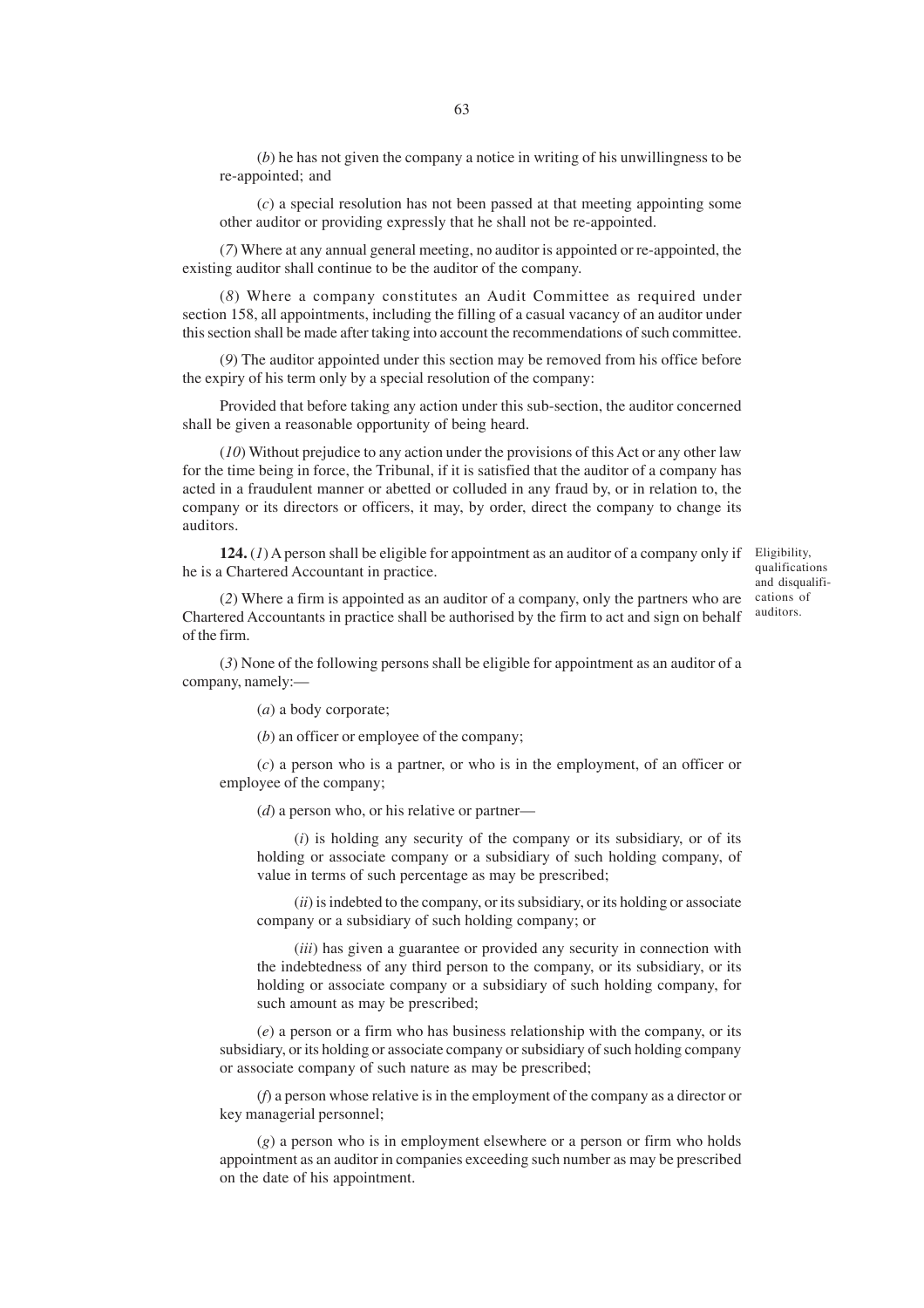(*4*) Where a person appointed as an auditor of a company incurs any of the disqualifications mentioned in sub-section (*3*) after his appointment, he shall vacate his office as such auditor and such vacation shall be deemed to be a casual vacancy in the office of the auditor.

Remuneration of auditors.

**125.** (*1*) The remuneration of the auditor of a company shall be fixed in its general meeting or in such manner as may be determined therein.

(*2*) The "remuneration" under sub-section (*1*) in addition to the fee payable to an auditor, include the expenses, if any, incurred by the auditor in connection with the audit of the company and anything given to him otherwise than in cash, but does not include any remuneration paid to him for any other service rendered by him at the request of the company.

Powers and duties of auditors and auditing standards.

**126.** (*1*) Every auditor of a company shall have a right of access at all times to the books of account and vouchers of the company, whether kept at the registered office of the company or at any other place in India, and shall be entitled to require from the officers of the company such information and explanation as he may consider necessary for the performance of his duties as auditor and shall inquire into such matters as may be prescribed:

Provided that the auditor of a company which is a holding company shall also have the right of access to the records of all its subsidiaries in so far as it relates to the consolidation of its financial statement with that of its subsidiaries.

(*2*) The auditor shall make a report to the members of the company on the accounts examined by him and on every financial statement or other document which are required by or under this Act to be laid before the company in general meeting and the report shall after taking into account the provisions of this Act, the accounting and auditing standards and matters which are required to be included in the audit report under the provisions of this Act or any rules made thereunder or under any order made under sub-section (*11*) and to the best of his information and knowledge, the said accounts, financial statement or other document give a true and fair view of the state of the company's affairs as at the end of its financial year and such other matters as may be prescribed.

(*3*) The auditor's report shall also state—

(*a*) whether he has obtained all the information and explanations which to the best of his knowledge and belief were necessary for the purpose of his audit;

(*b*) whether, in his opinion, proper books of account as required by law have been kept by the company so far as appears from his examination of those books and proper returns adequate for the purposes of his audit have been received from branches not visited by him;

(*c*) whether the report on the accounts of any branch office of the company audited under sub-section (*8*) by a person other than the company auditor has been sent to him under the proviso to that sub-section and the manner in which he has dealt with it in preparing his report;

(*d*) whether the company's balance sheet and profit and loss account dealt with in the report are in agreement with the books of account and returns;

(*e*) whether, in his opinion, the financial statements comply with the accounting standards and the auditing standards;

(*f*) the observations or comments of the auditors which have any adverse effect on the functioning of the company;

(*g*) whether any director is disqualified from being appointed as a director under sub-section (*2*) of section 145;

(*h*) any qualification, reservation or adverse remark relating to the maintenance of accounts and other matters connected therewith;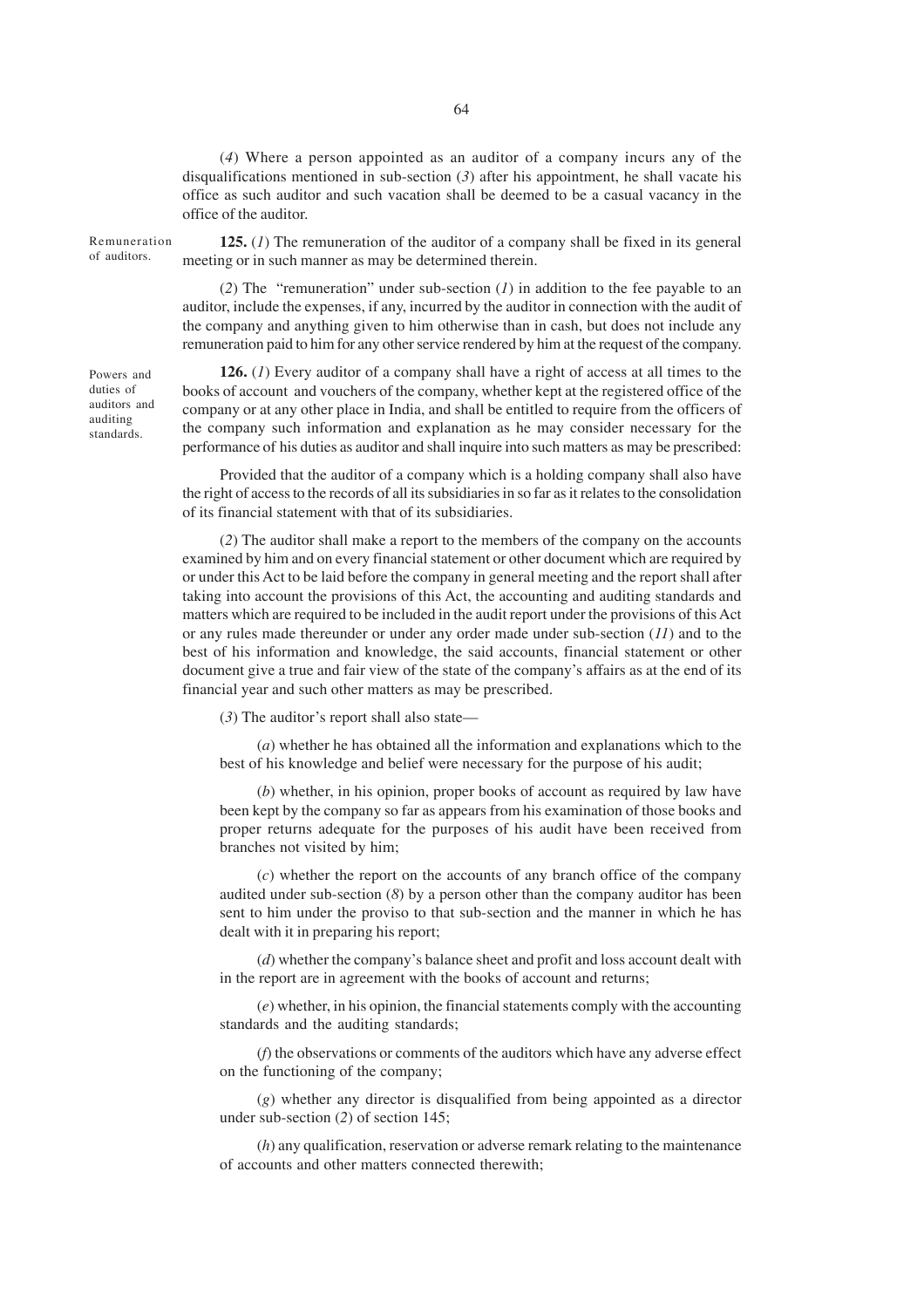(*i*) in case of listed companies, whether the company has complied with the internal financial controls and directions issued by the Board; and

(*j*) such other matters as may be prescribed.

(*4*) Where any of the matters required to be included in the audit report under this section is answered in the negative or with a qualification, the report shall state the reasons therefor.

(*5*) In the case of a Government company, the auditor appointed by the Comptroller and Auditor-General of India under sub-section (*2*) of section 123 shall submit a copy of his audit report to the Comptroller and Auditor-General of India which shall, among other things, include the directions, if any, issued by the Comptroller and Auditor-General of India in respect of the accounting standards, the variance, if any, from the accounting standards notified by the Government, the action taken on such directions and the impact thereof on the company's accounts.

(*6*) The Comptroller and Auditor-General of India shall within sixty days from the date of receipt of the audit report under sub-section (*5*) have a right to—

(*a*) comment upon or supplement such audit report, and

(*b*) conduct any supplementary audit of the company's accounts by himself or by such person or persons as he may authorise in this behalf and such person or persons shall have the same rights and obligations as the auditor who has submitted the report:

Provided that any comments given by the Comptroller and Auditor-General on the report of the supplementary audit conducted by him shall be placed before the annual general meeting of the company at the same time and in the same manner as the audit report.

(*7*) Without prejudice to the provisions of this Chapter, the Comptroller and Auditor-General of India may, in case of any company covered under sub-section (*2*) of section 123, if he so deems necessary, by an order, cause test audit to be conducted of the accounts of such company. The provisions of section 19A of the Comptroller and Auditor-General's (Duties, Powers and Conditions of Service) Act, 1971, shall apply to the report of such test audit.

(*8*) Where a company has a branch office, the accounts of that office shall be audited either by the auditor appointed for the company (hereafter in this section referred to as the company's auditor) under this Act or by any other person qualified for appointment as an auditor of the company under this Act and appointed as such under section 123, or where the branch office is situated in a country outside India, the accounts of the branch office shall be audited either by the company's auditor or by an accountant or by other person duly qualified to act as an auditor of the accounts of the branch office in accordance with the laws of that country and the duties and powers of the company's auditor with reference to the audit of the branch and the branch auditor, if any, shall be such as may be prescribed:

Provided that the branch auditor shall prepare a report on the accounts of the branch examined by him and send it to the auditor of the company who shall deal with it in his report in such manner as he considers necessary.

(*9*) Every auditor shall comply with the auditing standards.

(*10*) The Central Government may, after consultation with the National Advisory Committee on Accounting and Auditing Standards, by notification, lay down auditing standards:

Provided that until any auditing standards are notified, any standard or standards of auditing specified by the Institute of Chartered Accountants of India shall be deemed to be the auditing standards.

56 of 1971.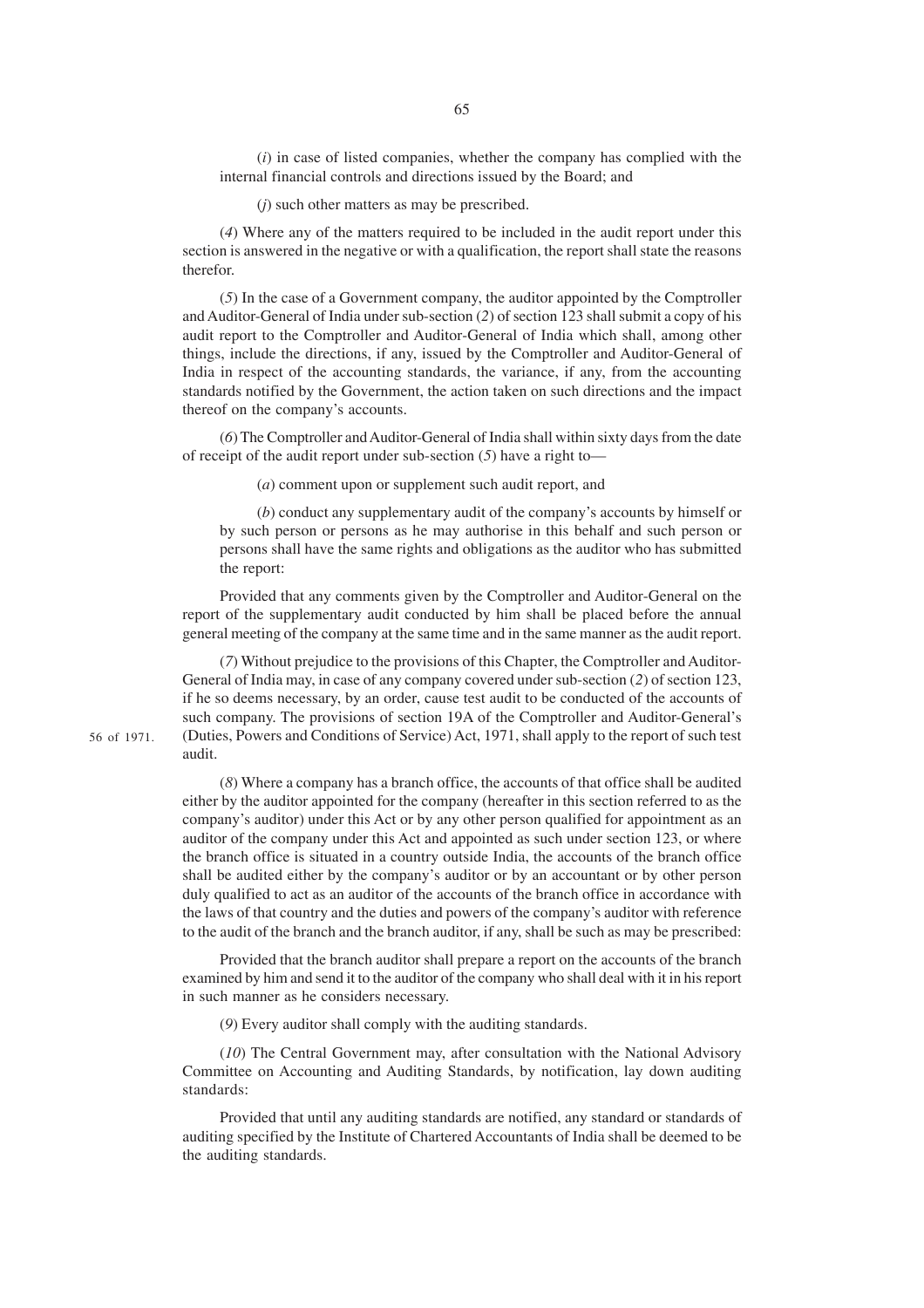(*11*) The Central Government may, after consultation with the Advisory Committee, by general or special order, direct, in respect of such class or description of companies, as may be specified in the order, that the auditor's report shall also include a statement on such matters as may be specified therein.

Auditor not to render certain services.

Auditors to attend general meeting.

Punishment for

contravention.

**127.** An auditor appointed under this Act shall provide the company only such other services as are approved by the Board of Directors or the audit committee, as the case may be, but which shall not include any of the following services, namely:—

- (*a*) accounting and book keeping services;
- (*b*) internal audit;
- (*c*) design and implementation of any financial information system;
- (*d*) actuarial services;
- (*e*) investment advisory services;
- (*f*) investment banking services;
- (*g*) rendering of outsourced financial services; and
- (*h*) management services.

**128.** Only the person appointed as an auditor of the company shall sign the auditor's report or sign or certify any other document of the company, and the auditor's report shall be read before the company in general meeting and shall be open to inspection by any member of the company. Auditor to sign audit reports, etc.

> **129.** All notices of, and other communications relating to, any general meeting shall be forwarded to the auditor of the company, and the auditor shall, unless otherwise exempted by the company, attend either by himself or through his authorised representative, who shall also be qualified to be an auditor, any general meeting and shall have right to be heard at such meeting on any part of the business which concerns him as the auditor.

> **130.** (*1*) Where any of the provisions of sections 123 to 129 is contravened, the company shall be punishable with fine which shall not be less than twenty-five thousand rupees but which may extend to five lakh rupees and any officer who is in default shall be punishable with imprisonment for a term which may extend to one year or with fine which shall not be less than ten thousand rupees but which may extend to one lakh rupees, or with both.

(*2*) Where an auditor of a company contravenes any of the provisions of section 126 or section 127 or section 128 he shall be punishable with fine which shall not be less than twenty-five thousand rupees but which may extend to five lakh rupees:

Provided that where it is proved that an auditor has knowingly or wilfully contravened any of the provisions of the aforesaid sections, he shall be punishable with imprisonment for a term which may extend to one year and with fine which shall not be less than one lakh rupees but which may extend to twenty-five lakh rupees, or with both.

(*3*) Where an auditor has been convicted under sub-section (*2*), he shall be liable to—

(*i*) refund the remuneration received by him to the company; and

(*ii*) pay for damages to the company or to any other persons for loss arising out of incorrect or misleading statements of particulars made in his audit report.

**131.** (*1*) Notwithstanding anything contained in this Chapter, the Central Government may, by order, in respect of such class of companies engaged in the production, processing, manufacturing, mining or infrastructural activities, as may be specified therein, direct that particulars relating to the utilisation of material or labour or to such other items of cost as may be prescribed shall also be included in the books of account kept by such class of companies:

Central Government to specify audit of items of cost in respect of certain companies.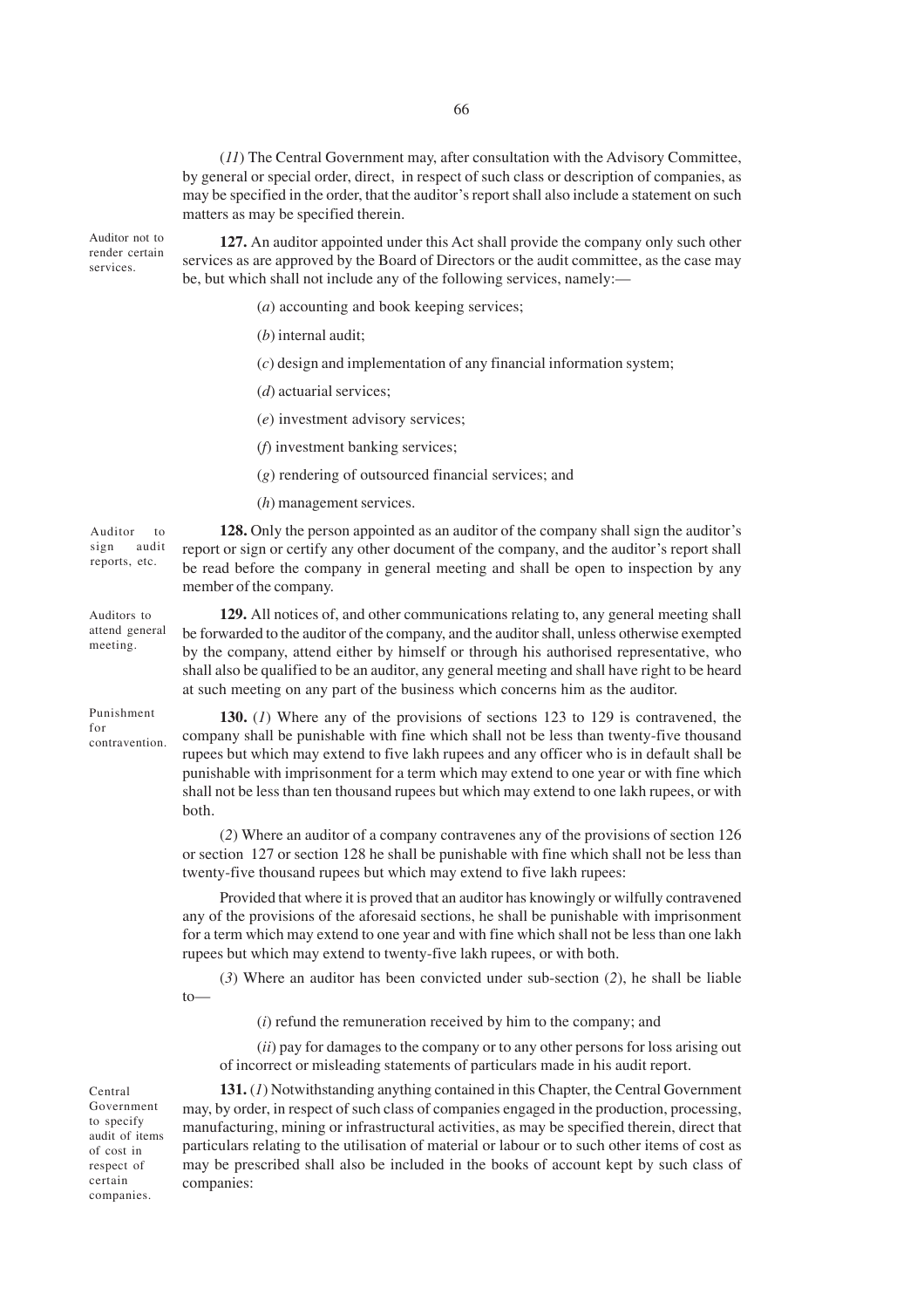Provided that the Central Government shall, before issuing such order in respect of any class of companies regulated under a special Act, consult the regulatory body constituted or established under such special Act.

(*2*) If the Central Government is of the opinion, in relation to any company covered by an order under sub-section (*1*), that it is necessary to do so, it may, by order, direct that the audit of cost records of such company shall be conducted in the manner specified therein.

(*3*) Where a company includes the particulars relating to items of cost in the books of account in pursuance of a resolution passed by the company, the audit of cost records as contained in the books of account of the company shall be conducted by a Cost Accountant in practice who shall be appointed by the Board on such remuneration as may be determined by the members in such manner as may be prescribed:

Provided that no person appointed under section 123 as an auditor of the company shall be appointed for conducting the audit of cost records.

(*4*) An audit conducted under this section shall be in addition to the audit conducted under section 126.

(*5*) The qualifications, disqualifications, rights, duties and obligations applicable to auditors under this Chapter shall, so far as may be applicable, apply to a cost auditor appointed under this section and it shall be the duty of the company to give all assistance and facilities to the cost auditor appointed under this section for auditing the cost records of the company:

Provided that the report on the audit of cost records shall be submitted by the Cost Accountant in practice to the Board of Directors of the company.

(*6*) A company shall within thirty days from the date of receipt of a copy of the cost audit report prepared in pursuance of a direction under sub-section (*2*) furnish the Central Government with such report along with full information and explanation on every reservation or qualification contained therein.

(*7*) If, after considering the cost audit report referred to under this section and the information and explanation furnished by the company under sub-section (*6*), the Central Government is of the opinion that any further information or explanation is necessary, it may call for such further information and explanation and the company shall furnish the same within such time as may be specified by that Government.

(*8*) Where any default is made in complying with the provisions of this section,—

(*a*) the company and every officer who is in default shall be punishable with fine which shall not be less than one lakh rupees but which may extend to five lakh rupees;

(*b*) the cost auditor who is in default shall be punishable with fine which shall not be less than one lakh rupees but which may extend to five lakh rupees.

# CHAPTER XI

# APPOINTMENT AND QUALIFICATIONS OF DIRECTORS

**132.** (1) Every company shall have a Board of Directors consisting of only individuals Company to as directors and shall have —

have Board of Directors.

(*a*) a minimum number of three directors in the case of a public company, two directors in the case of a private company, and one director in the case of a One Person Company; and

(*b*) a maximum of twelve directors, excluding the directors nominated by the lending institutions.

(*2*) One of the directors shall at least be a person ordinarily resident in India.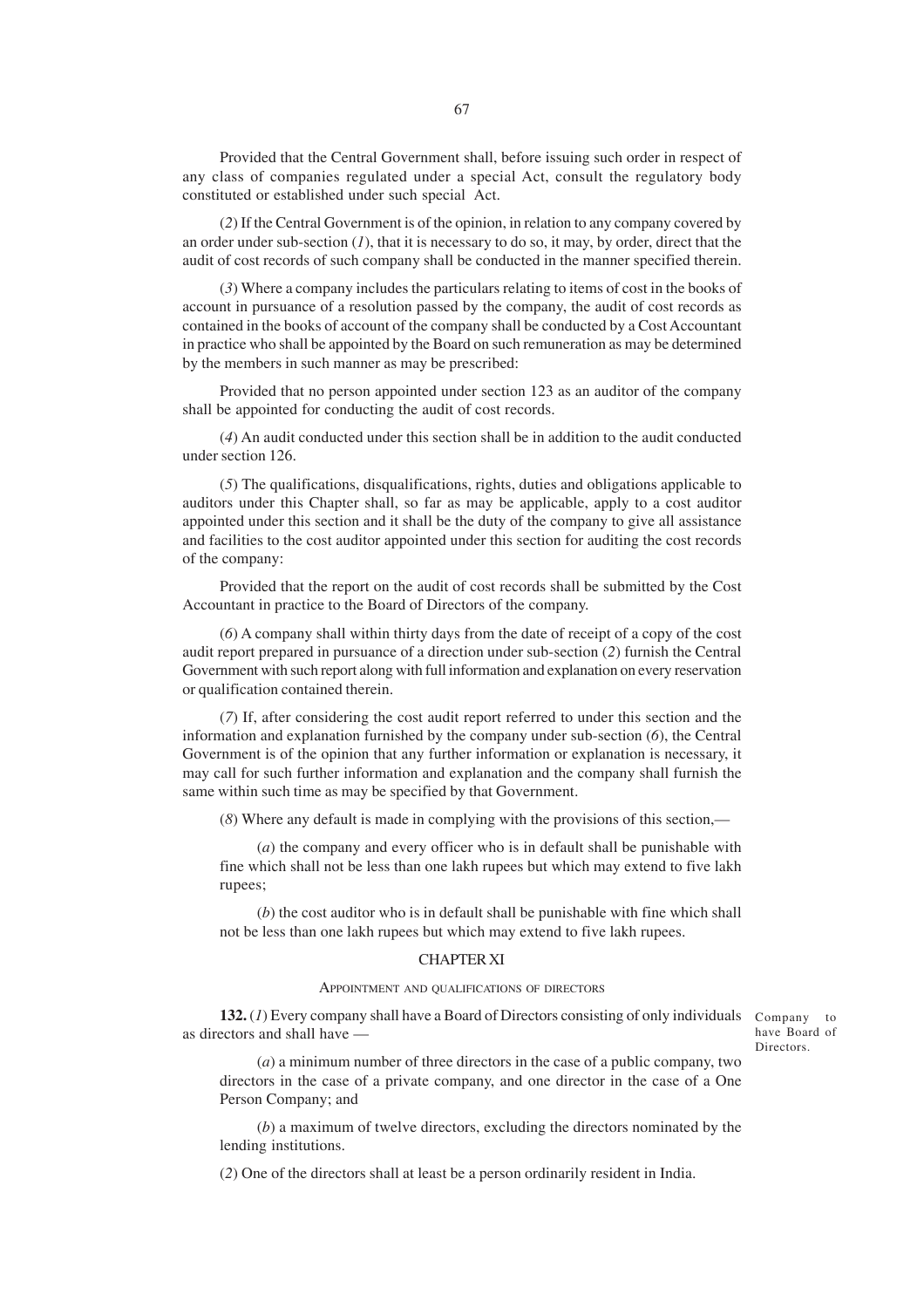*Explanation*.—For the purposes of this sub-section, "ordinarily resident in India" means a person who stays in India for a total period of not less than one hundred and eighty-two days in a calendar year.

(*3*) Every listed public company having such amount of paid-up share capital as may be prescribed shall have at the least one-third of the total number of directors as independent directors. The Central Government may prescribe the minimum number of independent directors in case of other public companies and subsidiaries of any public company.

*Explanation*.—For the purposes of this sub-section, any fraction contained in such one-third number shall be rounded off as one.

(*4*) Every company existing on or before the commencement of this Act shall comply with the requirements of the provisions of sub-section (3) within one year from the date of commencement of this Act.

(*5*) "Independent director", in relation to a company, means a non-executive director of the company, other than a nominee director,—

(*a*) who, in the opinion of the Board, is a person of integrity and possesses relevant expertise and experience;

(*b*) who, neither himself nor any of his relatives—

(*i*) has or had any pecuniary relationship or transaction with the company, its holding, subsidiary or associate company, or its promoters, or directors amounting to ten per cent. or more of its gross turnover or total income during the two immediately preceding financial years or during the current financial year;

(*ii*) holds or has held any senior management position, position of a key managerial personnel or is or had been employee of the company in any of the three financial years immediately preceding the financial year in which he is proposed to be appointed;

(*iii*) is or has been an employee or a partner, in any of the three financial years immediately preceding the financial year in which he is proposed to be appointed, of—

(*A*) a firm of auditors or company secretaries in practice or cost auditors of the company or its holding, subsidiary or associate company; or

(*B*) any legal or a consulting firm that has or had any transaction with the company, its holding, subsidiary or associate company amounting to ten per cent. or more of the gross turnover of such firm;

(*iv*) holds together with his relatives two per cent. or more of the total voting power of the company; or

(*v*) is a Chief Executive or director, by whatever name called, of any nonprofit organisation that receives twenty-five per cent. or more of its income from the company, any of its promoters, directors or its holding, subsidiary or associate company or that holds two per cent. or more of the total voting power of the company; or

(*c*) who possesses such other qualifications as may be prescribed.

*Explanation*.—For the purposes of this section, "nominee director" means a director nominated by any institution in pursuance of the provisions of any law for the time being in force, or of any agreement, or appointed by any Government, to represent its shareholding.

(*6*) An independent director shall not be entitled to any remuneration, other than sitting fee, reimbursement of expenses for participation in the Board and other meetings and profit-related commission and stock options as may be approved by the members.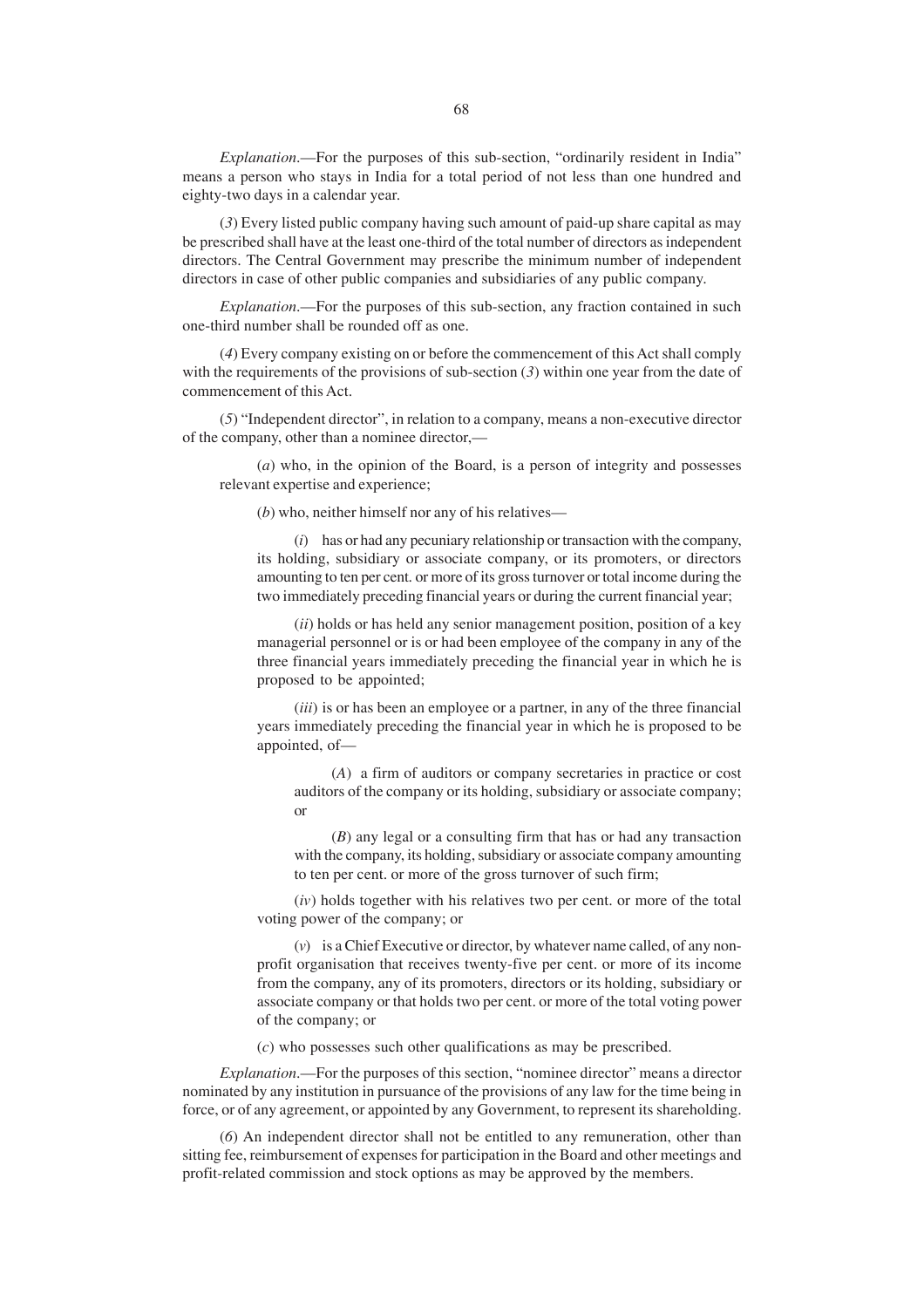133. (1) Where no provision is made in the articles of a company for the appointment Appointment of the first directors, the subscribers to the memorandum who are individuals shall be deemed to be the first directors of the company until the directors are duly appointed in accordance with the provisions of this section. of Directors.

(*2*) Save as otherwise expressly provided in this Act, every director shall be appointed by the company in general meeting.

(*3*) No person shall be appointed as a director of a company unless he has been allotted the Director Identification Number (DIN) under section 135:

Provided that a person may be appointed as a director, if an application for the allotment of a DIN has been made to the Central Government under section 134 and the same is pending with the Central Government and he may hold the office of a director till such time that person is allotted DIN.

(*4*) Every person proposed to be appointed as a director by the company in general meeting or otherwise, shall furnish his DIN and a declaration that he is not disqualified to become a director under this Act.

(*5*) A person appointed as a director shall not act as a director unless he gives his consent to hold the office as such director and such consent shall be filed with the Registrar within such time and in such manner as may be prescribed:

Provided that in the case of appointment of an independent director, the Board shall also give a report in the general meeting that in its opinion he fulfils the conditions specified in this Act for such an appointment.

(*6*) Unless the articles provide for the retirement of all the directors at every annual general meeting, not exceeding one-third of the total number of directors of a public company shall be liable to retire, and out of the remaining, one-third shall retire by rotation at every annual general meeting in accordance with such procedure and principles as may be prescribed and such retiring directors shall be entitled to be re-appointed.

(*7*) Where a company fails to re-appoint a retiring director or to appoint any person as a director in place of the retiring director at any general meeting, such appointment shall be made at any adjourned meeting within such time and in accordance with such procedure as may be prescribed.

*Explanation*.—For the purposes of this Chapter, "appointment" of a director includes his re-appointment.

**134.** Every individual intending to be appointed as director of a company shall make an application for allotment of Director Identification Number to the Central Government in such form and manner and along with such fee as may be prescribed.

Application for allotment of Director Identification

**135.** The Central Government shall, within one month from the receipt of the application under section 134, allot a Director Identification Number to an applicant in such manner as may be prescribed.

**136.** No individual, who has already been allotted a Director Identification Number under section 135, shall apply for, obtain or possess another Director Identification Number.

137. Every existing director shall, within one month of the receipt of Director Director to Identification Number from the Central Government, intimate his Director Identification Number to the company or all companies wherein he is a director.

Number.

Allotment of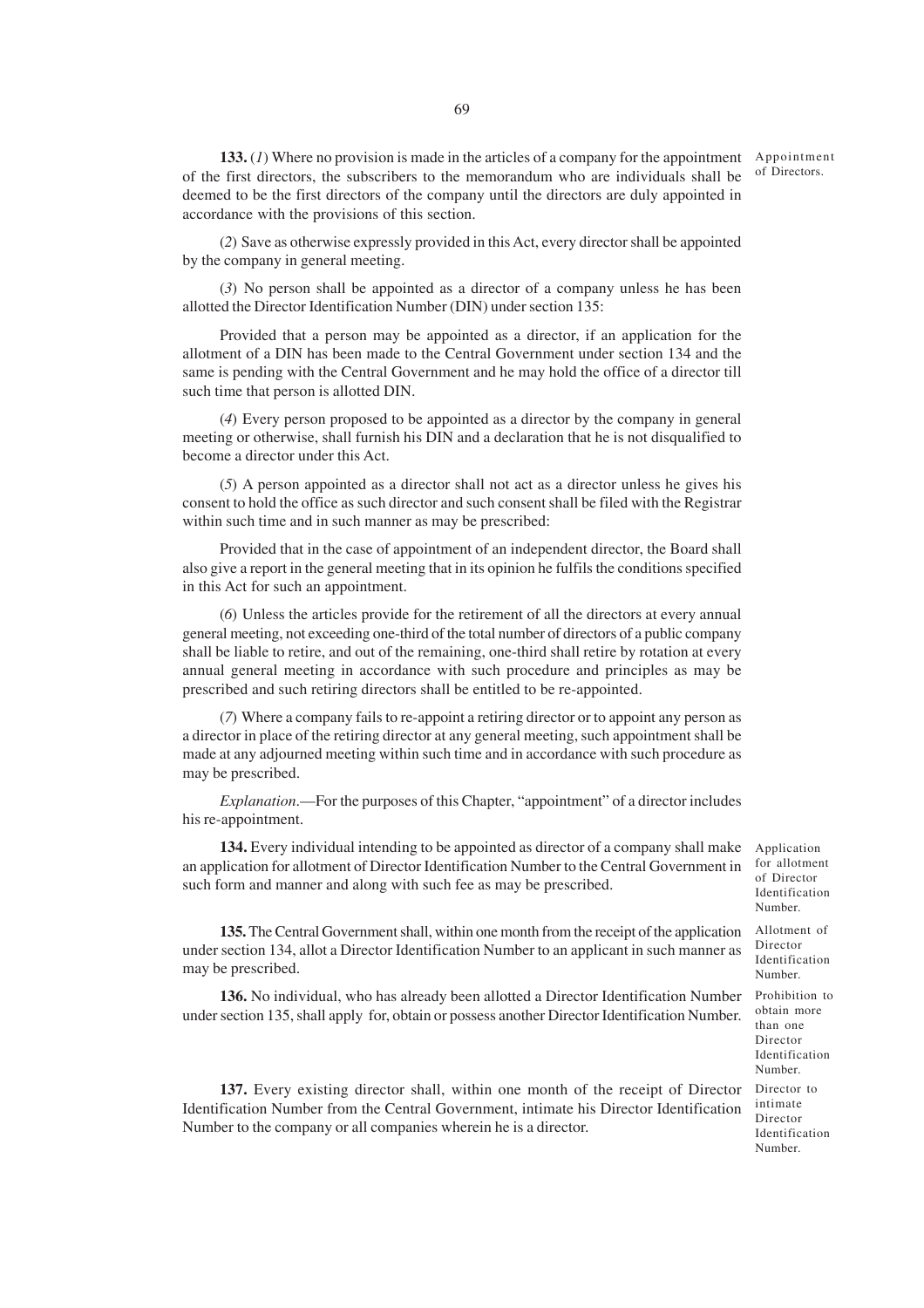Company to inform Director Identification Number to Registrar.

Obligation to indicate Director Identification Number. Punishment for contravention.

**138.** (*1*) Every company shall, within fifteen days of the receipt of intimation under section 137, furnish the Director Identification Number (DIN) of all its directors to the Registrar or any other officer or authority as may be specified by the Central Government with such fee as may be prescribed or with such additional fee as may be prescribed within the time specified under section 364 and every such intimation shall be furnished in such form and manner as may be prescribed.

(*2*) Where a company fails to furnish DIN under sub-section (*1*), before the expiry of the period specified under section 364 with additional fee, the company shall be punishable with fine which shall not be less than twenty-five thousand rupees but which may extend to one lakh rupees and every officer of the company who is in default shall be punishable with imprisonment for a term of six months or with fine which shall not be less than five thousand rupees but which may extend to twenty-five thousand rupees, or with both.

**139.** Every person or company, while furnishing any return, information or particulars as are required to be furnished under this Act, shall mention the Director Identification Number in such return, information or particulars in case such return, information or particulars relate to the director or contain any reference of any director.

**140.** If any individual or director, contravenes any of the provisions of sections 133, 136 and 137, he shall be punishable with imprisonment for a term which may extend to six months or with fine which may extend to five thousand rupees and where the contravention is a continuing one, with a further fine which may extend to five hundred rupees for every day during which the contravention continues.

**141.** (*1*) A person who is not a retiring director shall, subject to the provisions of this Act, be eligible for appointment to the office of a director at any general meeting, if he, or some member intending to propose him as a director, has, not less than fourteen days before the meeting, left at the office of the company, a notice in writing under his hand signifying his candidature as a director or, as the case may be, the intention of such member to propose him as a candidate for that office, along with the deposit of such sum of money as may be prescribed and the amount so deposited shall be refunded to such person or, as the case may be, to the member, if the person proposed gets elected as a director or gets more than twenty-five per cent. of total votes cast.

(*2*)The company shall inform its members of the candidature of a person for the office of director under sub-section (*1*) in the manner as may be prescribed.

**142.** (*1*) The articles of a company may confer on its Board of Directors the power to appoint any person, other than a person who fails to get appointed as a director in a general meeting , as an additional director at any time who shall hold office up to the date of the next annual general meeting or the last date on which the annual general meeting should have been held, whichever is earlier.

(*2*) The Board of Directors may, if so authorised by its articles or by a resolution passed by the company in general meeting, appoint a person, not being a person holding any alternate directorship for any other director in the company, to act as an alternate director for a director during his absence for a period of not less than three months from India:

Provided that a person who is proposed to be appointed as an alternate director for an independent director should be qualified to be appointed as an independent director under the provisions of this Act:

Provided further that an alternate director shall not hold office for a period longer than that permissible to the director in whose place he has been appointed and shall vacate the office if and when the director in whose place he has been appointed returns to India:

Provided also that if the term of office of the original director is determined before he so returns to India, any provision for the automatic re-appointment of retiring directors in default of another appointment shall apply to the original, and not to the alternate director.

Appointment of additional

Right of persons other than retiring directors to stand for directorship.

director, alternate director and nominee director.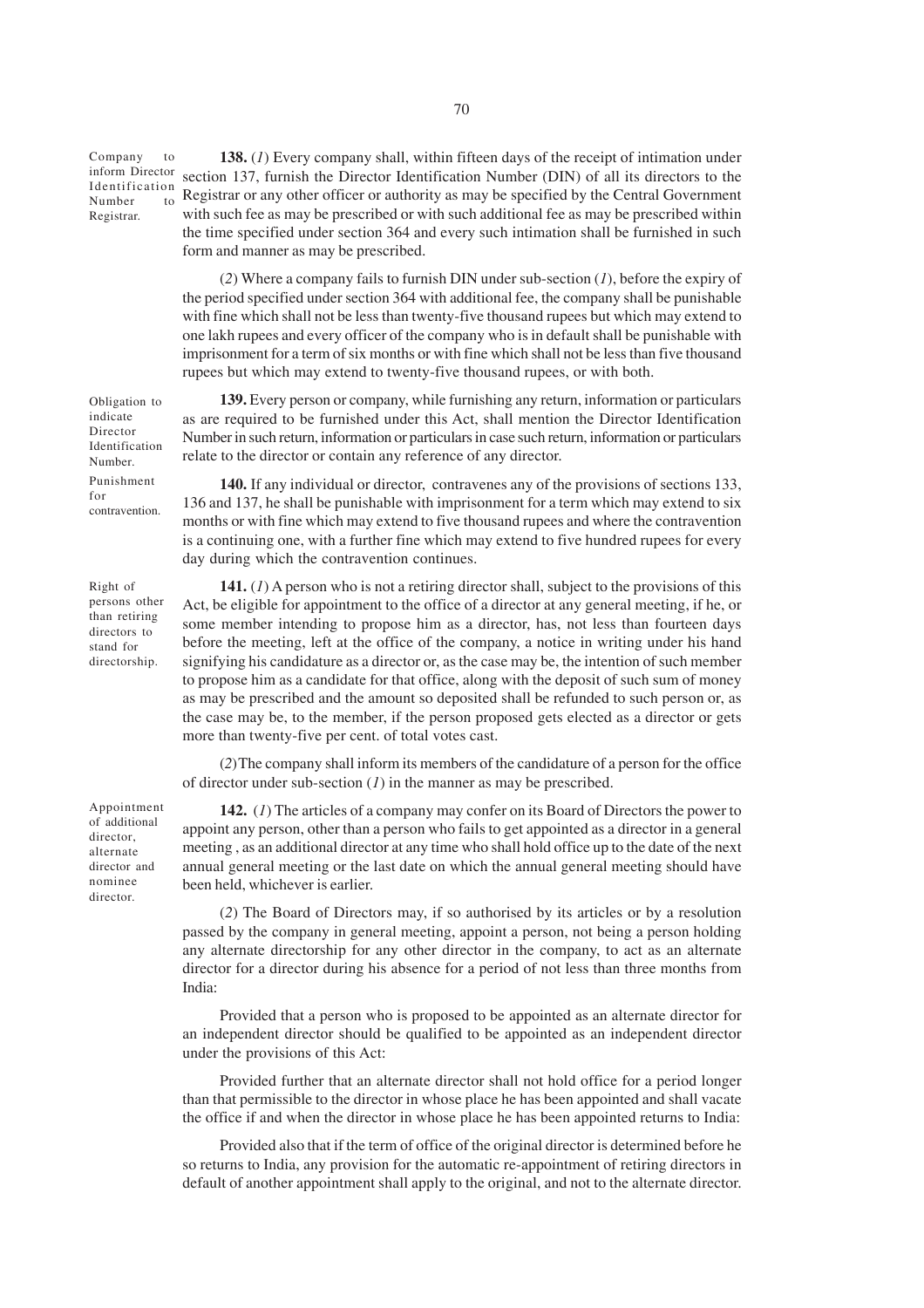(*3*) Subject to the articles, the Board may appoint any person as a director nominated by any institution in pursuance of the provisions of any law for the time being in force or of any agreement or by the Central Government or State Government by virtue of its shareholding in a Government company.

(*4*) In the case of a public company or a private company which is a subsidiary of a public company, if the office of any director appointed by the company in general meeting is vacated before his term of office expires in the normal course, the resulting casual vacancy may, in default of and subject to any regulations in the articles of the company, be filled by the Board of Directors at a meeting of the Board:

Provided that any person so appointed shall hold office only up to the date up to which the director in whose place he is appointed would have held office if it had not been vacated.

**143.** (*1*) At a general meeting of a company, a motion for the appointment of two or more persons as directors of the company by a single resolution shall not be moved unless a proposal to move such a motion has first been agreed to at the meeting without any vote being cast against it.

Appointment of directors to voted individually.

(*2*) A resolution moved in contravention of sub-section (*1*) shall be void, whether or not any objection was taken when it was moved.

(*3*) A motion for approving a person for appointment, or for nominating a person for appointment as a director, shall be treated a nomination for his appointment.

**144.** Notwithstanding anything contained in this Act, the articles of a company may provide for the appointment of not less than two-thirds of the total number of the directors of a company in accordance with the principle of proportional representation, whether by the single transferable vote or by a system of cumulative voting or otherwise and such appointments may be made once in every three years and casual vacancies of such directors shall be filled as provided in sub-section (*4*) of section 142.

for appointment of directors. Disqualifications for

Option to adopt principle of proportional representation

appointment of director.

 $if -$ (*a*) he has been found to be of unsound mind by a court of competent jurisdiction

**145.** (*1*) A person shall not be eligible for appointment as a director of a company,

(*b*) he is an undischarged insolvent;

and the said finding is in force;

(*c*) he has applied to be adjudicated as an insolvent and his application is pending;

(*d*) he has been convicted by a Court of any offence involving moral turpitude and sentenced in respect thereof to imprisonment for not less than six months, and a period of five years has not elapsed from the date of expiry of the sentence;

(*e*) an order disqualifying him for appointment as a director has been passed by a Court or Tribunal and the order is in force;

(*f*) he has not paid any calls in respect of any shares of the company held by him, whether alone or jointly with others, and six months have elapsed from the last day fixed for the payment of the call;

(*g*) he has been convicted of the offence dealing with related party transactions at any time during the last preceding five years; or

(*h*) he has not obtained Director Identification Number.

(*2*) No person who is or has been a director of a company which—

(*a*) has not filed financial statements or annual returns for any continuous period of three financial years; or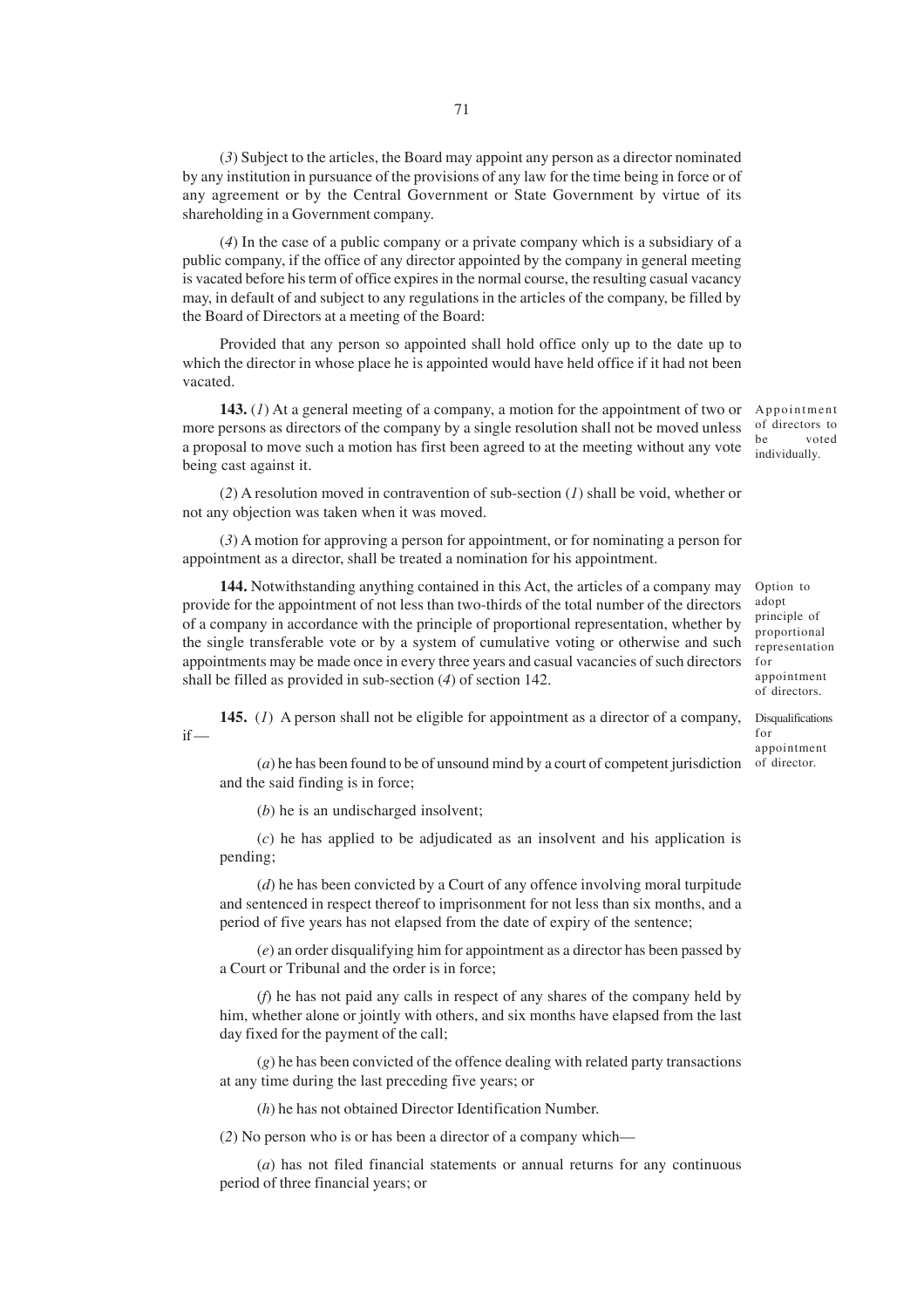(*b*) has failed to repay the deposits accepted by it or pay interest thereon or to redeem any debentures on the due date or pay interest due thereon or pay any dividend declared and such failure to pay or redeem continues for one year or more,

shall be eligible to be re-appointed as a director of that company or appointed in other public company for a period of five years from the date on which the said company fails to do so:

Provided that in the case of a sick company under revival and rehabilitation pursuant to Chapter XIX, nothing contained in this section shall apply to a person proposed to be appointed as a director for any default specified in clause (*b*) and committed prior to his appointment.

(*3*)A private company may by its articles provide for any disqualifications for appointment as a director in addition to those specified in sub-sections (*1*) and (*2*):

Provided that the disqualifications referred to in clauses (*d*), (*e*) and (*g*) of sub-section (*1*) shall not take effect—

(*i*) for thirty days from the date of conviction or order of disqualification;

(*ii*) where an appeal or petition is preferred within thirty days as aforesaid against the conviction resulting in sentence or order, until expiry of seven days from the date on which such appeal or petition is disposed of; or

(*iii*) where any further appeal or petition is preferred against order or sentence within seven days, until such further appeal or petition is disposed of.

**146.** (*1*) No person, after the commencement of this Act, shall hold office as a director, including any alternate directorship, in more than fifteen public limited companies at the same time. directorships.

> (*2*) Where a person accepts an appointment as a director in contravention of subsection  $(I)$ , he shall be punishable with fine which shall not be less than five thousand rupees but which may extend to twenty-five thousand rupees for every day during which the contravention continues.

**147.** (*1*) Subject to the provisions of this Act, a director of a company shall act in accordance with the company's articles.

(*2*) A director of a company shall act in good faith in order to promote the objects of the company for the benefit of its members as a whole, and in the best interest of the company.

(*3*) A director of a company shall exercise his duties with due and reasonable care, skill and diligence.

(*4*) A director of a company shall not involve in a situation in which he may have a direct or indirect interest that conflicts, or possibly may conflict, with the interest of the company.

(*5*) A director of a company shall not achieve or attempt to achieve any undue gain or advantage either to himself or to his relatives, partners, or associates.

(*6*)A director of a company shall not assign his office and any assignment so made shall be void.

(*7*)Any director who contravenes the provisions of this section shall be punishable with fine which shall not be less than one lakh rupees but which may extend to five lakh rupees:

Provided that if he is found guilty of making any undue gain either to himself or to his relatives, partners or associates he shall also be liable to pay an amount equal to that gain to the company.

Duties of directors.

Number of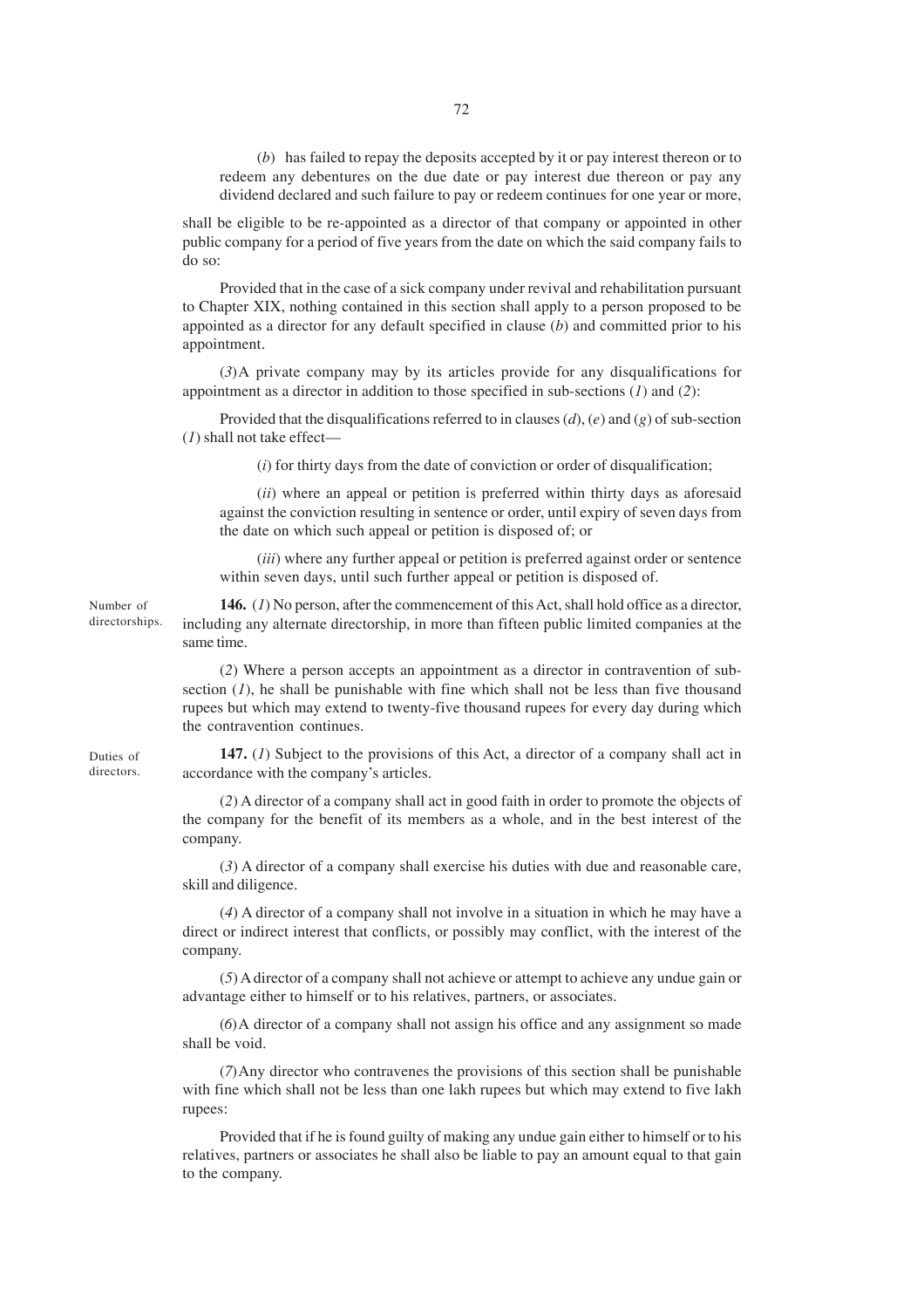(*a*) he incurs any of the disqualifications specified in section 145;

(*b*) he absents himself from all the meetings of the Board of Directors held during a period of twelve months with or without seeking leave of absence of the Board;

(*c*) he acts in contravention of the provisions relating to entering into contracts or arrangements in which he is directly or indirectly interested;

(*d*) he fails to disclose his interest in any contract or arrangement;

(*e*) he becomes disqualified by an order of a Court or tribunal;

(*f*) he is removed in pursuance of the provisions of this Act;

(*g*) he, having been appointed a director by virtue of his holding any office or other employment in the holding, subsidiary or associate company, ceases to hold such office or other employment in that company.

(*2*) If a person, who after knowing that the office of director held by him has become vacant on account of any disqualification specified in sub-section (*1*), acts as a director, shall be punishable with imprisonment for a term which may extend to one year or with fine which shall not be less than one lakh rupees but which may extend to five lakh rupees, or with both.

(*3*) Where all the directors of a company vacate their offices under any of the disqualifications specified in sub-section (*1*), the promoter or, in his absence, the Central Government shall appoint the required number of directors who shall hold office till the directors are appointed by the company in the general meeting.

(*4*) A private company may, by its articles, provide any other ground for the vacation of the office of a director in addition to those specified in sub-section (*1*).

**149.** (*1*) A director may resign from his office by giving a notice in writing to the company and the Board shall on receipt of such notice take note of the same and intimate the Registrar in such manner and in such form as may be prescribed and shall also place the fact of such resignation in the subsequent general meeting held by the company:

Provided that a director may also forward a copy of his resignation to the Registrar in the manner as may be prescribed.

(*2*) The resignation of a director shall take effect from the date on which the notice is received by the company or the date, if any, specified by the director in the notice, whichever is later.

(*3*) Where as a result of any vacancy in the Board, the number of directors is reduced below the quorum fixed for a meeting of the Board, the continuing director or director(s) shall be deemed to constitute the quorum.

(*4*)Where all the directors of a company resign from their offices, or vacate their offices under section 148, the promoter or, in his absence, the Central Government shall appoint the required number of directors who shall hold office till the directors are appointed by the company in general meeting.

150. (1) A company may, by ordinary resolution, remove a director, not being a Removal of director appointed by the Tribunal under section 213, before the expiry of period of his office after giving him a reasonable opportunity of being heard and following such procedure as may be prescribed.

directors.

Resignation of director.

(*2*) Special notice shall be required of any resolution, to remove a director under this section, or to appoint somebody in place of a director so removed, at the meeting at which he is removed.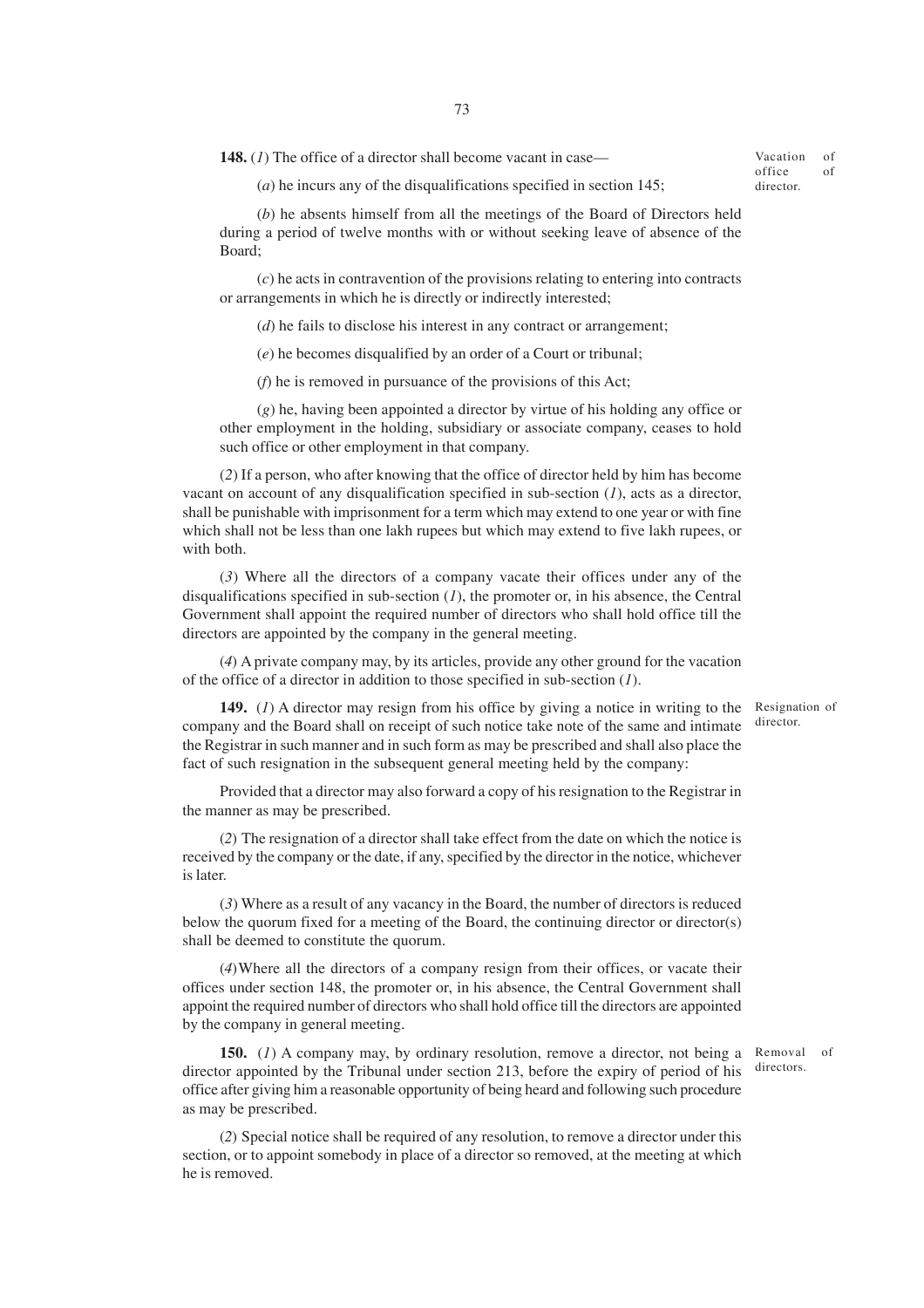(*3*) On receipt of notice of a resolution to remove a director under this section, the company shall forthwith send a copy thereof to the director concerned, and the director, whether or not he is a member of the company, shall be entitled to be heard on the resolution at the meeting.

(*4*) A vacancy created by the removal of a director under this section may, if he had been appointed by the company in general meeting or by the Board, be filled by the appointment of another director in his place by the meeting at which he is removed, provided special notice of the intended appointment has been given under sub-section (*2*).

(*5*) A director so appointed shall hold office until the date up to which his predecessor would have held office if he had not been removed.

(*6*) If the vacancy is not filled under sub-section (*4*), it may be filled as a casual vacancy in accordance with the provisions of this Act:

Provided that the director who was removed from office shall not be re-appointed as a director by the Board of Directors.

(*7*) Nothing in this section shall be taken—

(*a*) as depriving a person removed under this section of any compensation or damages payable to him in respect of the termination of his appointment as director as per the terms of contract or terms of his appointment as director, or of any other appointment terminating with the termination as director; or

(*b*) as derogating from any power to remove a director under other provisions of this Act.

**151.** (*1*) Every company shall keep at its registered office a register containing such particulars of its directors and key managerial personnel as may be prescribed, which shall include the details of securities held by each of them in the company or its holding, subsidiary or associate companies.

(*2*) A return containing such particulars and documents as may be prescribed, of the directors and the key managerial personnel shall be filed with the Registrar within thirty days from the appointment of every director and key managerial personnel, as the case may be, and within thirty days of any change taking place.

**152.** (*1*) The registers kept under sub-section (*1*) of section 151 shall be open for inspection during business hours and the members shall have a right to take extracts therefrom and copies thereof shall, on a request by the members, be provided to them free of cost within thirty days. Members' right

> (*2*) The registers kept under section 151 shall also be kept open for inspection at every annual general meeting of the company and shall be made accessible to any person attending the meeting.

> (*3*) If any inspection as provided in sub-section (*1*) is refused, or if any copy required under that sub-section is not sent within thirty days from the date of receipt of such request, the Registrar shall on an application made to him order immediate inspection and supply of copies required thereunder.

Punishment.

**153.** Where a company contravenes any of the provisions of this Chapter and for which no specific punishment is provided therein, the company and every director or employee who is responsible for such contravention shall be punishable with fine which shall not be less than one lakh rupees but which may extend to two lakh rupees.

Register of directors and key managerial personnel and their shareholding.

to inspect.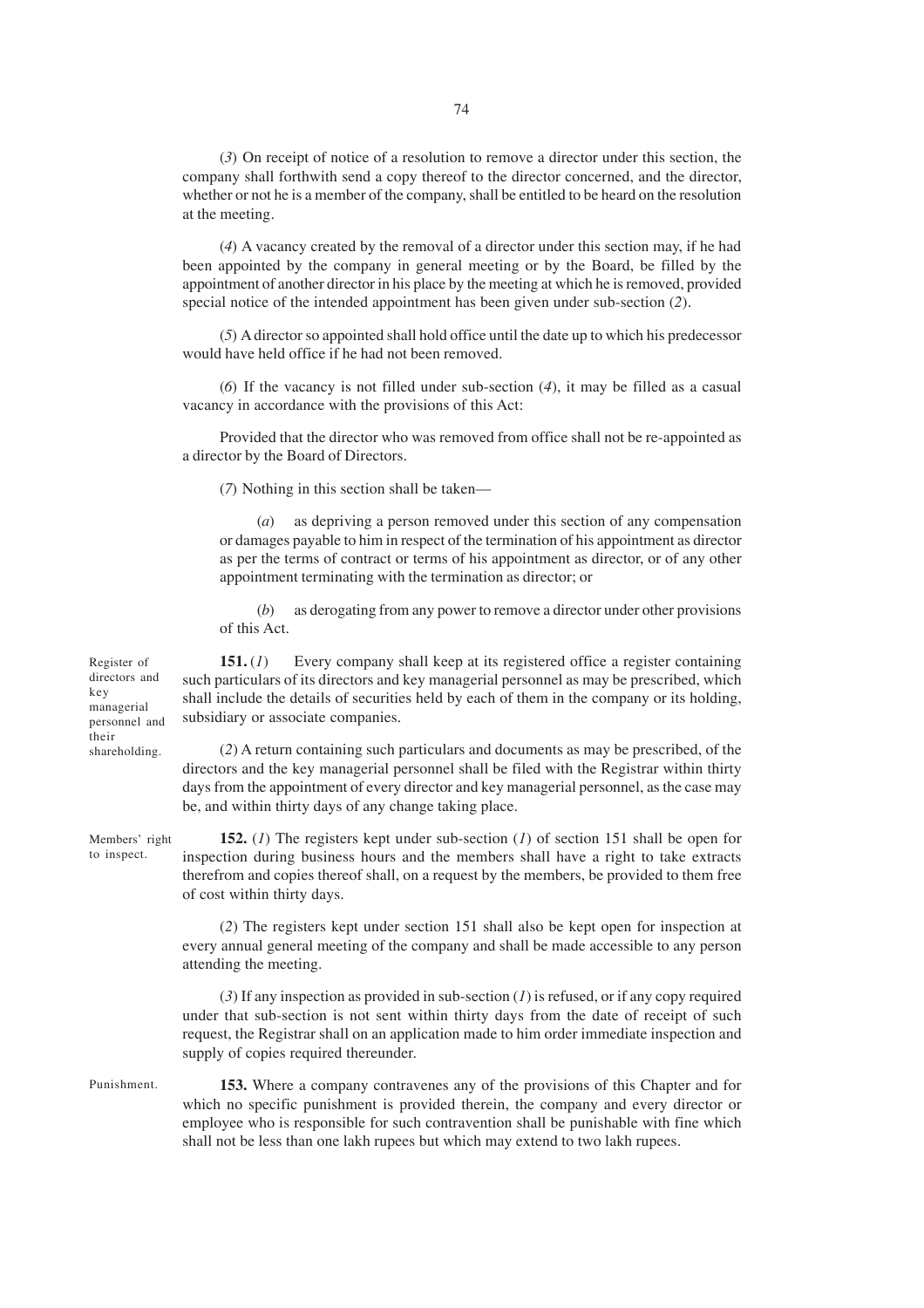# CHAPTER XII

75

#### MEETINGS OF BOARD AND ITS POWERS

154. (1) Every company shall hold the first meeting of the Board of Directors within Meetings of thirty days of the date of its incorporation and thereafter hold a minimum number of four meetings of its Board of Directors every year in such a manner that not more than 120 days shall intervene between two consecutive meetings of the Board:

Provided that the Central Government may, by notification, direct that the provisions of this sub-section shall not apply in relation to any class or description of companies or shall apply subject to such exceptions, modifications or conditions as may be specified in the notification.

(*2*)The participation of directors in a meeting of the Board may be either in person or through video conferencing or such other electronic means, as may be prescribed, which are capable of recording and recognising the participation of the directors and of recording and storing the proceedings of such meetings:

Provided that the Central Government may, by notification, specify such matters which shall not be dealt with in a meeting through video conferencing or other electronic means.

(*3*)A meeting of the Board shall be called by giving not less than seven days' notice in writing or by electronic means to every director at his address registered with the company:

Provided that a meeting of the Board may be called at shorter notice to transact urgent business subject to the condition that at least one independent director, if any, shall be present at the meeting:

Provided further that in case of absence of independent directors from such a meeting of the Board, decisions taken at such a meeting shall be circulated to all the directors and will be final only on ratification thereof by at least one independent director.

(*4*) Every officer of the company whose duty is to give notice under this section and who fails to do so shall be liable to a penalty of twenty-five thousand rupees.

**155.** (*1*) The quorum for a meeting of the Board of Directors of a company shall be one-third of its total strength or two directors, whichever is higher, and the participation of the directors by video conferencing or by other electronic means shall also be counted for the purposes of quorum under this sub-section.

(*2*)Where at any time, the number of interested directors exceeds, or is equal to, twothirds of the total strength of the Board of Directors, the number of directors who are not interested directors and present at the meeting, being not less than two, shall be the quorum during such time.

*Explanation*.—For the purposes of this sub-section, "interested director" means a director within the meaning of sub-section (*2*) of section 162.

(*3*)Where a meeting of the Board could not be held for want of quorum, then, unless the articles otherwise provide, the meeting shall automatically stand adjourned to the same day at the same time and place in the next week or if that day is a public holiday, till the next succeeding day, which is not a public holiday, at the same time and place.

*Explanation*.—For the purposes of this section,—

(*i*) any fraction of a number shall be rounded off as one;

(*ii*) "total strength" shall not include directors whose places are vacant.

**156.** (*1*) No resolution shall be deemed to have been duly passed by the Board or by a committee thereof by circulation, unless the resolution has been circulated in draft, together with the necessary papers, if any, to all the directors, or members of the committee, as the

Quorum for meetings of Board.

Board.

Passing of resolution by circulation.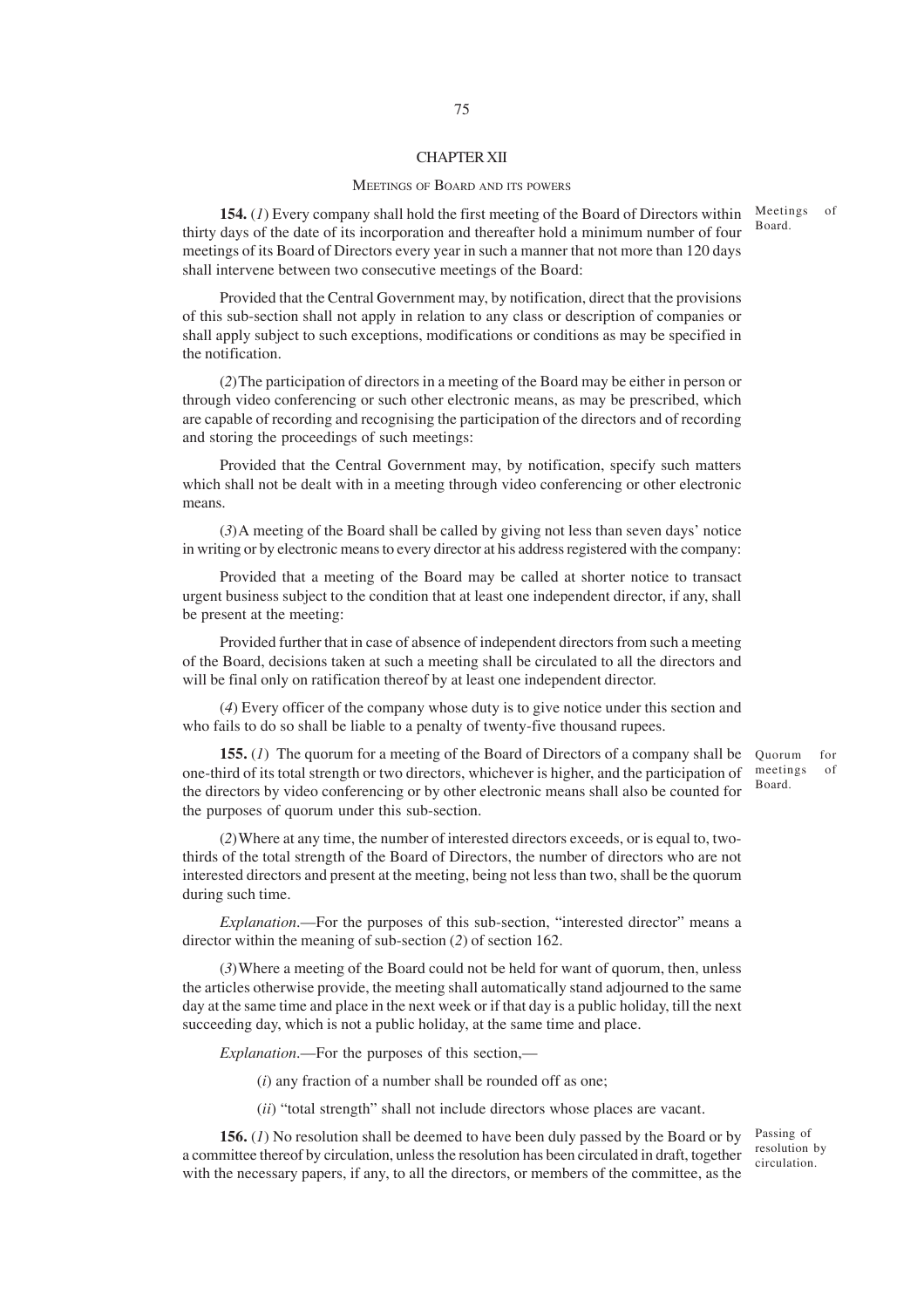case may be, at their usual addresses in India, and has been approved by a majority of the directors or members, who are entitled to vote on the resolution.

(*2*) A resolution under sub-section (*1*) shall be noted at a subsequent meeting of the Board or the committee thereof, as the case may be, and made part of the minutes of such meeting.

**157.** No act done by a person as a director shall be deemed to be invalid, notwithstanding that it was subsequently noticed that his appointment was invalid by reason of any defect or disqualification or had terminated by virtue of any provision contained in this Act or in the articles:

Provided that nothing in this section shall be deemed to give validity to any act done by the director after his appointment has been noticed by the company to be invalid or to have terminated.

**158.** (*1*) The Board of Directors of every listed company and such other class or description of companies, as may be prescribed, shall constitute an Audit Committee and a Remuneration Committee of the Board.

(*2*) The Audit Committee shall consist of a minimum of three directors with independent directors forming a majority and at least one director having knowledge of financial management, audit or accounts.

(*3*) The Chairman of an Audit Committee shall be an independent director.

(*4*) Every Audit Committee of a company existing immediately before the commencement of this Act shall, within one year of such commencement, be reconstituted in accordance with sub-sections (*2*) and (*3*).

(*5*) Every Audit Committee shall act in accordance with the terms of reference specified in writing by the Board which shall include, among other things, the recommendation for appointment of auditors of the company, examination of the financial statements and the auditors' report thereon, transactions of the company with related parties, valuation of undertakings or assets of the company, wherever it is necessary, evaluation of internal financial controls and related matters.

(*6*)The Audit Committee may call for the comments of the auditors about internal control systems, the scope of audit, including the observations of the auditors and review financial statements before their submission to the Board.

(*7*)The Audit Committee shall have authority to investigate into any matter in relation to the items specified in sub-section (*5*) or referred to it by the Board and for this purpose shall have power to obtain professional advice from external sources and have full access to information contained in the records of the company.

(*8*)The auditors of a company and the key managerial personnel shall have a right to attend the meetings of the Audit Committee when it considers the auditor's report but shall not have the right to vote.

(*9*)The Board's report under sub-section (*3*) of section 120 shall disclose the composition of an Audit Committee and where the Board had not accepted any recommendation of the Audit Committee, the same shall be disclosed in such report along with the reasons therefor.

(*10*) The Remuneration Committee shall consist of non-executive directors as may be appointed by the Board out of which at least one shall be an independent director.

(*11*) The Remuneration Committee shall determine the company's policies relating to the remuneration of the directors, including the remuneration and other perquisites of the directors, key managerial personnel and such other employees as may be decided by the Board.

Committees of Board.

Defects in appointment of directors not to invalidate actions taken.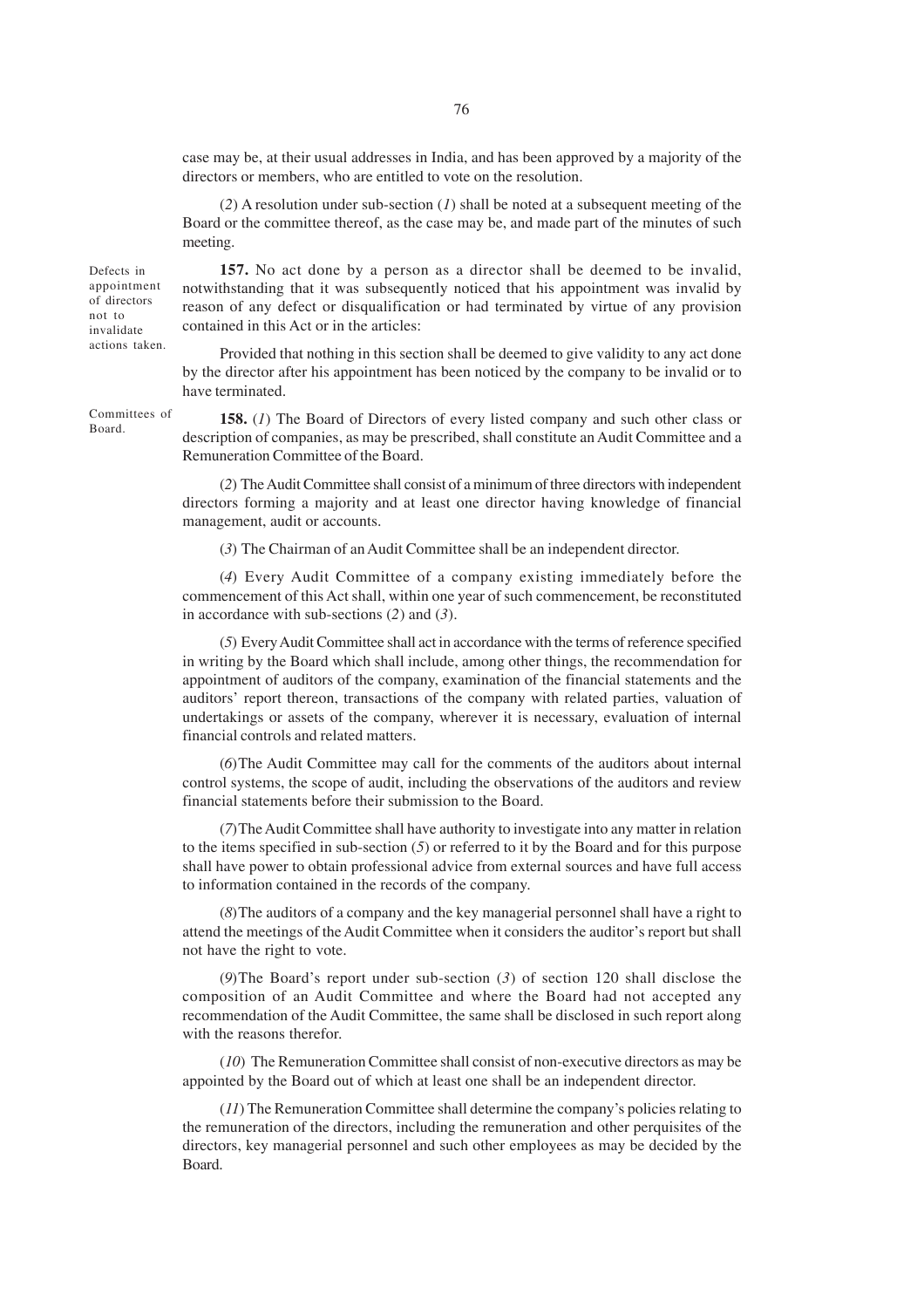(*12*) The Board of Directors of a company having a combined membership of the shareholders, debenture holders and other security holders of more than one thousand at any time during a financial year shall constitute a Stakeholders Relationship Committee consisting of a chairman who shall be a non-executive director and such other members of the Board as may be decided by the Board.

(*13*) Stakeholders Relationship Committee shall consider and resolve the grievances of stakeholders.

(*14*) The chairman of each of the committees constituted under this section or, in his absence, any other member of the committee authorised by him shall attend the general meetings of the company.

(*15*) In case of any contravention of the provisions of this section, the company shall be punishable with fine which shall not be less than one lakh rupees but which may extend to five lakh rupees and every officer of the company who is in default shall be punishable with imprisonment for a term which may extend to one year or with fine which shall not be less than twenty-five thousand rupees but which may extend to one lakh rupees, or with both.

**159.** (*I*) The Board of Directors of a company shall be entitled to exercise all such Powers of powers, and to do all such acts and things, as the company is authorised to exercise and do so: Board.

Provided that in exercising such power or doing such act or thing, the Board shall be subject to the provisions contained in that behalf in this Act, or in the memorandum or articles of the company, or in any regulations not inconsistent therewith and duly made thereunder, including regulations made by the company in general meeting:

Provided further that the Board shall not exercise any power or do any act or thing which is directed or required, whether under this Act or by the memorandum or articles of the company or otherwise, to be exercised or done by the company in general meeting.

(*2*)No resolution passed by the company in general meeting shall invalidate any prior act of the Board which would have been valid if that resolution had not been passed.

(*3*)The Board of Directors of a company shall exercise the following powers on behalf of the company by means of resolutions passed at meetings of the Board, namely:—

(*a*) to make calls on shareholders in respect of money unpaid on their shares;

(*b*) to authorise buy-back of securities under section 61;

(*c*) to issue securities, including debentures, whether in India or outside;

(*d*) to borrow monies including arrangement with its bankers for overdraft, cash credit or other account;

- (*e*) to invest the funds of the company;
- (*f*) to grant loans or give guarantee or provide security in respect of loans;
- (*g*) to approve financial statement and the director's report;
- (*h*) to diversify the business of the company;

(*i*) to approve amalgamation, merger or reconstruction;

(*j*) to take over a company or acquire a controlling or substantial stake in another company:

Provided that the Board may, by a resolution passed at a meeting, delegate to any committee of directors, the managing director, the manager or any other principal officer of the company or in the case of a branch office of the company, the principal officer of the branch office, the powers specified in clauses (*d*) to (*f*) on such conditions as it may specify.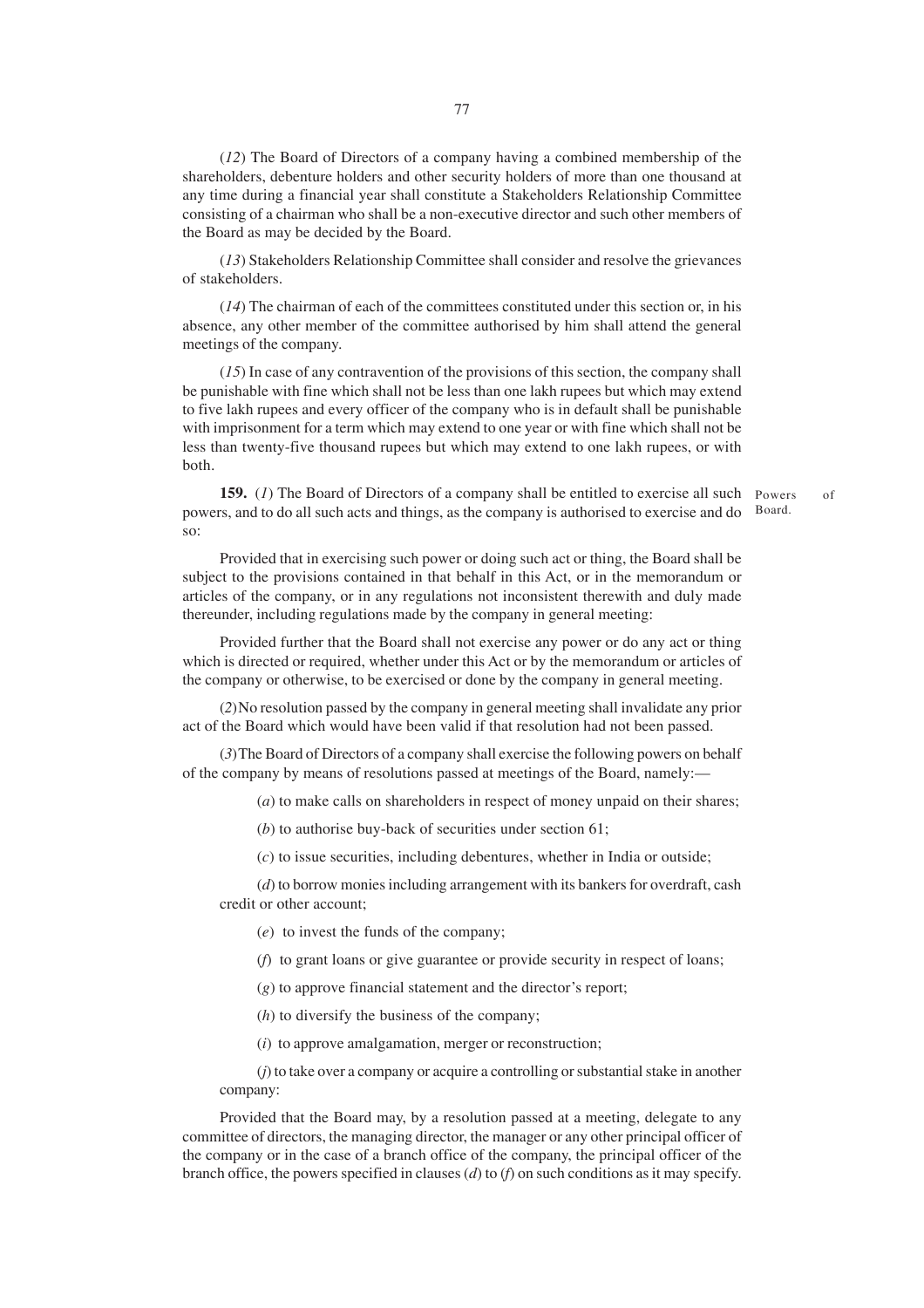(*4*) Nothing in this section shall be deemed to affect the right of the company in general meeting to impose restrictions and conditions on the exercise by the Board of any of the powers specified in this section.

Restrictions on powers of Board.

**160.** (*1*) The Board of Directors of a company shall exercise the following powers only with the consent of the company by a special resolution, namely:—

(*a*) to sell, lease or otherwise dispose of the whole of the undertaking of the company or where the company owns more than one undertaking, of the whole or substantially the whole of any of such undertakings.

*Explanation*.—For the purposes of this clause,—

(*i*) the word "undertaking" shall mean an undertaking in which the investment of the company exceeds twenty per cent. of its net worth as per the audited balance sheet of the preceding financial year or an undertaking which generates twenty per cent. of the total income of the company during the previous financial year;

(*ii*) the expression "substantially the whole of the undertaking" in any financial year shall mean twenty per cent. or more of the value of the undertaking as per the audited balance sheet of the preceding financial year;

(*b*) to invest otherwise in trust securities the amount of compensation received by it as a result of any merger or amalgamation;

(*c*) to borrow money exceeding the aggregate of its paid-up share capital and free reserves, apart from temporary loans obtained from the company's bankers in the ordinary course of business;

(*d*) to remit, or give time for the repayment of, any debt due from a director;

(*e*) to contribute to charitable and other funds as donation in any financial year an amount in excess of five per cent. of its average net profits for the three immediately preceding financial years.

(*2*)Every special resolution passed by the company in general meeting in relation to the exercise of the powers referred to in clause (*c*) or clause (*e*) of sub-section (*1*) shall specify the total amount up to which monies may be borrowed by the Board of Directors under clause  $(c)$  or, as the case may be, contributed to charitable and other funds in any financial year under clause (*e*).

(*3*)Nothing contained in clause (*a*) of sub-section (*1*) shall affect—

(*a*) the title of a buyer or other person who buys or takes on lease any property, investment or undertaking as is referred to in that clause, in good faith; or

(*b*) the sale or lease of any property of the company where the ordinary business of the company consists of, or comprises, such selling or leasing.

(*4*)Any special resolution passed by the company consenting to the transaction as is referred to in clause (*a*) of sub-section (*l*) may stipulate such conditions as may be specified in such resolution, including conditions regarding the use, disposal or investment of the sale proceeds which may result from the transactions:

Provided that this sub-section shall not be deemed to authorise the company to effect any reduction in its capital except in accordance with the provisions contained in this Act.

(*5*)No debt incurred by the company in excess of the limit imposed by clause (*c*) of sub-section  $(I)$  shall be valid or effectual, unless the lender proves that he advanced the loan in good faith and without knowledge that the limit imposed by that clause had been exceeded.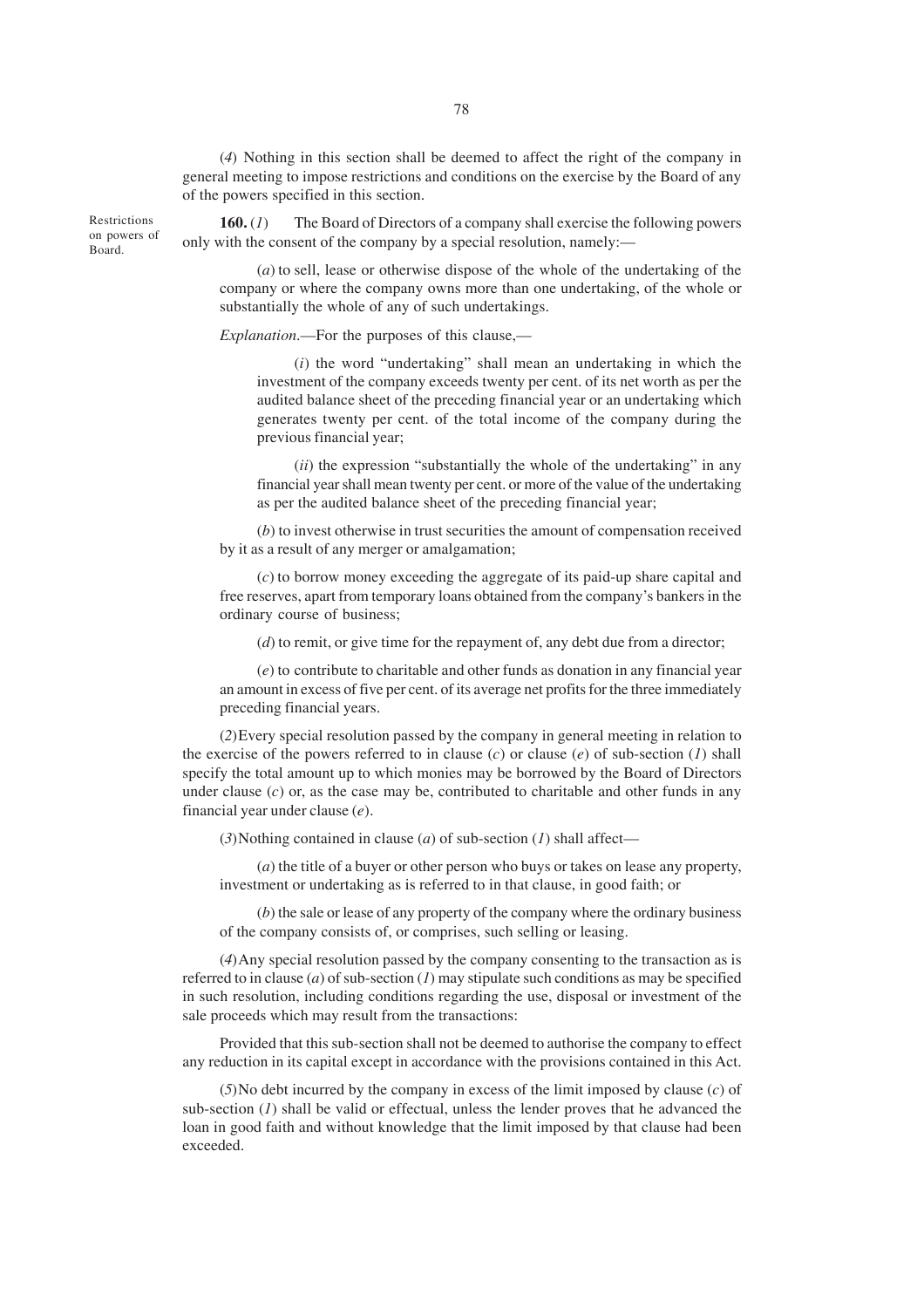161. (1) Notwithstanding anything contained in any other provision of this Act, a Prohibitions company, other than a Government company and a company which has been in existence for less than three financial years, may contribute any amount directly or indirectly—

and restrictions regarding political contributions.

- (*a*) to any political party, or
- (*b*) to any person for a political purpose:

Provided that the amount or, as the case may be, the aggregate of the amount which may be so contributed by the company in any financial year shall not exceed five per cent. of its average net profits during the three immediately preceding financial years:

Provided further that no such contribution shall be made by a company unless a resolution authorising the making of such contribution is passed at a meeting of the Board of Directors and such resolution shall, subject to the other provisions of this section, be deemed to be justification in law for the making and the acceptance of the contribution authorised by it.

(*2*) Without prejudice to the generality of the provisions of sub-section (*1*),—

(*a*) a donation or subscription or payment caused to be given by a company on its behalf or on its account to a person who, to its knowledge, is carrying on any activity which, at the time at which such donation or subscription or payment was given or made, can reasonably be regarded as likely to affect public support for a political party shall also be deemed to be contribution of the amount of such donation, subscription or payment to such person for a political purpose;

(*b*) the amount of expenditure incurred, directly or indirectly, by a company on an advertisement in any publication, being a publication in the nature of a souvenir, brochure, tract, pamphlet or the like, shall also be deemed,—

(*i*) where such publication is by or on behalf of a political party, to be a contribution of such amount to such political party, and

(*ii*) where such publication is not by or on behalf of, but for the advantage of a political party, to be a contribution for a political purpose.

(*3*) Every company shall disclose in its profit and loss account any amount or amount contributed by it to any political party or to any person for a political purpose during the financial year to which that account relates, giving particulars of the total amount contributed and the name of the party or person to which or to whom such amount has been contributed.

(*4*) Where a company makes any contribution in contravention of the provisions of this section, the company shall be punishable with fine which may extend to five times the amount so contributed and every officer who is in default shall be punishable with imprisonment for a term which may extend to six months and with fine which may extend to five times the amount so contributed.

*Explanation*.—For the purposes of this section, "political party" means a political party registered under section 29A of the Representation of the People Act, 1951. 43 of 1951.

> **162.** (*1*) Every director shall at the first meeting of the Board in which he participates as a director and thereafter at the first meeting of the Board in every financial year or whenever there is any change in the disclosures already made, then at the first Board meeting held after the change, disclose his concern or interest in any company or companies or bodies corporate, firms, or other association of individuals which shall include the shareholding, in such manner as may be prescribed.

> (*2*) Every director of a company who is in any way, whether directly or indirectly, concerned or interested in a contract or arrangement or proposed contract or arrangement entered into or to be entered into—

Disclosure of interest by director.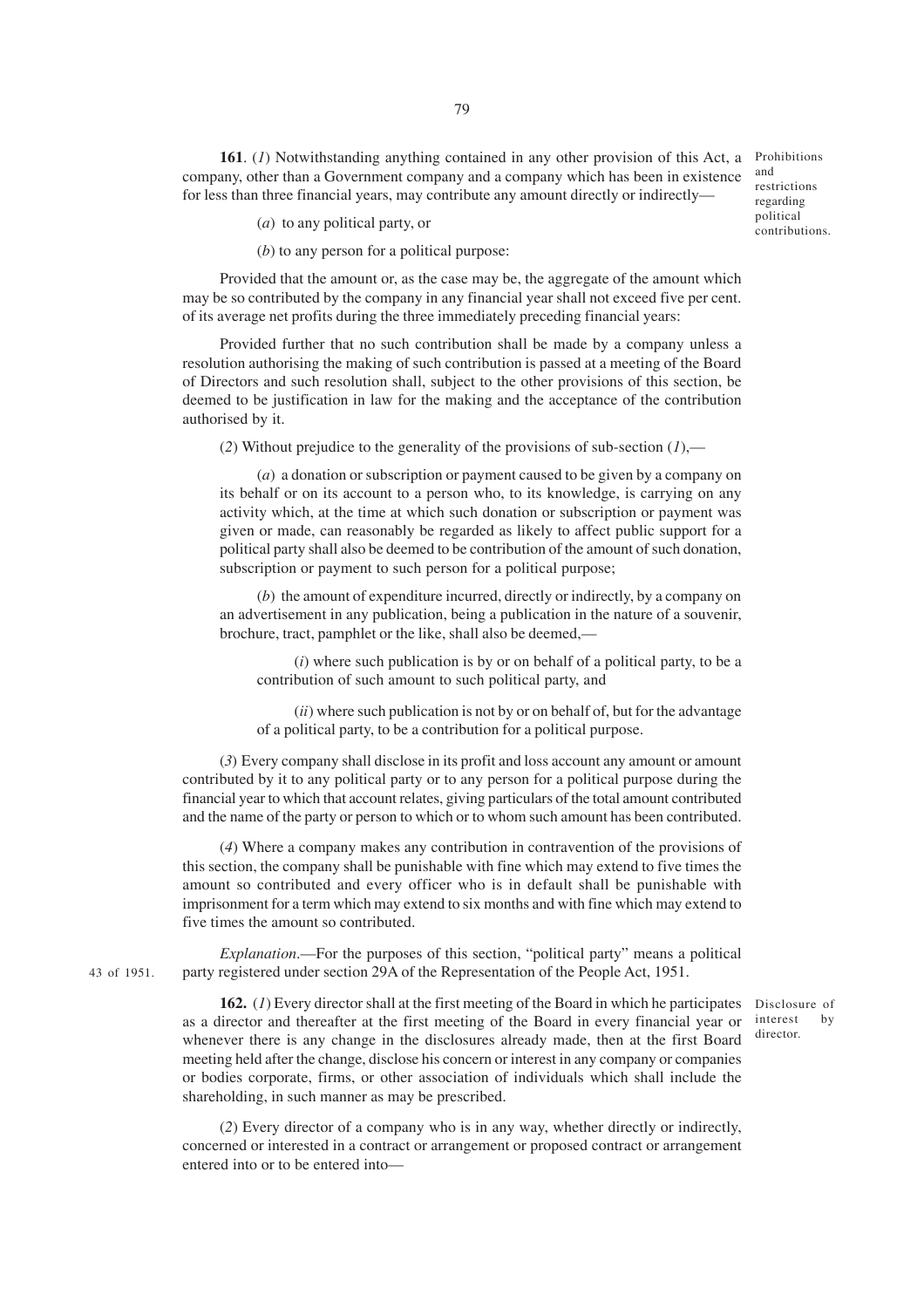(*a*) with a body corporate in which such director or such director in association with any other director, holds more than two per cent. shareholding of that body corporate, or is a promoter, manager, Chief Executive Officer of that body corporate; or

(*b*) with a firm or other entity in which, such director is a partner, owner or member, as the case may be,

shall disclose the nature of his concern or interest at the meeting of the Board in which the contract or arrangement is discussed and shall not participate in such meeting:

Provided that where any director who is not so concerned or interested at the time of entering into such contract or arrangement, he shall, if he becomes concerned or interested after the contract or arrangement is entered into, disclose his concern or interest forthwith when he becomes concerned or interested or at the next first meeting of the Board held after he becomes so concerned or interested.

(*3*)A contract or arrangement entered into by the company without disclosure under sub-section (*2*) or with participation by a director who is concerned or interested in any way, directly or indirectly, in the contract or arrangement, shall be voidable at the option of the company.

(*4*) Where a director contravenes the provisions of sub-section (*1*), he shall be punishable with imprisonment for a term which may extend to one year or with fine which shall not be less than fifty thousand rupees but which may extend to one lakh rupees, or with both.

(*5*) Every director who contravenes the provisions of sub-section (*2*) shall be punishable with imprisonment for a term which may extend to one year or with fine which shall not be less than fifty thousand rupees but which may extend to one lakh rupees, or with both.

(*6*) Nothing in this section—

(*a*) shall be taken to prejudice the operation of any rule of law restricting a director of a company from having any concern or interest in any contract or arrangement with the company;

(*b*) shall apply to any contract or arrangement entered into or to be entered into between two companies where any of the directors of the one company or two or more of them together holds or hold not more than two per cent. of the paid-up share capital in the other company.

**163.** (*1*) Save as otherwise provided in this Act, no company shall, directly or indirectly, advance any loan, including any loan represented by a book debt, to any of its directors or to any other person in whom he is interested or give any guarantee or provide any security in connection with any loan taken by him or such other person:

Provided that nothing contained in this sub-section shall apply to—

(*a*) the giving of any loan to a managing or whole-time director—

(*i*) as a part of the conditions of service extended by the company to all its employees; or

(*ii*) pursuant to any scheme approved by the members by a special resolution;

(*b*) a company which in the ordinary course of its business provides loans or gives guarantees or securities for the due repayment of any loan and in respect of such loans an interest is charged at a rate not less than the bank rate declared by the Reserve Bank of India.

(*2*)Where any loan is advanced or a guarantee or security is given or provided in contravention of the provisions of sub-section  $(I)$ , the company shall be punishable with

Loan to directors, etc.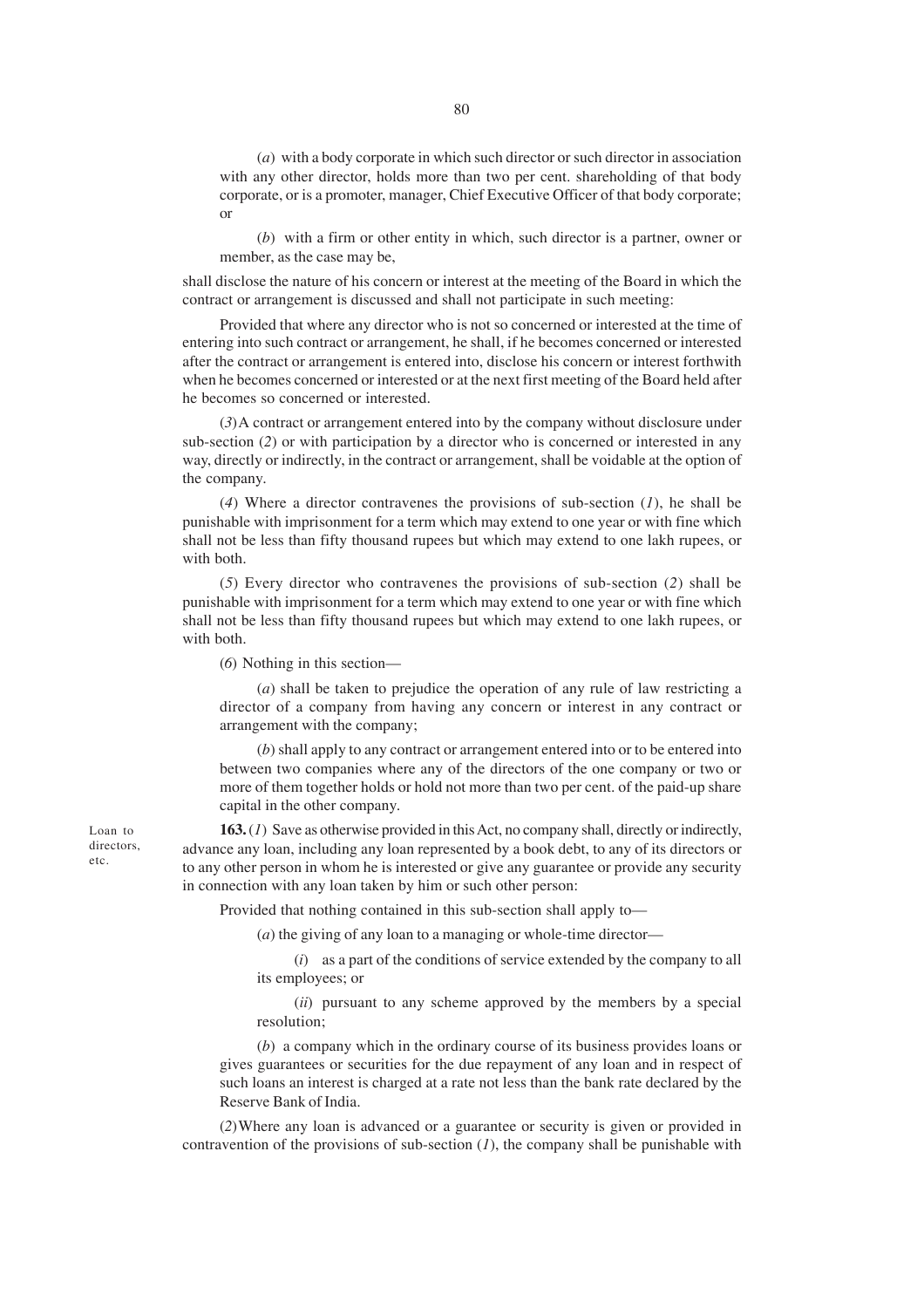fine which shall not be less than five lakh rupees but which may extend to twenty-five lakh rupees, and the director or the other person to whom any loan is advanced or guarantee or security is given or provided in connection with any loan taken by him or the other person, shall be punishable with imprisonment which may extend to six months or with fine which shall not be less than five lakh rupees but which may extend to twenty-five lakh rupees, or with both.

**164.** (*l*) No company shall directly or indirectly —

Loan and investment by company.

(*a*) give any loan to any person or other body corporate;

(*b*) give any guarantee or provide security in connection with a loan to any other body corporate or person; or

(*c*) acquire by way of subscription, purchase or otherwise, the securities of any other body corporate,

exceeding sixty per cent. of its paid-up share capital and free reserves or one hundred per cent. of its free reserves, whichever is more.

(*2*)Where the giving of any loan or guarantee or providing any security or the acquisition under sub-section (*1*) exceeds the limits specified in sub-section (*1*), prior approval by means of a special resolution passed at a general meeting shall be necessary.

(*3*)The company shall disclose to the members in the financial statements the full particulars of the loans given and the purpose for which the loan is proposed to be utilised by the recipient of the loan.

(*4*) No investment shall be made or loan or guarantee or security given by the company unless the resolution sanctioning it is passed at a meeting of the Board with the consent of all the directors present at the meeting and the prior approval of the public financial institution concerned where any term loan is subsisting, is obtained:

Provided that prior approval of a public financial institution shall not be required where the aggregate of the loans and investments so far made, the amount for which guarantee or security so far provided to or in all other bodies corporate, along with the investments, loans, guarantee or security proposed to be made or given does not exceed the limit as specified in sub-section (*1*), and there is no default in repayment of loan instalments or payment of interest thereon as per the terms and conditions of such loan to the public financial institution.

(*5*) No company, which is registered under section 12 of the Securities and Exchange Board of India Act, 1992 and covered under such class or classes of companies as may be prescribed, shall take inter-corporate loan or deposits exceeding the prescribed limit. Such a company shall furnish in its financial statement the details of the loan or deposits. 15 of 1992.

> (*6*)No loan shall be given under this section at a rate of interest lower than the prevailing bank rate being the standard rate made public under section 49 of the Reserve Bank of India Act, 1934.

(*7*)No company which is in default in the repayment of any deposits accepted before the commencement of this Act or payment of interest thereon even after such commencement, shall give any loan or give any guarantee or provide any security or make an acquisition till such default is subsisting.

(*8*)Every company giving loan or giving a guarantee or providing security or making an acquisition under this section shall keep a register which shall contain such particulars and shall be maintained in such manner as may be prescribed.

(*9*)The register referred to in sub-section (*8*) shall be kept at the registered office of the company and —

(*a*) shall be open to inspection at such office; and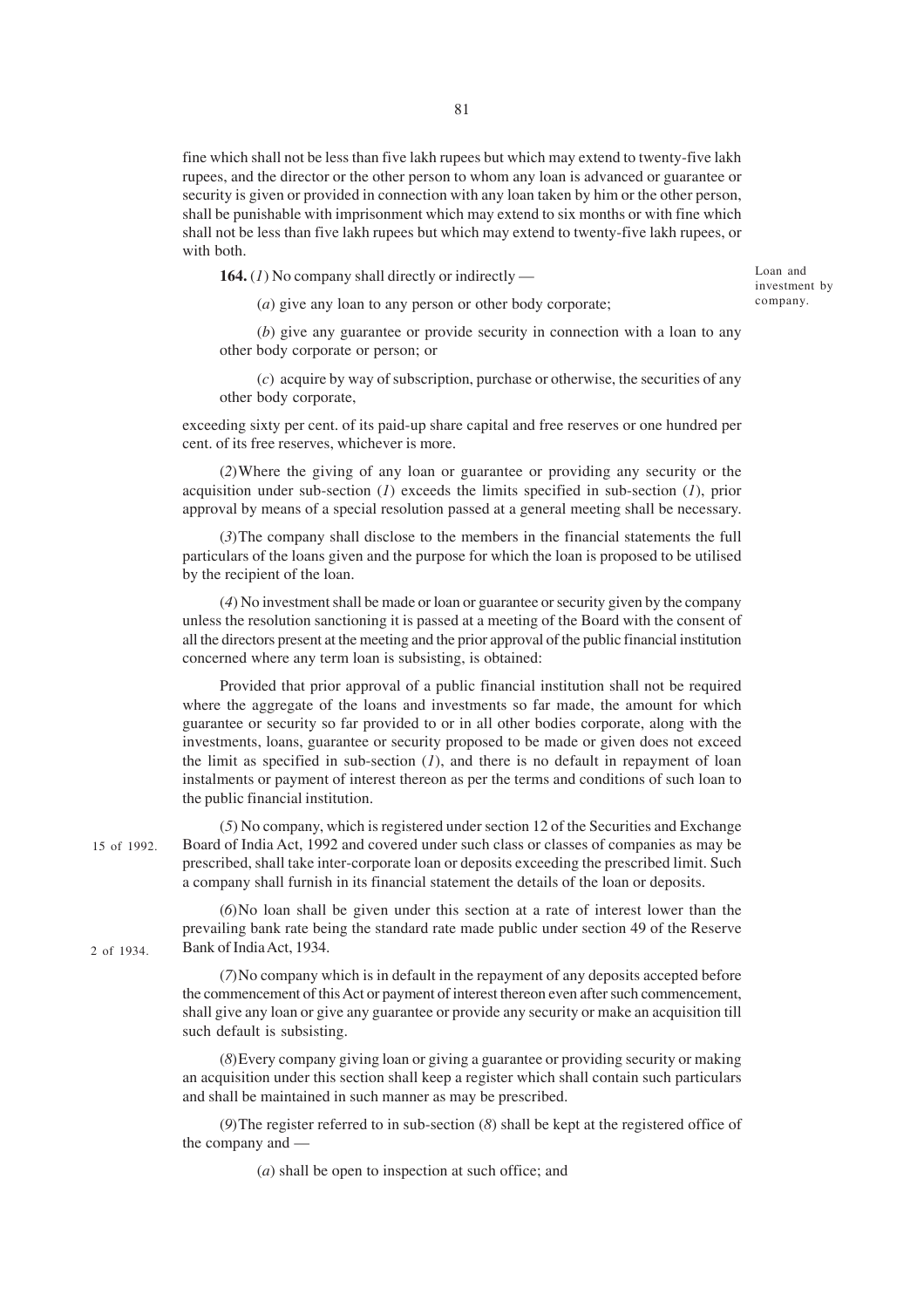(*b*) extracts may be taken therefrom by any member, and copies thereof may be furnished to any member of the company on payment of such fee as may be prescribed.

(*10*) Nothing contained in this section shall apply —

(*a*) to a loan made, guarantee given or security provided by —

(*i*) a banking company or an insurance company or a housing finance company in the ordinary course of its business or a company engaged in the business of financing of companies providing infrastructural facilities;

(*ii*) a holding company to its wholly-owned subsidiary; or

(*iii*) a private company unless it is a subsidiary of a public company;

 $(b)$  to any acquisition —

(*i*) made by a non-banking financial company registered under Chapter III-B of the Reserve Bank of India Act, 1934 and whose principal 2 of 1934.business is acquisition of securities;

(*ii*) made by a holding company by way of subscription, purchase or otherwise, the securities of its wholly owned subsidiary; or

(*iii*) of shares allotted in pursuance of sub-section (*1*) of section 56.

(*11*) Where a company contravenes the provisions of this section, it shall be punishable with fine which shall not be less than twenty-five thousand rupees but which may extend to one lakh rupees and every officer of the company who is in default shall be punishable with imprisonment for a term which may extend to two years or with fine which shall not be less than twenty-five thousand rupees but which may extend to one lakh rupees, or with both.

Investments of company to be held in its own name.

**165.** (*1*) All investments made or held by a company in any property, security or other asset shall be made and held by it in its own name:

Provided that the company may hold any shares in its subsidiary company in the name of any nominee or nominees of the company, if and in so far as it is necessary to do so, to ensure that the number of members of the subsidiary company is not reduced below the statutory limit.

(*2*)Nothing in this section shall be deemed to prevent a company from holding investments in the name of a depository when such investments are in the form of securities held by the company as a beneficial owner.

(*3*)Where in pursuance of sub-section (*2*), any shares or securities in which investments have been made by a company are not held by it in its own name, the company shall maintain a register which shall contain such particulars as may be prescribed and such register shall be open to the inspection by any member or debenture holder of the company without any charge during business hours subject to such reasonable restrictions as the company may by its articles or in general meeting impose.

(*4*)Where a company contravenes the provisions of this section, it shall be punishable with fine which shall not be less than twenty-five thousand rupees but which may extend to twenty-five lakh rupees and every officer who is in default shall be punishable with imprisonment for a term which may extend to six months or with fine which shall not be less than twenty-five thousand rupees but which may extend to one lakh rupees, or with both.

Related party transactions.

**166.** (*1*) Except with the consent of the Board of Directors of a public company accorded by a resolution passed at a meeting of the Board and subject to such conditions as may be prescribed, no such company shall enter into any contract or arrangement with a related party with respect to—

(*a*) sale, purchase or supply of any goods or materials;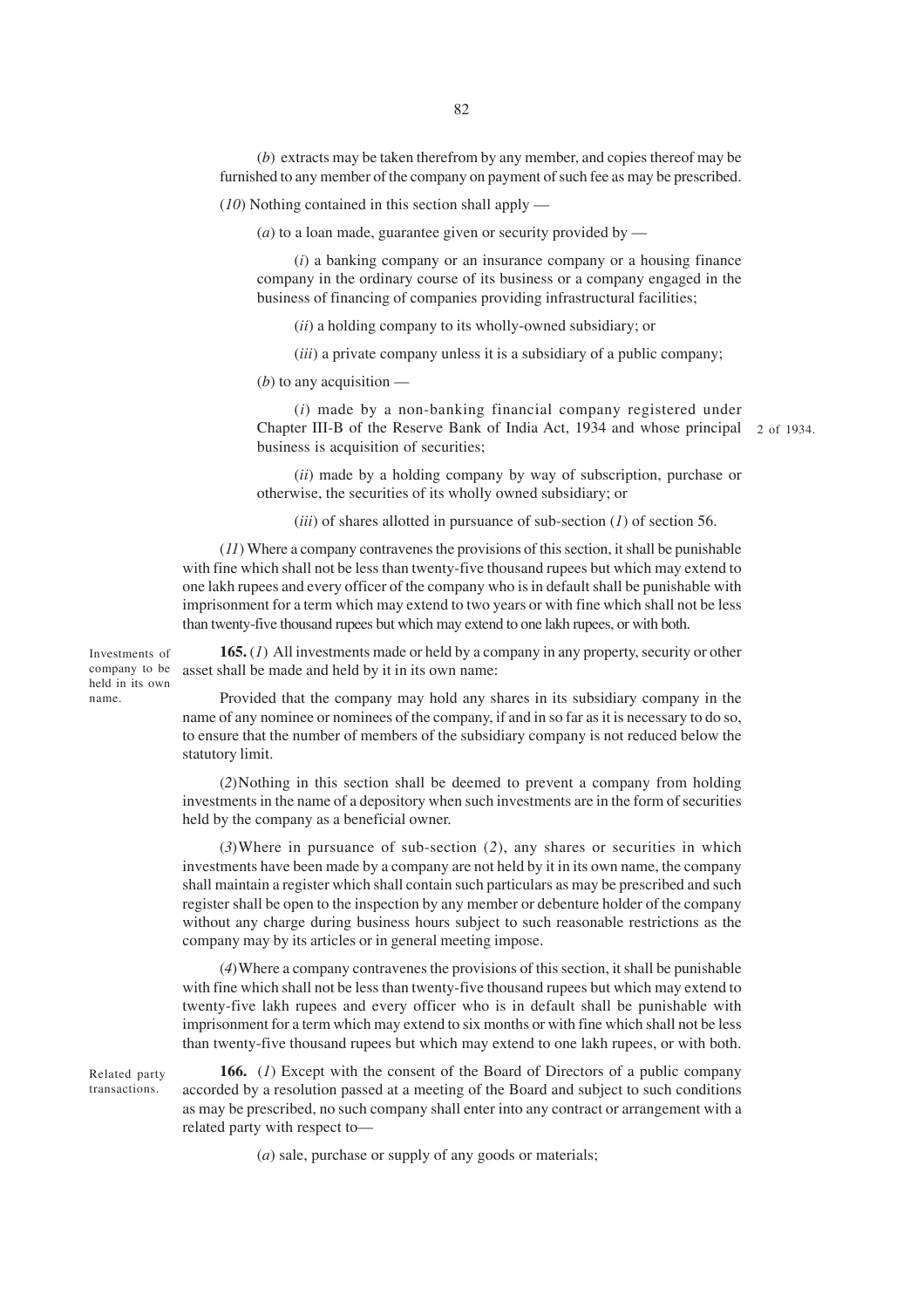(*c*) leasing of property of any kind;

(*d*) availing or rendering of any services;

(*e*) appointment of any agents for purchase or sale of goods, materials, services or property;

(*f*) appointment to any office or place of profit in the company or its subsidiary company; and

(*g*) underwriting the subscription of any securities or derivatives thereof, of the company:

Provided that no contract or arrangement, in the case of a company having a paid-up share capital of not less than such amount, or transactions not exceeding such sums, as may be prescribed, shall be entered into except with the prior approval of the company by a special resolution:

Provided further that nothing in this sub-section shall apply to any transactions entered into by the company in its ordinary course of business other than transactions which are not on an arm's length basis.

*Explanation*.—For the purposes of this sub-section, arm's length transaction means a transaction between two related parties that is conducted on terms as if they were unrelated, so that there is no question of a conflict of interest.

(*2*) Every contract or arrangement entered into under sub-section (*1*) shall be referred to in the report of the directors to the shareholders along with the justification for entering into such contract or arrangement.

(*3*)Where any contract or arrangement is entered into by a director or any other employee, without obtaining the consent of the Board or approval by a special resolution in the general meeting under sub-section  $(I)$  and if it is not ratified by the Board or, as the case may be, by the shareholders at a meeting within three months from the date on which such contract or arrangement was entered into, such contract or arrangement shall be voidable at the option of the Board and if the contract or arrangement is with a related party to any director, or is authorised by any other director, the directors concerned shall indemnify the company against any loss incurred by it.

(*4*)Without prejudice to anything contained in sub-section (*3*), it shall be open to the company to proceed against a director or other employee who had authorised for entering into such contract or arrangement in contravention of the provisions of this section for recovery of any loss or damage sustained by it as a result of such contract or arrangement.

(*5*) Any director or other employee of a public company, who had authorised the contract or arrangement in violation of the provisions of this section shall,—

(*i*) in case of public company whose shares are not listed in any stock exchange, be punishable with fine which shall not be less than twenty-five thousand rupees but which may extend to five lakh rupees; and

(*ii*) in case of listed public company, be punishable with imprisonment for a term which may extend to one year or with fine which shall not be less than twenty-five thousand rupees but which may extend to five lakh rupees, or with both.

*Explanation*.— For the purposes of this section, "office or place of profit" means any office or place —

(*a*) in case the office or place is held by a director, if the director holding it obtains from the company anything by way of remuneration over and above the remuneration to which he is entitled as such director, whether as salary, fee, commission,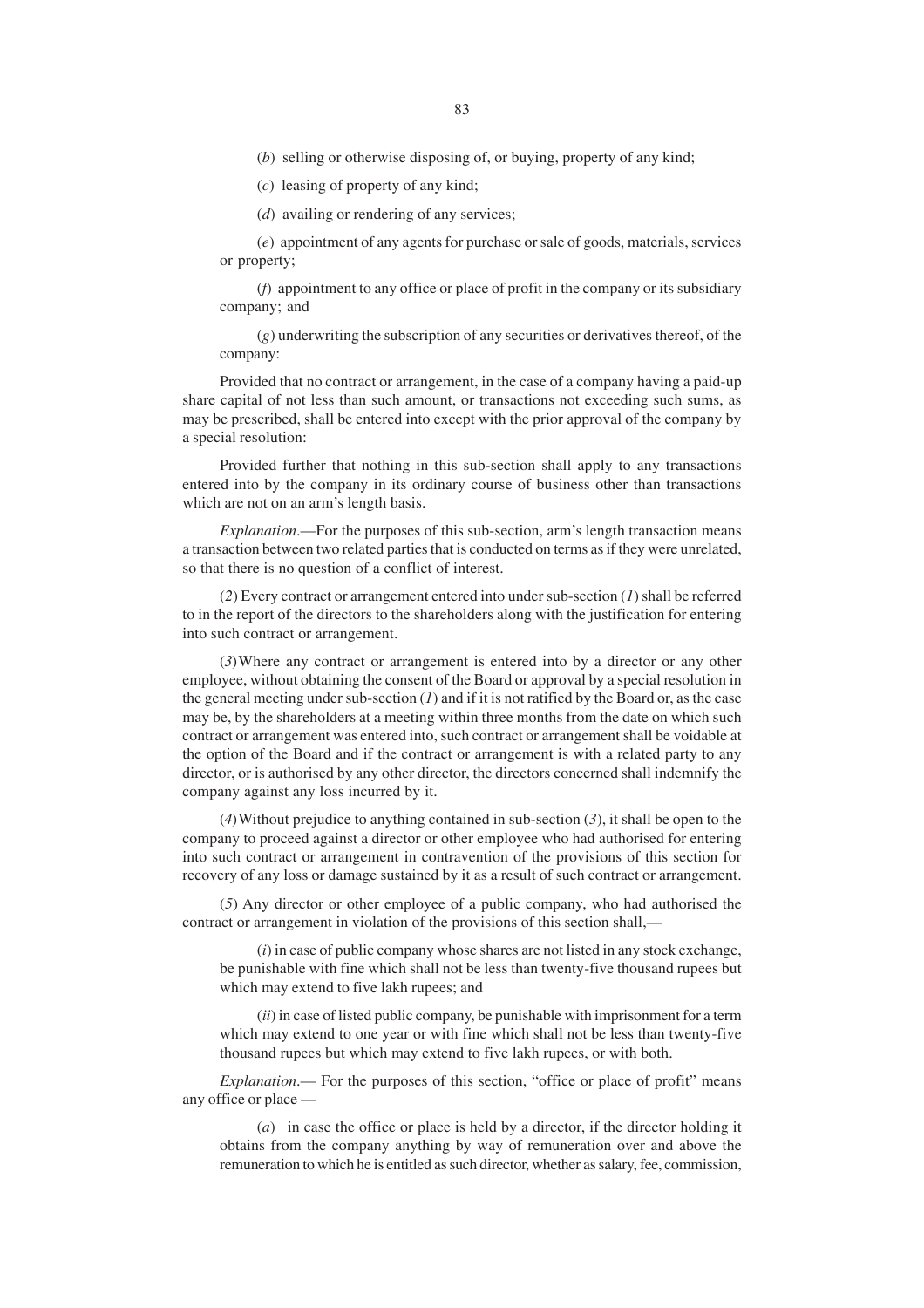perquisites, the right to occupy any rent-free premises as a place of residence, or otherwise;

(*b*) in case the office or place is held by an individual other than a director or by any firm, private company or other body corporate, if the individual, firm, private company or body corporate holding it obtains from the company anything by way of remuneration, whether as salary, fee, commission, perquisites, the right to occupy any rent-free premises as a place of residence, or otherwise.

**167.** (*1*) Every company shall keep one or more registers giving separately the particulars of all contracts or arrangements to which sub-section (*2*) of section 162 applies, including such particulars and in such manner as may be prescribed.

(*2*)Every director, including a deemed director, or key managerial personnel shall, within thirty days of his appointment, or relinquishment of, his office, as the case may be, disclose to the company the particulars specified in sub-section (*1*) of section 162 relating to his concern or interest in the other associations which are required to be included in the register under sub-section (*1*).

(*3*)Every director, including a deemed director, shall give notice in writing to the company at a meeting of the Board, of such matters relating to himself as may be necessary for the purpose of enabling the company to comply with the provisions of this section.

(*4*)The register kept pursuant to sub-section (*1*) shall be kept at the registered office of the company and it shall be open for inspection at such office during business hours and extracts may be taken therefrom, and copies thereof as may be required by any member of the company shall be furnished by the company to such extent, in such manner, and on payment of such fee as may be prescribed.

(*5*)The registers to be kept under this section shall also be produced at the commencement of every annual general meeting of the company and shall remain open and accessible during the continuance of the meeting to any person having the right to attend the meeting.

 $(6)$ Nothing in sub-section  $(1)$  shall apply to any contract or arrangement —

(*a*) for the sale, purchase or supply of any goods, materials or services if the value of such goods and materials or the cost of such services does not exceed five lakh rupees in the aggregate in any year; or

(*b*) by a banking company for the collection of bills in the ordinary course of its business.

(*7*) Every director who fails to comply with the provisions of this section and the rules made thereunder shall be liable to a penalty of twenty-five thousand rupees.

**168.** *(1)* Every company shall keep at its registered office,—

(*a*) where a contract of service with a managing or whole-time director is in writing, a copy of the contract; or

(*b*) where such a contract is not in writing, a written memorandum setting out its terms.

(*2*) Copies of the contract or the memorandum kept under sub-section (*1*) shall be open to inspection by any member of the company without payment of fee.

(*3*) If any default is made in complying with the provisions of sub-section (*1*) or subsection (*2*), the company shall be liable to a penalty of twenty-five thousand rupees and every officer of the company who is in default shall be liable to a penalty of five thousand rupees for each default.

(*4*)The provisions of this section shall not apply to a private company.

contracts or arrangements in which directors are interested.

Contract of employment with managing or whole-time directors.

Register of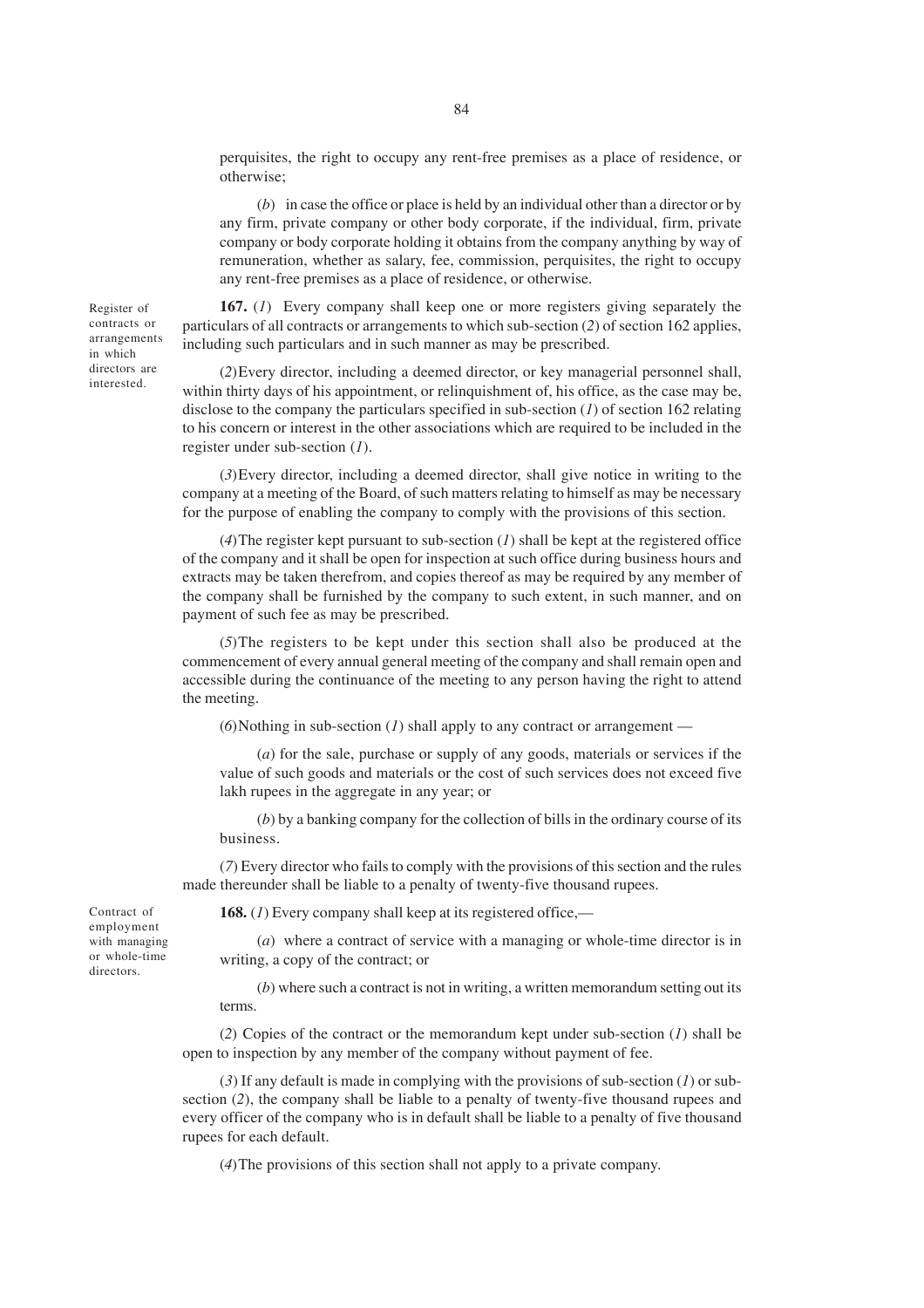**169.** (*1*) No director of a company shall, in connection with—

(*a*) the transfer of the whole or any part of any undertaking or property of the company, or

(*b*) the transfer to any person of all or any of the shares in a company being a with transfer transfer resulting from —

(*i*) an offer made to the general body of shareholders;

(*ii*) an offer made by or on behalf of some other body corporate with a view to a company becoming a subsidiary company of such body corporate or a subsidiary company of its holding company;

(*iii*) an offer made by or on behalf of an individual with a view to his obtaining the right to exercise, or control the exercise of, not less than one-third of the total voting power at any general meeting of the company; or

(*iv*) any other offer which is conditional on acceptance to a given extent,

receive any payment by way of compensation for loss of office or as consideration for retirement from office, or in connection with such loss or retirement from such company or from the transferee of such undertaking or property, or from the transferees of shares or from any other person, not being such company, unless particulars as may be prescribed with respect to the payment proposed to be made by such transferee or person, including the amount thereof, have been disclosed to the members of the company and the proposal has been approved by the company in general meeting.

(*2*) Nothing in sub-section (*1*) shall affect any payment made by a company to a managing director or whole-time director or manager of the company by way of compensation for loss of office or as consideration for retirement from office or in connection with such loss or retirement subject to limits or priorities, as may be prescribed.

(*3*) If the payment under sub-section (*1*) or sub-section (*2*) is not approved for want of quorum either in a meeting or an adjourned meeting, the proposal shall not be deemed to have been approved.

(*4*) Where a director of a company receives payment of any amount in contravention of sub-section  $(I)$  or the proposed payment is made before it is approved in the meeting, the amount so received by the director shall be deemed to have been received by him in trust for the company.

(*5*) Where any director contravenes any of the provisions of this section, he shall be punishable with fine which shall not be less than twenty-five thousand rupees but which may extend to one lakh rupees.

(*6*) Nothing in this section shall be taken to prejudice the operation of any rule of law requiring disclosure to be made with respect to any payment received under this section or any other like payments made to a director.

**170.** (*1*) No company shall enter into an arrangement by which —

(*a*) a director of the company or its holding company or a person connected transactions with him acquires or is to acquire assets for consideration other than cash, from the involving company; or

(*b*) the company acquires or is to acquire assets for consideration other than cash, from such a director or person so connected,

unless prior approval for such arrangement is accorded by a resolution of the company in general meeting and if the director or connected person is a director of its holding company, approval under this sub-section shall also be required to be obtained by passing a resolution in general meeting of the holding company.

Restriction on non-cash directors.

Payment to director for loss of office, etc., in connection of undertaking, property or shares.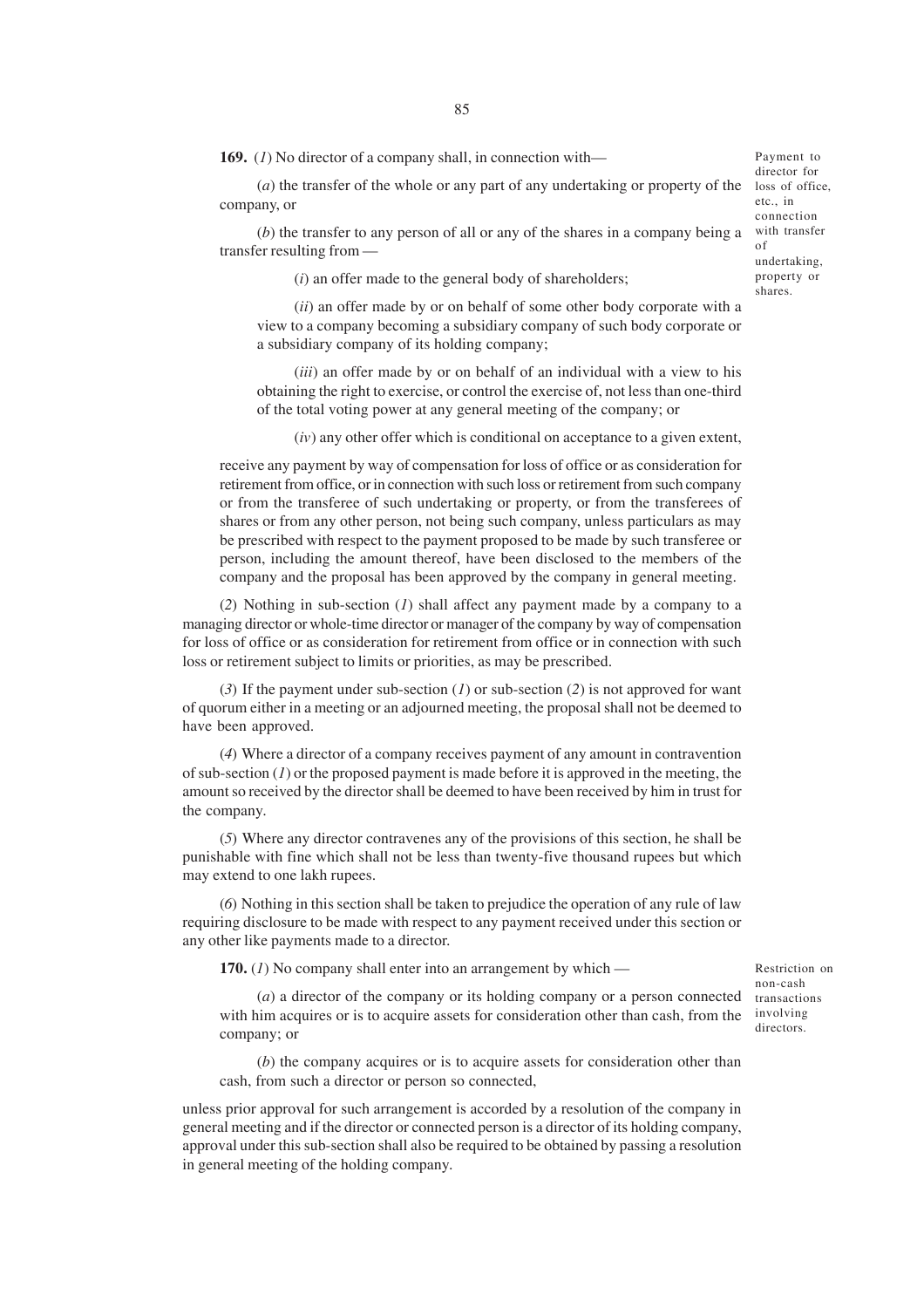(*2*) The notice for approval of the resolution by the company or holding company in general meeting under sub-section (*1*) shall include the particulars of the arrangement along with the value of the assets involved in such arrangement duly calculated by a registered valuer.

(*3*) Any arrangement entered into by a company or its holding company in contravention of the provisions of this section shall be voidable at the instance of the company unless—

(*a*) the restitution of any money or other consideration which is the subject-matter of the arrangement is no longer possible and the company has been indemnified by any other person for any loss or damage caused to it; or

(*b*) any rights are acquired *bona fide* for value and without notice of the contravention of the provisions of this section by any other person.

**171.** (*1*) Where a One Person Company limited by shares or by guarantee enters into a contract with the sole member of the company who is also director of the company, the company shall, unless the contract is in writing, ensure that the terms of the contract or offer are contained in a memorandum or are recorded in the minutes of the first meeting of the Board of Directors of the company held next after the entering into the contract:

Provided that nothing in this sub-section shall apply to contracts entered into by the company in the ordinary course of its business.

(*2*) The company shall inform the Registrar about every contract entered into by the company and recorded in the minutes of the meeting of its Board of Directors under subsection  $(I)$  within fifteen days of the date of approval by the Board of Directors with such fee as may be prescribed, or with such additional fee as may be prescribed within the time specified, under section 364.

(*3*) Where the company fails to inform the Registrar under sub-section (*2*) before the expiry of the period specified under section 364 with additional fee, the company shall be punishable with fine which shall not be less than twenty-five thousand rupees but which may extend to one lakh rupees and every officer who is in default shall be punishable with imprisonment for a term which may extend to six months or with fine which shall not be less than twenty-five thousand rupees but which may extend to one lakh rupees, or with both.

**172.** (*1*) No director of a company or any of its key managerial personnel shall buy —

(*a*) a right to call for delivery at a specified price and within a specified time, of a specified number of relevant shares or a specified amount of relevant debentures,

(*b*) a right to make delivery at a specified price and within a specified time, of a specified number of relevant shares or a specified amount of relevant debentures, or

(*c*) a right, as he may elect, to call for delivery at a specified price and within a specified time, or to make delivery at a specified price and within a specified time, of a specified number of relevant shares or a specified amount of relevant debentures.

(*2*) Where a director or any key managerial personnel contravenes the provisions of sub-section  $(1)$ , he shall be punishable with imprisonment for a term which may extend to two years or with fine which shall not be less than twenty-five thousand rupees but which may extend to one lakh rupees, or with both.

(*3*) Where a director or other key managerial personnel acquires any securities in contravention of sub-section (*1*), he shall, without prejudice to any punishment which may be imposed under sub-section (*2*), be liable to surrender the same to the company and the company shall not register the securities so acquired in his name in the register, and if they are in dematerialised form, it shall inform the depository not to record such acquisition.

*Explanation*.—For the purposes of this section, relevant shares and relevant debentures mean shares and debentures of the company in which the concerned person is

Prohibition on forward dealings in securities of company by a key managerial

personnel.

Contract by One Person Company.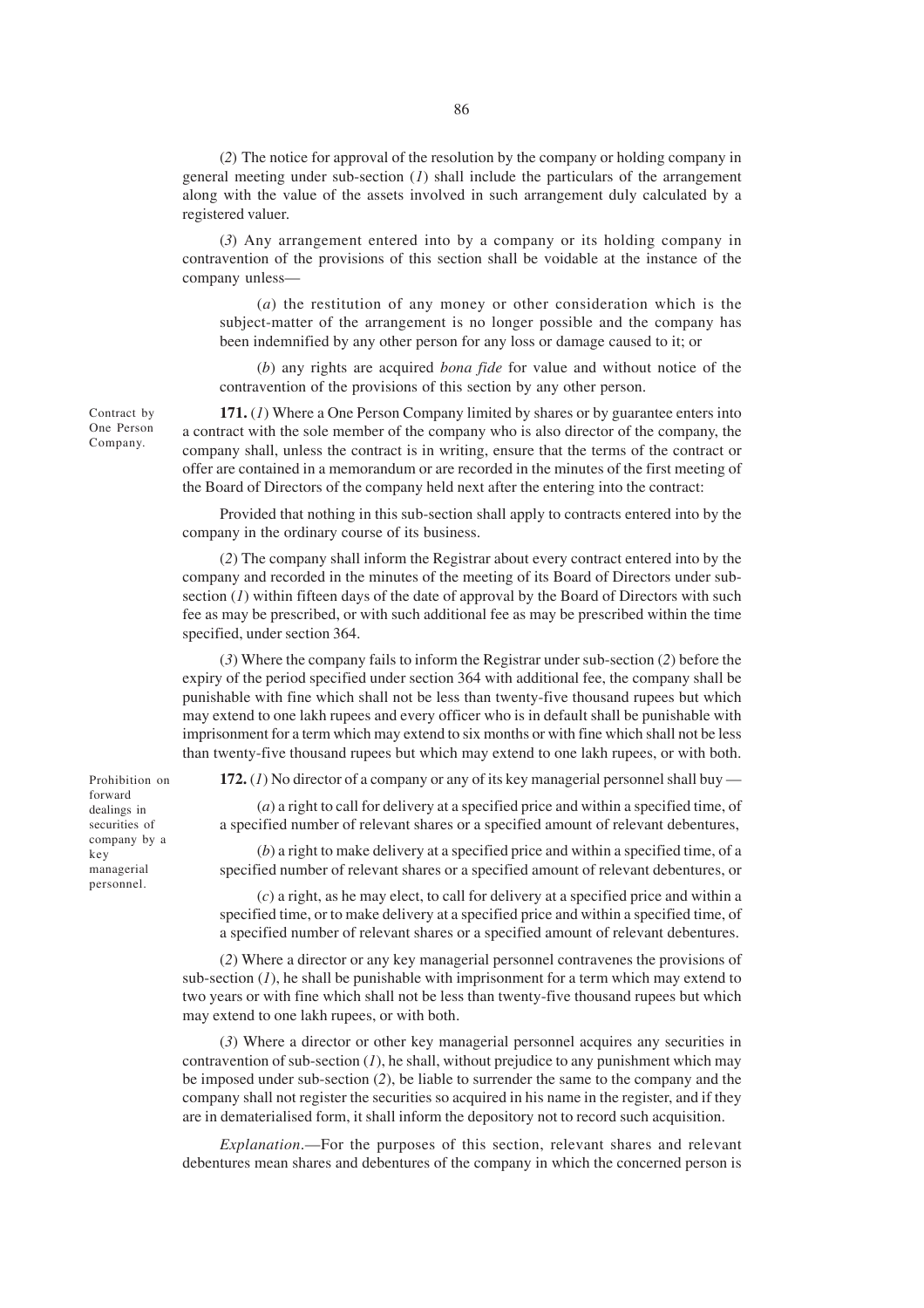a whole-time director or other key managerial person or shares and debentures of its holding and subsidiary companies.

**173.** (*1*) No director or key managerial personnel shall either on his own behalf or on behalf of any other person, deal in securities of a company, or counsel, procure or communicate, directly or indirectly, about any non-public price-sensitive information to any person:

Provided that nothing contained in this sub-section shall apply to any communication required in the ordinary course of business or profession or employment or under any law.

*Explanation.*—For the purposes of this section, "price-sensitive information" means any information which relates, directly or indirectly, to a company and which if published is likely to materially affect the price of securities of the company.

(*2*) If any director or key managerial personnel contravenes the provisions of this section, he shall be punishable with imprisonment for a term which may extend to five years or with fine which shall not be less than five lakh rupees but which may extend to one crore rupees, or with both.

#### CHAPTER XIII

#### APPOINTMENT AND REMUNERATION OF MANAGERIAL PERSONNEL

**174.** (*1*) No company shall appoint or employ at the same time a managing director Appointment and manager.

(*2*) No company shall appoint or re-appoint any person as its managing director, whole-time director or manager for a term exceeding five years at a time:

Provided that no re-appointment shall be made earlier than one year before the expiry of his term.

(*3*) No company shall appoint any firm, body corporate or other association as its manager.

(*4*) No company shall appoint or continue the employment of any person as its key managerial personnel who —

(*a*) is below the age of twenty-one years or has attained the age of seventy years:

Provided that appointment of a person who has attained the age of seventy years may be made by passing a special resolution;

(*b*) is an undischarged insolvent or has at any time been adjudged an insolvent;

(*c*) has at any time suspended payment to his creditors or makes, or has at any time made, a composition with them; or

(*d*) has at any time been convicted by a court of an offence involving moral turpitude.

(*5*)A managing director, whole-time director or manager shall be appointed by the Board of Directors at a meeting with the consent of all the directors present at such meeting, which shall be subject to approval by a special resolution at the next general meeting of the company:

Provided that a notice convening Board or general meeting for considering such appointment shall include the terms and conditions of such appointment, remuneration payable and such other matters including interest, if any, of a director or directors in such appointments, if any.

(*6*) Subject to the provisions of this Act, where an appointment of a managing director, whole-time director or manager is not approved by the company at a general meeting, any act done by him before such approval shall not be deemed to be invalid.

Prohibition on insider trading of securities.

of managing director. whole-time director or manager.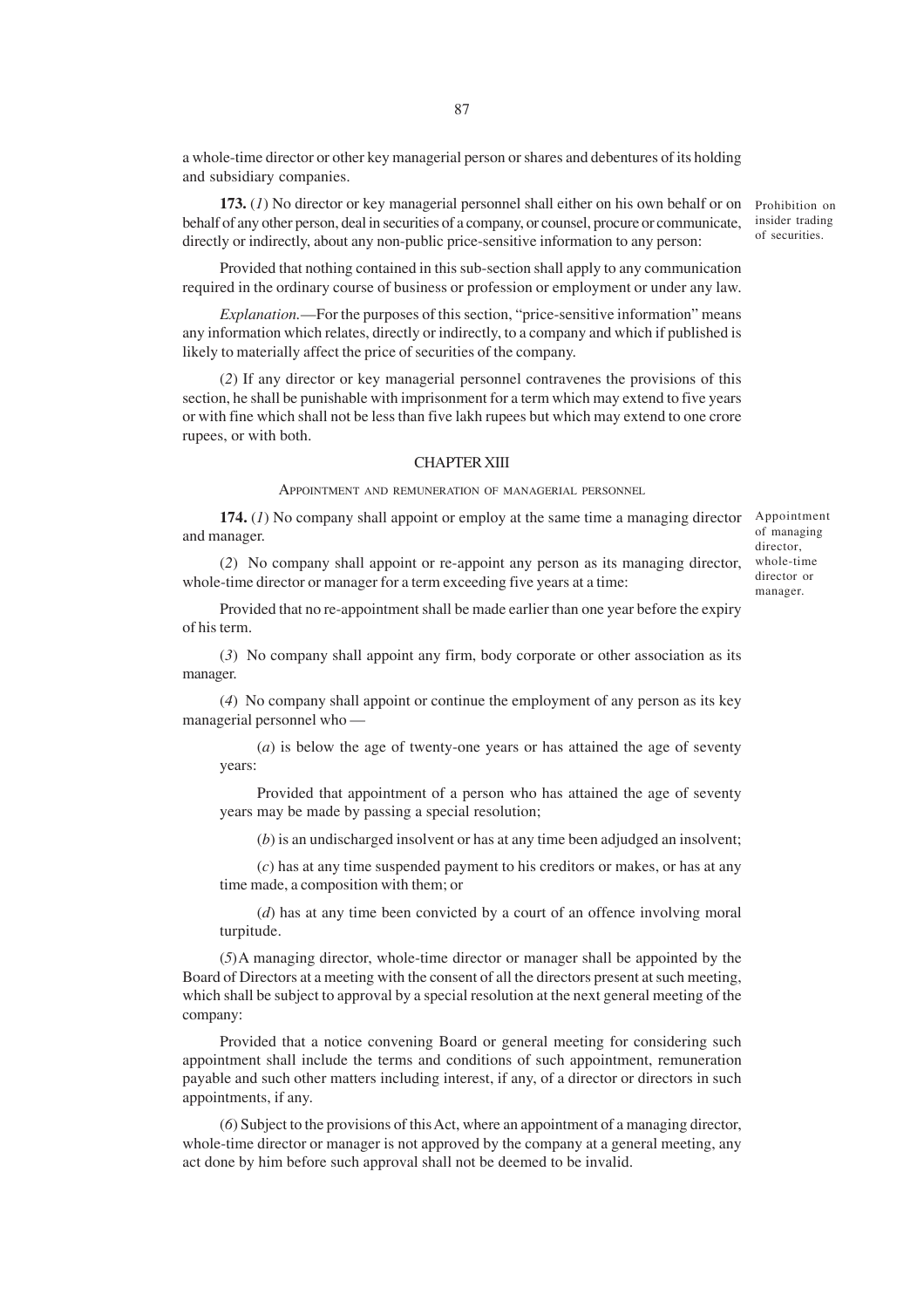Remuneration of managerial personnel.

**175.** (*1*) A managing or whole-time director or a manager of a company may be paid remuneration either by way of a monthly payment or at a specified percentage of the net profits of the company, computed in the manner prescribed, or partly by monthly payment and partly by the percentage of net profits.

(*2*) Where any insurance is taken by a company on behalf of its managing director, whole-time director, manager, Chief Executive Officer, Chief Financial Officer or Company Secretary for indemnifying any of them against any liability in respect of any negligence, default, misfeasance, breach of duty or breach of trust for which they may be guilty in relation to the company, the premium paid on such insurance shall not be treated as part of the remuneration payable to any such personnel.

(*3*) Any director who is in receipt of any commission from the company and who is a managing or whole-time director of the company shall not be disqualified from receiving any remuneration or commission from any holding company or subsidiary company of such company subject to its disclosure by the company in the Board's report.

(*4*) Every person who contravenes the provisions of this section shall be punishable with fine which shall not be less than one lakh rupees but which may extend to five lakh rupees.

Remuneration payable to directors.

**176.** (*1*) A director who is neither a whole-time director nor a managing director of a company may be paid remuneration in the form of —

(*a*) fee for attending meetings of the Board or committees thereof in accordance with the articles; and

(*b*) profit-related commission with the prior approval of members by a special resolution.

(*2*) If any director draws or receives directly or indirectly by way of remuneration any sum in excess of the amount under sub-section  $(1)$ , he shall refund such sum to the company within thirty days.

**177.** (*1*) Payment may be made by a company to a managing or whole-time director or manager, but not to any other director by way of compensation for loss of office, or as consideration for retirement from office or in connection with such loss or retirement.

(2) No payment shall be made under sub-section  $(I)$  in the following cases, namely:—

(*a*) where the director resigns from his office as a result of the reconstruction of the company, or of its amalgamation with any other body corporate or bodies corporate, and is appointed as the managing director, manager or other officer of the reconstructed company or of the body corporate resulting from the amalgamation;

(*b*) where the director resigns from his office otherwise than on the reconstruction of the company or its amalgamation as aforesaid;

(*c*) where the office of the director is vacated under sub-section (*1*) of section 148;

(*d*) where the company is being wound up, whether by an order of the Tribunal or voluntarily, provided the winding up was due to the negligence or default of the director;

(*e*) where the director has been guilty of fraud or breach of trust in relation to, or of gross negligence in or gross mismanagement of, the conduct of the affairs of the company or any subsidiary company or holding company thereof; and

(*f*) where the director has instigated, or has taken part directly or indirectly in bringing about, the termination of his office.

(*3*)Any payment made to a managing or whole-time director or manager in pursuance of sub-section (*1*) shall not exceed the remuneration which he would have earned if he had

Compensation for loss of office of managing or whole-time director or manager.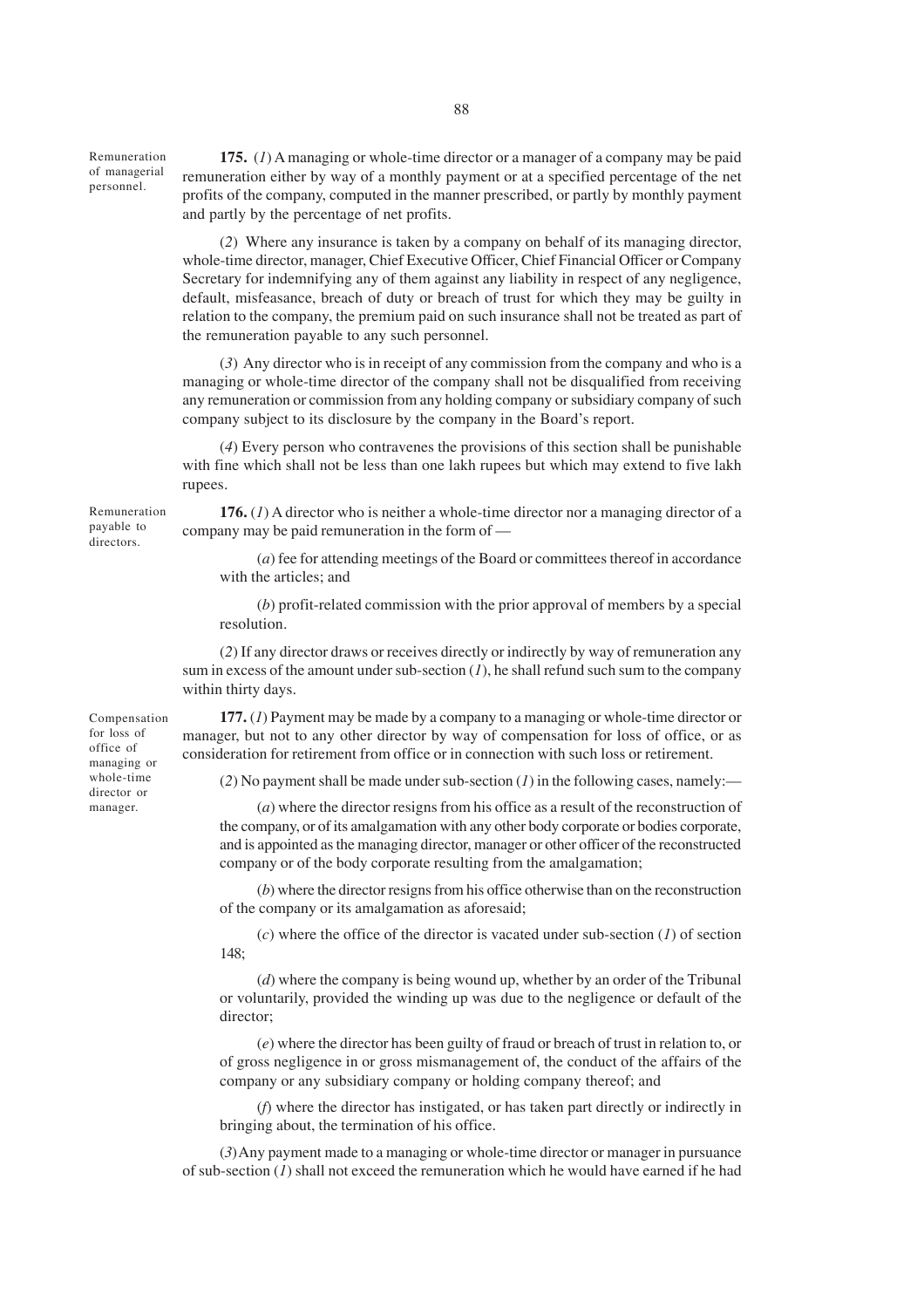been in office for the remainder of his term or for three years, whichever is shorter, calculated on the basis of the average remuneration actually earned by him during a period of three years immediately preceding the date on which he ceased to hold office, or where he held the office for a lesser period than three years, during such period:

Provided that no such payment shall be made to the director in the event of the commencement of the winding up of the company, whether before or at any time within twelve months after, the date on which he ceased to hold office, if the assets of the company on the winding up, after deducting the expenses thereof, are not sufficient to repay to the shareholders the share capital, including the premiums, if any, contributed by them.

(*4*) Nothing in this section shall be deemed to prohibit the payment to a managing or whole-time director, or manager, of any remuneration for services rendered by him to the company in any other capacity.

**178.** (*1*) Every company belonging to such class or description of companies as may be prescribed shall have whole-time key managerial personnel.

Appointment of key managerial personnel.

(*2*)Every whole-time key managerial personnel of a company shall be appointed by means of a resolution of the Board containing the terms and conditions of the appointment including the remuneration.

(*3*) A whole-time key managerial personnel shall not hold office in more than one company at the same time:

Provided that nothing contained in this sub-section shall disentitle a key managerial personnel from being a director of any company with the permission of the company.

(*4*) If the office of any key managerial personnel is vacated, the resulting vacancy shall be filled up by the Board at a meeting of the Board within a period of six months from the date of such vacancy.

(*5*) Where a company fails to comply with any of the provisions of this section, it shall be liable to a penalty of one lakh rupees and every director and key managerial personnel who is in default shall be liable to a penalty of twenty-five thousand rupees, for each such default.

# CHAPTER XIV

## INSPECTION, INQUIRY AND INVESTIGATION

**179.** (*1*) Where on a scrutiny of any document filed by a company or on any information received by him, the Registrar is of the opinion that any further information or explanation or any further documents relating to the company is necessary, he may by a written notice require the company—

Power to call for information, inspect books and conduct inquiries.

(*a*) to furnish in writing such information or explanation; or

(*b*) to produce such documents,

within such reasonable time, as may be specified in the notice.

(*2*) On the receipt of a notice under sub-section (*1*), it shall be the duty of the company and of its officers concerned to furnish such information or explanation to the best of their knowledge and power and to produce the documents to the Registrar within the time specified or extended by the Registrar:

 Provided that where such information or explanation relates to any past period, the officers who had been in the employment of the company for such period, if so called upon by the Registrar through a notice served on them in writing, shall also furnish such information or explanation to the best of their knowledge.

(*3*) If no information or explanation is furnished to the Registrar within the time specified under sub-section (*1*) or if the Registrar on an examination of the documents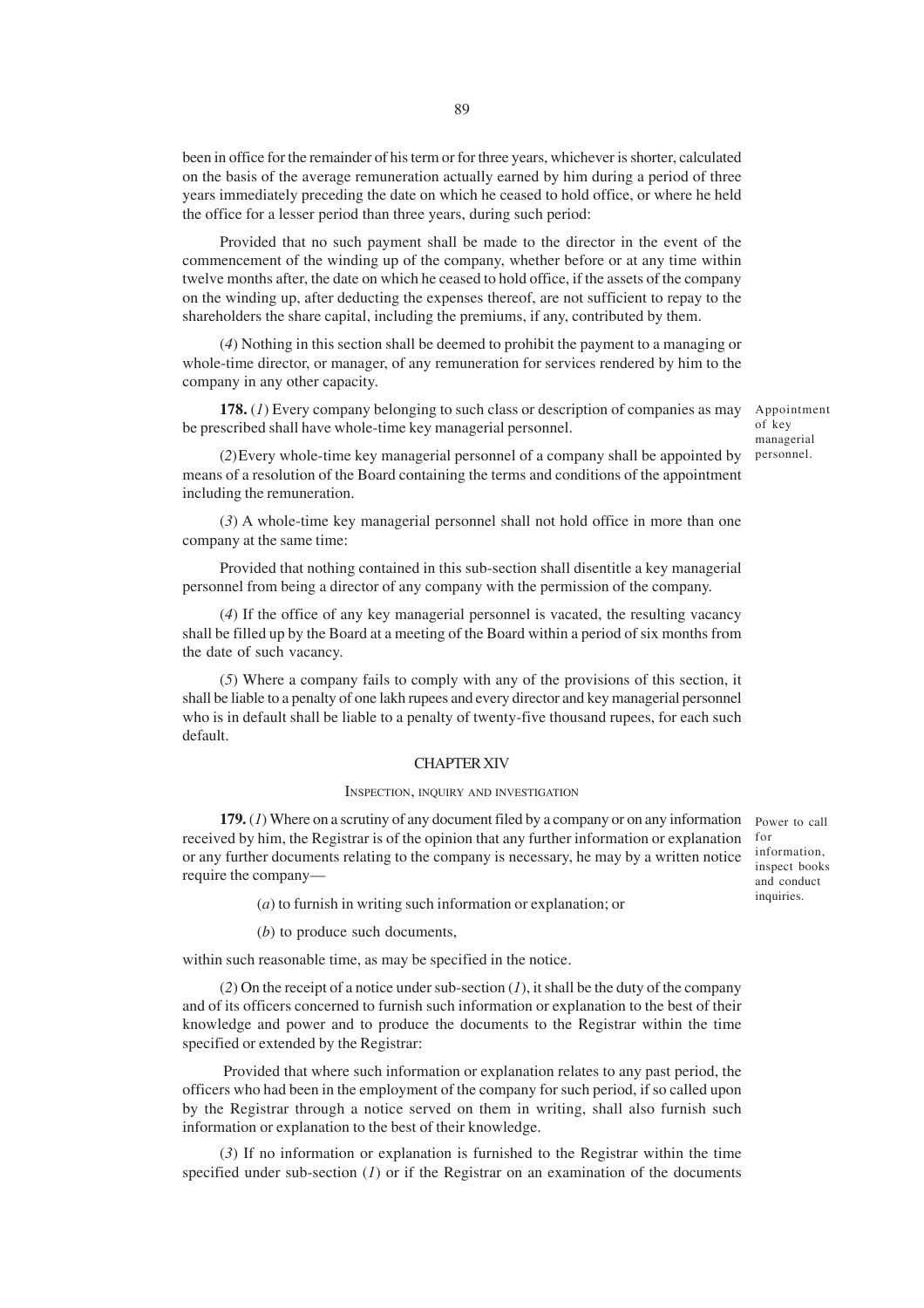furnished is of the opinion that the information or explanation furnished is inadequate or does not disclose a full and fair statement of the information required or if the Registrar is satisfied on a scrutiny of the documents furnished that an unsatisfactory state of affairs exists in the company with regard to compliance with the provisions of this Act, he may, by another written notice, call on the company to produce for his inspection such further books of account, books, papers and explanations as he may require at such place and at such time as he may specify in the notice:

Provided that before any notice is served under this sub-section, the Registrar shall record his reasons in writing for issuing such notice.

(*4*) If the Registrar is satisfied on the basis of information available with or furnished to him or on a representation made to him by any person that the business of a company is being carried on for a fraudulent or unlawful purpose, the Registrar may, after informing the company of the allegations made against it by a written order, call on the company to furnish in writing any information or explanation on matters specified in the order within such time as he may specify therein and carry out such inquiry as he deems fit providing the company a reasonable opportunity of being heard:

Provided that the Central Government may, if it is satisfied that circumstances so warrant, direct the Registrar or a competent inspector appointed by it for the purpose to carry out the inquiry under this sub-section.

(*5*) Without prejudice to the foregoing provisions of this section, the Central Government may, if it is satisfied that circumstances so warrant, direct inspection of books and papers of a company by an inspector appointed by it for the purpose.

(*6*) Where a company fails to furnish any information called for under this section within the time or extended time provided for the purpose, the company shall be punishable with a fine of five hundred rupees per day during the period for which the default continues and shall also be liable to a further fine of rupees one lakh for each offence.

Conduct of inspection and inquiry.

**180.** (*1*) Where a Registrar or inspector calls for the books of account and other books and papers under section 179, it shall be the duty of every director, officer or other employee of the company to produce all such documents to the Registrar or inspector and furnish him with such statements, information or explanations in such form as the Registrar or inspector may require and shall render all assistance to the Registrar or inspector in connection with such inspection.

(*2*) The Registrar or inspector, making an inspection or inquiry under section 179 may, during the course of such inspection or inquiry, as the case may be,—

(*a*) make or cause to be made copies of books of account and other books and papers, or

(*b*) place or cause to be placed any marks of identification in such books in token of the inspection having been made.

(*3*) Notwithstanding anything contained in any other law for the time being in force or in any contract to the contrary, the Registrar or inspector making an inspection or inquiry shall have all the powers as are vested in a civil court under the Code of Civil Procedure, 1908, while trying a suit in respect of the following matters, namely:—

5 of 1908.

(*a*) summoning and enforcing the attendance of persons and examining them on oath; and

(*b*) inspection of any books, registers and other documents of the company at any place.

(*4*) Where any default is made in complying with the directions issued by the Registrar or the inspector in exercise of the powers under the provisions of this section, the company shall be punishable with fine which shall not be less than twenty-five thousand rupees but which may extend to one lakh rupees and every officer who is in default shall be punishable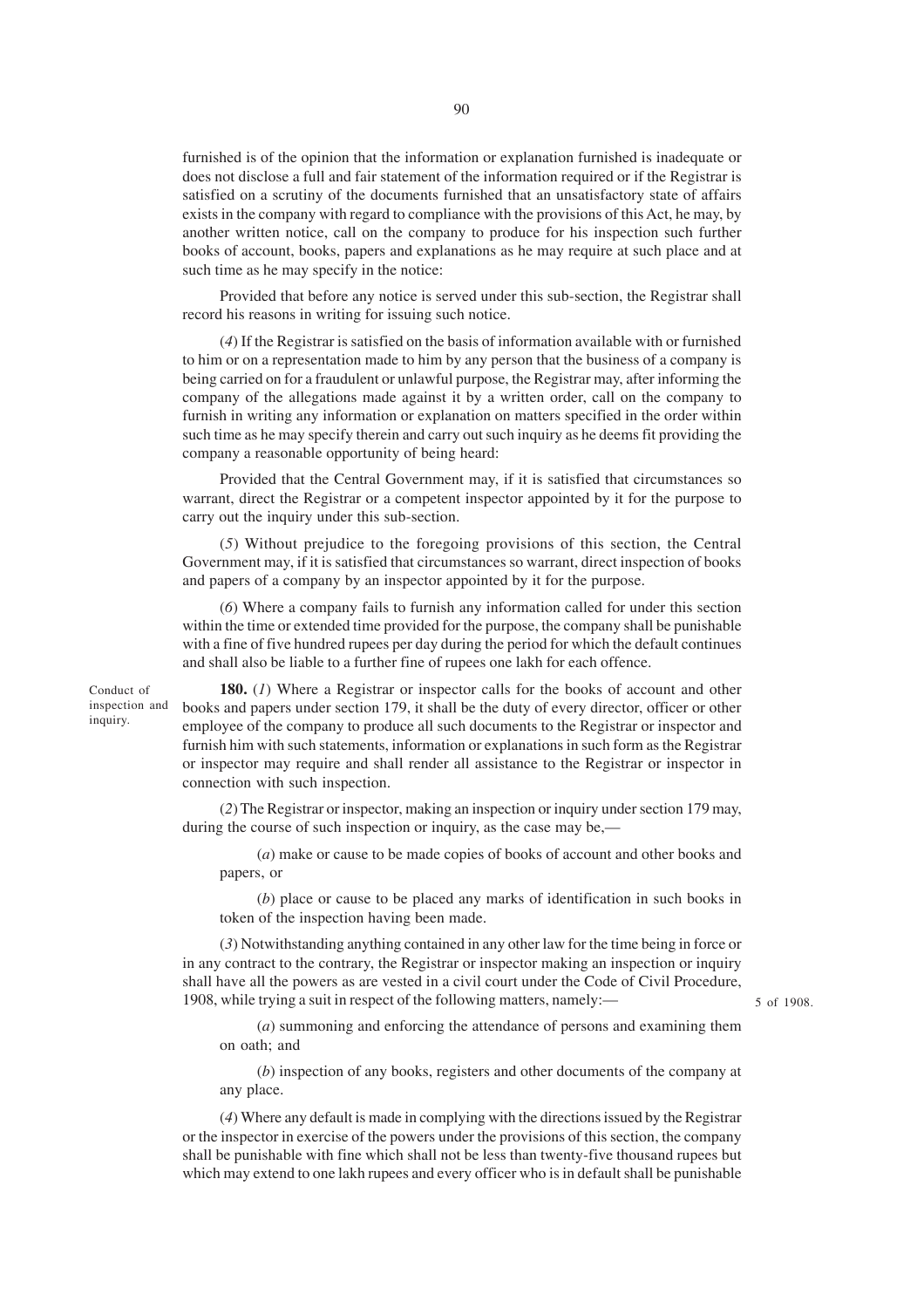with imprisonment which may extend to one year or with fine which shall not be less than twenty-five thousand rupees but which may extend to one lakh rupees, or with both.

(*5*) Where a director or other officer of the company has been convicted of an offence under this section, he shall, on and from the date of his conviction, be deemed to have vacated his office as such and shall be disqualified from holding the office of a director or any other employee in the company or any other company for a period of five years from such date.

181. The Registrar or inspector shall, after the inspection of the books of account or Report on an inquiry under section 179 and other books and papers of the company under section 180, submit a report in writing to the Central Government along with such documents, if any, and such report may, if necessary, include a recommendation that further investigation into the affairs of the company is necessary giving his reasons in support.

**182.** (*1*) Where, upon information in his possession or otherwise, the Registrar or inspector has reasonable ground to believe that the books and papers of a company, or relating to the managing director or manager thereof, are likely to be destroyed, mutilated, altered, falsified or secreted, he may, after obtaining an order from the special court for the seizure of such books and papers,—

(*a*) enter, with such assistance as may be required, and search, the place or places where such books or papers are kept, and

(*b*) seize such books and papers as he considers necessary after allowing the company to take copies of, or extracts from, such books or papers at its cost.

(*2*) The Registrar or inspector shall return the books and papers seized under subsection  $(I)$ , as soon as may be, and in any case not later than the one hundred and eightieth day after such seizure, to the company from whose custody or power such books or papers were seized:

Provided that the books and papers may be called for by the Registrar or inspector for a further period of one hundred and eighty days by an order in writing if they are needed again:

Provided further that the Registrar or inspector may, before returning such books and papers as aforesaid, take copies of, or extracts from them or place identification marks on them or any part thereof or deal with the same in such other manner as he considers necessary.

2 of 1974.

(*3*) The provisions of the Code of Criminal Procedure, 1973 relating to searches or seizures shall apply *mutatis mutandis* to every search and seizure made under this section.

**183.** (*1*) **Where the Central Government is of the opinion, for reasons to be recorded in writing, that it is necessary to investigate into the affairs of a company,—**

Investigation into affairs of company.

(*a*) **on the receipt of a report of the Registrar or inspector under section 181;**

(*b*) **on intimation of a special resolution passed by a company that the affairs of the company ought to be investigated; or**

(*c*) **in public interest,**

**it may order an investigation into the affairs of the company.**

(*2*) **Where an order is passed by a Court or the Tribunal in any proceedings before it that the affairs of a company ought to be investigated, the Central Government shall order an investigation into the affairs of that company.**

(*3*) **For the purposes of this section, the Central Government may appoint one or more competent persons as inspectors to investigate into the affairs of the company and to report thereon in such manner as the Central Government may direct.**

inspection made.

Search and seizure.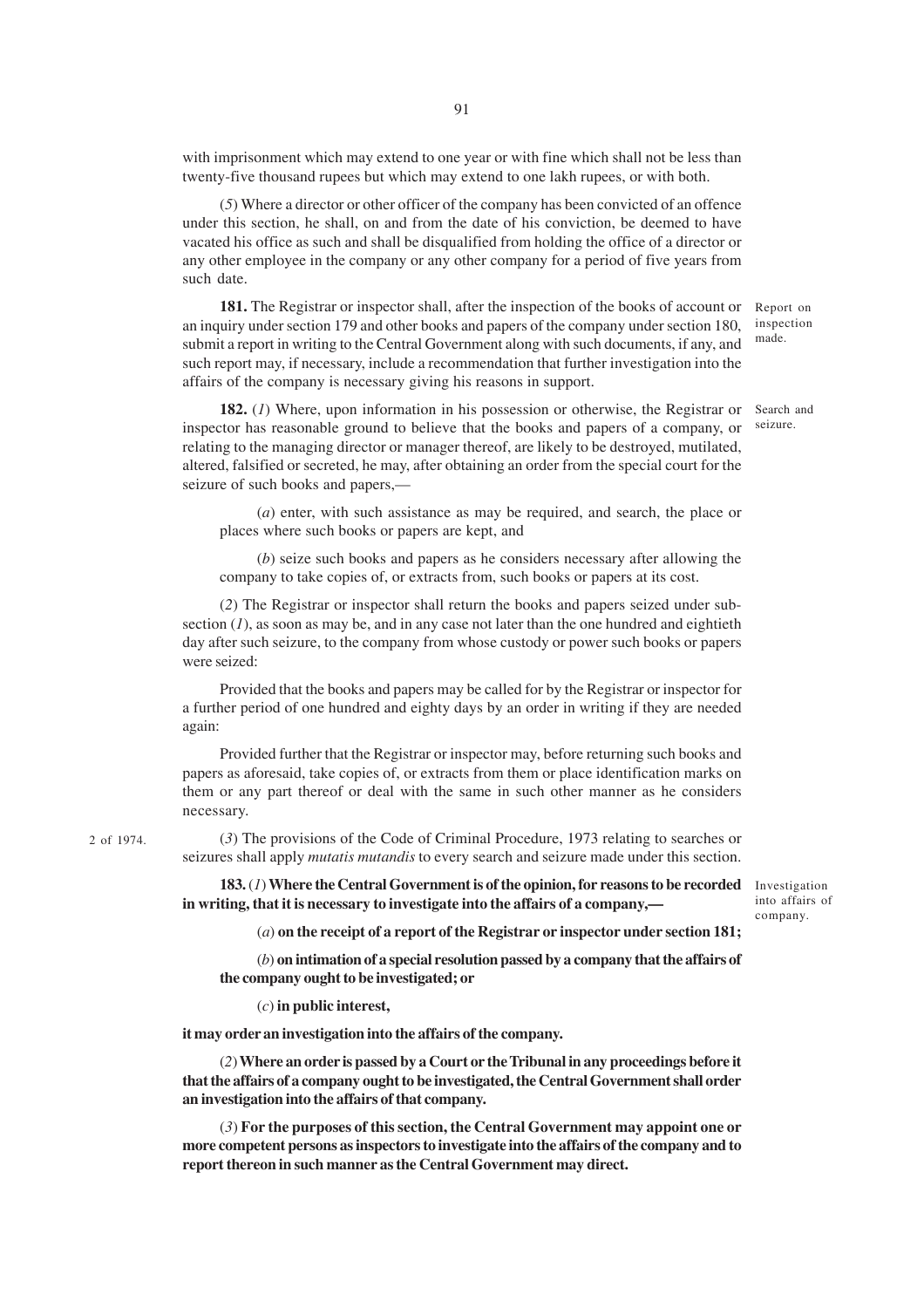Investigation into company's affairs in other cases.

**184.** The Tribunal may, —

 $(a)$  on an application made by —

(*i*) not less than one hundred members or members holding not less than one-tenth of the total voting power in the case of a company having a share capital; or

(*ii*) not less than one-fifth of the persons on the company's register of members, in the case of a company having no share capital,

and supported by such evidence as may be necessary for the purpose of showing that the applicants have good reasons for seeking an order for conducting an investigation into the affairs of the company; or

(*b*) on an application made to it by any other person or otherwise, if it is satisfied that there are circumstances suggesting that —

(*i*) the business of the company is being conducted with intent to defraud its creditors, members or any other persons or otherwise for a fraudulent or unlawful purpose, or in a manner oppressive of any of its members or that the company was formed for any fraudulent or unlawful purpose;

(*ii*) persons concerned in the formation of the company or the management of its affairs have in connection therewith been guilty of fraud, misfeasance or other misconduct towards the company or towards any of its members; or

(*iii*) the members of the company have not been given all the information with respect to its affairs which they might reasonably expect, including information relating to the calculation of the commission payable to a managing or other director, or the manager, of the company,

order, after giving a reasonable opportunity to the parties concerned, that the affairs of the company ought to be investigated by an inspector or inspectors appointed by the Central Government and where such an order is passed, the Central Government shall appoint one or more competent persons as inspectors to investigate into the affairs of the company in respect of such matters and to report thereupon to it in such manner as the Central Government may direct.

**185.** (*1*) Where an investigation is ordered by the Central Government in pursuance of sub-section (*1*) of section 183, or in pursuance of an order made by the Tribunal under section 184, the Central Government may before appointing an inspector require the company or the applicants to give security for such amount not exceeding twenty-five lakh rupees as it may think fit, for payment of the costs and expenses of the investigation.

(*2*) After the completion of any investigation, the costs and expenses of such investigation shall be worked out and a notice shall be served on the company concerned for payment of the said amount within a certain period specified in the notice and if the amount is not paid within the time specified by the Central Government or such extension of time as may be given by it, the amount shall be a charge on the property and assets of the company and shall be recoverable as such under this Act.

**186.** No firm, body corporate or other association shall be appointed as an inspector.

Firm, body corporate or association not to be appointed as inspector.

Security for payment of costs and expenses of investigation.

Investigation of ownership of company.

**187.** (*1*) Where it appears to the Central Government that there is good reason so to do, it may appoint one or more inspectors to investigate and report on the membership of any company and other matters relating to the company, for the purpose of determining the true persons—

92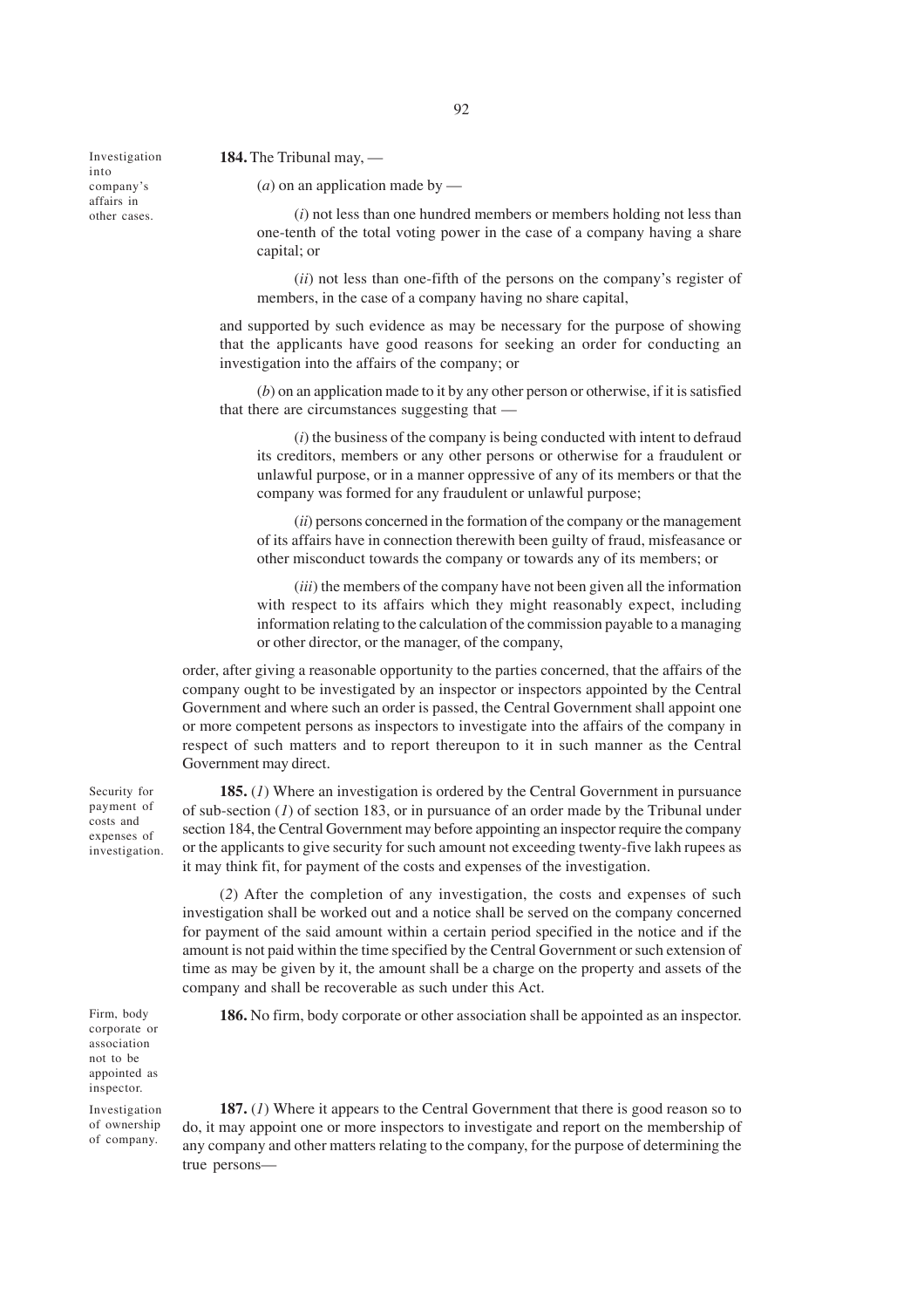(*a*) who are or have been financially interested in the success or failure, whether real or apparent, of the company; or

(*b*) who are or have been able to control or to materially influence the policy of the company.

(*2*) Without prejudice to its powers under sub-section (*1*), the Central Government shall appoint one or more inspectors under that sub-section, if the Tribunal, in the course of any proceedings before it, directs by an order that the affairs of the company ought to be investigated as regards the membership of the company and other matters relating to the company, for the purposes specified in sub-section (*1*).

(*3*) While appointing an inspector under sub-section (*1*), the Central Government may define the scope of the investigation, whether as respects the matters or the period to which it is to extend or otherwise, and in particular, may limit the investigation to matters connected with particular shares or debentures.

(*4*) Subject to the terms of appointment of an inspector, his powers shall extend to the investigation of any circumstances suggesting the existence of any arrangement or understanding which, though not legally binding, is or was observed or is likely to be observed in practice and which is relevant for the purposes of his investigation.

188. (1) It shall be the duty of all officers and other employees and agents of a Procedure, company which is under investigation under this Chapter, and where the affairs of any other body corporate or a person are investigated under section 189, of all officers and other employees including ex-employees and agents of such body corporate or a person—

powers, etc., of inspectors.

(*a*) to preserve and to produce to an inspector or any person authorised by him in this behalf all books and papers of, or relating to, the company or, as the case may be, relating to the other body corporate or the person, which are in their custody or power; and

(*b*) otherwise to give to the inspector all assistance in connection with the investigation which they are reasonably able to give.

(*2*) The inspector may require any body corporate, other than a body corporate referred to in sub-section (*1*), to furnish such information to, or produce such books and papers before, him or any person authorised by him in this behalf as he may consider necessary if the furnishing of such information or the production of such books and papers is relevant or necessary for the purposes of his investigation.

(*3*) The inspector shall not keep in his custody any books and papers produced under sub-section (*1*) or sub-section (*2*) for more than one hundred and eighty days and return the same to the company, body corporate, firm or individual by whom or on whose behalf the books and papers were produced:

Provided that the books and papers may be called for by the inspector if they are needed again for a further period of one hundred and eighty days by an order in writing.

(*4*) An inspector may examine on oath—

- (*a*) any of the persons referred to in sub-section (*1*); and
- (*b*) with the prior approval of the Central Government, any other person,

in relation to the affairs of the company, or other body corporate or person, as the case may be, and for that purpose may require any of those persons to appear before him personally.

(*5*) Notes of any examination under sub-section (*4*) shall be taken down in writing and shall be read over to, or by, and signed by, the person examined, and may thereafter be used in evidence against him.

(*6*) If any person fails without reasonable cause or refuses—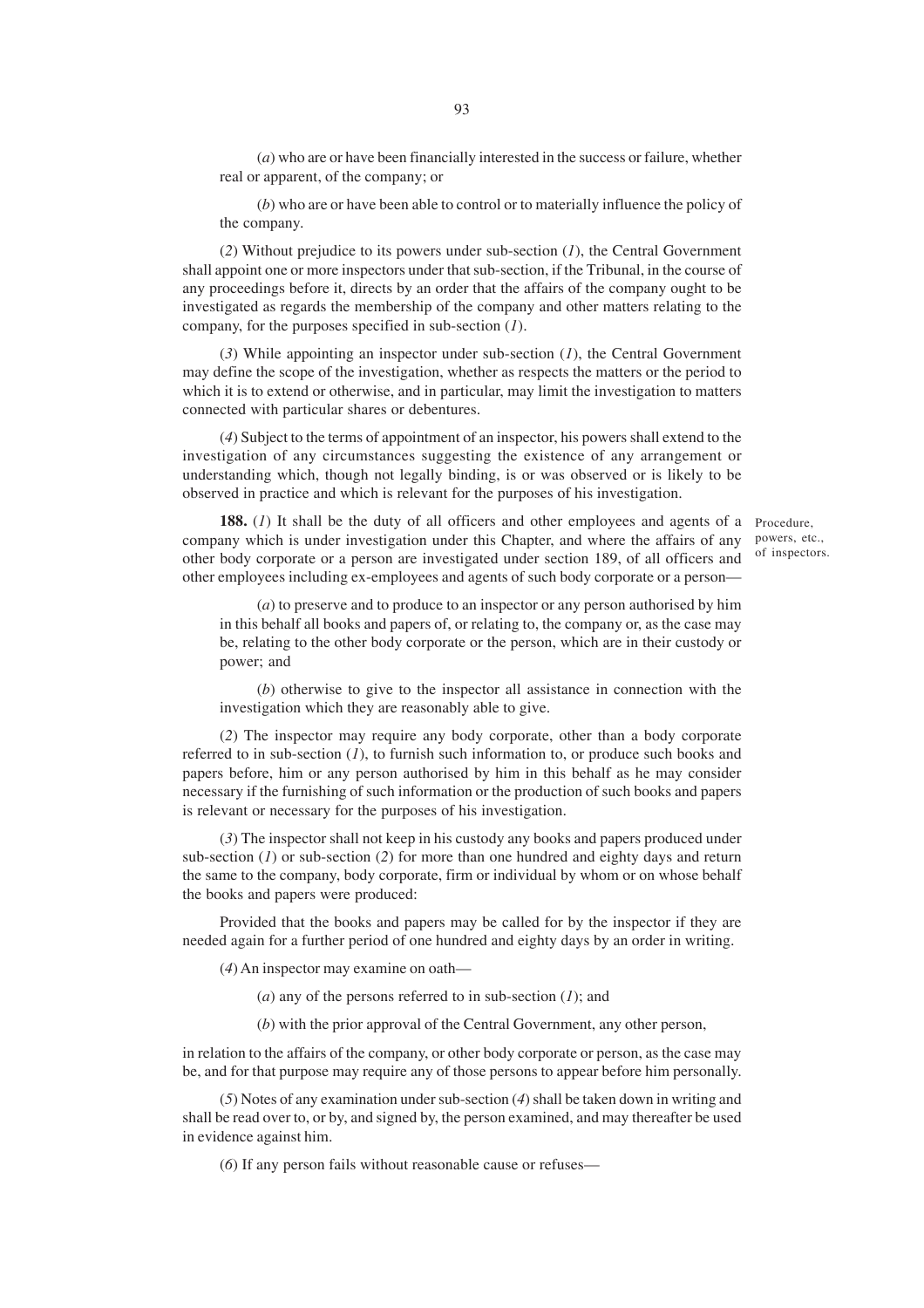(*a*) to produce to an inspector or any person authorised by him in this behalf any book or paper which it is his duty under sub-section (*1*) or sub-section (*2*) to produce;

(*b*) to furnish any information which is his duty under sub-section (*2*) to furnish;

(*c*) to appear before the inspector personally when required to do so under subsection (*4*) or to answer any question which is put to him by the inspector in pursuance of that sub-section; or

(*d*) to sign the notes of any examination referred to in sub-section (*5*),

he shall be punishable with imprisonment for a term which may extend to six months and with fine which shall not be less than twenty-five thousand rupees but which may extend to one lakh rupees, and also with a further fine which may extend to two thousand rupees for every day after the first during which the failure or refusal continues.

(*7*) Officers of the Central Government, any State Government or statutory authority shall provide reasonable assistance to the inspector for the purpose of the inspection, inquiry or investigation, which the inspector may, with the prior approval of the Central Government, require.

(*8*) The Central Government may enter into an agreement with the Government of a foreign State for reciprocal arrangements to assist in any inspection, inquiry or investigation under this Act or under the corresponding law in force in that State. The Central Government may, by notification, render the application of this Chapter in relation to a foreign State with which reciprocal arrangements have been made subject to such modifications, exceptions, conditions and qualifications as may be deemed expedient for implementing the agreement with that State.

Power of inspectors to conduct investigation into affairs of related companies, etc.

**189.** If an inspector appointed under section 183 or section 184 or section 187 to investigate into the affairs of a company considers it necessary for the purposes of the investigation, to investigate also the affairs of —

(*a*) any other body corporate which is, or has at any relevant time been the company's subsidiary company or holding company, or a subsidiary company of its holding company;

(*b*) any other body corporate which is, or has at any relevant time been managed by any person as managing director or as manager, who is, or was, at the relevant time, the managing director or the manager of the company;

(*c*) any other body corporate whose Board of Directors comprises nominees of the company or is accustomed to act in accordance with the directions or instructions of the company or any of its directors; or

(*d*) any person who is or has at any relevant time been the company's managing director or manager or employee,

he shall, subject to the prior approval of the Central Government, investigate into and report on the affairs of the other body corporate or of the managing director or manager, in so far as he considers that the results of his investigation are relevant to the investigation of the affairs of the company for which he is appointed:

Provided that the Central Government shall, before according approval under this section give the body corporate or person a reasonable opportunity to show cause why such approval shall not be given.

Seizure of documents by inspector.

**190.** (*1*) Where in the course of an investigation under this Chapter, the inspector has reasonable grounds to believe that the books and papers of, or relating to, any company or other body corporate or managing director or manager of such company are likely to be destroyed, mutilated, altered, falsified or secreted, the inspector may —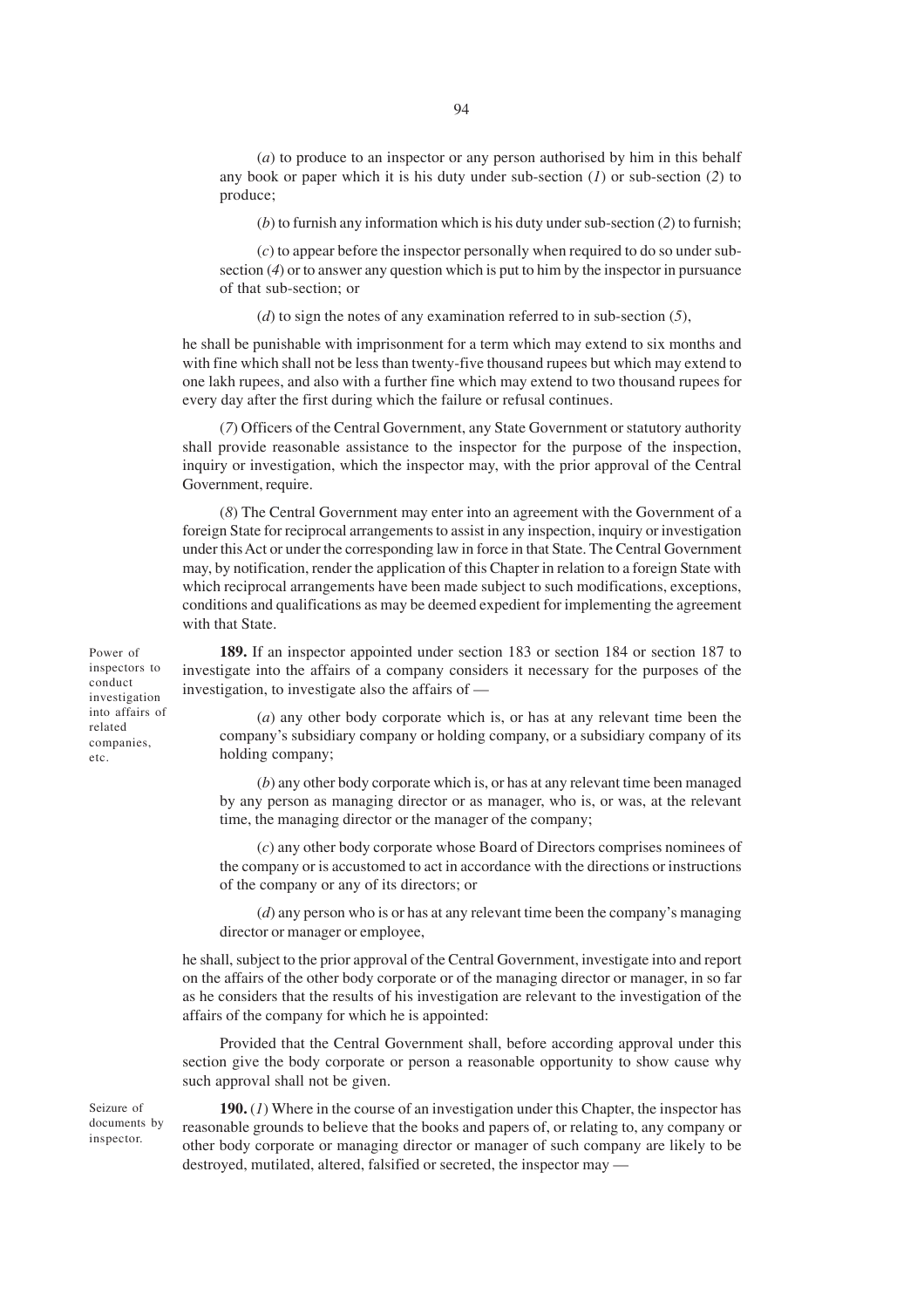(*a*) enter, with such assistance as may be required, the place or places where such books and papers are kept in such manner as may be required; and

(*b*) seize books and papers as he considers necessary after allowing the company to take copies of, or extracts from, such books, papers at its cost for the purposes of his investigation.

(*2*) The inspector shall keep in his custody the books and papers seized under this section for such a period not later than the conclusion of the investigation as he considers necessary and thereafter shall return the same to the company or the other body corporate, or, as the case may be, to the managing director or the manager or any other person from whose custody or power they were seized:

Provided that the inspector may, before returning such books and papers as aforesaid, take copies of, or extracts from them or place identification marks on them or any part thereof or deal with the same in such manner as he considers necessary.

(*3*) The provisions of the Code of Criminal Procedure, 1973, relating to searches or seizures shall apply *mutatis mutandis* to every search or seizure made under this section.

2 of 1974.

191. (1) Where it appears to the Tribunal, on a reference made to it by the Central Freezing of Government or in connection with any inquiry or investigation into the affairs of a company under sections 180 and 183 or on any complaint made by any person in this behalf that the removal, transfer or disposal of funds, assets, properties of the company is likely to take place in a manner that is prejudicial to the interests of the company or its shareholders or creditors or in public interest, it may by order direct that such transfer, removal or disposal shall not take place during such period not exceeding three years as may be specified in the order or may take place subject to such conditions and restrictions as the Tribunal may deem fit.

(*2*) In case of any removal, transfer or disposal of funds, assets, properties of the company in contravention of the order of the Tribunal under sub-section  $(I)$ , the company shall be punishable with fine which shall not be less than one lakh rupees but which may extend to twenty-five lakh rupees and every officer who is in default shall be punishable with imprisonment for a term which may extend to three years or with fine which shall not be less than twenty-five thousand rupees but which may extend to five lakh rupees, or with both.

**192.** (*1*) Where it appears to the Tribunal, in connection with any investigation under section 187 or on a complaint made by any person in this behalf, that there is good reason to find out the relevant facts about any securities issued or to be issued by a company and the Tribunal is of the opinion that such facts cannot be found out unless certain restrictions, as it may deem fit, are imposed, the Tribunal may, by order, direct that the securities shall be subject to such restrictions as it may deem fit for such period not exceeding three years as may be specified in the order.

(*2*) Where securities in any company are issued or transferred or acted upon in contravention of an order of the Tribunal under sub-section (*1*), the company shall be punishable with fine which shall not be less than one lakh rupees but which may extend to twenty-five lakh rupees and every officer who is in default shall be punishable with imprisonment for a term which may extend to six months or with fine which shall not be less than twenty-five thousand rupees but which may extend to five lakh rupees, or with both.

**193.** (*1*) An inspector appointed under this Chapter may, and if so directed by the Central Government shall, submit interim reports to that Government, and on the conclusion of the investigation, shall submit a final report to the Central Government.

(*2*) Every report made under sub-section (*1*) shall be in writing or printed as the Central Government may direct.

assets on an inquiry and investigation of a company.

Imposition of restrictions upon securities.

Inspector's report.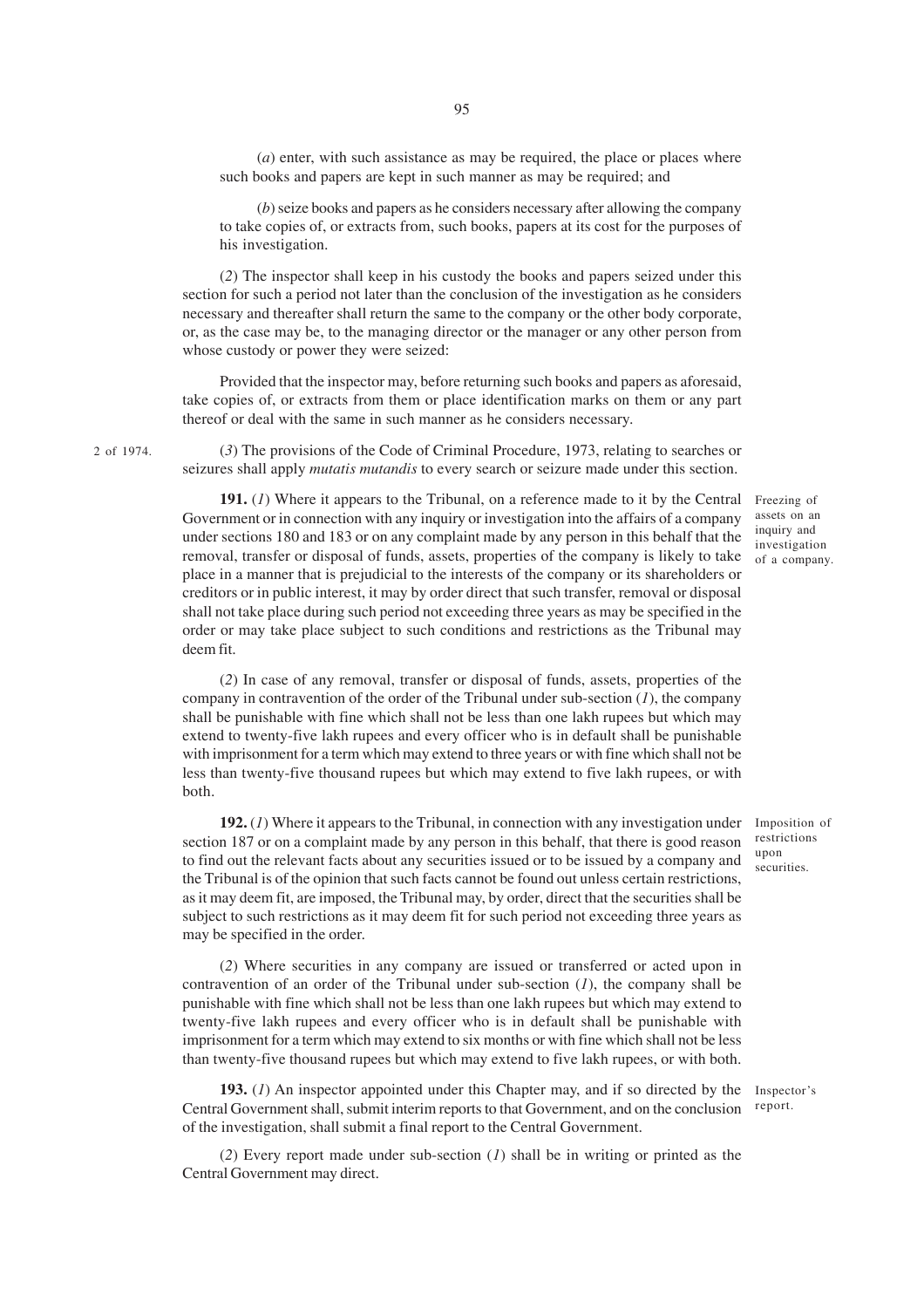(*3*) The Central Government —

(*a*) shall forward a copy of final report, other than an interim report, made by any inspector, to the company at its registered office and also to any body corporate or person dealt with in the report by virtue of section 189;

(*b*) may, if it thinks fit, furnish a copy of the final report, on request and on payment of the prescribed fee, to any person —

(*i*) who is a member of the company or other body corporate dealt with in the report under section 183 or section 189; or

(*ii*) whose interest as a creditor of the company or other body corporate appears to the Central Government to be affected;

(*c*) shall, where the inspectors are appointed under section 183 in pursuance of an order of a Court or the Tribunal, forward a copy of any report to that Court or the Tribunal;

(*d*) shall, where the inspectors are appointed in pursuance of the provisions of section 184, furnish a copy of the final report to the Tribunal or to the applicants who requested investigation;

(*e*) may also cause the final report to be published.

(*4*) The report of any inspector appointed under this Chapter and authenticated in such manner, as may be prescribed, shall be admissible in any legal proceeding as evidence in relation to any matter contained in the report.

**194.** No suit or other proceeding shall lie in any court, tribunal or other authority in respect of any action initiated by the Central Government for making an investigation under this Chapter or for the appointment of an inspector thereunder and no proceedings of an inspector shall be called in question or stayed by any court, tribunal or other authority on any ground whatsoever until the conclusion of the investigation and the submission of a report by the inspector.

**195.** (*1*) If, from an inspector's report, made under section 193, it appears to the Central Government that any person has, in relation to the company or in relation to any other body corporate or other person whose affairs have been investigated under section 183 or section 184 or section 189, been guilty of any offence for which he is criminally liable, the Central Government may prosecute such person for the offence and it shall be the duty of all officers and other employees of the company or body corporate to give the Central Government the necessary assistance in connection with the prosecution.

(*2*) If any company or other body corporate is liable to be wound up under this Act and it appears to the Central Government from any such report made under section 193 that it is expedient so to do by reason of any such circumstances as are referred to in section 184, the Central Government may, unless the company or body corporate is already being wound up by the Tribunal, cause to be presented to the Tribunal by any person authorised by the Central Government in this behalf—

(*a*) a petition for the winding up of the company or body corporate on the ground that it is just and equitable that it should be wound up, or

(*b*) an application under section 212, or

(*c*) both.

(*3*) If from any such report as aforesaid, it appears to the Central Government that proceedings ought, in the public interest, to be brought by the company or any body corporate whose affairs have been investigated under section 183 —

(*a*) for the recovery of damages in respect of any fraud, misfeasance or other misconduct in connection with the promotion or formation, or the management of the affairs, of such company or body corporate; or

No suit or proceeding till submission of final report.

Actions to be taken in pursuance of inspector's report.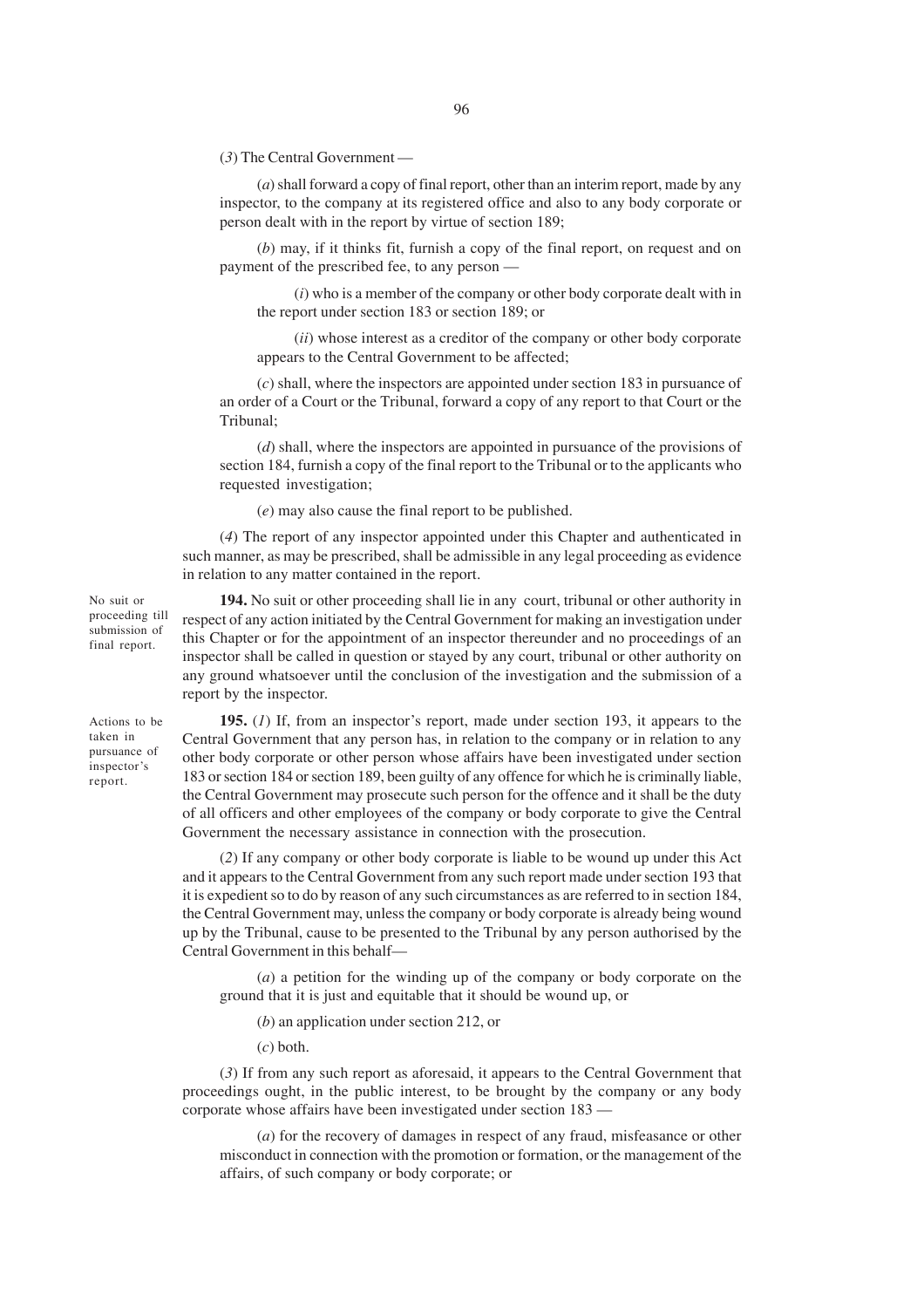(*b*) for the recovery of any property of such company or body corporate which has been misapplied or wrongfully retained,

the Central Government may itself bring proceedings for winding up in the name of such company or body corporate.

(*4*) The Central Government shall be indemnified by such company or body corporate against any costs or expenses incurred by it in, or in connection with, any proceedings brought by virtue of sub-section (*3*).

**196.** (*1*) The expenses of, and incidental to, an investigation by an inspector appointed Expenses of by the Central Government under this Chapter other than expenses of inspection under section 185 shall be defrayed in the first instance by the Central Government, but shall be reimbursed by the following persons to the extent mentioned below, namely:—

(*a*) any person who is convicted on a prosecution instituted, or who is ordered to pay damages or restore any property in proceedings brought, under section 195, to the extent that he may in the same proceedings be ordered to pay the said expenses as may be specified by the court convicting such person, or ordering him to pay such damages or restore such property, as the case may be;

(*b*) any company or body corporate in whose name proceedings are brought as aforesaid, to the extent of the amount or value of any sums or property recovered by it as a result of such proceedings;

(*c*) unless, as a result of the investigation, a prosecution is instituted under section 195, —

(*i*) any company, body corporate, managing director or manager dealt with by the report of the inspector, and

(*ii*) the applicants for the investigation, where the inspector was appointed under section 184,

to such extent as the Central Government may direct.

(*2*) Any amount for which a company or body corporate is liable under clause (*b*) of sub-section (*1*) shall be a first charge on the sums or property mentioned in that clause.

197. An investigation under this Chapter may be initiated notwithstanding, and no Voluntary such investigation shall be stopped or suspended by reason only of, the fact that—

(*a*) an application has been made under section 212;

(*b*) the company has passed a special resolution for voluntary winding up; or

(*c*) any other proceeding for the winding up of the company is pending before the Tribunal :

Provided that where a winding up order is passed by the Tribunal in a proceeding referred to in clause  $(c)$ , the inspector shall inform the Tribunal about the pendency of the investigation proceedings before him and the Tribunal shall pass such order as it may deem fit:

Provided further that nothing in the winding up order shall absolve any director or other employee of the company from participating in the proceedings before the inspector or any liability as a result of the finding by the inspector.

198. Nothing in this Chapter shall require the disclosure to the Tribunal or to the Legal advisers Central Government or to the Registrar or to an inspector appointed by the Central Government—

(*a*) by a legal adviser, of any privileged communication made to him in that capacity, except as respects the name and address of his client; or

winding up of company, etc., not to stop investigation proceedings.

investigation.

and bankers not to disclose.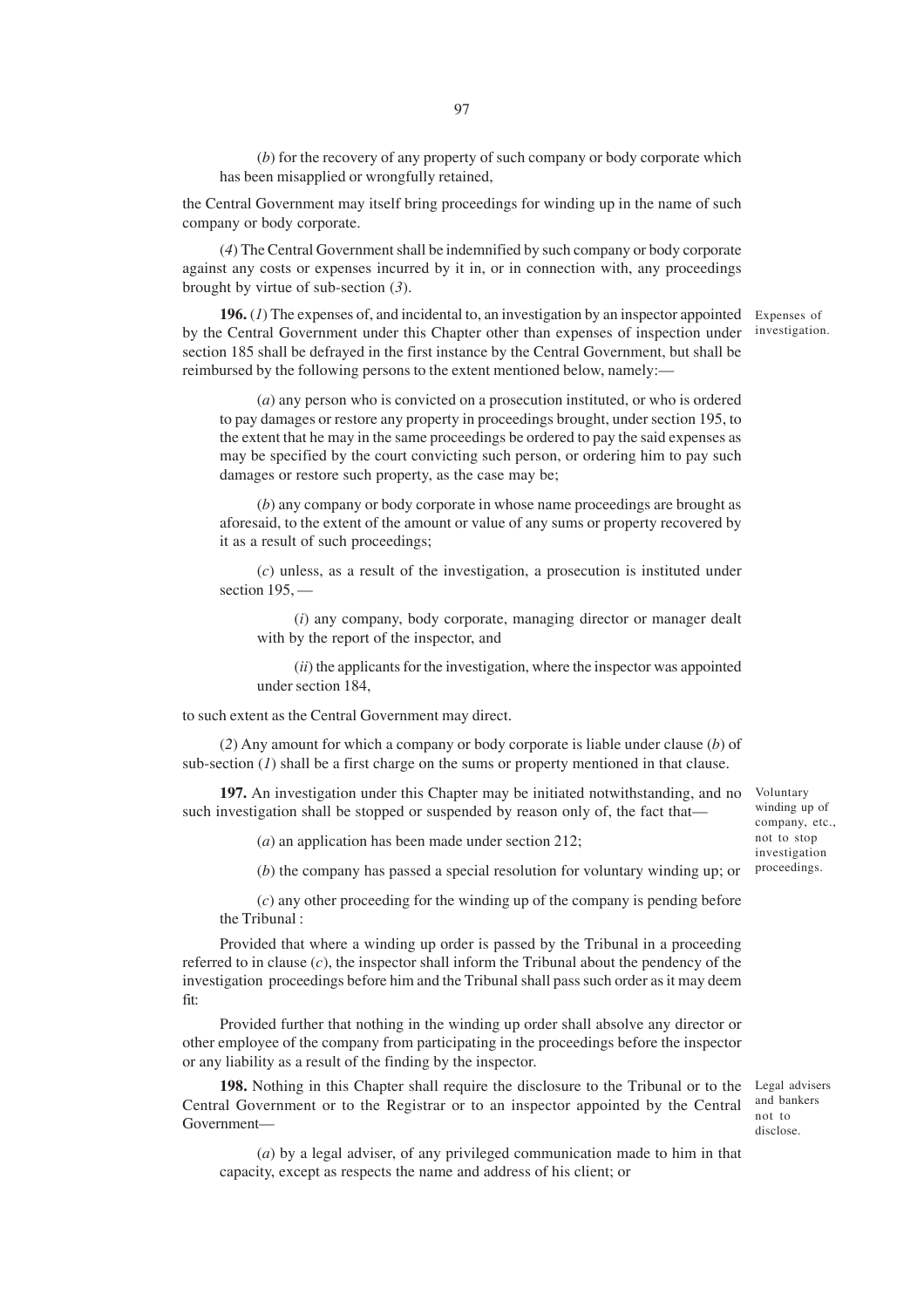(*b*) by the bankers of any company, body corporate, or other person, of any information as to the affairs of any of their customers, other than such company, body corporate, or person.

**199.** The provisions of this Chapter shall apply *mutatis mutandis* to inspection, inquiry or investigation in relation to foreign companies.

**200.** Where a person who is required to provide an explanation or make a statement during the course of inspection, inquiry or investigation, or an officer or other employee of a company or other body corporate which is also under investigation, —

(*a*) destroys, mutilates or falsifies, or is a party to the destruction, mutilation or falsification of, documents relating to the property, assets or affairs of the company or the body corporate;

(*b*) makes, or is a party to the making of, a false entry in any document concerning the company or body corporate; or

(*c*) provides an explanation which is false or which he knows to be false,

he shall be punishable with imprisonment for a term which may extend to three years and with fine which shall not be less than twenty-five thousand rupees but which may extend to five lakh rupees.

# CAHPTER XV

COMPROMISES, ARRANGEMENTS AND AMALGAMATIONS

**201.** (*1*) Where a compromise or arrangement is proposed—

(*a*) between a company and its creditors or any class of them, or

(*b*) between a company and its members or any class of them,

the Tribunal may, on the application of the company or of any creditor or member of the company, or in the case of a company which is being wound up, of the liquidator, order a meeting of the creditors or class of creditors, or of the members or class of members, as the case may be, to be called, held and conducted in such manner as the Tribunal directs.

*Explanation.—*For the purposes of this sub-section, arrangement includes a reorganisation of the company's share capital by the consolidation of shares of different classes or by the division of shares into shares of different classes, or by both of those methods.

(*2*) The company or any other person, by whom an application is made under subsection  $(1)$ , shall disclose to the Tribunal by affidavit—

(*a*) all material facts relating to the company, such as the latest financial position of the company, the latest auditor's report on the accounts of the company and the pendency of any investigation or proceedings against the company;

(*b*) reduction of share capital of the company, if any, included in the compromise or arrangement;

(*c*) any scheme of corporate debt restructuring consented to by not less than seventy-five per cent. of the secured creditors in value, including—

(*i*) a creditor's responsibility statement,

(*ii*) safeguards for the protection of other secured and unsecured creditors,

(*iii*) report by the auditor that the fund requirements of the company after the corporate debt restructuring as approved shall conform to the liquidity test based upon the estimates provided to them by the Board,

Power to compromise or make arrangements with creditors and members.

Investigation, etc., of foreign companies. Penalty for furnishing false statement, mutilation, destruction of documents.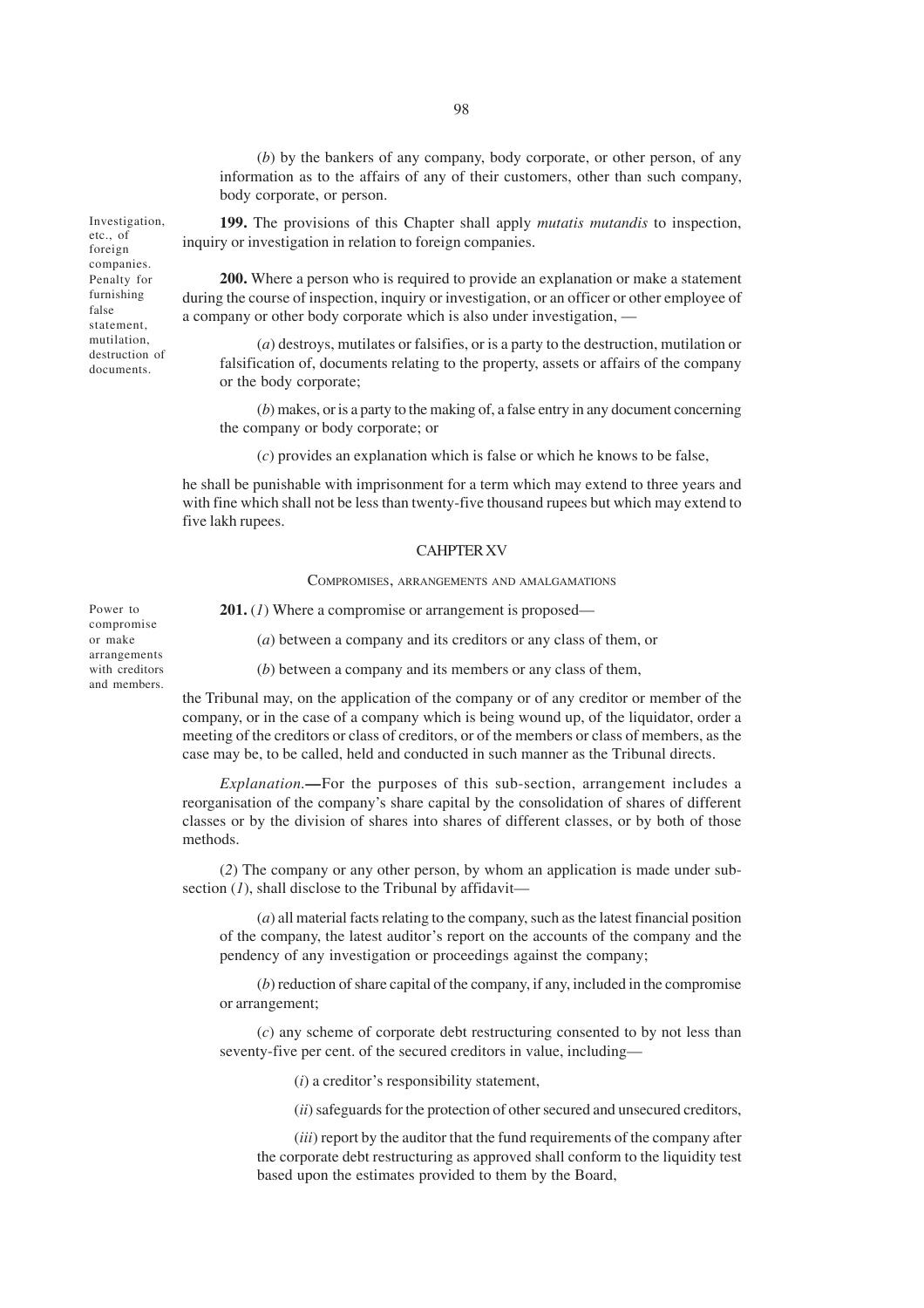(*iv*) where the company proposes to adopt the corporate debt restructuring guidelines specified by the Reserve Bank of India, a statement to that effect, and

(*v*) a valuation report in respect of the shares and the property and all assets, tangible and intangible, movable and immovable, of the company by a registered valuer.

(*3*) Where a meeting is proposed to be called in pursuance of an order of the Tribunal under sub-section (*1*), a notice of such meeting shall be sent to all the creditors or class of creditors and to all the members or class of members and the debenture holders of the company, either individually or by an advertisement, which shall be accompanied by a statement disclosing the details of the compromise or arrangement, the valuation report, if any, and explaining their effect on creditors, members and the debenture holders and the effect of the compromise or arrangement on any material interests of the directors of the company or the debenture trustees, and such other matters as may be prescribed:

Provided that where an advertisement is issued under this sub-section, it shall indicate the time within which copies of the compromise or arrangement shall be made available to the concerned persons free of charge from the registered office of the company.

(*4*) A notice under sub-section (*3*) shall provide that the persons to whom the notice is sent shall intimate in writing their consent to the adoption of the compromise or arrangement within one month from the date of receipt of such notice:

Provided that any objection to the compromise or arrangement shall be made only by persons holding not less than ten per cent. of the shareholding or having outstanding debt amounting to not less than five per cent. of the total outstanding debt as per the latest audited financial statement.

(*5*) A notice under sub-section (*3*) along with all the documents in such form as may be prescribed shall also be sent to the Central Government, the Reserve Bank of India, the Securities and Exchange Board, the Registrar, the respective stock exchanges, the Official Liquidator, the Competition Commission of India established under sub-section (*1*) of section 7 of the Competition Act, 2002, if necessary, and such other authorities which are likely to be affected by the compromise or arrangement and shall require that representations, if any, to be made by them shall be made within one month from the date of receipt of such notice, failing which, it shall be presumed that they have no representations to make on the proposals.

(*6*) Where, at a meeting held in pursuance of sub-section (*1*), a majority representing three-fourths in value of the creditors, or class of creditors or members or class of members, as the case may be, present and voting in person or by proxy or by postal ballot, agree to any compromise or arrangement and if such compromise or arrangement is sanctioned by the Tribunal by an order, the same shall be binding on the company, all the creditors, or class of creditors or members or class of members, as the case may be, or, in case of a company being wound up, on the liquidator and the contributories of the company.

(*7*) An order made by the Tribunal under sub-section (*6*) shall provide for all or any of the following matters, namely:—

(*a*) where the compromise or arrangement provides for conversion of preferential shares into equity shares, such preference shareholders shall be given an option to either obtain arrears of dividend in cash or accept equity shares equal to the value of the dividend payable;

(*b*) the protection of any class of creditors;

(*c*) if the compromise or arrangement results in the variation of the shareholders' rights, it shall be given effect to under the provisions of section 42;

(*d*) if the compromise or arrangement is agreed to by the creditors under subsection (*6*), any proceedings pending before the Board for Industrial and Financial

12 of 2003.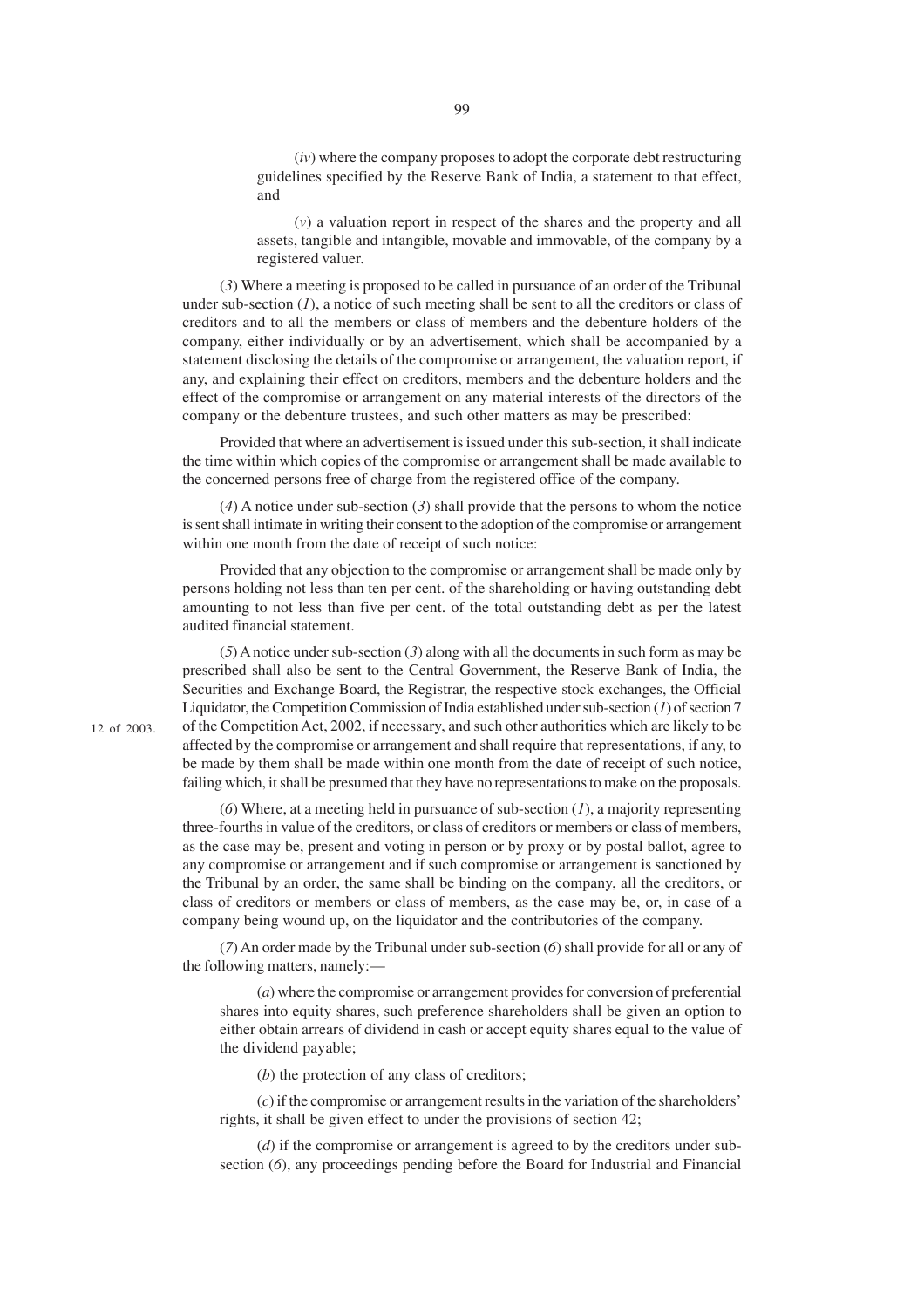Reconstruction established under section 4 of the Sick Industrial Companies (Special 1 of 1986. Provisions) Act, 1985 shall abate;

(*e*) such other matters as are in the opinion of the Tribunal necessary to effectively implement the terms of the compromise or arrangement.

(*8*) The order of the Tribunal shall be filed with the Registrar by the Company within thirty days of the receipt of the order.

(*9*) No compromise or arrangement under this section shall include any buy-back of securities as is provided under section 61.

(*10*) Any compromise or arrangement may include takeover offer made in such manner as may be prescribed:

Provided that in case of listed companies, takeover offer shall be as per the guidelines issued by the Securities and Exchange Board.

*Explanation.*—For the purposes of this section, "takeover offer" means an offer to acquire all the shares in a company or where there is more than one class of shares, all the shares of one or more classes, other than shares that at the date of the offer are already held by the offeror, and the terms of the offer are the same in relation to all the shares to which the offer relates or where the shares to which the offer relates include shares of different classes, in relation to all the shares of each class.

(*11*) An aggrieved party may make an application to the Tribunal in the event of any grievances with respect to the takeover offer of companies other than listed companies in such manner as may be prescribed and the Tribunal may, on application, pass such order as it may deem fit.

*Explanation*.—For the removal of doubts, it is hereby declared that the provisions of section 59 shall not apply to the reduction of share capital effected in pursuance of the order of the Tribunal under this section.

**202.** (*1*) Where the Tribunal makes an order under section 201 sanctioning a compromise or an arrangement in respect of a company, it—

(*a*) shall have power to supervise the implementation of the compromise or arrangement; and

(*b*) may, at the time of making such order or at any time thereafter, give such directions in regard to any matter or make such modifications in the compromise or arrangement as it may consider necessary for the proper implementation of the compromise or arrangement.

(*2*) If the Tribunal is satisfied that the compromise or arrangement sanctioned under section 201 cannot be implemented satisfactorily with or without modifications, and the company is unable to pay its debts as per the scheme, it may make an order for winding up the company and such an order shall be deemed to be an order made under section 248.

(*3*) The provisions of this section shall, so far as may be, also apply to a company in respect of which an order has been made before the commencement of this Act sanctioning a compromise or an arrangement.

**203.** (*1*) Where an application is made to the Tribunal under section 201 for the sanctioning of a compromise or an arrangement proposed between a company and any such persons as are mentioned in that section, and it is shown to the Tribunal—

(*a*) that the compromise or arrangement has been proposed for the purposes of, or in connection with, a scheme for the reconstruction of the company or companies involving merger or the amalgamation of any two or more companies; and

(*b*) that under the scheme, the whole or any part of the undertaking, property or liabilities of any company (hereinafter referred to as the transferor company) is required

Power of Tribunal to enforce compromise or arrangement.

Merger and amalgamation of companies.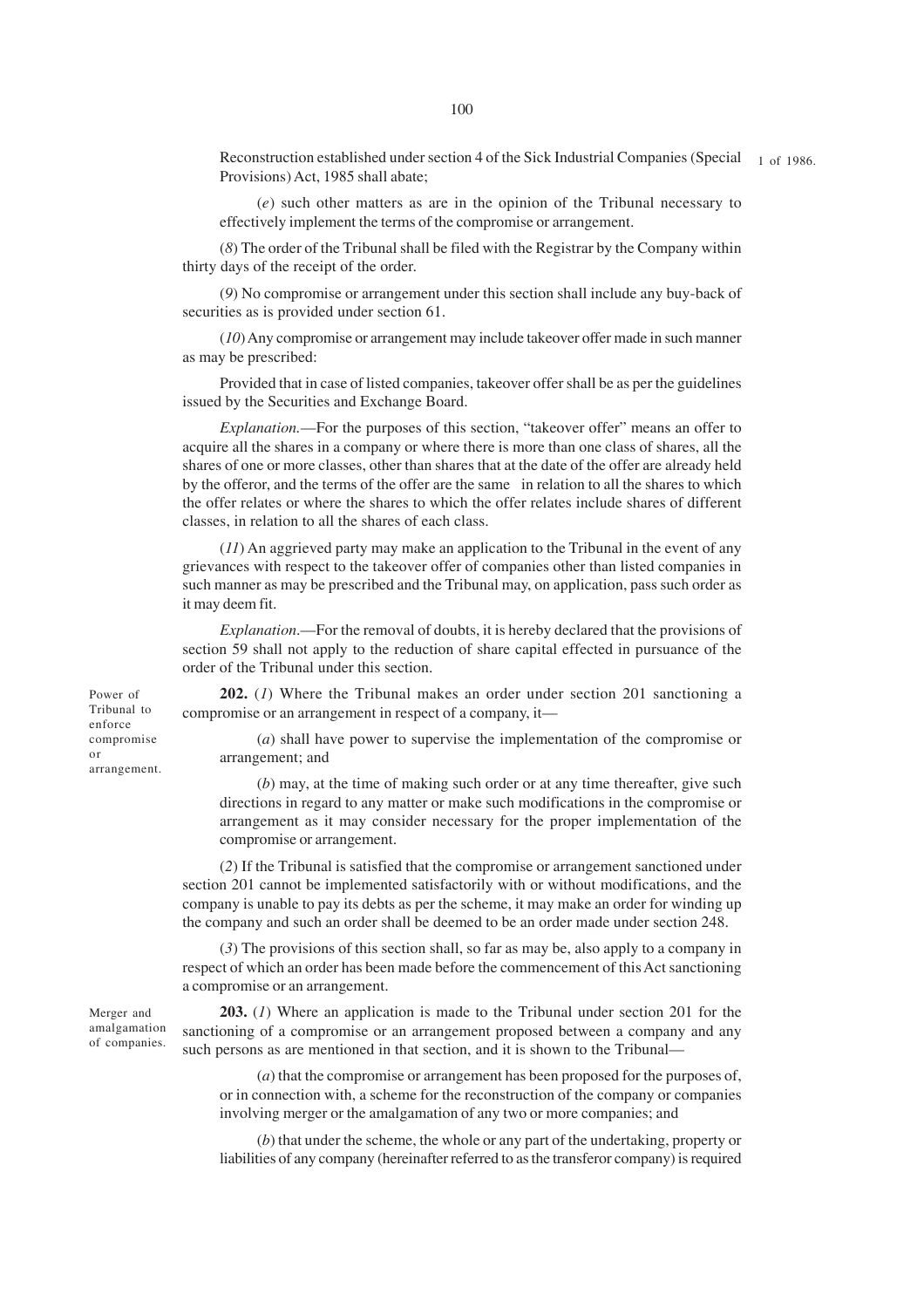to be transferred to another company (hereinafter referred to as the transferee company), or is proposed to be divided among and transferred to two or more companies,

the Tribunal may on such application, order a meeting of the creditors or class of creditors or the members or class of members, as the case may be, to be called, held and conducted in such manner as the Tribunal may direct and the provisions of sub-sections (*3*) to (*6*) of section 201 shall apply *mutatis mutandis.*

(*2*) Where an order has been made by the Tribunal under sub-section (*1*), merging companies or the companies in respect of which a division is proposed, shall also be required to circulate the following for the meeting so ordered by the Tribunal, namely:—

(*a*) the draft of the proposed terms of the scheme drawn up and adopted by the directors of the merging company;

(*b*) confirmation that a copy of the draft scheme has been filed with the Registrar;

(*c*) a report adopted by the directors of the merging companies explaining effect of compromise on each class of shareholders laying out in particular the share exchange ratio, specifying any special valuation difficulties;

(*d*) the report of the expert with regard to valuation, if any;

(*e*) a supplementary accounting statement if the last annual accounts of any of the merging company relate to a financial year ending more than six months before the first meeting of the company summoned for the purposes of approving the scheme;

(*f*) approval of the draft of the proposed terms by an ordinary resolution of the transferor company or, as the case may be, each of the transferor companies, in the case of merger by formation of a new company.

(*3*) The Tribunal, after satisfying itself that the procedure specified in subsections (*1*) and (*2*) has been complied with, may, by order, sanction the compromise or arrangement or by a subsequent order, make provision for the following matters, namely:—

(*a*) the transfer to the transferee company of the whole or any part of the undertaking, property or liabilities of the transferor company from a date to be determined by the parties unless the Tribunal, for reasons to be recorded by it in writing, decides otherwise;

(*b*) the allotment or appropriation by the transferee company of any shares, debentures, policies or other like instruments in the company which, under the compromise or arrangement, are to be allotted or appropriated by that company to or for any person;

(*c*) the continuation by or against the transferee company of any legal proceedings pending by or against any transferor company on the date of transfer;

(*d*) dissolution, without winding up, of any transferor company;

(*e*) the provision to be made for any persons who, within such time and in such manner as the Tribunal directs, dissent from the compromise or arrangement;

(*f*) where there is an allotment of any foreign direct investment, such allotment to the transferor company and the transferee company at such percentage as may be specified in the order;

(*g*) the transfer of the employees of the transferor company to the transferee company;

(*h*) where the transferor company is a listed company and the transferee company is an unlisted company,–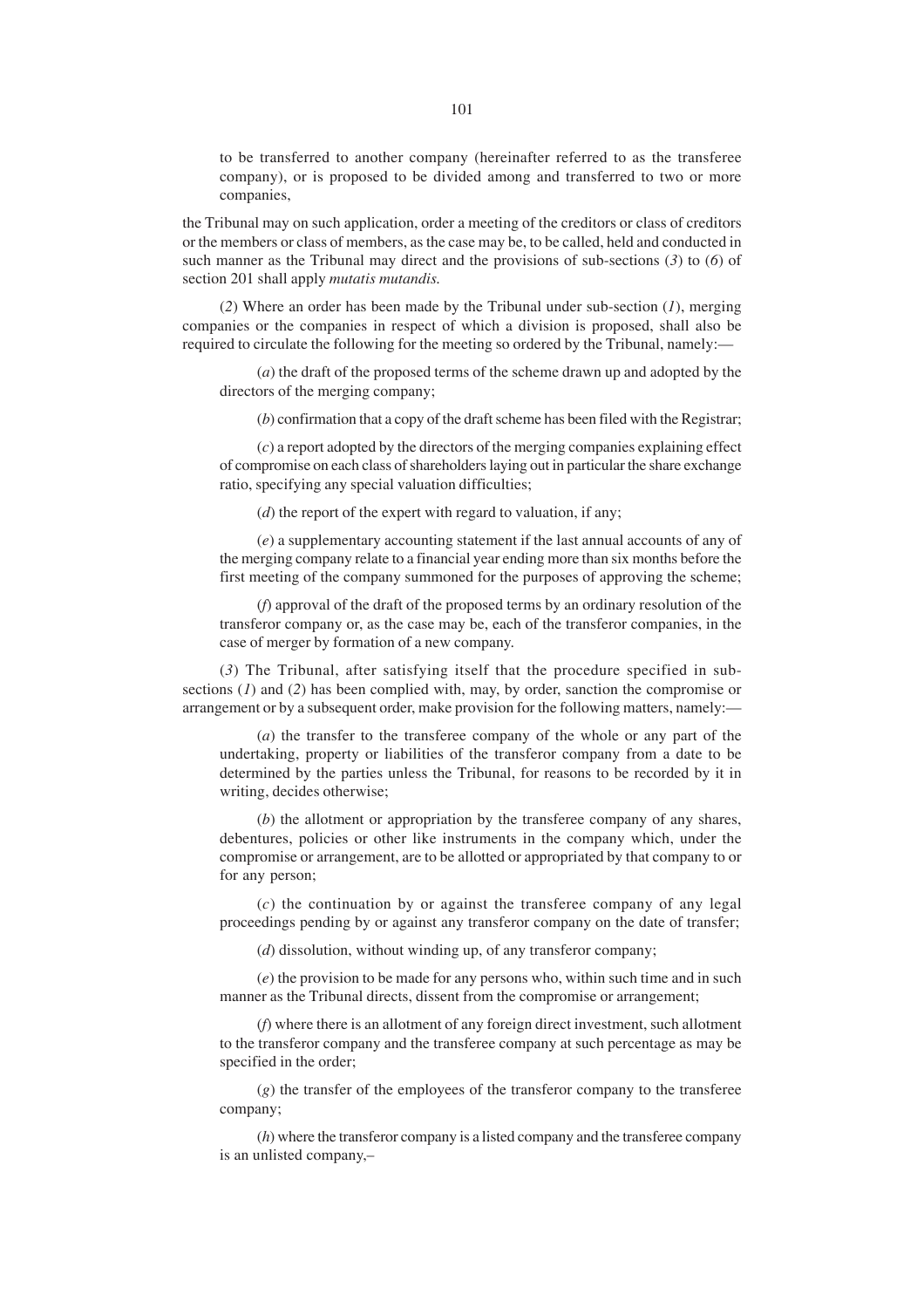(*i*) the transferee company shall continue to be an unlisted company;

(*ii*) if shareholders of the transferor company decide to opt out of the transferee company, provision shall be made for payment of the value of shares held by them and other benefits in accordance with a pre-determined price formula or after a valuation is made, and the arrangements under this provision may be made by the Tribunal;

(*iii*) if the transferor company is not dissolved, it shall become an unlisted company and if it is left with a small portion of the assets, the public shareholders may decide to opt out of the company and provision shall be made for the payment of the value of shares and other benefits in accordance with a predetermined price formula or after a valuation is made;

(*i*) where the transferor company is dissolved, the fee, if any, paid by the transferor company on its authorised capital shall be set-off against any fees payable by the transferee company on its authorised capital subsequent to the amalgamation; and

(*j*) such incidental, consequential and supplemental matters as are deemed necessary to secure that the merger or amalgamation is fully and effectively carried out.

(*4*) Where an order under this section provides for the transfer of any property or liabilities, then, by virtue of the order, that property shall be transferred to the transferee company and the liabilities shall be transferred to and become the liabilities of the transferee company and any property may, if the order so directs, be freed from any charge which shall by virtue of the compromise or arrangement, cease to have effect.

(*5*) Within thirty days after the making of an order under this section, every company in relation to which the order is made shall cause a certified copy thereof to be filed with the Registrar for registration.

(*6*) Where any default is made in complying with the provisions of this section, the transferor company or the transferee company or both shall be punishable with fine which shall not be less than one lakh rupees but which may extend to twenty-five lakh rupees and every officer of such companies who is in default, shall be punishable with imprisonment for a term which may extend to one year or with fine which shall not be less than one lakh rupees but which may extend to three lakh rupees, or with both.

*Explanation.—*For the purposes of this section,—

(*i*) in a scheme involving a merger, where under the scheme the undertaking, property and liabilities of one or more companies, including the company in respect of which the compromise or arrangement is proposed, are to be transferred to another existing company, it is a merger by absorption, or where the undertaking, property and liabilities of two or more companies, including the company in respect of which the compromise or arrangement is proposed, are to be transferred to a new company, whether or not a public company, it is a merger by formation of a new company;

(*ii*) references to merging companies are in relation to a merger by absorption, to the transferor and transferee companies, and, in relation to a merger by formation of a new company, to the transferor companies;

(*iii*) a scheme involves a division, where under the scheme the undertaking, property and liabilities of the company in respect of which the compromise or arrangement is proposed are to be divided among and transferred to two or more companies each of which is either an existing company or a new company; and

(*iv*) property includes assets, rights and interests of every description and liabilities include debts and obligations of every description.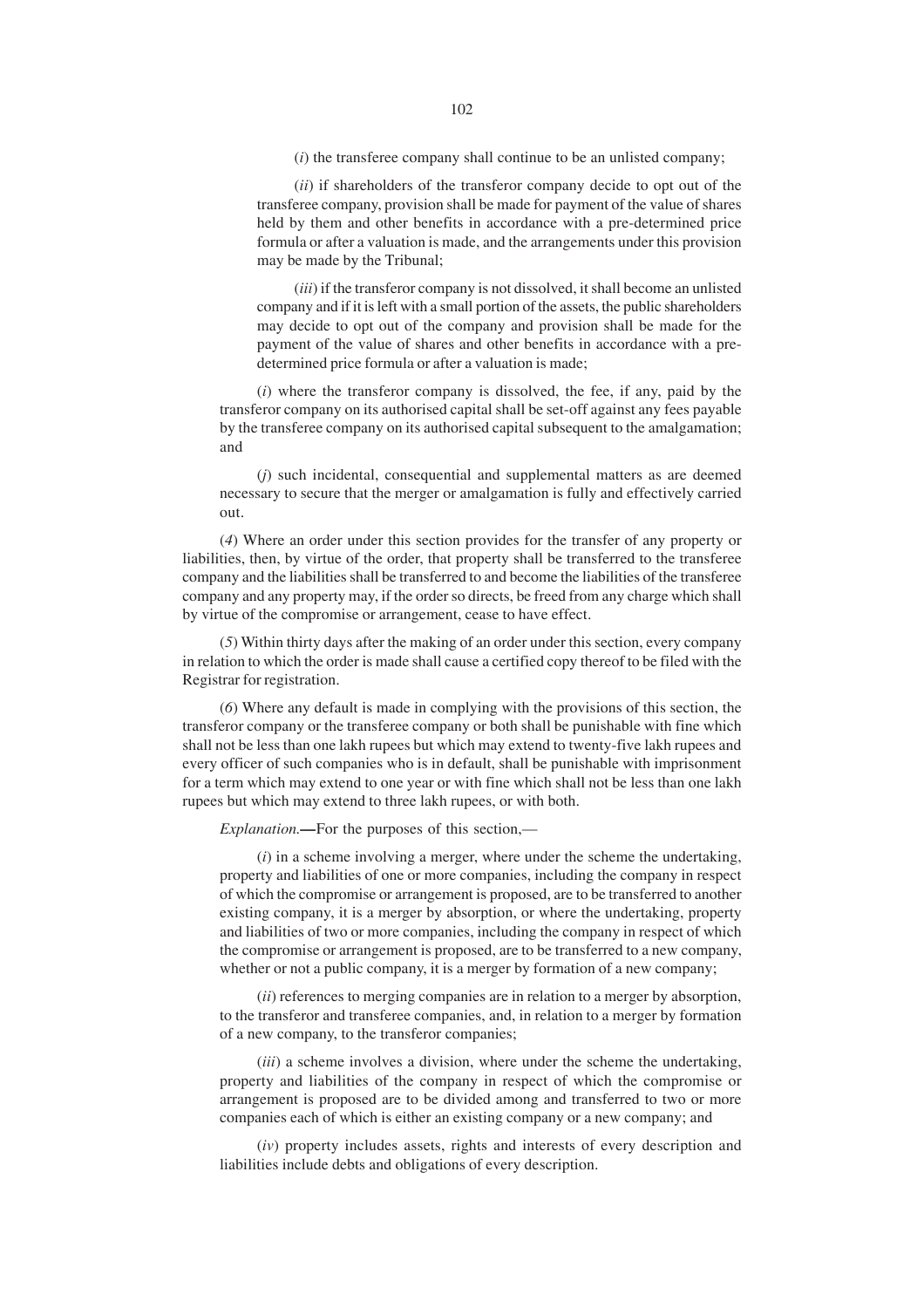amalgamation of certain companies.

204. (1) Notwithstanding the provisions of section 203, a scheme of merger or Merger or amalgamation may be entered into between two small companies or between a holding company and its wholly-owned subsidiary company, subject to the following, namely:—

(*a*) a notice of the proposed scheme inviting comments or objections, if any, from any persons affected by the scheme within thirty days is issued by both the transferor and the transferee company;

(*b*) the objections received are considered by the companies in their respective general meetings and the scheme is approved by the respective members or class of members at a general meeting by passing a special resolution; and

(*c*) the scheme is approved by three-fourths in value of the creditors or class of creditors of respective companies indicated in a meeting convened by the company by giving a notice of twenty-one days along with the scheme to its creditors for the purpose or otherwise approved in writing.

(*2*) The transferee company shall file a copy of the scheme so approved in the manner as may be prescribed, with the Registrar and the Official Liquidator.

(*3*) On the receipt of the scheme, if the Registrar or the Official Liquidator has no objections or comments to the scheme, the Registrar shall register the same and issue a confirmation thereof to the companies.

(*4*) If the Official Liquidator has any objections or comments, he may communicate the same in writing to the Registrar within a period of thirty days:

Provided that if no such communication is made by the Official Liquidator, it shall be presumed that he has no objection to the scheme.

(*5*) If the Registrar after receiving the comments of the Official Liquidator or for any reason is of the opinion that such a scheme is not in public interest or in interest of the creditors, he may file an application before the Tribunal within ninety days of the receipt of the scheme under sub-section (*2*) stating his objections and requesting that Tribunal may consider the scheme under section 203.

(*6*) On receipt of an application from the Registrar or from any person, if the Tribunal, for reasons to be recorded in writing, is of the opinion that the scheme should be considered as per the procedure laid down in section 203, the Tribunal may direct accordingly or it may confirm the scheme by passing such order as it deems fit:

Provided that if the Registrar or the Official Liquidator does not have any objections to the scheme or they do not file any application under this section before the Tribunal, it shall be deemed that they have no objection to the scheme.

(*7*) A copy of the order under sub-section (*6*) shall be communicated to the Registrar and the persons concerned and the Registrar shall register the scheme and issue a confirmation thereof to the companies.

(*8*) The registration of the scheme shall be deemed to have the effect of dissolution of the transferor company without process of winding up.

(9) The registration of the scheme shall have the following effects, namely:—

(*a*) transfer of property or liabilities of the transferor company to the transferee company so that the property becomes the property of the transferee company and the liabilities become the liabilities of the transferee company;

(*b*) the charges, if any, on the property of the transferor company shall be applicable and enforceable as if the charges were on the property of the transferee company;

(*c*) legal proceedings by or against the transferor company pending before any court of law shall be continued by or against the transferee company; and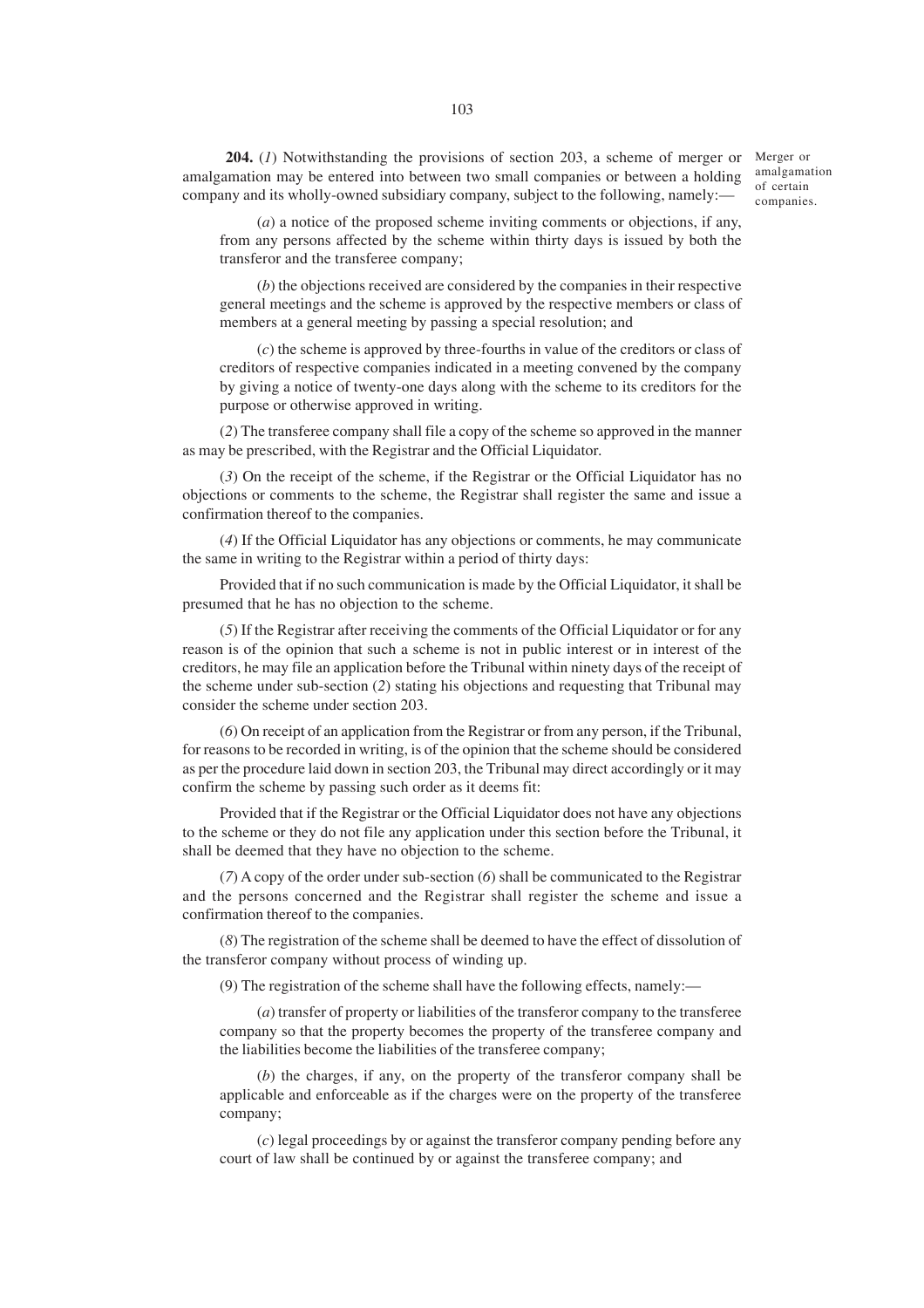(*d*) where the scheme provides for purchase of shares held by the dissenting shareholders or settlement of debt due to dissenting creditors, such amount, to the extent it is unpaid, shall become the liability of the transferee company.

(*10*) The transferee company shall file an application with the Registrar along with the scheme registered, indicating the revised authorised capital and pay the prescribed fee due on revised capital:

Provided that the fee, if any, paid by the transferor company on its authorised capital prior to its merger or amalgamation with the transferee company shall be set-off against the fees payable by the transferee company on its authorised capital enhanced by the merger or amalgamation.

**205.** (*1*) The provisions of this Chapter shall apply *mutatis mutandis* to schemes of mergers and amalgamations between companies registered under this Act and companies incorporated in the jurisdictions of such countries as may be notified from time to time by the Central Government.

(*2*) A foreign company may merge or amalgamate into a company registered under this Act or *vice versa* and the terms and conditions of the scheme of merger or amalgamation may provide, among other things, for the payment of consideration to the shareholders of the merging company in cash, or in Indian Depository Receipts, or partly in cash and partly in Indian Depository Receipts, as the case may be, as per the scheme to be drawn up for the purpose.

Power to acquire shares of shareholders dissenting from scheme or contract approved by majority.

Amalgamation by mutual agreement.

> **206.** (*1*) Where a scheme or contract involving the transfer of shares or any class of shares in a company (the transferor company) to another company (the transferee company) has, within four months after the making of an offer in that behalf by the transferee company, been approved by the holders of not less than nine-tenths in value of the shares whose transfer is involved, other than shares already held at the date of the offer by, or by a nominee of the transferee company or its subsidiary companies, the transferee company may, at any time within two months after the expiry of the said four months, give notice in the prescribed manner to any dissenting shareholder that it desires to acquire his shares.

> (*2*) Where a notice under sub-section (*1*) is given, the transferee company shall, unless on an application made by the dissenting shareholder to the Tribunal, within one month from the date on which the notice was given and the Tribunal thinks fit to order otherwise, be entitled to and bound to acquire those shares on the terms on which, under the scheme or contract, the shares of the approving shareholders are to be transferred to the transferee company.

> (*3*) Where a notice has been given by the transferee company under sub-section (*1*) and the Tribunal has not, on an application made by the dissenting shareholder, made an order to the contrary, the transferee company shall, on the expiry of one month from the date on which the notice has been given, or, if an application to the Tribunal by the dissenting shareholder is then pending, after that application has been disposed of, send a copy of the notice to the transferor company together with an instrument of transfer, to be executed on behalf of the shareholder by any person appointed by the transferee company and on its own behalf by the transferor company, and pay or transfer to the transferor company the amount or other consideration representing the price payable by the transferee company for the shares which, by virtue of this section, that company is entitled to acquire, and the transferor company shall—

(*a*) thereupon register the transferee company as the holder of those shares, and

(*b*) within one month of the date of such registration, inform the dissenting shareholders of the fact of such registration and of the receipt of the amount or other consideration representing the price payable to them by the transferee company.

(*4*) Any sum received by the transferor company under this section shall be paid into a separate bank account, and any such sum and any other consideration so received shall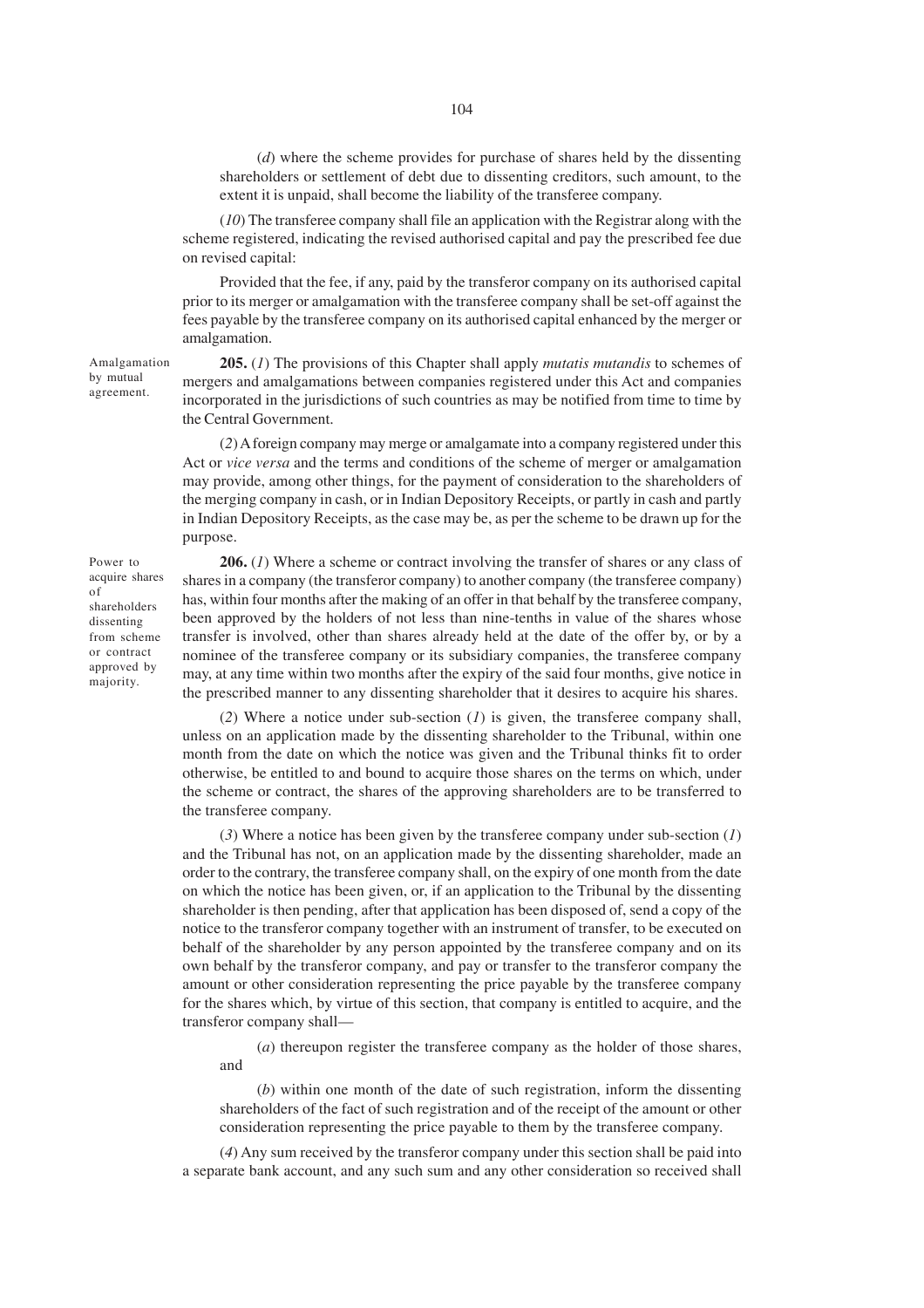be held by that company in trust for the several persons entitled to the shares in respect of which the said sum or other consideration were respectively received and shall be disbursed to the entitled shareholders within sixty days.

(*5*) In relation to an offer made by a transferee company to shareholders of a transferor company before the commencement of this Act, this section shall have effect with the following modifications, namely:—

(*a*) in sub-section (*1*), for the words "the shares whose transfer is involved other than shares already held at the date of the offer by, or by a nominee of, the transferee company or its subsidiaries,", the words "the shares affected" shall be substituted; and

(*b*) in sub-section (*3*), the words "together with an instrument of transfer, to be executed on behalf of the shareholder by any person appointed by the transferee company and on its own behalf by the transferor company" shall be omitted.

*Explanation.*—For the purposes of this section, "dissenting shareholder" includes a shareholder who has not assented to the scheme or contract and any shareholder who has failed or refused to transfer his shares to the transferee company in accordance with the scheme or contract.

**207.** (*1*) In the event of an acquirer, or a person acting in concert with such acquirer, becoming registered holder of ninety per cent. or more of the issued equity share capital of a company, or in the event of any person or group of persons becoming ninety per cent. majority or holding ninety per cent. of the issued equity share capital of a company, by virtue of an amalgamation, share exchange, conversion of securities or for any other reason, such acquirer, person or group of persons, as the case may be, shall notify the company of their intention to buy the remaining equity shares.

(*2*) The acquirer, person or group of persons under sub-section (*1*) may offer to the minority shareholders of equity shares of the company for buying the equity shares held by such shareholders at a price determined on the basis of valuation by a registered valuer in accordance with such rules as may be prescribed.

(*3*) Without prejudice to the provisions of sub-sections (*1*) and (*2*), the minority shareholders of the company may offer to the majority shareholders to purchase the minority equity shareholding of the company at the price determined in accordance with such rules as may be prescribed under sub-section (*2*).

(*4*) The majority shareholders shall deposit an amount equal to the value of shares to be acquired by them under sub-section (*2*) or sub-section (*3*), as the case may be, in a separate bank account to be operated by the transferor company for payment to the minority shareholders and such amount shall be disbursed to the entitled shareholders within sixty days.

(*5*) In the event of a purchase under this section, whether wholly or partially, the transferor company shall act as a transfer agent for receiving and paying the price to the minority shareholders and as an agent for taking delivery of the shares and delivering such shares to the majority, as the case may be.

(*6*) In the absence of a physical delivery of shares by the shareholders within the time specified by the company, the share certificates shall be deemed to be cancelled, and the transferor company shall be authorised to issue shares in lieu of the cancelled shares and complete the transfer in accordance with law and make payment of the price out of deposit made under sub-section (*4*) by the majority in advance to the minority by dispatch of such payment.

(*7*) In the event of a majority shareholder or shareholders requiring a full purchase and making payment of price by deposit with the company for any shareholder or shareholders who have died or ceased to exist, or whose heirs, successors, administrators

Purchase of minority shareholding.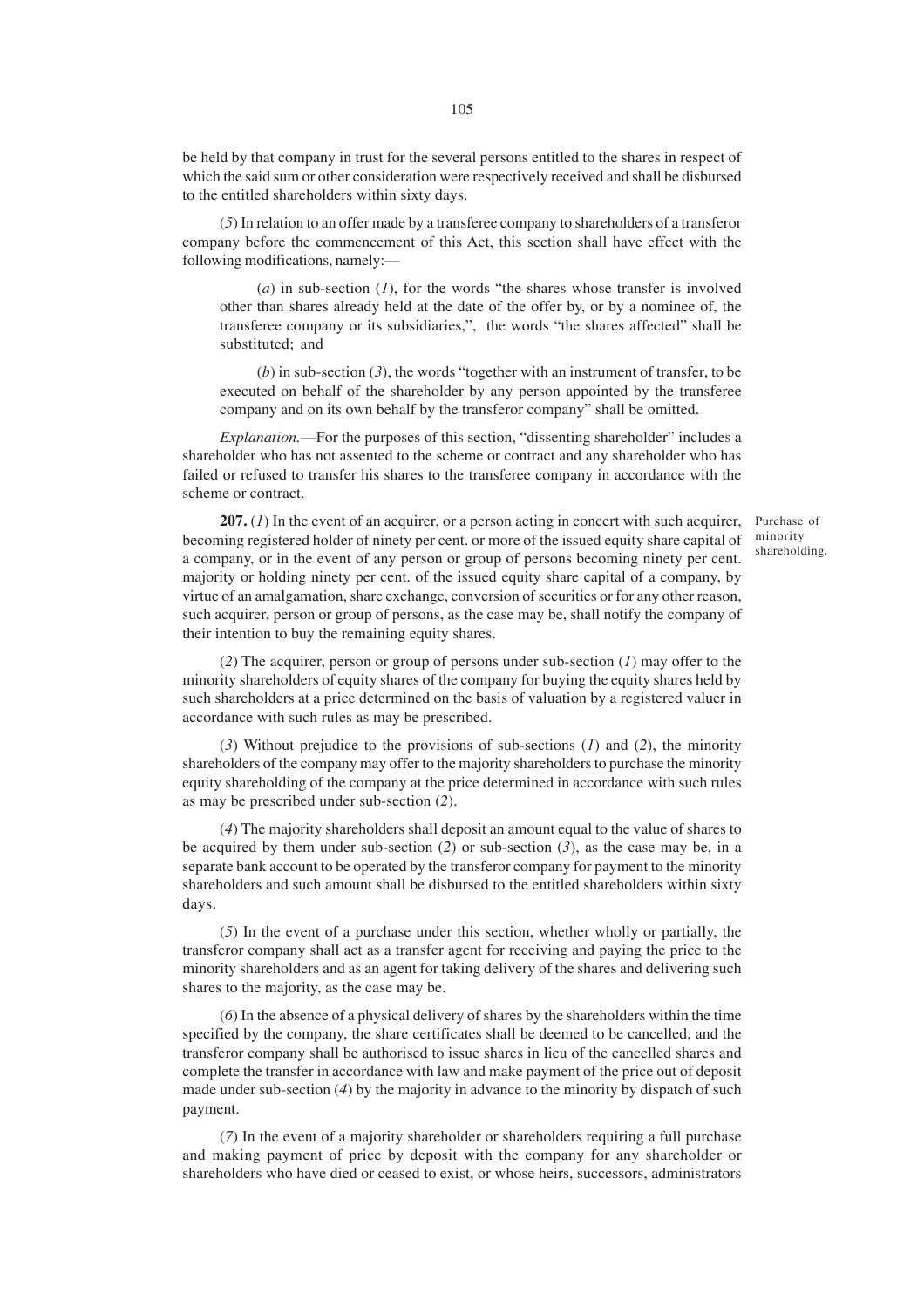or assignees have not been brought on record by transmission, the right of such shareholders to make an offer for sale of minority equity shareholding shall continue and be available for a period of three years from the date of majority acquisition or majority shareholding.

(*8*) Where the shares of minority shareholders have been acquired in pursuance of this section and as on or prior to the date of transfer following such acquisition, the shareholders holding seventy-five per cent. or more minority equity shareholding negotiate or reach an understanding on a higher price for any transfer, proposed or agreed upon, of the shares held by them without disclosing the fact or likelihood of transfer taking place on the basis of such negotiation, understanding or agreement, the majority shareholders shall share the additional compensation so received by them with such minority shareholders on a *pro rata* basis.

*Explanation.*—For the purposes of this section, the expressions "acquirer" and "person acting in concert" shall have the meanings respectively assigned to them in clause (*b*) and clause (*e*) of sub-regulation (*1*) of regulation 2 of the Securities and Exchange Board of India (Substantial Acquisition of Shares and Takeovers) Regulations, 1997.

Power of Central Government to provide for amalgamation of companies in public interest.

**208.** (*1*) Where the Central Government is satisfied that it is essential in public interest that two or more companies should amalgamate, the Central Government may, by order notified in the Official Gazette, provide for the amalgamation of those companies into a single company with such constitution, with such property, powers, rights, interests, authorities and privileges, and with such liabilities, duties, and obligations, as may be specified in the order.

(*2*) The order under sub-section (*1*) may also provide for the continuation by or against the transferee company of any legal proceedings pending by or against any transferor company and such consequential, incidental and supplemental provisions as may, in the opinion of the Central Government, be necessary to give effect to the amalgamation.

(*3*) Every member or creditor, including a debenture holder, of each of the transferor companies before the amalgamation shall have, as nearly as may be, the same interest in or rights against the transferee company as he had in the company of which he was originally a member or creditor, and in case the interest or rights of such member or creditor in or against the transferee company are less than his interest in or rights against the original company, he shall be entitled to compensation to that extent, which shall be assessed by such authority as may be prescribed and every such assessment shall be published in the Official Gazette, and the compensation so assessed shall be paid to the member or creditor concerned by the transferee company.

(*4*) Any person aggrieved by any assessment of compensation made by the prescribed authority under sub-section (*3*) may, within thirty days from the date of publication of such assessment in the Official Gazette, prefer an appeal to the Tribunal and thereupon the assessment of the compensation shall be made by the Tribunal.

(*5*) No order shall be made under this section unless—

(*a*) a copy of the proposed order has been sent in draft to each of the companies concerned;

(*b*) the time for preferring an appeal under sub-section (*4*) has expired, or where any such appeal has been preferred, the appeal has been finally disposed of; and

(*c*) the Central Government has considered, and made such modifications, if any, in the draft order as it may deem fit in the light of any suggestions and objections which may be received by it from any such company within such period as the Central Government may fix in that behalf, not being less than two months from the date on which the copy aforesaid is received by that company, or from any class of shareholders therein, or from any creditors or any class of creditors thereof.

(*6*) Copies of every order made under this section shall, as soon as may be after it has been made, be laid before each House of Parliament.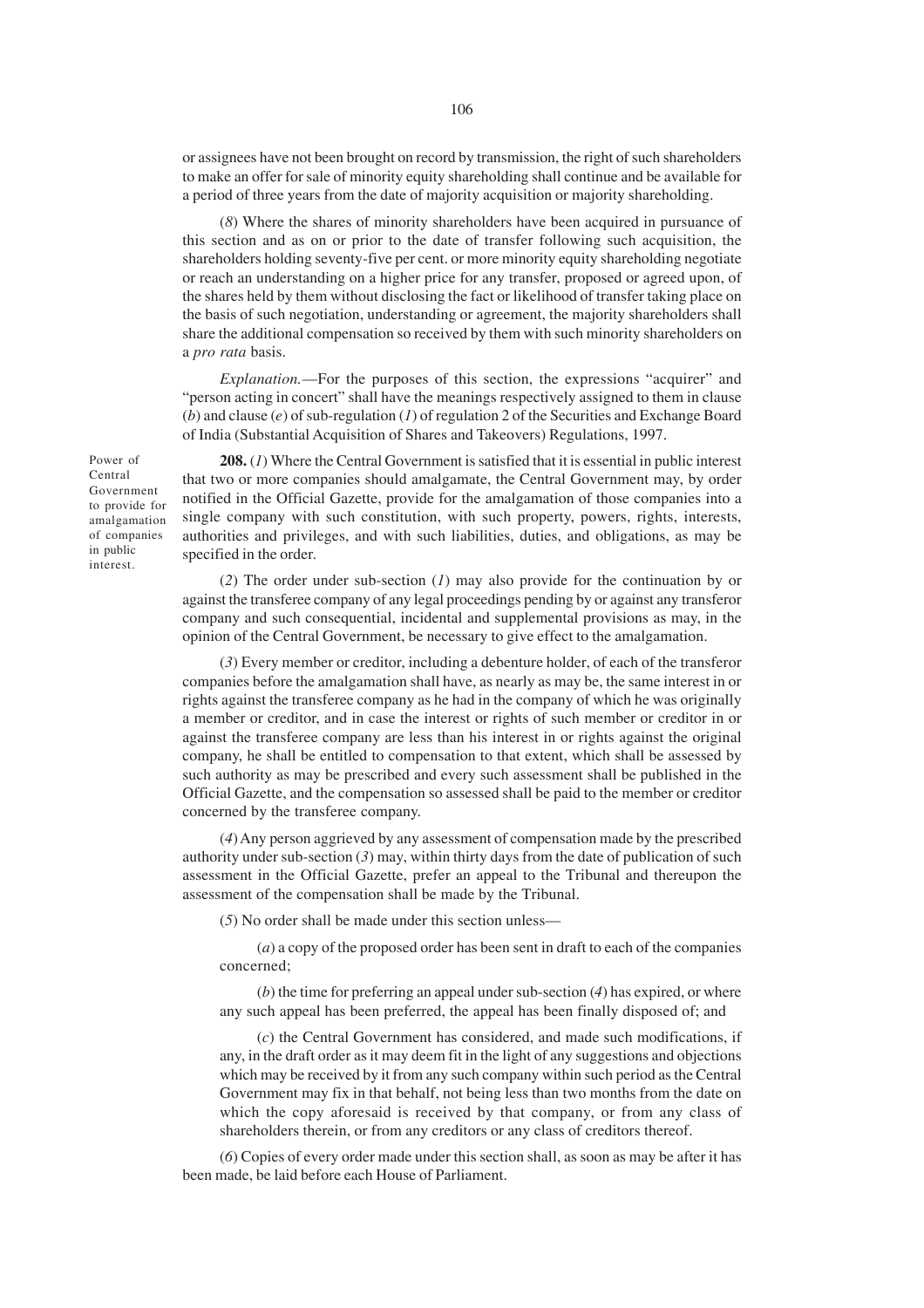**209.** (*1*) In relation to every offer of a scheme or contract involving the transfer of shares or any class of shares in the transferor company to the transferee company under this Chapter,—

(*a*) every circular containing such offer and recommendation to the members of the transferor company by its directors to accept such offer shall be accompanied by such information and in such manner as may be prescribed;

(*b*) every such offer shall contain a statement by or on behalf of the transferee company, disclosing the steps it has taken to ensure that necessary cash will be available; and

(*c*) every such circular shall be presented to the Registrar for registration and no such circular shall be issued until it is so registered:

Provided that the Registrar may refuse, for reasons to be recorded in writing, to register any such circular which does not contain the information required to be given under clause (*a*) or which sets out such information in a manner likely to give a false impression, and communicate such refusal to the parties within thirty days of the application.

(*2*) An appeal shall lie to the Tribunal against an order of the Registrar refusing to register any circular under sub-section (*1*).

(*3*) The director who issues a circular which has not been presented for registration and registered under clause (*c*) of sub-section (*1*), shall be punishable with fine which shall not be less than twenty-five thousand rupees but which may extend to five lakh rupees.

210. The books and papers of a company, which has been amalgamated with, or Preservation whose shares have been acquired by another company under this Chapter, shall not be disposed of without the prior permission of the Central Government and before granting such permission, that Government may appoint a person to examine the books and papers or any of them for the purpose of ascertaining whether they contain any evidence of the commission of an offence in connection with the promotion or formation, or the management of the affairs, of the transferor company or its amalgamation or the acquisition of its shares.

**211.** Notwithstanding anything contained in any other Act, the liability in respect of offences committed under this Act by the officers in default of the transferor company prior to its merger, amalgamation or acquisition shall continue after such merger amalgamation or acquisition.

Liability of officers in respect of offences committed prior to merger, amalgamation,

etc.

of books and papers of amalgamated company.

Registration of offer of schemes involving transfer of shares.

# CHAPTER XVI

#### PREVENTION OF OPPRESSION AND MISMANAGEMENT

**212.** (*1*) Any member of a company who complains that—

(*a*) the affairs of the company have been or are being conducted in a manner prejudicial to public interest or in a manner prejudicial or oppressive to him or any other member or members; or

(*b*) the material change, not being a change brought about by, or in the interests of, any creditors, including debenture holders or any class of shareholders of the company, has taken place in the management or control of the company, whether by an alteration in the Board of Directors, or manager, or in the ownership of the company's shares, or if it has no share capital, in its membership, or in any other manner whatsoever, and that by reason of such change, it is likely that the affairs of the company will be conducted in a manner prejudicial to its interests or its members or any class of members,

may apply to the Tribunal, provided such member has a right to apply under section 215 for an order under this Chapter.

Application to Tribunal for relief in cases of oppression, etc.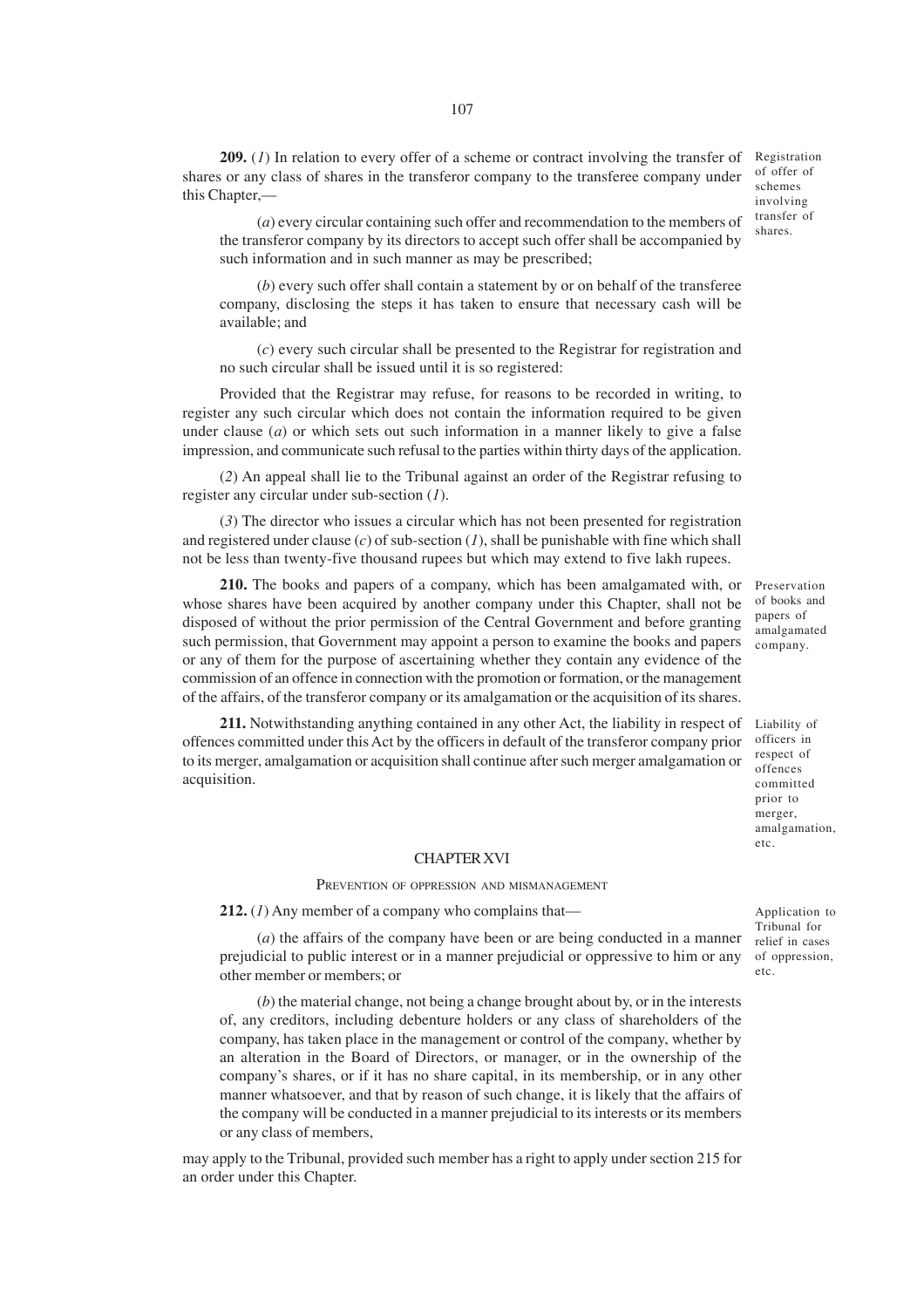108

(*2*) The Central Government, if it is of the opinion that the affairs of the company are being conducted in a manner prejudicial to public interest, it may itself apply to the Tribunal for an order under this Chapter.

Powers of Tribunal.

**213.** (*1*) If, on any application made under section 212, the Tribunal is of the opinion—

(*a*) that the company's affairs have been or are being conducted in a manner prejudicial or oppressive to any member or members or prejudicial to public interest; and

(*b*) that to wind up the company would unfairly prejudice such member or members, but that otherwise the facts would justify the making of a winding up order on the ground that it was just and equitable that the company should be wound up,

the Tribunal may, with a view to bringing to an end the matters complained of, make such order as it thinks fit.

(*2*) Without prejudice to the generality of the powers under sub-section (*1*), an order under that sub-section may provide for —

(*a*) the regulation of the conduct of the affairs of the company in future;

(*b*) the purchase of the shares or interests of any members of the company by other members thereof or by the company;

(*c*) in the case of a purchase of its shares by the company as aforesaid, the consequent reduction of its share capital;

(*d*) restrictions on the transfer of the shares of the company;

(*e*) the termination, setting aside or modification, of any agreement, howsoever arrived at, between the company and the managing director, any other director or manager, upon such terms and conditions as may, in the opinion of the Tribunal, be just and equitable in the circumstances of the case;

(*f*) the termination, setting aside or modification of any agreement between the company and any person other than those referred to in clause (*e*):

Provided that no such agreement referred to in clause (*e*) or clause (*f*) shall be terminated, set aside or modified except after due notice and after obtaining the consent of the party concerned;

(*g*) the setting aside of any transfer, delivery of goods, payment, execution or other act relating to property made or done by or against the company within three months before the date of the application under this section, which would, if made or done by or against an individual, be deemed in his insolvency to be a fraudulent preference;

(*h*) removal of the managing director, manager or any of the directors of the company;

(*i*) the manner in which the managing director or manager of the company may be appointed subsequent to an order removing the existing managing director or manager of the company made under clause (*h*);

(*j*) appointment of such number of persons as directors, who may be required by the Tribunal to report to the Tribunal on such matters as the Tribunal may direct;

(*k*) imposition of costs as may be deemed fit by the Tribunal;

(*l*) any other matter for which, in the opinion of the Tribunal, it is just and equitable that provision should be made.

(*3*) A certified copy of the order of the Tribunal under sub-section (*1*) shall be filed by the company with the Registrar within thirty days of the order of the Tribunal.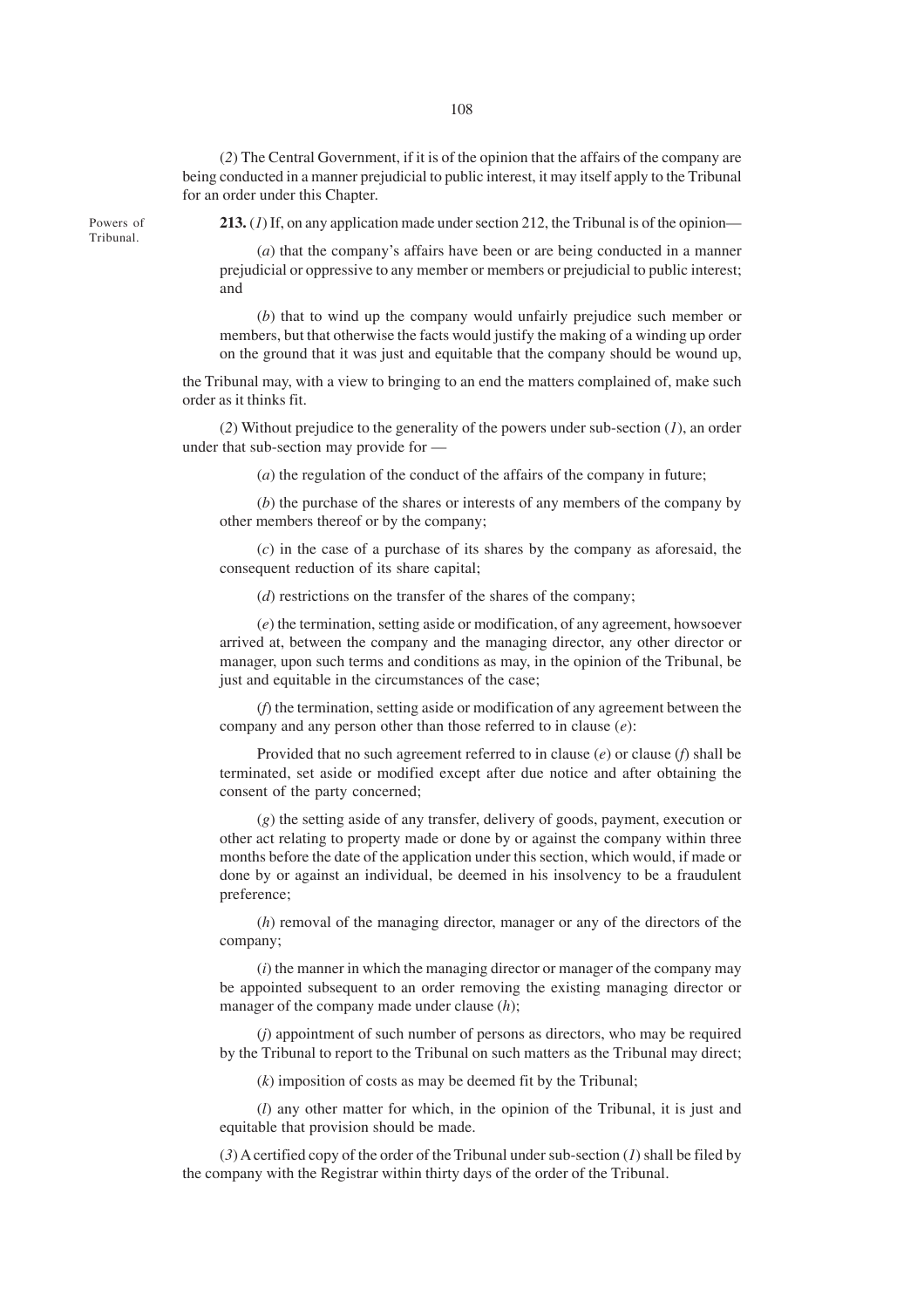(*4*) The Tribunal may, on the application of any party to the proceeding, make any interim order which it thinks fit for regulating the conduct of the company's affairs upon such terms and conditions as appear to it to be just and equitable.

(*5*) Where an order of the Tribunal under sub-section (*1*) makes any alteration in the memorandum or articles of a company, then, notwithstanding any other provision of this Act, the company shall not have power, except to the extent, if any, permitted in the order, to make without the leave of the Tribunal, any alteration whatsoever which is inconsistent with the order, either in the memorandum or in the articles.

(*6*) Subject to the provisions of sub-section (*1*), the alterations made by the order in the memorandum or articles of a company shall, in all respects, have the same effect as if they had been duly made by the company in accordance with the provisions of this Act and the said provisions shall apply accordingly to the memorandum or articles so altered.

(*7*) A certified copy of every order altering, or giving leave to alter, a company's memorandum or articles shall, within thirty days after the making thereof, be filed by the company with the Registrar who shall register the same.

(*8*) Where any default is made in complying with the provisions of sub-section (*5*), the company shall be punishable with fine which shall not be less than one lakh rupees but which may extend to twenty-five lakh rupees and every officer of the company who is in default shall be punishable with imprisonment for a term which may extend to six months or with fine which shall not be less than twenty- five thousand rupees but which may extend to one lakh rupees, or with both.

**214.** (*1*) Where an order made under section 213 terminates, sets aside or modifies an agreement such as is referred to in sub-section (*2*) of that section, —

Consequence of termination or modifications of certain agreements.

(*a*) such order shall not give rise to any claims whatever against the company by any person for damages or for compensation for loss of office or in any other respect either in pursuance of the agreement or otherwise;

(*b*) no managing director or other director or manager whose agreement is so terminated or set aside shall, for a period of five years from the date of the order terminating or setting aside the agreement, without the leave of the Tribunal, be appointed, or act, as the managing director or other director or manager of the company:

Provided that the Tribunal shall not grant leave under this clause unless notice of the intention to apply for leave has been served on the Central Government and that Government has been given a reasonable opportunity of being heard in the matter.

(*2*) Any person who knowingly acts as a managing director or other director or manger of a company in contravention of clause (*b*) of sub-section (*1*), and every other director who is knowingly a party to such contravention, shall be punishable with imprisonment for a term which may extend to six months or with fine which may extend to five lakh rupees, or with both.

**215.** (1) The following members of a company shall have the right to apply under Right to apply section 212, namely:—

under section 212.

(*a*) in the case of a company having a share capital, not less than one hundred members of the company or not less than one-tenth of the total number of its members, whichever is less, or any member or members holding not less than one-tenth of the issued share capital of the company, subject to the condition that the applicant or applicants has or have paid all calls and other sums due on his or their shares;

(*b*) in the case of a company not having a share capital, not less than one-fifth of the total number of its members: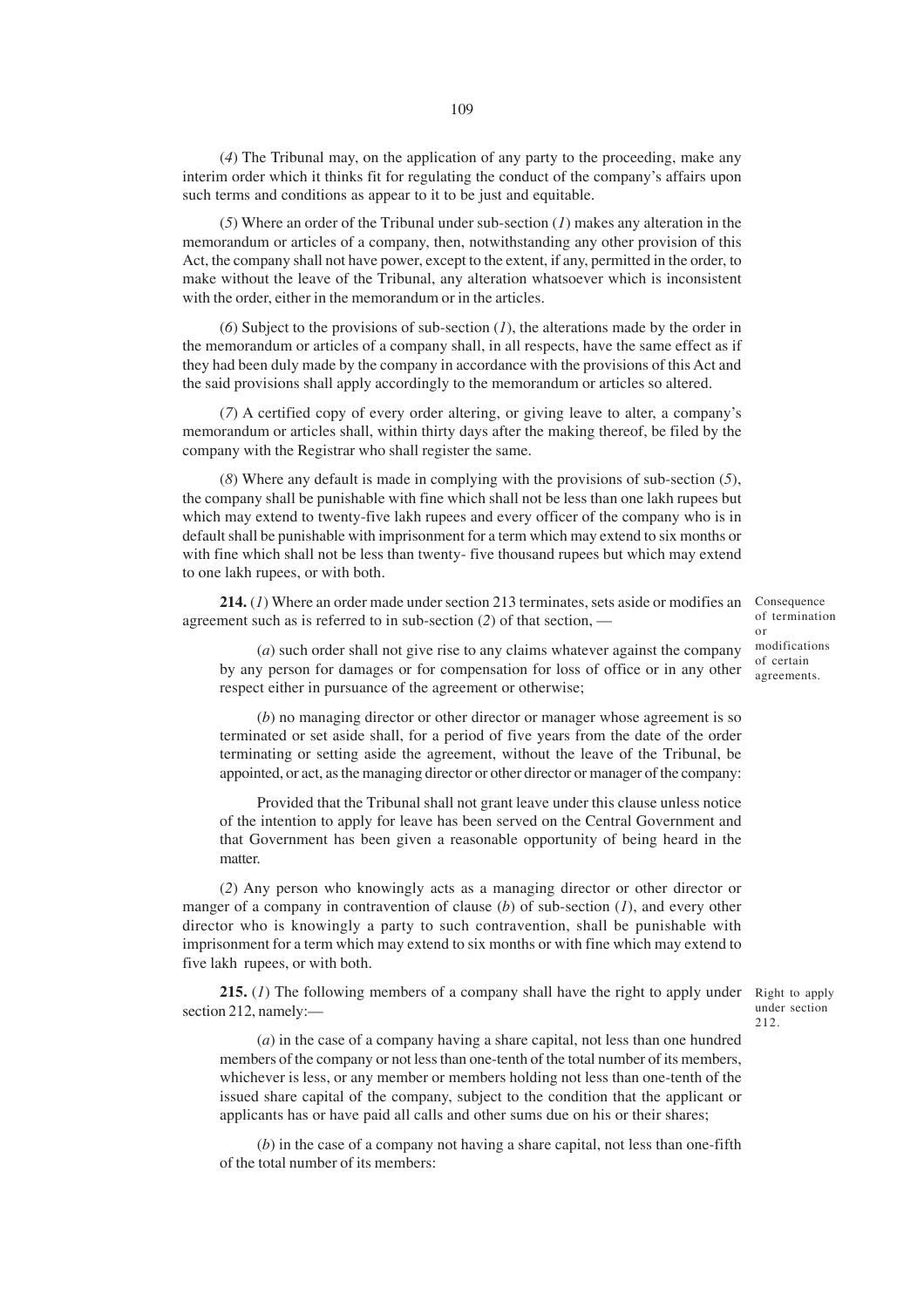Provided that the Tribunal may, on an application made to it in this behalf, waive all or any of the requirements specified in clause (*a*) or clause (*b*) so as to enable the members to apply under section 212.

*Explanation.*—For the purposes of this sub-section, where any share or shares are held by two or more persons jointly, they shall be counted only as one member.

(*2*) Where members of a company are entitled to make an application under subsection  $(1)$ , any one or more of them having obtained the consent in writing of the rest, may make the application on behalf, and for the benefit, of all of them.

Class action.

**216.** (*1*) Any one or more members or class of members or one or more creditors or any class of creditors may, if they are of the opinion that the management or control of the affairs of the company are being conducted in a manner prejudicial to the interests of the company or its members or creditors, file an application before the Tribunal on behalf of the members and creditors for seeking all or any of the following orders, namely:—

(*a*) to restrain the company from committing an act which is *ultra vires* the articles or memorandum of the company;

(*b*) to restrain the company from committing breach of any provision of the company's memorandum or articles;

(*c*) to declare a resolution altering the memorandum or articles of the company as void if the resolution was passed by suppression of material facts or obtained by misstatement to the members or creditors;

(*d*) to restrain the company and its directors from acting on such resolution;

(*e*) to restrain the company from doing an act which is contrary to the provisions of this Act or any other law for the time being in force;

(*f*) to restrain the company from taking action contrary to any resolution passed by the members.

(*2*) Any order passed by the Tribunal shall be binding on the company and all its members and creditors.

(*3*) Any company which fails to comply with an order passed by the Tribunal under this section shall be punishable with fine which shall not be less than five lakh rupees but which may extend to twenty-five lakh rupees and every officer of the company who is in default shall be punishable with imprisonment for a term which may extend to three years and with fine which shall not be less than twenty-five thousand rupees but which may extend to one lakh rupees, or with both.

Application of certain provisions to proceedings under section 212 or 216.

**217.** The provisions of sections 312 to 316(both inclusive) shall apply *mutatis mutandis* in relation to a fraudulent application made to the Tribunal under section 212 or section 216.

## CHAPTER XVII

#### REGISTERED VALUERS

**218.** Where under any provision of this Act, valuation is required to be made in respect of any property, stocks, shares, debentures, securities or goodwill (hereinafter in

Valuation by registered valuers.

of valuers.

this Chapter referred to as the assets) or net worth of a company or its assets, it shall be valued by a person registered as a valuer under this Chapter and appointed by the audit committee or in its absence by the Board of Directors of that company. Registration

**219.** (*1*) The Central Government shall maintain a register to be called as the register of valuers in which it shall enter the names and addresses of persons registered under subsection (*2*) as valuers.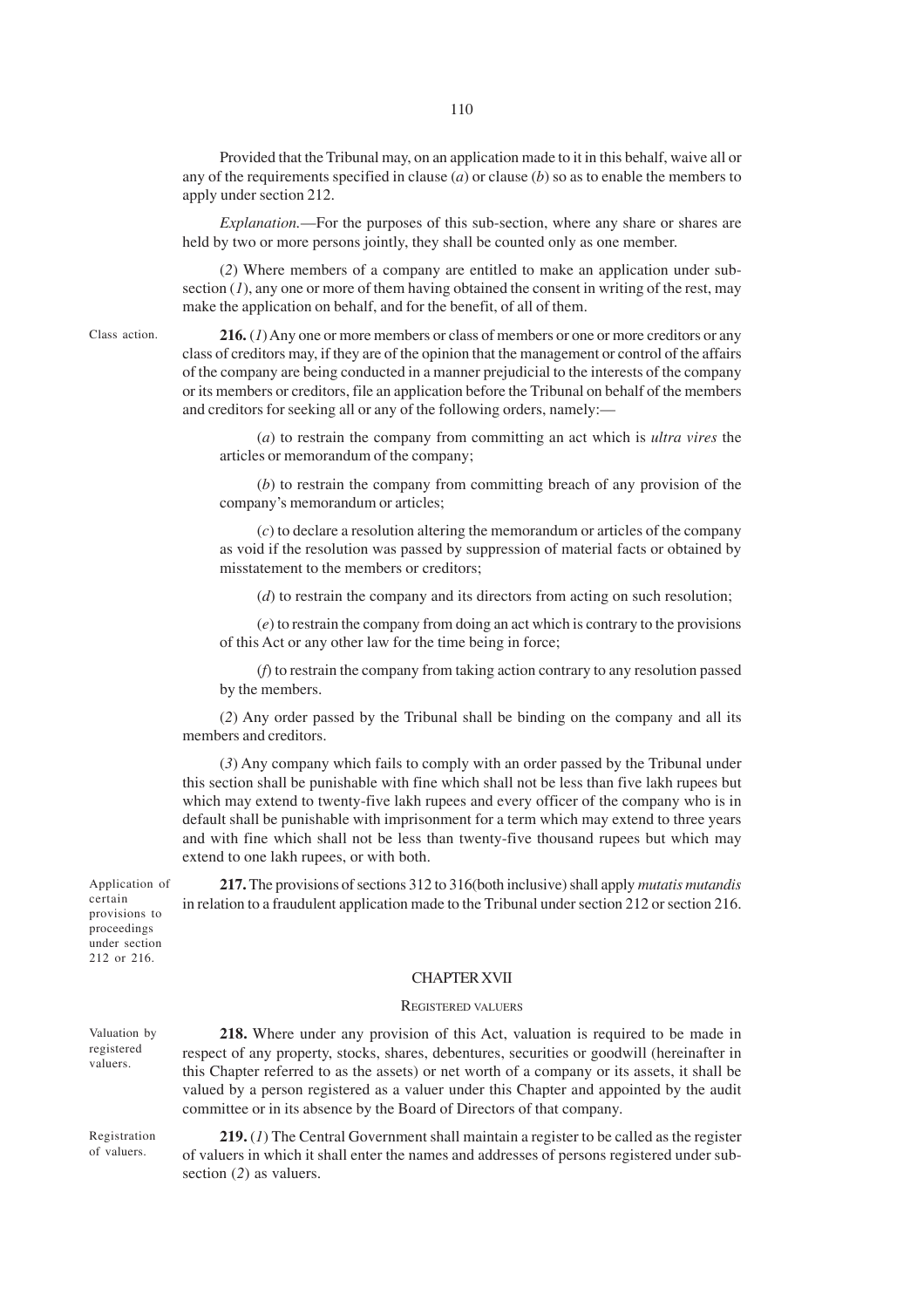(*2*) Any chartered accountant, cost and works accountant, Company Secretary or any other person possessing such qualifications, as may be prescribed, may apply to the Central Government in the prescribed form for being registered as a valuer under this section:

Provided that no company or body corporate shall be eligible to apply.

(*3*) Every application under sub-section (*2*) shall be accompanied by such fee as may be prescribed, containing a declaration to the effect that the applicant shall—

(*a*) make an impartial and true valuation of any assets which may be required to be valued;

(*b*) make the valuation in accordance with such rules as may be prescribed, and

(*c*) shall not undertake valuation of any assets in which he has a direct or indirect interest or becomes so interested at any time during the valuation of the assets.

**220.** (*1*) The Central Government may, for the purposes of section 219, by an order, appoint a committee of experts consisting of such number of qualified persons holding such qualifications as may be prescribed.

(*2*) The committee appointed under sub-section (*1*) shall scrutinise the applications received under sub-section (*2*) of section 219 and recommend suitable names for the purpose of inclusion in the register of valuers.

221. (1) No person, either alone or in partnership with any other person, shall practise, Practice as describe or project himself as a registered valuer for the purposes of this Act or permit himself to be so described or projected unless he is registered as a valuer, or, as the case may be, he and all his partners are so registered under this Chapter.

(*2*) The report of valuation of any assets by a registered valuer shall be submitted in the prescribed form and be verified in the prescribed manner.

(*3*) A registered valuer shall not charge at a rate exceeding the rate as may be prescribed in this behalf.

222. Where any person who is registered as a valuer under section 219 or who has Furnishing of made an application for registration as a valuer under that section is, at any time thereafter,—

(*a*) sentenced to a term of imprisonment for any offence; or

(*b*) in a case where he is a member of any association or institute having as its object the control, supervision, regulation or encouragement of the profession of Chartered Accountant, cost and works accountants or Company Secretaries or such other profession as the Central Government may specify in this behalf by notification, found guilty of misconduct in his professional capacity, by such association or institute,

he shall immediately after such conviction or finding intimate the particulars thereof to the Central Government.

223. (1) The Central Government may remove the name of any person from the register Removal and of valuers where it is satisfied, after giving that person a reasonable opportunity of being heard and after such further inquiry, if any, as it thinks fit,—

(*a*) that his name has been entered in the register by error or on account of register. misrepresentation or suppression of a material fact; or

(*b*) that he has been convicted of any offence and sentenced to a term of imprisonment or has been guilty of misconduct in his professional capacity which, in the opinion of the Central Government, renders his name unfit to be kept in the register.

(*2*) The Central Government may on application and on sufficient cause being shown, restore in the register the name of any person removed therefrom.

Appointment of committee of experts.

registered valuers.

particulars in certain cases.

restoration of names of valuers from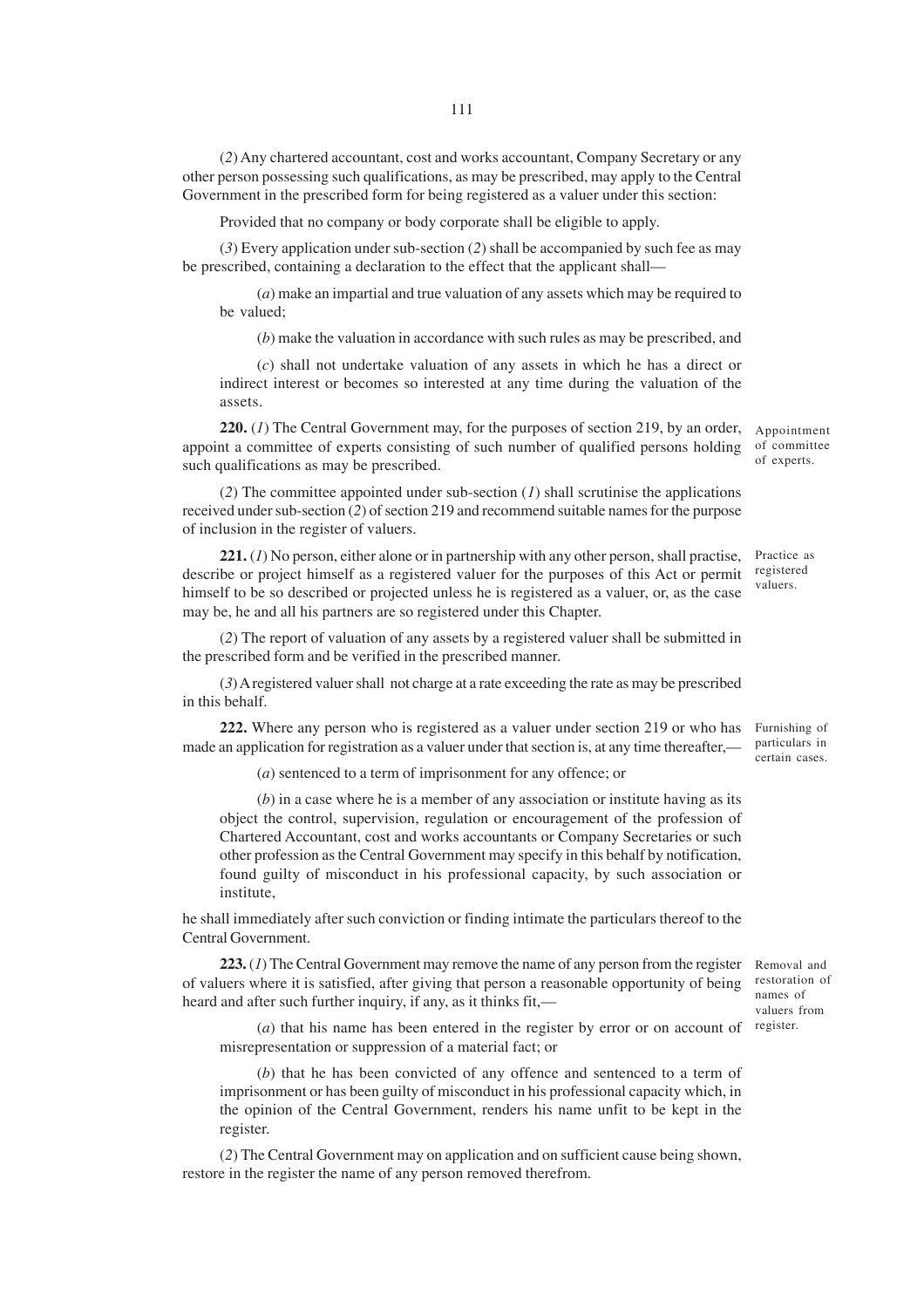(*3*) Without prejudice to the provisions of sub-sections (*1*) and (*2*), the Central Government shall, once in three years, review the performance of all the registered valuers and may remove the name of any person from the register of valuers where it is satisfied, after giving that person a reasonable opportunity of being heard and after such further inquiry, if any, as it thinks fit to make, that his performance is such that his name should not remain on the register of valuers.

(*4*) The inquiry to be made under this section shall be made by such officer and he shall, for the purpose of such inquiry, have such powers, as may be prescribed.

#### CHAPTER XVIII

REMOVAL OF NAMES OF COMPANIES FROM THE REGISTER

**224.** (*1*) Where the Registrar has reasonable cause to believe that —

(*a*) a company has failed to commence its business within one year of its incorporation;

(*b*) the subscribers to the memorandum have not paid the subscription which they had undertaken to pay within a period of one hundred and eighty days from the date of incorporation of a company and a declaration under sub-section (*1*) of section 10 to this effect has not been filed within one hundred and eighty days of its incorporation; or

(*c*) a company is not carrying on any business or operation for a period of one year and has not made any application within such period for obtaining the status of a dormant company under section 413,

he shall send a notice to the company and all the directors of the company, of his intention to remove the name of the company from the register and requesting them to send their representations along with copies of the relevant documents, if any, within a period specified in the notice.

(*2*) Without prejudice to the provisions of sub-section (*1*), a company by a special resolution or consent of seventy-five per cent. members in terms of share capital may also file an application in the prescribed manner to the Registrar for removing the name of the company from the register on all or any of the grounds specified in sub-section (*1*) and the Registrar shall, on receipt of such application, cause a public notice to be issued in the prescribed manner:

Provided that in the case of a company regulated under a special Act, approval of the regulatory body constituted or established under that Act shall also be obtained and enclosed with the application.

(*3*) Nothing in sub-section (*2*) shall apply to a company registered under section 4.

(*4*) A notice issued under sub-section (*1*) or sub-section (*2*) shall be published in the prescribed manner and also in the Official Gazette for the information of the general public.

(*5*) At the expiry of the time mentioned in the notice, the Registrar may, unless cause to the contrary is shown by the company, strike its name off the register, and shall publish notice thereof in the Official Gazette, and on the publication in the Official Gazette of this notice, the company shall stand dissolved.

(*6*) The Registrar, before passing an order under sub-section (*5*), shall satisfy himself that sufficient provision has been made for the realisation of all amount due to the company and for the payment or discharge of its liabilities and obligations by the company within a reasonable time and, if necessary, obtain necessary undertakings from the managing director, director or other persons in charge of the management of the company:

Provided that notwithstanding the undertakings referred to in this sub-section, the assets of the company shall be made available for the payment or discharge of all its

Power of Registrar to remove name of a company from register.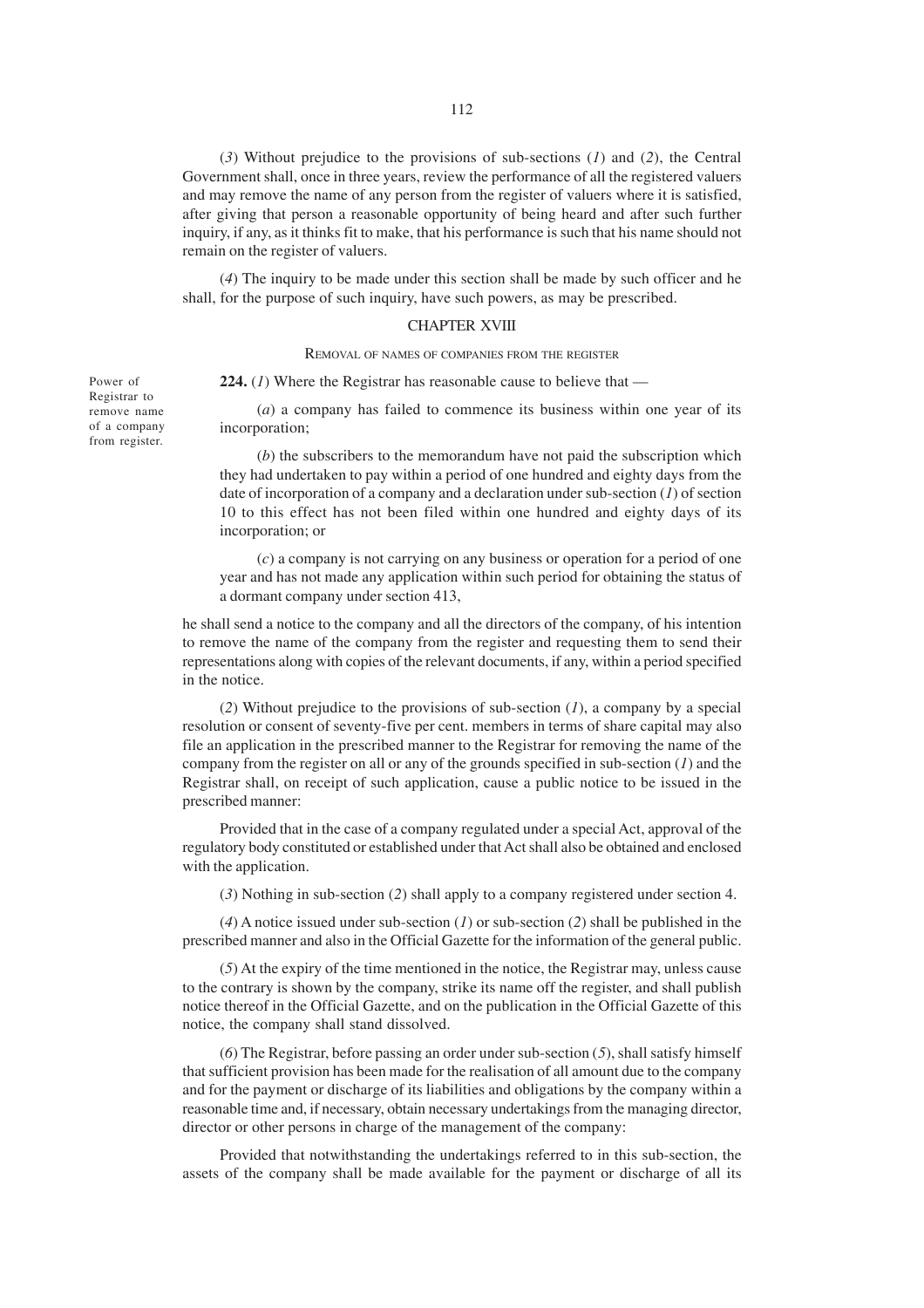liabilities and obligations even after the date of the order removing the name of the company from the register.

(*7*) The liability, if any, of every director, manager or other officer who was exercising any power of management, and of every member of the company dissolved under subsection (*5*), shall continue and may be enforced as if the company had not been dissolved.

(*8*) Nothing in this section shall affect the power of the Tribunal to wind up a company the name of which has been struck off the register.

**225.** (*1*) An application under sub-section (*2*) of section 224 on behalf of a company shall not be made if, at any time in the previous three months, the company—

(*a*) has changed its name;

(*b*) has traded or otherwise carried on business;

(*c*) has made a disposal for value of property or rights held by it, immediately before cesser of trade or otherwise carrying on of business, for the purpose of disposal for gain in the normal course of trading or otherwise carrying on of business;

(*d*) has engaged in any other activity except the one which is necessary or expedient for the purpose of making an application under that section, or deciding whether to do so or concluding the affairs of the company, or complying with any statutory requirement;

(*e*) has made an application to the Tribunal for the sanctioning of a compromise or arrangement and the matter has not been finally concluded; or

(*f*) is being wound up under Chapter XX, whether voluntarily or by the Tribunal.

(*2*) If a company files an application under sub-section (*2*) of section 224 in violation of sub-section  $(I)$ , it shall be punishable with fine which may extend to one lakh rupees.

(*3*) An application filed under sub-section (*2*) of section 224 shall be withdrawn by the company or rejected by the Registrar as soon as conditions under sub-section (*1*) are brought to his notice.

226. Where a company stands dissolved under section 224, it shall on and from the Effect of a date mentioned in the notice under sub-section (*5*) of that section cease to operate as a company and the Certificate of Incorporation issued to it shall be deemed to have been cancelled from such date except for the purpose of realising the amount due to the company and for the payment or discharge of the liabilities or obligations of the company.

**227.** (*1*) Where it is found that an application by a company under sub-section (*2*) of section 224 has been made with the object of evading the liabilities of the company or with the intention to deceive the creditors or to defraud any other persons, the persons in charge of the management of the company shall, notwithstanding that the company has been notified as dissolved, be jointly and severally liable to any person or persons who had incurred loss or damage as a result of the company being notified as dissolved.

(*2*) Without prejudice to any action under sub-section (*1*), the Registrar may also recommend prosecution of the persons responsible for the filing of an application under sub-section(2) of Secton 224.

228. (1) Any person aggrieved by an order of the Registrar, notifying a company as Appeal to dissolved under section 224, may file an appeal to the Tribunal within a period of three years from the date of the order of the Registrar and if the Tribunal is of the opinion that the removal of the name of the company from the register is not justified in view of the absence of any of the grounds on which the order was passed by the Registrar, it may order restoration of the name of the company in the register:

company notified as dissolved.

Fraudulent application for removal of name.

Tribunal.

No application under section 224 in certain situations.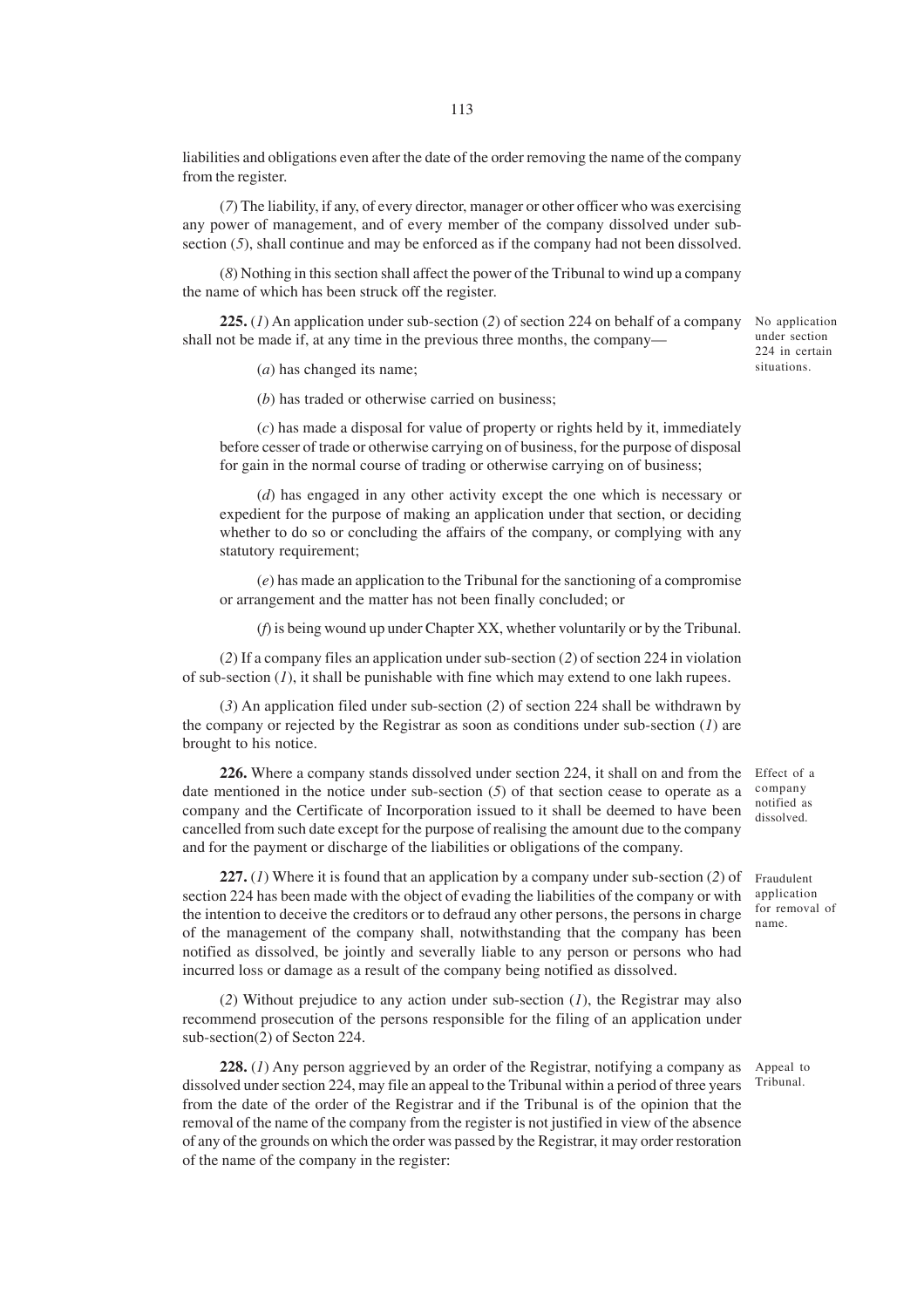Provided that before passing any order under this section, the Tribunal shall give a reasonable opportunity of making representations and of being heard to the Registrar, the company and all the persons concerned.

(*2*) A copy of the order passed by the Tribunal shall be filed by the company with the Registrar within thirty days from the date of the order and on receipt of the order, the Registrar shall cause the name of the company to be restored in the register and shall issue a fresh Certificate of Incorporation.

(*3*) If a company, or any member or creditor thereof feels aggrieved by the company having its name struck off the register, the Tribunal on an application made by the company, member or creditor before the expiry of twenty years from the publication in the Official Gazette of the notice under sub-section (*5*) of section 224 may, if satisfied that the company was, at the time of its name being struck off, carrying on business or in operation or otherwise it is just that the name of the company be restored to the register, order the name of the company to be restored to the register, and the Tribunal may, by the order, give such other directions and make such provisions as deemed just for placing the company and all other persons in the same position as nearly as may be as if the name of the company had not been struck off the register.

## CHAPTER XIX

#### REVIVAL AND REHABILITATION OF SICK COMPANIES

Determination of sickness.

**229.** (*1*) Where on a demand by the secured creditors of a company representing fifty per cent. or more of its outstanding amount of debt, the company has failed to pay the debt within thirty days of the service of the notice of demand or to secure or compound it to the reasonable satisfaction of the creditors, any secured creditor may file an application to the Tribunal in the prescribed manner along with the relevant evidence for such default, nonrepayment or failure to offer security or compound it, for a determination that the company be declared as a sick company.

(*2*) The applicant under sub-section (*1*) may, along with an application under that sub-section or at any stage of the proceedings thereafter, make an application for the stay of any proceedings for the winding up of the company or for execution, distress or the like against any property and assets of the company or for the appointment of a receiver in respect thereof and that no suit for the recovery of any money or for the enforcement of any security against the company shall lie or be proceeded with.

(*3*) The Tribunal may pass an order in respect of an application under sub-section (*2*) which shall be operative for a period of one hundred and twenty days.

(*4*) The company referred to in sub-section (*1*) may also file an application to the Tribunal on one or more of the grounds specified in that sub-section.

(*5*) Where an application under sub-section (*1*) or sub-section (*4*) has been filed,—

(*a*) the company shall not dispose of or otherwise enter into any obligations with regard to, its properties or assets except as required in the normal course of business;

(*b*) the Board of Directors shall not take any steps likely to prejudice the interests of the creditors.

(*6*) The Tribunal shall, within sixty days of the receipt of an application under sub-section (*1*) or sub-section (*4*), determine whether the company is a sick company or not:

Provided that no such determination shall be made in respect of an application under sub-section (*1*) unless the company has been given notice of the application and a reasonable opportunity to reply to the notice within thirty days of the receipt thereof.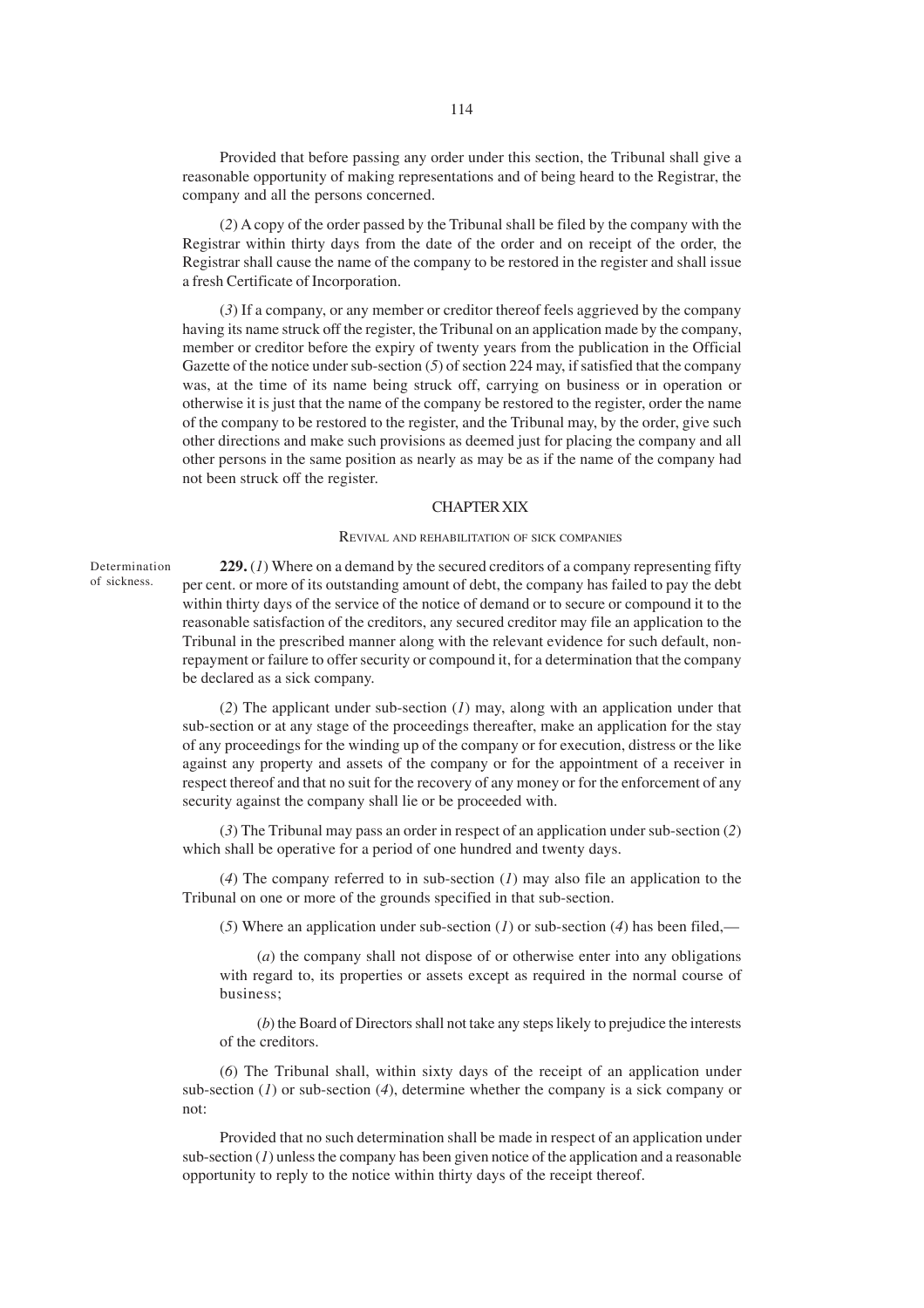**230.** (*1*) On the determination of a company as a sick company by the Tribunal under section 229, any secured creditor of that company or the company may make an application to the Tribunal for the determination of the measures that may be adopted with respect to the revival and rehabilitation of such company:

Application for revival and rehabilitation.

Provided that where the financial assets of the sick company had been acquired by any securitisation company or reconstruction company under sub-section (*1*) of section 5 of the Securitisation and Reconstruction of Financial Assets and Enforcement of Security Interest Act, 2002, no such application shall be made without the consent of three-fourths of the secured creditors in value of the amount outstanding against financial assistance disbursed to the sick company.

(2) An application under sub-section (*l*) shall be accompanied by —

(*a*) audited financial statements of the company relating to the immediately preceding financial year,

(*b*) such particulars and documents, duly authenticated in such manner, along with such fee as may be prescribed, and

(*c*) a draft scheme of revival and rehabilitation of the company in such manner as may be prescribed:

Provided that where the sick company has no draft scheme of revival and rehabilitation to offer, it shall file a declaration to that effect along with the application.

(*3*) An application under sub-section (*1*) shall be made to the Tribunal within sixty days from the date of determination of the company as a sick company by the Tribunal under section 229.

231. (1) On the receipt of an application under section 230, the Tribunal shall, not later Appointment than seven days from such receipt, —

of interim administrator.

(*a*) fix a date for hearing not later than ninety days from date of the receipt;

(*b*) appoint an interim administrator to convene a meeting of creditors of the company in accordance with the provisions of section 232 to be held not later than forty-five days from receipt of the order of the Tribunal appointing him to consider whether on the basis of the particulars and documents furnished with the application made under section 230, the draft scheme, if any, filed along with such application or otherwise and any other material available, it is possible to revive and rehabilitate the sick company and such other matters, which the interim administrator may consider necessary for the purpose and to submit his report to the Tribunal within sixty days from the date of the order:

Provided that where no draft scheme is filed by the company and a declaration has been made to that effect by the Board of Directors, the Tribunal may direct the interim administrator to take over the management of the company; and

(*c*) issue such other directions to the interim administrator as the Tribunal may consider necessary to protect and preserve the assets of the sick company and for its proper management.

(*2*) Where an interim administrator has been directed to take over the management of the company, the directors and the management of the company shall extend all possible assistance and cooperation to the interim administrator to manage the affairs of the company.

232. (1) The interim administrator shall appoint a committee of creditors with such Committee of number of members as he may determine, but not exceeding seven, and as far as possible a creditors. representative each of every class of creditors should be represented in the committee.

(*2*) The holding of the meeting of the committee of creditors and the procedure to be followed at such meetings, including the appointment of its Chairman, shall be decided by the interim administrator.

54 of 2002.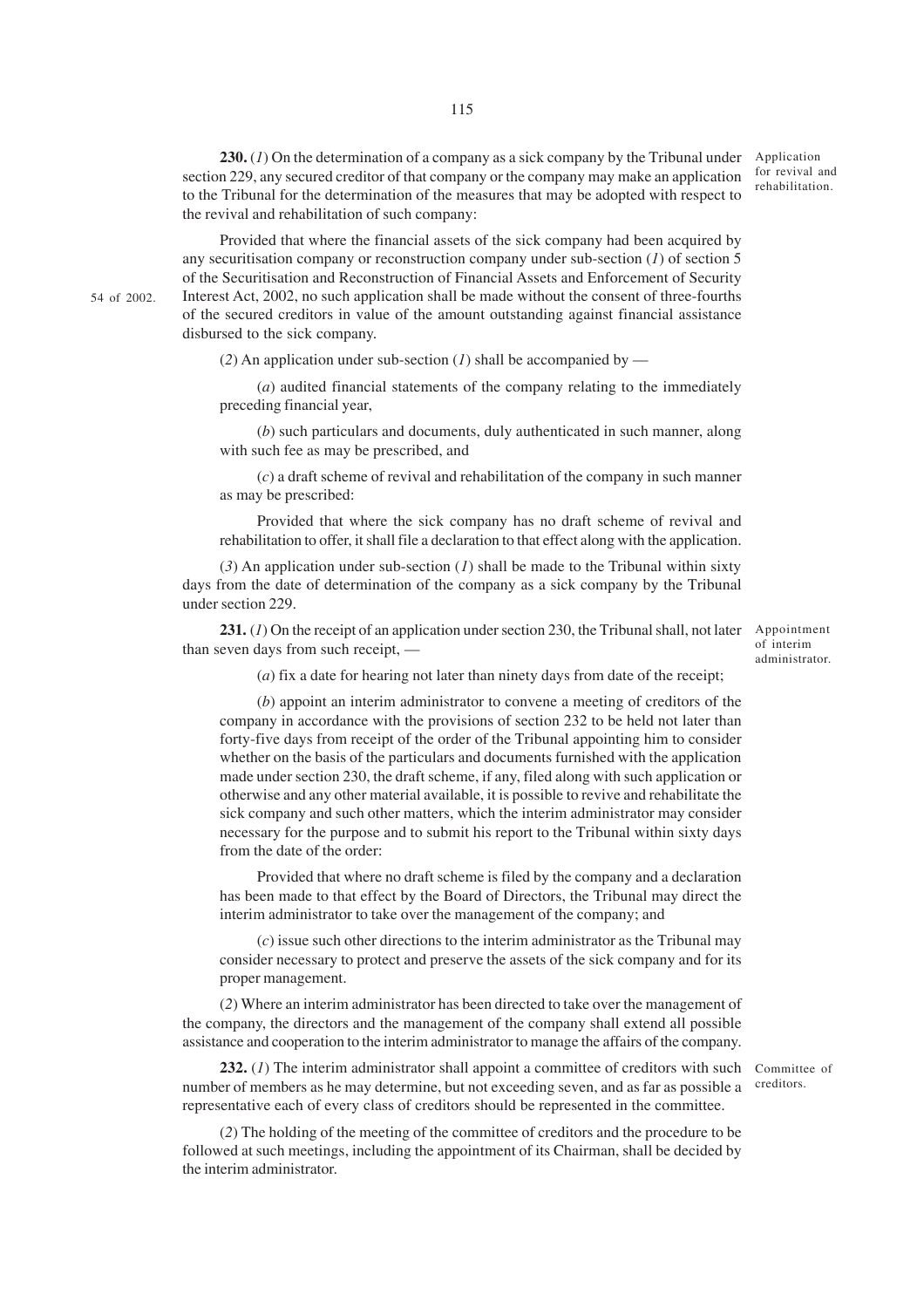(*3*) The interim administrator may direct any promoter, director or any key managerial personnel to attend any meeting of the committee of creditors and to furnish such information as may be considered necessary by the interim administrator.

**233.** On the date of hearing fixed by the Tribunal and on consideration of the report of the interim administrator filed under sub-section  $(1)$  of section 231, if the Tribunal is satisfied that the creditors representing three-fourths in value of the amount outstanding against the sick company present and voting have resolved that—

(*a*) it is not possible to revive and rehabilitate such company, the Tribunal shall record such opinion and order that the proceedings for the winding up of the company be initiated; or

(*b*) by adopting certain measures the sick company may be revived and rehabilitated, the Tribunal shall appoint a company administrator for the company and cause such administrator to prepare a scheme of revival and rehabilitation of the sick company:

Provided that the Tribunal may, if it so thinks fit, appoint an interim administrator as the company administrator.

Appointment of administrator.

Order of Tribunal.

> **234.** (*1*) The interim administrator or the company administrator, as the case may be, shall be appointed by the Tribunal from a panel maintained by the Central Government consisting of the names of advocates, company secretaries, chartered accountants, cost and works accountants and such other professionals as may, by notification, be specified by the Central Government.

> (*2*) The terms and conditions of the appointment of interim and company administrators shall be such as may be ordered by the Tribunal.

> (*3*) The Tribunal may direct the company administrator to take over the assets or management of the company and for the purpose of assisting him in the management of the company, the company administrator may, with the approval of the Tribunal, engage the services of suitable expert or experts.

Powers and duties of company administrator.

**235.** (*1*) The company administrator shall perform such functions as the Tribunal may direct.

(*2*) Without prejudice to the provisions of sub-section (*1*), the company administrator may cause to be prepared with respect to the company —

(*a*) a complete inventory of —

(*i*) all assets and liabilities of whatever nature;

(*ii*) all books of account, registers, maps, plans, records, documents of title and all other documents of whatever nature;

(*b*) a list of shareholders and a list of creditors showing separately in the list of creditors, the secured creditors and unsecured creditors;

(*c*) a valuation report in respect of the shares and assets in order to arrive at the reserve price for the sale of any industrial undertaking of the company or for the fixation of the lease rent or share exchange ratio;

(*d*) an estimate of the reserve price, lease rent or share exchange ratio;

(*e*) *pro forma* accounts of the company, where no up-to-date audited accounts are available; and

(*f*) a list of workmen of the company and their dues referred to under sub-section (*3*) of section 300.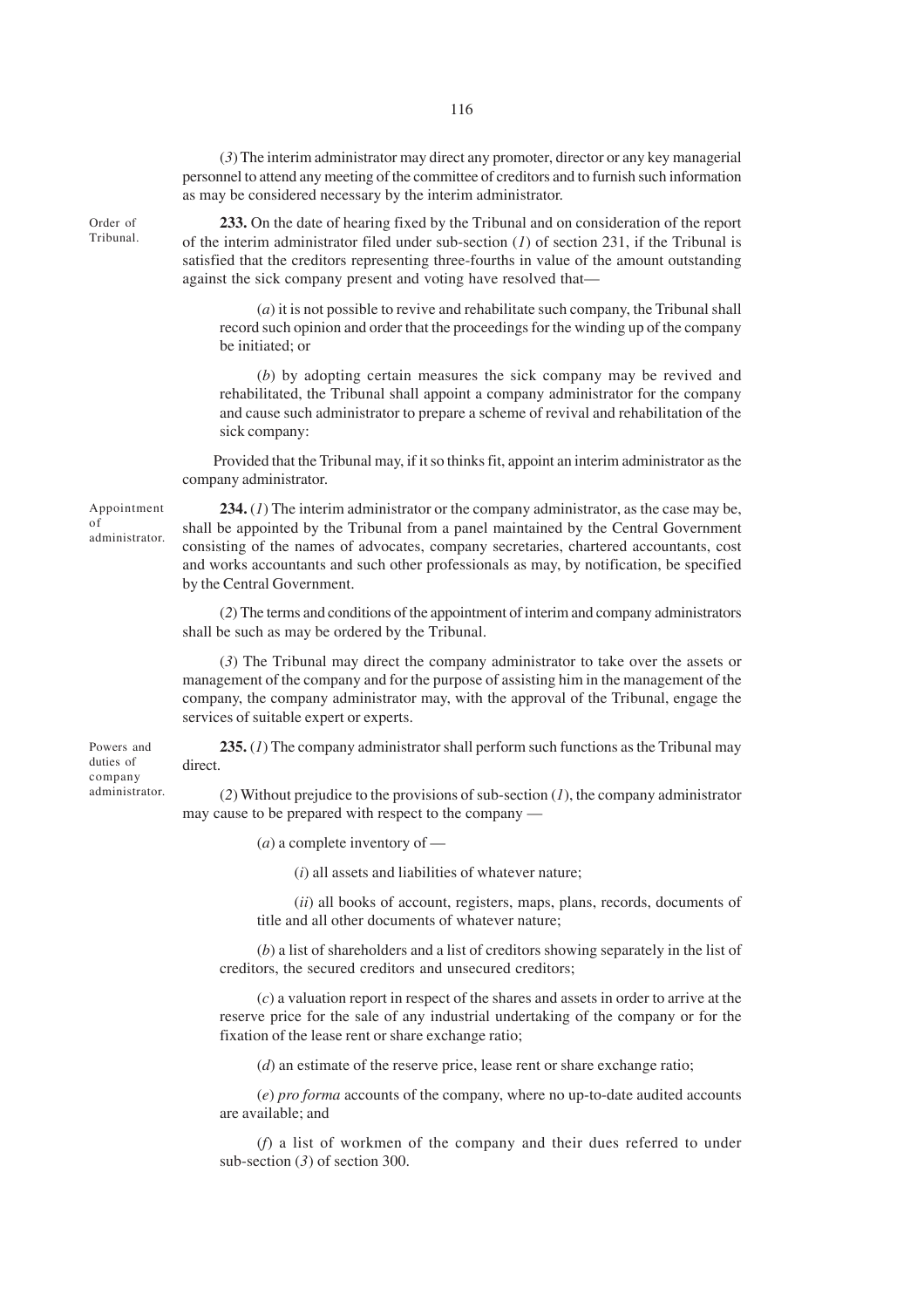236. (1) The company administrator shall prepare or cause to be prepared a scheme of Scheme of revival and rehabilitation of the sick company after considering the draft scheme filed along with the application under section 230.

revival and rehabilitation.

(*2*) A scheme prepared in relation to any sick company under sub-section (*1*) may provide for any one or more of the following measures, namely:—

(*a*) the financial reconstruction of such sick company;

(*b*) the proper management of such sick company by any change in, or by taking over, the management of such sick company;

 $(c)$  the amalgamation of —

(*i*) a sick company with any other company; or

(*ii*) any other company with the sick company;

(*d*) takeover of the sick company by a solvent company;

(*e*) the sale or lease of a part or whole of any asset or business of such sick company;

(*f*) the rationalisation of managerial personnel, supervisory staff and workmen in accordance with law;

(*g*) such other preventive, ameliorative and remedial measures as may be appropriate;

(*h*) repayment or rescheduling or restructuring of the debts or obligations of the company to any of its creditors or class of creditors;

(*i*) such incidental, consequential or supplemental measures as may be necessary or expedient in connection with or for the purposes of the measures specified in clauses (*a*) to (*h*).

237. (1) The scheme prepared by the company administrator under section 236 shall Sanction of be placed before the creditors of the sick company in a meeting convened for their approval by the company administrator within the period of sixty days from his appointment, which may be extended by the Tribunal up to a period not exceeding one hundred twenty days.

scheme.

(*2*) The company administrator shall convene separate meetings of secured and unsecured creditors of the sick company and if the scheme is approved by the unsecured creditors representing one-fourth in value of the amount owed by the company to such creditors and the secured creditors, representing three-fourths in value of the amount outstanding against financial assistance disbursed by such creditors to the sick company, the company administrator shall submit the scheme before the Tribunal for sanctioning the scheme:

Provided that where the scheme relates to amalgamation of the sick company with any other company, such scheme shall, in addition to the approval of the creditors of the sick company under this sub-section, be laid before the general meeting of both the companies for approval by their respective shareholders and no such scheme shall be proceeded with unless it has been approved, with or without modification, by a special resolution passed by the shareholders of that company.

(*3*) On the receipt of the scheme under sub-section (*2*), the Tribunal shall within sixty days therefrom, after satisfying that the scheme had been validly approved in accordance with this section, pass an order sanctioning such scheme.

(*4*) Where a sanctioned scheme provides for the transfer of any property or liability of the sick company to any other company or person or where such scheme provides for the transfer of any property or liability of any other company or person in favour of the sick company, then, by virtue of, and to the extent provided in, the scheme, on and from the date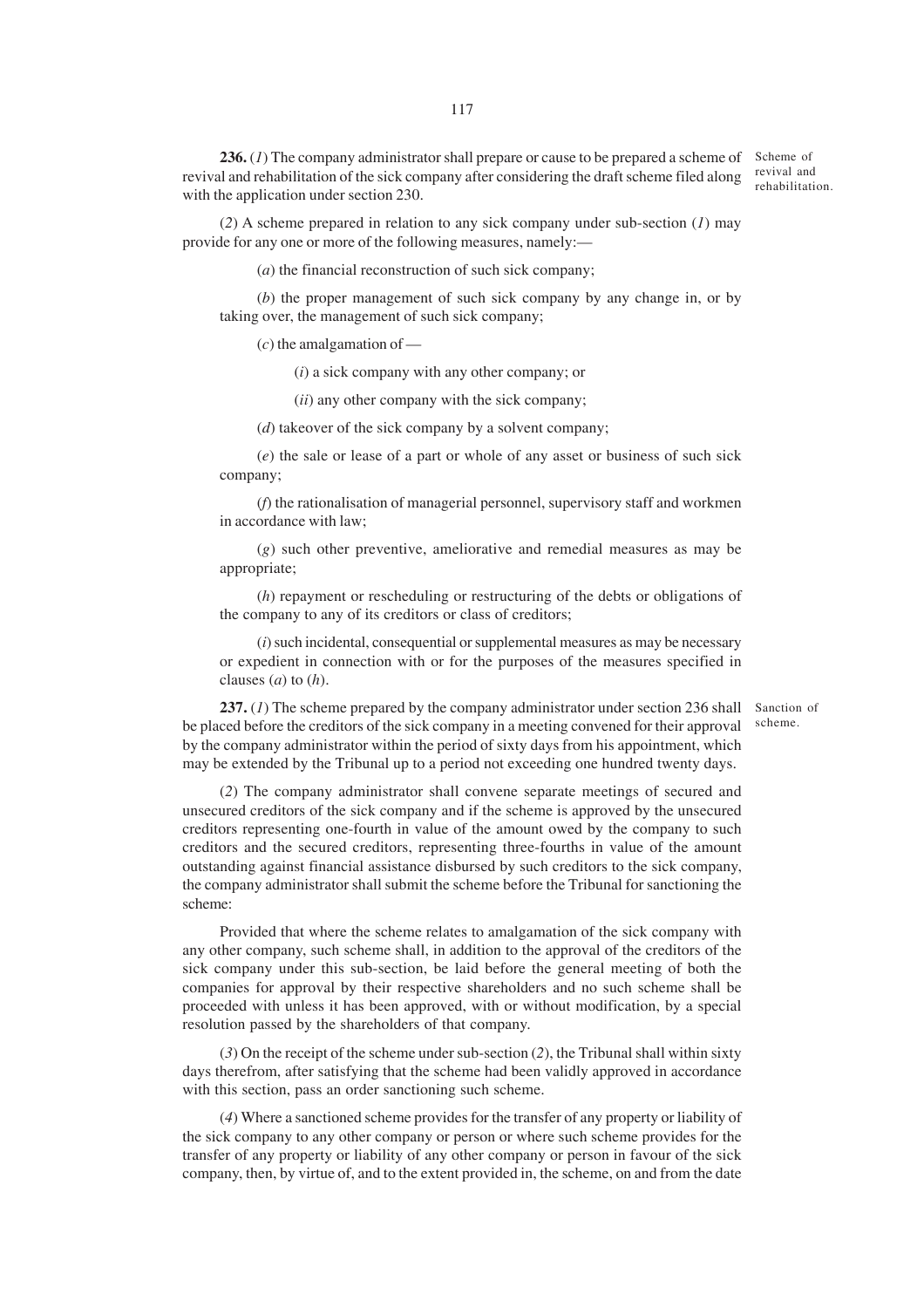of coming into operation of the sanctioned scheme or any provision thereof, the property shall be transferred to, and vest in, and the liability shall become the liability of, such other company or person or, as the case may be, the sick company.

(*5*) The sanction accorded by the Tribunal under sub-section (*3*) shall be conclusive evidence that all the requirements of the scheme relating to the reconstruction or amalgamation or any other measure specified therein have been complied with and a copy of the sanctioned scheme certified in writing by an officer of the Tribunal to be a true copy thereof shall in all legal proceedings be admitted as evidence.

(*6*) A copy of the sanctioned scheme referred to in sub-section (*3*) shall be filed with the Registrar by the sick company within a period of thirty days from the date of receipt of a copy thereof.

Scheme to be binding.

**238.** On and from the date of the coming into operation of the sanctioned scheme or any provision thereof, the scheme or such provision shall be binding on the sick company and the transferee company or, as the case may be, the other company and also on the shareholders, creditors and guarantors of the said companies.

Implementation of the scheme.

**239.** (*1*) The Tribunal shall, for the purpose of effective implementation of the scheme, have power to enforce, modify or terminate any contract or agreement or any obligation pursuant to such agreement or contract entered into by the company with any other person.

(*2*) The Tribunal may, if it deems necessary or expedient so to do, by order in writing, authorise the company administrator appointed under section 234 to implement a sanctioned scheme till its successful implementation on such terms and conditions as may be specified in the order and may for that purpose require him to file periodic reports on the implementation of the sanctioned scheme.

(*3*) Where the whole or substantial assets of the undertaking of the sick company are sold under a sanctioned scheme, the sale proceeds shall be applied towards implementation of the scheme in such manner as the Tribunal may direct.

(*4*) Where it is difficult to implement the scheme for any reason or the scheme fails due to non-implementation of obligations under the scheme by the parties concerned, the company administrator authorised to implement the scheme and where there is no such administrator, the company, the secured creditors, or the transferee company in a case of amalgamation, may make an application before the Tribunal for modification of the scheme or to declare the scheme as failed and that the company may be wound up.

(*5*) The Tribunal shall, within thirty days of presentation of an application under subsection (*4*), pass an order for modification of the scheme or, as the case may be, declaring the scheme as failed and pass an order for the winding up of the company if three-fourths in value of the secured creditors consent to the modification of the scheme or winding up of the company.

(*6*) Where an application under sub-section (*4*) has been made before the Tribunal and such application is pending before it, such application shall abate, if the secured creditors representing not less than three-fourths in value of the amount outstanding against financial assistance disbursed to the sick company have taken any measures to recover their secured debt under sub-section (*4*) of section 13 of the Securitisation and Reconstruction of Financial Assets and Enforcement of Security Interest Act, 2002.

54 of 2002.

Winding up of company on report of company administrator.

**240.** (*1*) If the scheme is not approved by the creditors in the manner specified in subsection (*2*) of section 237, the company administrator shall submit a report to the Tribunal and the Tribunal shall order for the winding up of the sick company.

(*2*) On the passing of an order under sub-section (*1*), the Tribunal shall conduct the proceedings for winding up of the sick company in accordance with the provisions of Chapter XX.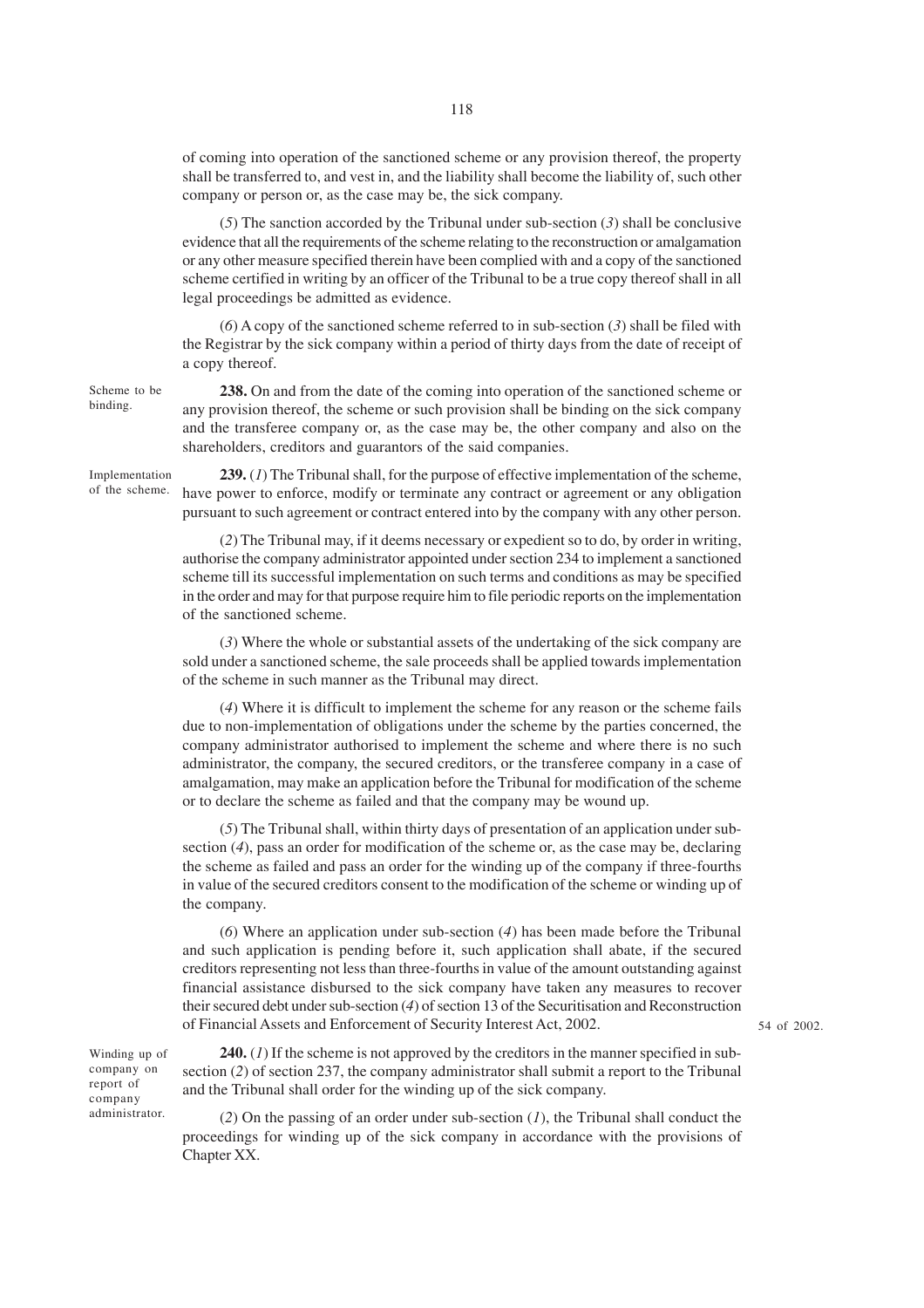**241.** (*1*) If, in the course of the scrutiny or implementation of any scheme or proposal including the draft scheme or proposal, it appears to the Tribunal that any person who has taken part in the promotion, formation or management of the sick company or its undertaking, including any past or present director, manager or officer or employee of the sick company,—

Power of Tribunal to assess damages against delinquent directors, etc.

(*a*) has misapplied or retained, or become liable or accountable for, any money or property of the sick company; or

(*b*) has been guilty of any misfeasance, malfeasance or nonfeasance or breach of trust in relation to the sick company,

it may, by order, direct him to repay or restore the money or property, with or without interest, as it thinks just, or to contribute such sum to the assets of the sick company or the other person, entitled thereto by way of compensation in respect of the misapplication, retainer, misfeasance, malfeasance, nonfeasance or breach of trust as the Tribunal thinks just and proper:

Provided that such direction by the Tribunal shall be without prejudice to any other legal action that may be taken against the person.

(*2*) If the Tribunal is satisfied on the basis of the information and evidence in its possession with respect to any person who is or was a director or an officer or other employee of the sick company, that such person by himself or along with others had diverted the funds or other property of such company for any purpose other than the purposes of the company or had managed the affairs of the company in a manner highly detrimental to the interests of the company, the Tribunal shall, by order, direct the public financial institutions, scheduled banks and State level institutions not to provide, for a maximum period of ten years from the date of the order, any financial assistance to such person or any firm of which such person is a partner or any company or other body corporate of which such person is a director, by whatever name called, or to disqualify the said director, promoter, manager from being appointed as a director in any company registered under this Act for a maximum period of six years.

(*3*) No order shall be made by the Tribunal under this section against any person unless such person has been given a reasonable opportunity of being heard.

**242.** Whoever violates the provisions of this Chapter or any scheme, or any order, of Punishment the Tribunal or the Appellate Tribunal or makes a false statement or gives false evidence before the Tribunal or the Appellate Tribunal, or attempts to tamper the records of reference or appeal filed under this Act, he shall be punishable with imprisonment for a term which may extend to seven years and with fine which may extend to ten lakh rupees.

**243.** No appeal shall lie in any court or other authority and no civil court shall have any jurisdiction in respect of any matter in respect of which the Tribunal or the Appellate Tribunal is empowered by or under this Chapter and no injunction shall be granted by any court or other authority in respect of any action taken or proposed to be taken in pursuance of any power conferred by or under this Chapter.

**244.** (*1*) **There shall be formed for the purposes of rehabilitation, revival and liquidation of sick companies, a Fund to be called the Rehabilitation and Insolvency Fund.**

(*2*) **There shall be credited to the Fund—**

(*a*) **the amount given as grants by the Central Government for the purposes of this Fund**;

(*b*) **the amount given to the Fund from any other source;**

(*c*) **the income from investment of the amount in the Fund; and**

(*d*) **the amount deposited by the companies as contribution to the Fund.**

(*3*) **A company which has contributed any amount to the Fund shall, in the event of proceedings initiated in respect of such company under this Chapter or Chapter XX, may**

for certain offences.

Bar of jurisdiction.

Rehabilitation and Insolvency Fund.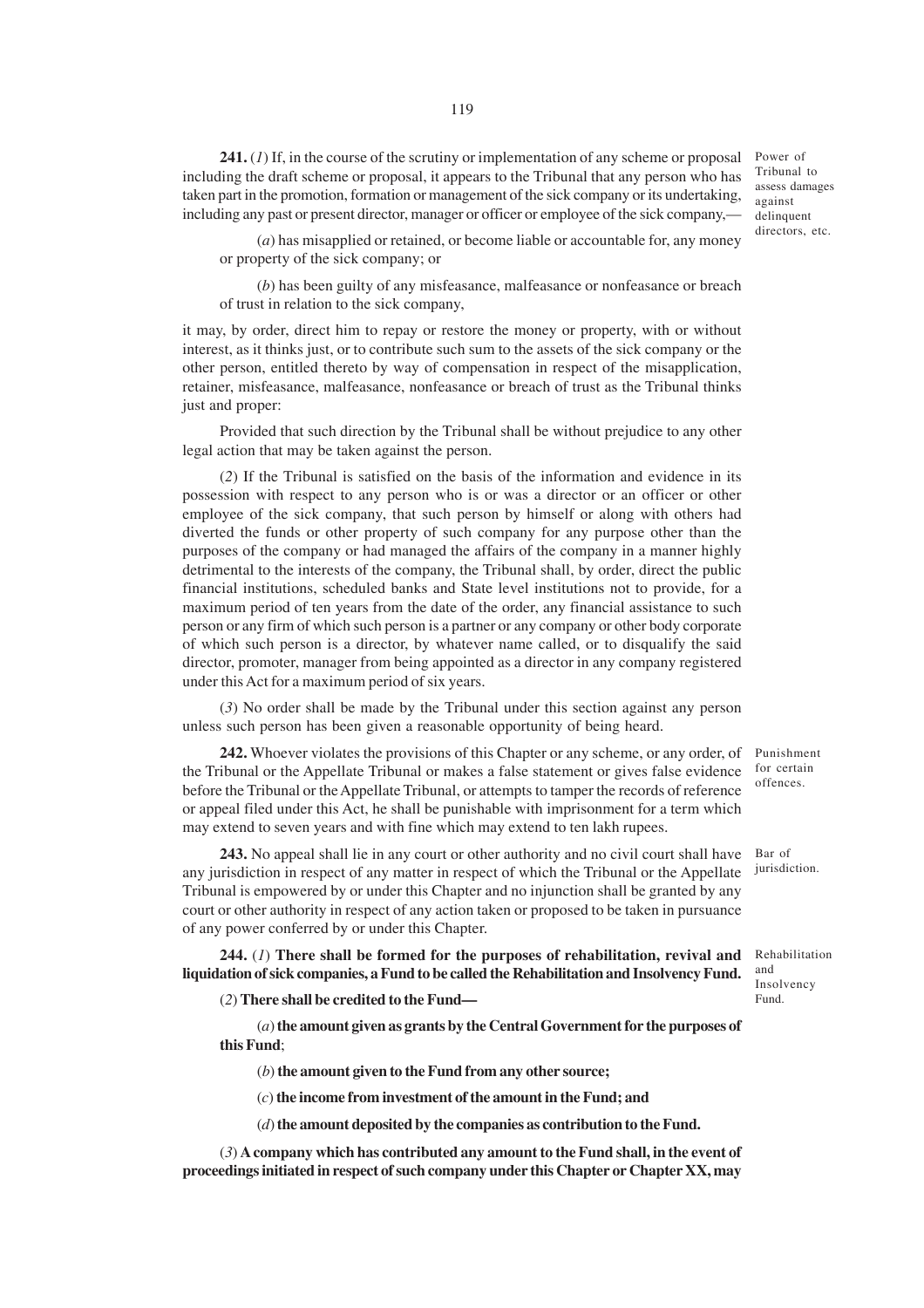**make an application to the Tribunal for withdrawal of funds not exceeding the amount contributed by it, for making payments to workmen, protecting the assets of the company or meeting the incidental costs during proceedings.**

(*4*) **The Fund shall be managed by an independent administrator to be appointed by the Central Government in the manner as may be prescribed.**

#### CHAPTER XX

### WINDING UP

**245.** (*1*)The winding up of a company may be either—

(*a*) by the Tribunal, or

(*b*) voluntary.

(*2*) Notwithstanding anything contained in any other Act, the provisions of this Act with respect to winding up shall apply to the winding up of a company in any of the modes specified under sub-section (*1*).

### *Part I*

# *Winding up by the Tribunal*

**246.** (*1*) A company may be wound up by the Tribunal,—

Circumstances in which a company may be wound up by Tribunal.

Modes of winding up.

(*a*) if the company is unable to pay its debts;

(*b*) if the company has, by special resolution, resolved that the company be wound up by the Tribunal;

(*c*) if the company has acted against the interests of the sovereignty and integrity of India, the security of the State, friendly relations with foreign States, public order, decency or morality;

(*d*) if the Tribunal has ordered the winding up of the company under Chapter XIX;

(*e*) if on an application made by the Registrar or any other person authorised by the Central Government by notification under this Act, the Tribunal is of the opinion that the affairs of the company have been conducted in a fraudulent manner or the company was formed for fraudulent and unlawful purpose or the persons concerned in the formation or management of its affairs have been guilty of fraud, misfeasance or misconduct in connection therewith and that it is proper that the company be wound up;

(*f*) if the company has made a default in filing with the Registrar its financial statements or annual returns for immediately preceding five consecutive financial years; or

(*g*) if the Tribunal is of the opinion that it is just and equitable that the company should be wound up.

(*2*) A company shall be deemed to be unable to pay its debts,—

(*a*) if a creditor, by assignment or otherwise, to whom the company is indebted for an amount exceeding one lakh rupees then due, has served on the company, by causing it to be delivered at its registered office, by registered post or otherwise, a demand requiring the company to pay the amount so due and the company has failed to pay the sum within twenty-one days after the receipt of such demand or to provide adequate security or re-structure or compound the debt to the reasonable satisfaction of the creditor;

(*b*) if any execution or other process issued on a decree or order of any court or tribunal in favour of a creditor of the company is returned unsatisfied in whole or in part; or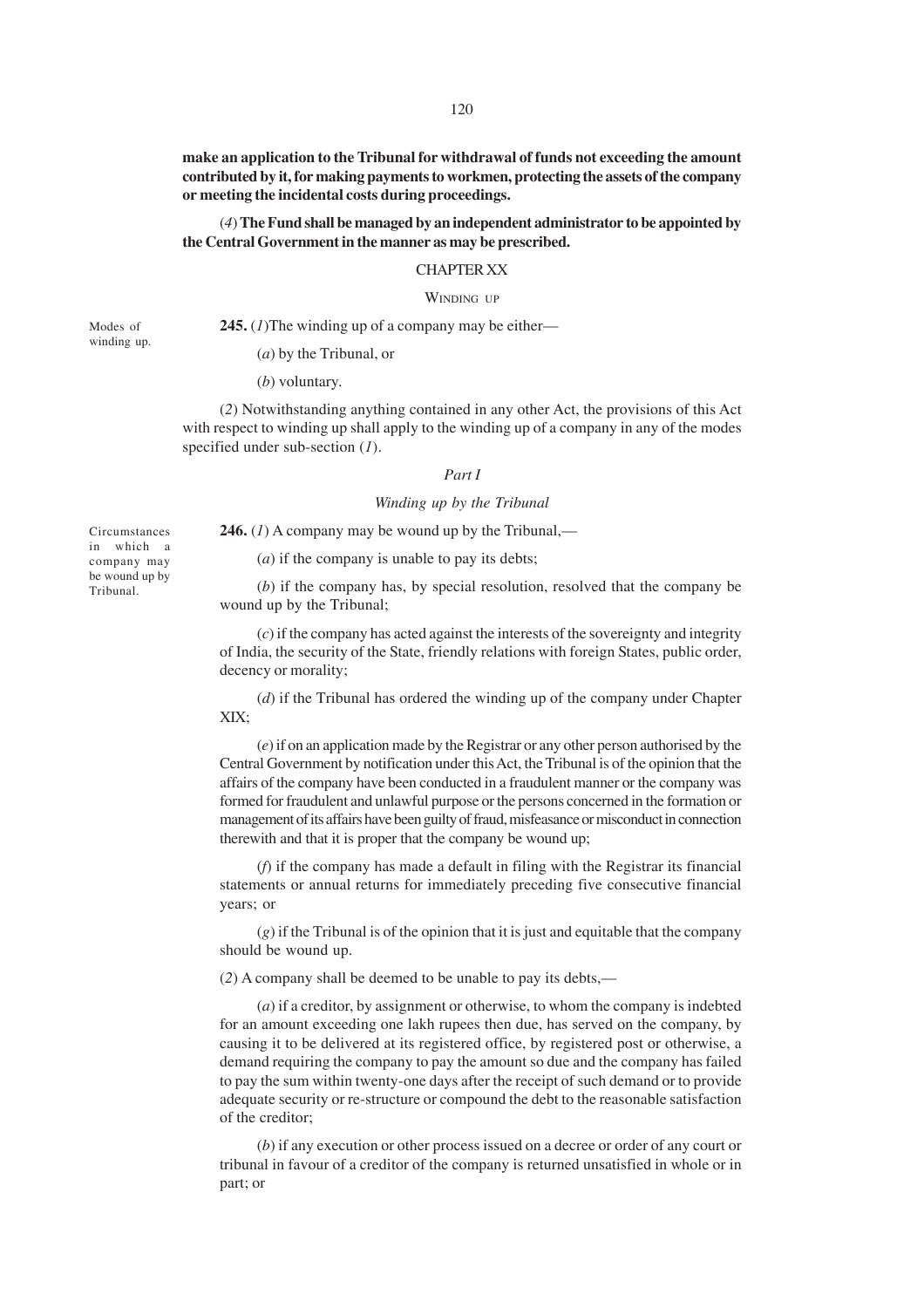(*c*) if it is proved to the satisfaction of the Tribunal that the company is unable to pay its debts, and, in determining whether a company is unable to pay its debts, the Tribunal shall take into account the contingent and prospective liabilities of the company.

247. (1) Subject to the provisions of this section, a petition to the Tribunal for the Petition for winding up of a company shall be presented by winding up.

(*a*) the company,

(*b*) any creditor or creditors, including any contingent or prospective creditor or creditors,

(*c*) any contributory or contributories,

(*d*) all or any of the persons specified in clauses (*a*), (*b*) and (*c*) together,

(*e*) the Registrar,

(*f*) any person authorised by the Central Government in that behalf, or

(*g*) in a case falling under clause (*d*) of sub-section (*1*) of section 246, by the Central Government or a State Government.

(*2*) A secured creditor, the holder of any debentures, whether or not any trustee or trustees have been appointed in respect of such and other like debentures, and the trustee for the holders of debentures shall be deemed to be creditors within the meaning of clause (*b*) of sub-section (*1*).

(*3*) A contributory shall be entitled to present a petition for the winding up of a company, notwithstanding that he may be the holder of fully paid-up shares, or that the company may have no assets at all or may have no surplus assets left for distribution among the shareholders after the satisfaction of its liabilities, and shares in respect of which he is a contributory or some of them were either originally allotted to him or have been held by him, and registered in his name, for at least six months during the eighteen months immediately before the commencement of the winding up or have devolved on him through the death of a former holder.

(*4*) The Registrar shall be entitled to present a petition for winding up under subsection  $(1)$  on any of the grounds specified in sub-section  $(1)$  of section 246, except on the ground specified in clause (*d*) of that sub-section:

Provided that the Registrar shall not present a petition on the ground that the company is unable to pay its debts unless it appears to him either from the financial condition of the company as disclosed in its balance sheet or from the report of an inspector appointed under section 183 that the company is unable to pay its debts:

Provided further that the Registrar shall obtain the previous sanction of the Central Government to the presentation of a petition:

Provided also that the Central Government shall not accord its sanction under the preceding proviso, unless the company concerned has been given a reasonable opportunity of making representations.

(*5*) A petition filed by the company for winding up before the Tribunal shall be admitted only if accompanied by a statement of affairs in such form and manner as may be prescribed.

(*6*) Before a petition for winding up of a company presented by a contingent or prospective creditor is admitted, the leave of the Tribunal shall be obtained for the admission of the petition and such leave shall not be granted, unless in the opinion of the Tribunal there is a *prima facie* case for the winding up of the company and until such security for costs has been given as the Tribunal thinks reasonable.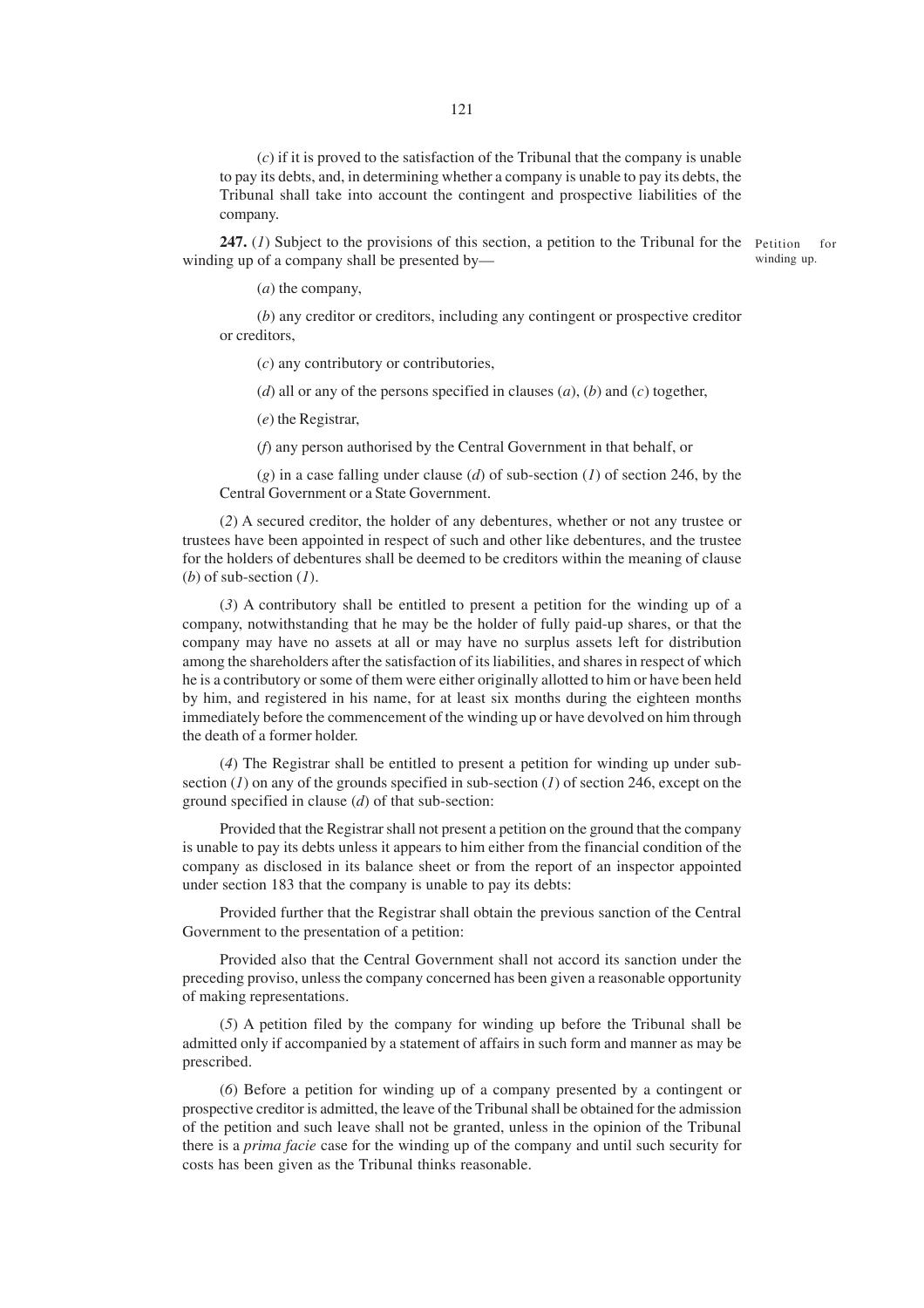122

**248.** (*1*) The Tribunal may, on receipt of a petition for winding up under section 247 pass any of the following orders, namely:— Powers of Tribunal.

(*a*) dismiss it, with or without costs;

(*b*) make any interim order as it thinks fit;

(*c*) appoint a provisional liquidator of the company till the making of a winding up order;

(*d*) make an order for the winding up of the company with or without costs; or

(*e*) any other order as it thinks fit:

Provided that an order under this sub-section shall be made within ninety days from the date of presentation of the petition:

Provided further that before appointing a provisional liquidator under clause (*c*), the Tribunal shall give notice to the company and afford a reasonable opportunity to it to make its representations, if any, unless for special reasons to be recorded in writing, the Tribunal thinks fit to dispense with such notice:

Provided also that the Tribunal shall not refuse to make a winding up order on the ground only that the assets of the company have been mortgaged for an amount equal to or in excess of those assets, or that the company has no assets.

(*2*) Where a petition is presented on the ground that it is just and equitable that the company should be wound up, the Tribunal may refuse to make an order of winding up, if it is of the opinion that some other remedy is available to the petitioners and that they are acting unreasonably in seeking to have the company wound up instead of pursuing that other remedy.

Directions for filing statement of affairs.

Company Liquidators and their appointments.

**249.** (*1*) Where a petition for winding up is filed before the Tribunal by any person other than the company, the Tribunal shall, if satisfied that a *prima facie* case for winding up of the company is made out, by an order direct the company to file its objections along with a statement of its affairs in such form and manner as may be prescribed within thirty days of the order:

Provided that the Tribunal may direct the petitioner to deposit such security for costs as it may consider reasonable as a precondition to issue directions to the company.

(*2*) A company, which fails to file the statement of affairs as referred to in sub-section  $(1)$ , shall forfeit the right to oppose the petition and such directors and officers of the company as found responsible for such non-compliance, shall be punishable as per the provision of sub-section (*4*).

(*3*) The directors and other officers of the company, in respect of which an order for winding up is passed by the Tribunal under clause (*d*) of sub-section (*1*) of section 248, shall, within sixty days of such order, submit, at the cost of the company, the books of account of the company completed and audited up to the date of the order, to such liquidator and in the manner specified by the Tribunal.

(*4*) Where a contravention of this section occurs, the directors and other officers of the company who are responsible for such contravention shall be punishable with imprisonment for a term which may extend to six months or with fine which may extend to five lakh rupees, or with both.

**250.** (*1*) For the purposes of winding up of a company by the Tribunal, there shall be a Company Liquidator who shall be appointed by the Tribunal at the time of the passing of the order of winding up.

(*2*) The provisional liquidator or the Company Liquidator, as the case may be, shall be appointed from a panel maintained by the Central Government consisting of the names of chartered accountants, advocates, company secretaries, cost and works accountants or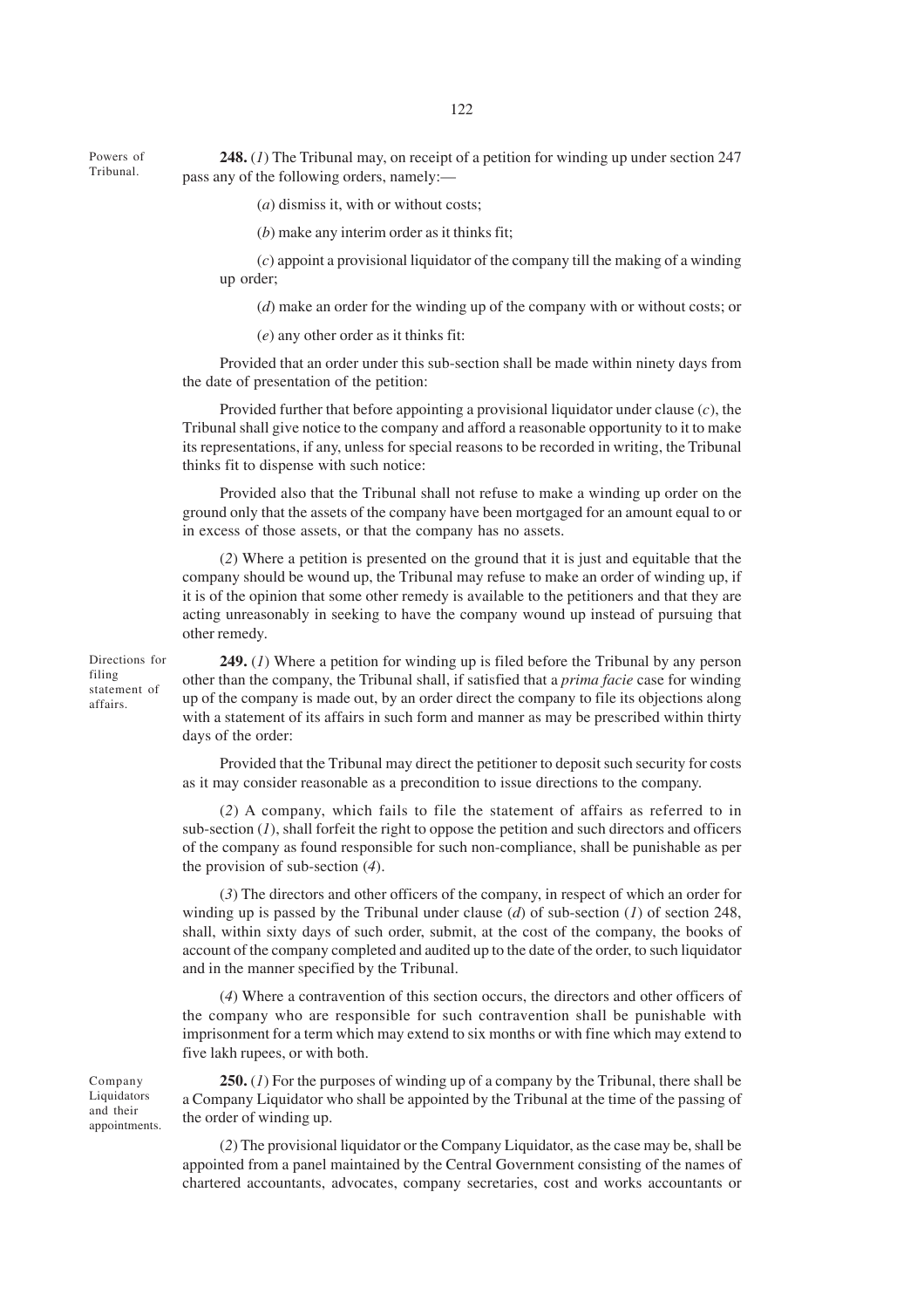firms or bodies corporate having such chartered accountants, advocates, company secretaries, cost and works accountants and such other professionals as may be notified by the Central Government or from a firm or a body corporate of persons having a combination of such professionals as may be prescribed and having at least ten years' experience in company matters and such other qualifications as may be prescribed.

(*3*) The Central Government may remove the name of any person or firm or body corporate from the panel maintained under sub-section (*2*) on the grounds of misconduct, fraud, misfeasance, breach of duties or professional incompetence:

Provided that the Central Government before removing him or it from panel shall give him or it a reasonable opportunity of being heard.

(*4*) The terms and conditions of appointment of a liquidator and the fee payable to him shall be specified by the Tribunal on the basis of task required to be performed, experience, qualification and size of the company.

(*5*) On appointment as provisional liquidator or Company Liquidator, as the case may be, such liquidator shall file a declaration in the prescribed form disclosing conflict of interest or lack of independence in respect of his appointment, if any, with the Tribunal and such obligation shall continue throughout the term of his or its appointment.

(*6*) While passing a winding up order, the Tribunal may appoint a provisional liquidator, if any, appointed under clause  $(c)$  of sub-section (*1*) of section 248, as the Company Liquidator for the conduct of the proceedings for the winding up of the company.

**251.** (*1*) The Tribunal may, on a reasonable cause being shown and for reasons to be recorded in writing, remove the provisional liquidator or the Company Liquidator, as the case may be, as liquidator of the company on any of the following grounds, namely:—

Removal and replacement of liquidator.

(*a*) misconduct,

(*b*) fraud or misfeasance,

(*c*) professional incompetence or failure to exercise due care and diligence in performance of the powers and functions;

(*d*) inability to act as liquidator,

(*e*) conflict of interest or lack of independence during the term of his appointment that would justify removal.

(*2*) In the event of death, resignation or removal of the liquidator under this section, the Tribunal may transfer the work assigned to him to another Company Liquidator for reasons to be recorded in writing.

(*3*) Where the Tribunal is of the opinion that any liquidator is responsible for causing any loss or damage to the company due to fraud or misfeasance or failure to exercise due care and diligence in the performance of his powers and functions, the Tribunal may recover or cause to be recovered such loss or damage from the liquidator and pass such other orders as it may think fit.

(*4*) The Tribunal shall, before passing any order under this section, provide a reasonable opportunity of hearing to the liquidator.

**252.** (*1*) Where the Tribunal makes an order for the winding up of a company, it shall, within a period not exceeding fifteen days from the date of passing of the order, cause intimation thereof to be sent to the Company Liquidator and the Registrar.

Winding up order to be communicated to Registrar.

(*2*) On receipt of the copy of the winding up order, the Registrar shall make an endorsement to that effect in his records relating to the company and notify in the Official Gazette that such an order has been made.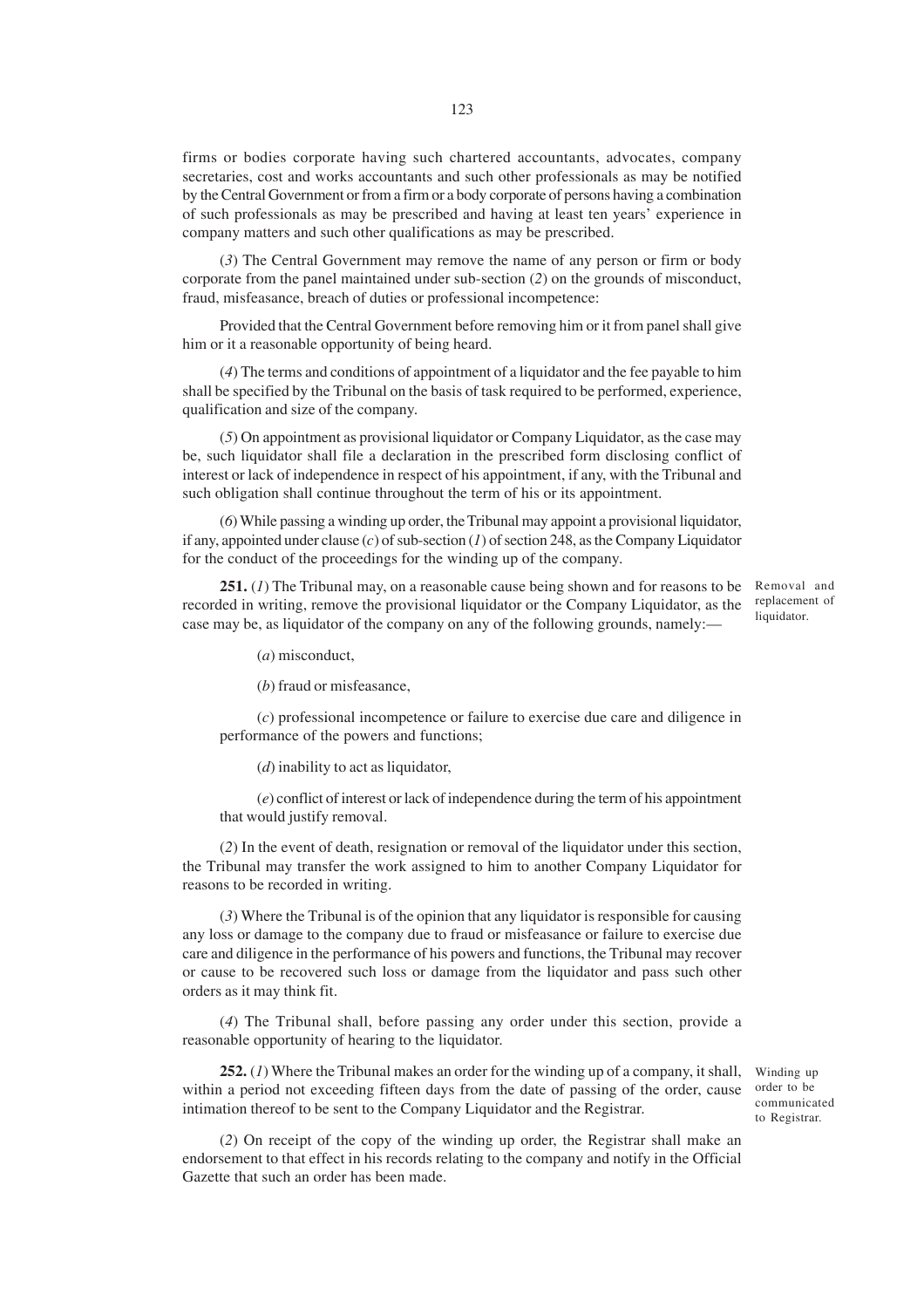(*3*) The winding up order shall be deemed to be a notice of discharge to the officers, employees and workmen of the company, except when the business of the company is continued. **253.** The order for the winding up of a company shall operate in favour of all the Effect of

winding up order.

Stay of suits, etc., on winding up order.

creditors and all contributories of the company as if it had been made out on the joint petition of creditors and contributories. **254.** (*1*) When a winding up order has been passed or a provisional lquidator has

been appointed, no suit or other legal proceeding shall be commenced, or if pending at the date of the winding up order, shall be proceeded with, by or against the company, except with the leave of the Tribunal and subject to such terms as the Tribunal may impose:

Provided that any application to the Tribunal seeking leave under this section shall be disposed of by the Tribunal within sixty days.

(*2*) Nothing in sub-section (*1*) shall apply to any proceeding pending in appeal before the Supreme Court or a High Court.

Jurisdiction of Tribunal.

**255.** The Tribunal shall, notwithstanding anything contained in any other law for the time being in force, have jurisdiction to entertain, or dispose of,—

(*a*) any suit or proceeding by or against the company;

(*b*) any claim made by or against the company, including claims by or against any of its branches in India;

(*c*) any application made under section 204;

(*d*) any scheme submitted under section 237;

(*e*) any question of priorities or any other question whatsoever, whether of law or fact, which may relate to or arise in the course of the winding up of the company,

whether such suit or proceeding has been instituted, or such claim or question has arisen or arises or such application has been made or such scheme has been submitted, before or after the winding up order is made.

**256.** (*1*) Where the Tribunal has made a winding up order or appointed a Company Liquidator, such Liquidator shall, within sixty days from the order, submit to the Tribunal, a report containing the following particulars, namely:—

(*a*) the nature and details of the assets of the company including their location and value, stating separately the cash balance in hand and in the bank, if any, and the negotiable securities, if any, held by the company:

Provided that the valuation of the assets shall be obtained from registered valuers for this purpose;

(*b*) amount of capital issued, subscribed and paid up;

(*c*) the existing and contingent liabilities of the company including names, addresses and occupations of its creditors, stating separately the amount of secured and unsecured debts, and in the case of secured debts, particulars of the securities given, whether by the company or an officer thereof, their value and the dates on which they were given;

(*d*) the debts due to the company and the names, addresses and occupations of the persons from whom they are due and the amount likely to be realised on account thereof;

(*e*) guarantees, if any, extended by the company;

(*f*) list of contributories and dues, if any, payable by them and details of any unpaid call;

Submission of report by Company Liquidator.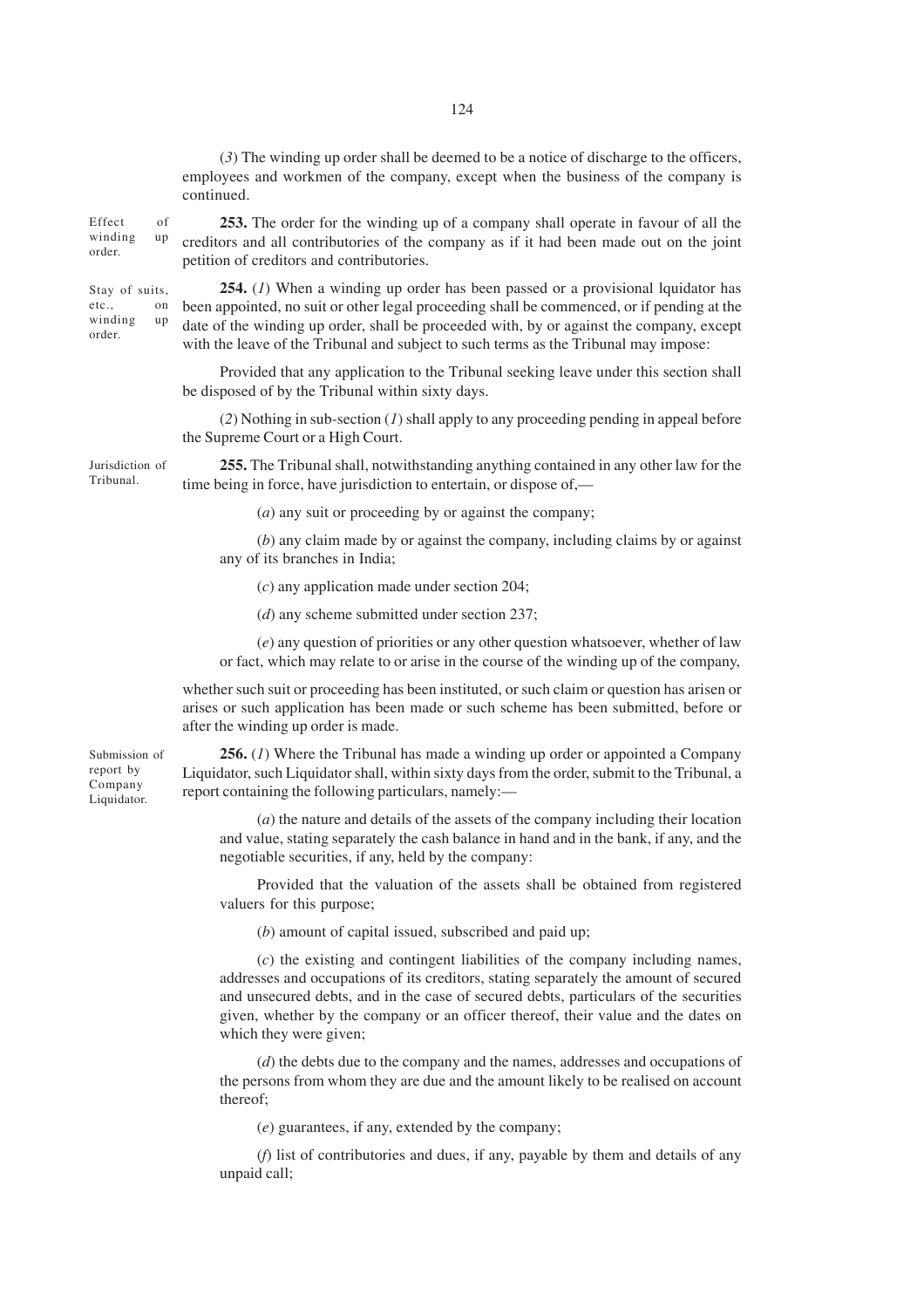(*g*) details of trade marks and intellectual properties, if any, owned by the company;

(*h*) details of subsisting contracts, joint ventures and collaborations, if any;

(*i*) details of holding and subsidiary companies, if any;

(*j*) details of legal cases filed by or against the company; and

(*k*) any other information which the Tribunal may direct or the Company Liquidator may consider necessary to include.

(*2*) The Company Liquidator shall include in his report the manner in which the company was promoted or formed and whether in his opinion any fraud has been committed by any person in its promotion or formation or by any officer of the company in relation to the company since the formation thereof and any other matters which, in his opinion, it is desirable to bring to the notice of the Tribunal.

(*3*) The Company Liquidator shall also make a report on the viability of the business of the company or the steps which, in his opinion, are necessary for maximising the value of the assets of the company.

(*4*) The Company Liquidator may also, if he thinks fit, make any further report or reports.

(*5*) Any person describing himself in writing to be a creditor or a contributory of the company shall be entitled by himself or by his agent at all reasonable times to inspect the report submitted in accordance with this section and take copies thereof or extracts therefrom on payment of the prescribed fee.

**257.** (*1*) The Tribunal shall, on consideration of report of Company Liquidator, fix a time limit within which the entire proceedings shall be completed and the company dissolved:

Directions of Tribunal on report of Company Liquidator.

Provided that the Tribunal may, if it is of the opinion, at any stage of the proceedings, or on examination of the reports submitted to it by the Company Liquidator and after hearing the Company Liquidator, creditors or contributories, that it will not be advantageous or economical to continue the proceedings, revise the time limit within which the entire proceedings shall be completed and the company dissolved.

(*2*) The Tribunal may, on examination of the reports submitted to it by the Company Liquidator and after hearing the Company Liquidator, creditors or contributories, order sale of the company as a going concern or its assets or part thereof:

Provided that the Tribunal may, where it considers fit, appoint a Sale Committee comprising such creditors, promoters and officers of the company as the Tribunal may decide to assist the Company Liquidator in sale under this sub-section.

(*3*) Where a report is received from the Company Liquidator or the Central Government or any person that a fraud has been committed in respect of the company, the Tribunal shall, without prejudice to the process of winding up, order for investigation under section 183, and on consideration of the report of such investigation it may pass order and give directions under sections 314 to 317.

(*4*) The Tribunal may order such steps, as may be necessary, to protect, preserve or enhance the value of the assets of the company.

(*5*) The Tribunal may pass such other order or give such other directions as it considers fit.

**258.** (*1*) Where a winding up order has been made or where a provisional liquidator has been appointed, the liquidator shall, on the order of the Tribunal, forthwith take into his custody or under his control all the property, effects and actionable claims to which the Custody of company's properties.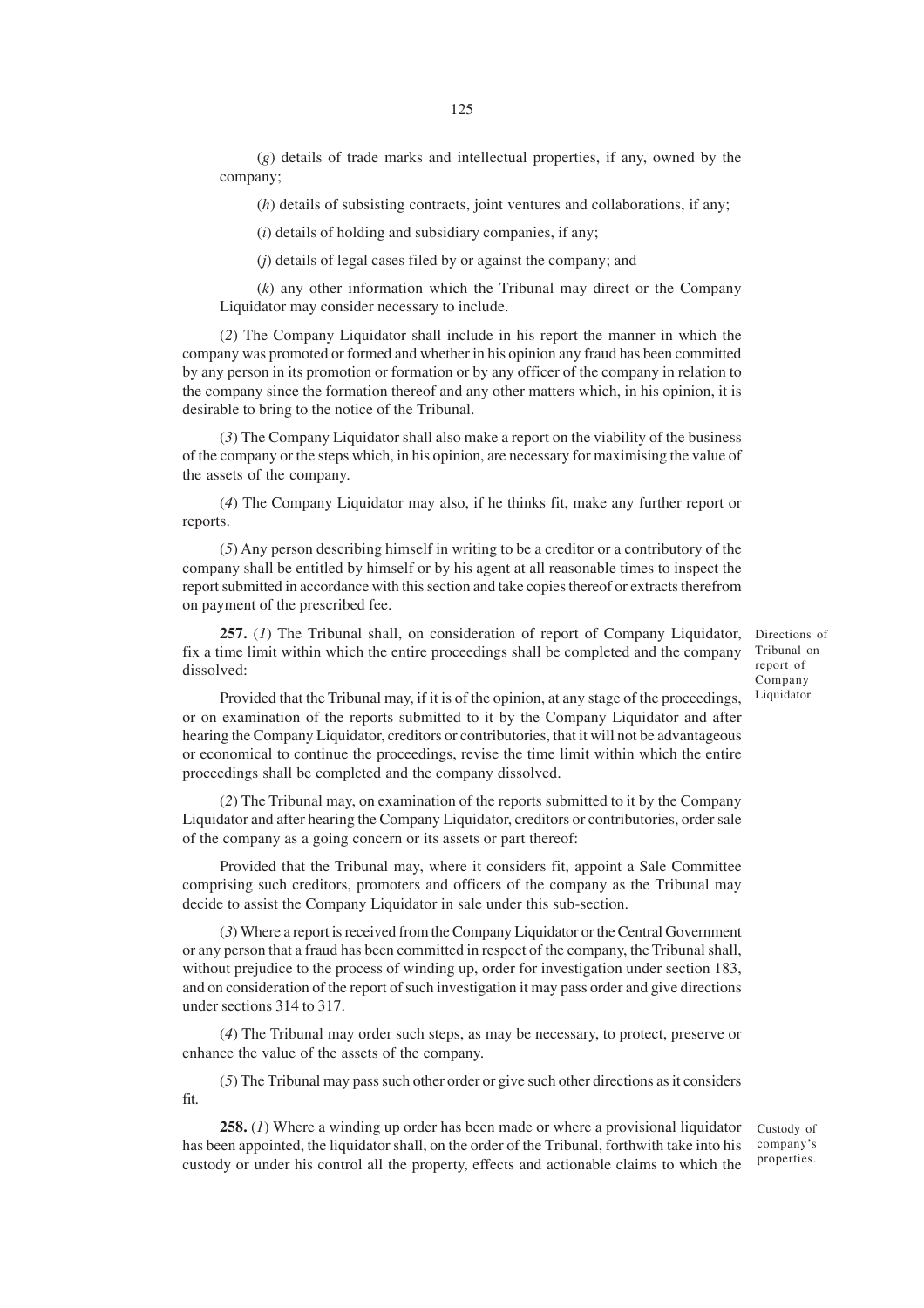company is or appears to be entitled to and take such steps and measures, as may be necessary, to protect and preserve the properties of the company.

(*2*) Notwithstanding anything contained in sub-section (*1*), all the property and effects of the company shall be deemed to be in the custody of the Tribunal from the date of the order for the winding up of the company.

(*3*) On an application by the Company Liquidator or otherwise, the Tribunal may, at any time after the making of a winding up order, require any contributory for the time being on the list of contributories, and any trustee, receiver, banker, agent, officer or other employee of the company, to pay, deliver, surrender or transfer forthwith, or within such time as the Tribunal directs, to the Company Liquidator, any money, property or books and papers in his custody or under his control to which the company is *prima facie* entitled.

**259.** (*1*) The promoters, directors, officers and employees, past and present, of the company shall extend full co-operation to the Company Liquidator in discharge of his functions and duties.

(*2*) Where any person, without reasonable cause, fails to discharge his obligations under sub-section  $(I)$ , he shall be punishable with imprisonment which may extend to six months or with fine which may extend to five thousand rupees for every day during which the default continues, or with both.

**260.** (*1*) As soon as may be after the passing of a winding up order by the Tribunal, the Tribunal shall settle a list of contributories, cause rectification of register of members in all cases where rectification is required in pursuance of this Act and shall cause the assets of the company to be applied for the discharge of its liability:

Provided that where it appears to the Tribunal that it would not be necessary to make calls on or adjust the rights of contributories, the Tribunal may dispense with the settlement of a list of contributories.

(*2*) In settling the list of contributories, the Tribunal shall distinguish between those who are contributories in their own right and those who are contributories as being representatives of, or liable for the debts of, others.

(*3*) While settling the list of contributories, the Tribunal shall include every present and past member who shall be liable to contribute to the assets of the company to an amount sufficient for payment of the debts and liabilities and the costs, charges and expenses of winding up, and for the adjustment of the rights of the contributories among themselves, subject to the following conditions, namely:—

(*a*) a past member shall not be liable to contribute if he has ceased to be a member for the preceding one year or more before the commencement of the winding up;

(*b*) a past member shall not be liable to contribute in respect of any debt or liability of the company contracted after he ceased to be a member;

(*c*) no past member shall be liable to contribute unless it appears to the Tribunal that the present members are unable to satisfy the contributions required to be made by them in pursuance of this Act;

(*d*) in the case of a company limited by shares, no contribution shall be required from any past or present member exceeding the amount, if any, unpaid on the shares in respect of which he is liable as such member;

(*e*) in the case of a company limited by guarantee, no contribution shall be required from any past or present member exceeding the amount undertaken to be contributed by him to the assets of the company in the event of its being wound up but if the company has a share capital, such member shall be liable to contribute to the

Directors, officers and employees to co-operate with Company Liquidator.

Settlement of list of contributories and application of assets.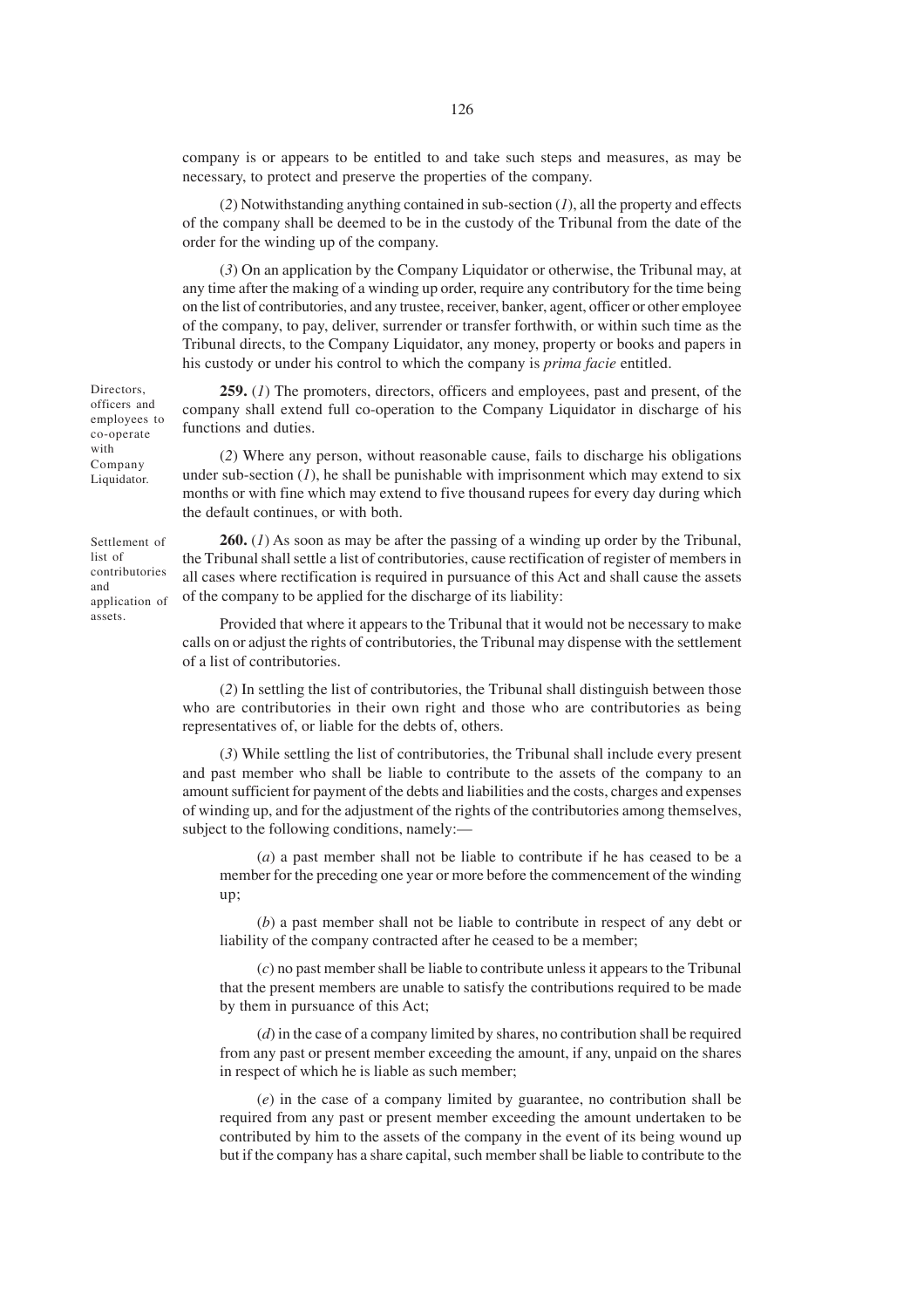extent of any sum unpaid on any shares held by him as if the company were a company limited by shares.

**261.** In the case of a limited company, any director or manager, whether past or present, whose liability is unlimited under the provisions of this Act, shall, in addition to his liability, if any, to contribute as an ordinary member, be liable to make a further contribution as if he were at the commencement of winding up, a member of an unlimited company:

Provided that —

(*a*) a past director or manager shall not be liable to make such further contribution, if he has ceased to hold office for a year or upwards before the commencement of the winding up;

(*b*) a past director or manager shall not be liable to make such further contribution in respect of any debt or liability of the company contracted after he ceased to hold office;

(*c*) subject to the articles of the company, a director or manager shall not be liable to make such further contribution unless the Tribunal deems it necessary to require the contribution in order to satisfy the debts and liabilities of the company, and the costs, charges and expenses of the winding up.

262. (1) The Tribunal may, while passing an order of winding up of a company, direct Committee of that there shall be, a committee of inspection for the company to advise the Company Liquidator and to report to the Tribunal on such matters as the Tribunal may direct.

(*2*) A committee of inspection appointed by the Tribunal shall consist of not more than twelve members, being creditors and contributories of the company or such other persons in such proportion as the Tribunal may, keeping in view the circumstances of the company under liquidation, direct.

(*3*) The Company Liquidator shall convene a meeting of creditors and contributories, as ascertained from the books and documents, of the company within thirty days from the date of order of winding up for enabling the Tribunal to determine the persons who may be members of the committee of inspection.

(*4*) The committee of inspection shall have the right to inspect the books of account and other documents, assets and properties of the company under liquidation at a reasonable time.

(*5*) The provisions relating to the convening of the meetings, the procedure to be followed thereat and other matters relating to conduct of business by the committee shall be such as may be prescribed.

(*6*) The meeting of committee of inspection shall be chaired by the Company Liquidator.

**263.** (*1*) The Company Liquidator shall make periodical reports to the Tribunal and in any case make a report at the end of each quarter with respect to the progress of the winding up of the company in such form and in such manner as may be prescribed.

(*2*) The Tribunal may, on an application by the Company Liquidator, review the orders made by it and make such modifications as it thinks fit.

**264.** (*1*) The Tribunal may, at any time after making a winding up order on an application of creditors or any other person, if satisfied, make an order that it is just and fair that an opportunity to revive and rehabilitate the company be provided staying the proceedings for such time not exceeding one hundred and eighty days and on such terms and conditions as it thinks fit:

Provided that an order under this sub-section shall be made by the Tribunal only on an application made to it enclosing a scheme for rehabilitation after three-fourth of secured creditors and one-half of unsecured creditors in value of the company have resolved at a

Submission of periodical reports to the Tribunal.

Power of Tribunal on application for stay of winding up.

inspection.

Obligations of directors and managers.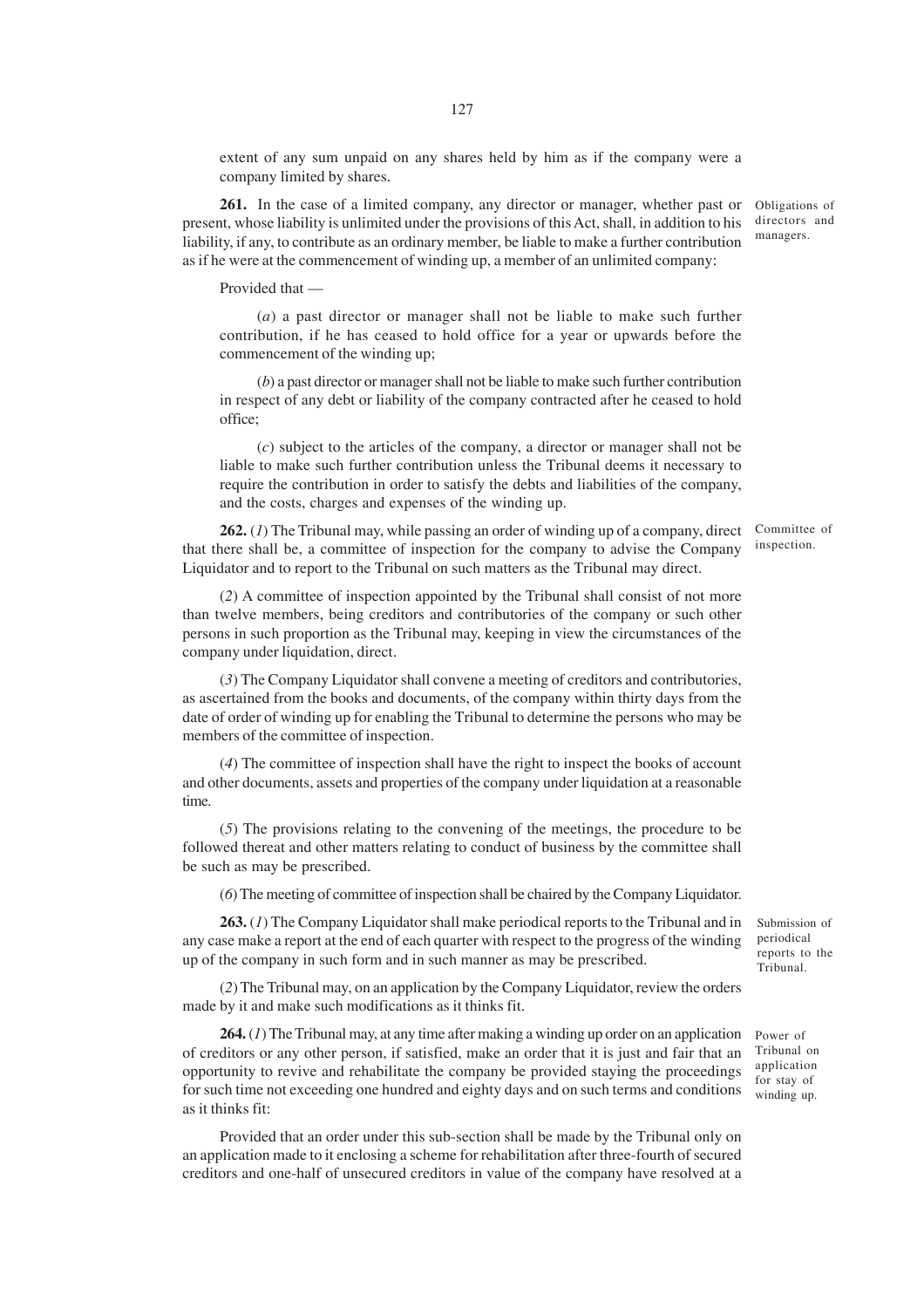meeting convened by each class of creditors by giving their consent in writing to the scheme.

(*2*) The Tribunal may, while passing the order under sub-section (*1*), require the applicant to furnish such security as to costs as it considers fit.

(*3*) Where an order under sub-section (*1*) is passed by the Tribunal, the provisions of Chapter XIX shall be followed in respect of the consideration and sanction of the scheme of revival of the company.

(*4*) Without prejudice to the provisions of sub-section (*1*), the Tribunal may at any time after making a winding up order, on receipt of application of Company Liquidator, make an order staying the winding up proceedings or any part thereof, for such time and on such terms and conditions as it thinks fit.

(*5*) The Tribunal may, before making an order, on any application under this section, require the Company Liquidator to furnish to it a report with respect to any facts or matters which are in his opinion relevant to the application.

(*6*) A copy of every order made under this section shall forthwith be forwarded by the Company Liquidator to the Registrar who shall make an endorsement of the order in his books and records relating to the company.

**265.** (*1*) Subject to directions by the Tribunal, if any, in this regard, the Company Liquidator, in a winding up by the Tribunal, shall have the power—

(*a*) to carry on the business of the company so far as may be necessary for the beneficial winding up of the company;

(*b*) to do all acts and to execute, in the name and on behalf of the company, all deeds, receipts, and other documents, and for that purpose, to use, when necessary, the company's seal;

(*c*) to sell the immovable and movable property and actionable claims of the company by public auction or private contract, with power to transfer such property to any person or body corporate, or to sell the same in parcels;

(*d*) to sell the whole of the undertaking of the company as a going concern;

(*e*) to raise on the security of the assets of the company, any money required;

(*f*) to institute or defend any suit, prosecution, or other legal proceeding, civil or criminal, in the name and on behalf of the company;

(*g*) to invite and settle claim of creditors and distribute sale proceeds in accordance with priorities established by this Act;

(*h*) to inspect the records and returns of the company on the files of the Registrar or any other authority;

(*i*) to prove rank and claim in the insolvency of any contributory for any balance against his estate, and to receive dividends in the insolvency, in respect of that balance, as a separate debt due from the insolvent, and rateably with the other separate creditors;

(*j*) to draw, accept, make and endorse any bill of exchange, *hundi* or promissory note in the name and on behalf of the company, with the same effect with respect to the liability of the company as if the bill, *hundi*, or note had been drawn, accepted, made or endorsed by or on behalf of the company in the course of its business;

(*k*) to take out, in his official name, letters of administration to any deceased contributory, and to do in his official name any other act necessary for obtaining payment of any money due from a contributory or his estate which cannot be conveniently done in the name of the company, and in all such cases, the money due

Powers and duties of Company Liquidator.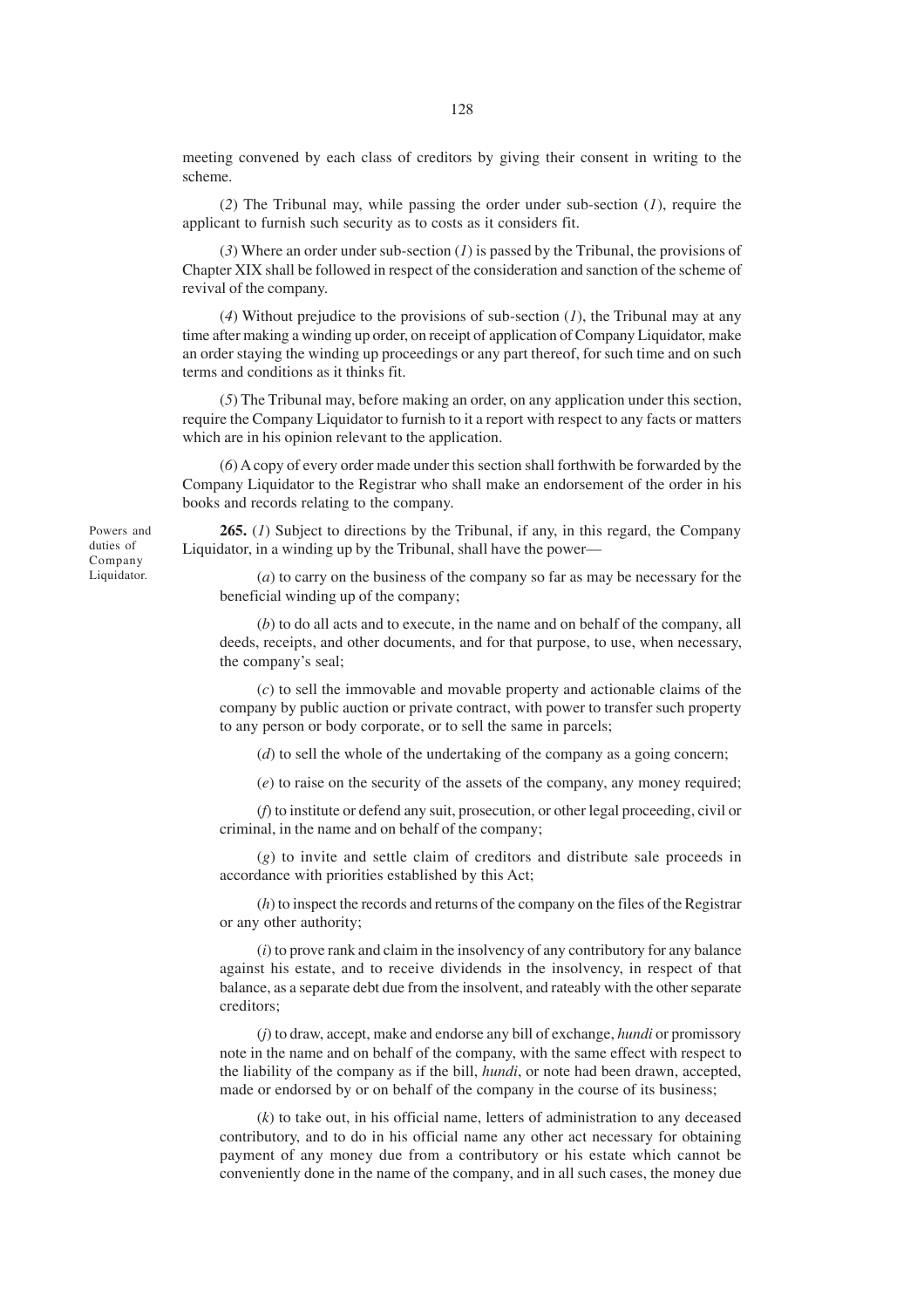shall, for the purpose of enabling the Company Liquidator to take out the letters of administration or recover the money, be deemed to be due to the Company Liquidator himself;

(*l*) to obtain any professional assistance, and for protection of the assets of the company appoint an agent to do any business which the Company Liquidator is unable to do himself;

(*m*) to do all such other acts and things as may be necessary for the winding up of the company and distribution of its assets; and

(*n*) to apply to the Tribunal for such orders or directions as may be necessary for the winding up of the company.

(*2*) The exercise of powers by the Company Liquidator under sub-section (*1*) shall be subject to the overall control of the Tribunal.

(*3*) Notwithstanding the provisions of sub-section (*1*), the Company Liquidator shall perform such duties as the Tribunal may specify in this behalf.

**266.** (*1*) The Company Liquidator may, with the sanction of the Tribunal, appoint one or more chartered accountants or company secretaries or cost accountants or legal practitioners or such other professionals, as may be necessary, to assist him in the performance of his duties and functions under the Act.

(*2*) Any person appointed under this section shall disclose forthwith to the Tribunal in the prescribed form any conflict of interest or lack of independence in respect of his appointment.

**267.** (*1*) Subject to the provisions of this Act, the Company Liquidator shall, in the administration of the assets of the company and the distribution thereof among its creditors, have regard to any directions which may be given by the resolution of the creditors or contributories at any general meeting or by the committee of inspection.

Exercise and control of

Provision for professional assistance to Company Liquidator.

Company Liquidator's powers.

(*2*) Any directions given by the creditors or contributories at any general meeting shall, in case of conflict, be deemed to override any directions given by the committee of inspection.

(*3*) The Company Liquidator—

(*a*) may summon meetings of the creditors or contributories, whenever he thinks fit, for the purpose of ascertaining their wishes; and

(*b*) shall summon such meetings at such times, as the creditors or contributories, as the case may be, may, by resolution, direct, or whenever requested in writing to do so by not less than one-tenth in value of the creditors or contributories, as the case may be.

(*4*) Any person aggrieved by any act or decision of the Company Liquidator may apply to the Tribunal, and the Tribunal may confirm, reverse or modify the act or decision complained of and make such further order as it thinks just in the circumstances.

**268.** (*1*) The Company Liquidator shall keep proper books in such manner, as may be prescribed, in which he shall cause entries or minutes to be made of proceedings at meetings and of such other matters as may be prescribed.

(*2*) Any creditor or contributory may, subject to the control of the Tribunal, inspect any such books, personally or through his agent.

**269.** (*1*) The Company Liquidator shall maintain proper and regular books of account including accounts of receipts and payments made by him in such form and in such manner as may be prescribed.

Books to be kept by Company Liquidator.

Audit of Company Liquidator's accounts.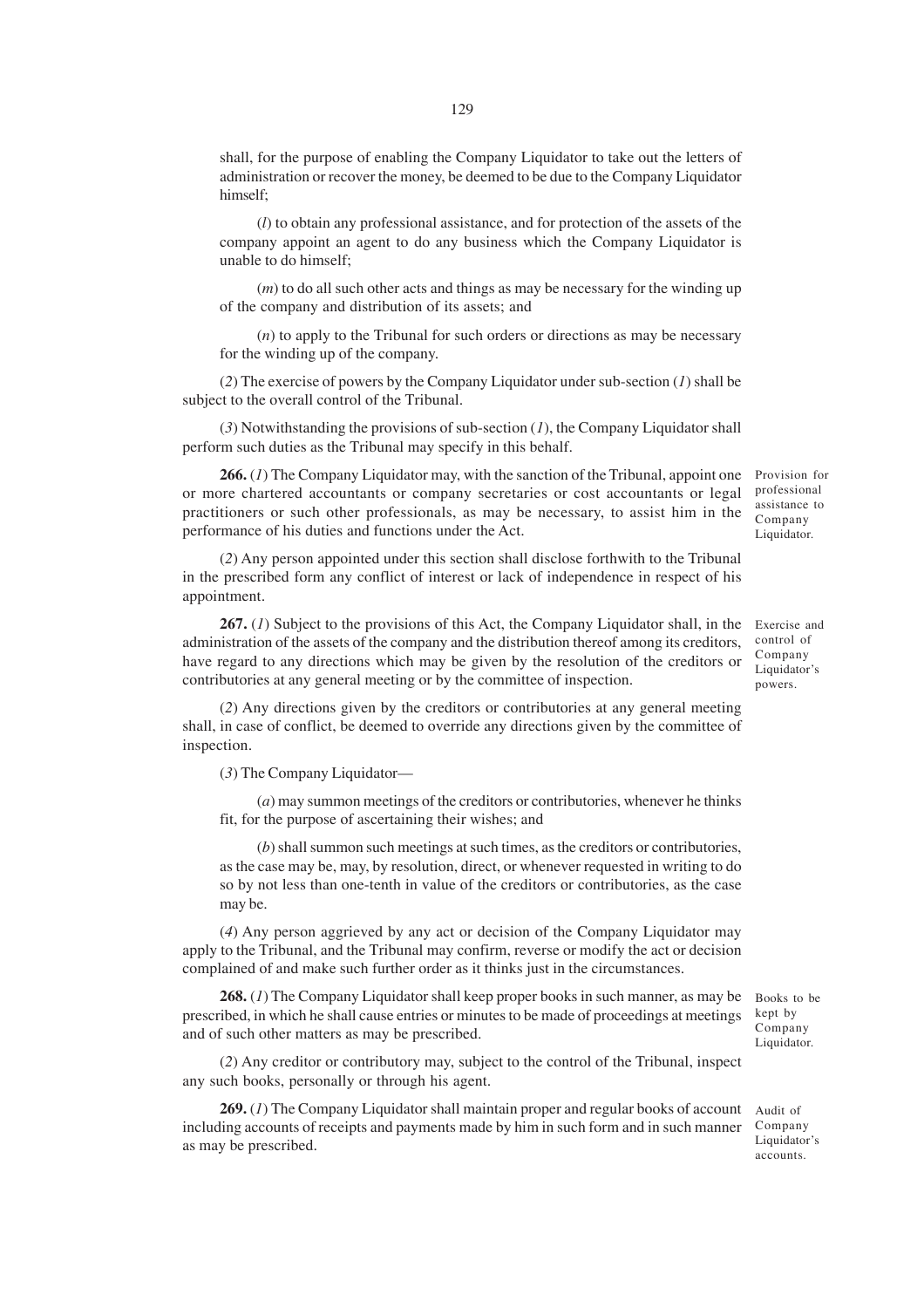(*2*) The Company Liquidator shall, at such times as may be prescribed but not less than twice in each year during his tenure of office, present to the Tribunal an account of the receipts and payments as such liquidator in the prescribed form in duplicate, which shall be verified by a declaration in the prescribed form and manner.

(*3*) The Tribunal shall cause the accounts to be audited in such manner as it thinks fit, and for the purpose of the audit, the Company Liquidator shall furnish the Tribunal with such vouchers and information as the Tribunal may require, and the Tribunal may, at any time, require the production of, and inspect, any books of account kept by the Company Liquidator.

(*4*) When the accounts of the company have been audited, one copy thereof shall be filed by the Company Liquidator with the Tribunal, and the other copy shall be delivered to the Registrar and it shall be open to inspection by any creditor, contributory or person interested.

(*5*) Where an account referred to in sub-section (*4*) relates to a Government company, the Company Liquidator shall forward a copy thereof—

(*a*) to the Central Government, if that Government is a member of the Government company; or

(*b*) to any State Government, if that Government is a member of the Government company; or

(*c*) to the Central Government and any State Government, if both the Governments are members of the Government company.

(*6*) The Company Liquidator shall cause the accounts when audited, or a summary thereof, to be printed, and shall send a printed copy of the accounts or summary thereof by post to every creditor and every contributory:

Provided that the Tribunal may dispense with the compliance of the provisions of this sub-section in any case it deems fit.

**270.** (*1*) The Tribunal may, at any time after passing of a winding up order, pass an order requiring any contributory for the time being on the list of contributories to pay, in the manner directed by the order, any money due to the company, from him or from the estate of the person whom he represents, exclusive of any money payable by him or the estate by virtue of any call in pursuance of this Act.

(*2*) The Tribunal, in making an order, under sub-section (*1*), may,—

(*a*) in the case of an unlimited company, allow to the contributory, by way of set-off, any money due to him or to the estate which he represents, from the company, on any independent dealing or contract with the company, but not any money due to him as a member of the company in respect of any dividend or profit; and

(*b*) in the case of a limited company, allow to any director or manager whose liability is unlimited, or to his estate, such set-off.

(*3*) In the case of any company, whether limited or unlimited, when all the creditors have been paid in full, any money due on any account whatever to a contributory from the company may be allowed to him by way of set-off against any subsequent call.

Power of Tribunal to make calls.

**271.** The Tribunal may, at any time after the passing of a winding up order, and either before or after it has ascertained the sufficiency of the assets of the company,—

(*a*) make calls on all or any of the contributories for the time being on the list of the contributories, to the extent of their liability, for payment of any money which the Tribunal considers necessary to satisfy the debts and liabilities of the company, and

Payment of debts by contributory and extent of set-off.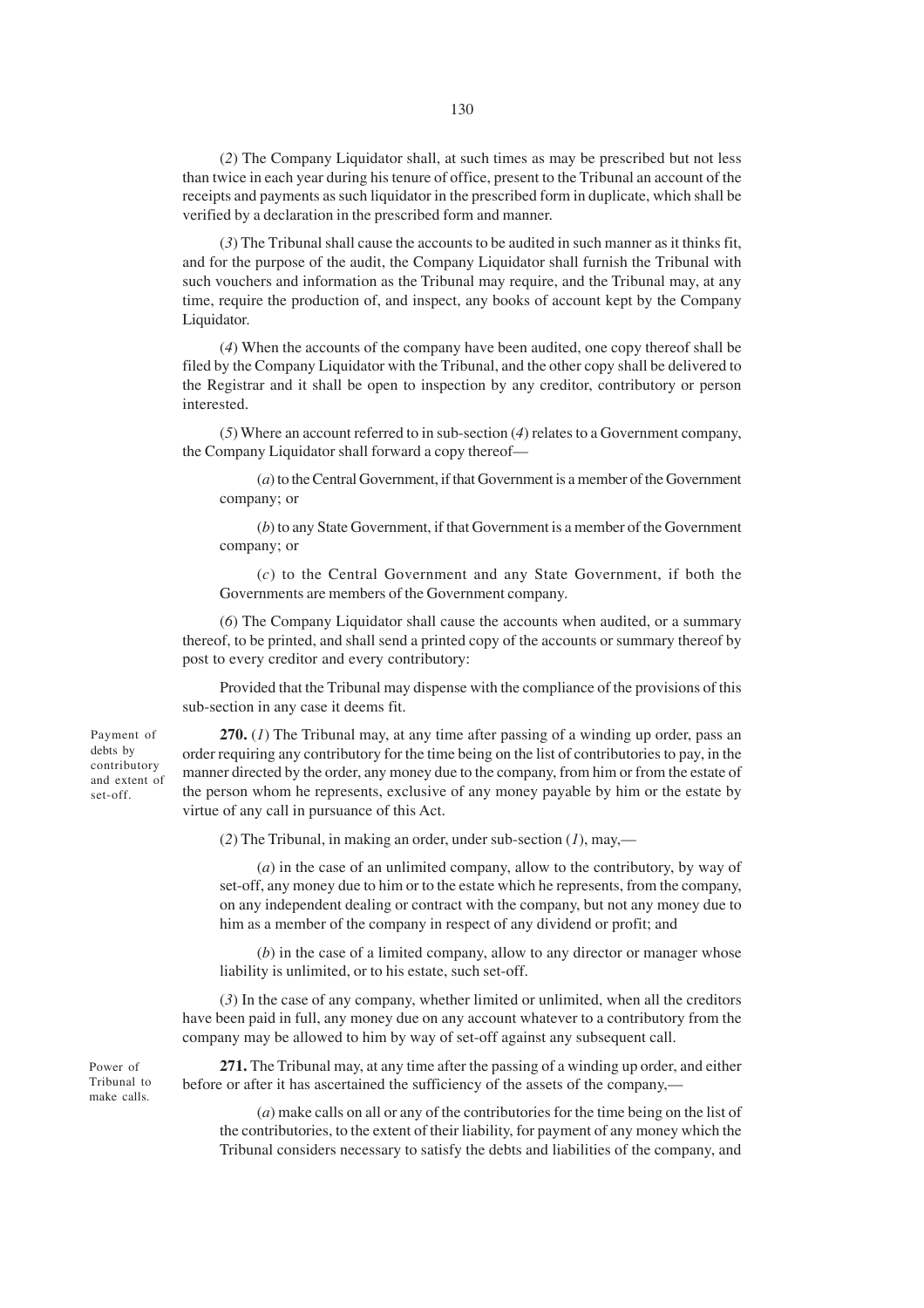the costs, charges and expenses of winding up, and for the adjustment of the rights of the contributories among themselves; and

(*b*) make an order for payment of any calls so made.

272. The Tribunal shall adjust the rights of the contributories among themselves and Adjustment of distribute any surplus among the persons entitled thereto. rights of

contributories. Power to order costs.

**273.** The Tribunal may, in the event of the assets of a company being insufficient to satisfy its liabilities, make an order for the payment out of the assets, of the costs, charges and expenses incurred in the winding up, in such order of priority *inter se* as the Tribunal thinks just.

274. (1) The Tribunal may, at any time after the appointment of a provisional liquidator Power to or the passing of a winding up order, summon before it any officer of the company or person known or suspected to have in his possession any property or books or papers, of the company, or known or suspected to be indebted to the company, or any person whom the Tribunal thinks to be capable of giving information concerning the promotion, formation, trade, dealings, property, books or papers, or affairs of the company.

summon persons suspected of having property of company, etc.

(*2*) The Tribunal may examine any officer or person so summoned on oath concerning the matters aforesaid, either by word of mouth or on written interrogatories, and may, in the former case, reduce his answers to writing and require him to sign them.

(*3*) The Tribunal may require any officer or person so summoned to produce any books and papers relating to the company in his custody or power, but, where he claims any lien on books or papers produced by him, the production shall be without prejudice to such lien, and the Tribunal shall have power to determine all questions relating to that lien.

(*4*) The Tribunal may direct the liquidator to file before it a report in respect of property, debt, etc., of the company in possession of other persons.

(*5*) If Tribunal finds that—

(*a*) a person is indebted to the company, the Tribunal may order him to pay to the provisional liquidator or, as the case may be, the liquidator at such time and in such manner as the Tribunal may consider just, the amount in which he is indebted, or any part thereof, either in full discharge of the whole amount or not, as the Tribunal thinks fit, with or without costs of the examination;

(*b*) a person is possessing any property belonging to the company, the Tribunal may order him to deliver to the provisional liquidator or, as the case may be, the liquidator, that property or any part thereof, at such time, in such manner and on such terms as to the Tribunal may consider just.

(*6*) If any officer or person so summoned fails to appear before the Tribunal at the time appointed without a reasonable cause, the Tribunal may impose an appropriate cost.

(*7*) Every order made under sub-section (*5*) shall be executed in the same manner as decrees for the payment of money or for the delivery of property under the Code of Civil Procedure, 1908.

(*8*) Any person making any payment or delivery in pursuance of an order made under sub-section (*5*) shall by such payment or delivery be, unless otherwise directed by such order, discharged from all liability whatsoever in respect of such debt or property.

**275.** (*1*) Where an order has been made for the winding up of a company by the Tribunal, and the Company Liquidator has made a report to the Tribunal under this Act, stating that in his opinion a fraud has been committed by any person in the promotion or formation of the company, or by any officer of the company in relation to the company since directors, etc. its formation, the Tribunal may, after considering the report, direct that such person or officer shall attend before the Tribunal on a day appointed by it for that purpose, and be

Power to order examination of promoters,

5 of 1908.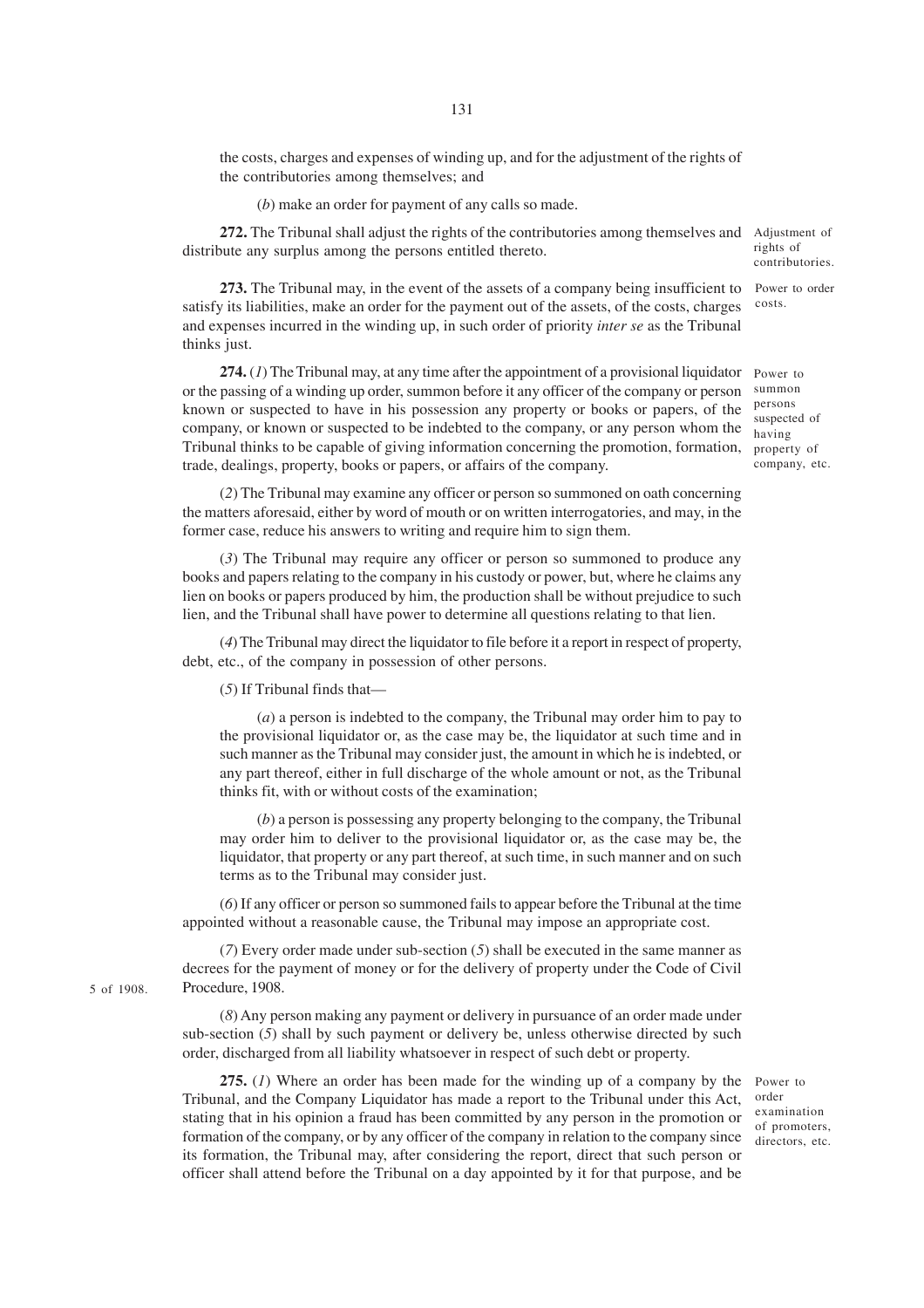examined as to the promotion or formation or the conduct of the business of the company or as to his conduct and dealings as an officer thereof.

(*2*) The Company Liquidator shall take part in the examination, and for that purpose he or it may, if specially authorised by the Tribunal in that behalf, employ such legal assistance as may be sanctioned by the Tribunal.

(*3*) The person shall be examined on oath and shall answer all such questions as the Tribunal may put, or allow to be put, to him.

(*4*) A person ordered to be examined under this section —

(*a*) shall, before his examination, be furnished at his own cost with a copy of the Company Liquidator's report; and

(*b*) may at his own cost employ chartered accountants or company secretaries or cost accountants or legal practitioners entitled to appear before the Tribunal under section 393, who shall be at liberty to put to him such questions as the Tribunal may consider just for the purpose of enabling him to explain or qualify any answers given by him.

(*5*) If any such person applies to the Tribunal to be exculpated from any charges made or suggested against him, it shall be the duty of the Company Liquidator to appear on the hearing of such application and call the attention of the Tribunal to any matters which appear to the Company Liquidator to be relevant.

(*6*) If the Tribunal, after considering any evidence given or hearing witnesses called by the Company Liquidator, allows the application made under sub-section (*5*), the Tribunal may order payment to the applicant of such costs as it may think fit.

(*7*) Notes of the examination shall be taken down in writing, and shall be read over to or by, and signed by, the person examined, and may thereafter be used in evidence against him, and shall be open to the inspection by any creditor or contributory at all reasonable times.

(*8*) The Tribunal may, if it thinks fit, adjourn the examination from time to time.

(*9*) An examination under this section may, if the Tribunal so directs, be held before any person or authority authorised by the Tribunal.

(*10*) The powers of the Tribunal under this section as to the conduct of the examination, but not as to costs, may be exercised by the person or authority before whom the examination is held in pursuance of sub-section (*9*).

Arrest of person trying to quit India or abscond.

**276.** At any time either before or after passing a winding up order, if the Tribunal is satisfied that a contributory or a person having property, accounts or papers of the company in his possession is about to quit India or otherwise to abscond, or is about to remove or conceal any of his property, for the purpose of evading payment of calls or of avoiding examination respecting the affairs of the company, the Tribunal may cause—

(*a*) the contributory to be arrested and kept in custody until such time as the Tribunal may order; and

(*b*) his books and papers and movable property to be seized and safely kept until such time as the Tribunal may order.

**277.** (*1*) When the affairs of a company have been completely wound up, the Company Liquidator shall make an application to the Tribunal for dissolution of such company.

(*2*) The Tribunal shall on an application filed by the Company Liquidator under subsection  $(I)$  or when the Tribunal is of the opinion that it is just and reasonable in the circumstances of the case that an order for the dissolution of the company should be made, make an order that the company be dissolved from the date of the order, and the company shall be dissolved accordingly.

Dissolution of company by Tribunal.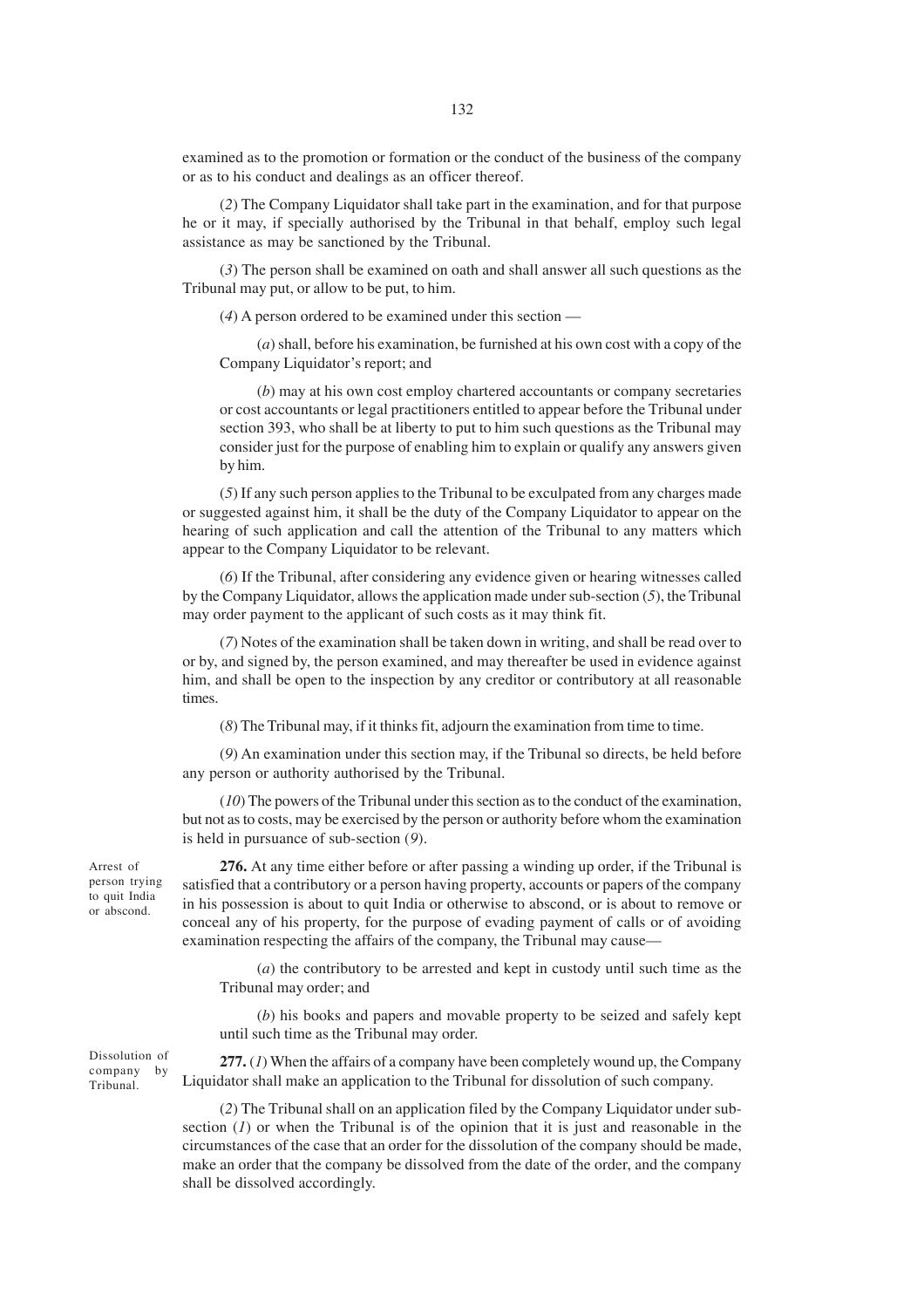(*3*) A copy of the order shall, within thirty days from the date thereof, be forwarded by the Company Liquidator to the Registrar who shall record in the register relating to the company a minute of the dissolution of the company.

(*4*) If the Company Liquidator makes a default in forwarding a copy as aforesaid, he shall be punishable with fine which may extend to five thousand rupees for every day during which the default continues.

**278.** Nothing in this Chapter shall affect the operation or enforcement of any order made by any Court in any proceedings for the winding up of a company immediately before the commencement of this Act and an appeal against such order shall be filed before such authority competent to hear such appeals before such commencement.

## *PART II*

#### *Voluntary winding up*

**279.** A company may be wound up voluntarily,—

(*a*) if the company in general meeting passes a resolution requiring the company to be wound up voluntarily as a result of the expiry of the period for its duration, if any, fixed by its articles or on the occurrence of any event in respect of which the articles provide that the company should be dissolved; or

(*b*) if the company passes a special resolution that the company be wound up voluntarily.

280. (1) Where it is proposed to wind up a company voluntarily, its director or Declaration of directors, or in case the company has more than two directors, the majority of its directors, shall, at a meeting of the Board, make a declaration verified by an affidavit to the effect that they have made a full inquiry into the affairs of the company and they have formed an opinion that the company has no debt or whether it will be able to pay its debts in full from the proceeds of assets sold in voluntary winding up.

(*2*) A declaration made as aforesaid shall have no effect for the purposes of this Act, unless —

(*a*) it is made within the five weeks immediately preceding the date of the passing of the resolution for winding up the company and it is delivered to the Registrar for registration before that date;

(*b*) it contains a declaration that the company is not being wound up to defraud any person or persons;

(*c*) it is accompanied by a copy of the report of the auditors of the company prepared in accordance with the provisions of this Act, on the profit and loss account of the company for the period commencing from the date up to which the last such account was prepared and ending with the latest practicable date immediately before the making of the declaration and the balance sheet of the company made out as on that date which would also contain a statement of the company's assets and liabilities on that date; and

(*d*) where there are any assets of the company, it is accompanied by a report of the valuation of the assets of the company prepared by a registered valuer.

(*3*) Where the company is wound up in pursuance of a resolution passed within a period of five weeks after the making of the declaration, but its debts are not paid or provided for in full, it shall be presumed, until the contrary is shown, that the director or directors did not have reasonable grounds for his or their opinion under sub-section (*1*).

(*4*) Any director of a company making a declaration under this section without having reasonable grounds for the opinion that the company will be able to pay its debts in full from the proceeds of assets sold in voluntary winding up shall be punishable with

Appeals from orders made before commencement of Act.

Circumstances in which company may be wound up voluntarily.

solvency in case of proposal to wind up voluntarily.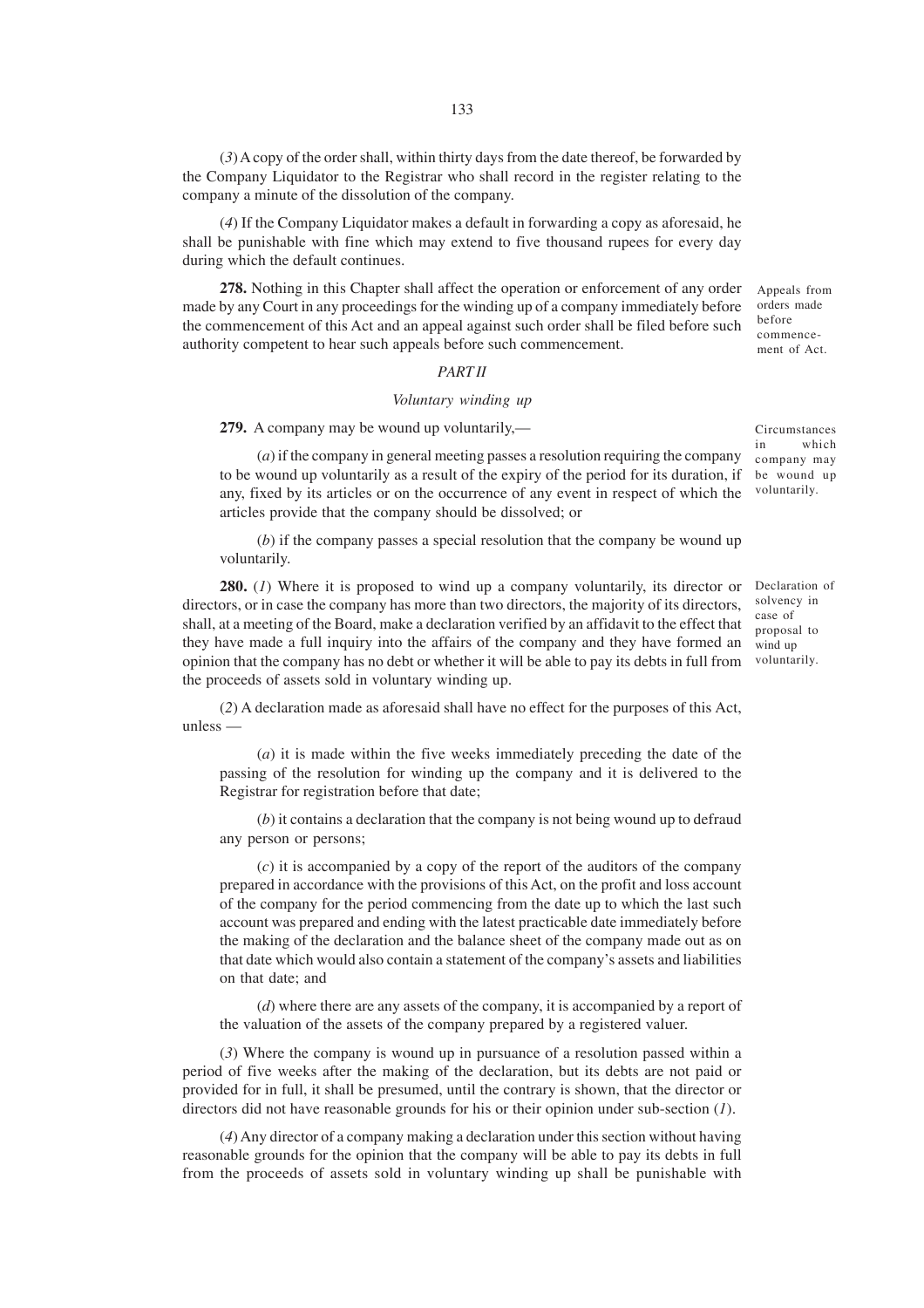imprisonment for a term which shall not be less than three years but which may extend to five years or with fine which shall not be less than fifty thousand rupees but which may extend to three lakh rupees, or with both.

Meeting of creditors.

**281.** (*1*) The company shall also along with the calling of meeting of the company at which the resolution for the voluntary winding up is to be proposed, cause a meeting of its creditors either on the same day or on the next day and shall cause a notice of such meeting to be sent by registered post to the creditors with the notice of the meeting of the company under section 279.

(*2*) The Board of Directors of the company shall—

(*a*) cause to be presented a full statement of the position of the company's affairs together with a list of creditors of the company, if any, copy of declaration under section 280 and the estimated amount of the claims before such meeting; and

(*b*) appoint one of the directors to preside at the meeting.

(*3*) Where two-thirds in value of creditors of the company are of the opinion that—

(*a*) it is in the interest of all parties that the company be wound up voluntarily, the company shall be wound up voluntarily; or

(*b*) the company will not be able to pay for its debts in full from the proceeds of assets sold in voluntary winding up and pass a resolution that it will be in interest of all parties if the company is wound up under the supervision of the Tribunal, the company shall within fourteen days thereafter file an application before the Tribunal.

(*4*) Notice of any resolution passed at a creditors' meeting in pursuance of this section shall be given by the company to the Registrar within ten days of the passing thereof.

(*5*) Where any default is made in complying with the provisions of this section, the company shall be punishable with fine which shall not be less than fifty thousand rupees but which may extend to two lakh rupees and any director or directors who are in default shall be punishable with imprisonment for a term which may extend to six months or with fine which shall not be less than fifty thousand rupees but which may extend to two lakh rupees, or with both.

**282.** (*1*) Where a company has passed a resolution for voluntary winding up and a resolution under sub-section (*3*) of section 281 is passed, it shall within fourteen days of the passing of the resolution give notice of the resolution by advertisement in the Official Gazette and also in some newspaper circulating in the district where the registered office or the principal office of the company is situate.

(*2*) If any default is made in complying with sub-section (*1*), the company and every officer of the company who is in default shall be punishable with fine which may extend to five thousand rupees for every day during which such default continues.

**283.** A voluntary winding up shall be deemed to commence on the date of passing of the resolution for voluntary winding up under section 279.

**284.** In the case of a voluntary winding up, the company shall from the commencement of the winding up cease to carry on its business except as far as required for the beneficial winding up of its business.

of Company Liquidator.

**285.** (*1*) The company in its general meeting, where a resolution of voluntary winding up is passed, shall appoint a Company Liquidator from the panel prepared by the Central Government for the purpose of winding up its affairs and distributing the assets of the company and recommend the fee to be paid to the Company Liquidator.

Publication of resolution to wind up voluntarily.

Commencement of voluntary winding up.

Effect of voluntary winding up.

Appointment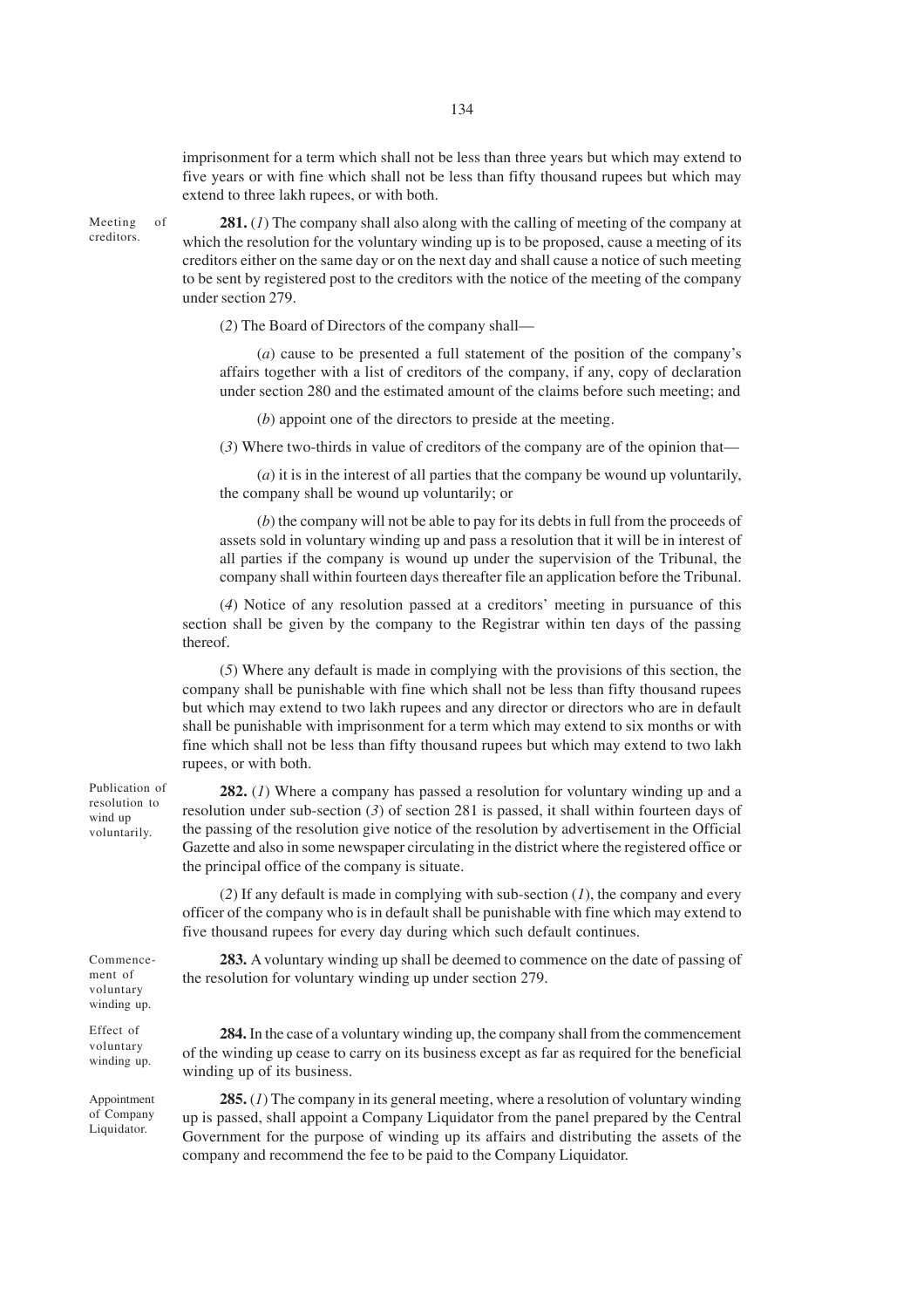(*2*) Where the creditors have passed a resolution for winding up the company under sub-section (*3*) of section 281, the appointment of Company Liquidator under this section shall be effective only after it is approved by the majority of creditors in value of the company:

Provided that where such creditors do not approve the appointment of such Company Liquidator, creditors shall appoint another Company Liquidator.

(*3*) The creditors while approving the appointment of Company Liquidator appointed by the company or appointing the Company Liquidator of their own choice, as the case may be, pass suitable resolution with regard to the fee of the Company Liquidator.

(*4*) On appointment as Company Liquidator, such liquidator shall file a declaration in the prescribed form disclosing conflict of interest or lack of independence in respect of his appointment, if any, with the company and the creditors and such obligation shall continue throughout the term of his or its appointment.

**286.** (*1*) A Company Liquidator appointed under section 285 may be removed by the company where his appointment has been made by the company and, by the creditors, where the appointment is approved or made by such creditors.

Power to remove and fill vacancy of Company Liquidator.

(*2*) Where a Company Liquidator is sought to be removed under this section, he shall be given a notice in writing stating the grounds of removal from his office by the company or the creditors, as the case may be.

(*3*) Where three-fourth members of the company or three-fourth of creditors in value, as the case may be, after consideration of the reply, if any, filed by the Company Liquidator, in their meeting decide to remove the Company Liquidator, he shall vacate his office.

(*4*) If a vacancy occurs by death, resignation, removal or otherwise in the office of any Company Liquidator appointed under section 285, the company or the creditors, as the case may be, fill the vacancy in the manner specified in that section.

**287.** (*I*) The company shall give notice to the Registrar of the appointment of a Notice of Company Liquidator along with the name and particulars of the Company Liquidator, of every vacancy occurring in the office of Company Liquidator, and of the name of the Company Liquidator appointed to fill every such vacancy within ten days of such  $\frac{L}{d}$  be given to appointment or the occurrence of such vacancy.

(*2*) Where any default is made in complying with the provisions of this section, the company and every officer of the company who is in default shall be punishable with fine which may extend to five hundred rupees for every day during which such default continues.

**288.** On the appointment of a Company Liquidator, all the powers of the Board of Directors and of the managing or whole-time directors and manager, if any, shall cease, except for the purpose of giving notice of such appointment of the Company Liquidator to the Registrar.

**289.** (*1*) The Company Liquidator shall perform such functions and discharge such duties as determined from time to time by the company or the creditors, as the case may be.

(*2*) The Company Liquidator shall settle the list of contributories, which shall be *prima facie* evidence of the liability of the persons named therein to be contributories.

(*3*) The Company Liquidator shall call general meetings of the company for the purpose of obtaining the sanction of the company by ordinary or special resolution, as the case may require, or for any other purpose he may consider necessary.

(*4*) The Company Liquidator shall maintain regular and proper books of account in such form and in such manner as may be prescribed and the members and creditors and any officer authorised by the Central Government may inspect such books of account.

appointment of Company Liquidator to Registrar.

Cesser of Board's powers on appointment of Company Liquidator.

Powers and duties of Company Liquidator in voluntary winding up.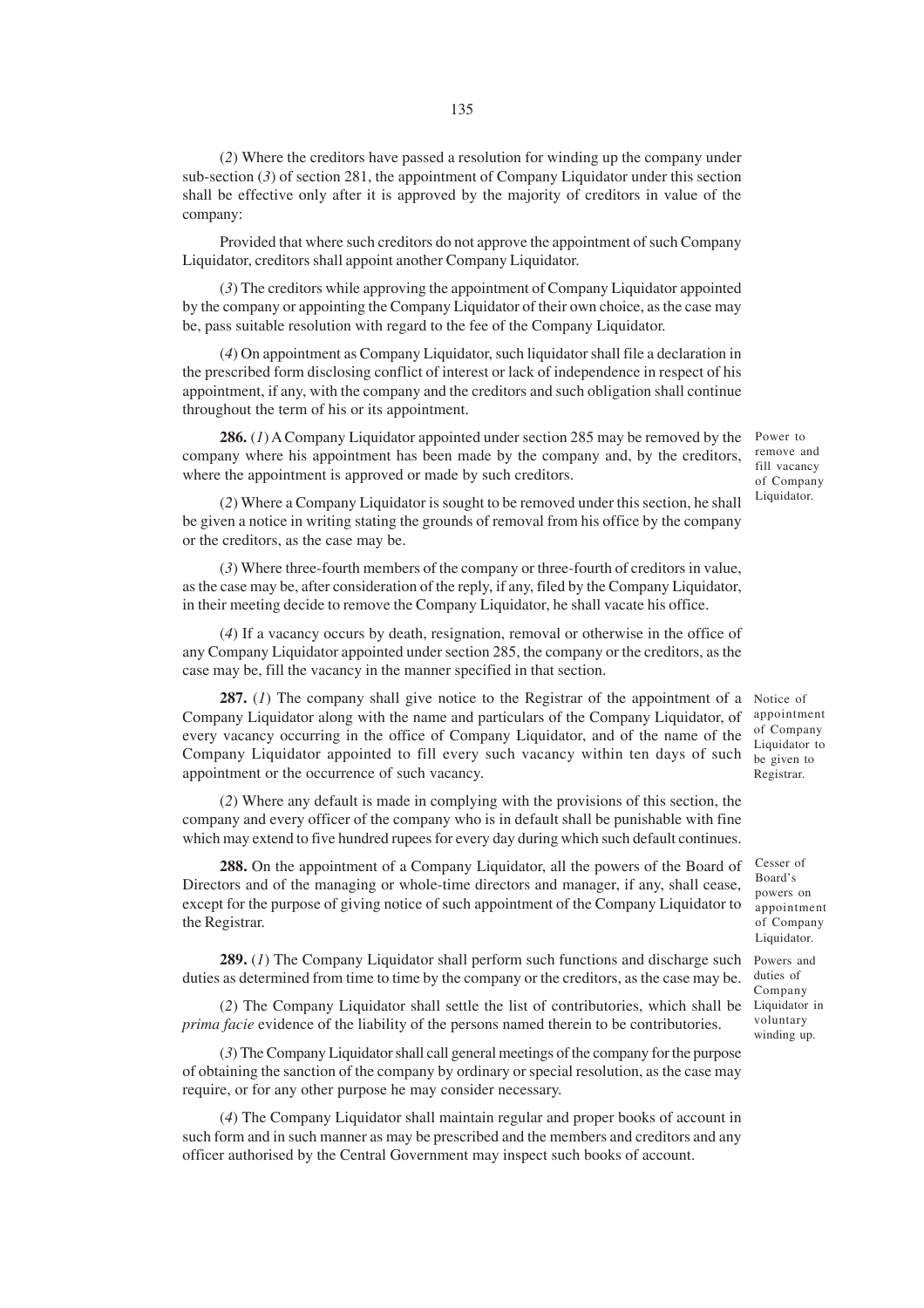136

(*5*) The Company Liquidator shall pay the debts of the company and shall adjust the rights of the contributories among themselves.

(*6*) The Company Liquidator shall observe due care and diligence in the discharge of his duties.

(*7*) If the Company Liquidator fails to comply with the provisions of this section he shall be punishable with fine which may extend to ten lakh rupees.

Appointment of committees.

Company Liquidator to submit report on progress of winding up.

and, where a meeting of creditors is held under section 281, such creditors may appoint such committees as considered appropriate to supervise the voluntary liquidation and assist the Company Liquidator in discharging his or its functions.

**290.** Where there are no creditors of a company, such company in its general meeting

**291.** (*1*) The Company Liquidator shall report quarterly on the progress of winding up of the company in such form and in such manner as may be prescribed to the members and creditors and shall also call a meeting of the members and the creditors as and when necessary but at least one meeting each of creditors and members in every quarter and apprise them of the progress of the winding up of the company in such form and such manner as may be prescribed.

(*2*) If the Company Liquidator fails to comply with the provisions of sub-section (*1*), he shall be punishable, in respect to each such failure, with fine which may extend to ten lakh rupees.

**292.** (*1*) Where a report is received from the Company Liquidator that a fraud has been committed by any person in respect of the company, the Tribunal shall, without prejudice to the process of winding up, order for investigation under section 183 and on consideration of the report of such investigation, the Tribunal may pass such order and give such directions under this Chapter as it may consider necessary including the direction that such person shall attend before the Tribunal on a day appointed by it for that purpose and be examined as to the promotion or formation or the conduct of the business of the company or as to his conduct and dealings as officer thereof or otherwise.

(*2*) The provisions of section 275 shall apply *mutatis mutandis* in relation to any examination directed under sub-section (*1*).

**293.** (*1*) As soon as the affairs of a company are fully wound up, the Company Liquidator shall prepare a report of the winding up showing that the property and assets of the company have been disposed of and its debt fully discharged or discharged to the satisfaction of the creditors and thereafter call a general meeting of the company for the purpose of laying the final winding up accounts before it and giving any explanation therefor.

(*2*) The meeting referred to in sub-section (*1*) shall be called by the Company Liquidator in such form and in such manner as may be prescribed.

(*3*) If the majority of the members of the company after considering the report of the Company Liquidator are satisfied that the company shall be wound up, they may pass a resolution for its dissolution.

(*4*) Within two weeks after the meeting, the Company Liquidator shall—

(*a*) send to the Registrar—

(*i*) a copy of the final winding up accounts of the company and shall make a return in respect of each meeting and of the date thereof, and

(*ii*) copies of the resolutions passed in the meetings; and

(*b*) file an application along with his report under sub-section (*1*) in such manner as may prescribed before the Tribunal for passing an order of dissolution of the company.

Report of Company Liquidator to Tribunal for examination of persons.

Final meeting and dissolution of company.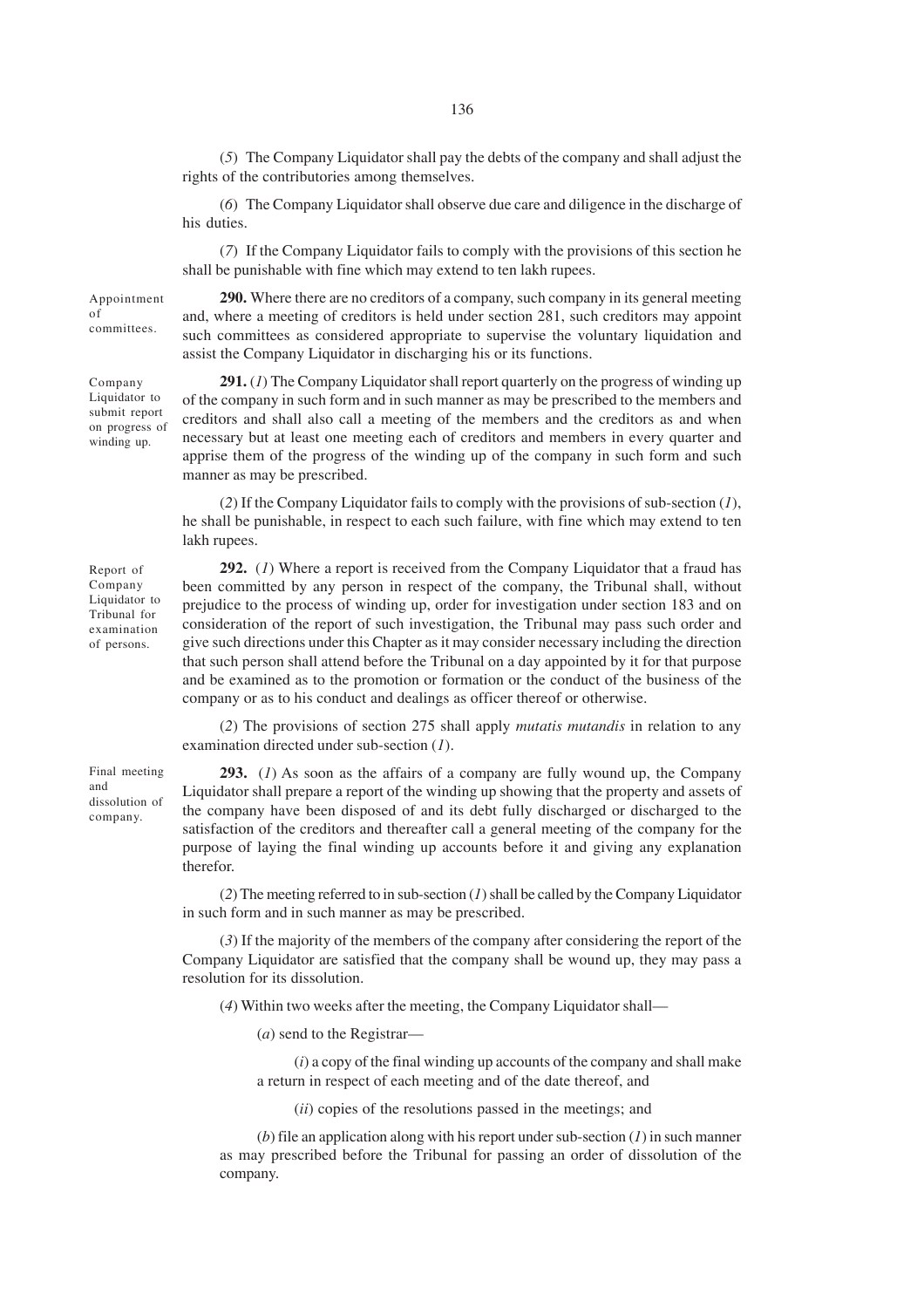(*5*) If the Tribunal is satisfied, after considering the report of the Company Liquidator that the process of winding up has been fair and just, the Tribunal shall pass an order dissolving the company within sixty days of the receipt of the application under subsection (*4*).

(*6*) The Company Liquidator shall file a copy of the order under sub-section (*5*) with the Registrar within thirty day.

(*7*) The Registrar, on receiving the copy of the order passed by the Tribunal under sub-section (*5*), shall forthwith publish a notice in the Official Gazette that the company is dissolved.

(*8*) Where the Company Liquidator fails to comply with the provisions of this section, he shall be punishable with fine which may extend to one lakh rupees.

**294.** (*1*) Where a company (the transferor company) is proposed to be, or is in the course of being, wound up voluntarily and the whole or any part of its business or property is proposed to be transferred or sold to another company (the transferee company), the Company Liquidator of the transferor company may, with the sanction of a special resolution of the company conferring on him either a general authority or an authority in respect of any consideration particular arrangement,—

Power of Company Liquidator to accept shares, etc., as for sale of property of company.

(*a*) receive, by way of compensation wholly or in part for the transfer or sale, shares, policies, or other like interest in the transferee company, for distribution among the members of the transferor company; or

(*b*) enter into any other arrangement whereby the members of the transferor company may, in lieu of receiving cash, shares, policies or other like interest or in addition thereto, participate in the profits of, or receive any other benefit from, the transferee company:

Provided that no such arrangement shall be entered into without the consent of the secured creditors.

(*2*) Any transfer, sale or other arrangement in pursuance of this section shall be binding on the members of the transferor company.

(*3*) Any member of the transferor company who did not vote in favour of the special resolution and expresses his dissent therefrom in writing addressed to the Company Liquidator and left at the registered office of the company within seven days after the passing of the resolution, may require the liquidator either—

(*a*) to abstain from carrying the resolution into effect; or

(*b*) to purchase his interest at a price to be determined by agreement or the registered valuer.

(*4*) If the Company Liquidator elects to purchase the member's interest, the purchase money, raised by him in such manner as may be determined by a special resolution, shall be paid before the company is dissolved.

**295.** Subject to the provisions of this Act as to overriding preferential payments under section 301, the assets of a company shall, on its winding up, be applied in satisfaction of its liabilities *pari passu* and, subject to such application, shall, unless the articles otherwise provide, be distributed among the members according to their rights and interests in the company.

**296.** (*1*) Any arrangement other than the arrangement referred to in section 294 entered into between the company which is about to be, or is in the course of being wound up and its creditors shall be binding on the company and on the creditors if it is sanctioned by a special resolution of the company and acceded to by the creditors who hold three-fourths in value of the total amount due to all the creditors of the company.

Distribution of property of company.

Arrangement when binding on company and creditors.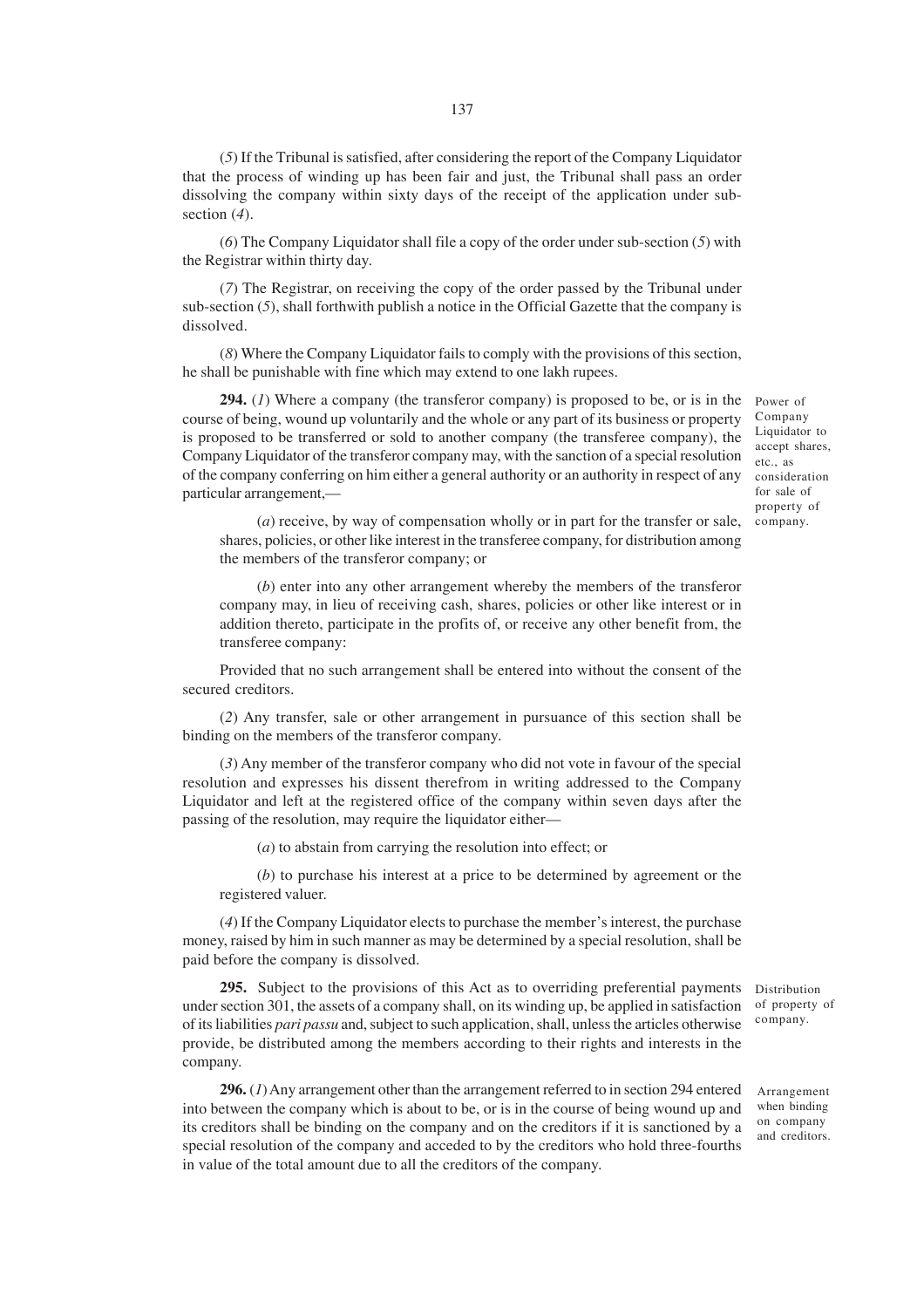(*2*) Any creditor or contributory may, within three weeks from the completion of the arrangement, apply to the Tribunal and the Tribunal may thereupon amend, vary, confirm or set aside the arrangement.

**297.** (*1*) The Company Liquidator or any contributory or creditor may apply to the Tribunal—

(*a*) to determine any question arising in the course of the winding up of a company; or

(*b*) to exercise as respects the enforcing of calls, the staying of proceedings or any other matter, all or any of the powers which the Tribunal might exercise if the company were being wound up by the Tribunal.

(*2*) The Company Liquidator or any creditor or contributory may apply to the Tribunal for an order setting aside any attachment, distress or execution put into force against the estate or effects of the company after the commencement of the winding up.

(*3*) The Tribunal, if satisfied on an application under sub-section (*1*) or sub-section (*2*) that the determination of the question or the required exercise of power or the order applied for will be just and beneficial, may allow the application on such terms and conditions as it thinks fit or may make such other order on the application as it thinks fit.

(*4*) A copy of an order staying the proceedings in the winding up, made under this section, shall forthwith be forwarded by the company, or otherwise as may be prescribed, to the Registrar, who shall make a minute of the order in his books relating to the company.

**298.** All costs, charges and expenses properly incurred in the winding up, including the fee of the Company Liquidator, shall, subject to the rights of secured creditors, if any, be payable out of the assets of the company in priority to all other claims.

# *PART III*

# *Provisions applicable to every mode of winding up*

**299.** In every winding up, subject, in the case of insolvent companies, to the application in accordance with the provisions of this Act of the law of insolvency, all debts payable on a contingency, and all claims against the company, present or future, certain or contingent, ascertained or sounding only in damages, shall be admissible to proof against the company.

**300.** (*1*) In the winding up of an insolvent company, the same rules shall prevail and be observed with regard to—

(*a*) debts provable;

(*b*) the valuation of annuities and future and contingent liabilities; and

(*c*) the respective rights of secured and unsecured creditors,

as are in force for the time being under the law of insolvency with respect to the estates of persons adjudged insolvent:

Provided that the security of every secured creditor shall be deemed to be subject to a *pari passu* charge in favour of the workmen to the extent of the workmen's portion therein, and, where a secured creditor, instead of relinquishing his security and proving his debts, opts to realise his security,—

(*i*) the liquidator shall be entitled to represent the workmen and enforce such charge;

(*ii*) any amount realised by the liquidator by way of enforcement of such charge shall be applied rateably for the discharge of workmen's dues; and

(*iii*) so much of the debts due to such secured creditor as could not be realised by him or the amount of the workmen's portion in his security, whichever is less, shall rank *pari passu* with the workmen's dues for the purposes of section 301.

descriptions to be admitted to proof.

Debts of all

Costs of voluntary winding up.

Power to apply to Tribunal to have questions determined, etc.

Application of insolvency rules in winding up of insolvent companies.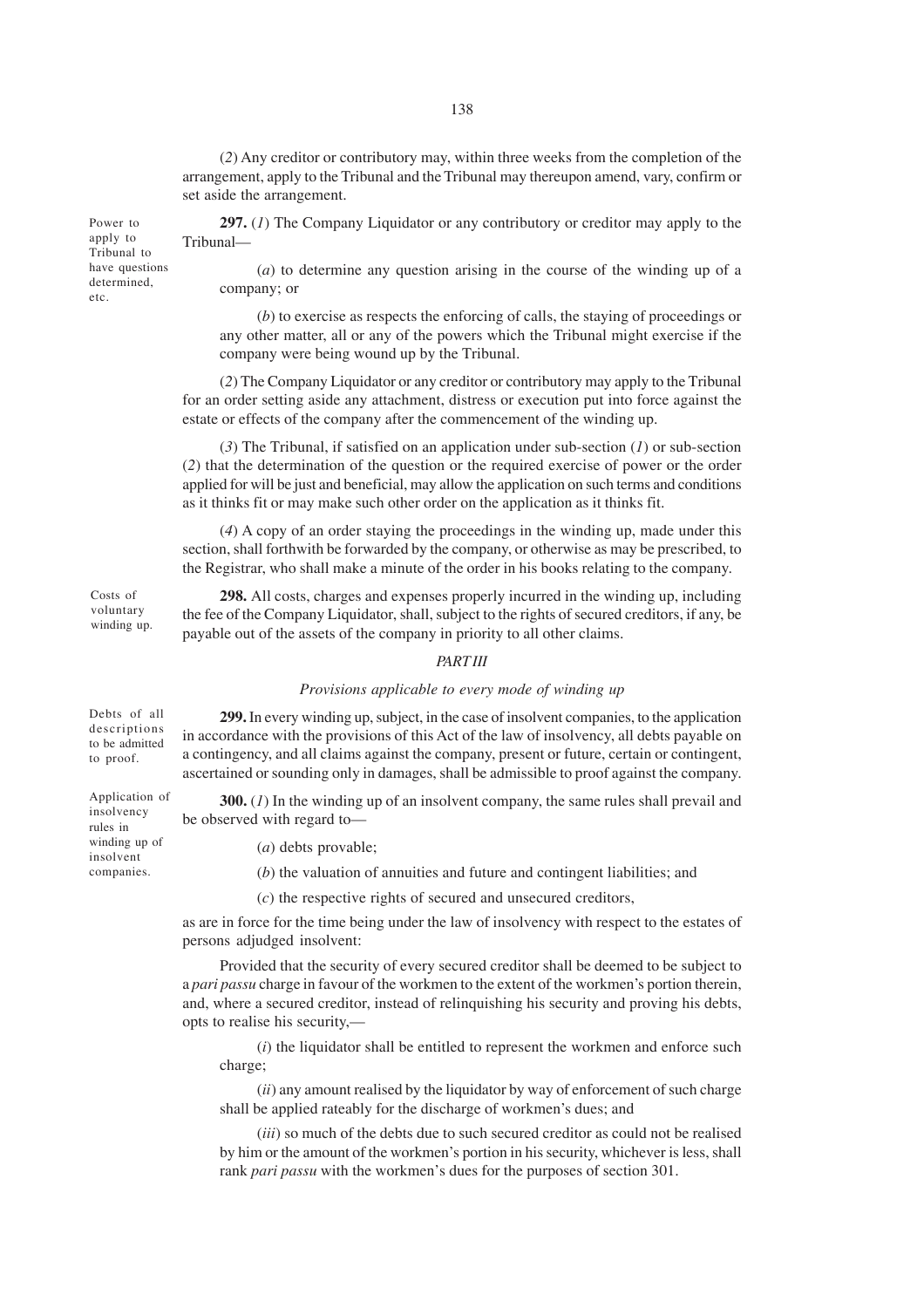(*2*) All persons who in any such case would be entitled to prove and receive dividends out of the assets of the company, may come in under the winding up, and make such claims against the company as they respectively are entitled to make by virtue of this section:

Provided that if a secured creditor, instead of relinquishing his security and proving his debts, proceeds to realise his security, he shall be liable to pay his portion of the expenses incurred by the liquidator, including a provisional liquidator, if any, for the preservation of the security before its realisation by the secured creditor.

*Explanation*.— For the purposes of this sub-section, the portion of expenses incurred by the liquidator for the preservation of a security which the secured creditor shall be liable to pay shall be the whole of the expenses less an amount which bears to such expenses the same proportion as the workmen's portion in relation to the security bears to the value of the security.

(*3*) For the purposes of this section, section 301 and section 302,—

(*a*) "workmen'', in relation to a company, means the employees of the company, being workmen within the meaning of clause (*s*) of section 2 of the Industrial Disputes Act, 1947;

(*b*) "workmen's dues'', in relation to a company, means the aggregate of the following sums due from the company to its workmen, namely:—

(*i*) all wages or salary including wages payable for time or piece work and salary earned wholly or in part by way of commission of any workman in respect of services rendered to the company and any compensation payable to any workman under any of the provisions of the Industrial Disputes Act, 1947;

(*ii*) all accrued holiday remuneration becoming payable to any workman or, in the case of his death, to any other person in his right on the termination of his employment before or by the effect of the winding up order or resolution;

(*iii*) unless the company is being wound up voluntarily merely for the purposes of reconstruction or amalgamation with another company or unless the company has, at the commencement of the winding up, under such a contract with insurers as is mentioned in section 14 of the Workmen's Compensation Act, 1923, rights capable of being transferred to and vested in the workmen, all amount due in respect of any compensation or liability for compensation under the said Act in respect of the death or disablement of any workman of the company;

(*iv*) all sums due to any workman from a provident fund, a pension fund, a gratuity fund or any other fund for the welfare of the workmen, maintained by the company;

(*c*) "workmen's portion'', in relation to the security of any secured creditor of a company, means the amount which bears to the value of the security the same proportion as the amount of the workmen's dues bears to the aggregate of the amount of workmen's dues and the amount of the debts due to the secured creditors.

# *Illustration*

The value of the security of a secured creditor of a company is Rs.1,00,000. The total amount of the workmen's dues is Rs.1,00,000. The amount of the debts due from the company to its secured creditors is Rs.3,00,000. The aggregate of the amount of workmen's dues and the amount of debts due to secured creditors is Rs.4,00,000. The workmen's portion of the security is, therefore, one-fourth of the value of the security, that is Rs.25,000.

**301.** (1) Notwithstanding anything contained in any other provision of this Act or Overriding any other law for the time being in force, in the winding up of a company,—

preferential payments.

14 of 1947.

14 of 1947.

8 of 1923.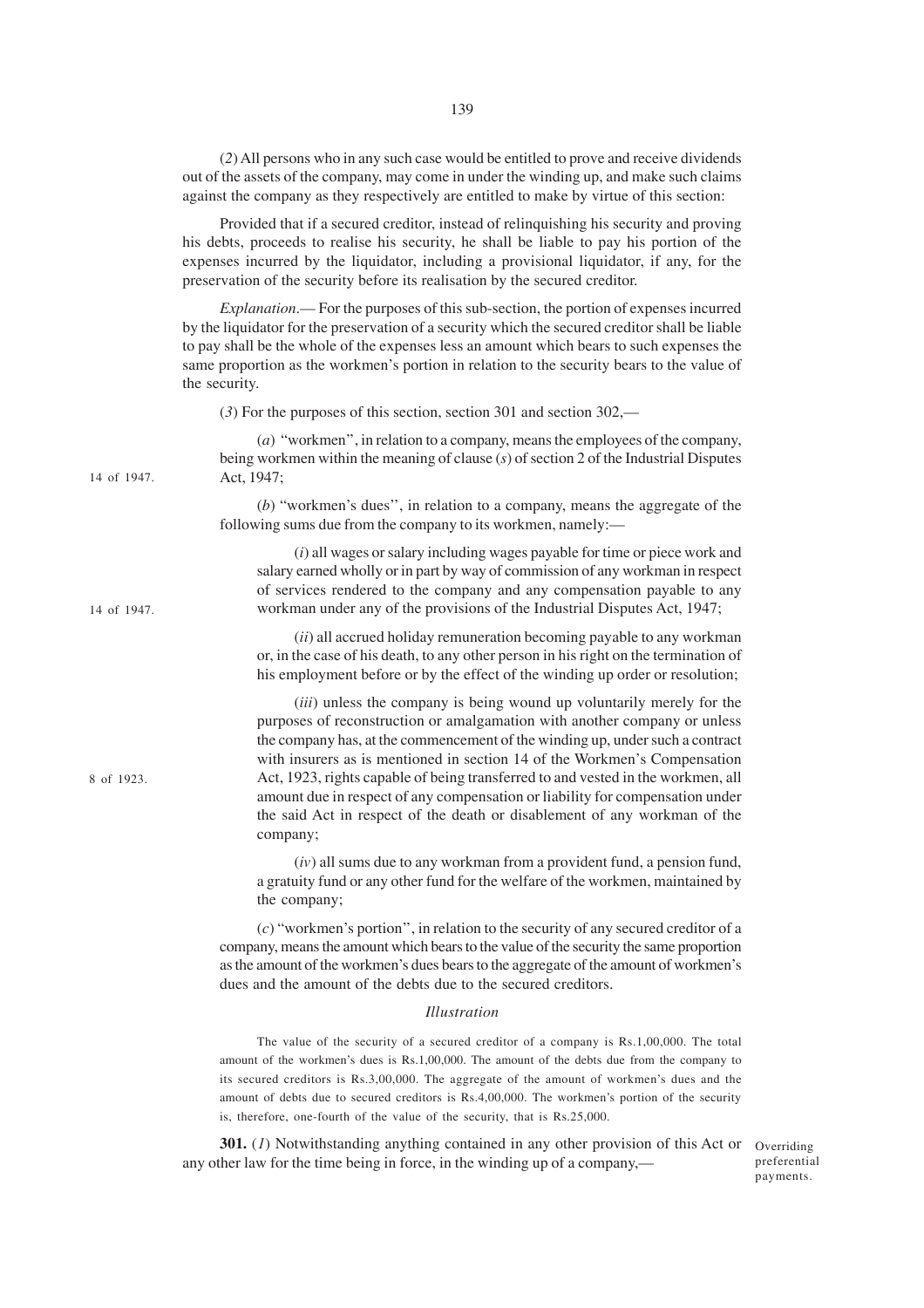(*a*) workmen's dues, and

(*b*) debts due to secured creditors to the extent such debts rank under clause (*iii*) of the proviso to sub-section (*1*) of section 300 *pari passu* with such dues,

shall be paid in priority to all other debts.

Preferential payments.

(*2*) The debts payable under sub-section (*1*) shall be paid in full, unless the assets are insufficient to meet them, in which case they shall abate in equal proportions.

**302.** (*1*) In a winding up, subject to the provisions of section 301, there shall be paid in priority to all other debts,—

(*a*) all revenues, taxes, cesses and rates due from the company to the Central or a State Government or to a local authority at the relevant date, and having become due and payable within the twelve months immediately before that date;

(*b*) all wages or salary including wages payable for time or piece work and salary earned wholly or in part by way of commission of any employee in respect of services rendered to the company and due for a period not exceeding four months within the twelve months immediately before the relevant date, subject to the condition that the amount payable under this clause to any workman shall not exceed such amount as may be prescribed;

(*c*) all accrued holiday remuneration becoming payable to any employee, or in the case of his death, to any other person claiming under him, on the termination of his employment before, or by the winding up order, or, as the case may be, the dissolution of the company;

(*d*) unless the company is being wound up voluntarily merely for the purposes of reconstruction or amalgamation with another company, all amount due in respect of contributions payable during the twelve months immediately before the relevant date by the company as the employer of persons under the Employees' State Insurance Act, 1948 or any other law for the time being in force;

34 of 1948.

(*e*) unless the company has, at the commencement of winding up, under such a contract with any insurer as is mentioned in section 14 of the Workmen's Compensation Act, 1923, rights capable of being transferred to and vested in the workmen, all  $\frac{8}{1923}$ , amount due in respect of any compensation or liability for compensation under the said Act in respect of the death or disablement of any employee of the company:

Provided that where any compensation under the said Act is a weekly payment, the amount payable under this clause shall be taken to be the amount of the lump sum for which such weekly payment could, if redeemable, be redeemed, if the employer has made an application under that Act;

(*f*) all sums due to any employee from a provident fund, a pension fund, a gratuity fund or any other fund for the welfare of the employees, maintained by the company; and

(*g*) the expenses of any investigation held in pursuance of sections 184 and 187, in so far as they are payable by the company.

(*2*) Where any payment has been made to any employee of a company on account of wages or salary or accrued holiday remuneration, himself or, in the case of his death, to any other person claiming through him, out of money advanced by some person for that purpose, the person by whom the money was advanced shall, in a winding up, have a right of priority in respect of the money so advanced and paid, up to the amount by which the sum in respect of which the employee or other person in his right would have been entitled to priority in the winding up has been reduced by reason of the payment having been made.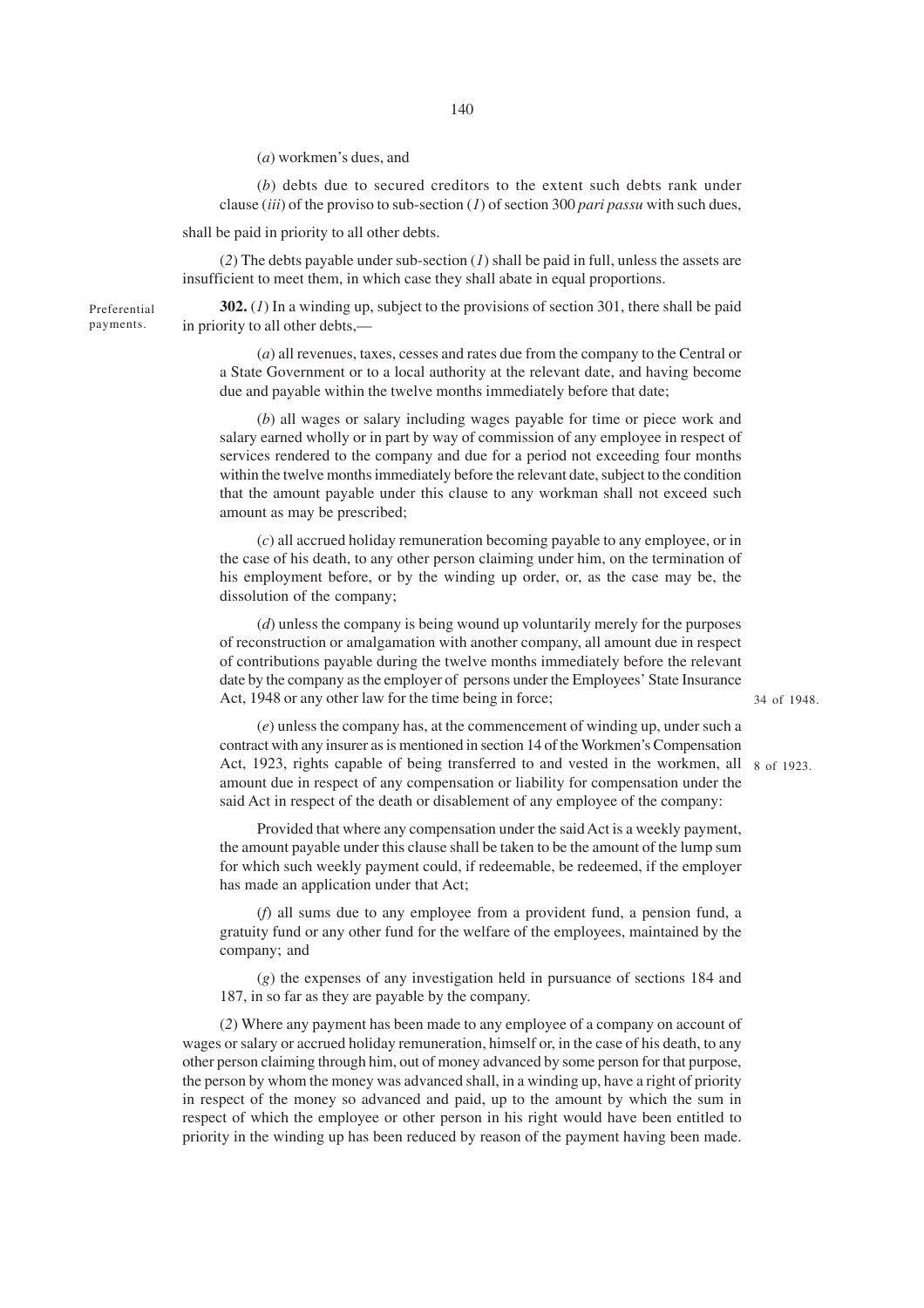(*3*) The debts enumerated in this section shall—

(*a*) rank equally among themselves and be paid in full, unless the assets are insufficient to meet them, in which case they shall abate in equal proportions; and

(*b*) so far as the assets of the company available for payment to general creditors are insufficient to meet them, have priority over the claims of holders of debentures under any floating charge created by the company, and be paid accordingly out of any property comprised in or subject to that charge.

(*4*) Subject to the retention of such sums as may be necessary for the costs and expenses of the winding up, the debts under this section shall be discharged forthwith so far as the assets are sufficient to meet them, and in the case of the debts to which priority is given by clause (*d*) of sub-section (*1*), formal proof thereof shall not be required except in so far as may be otherwise prescribed.

(*5*) In the event of a landlord or other person distraining or having distrained on any goods or effects of the company within three months immediately before the date of a winding up order, the debts to which priority is given by this section shall be a first charge on the goods or effects so distrained on or the proceeds of the sale thereof:

Provided that, in respect of any money paid under any such charge, the landlord or other person shall have the same rights of priority as the person to whom the payment is made.

(*6*) For the purposes of this section,—

(*a*) any remuneration in respect of a period of holiday or of absence from work through sickness or other good cause shall be deemed to be wages in respect of services rendered to the company during that period;

(*b*) the expression "accrued holiday remuneration" includes, in relation to any person, all sums which, by virtue either of his contract of employment or of any enactment including any order made or direction given thereunder, are payable on account of the remuneration which would, in the ordinary course, have become payable to him in respect of a period of holiday, had his employment with the company continued until he became entitled to be allowed the holiday;

(*c*) the expression "employee" does not include a workman; and

(*d*) the expression "relevant date" means—

(*i*) in the case of a company being wound up by the Tribunal, the date of appointment or first appointment of a provisional liquidator, or if no such appointment was made, the date of the winding up order, unless, in either case, the company had commenced to be wound up voluntarily before that date; and

(*ii*) in any other case, the date of the passing of the resolution for the voluntary winding up of the company.

**303.** (1) Where a company has given preference to a person who is one of the Fraudulent company's creditors or a surety or guarantor for any of the company's debts or other preference.liabilities, and the company does anything or suffers anything done which has the effect of putting that person into a position which, in the event of the company going into liquidation, will be better than the position he would have been in if that thing had not been done prior to six months of making winding up application, the Tribunal, if satisfied, may order as it may think fit for restoring the position to what it would have been if the company had not given that preference.

(*2*) If the Tribunal is satisfied that there is a preference transfer of property, movable or immovable, or any delivery of goods, payment, execution made, taken or done by or against a company within six months before making winding up application, the Tribunal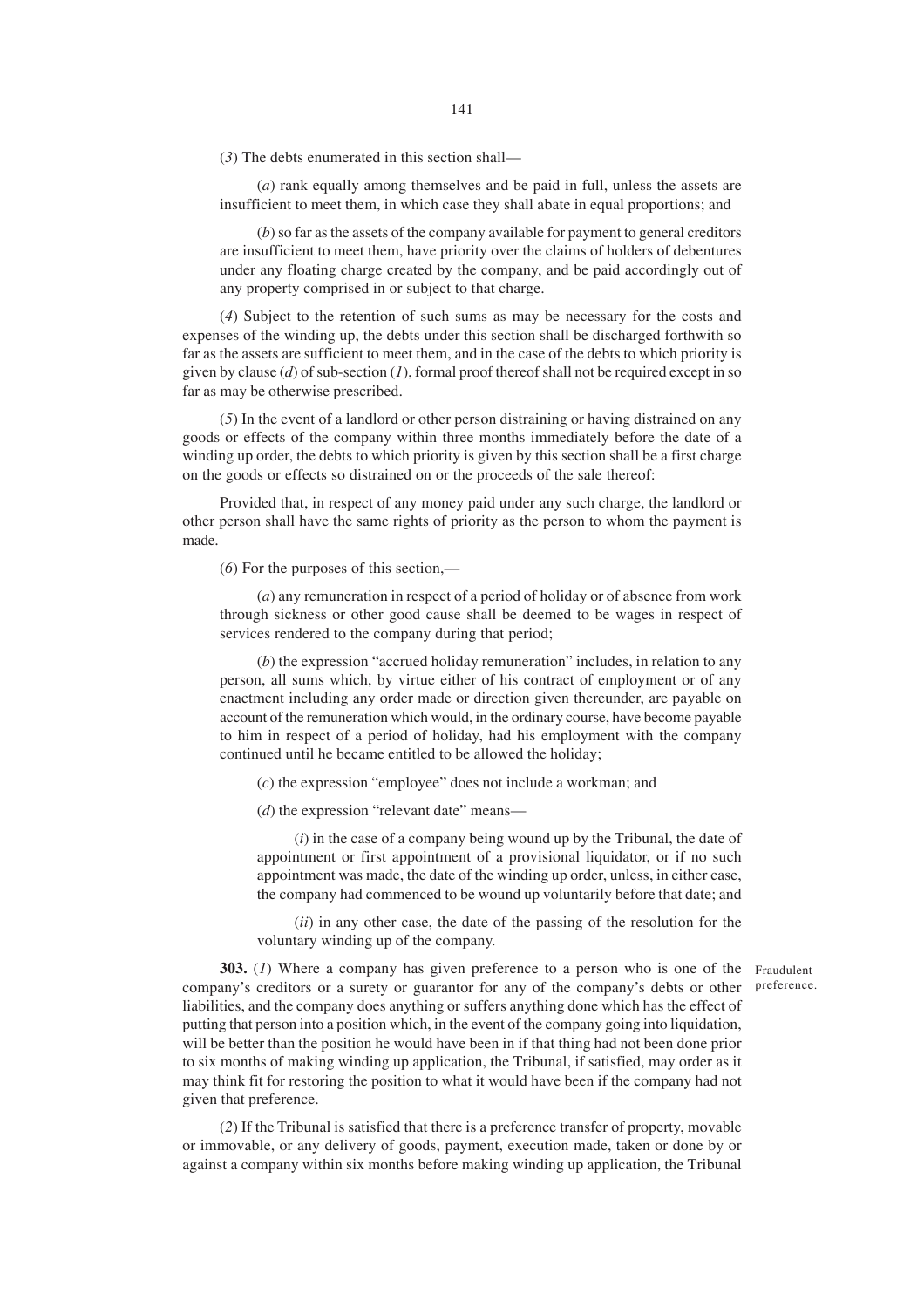may order as it may think fit and may declare such transaction invalid and restore the position.

**304.** Any transfer of property, movable or immovable, or any delivery of goods, made in good faith to by a company, not being a transfer or delivery made in the ordinary course of its business or in favour of a purchaser or encumbrance in good faith and for valuable consideration, if made within a period of one year before the presentation of a petition for winding up by the Tribunal or the passing of a resolution for voluntary winding up of the company, shall be void against the Company Liquidator.

**305.** Any transfer or assignment by a company of all its properties or assets to trustees for the benefit of all its creditors shall be void. transfers to

> **306.** (*1*) Where a company is being wound up and anything made, taken or done after the commencement of this Act is invalid under section 303 as a fraudulent preference of a person interested in property mortgaged or charged to secure the company's debt, then without prejudice to any rights or liabilities arising, apart from this provision, the person preferred shall be subject to the same liabilities, and shall have the same rights, as if he had undertaken to be personally liable as a surety for the debt, to the extent of the mortgage or charge on the property or the value of his interest, whichever is less.

> (*2*) The value of the interest of the person preferred shall be determined as at the date of the transaction constituting the fraudulent preference, as if the interest were free of all encumbrances other than those to which the mortgage or charge for the company's debt was then subject.

> (*3*) On an application made to the Tribunal with respect to any payment on the ground that the payment was a fraudulent preference of a surety or guarantor, the Tribunal shall have jurisdiction to determine any questions with respect to the payment arising between the person to whom the payment was made and the surety or guarantor and to grant relief in respect thereof, notwithstanding that it is not necessary so to do for the purposes of the winding up, and for that purpose, may give leave to bring in the surety or guarantor as a third party as in the case of a suit for the recovery of the sum paid.

> (*4*) The provisions of sub-section (*3*) shall apply *mutatis mutandis* in relation to transactions other than payment of money.

> **307.** Where a company is being wound up, a floating charge on the undertaking or property of the company created within the twelve months immediately preceding the commencement of the winding up, shall, unless it is proved that the company immediately after the creation of the charge was solvent, be invalid, except for the amount of any cash paid to the company at the time of, or subsequent to the creation of, and in consideration for, the charge, together with interest on that amount at the rate of five per cent. per annum or such other rate as may be notified by the Central Government in this behalf in the Official Gazette.

**308.** (*1*) Where any part of the property of a company which is being wound up consists of— Disclaimer of

(*a*) land of any tenure, burdened with onerous covenants;

(*b*) shares or stocks in companies;

(*c*) any other property which is unsaleable or is not readily saleable by reason of the possessor thereof being bound either to the performance of any onerous act or to the payment of any sum of money; or

(*d*) unprofitable contracts,

the Company Liquidator may, notwithstanding that he has endeavoured to sell or has taken possession of the property or exercised any act of ownership in relation thereto or done anything in pursuance of the contract, with the leave of the Tribunal and subject to the

Effect of floating charge.

onerous property.

Transfers not

be void.

Certain

be void. Liabilities and rights of certain persons fraudulently preferred.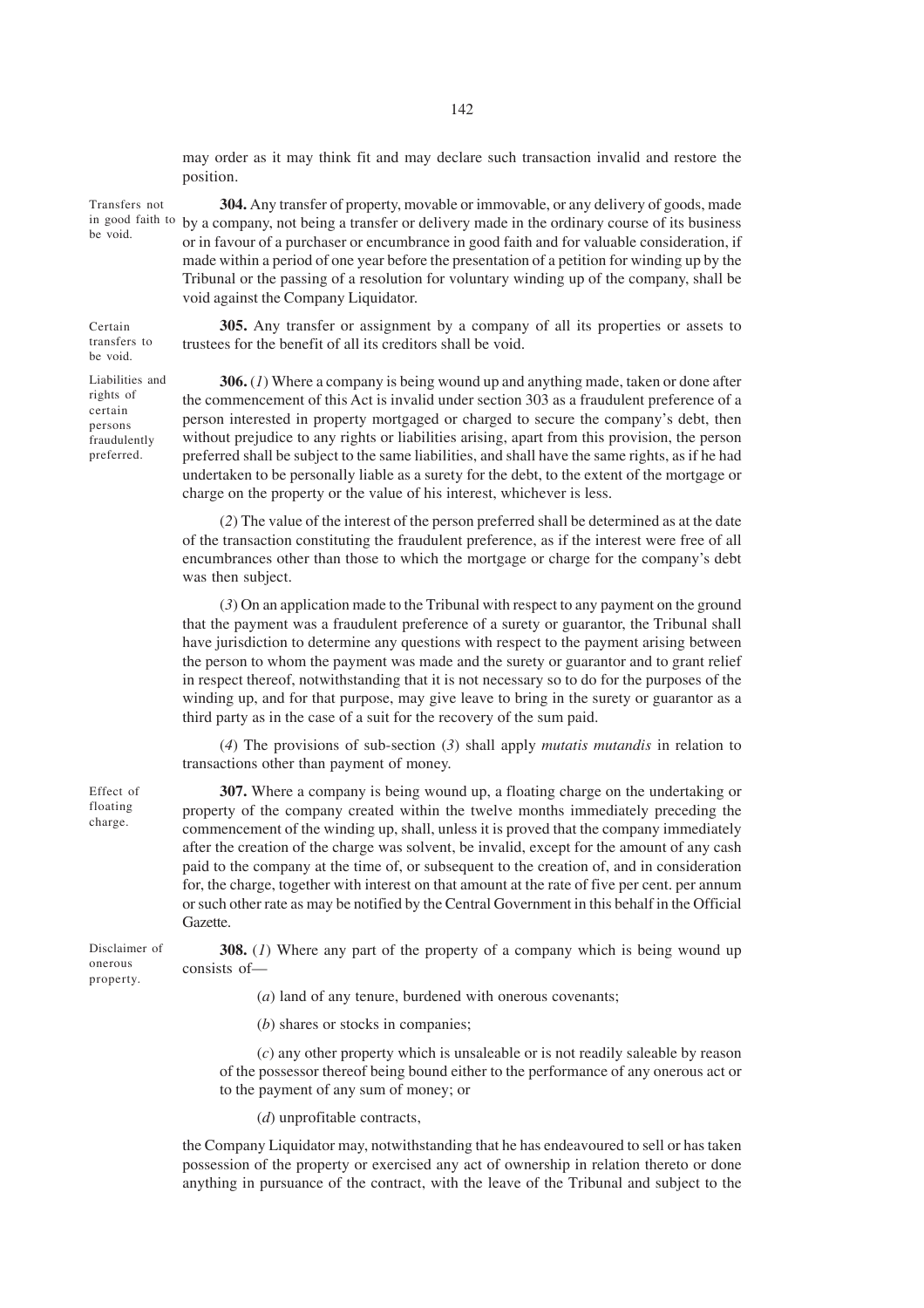provisions of this section, by writing signed by him, at any time within twelve months after the commencement of the winding up or such extended period as may be allowed by the Tribunal, disclaim the property:

Provided that where the Company Liquidator had not become aware of the existence of any such property within one month from the commencement of the winding up, the power of disclaiming the property may be exercised at any time within twelve months after he has become aware thereof or such extended period as may be allowed by the Tribunal.

(*2*) The disclaimer shall operate to determine, as from the date of disclaimer, the rights, interest, and liabilities of the company in or in respect of the property disclaimed, but shall not, except so far as is necessary for the purpose of releasing the company and the property of the company from liability, affect the rights, interest or liabilities of any other person.

(*3*) The Tribunal, before or on granting leave to disclaim, may require such notices to be given to persons interested, and impose such terms as a condition of granting leave, and make such other order in the matter as the Tribunal considers just.

(*4*) The Company Liquidator shall not be entitled to disclaim any property in any case where an application in writing has been made to him by any person interested in the property requiring him to decide whether he will or will not disclaim and the Company Liquidator has not, within a period of twenty-eight days after the receipt of the application or such extended period as may be allowed by the Tribunal, give notice to the applicant that he intends to apply to the Tribunal for leave to disclaim, and in case the property is a contract, if the Company Liquidator after such an application as aforesaid does not within the said period or extended period disclaim the contract, he shall be deemed to have adopted it.

(*5*) The Tribunal may, on the application of any person who is, as against the Company Liquidator, entitled to the benefit or subject to the burden of a contract made with the company, make an order rescinding the contract on such terms as to payment by or to either party of damages for the non-performance of the contract, or otherwise as the Tribunal considers just, and any damages payable under the order to any such person may be proved by him as a debt in the winding up.

(*6*) The Tribunal may, on an application by any person who either claims any interest in any disclaimed property or is under any liability not discharged under this Act in respect of any disclaimed property, and after hearing any such persons as it thinks fit, make an order for the vesting of the property in, or the delivery of the property to, any person entitled thereto or to whom it may seem just that the property should be delivered by way of compensation for such liability as aforesaid, or a trustee for him, and on such terms as the Tribunal considers just, and on any such vesting order being made, the property comprised therein shall vest accordingly in the person named therein in that behalf without any conveyance or assignment for the purpose:

Provided that where the property disclaimed is of a leasehold nature, the Tribunal shall not make a vesting order in favour of any person claiming under the company, whether as under-lessee or as mortgagee or holder of a charge by way of demise, except upon the terms of making that person—

(*a*) subject to the same liabilities and obligations as those to which the company was subject under the lease in respect of the property at the commencement of the winding up; or

(*b*) if the Tribunal thinks fit, subject only to the same liabilities and obligations as if the lease had been assigned to that person at that date,

and in either event as if the lease had comprised only the property comprised in the vesting order, and any mortgagee or under-lessee declining to accept a vesting order upon such terms shall be excluded from all interest in and security upon the property, and, if there is no person claiming under the company who is willing to accept an order upon such terms, the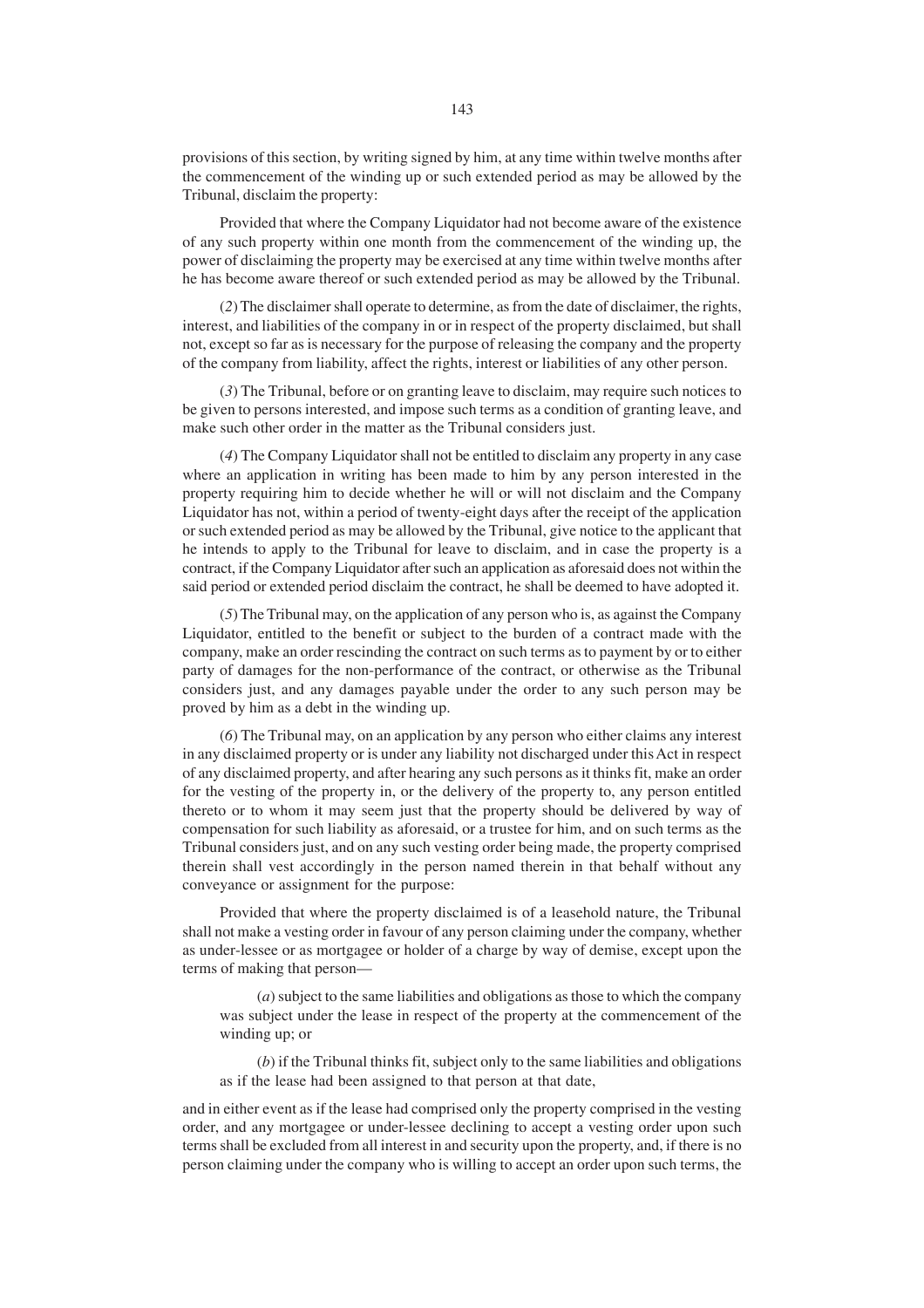Tribunal shall have power to vest the estate and interest of the company in the property in any person liable, either personally or in a representative character, and either alone or jointly with the company, to perform the lessee's covenants in the lease, free and discharged from all estates, encumbrances and interests created therein by the company.

(*7*) Any person affected by the operation of a disclaimer under this section shall be deemed to be a creditor of the company to the amount of the compensation or damages payable in respect of such effect, and may accordingly prove the amount as a debt in the winding up.

**309.** (*1*) In the case of a voluntary winding up, any transfer of shares in the company, not being a transfer made to or with the sanction of the Company Liquidator, and any alteration in the status of the members of the company, made after the commencement of the winding up, shall be void.

(*2*) In the case of a winding up by the Tribunal, any disposition of the property, including actionable claims, of the company, and any transfer of shares in the company or alteration in the status of its members, made after the commencement of the winding up, shall, unless the Tribunal otherwise orders, be void.

Certain attachments, executions, etc., in winding up by Tribunal to be void.

Offences by officers of companies in liquidation.

**Transfers** etc., after commencement of winding up to be void.

**310.** (*1*) Where any company is being wound up by the Tribunal,—

(*a*) any attachment, distress or execution put in force, without leave of the Tribunal against the estate or effects of the company, after the commencement of the winding up; or

(*b*) any sale held, without leave of the Tribunal of any of the properties or effects of the company, after such commencement,

shall be void.

(*2*) Nothing in this section shall apply to any proceedings for the recovery of any tax or impost or any dues payable to the Government.

**311.** (*1*) If any person, being a past or present officer of a company which, at the time of the commission of the alleged offence, is being wound up, whether by the Tribunal or voluntarily, or which is subsequently ordered to be wound up by the Tribunal or which subsequently passes a resolution for voluntary winding up,—

(*a*) does not, to the best of his knowledge and belief, fully and truly disclose to the Company Liquidator all the property, movable and immovable, of the company, and how and to whom and for what consideration and when the company disposed of any part thereof, except such part as has been disposed of in the ordinary course of the business of the company;

(*b*) does not deliver up to the Company Liquidator, or as he directs, all such part of the movable and immovable property of the company as is in his custody or under his control and which he is required by law to deliver up;

(*c*) does not deliver up to the Company Liquidator, or as he directs, all such books and papers of the company as are in his custody or under his control and which he is required by law to deliver up;

(*d*) within the twelve months immediately before the commencement of the winding up or at any time thereafter,—

(*i*) conceals any part of the property of the company to the value of one thousand rupees or more, or conceals any debt due to or from the company;

(*ii*) fraudulently removes any part of the property of the company to the value of one thousand rupees or more;

(*iii*) conceals, destroys, mutilates or falsifies, or is privy to the concealment, destruction, mutilation or falsification of, any book or paper affecting or relating to, the property or affairs of the company;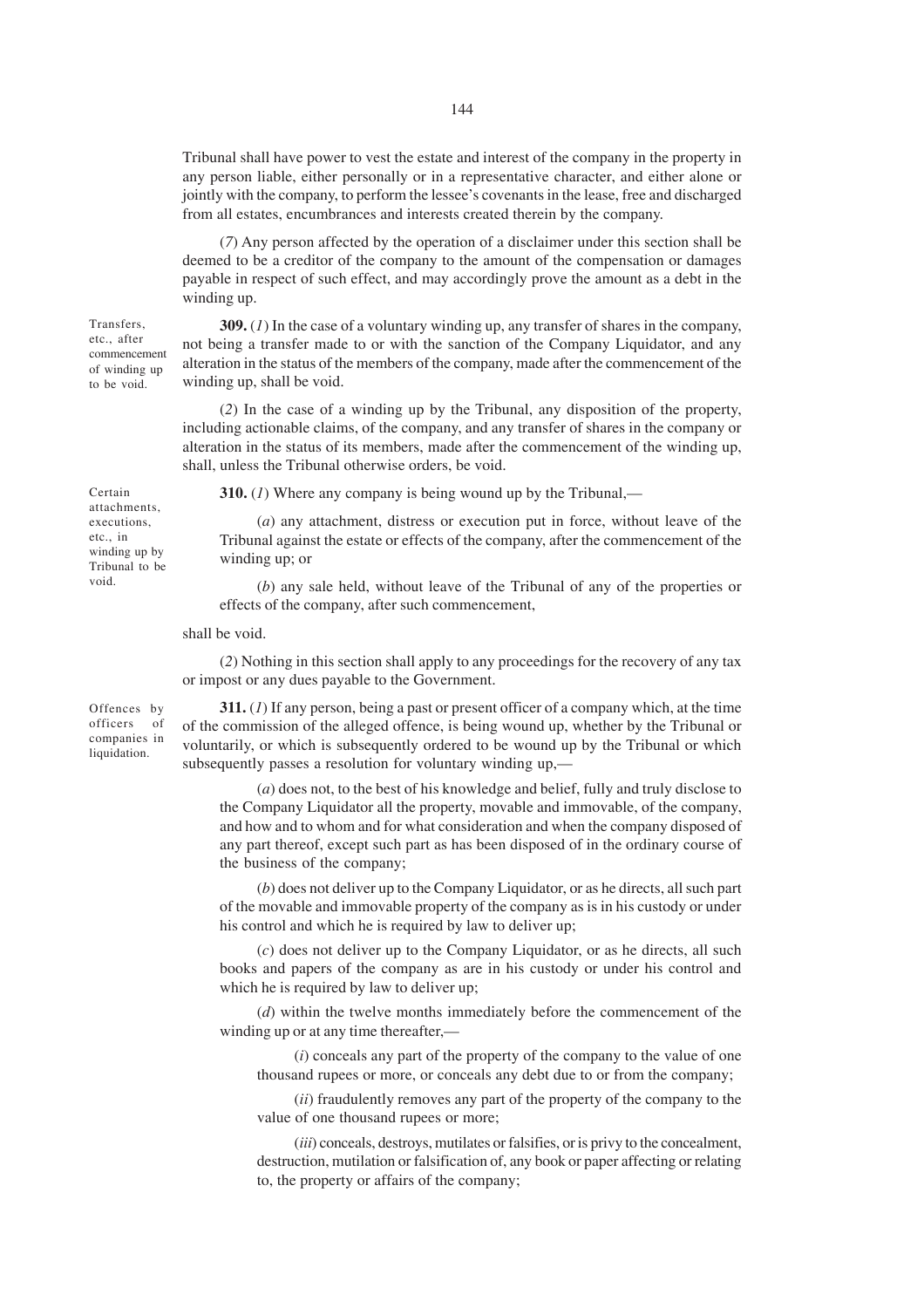(*iv*) makes, or is privy to the making of, any false entry in any book or paper affecting or relating to, the property or affairs of the company;

(*v*) fraudulently parts with, alters or makes any omission in, or is privy to the fraudulent parting with, altering or making of any omission in, any book or paper affecting or relating to the property or affairs of the company;

(*vi*) by any false representation or other fraud, obtains on credit, for or on behalf of the company, any property which the company does not subsequently pay for;

(*vii*) under the false pretence that the company is carrying on its business, obtains on credit, for or on behalf of the company, any property which the company does not subsequently pay for; or

(*viii*) pawns, pledges or disposes of any property of the company which has been obtained on credit and has not been paid for, unless such pawning, pledging or disposing of is in the ordinary course of the business of the company;

(*e*) makes any material omission in any statement relating to the affairs of the company;

(*f*) knowing or believing that a false debt has been proved by any person under the winding up, fails for a period of one month to inform the Company Liquidator thereof;

(*g*) after the commencement of the winding up, prevents the production of any book or paper affecting or relating to the property or affairs of the company;

(*h*) after the commencement of the winding up or at any meeting of the creditors of the company within the twelve months next before the commencement of the winding up, attempts to account for any part of the property of the company by fictitious losses or expenses; or

(*i*) is guilty of any false representation or other fraud for the purpose of obtaining the consent of the creditors of the company or any of them, to an agreement with reference to the affairs of the company or to the winding up,

he shall be punishable with imprisonment for a term which shall not be less than three years but which may extend to five years and with fine which shall not be less than one lakh rupees but which may extend to three lakh rupees:

Provided that it shall be a good defence if the accused proves that he had no intent to defraud or to conceal the true state of affairs of the company or to defeat the law.

(*2*) Where any person pawns, pledges or disposes of any property in circumstances which amount to an offence under sub-clause (*viii*) of clause (*d*) of sub-section (*1*), every person who takes in pawn or pledge or otherwise receives the property, knowing it to be pawned, pledged, or disposed of in such circumstances as aforesaid, shall be punishable with imprisonment for a term which shall not be less than three years but which may extend to five years and with fine which shall not be less than three lakh rupees but which may extend to five lakh rupees.

*Explanation*.— For the purposes of this section, the expression "officer" includes any person in accordance with whose directions or instructions the directors of the company have been accustomed to act.

**312.** If any person, being at the time of the commission of the alleged offence an Penalty for officer of a company which is subsequently ordered to be wound up by the Tribunal or frauds by which subsequently passes a resolution for voluntary winding up, officers.

(*a*) has, by false pretences or by means of any other fraud, induced any person to give credit to the company;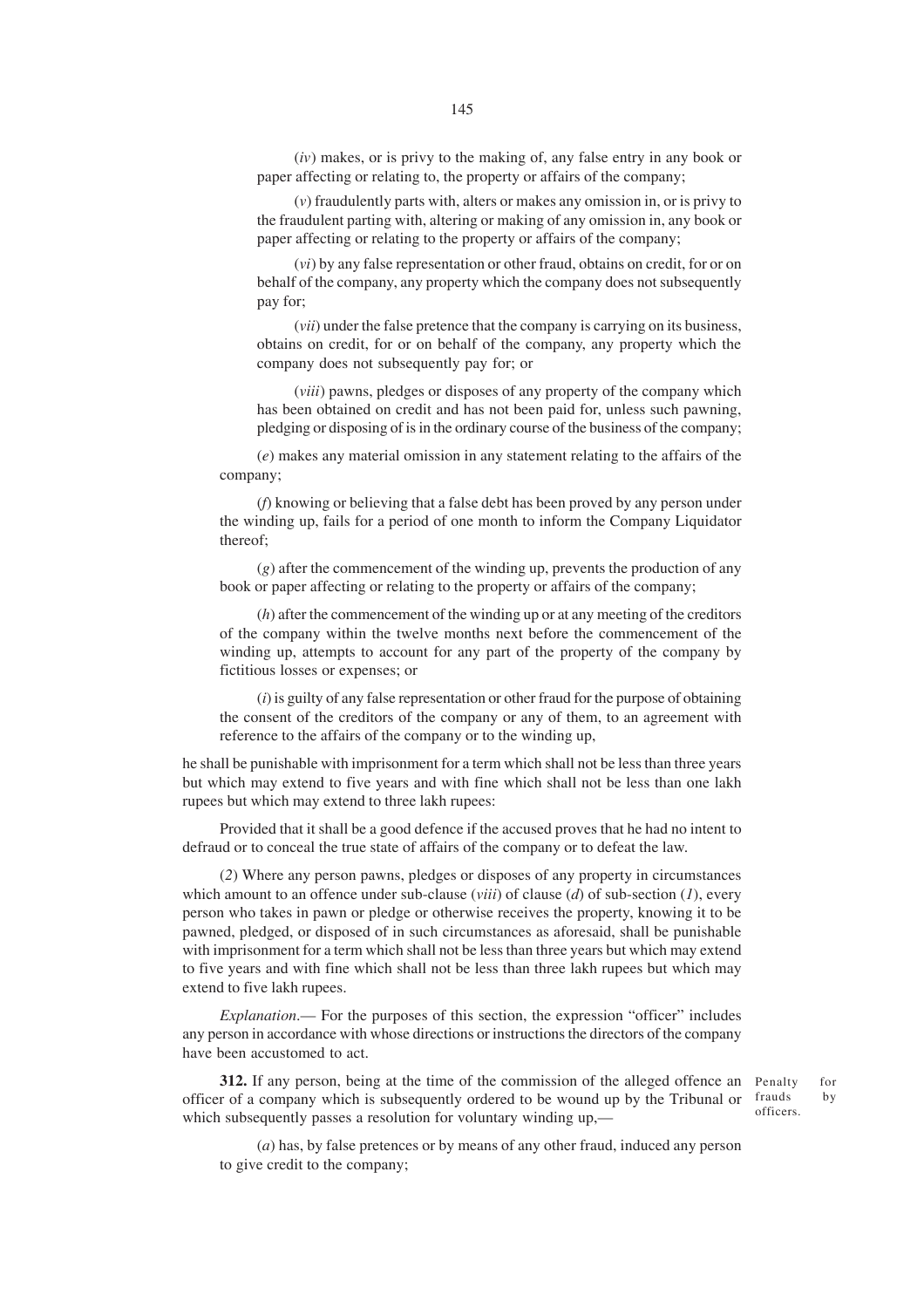(*b*) with intent to defraud creditors of the company or any other person, has

made or caused to be made any gift or transfer of or charge on, or has caused or connived at the levying of any execution against, the property of the company; or

(*c*) with intent to defraud creditors of the company, has concealed or removed any part of the property of the company since the date of any unsatisfied judgment or order for payment of money obtained against the company or within two months before that date,

he shall be punishable with imprisonment which shall not be less than one year but which may extend to three years and with fine which shall not be less than one lakh rupees but which may extend to three lakh rupees.

**313.** (*1*) Where a company is being wound up and if it is shown that proper books of account were not kept by the company throughout the period of two years immediately preceding the commencement of the winding up, or the period between the incorporation of the company and the commencement of the winding up, whichever is shorter, every officer of the company who is in default shall, unless he shows that he acted honestly and that in the circumstances in which the business of the company was carried on, the default was excusable, be punishable with imprisonment which shall not be less than one year but which may extend to three years and with fine which shall not be less than one lakh rupees but which may extend to three lakh rupees.

(*2*) For the purposes of sub-section (*1*), it shall be deemed that proper books of account have not been kept in the case of any company,—

(*a*) if such books of account as are necessary to exhibit and explain the transactions and financial position of the business of the company, including books containing entries made from day-to-day in sufficient detail of all cash received and all cash paid, have not been kept; and

(*b*) where the business of the company has involved dealings in goods, statements of the annual stock takings and, except in the case of goods sold by way of ordinary retail trade, of all goods sold and purchased, showing the goods and the buyers and the sellers thereof in sufficient detail to enable those goods and those buyers and sellers to be identified, have not been kept.

**314.** (*1*) If in the course of the winding up of a company, it appears that any business of the company has been carried on with intent to defraud creditors of the company or any other persons or for any fraudulent purpose, the Tribunal, on the application of the Official Liquidator, or the Company Liquidator or any creditor or contributory of the company, may, if it thinks it proper so to do, declare that any past or present director, manager, or officer of the company or any persons who were knowingly parties to the carrying on of the business in the manner aforesaid shall be personally responsible, without any limitation of liability, for all or any of the debts or other liabilities of the company as the Tribunal may direct:

Provided that on the hearing of an application under this sub-section, the Official Liquidator or the Company Liquidator, as the case may be, may himself give evidence or call witnesses.

(*2*) Where the Tribunal makes any such declaration, it may give such further directions as it thinks proper for the purpose of giving effect to that declaration and in particular,

(*a*) make provision for making the liability of any such person under the declaration a charge on any debt or obligation due from the company to him, or on any mortgage or charge or any interest in any mortgage or charge on any assets of the company held by or vested in him, or any person on his behalf, or any person claiming as assignee from or through the person liable or any person acting on his behalf;

(*b*) make such further order as may be necessary for the purpose of enforcing any charge imposed under this sub-section.

Liability where proper accounts not kept.

Liability for fraudulent conduct of business.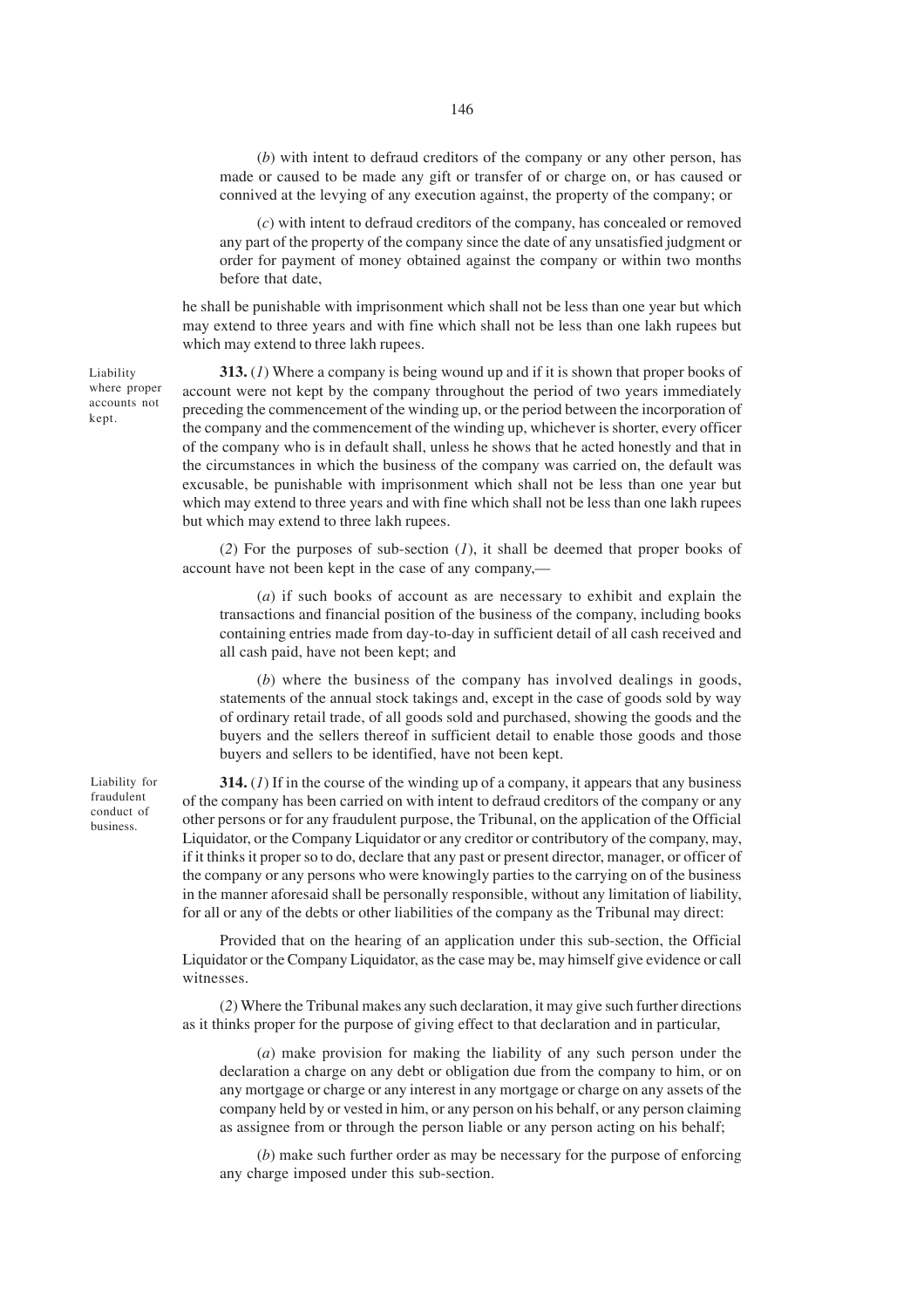(*3*) Where any business of a company is carried on with such intent or for such purpose as is mentioned in sub-section (*1*), every person who was knowingly a party to the carrying on of the business in the manner aforesaid, shall be punishable with imprisonment which shall not be less than one year but which may extend to three years and with fine which shall not be less than one lakh rupees but which may extend to three lakh rupees.

(*4*) This section shall apply, notwithstanding that the person concerned may be punishable under any other law for the time being in force in respect of the matters on the ground of which the declaration is to be made.

 *Explanation*.—For the purposes of this section,—

(*a*) the expression "assignee" includes any person to whom or in whose favour, by the directions of the person liable, the debt, obligation, mortgage or charge was created, issued or transferred or the interest was created, but does not include an assignee for valuable consideration, not including consideration by way of marriage, given in good faith and without notice of any of the matters on the ground of which the declaration is made;

(*b*) the expression "officer" includes any person in accordance with whose directions or instructions the directors of the company have been accustomed to act.

**315.** (*1*) If in the course of winding up of a company, it appears that any person who has taken part in the promotion or formation of the company, or any past or present director, manager, Company Liquidator or officer of the company—

assess damages against delinquent directors, etc.

Power of Tribunal to

(*a*) has misapplied, or retained, or become liable or accountable for, any money or property of the company; or

(*b*) has been guilty of any misfeasance or breach of trust in relation to the company,

the Tribunal may, on the application of the Official Liquidator, or the Company Liquidator, or of any creditor or contributory, made within the period specified in that behalf in subsection (2), inquire into the conduct of the person, director, manager, Company Liquidator or officer aforesaid, and order him to repay or restore the money or property or any part thereof respectively, with interest at such rate as the Tribunal considers just, or to contribute such sum to the assets of the company by way of compensation in respect of the misapplication, retainer, misfeasance or breach of trust, as the Tribunal considers just.

(*2*) An application under sub-section (*1*) shall be made within five years from the date of the winding up order, or of the first appointment of the Company Liquidator in the winding up, or of the misapplication, retainer, misfeasance or breach of trust, as the case may be, whichever is longer.

(*3*) This section shall apply, notwithstanding that the matter is one for which the person concerned may be punishable under this Act or any other law for the time being in force.

**316.** Where a declaration under section 314 or an order under section 315 is made Liability in respect of a firm or body corporate, the Tribunal shall also have power to make a declaration under section 314, or pass an order under section 315, as the case may be, in respect of any person who was at the relevant time a partner in that firm or a director of that body corporate.

under sections 314 and 315 to extend to partners or directors in firms or

**317.** (*1*) If it appears to the Tribunal in the course of a winding up by the Tribunal, that any past or present officer, or any member, of the company has been guilty of any offence in relation to the company, the Tribunal may, either on the application of any person interested in the winding up or *suo motu*, direct the liquidator to prosecute the offender or to refer the matter to the Registrar.

companies. Prosecution of delinquent officers and

members of company.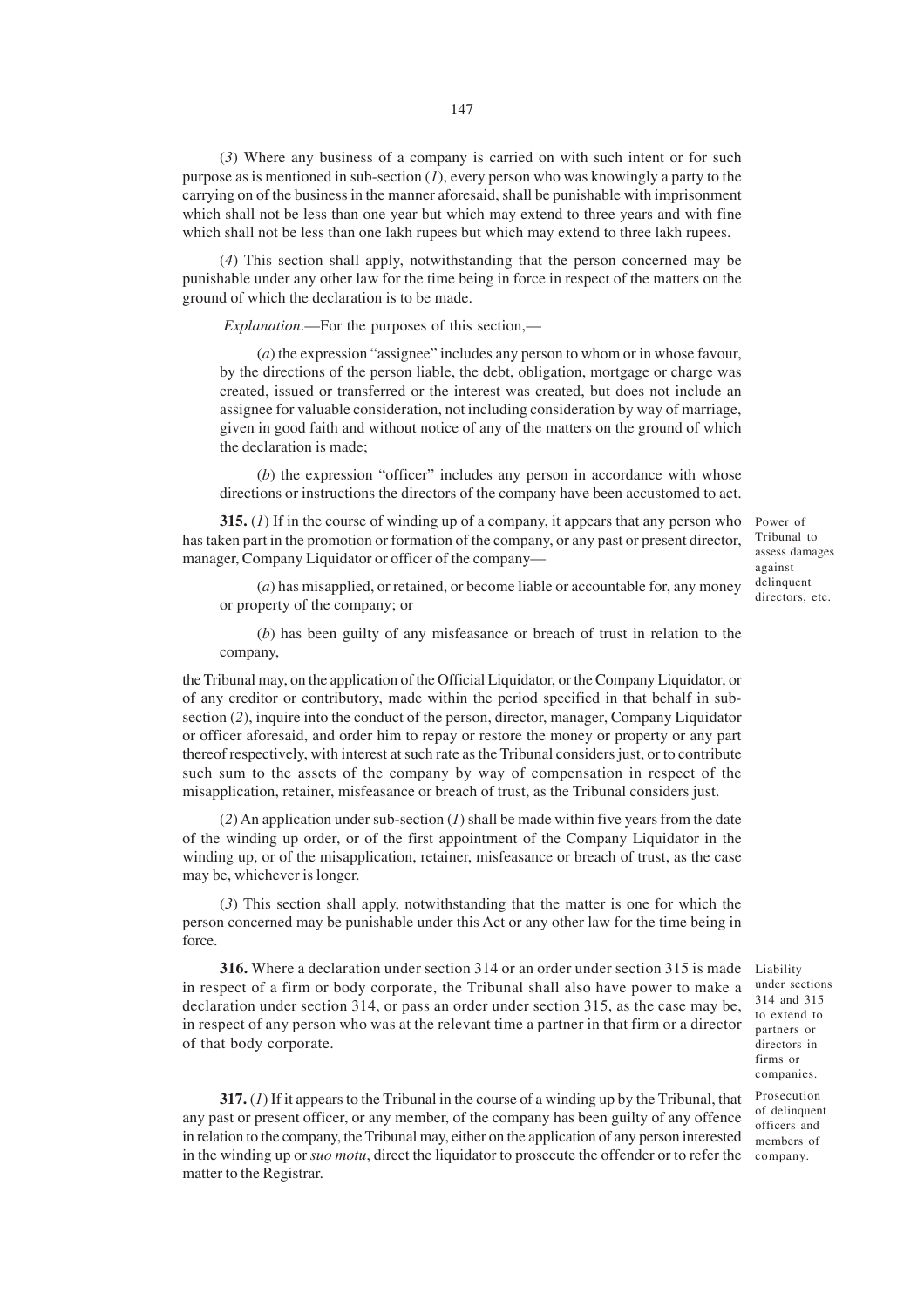(*2*) If it appears to the Company Liquidator in the course of a voluntary winding up that any past or present officer, or any member, of the company has been guilty of any offence in relation to the company under this Act, he shall forthwith report the matter to the Registrar and shall furnish to him such information and give to him such access to and facilities for inspecting and taking copies of any books and papers, being information or books and papers in the possession or under the control of the Company Liquidator and relating to the matter in question, as the Registrar may require.

(*3*) Where any report is made under sub-section (*2*) to the Registrar, he,—

(*a*) if he thinks fit, may apply to the Central Government for an order to make further inquiry into the affairs of the company by any person designated by him and for conferring on such person all the powers of investigation as are provided under this Act;

(*b*) if he considers that the case is one in which a prosecution ought to be instituted, shall report the matter to the Central Government, and that Government may, after taking such legal advice as it thinks fit, direct the Registrar to institute prosecution:

Provided that no report shall be made by the Registrar under this clause without first giving the accused person a reasonable opportunity of making a statement in writing to the Registrar and of being heard thereon.

(*4*) If it appears to the Tribunal in the course of a voluntary winding up that any past or present officer, or any member, of the company has been guilty as aforesaid, and that no report with respect to the matter has been made by the Company Liquidator to the Registrar under sub-section (*2*), the Tribunal may, on the application of any person interested in the winding up or *suo motu,* direct the Company Liquidator to make such a report, and on a report being made, the provisions of this section shall have effect as though the report had been made in pursuance of the provisions of sub-section (*2*).

(*5*) When any prosecution is instituted under this section, it shall be the duty of the liquidator and of every officer and agent of the company past and present to give all assistance in connection with the prosecution which he is reasonably able to give.

*Explanation.*—For the purposes of this sub-section, the expression "agent", in relation to a company, shall be deemed to include any banker or legal adviser of the company and any person employed by the company as auditor.

(*6*) If any person fails or neglects to give assistance required by sub-section (*5*), he shall be liable to pay fine which shall not be less than twenty-five thousand rupees but which may extend to one lakh rupees.

**318.** (*1*) The Company Liquidator may—

(*a*) with the sanction of the Tribunal, when the company is being wound up by the Tribunal; and

(*b*) with the sanction of a special resolution of the company and prior approval of the Tribunal, in the case of a voluntary winding up,—

(*i*) pay any class of creditors in full;

(*ii*) make any compromise or arrangement with creditors or persons claiming to be creditors, or having or alleging themselves to have any claim, present or future, certain or contingent, against the company, or whereby the company may be rendered liable; or

(*iii*) compromise any call or liability to call, debt, and liability capable of resulting in a debt, and any claim, present or future, certain or contingent, ascertained or sounding only in damages, subsisting or alleged to subsist

Company Liquidator to exercise certain powers subject to sanction.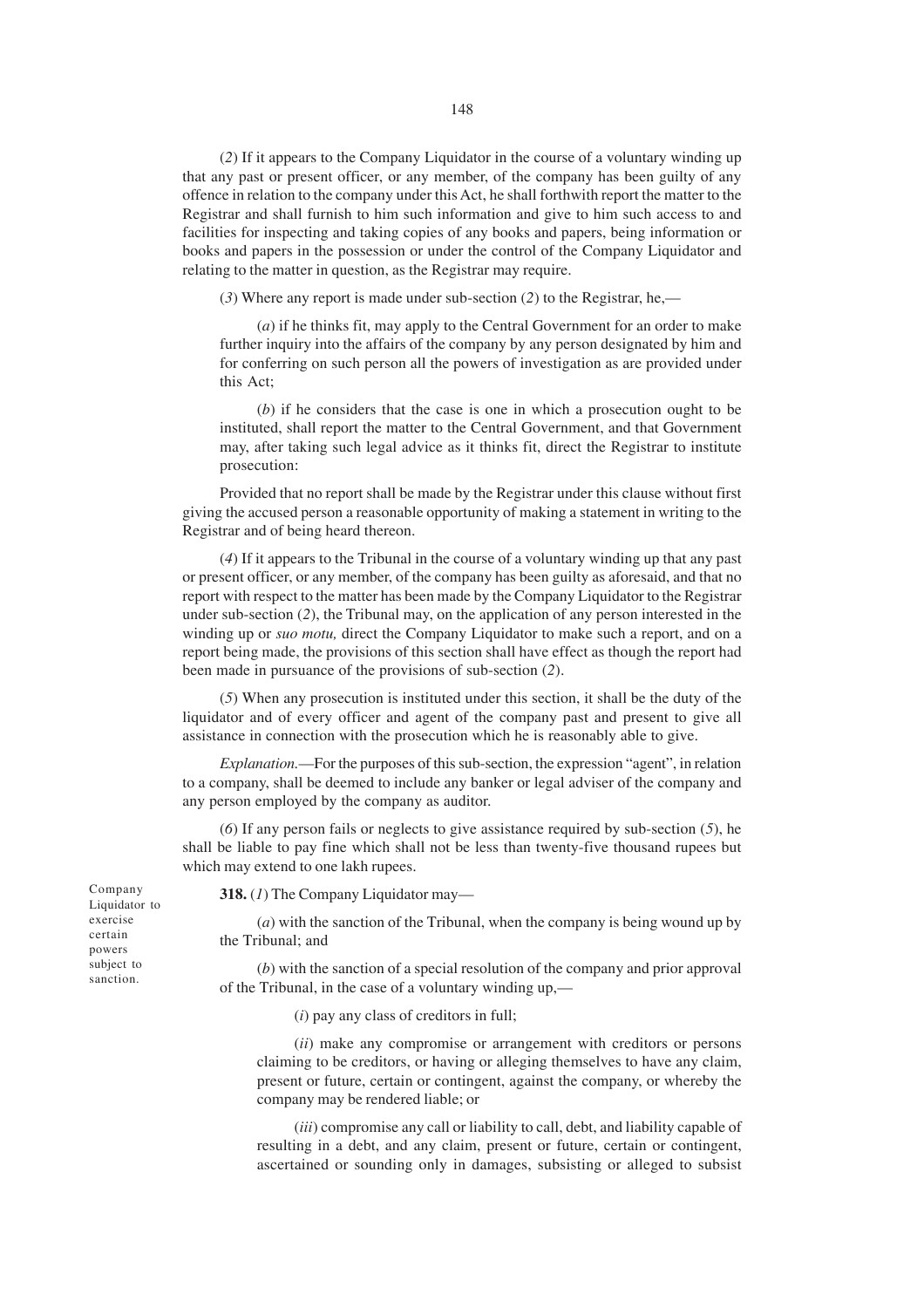between the company and a contributory or alleged contributory or other debtor or person apprehending liability to the company, and all questions in any way relating to or affecting the assets or liabilities or the winding up of the company, on such terms as may be agreed, and take any security for the discharge of any such call, debt, liability or claim, and give a complete discharge in respect thereof.

(*2*) Notwithstanding anything contained in sub-section (*1*), in the case of a winding up by the Tribunal, the Central Government may make rules to provide that the Company Liquidator may, under such circumstances, if any, and subject to such conditions, restrictions and limitations, if any, as may be prescribed, exercise any of the powers referred to in subclause (*ii*) or sub-clause (*iii*) of clause (*b*) of sub-section (*1*) without the sanction of the Tribunal.

(*3*) Any creditor or contributory may apply in the manner prescribed to the Tribunal with respect to any exercise or proposed exercise of powers by the Company Liquidator under this section, and the Tribunal shall after giving a reasonable opportunity to such applicant and the Company Liquidator, pass such orders as it may think fit.

**319.** (*1*) Where a company is being wound up, whether by the Tribunal or voluntarily, every invoice, order for goods or business letter issued by or on behalf of the company or a Company Liquidator of the company, or a receiver or manager of the property of the company, being a document on or in which the name of the company appears, shall contain a statement that the company is being wound up.

(*2*) If any default is made in complying with the provisions of this section, the company, and every officer of the company, the Company Liquidator and any receiver or manager, who wilfully authorises or permits the default, shall be punishable with fine which shall not be less than fifty thousand rupees but which may extend to three lakh rupees.

**320.** Where a company is being wound up, all books and papers of the company and of the Company Liquidator shall, as between the contributories of the company, be *prima facie* evidence of the truth of all matters purporting to be recorded therein.

**321.** (*1*) At any time after the making of an order for the winding up of a company by the Tribunal, any creditor or contributory of the company may inspect the books and papers of the company only in accordance with, and subject to such rules as may be prescribed.

(*2*) Nothing in sub-section (*1*) shall be taken as excluding or restricting any rights conferred by any law for the time being in force—

(*a*) on the Central Government or a State Government,

(*b*) on any authority or officer thereof, or

(*c*) on any person acting under the authority of any such Government or of any such authority or officer.

**322.** (*1*) When the affairs of a company have been completely wound up and it is about to be dissolved, its books and papers and those of the Company Liquidator may be disposed of as follows:—

Disposal of books and papers of company.

(*a*) in the case of winding up by the Tribunal, in such manner as the Tribunal directs; and

(*b*) in the case of voluntary winding up, in such manner as the company by special resolution with the prior approval of the creditors directs.

(*2*) After the expiry of five years from the dissolution of the company, no responsibility shall devolve on the company, the Company Liquidator, or any person to whom the custody of the books and papers has been entrusted, by reason of any book or paper not being forthcoming to any person claiming to be interested therein.

Statement that a company is in liquidation.

Books and papers of company to be evidence.

Inspection of books and papers by creditors and contributories.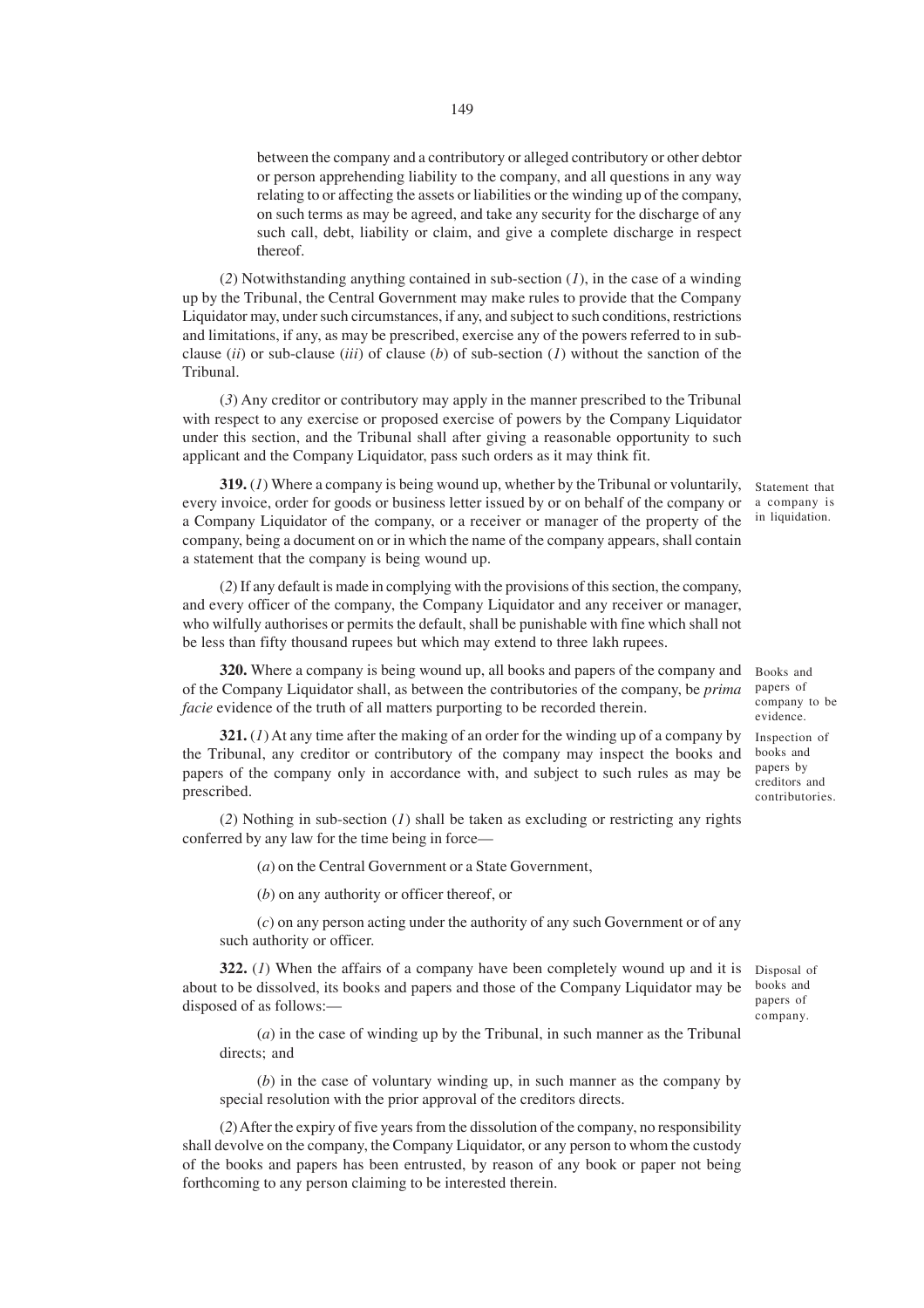(*3*) The Central Government may, by rules,—

(*a*) prevent for such period as the Central Government thinks proper the destruction of the books and papers of a company which has been wound up and of its Company Liquidator; and

(*b*) enable any creditor or contributory of the company to make representations to the Central Government in respect of the matters specified in clause (*a*) and to appeal to the Tribunal from any order which may be made by the Central Government in the matter.

(*4*) If any person acts in contravention of any such rules or of any direction of the Central Government thereunder, he shall be punishable with imprisonment for a term which may extend to six months or with fine which may extend to fifty thousand rupees, or with both.

Information as to pending liquidations.

**323.** (*1*) If the winding up of a company is not concluded within one year after its commencement, the Company Liquidator shall, unless he is exempted from so doing either wholly or in part by the Central Government, within two months of the expiry of such year and thereafter until the winding up is concluded, at intervals of not more than one year or at such shorter intervals, if any, as may be prescribed, file a statement in the prescribed form and containing the prescribed particulars duly audited, by a person qualified to act as auditor of the company, with respect to the proceedings in, and position of, the liquidation,—

(*a*) in the case of a winding up by the Tribunal, with the Tribunal; and

(*b*) in the case of a voluntary winding up, with the Registrar :

Provided that no such audit as is referred to in this sub-section shall be necessary where the provisions of section 269 apply.

(*2*) When the statement is filed with the Tribunal under clause (*a*) of sub-section (*1*), a copy shall simultaneously be filed with the Registrar and shall be kept by him along with the other records of the company.

(*3*) Where a statement referred to in sub-section (*1*) relates to a Government company in liquidation, the Company Liquidator shall forward a copy thereof—

(*a*) to the Central Government, if that Government is a member of the Government company;

(*b*) to any State Government, if that Government is a member of the Government company; or

(*c*) to the Central Government and any State Government, if both the Governments are members of the Government company.

(*4*) Any person stating himself in writing to be a creditor or contributory of the company shall be entitled, by himself or by his agent, at all reasonable times, on payment of the prescribed fee, to inspect the statement referred to in sub-section  $(I)$ , and to receive a copy thereof or an extract therefrom.

(*5*) Any person fraudulently stating himself to be a creditor or contributory under sub-section (*4*) shall be deemed to be guilty of an offence under section 182 of the Indian Penal Code, and shall, on the application of the Company Liquidator, be punishable 45 of 1860.accordingly.

(*6*) If a Company Liquidator fails to comply with any of requirements of this section, he shall be punishable with fine which may extend to five thousand rupees for every day during which the failure continues.

(*7*) If a Company Liquidator makes wilful default in causing the statement referred to in sub-section  $(I)$  audited by a person who is not qualified to act as an auditor of the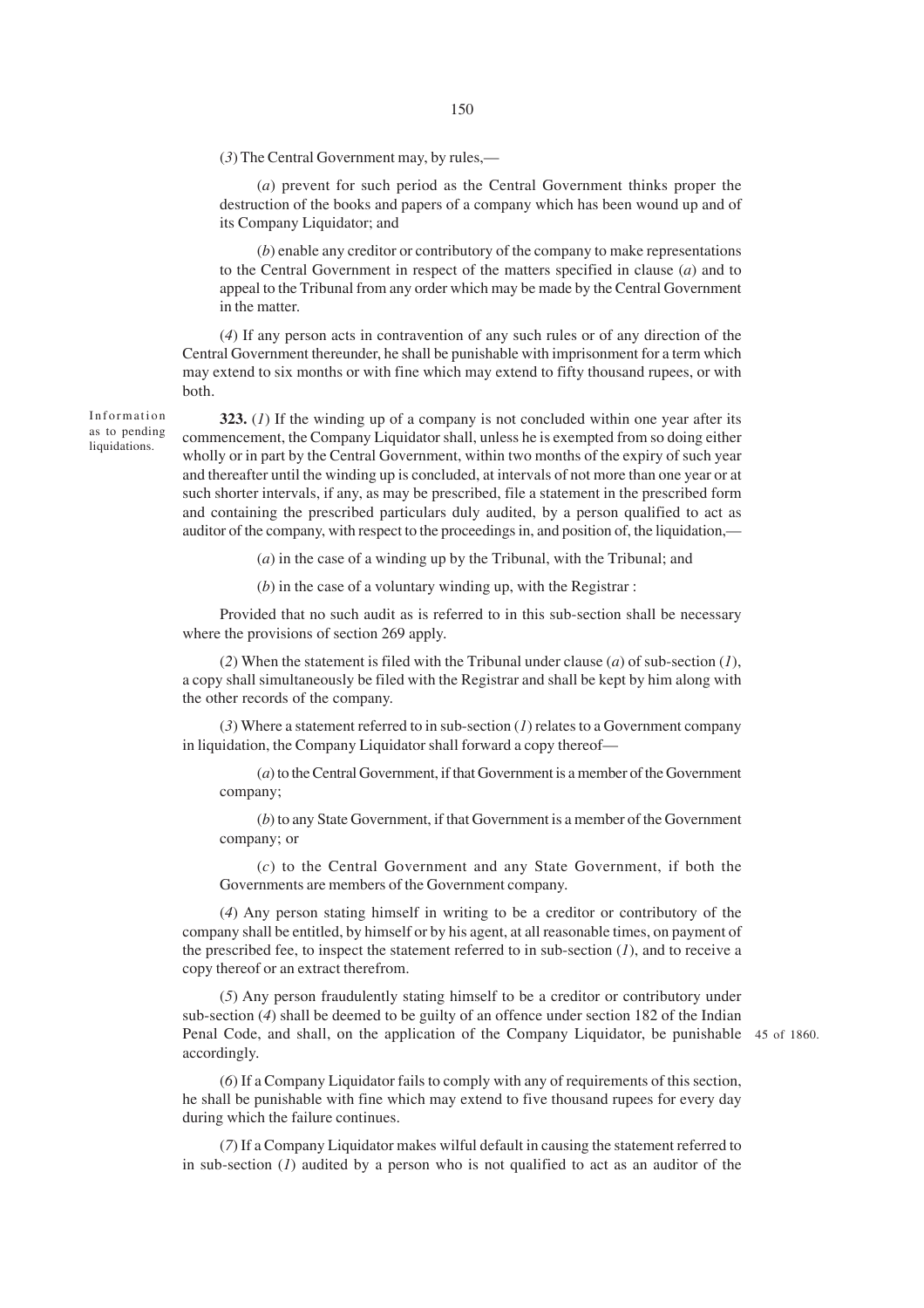company, he shall be punishable with imprisonment for a term which may extend to six months or with fine which may extend to one lakh rupees, or with both.

**324.** Every Official Liquidator shall, in such manner and at such times as may be prescribed, pay the moneys received by him as Official Liquidator of any company, into the public account of India in the Reserve Bank of India.

**325.** (*1*) Every Company Liquidator of a company shall, in such manner and at such Company times as may be prescribed, deposit the monies received by him in his capacity as such in a scheduled bank to the credit of a special bank account opened by him in that behalf:

Provided that if the Tribunal considers that it is advantageous for the creditors or contributories or the company, it may permit the account to be opened in such other bank specified by it.

(*2*) If any Company Liquidator at any time retains for more than ten days a sum exceeding five thousand rupees or such other amount as the Tribunal may, on the application of the Company Liquidator, authorise him to retain, then, unless he explains the retention to the satisfaction of the Tribunal, he shall—

(*a*) pay interest on the amount so retained in excess, at the rate of twelve per cent. per annum and also pay such penalty as may be determined by the Registrar;

(*b*) be liable to pay any expenses occasioned by reason of his default; and

(*c*) also be liable to have all or such part of his remuneration, as the Tribunal may consider just, disallowed, or may also be removed from his office.

**326.** Neither the Official Liquidator nor the Company Liquidator of a company shall deposit any monies received by him in his capacity as such into any private banking account.

Liquidator not to deposit monies into private banking account.

Liquidation Dividend and Undistributed Assets Account.

Official Liquidator to make payments into public account of India.

Liquidator to deposit into scheduled bank.

**327.** (1) Where any company is being wound up and the liquidator has in his hands Company or under his control any money representing—

(*a*) dividends payable to any creditor but which had remained unpaid for six months after the date on which they were declared, or

(*b*) assets refundable to any contributory which have remained undistributed for six months after the date on which they become refundable,

the liquidator shall forthwith deposit the said money into a separate special account to be known as the Company Liquidation Dividend and Undistributed Assets Account maintained in a scheduled bank.

(*2*) The liquidator shall, on the dissolution of the company, pay into the Company Liquidation Dividend and Undistributed Assets Account any money representing unpaid dividends or undistributed assets in his hands at the date of dissolution.

(*3*) The liquidator shall, when making any payment referred to in sub-sections (*1*) and (*2*), furnish to such officer as the Central Government may appoint in this behalf, a statement in the prescribed form, setting forth, in respect of all sums included in such payment, the nature of the sums, the names and last known addresses of the persons entitled to participate therein, the amount to which each is entitled and the nature of his claim thereto, and such other particulars as may be prescribed.

(*4*) The liquidator shall be entitled to a receipt from the scheduled bank for any money paid to it under sub-sections (*1*) and (*2*), and such receipt shall be an effectual discharge of the Company Liquidator in respect thereof.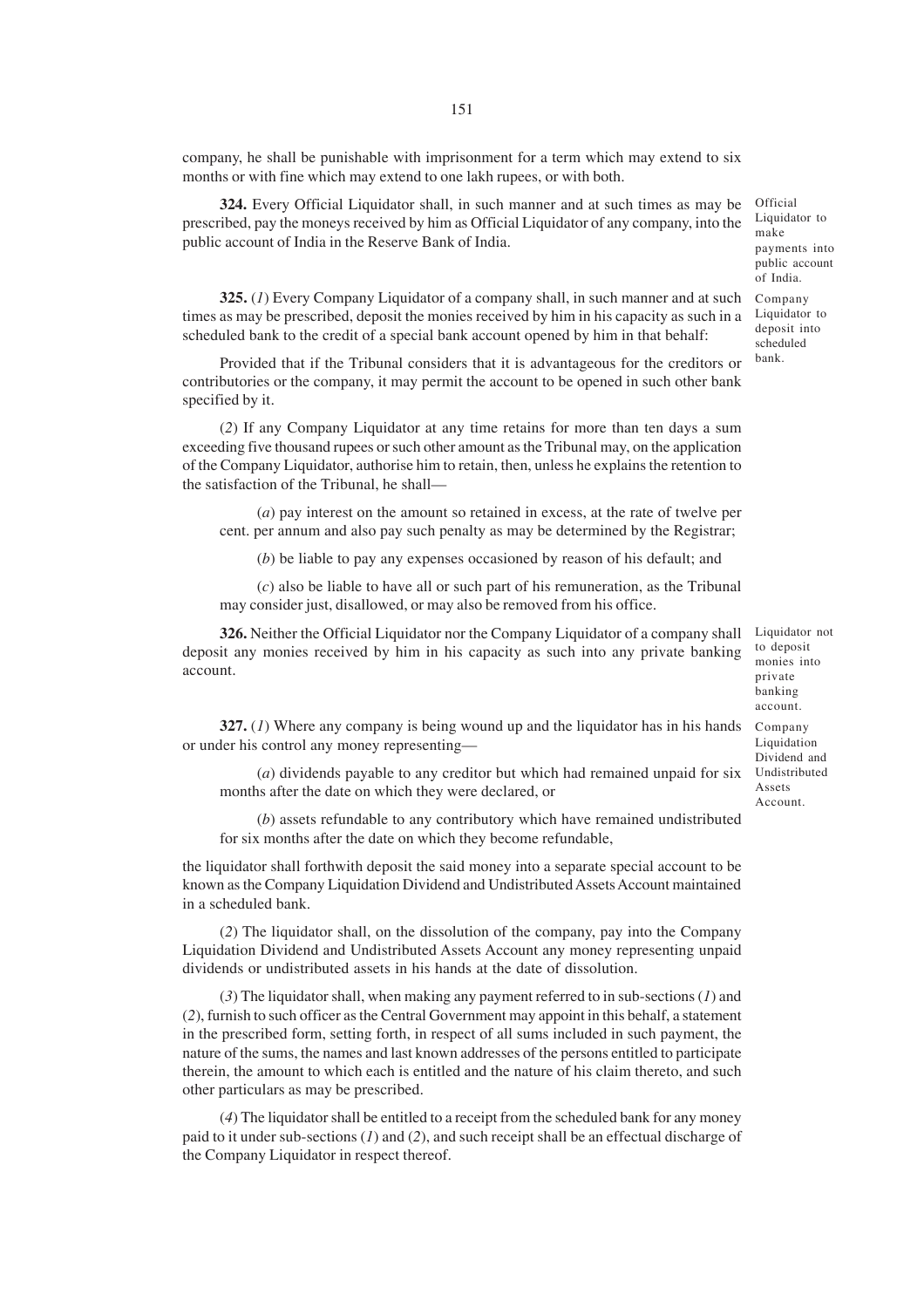(*5*) Where a company is being wound up voluntarily, the Company Liquidator shall, when filing a statement in pursuance of sub-section  $(1)$  of section 323, indicate the sum of money which is payable under sub-sections (*1*) and (*2*) of this section during the six months preceding the date to which the said statement is prepared, and shall, within fourteen days of the date of filing the said statement, pay that sum into the Company Liquidation Dividend and Undistributed Assets Account.

(*6*) Any person claiming to be entitled to any money paid into the Company Liquidation Dividend and Undistributed Assets Account, whether paid in pursuance of this section or under the provisions of any previous company law apply to the Tribunal for an order for payment thereof, and the Tribunal, if satisfied that the person claiming is entitled, may make an order for the payment to that person of the sum due:

Provided that before making such an order, the Tribunal shall cause a notice to be served on such officer as the Central Government may appoint in this behalf, calling on the officer to show cause within one month from the date of the service of the notice why the order should not be made.

(*7*) Any money paid into the Company Liquidation Dividend and Undistributed Assets Account in pursuance of this section, which remains unclaimed thereafter for a period of fifteen years, shall be transferred to the general revenue account of the Central Government, but a claim to any money so transferred may be preferred under sub-section (*6*) and shall be dealt with as if such transfer had not been made and the order, if any, for payment on the claim will be treated as an order for refund of revenue.

(*8*) Any liquidator retaining any money which should have been paid by him into the Company Liquidation Dividend and Undistributed Assets Account under this section shall—

(*a*) pay interest on the amount so retained at the rate of twelve per cent. per annum and also pay such penalty as may be determined by the Registrar:

Provided that the Central Government may in any proper case remit either in part or in whole the amount of interest which the liquidator is required to pay under this clause;

(*b*) be liable to pay any expenses occasioned by reason of his default; and

(*c*) where the winding up is by the Tribunal, also be liable to have all or such part of his remuneration, as the Tribunal may consider just, to be disallowed, and to be removed from his office by the Tribunal.

**328.** (*1*) If any Company Liquidator who has made any default in filing, delivering or making any return, account or other document, or in giving any notice which he is by law required to file, deliver, make or give, fails to make good the default within fourteen days after the service on him of a notice requiring him to do so, the Tribunal may, on an application made to it by any contributory or creditor of the company or by the Registrar, make an order directing the Company Liquidator to make good the default within such time as may be specified in the order.

(*2*) Any order under sub-section (*1*) may provide that all costs of and incidental to the application shall be borne by the Company Liquidator.

(*3*) Nothing in this section shall prejudice the operation of any enactment imposing penalties on a Company Liquidator in respect of any such default as aforesaid.

**329.** (*1*) In all matters relating to the winding up of a company, the Tribunal may—

(*a*) have regard to the wishes of creditors or contributories of the company, as proved to it by any sufficient evidence;

(*b*) if it thinks fit for the purpose of ascertaining those wishes, direct meetings of the creditors or contributories to be called, held and conducted in such manner as the Tribunal may direct; and

Liquidator to make returns, etc.

Meetings to ascertain wishes of creditors or contributories.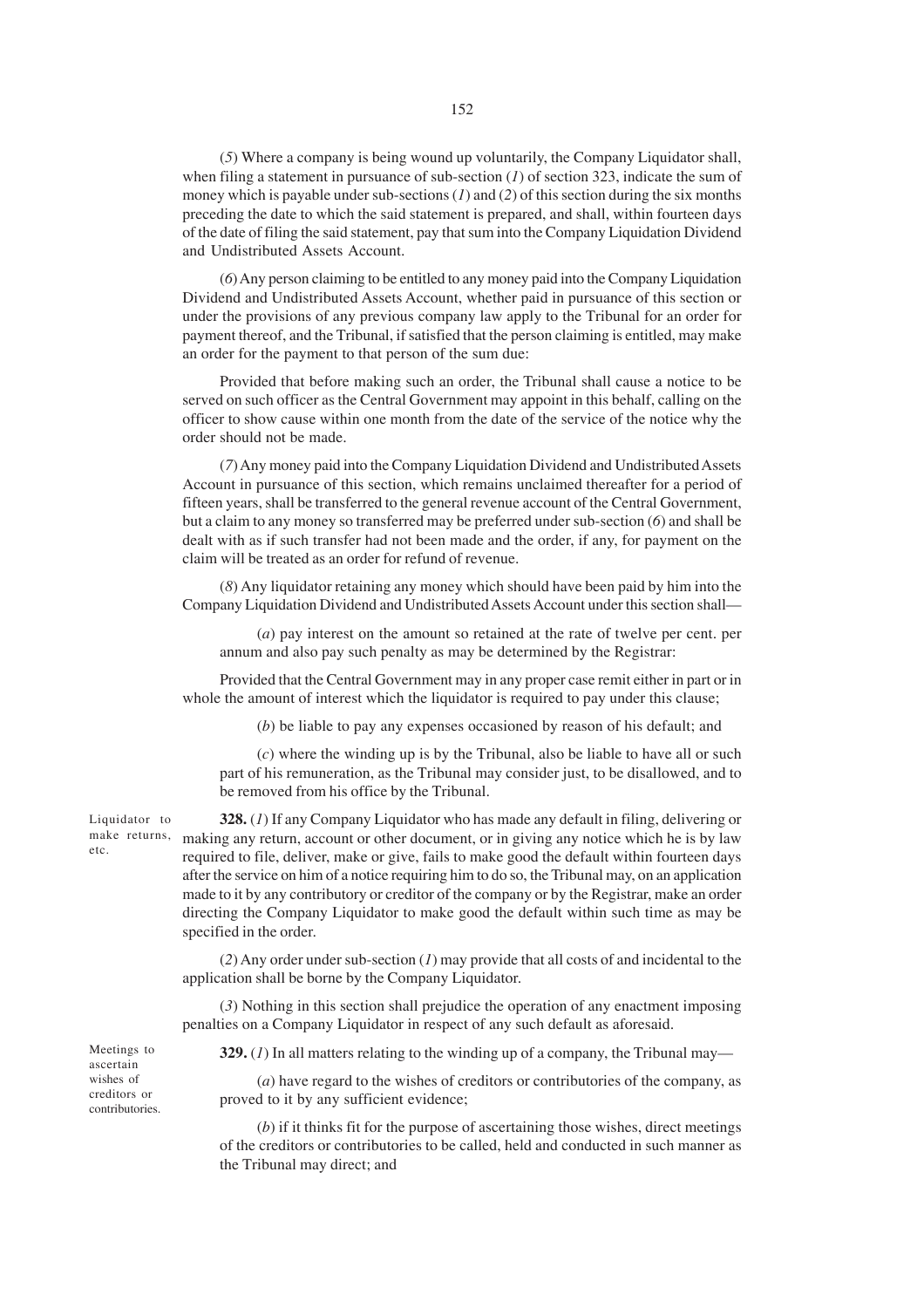(*c*) appoint a person to act as chairman of any such meeting and to report the result thereof to the Tribunal.

(*2*) When ascertaining the wishes of creditors, regard shall be had to the value of each creditor's debt.

(*3*) When ascertaining the wishes of contributories, regard shall be had to the number of votes which may be cast by each contributory.

**330.** (*1*) Any affidavit required to be sworn under the provisions, or for the purposes, of this Chapter may be sworn—

(*a*) in India before any court, tribunal, judge or person lawfully authorised to take and receive affidavits; and

(*b*) in any other country before any court, judge or person lawfully authorised to take and receive affidavits in that country or before an Indian diplomatic or consular officer.

(*2*) All tribunals, judges, Justices, commissioners and persons acting judicially in India shall take judicial notice of the seal, stamp or signature, as the case may be, of any such court, tribunal, judge, person, diplomatic or consular officer, attached, appended or subscribed to any such affidavit or to any other document to be used for the purposes of this Chapter.

**331.** (*1*) Where a company has been dissolved, whether in pursuance of this Chapter or of section 203 or otherwise, the Tribunal may at any time within two years of the date of the dissolution, on application by the Company Liquidator of the company or by any other person who appears to the Tribunal to be interested, make an order, upon such terms as the Tribunal thinks fit, declaring the dissolution to be void, and thereupon such proceedings may be taken as if the company had not been dissolved.

(*2*) It shall be the duty of the person on whose application the order was made, within thirty days after the making of the order or such further time as the Tribunal may allow, to file a certified copy of the order with the Registrar who shall register the same, and if such person fails so to do, he shall be punishable with fine which may extend to ten thousand rupees for every day during which the default continues.

**332.** (*1*) Where, before the presentation of a petition for the winding up of a company by the Tribunal, a resolution has been passed by the company for voluntary winding up, the winding up of the company shall be deemed to have commenced at the time of the passing of the resolution, and unless the Tribunal, on proof of fraud or mistake, thinks fit to direct otherwise, all proceedings taken in the voluntary winding up shall be deemed to have been validly taken.

(*2*) In any other case, the winding up of a company by the Tribunal shall be deemed to commence at the time of the presentation of the petition for the winding up.

36 of 1963.

**333.** Notwithstanding anything contained in the Limitation Act, 1963 or in any other law for the time being in force, in computing the period of limitation specified for any suit or application in the name and on behalf of a company which is being wound up by the Tribunal, the period from the date of commencement of the winding up of the company to a period of one year immediately following the date of the winding up order shall be excluded.

## *PART IV*

### *Official Liquidators*

**334.** (*1*) **For the purposes of this Act, so far as it relates to the winding up of companies by the Tribunal, the Central Government may appoint as many Official Liquidators as it may consider necessary and may also appoint Joint, Deputy or Assistant Official Liquidators to assist him in discharge of his functions.**

Court, tribunal or person, etc., before whom affidavit may be sworn.

Powers of Tribunal to declare dissolution of company void.

Commencement of winding up by Tribunal.

Exclusion of certain time in computing period of limitation.

Appointment of Official Liquidator.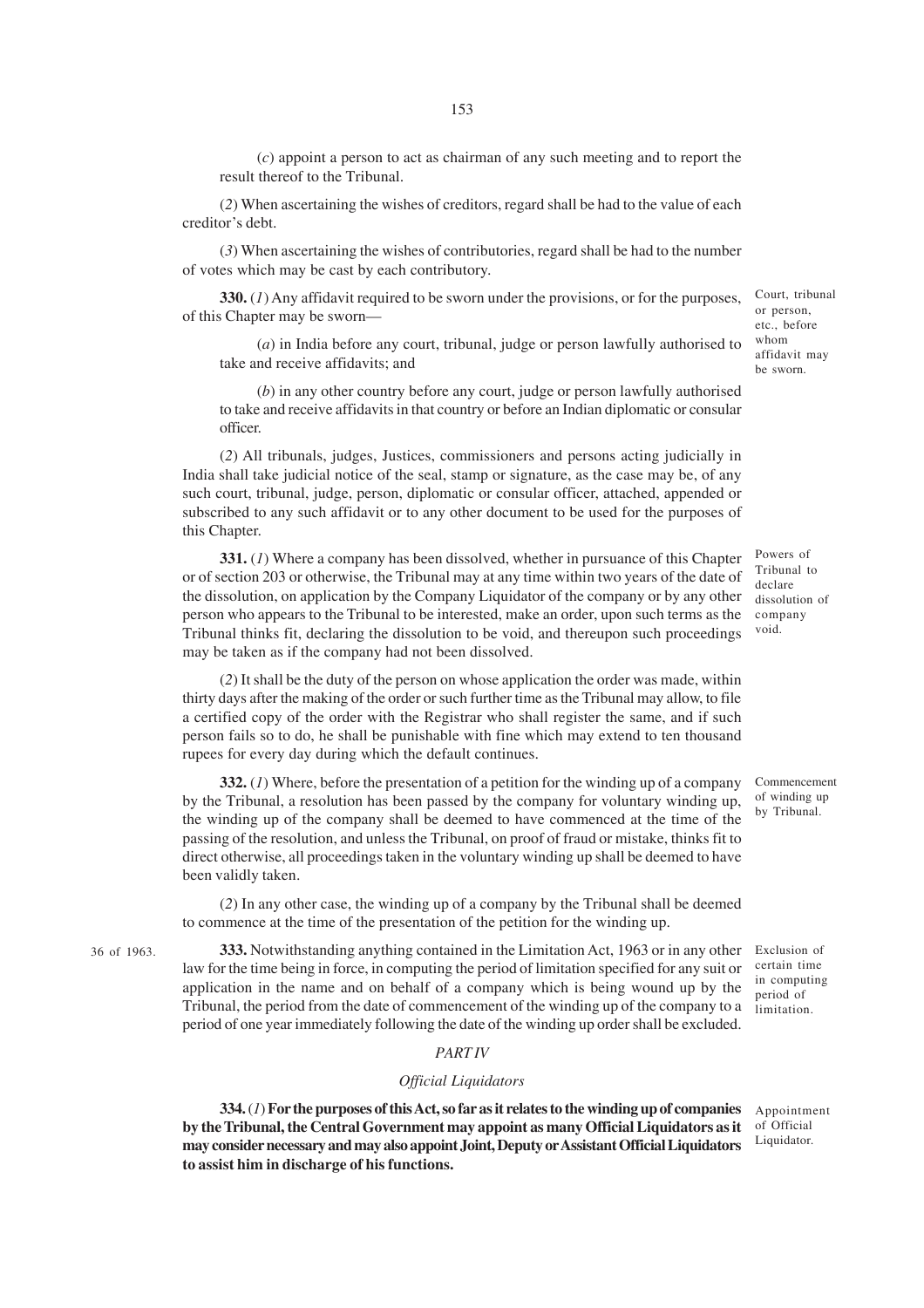(*2*) **The liquidators appointed under sub-section** (*1*) s**hall be whole-time officers of the Central Government.**

(*3*) **The salary and other allowances of the Official Liquidator, Joint Official Liquidator, Deputy Official Liquidator, Assistant Official Liquidator shall be paid by the Central Government.**

**335.** (*1*) The Official Liquidator shall exercise such powers and perform such duties as the Central Government may prescribe.

(*2*) Without prejudice to the provisions of sub-section (*1*), the Official Liquidator may—

(*a*) exercise all or any of the powers as may be exercised by a Company Liquidator under the provisions of this Act;

(*b*) conduct inquiries or investigations, if directed by the Tribunal or the Central Government, in respect of matters arising out of winding up proceedings; and

(*c*) maintain such statistics, information and records as may be prescribed relating to companies under winding up.

**336.** (*1*) Where the company to be wound up under this Chapter has assets of book value not exceeding one crore rupees, the Tribunal may order it to be wound up by summary procedure provided under this Part.

(*2*) Where an order under sub-section (*1*) is made the Tribunal shall appoint the Official Liquidator as the liquidator of the company.

(*3*) The Official Liquidator shall forthwith take into his custody or control all assets, effects and actionable claims to which the company is or appears to be entitled.

(*4*) The Official Liquidator shall, within thirty days of appointment, submit a report to the Tribunal in such manner and form, as may be prescribed, including a report whether in his opinion, any fraud has been committed in promotion, formation or management of the affairs of the company or not.

(*5*) On receipt of the report under sub-section (*4*), if the Tribunal is satisfied that any fraud has been committed by the promoters, directors or any other officer of the company, it may direct further investigation into the affairs of the company and that a report shall be submitted within such time as may be specified.

(*6*) After considering the investigation report under sub-section (*5*), the Tribunal may order that winding up may be proceeded under Part I of this Chapter or under the provision of this Part.

**337.** (*1*) The Official Liquidator shall expeditiously dispose of all the assets within sixty days of his appointment.

(*2*) The Official Liquidator shall serve a notice within thirty days of his appointment calling upon the debtors of the company or the contributories, as the case may be, to deposit within thirty days with him the amount payable to the company.

(*3*) Where any debtor does not deposit the amount under sub-section (*2*), the Tribunal may pass such orders as it thinks fit.

(*4*) The amount recovered by the Official Liquidator shall be deposited in accordance with the provisions of section 324.

Settlement of claims of creditors by Official Liquidator.

Sale of assets and recovery of debts due to company.

> **338.** (*1*) The Official Liquidator within thirty days shall call upon the creditors of the company to prove their claims in the manner prescribed within thirty days of the receipt of such call.

Summary procedure for liquidation.

Powers and functions of **Official** Liquidator.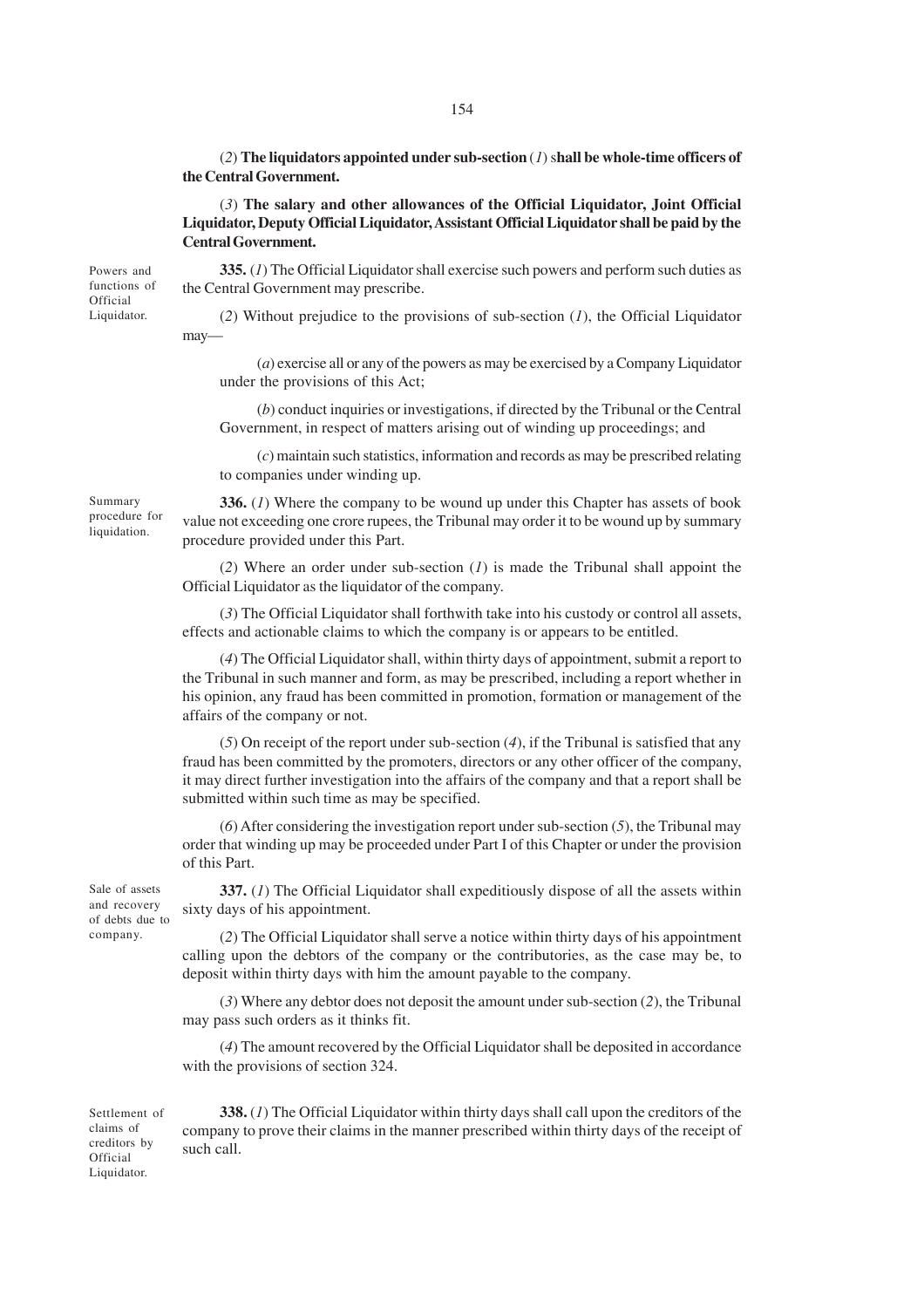(*2*) The Official Liquidator shall prepare a list of claims of creditors in the manner as may be prescribed and each creditor shall be communicated of the claims accepted or rejected for reasons to be recorded in writing.

**339.** (*I*) Any creditor aggrieved by the decision of the Official Liquidator under Appeal by section 338 may file an application before the Tribunal within thirty days.

(*2*) The Tribunal may after calling the report from the Official Liquidator either dismiss the application or modify the decision of the Official Liquidator.

(*3*) The Official Liquidator shall make payment to the creditors whose claims have been accepted.

**340.** (1) The Official Liquidator shall submit a final report to the Tribunal when he is Order of satisfied that the company is finally wound up.

(*2*) The Tribunal on receipt of such report shall order that the company be dissolved.

(*3*) Where an order is made under sub-section (*2*) by the Tribunal, the Registrar shall strike off the name of the company from the register of companies and publish a notification to this effect.

## CHAPTER XXI

### COMPANIES INCORPORATED OUTSIDE INDIA

**341.** Where not less than fifty per cent. of the paid-up share capital, whether equity or preference or partly equity and partly preference, of a foreign company is held by one or more citizens of India or by one or more companies or bodies corporate incorporated in India, or by one or more citizens of India and one or more companies or bodies corporate incorporated in India, whether singly or in the aggregate, such company shall comply with the provisions of this Chapter and such other provisions of this Act as may be prescribed with regard to the business carried on by it in India as if it were a company incorporated in India.

**342.** (*1*) Every foreign company shall, within thirty days of the establishment of its Documents, place of business in India, deliver to the Registrar for registration—

(*a*) a certified copy of the charter, statutes, or memorandum and articles, of the company or other instrument constituting or defining the constitution of the company and, if the instrument is not in the English language, a certified translation thereof in the English language;

(*b*) the full address of the registered or principal office of the company;

(*c*) a list of the directors and secretary of the company containing such particulars as may be prescribed;

(*d*) the name and address or the names and addresses of one or more persons resident in India authorised to accept on behalf of the company service of process and any notices or other documents required to be served on the company; and

(*e*) the full address of the office of the company in India which is to be deemed its principal place of business in India.

(*2*) Every foreign company existing at the commencement of this Act shall, if it has not delivered to the Registrar before such commencement, the documents and particulars specified in sub-section (*1*) of section 592 of the Companies Act, 1956, continue to be subject to the obligation to deliver those documents and particulars in accordance with that Act.

(*3*) Where any alteration is made or occurs in the documents delivered to the Registrar under this section, the foreign company shall, within thirty days of such alteration, deliver to the Registrar for registration, a return containing the particulars of the alteration in the prescribed form.

company.

dissolution of

Application of Act to foreign companies.

etc., to be delivered to Registrar by foreign companies.

creditor.

1 of 1956.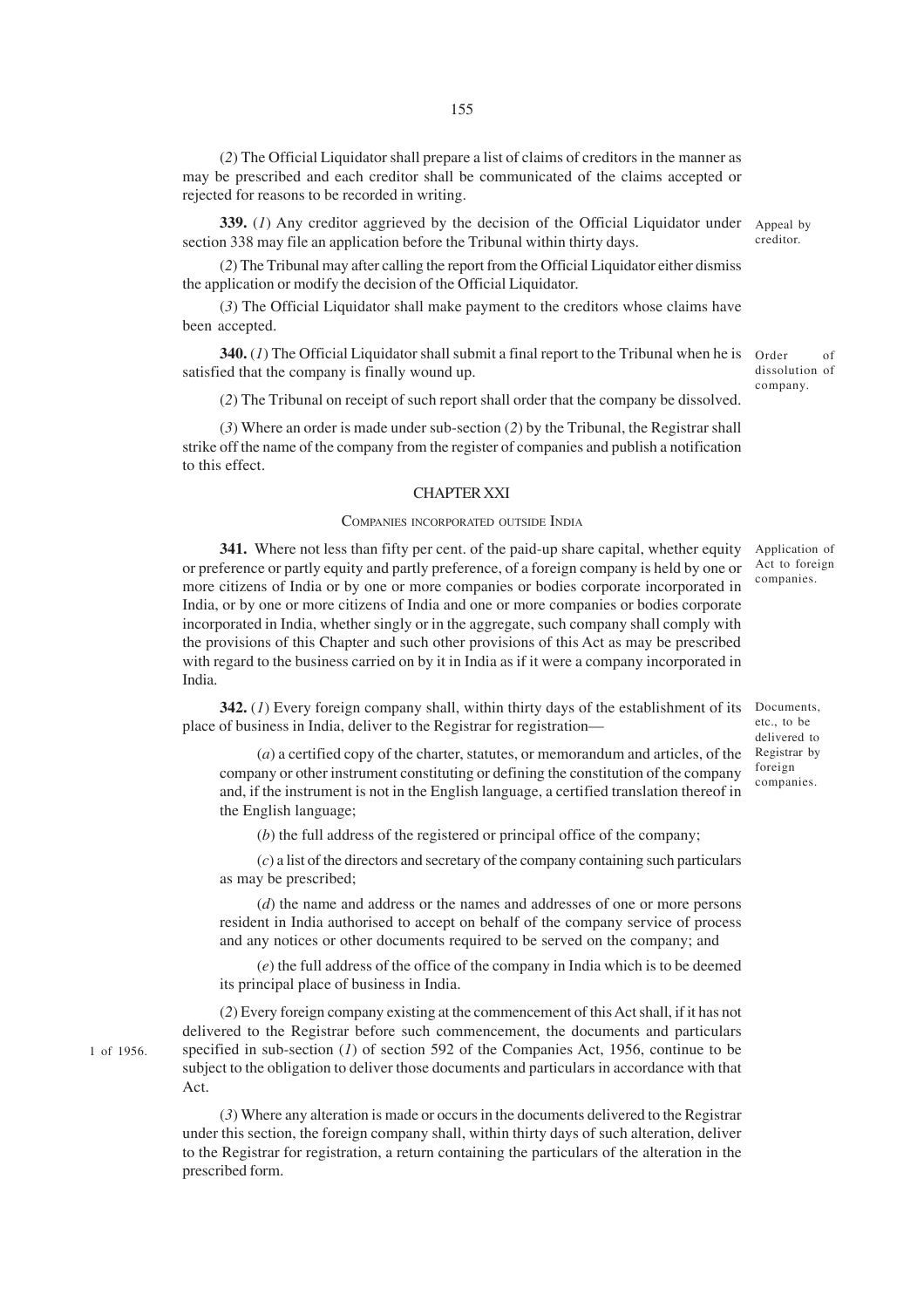Accounts of foreign company.

**343.** (*1*) Every foreign company shall, in every calendar year,—

(*a*) make out a balance sheet and profit and loss account in such form, containing such particulars and including or having annexed or attached thereto such documents, including, in particular, documents relating to every subsidiary company of the foreign company, as under the provisions of this Act it would, if it had been a company within the meaning of this Act, have been required to make out and lay before the company in general meeting; and

(*b*) deliver a copy of those documents to the Registrar:

Provided that the Central Government may, by notification, direct that, in the case of any foreign company or class of foreign companies, the requirements of clause (*a*) shall not apply, or shall apply subject to such exceptions and modifications as may be specified in that notification.

(*2*) If any such document as is mentioned in sub-section (*1*) is not in the English language, there shall be annexed to it a certified translation thereof in the English language.

(*3*) Every foreign company shall send to the Registrar along with the documents required to be delivered to him under sub-section  $(1)$ , a copy of a list in the prescribed form of all places of business established by the company in India as at the date with reference to which the balance sheet referred to in sub-section (*1*) is made out.

**344.** Every foreign company shall—

(*a*) conspicuously exhibit on the outside of every office or place where it carries on business in India, the name of the company and the country in which it is incorporated, in letters easily legible in English characters, and also in the characters of the language or one of the languages in general use in the locality in which the office or place is situate;

(*b*) cause the name of the company and of the country in which the company is incorporated, to be stated in legible English characters in all business letters, bill-heads and letter paper, and in all notices, and other official publications of the company; and

(*c*) if the liability of the members of the company is limited, cause notice of that fact—

(*i*) to be stated in every such prospectus issued and in all business letters, bill-heads, letter paper, notices, advertisements and other official publications of the company, in legible English characters; and

(*ii*) to be conspicuously exhibited on the outside of every office or place where it carries on business in India, in legible English characters and also in legible characters of the language or one of the languages in general use in the locality in which the office or place is situate.

**345.** Any process, notice, or other document required to be served on a foreign company shall be deemed to be sufficiently served, if addressed to any person whose name and address have been delivered to the Registrar under section 342 and left at, or sent by post to, the address which has been so delivered to the Registrar or by electronic mode.

**346.** (*1*) The provisions of section 64 shall apply *mutatis mutandis* to a foreign company.

(*2*) The provisions of section 82 shall, subject to such exceptions, modifications and adaptations as may be made therein by rules made under this Act, apply to a foreign company as they apply to a company incorporated in India.

(*3*) The provisions of section 116 shall apply to a foreign company to the extent of requiring it to keep at its principal place of business in India the books of account referred to in that section, with respect to monies received and spent, sales and purchases made, and assets and liabilities, in the course of or in relation to its business in India.

Display of name, etc., of foreign company.

Service on foreign company.

Debentures, annual return, registration of charges, books of account and their inspection.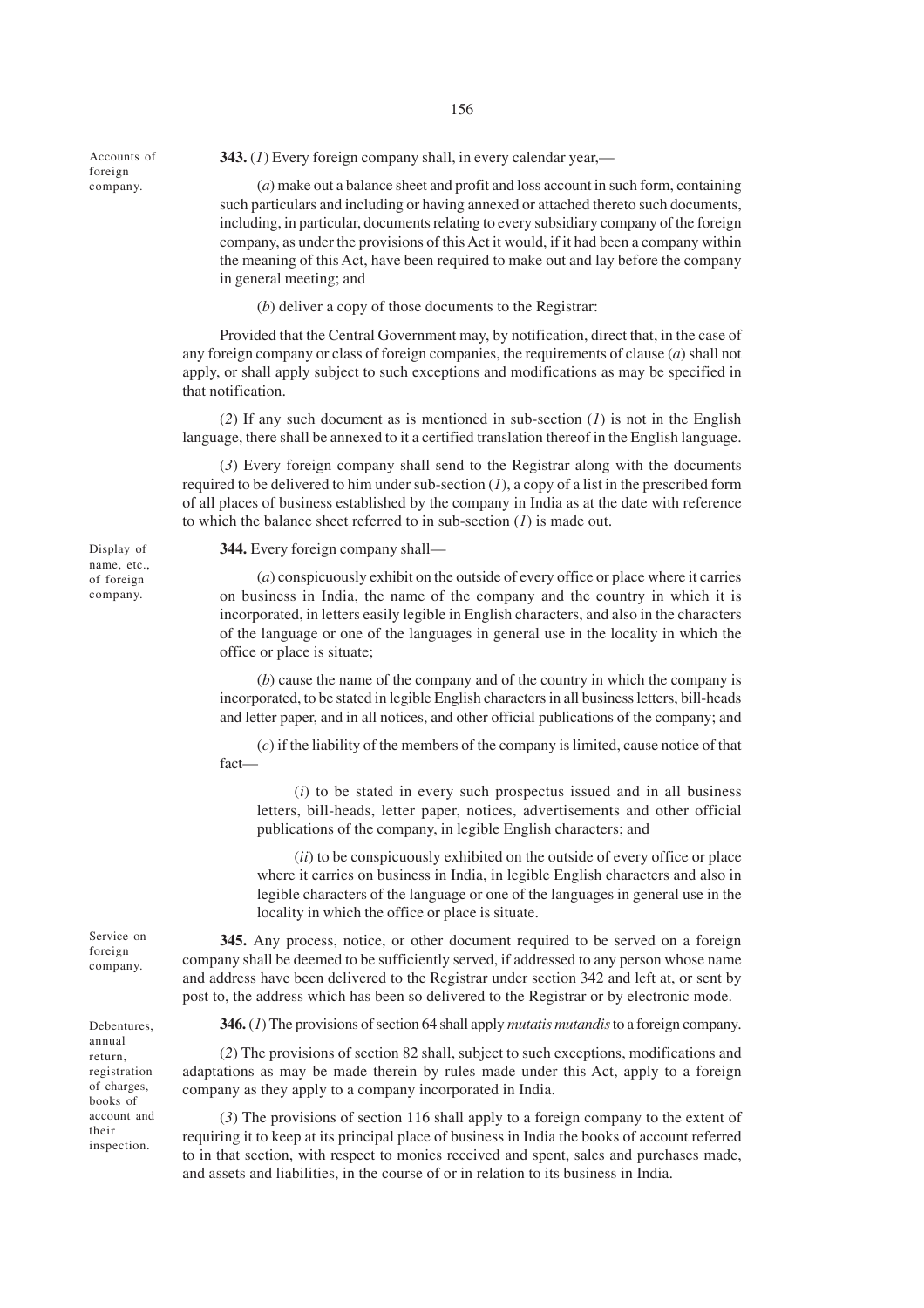(*4*) The provisions of Chapter VI shall apply *mutatis mutandis* to charges on properties which are created or acquired by any foreign company.

(*5*) The provisions of Chapter XIV shall apply *mutatis mutandis* to the Indian business of a foreign company as they apply to a company incorporated in India.

**347.** There shall be paid to the Registrar for registering any document required by the Fee for provisions of this Chapter to be registered by him, such fee and with additional fee, if any, as may be prescribed.

**348.** For the purposes of this Chapter,—

(*a*) the expression "certified" means certified in the prescribed manner to be a true copy or a correct translation;

(*b*) the expression "director", in relation to a foreign company, includes any person in accordance with whose directions or instructions the Board of Directors of the company is accustomed to act; and

(*c*) the expression "place of business" includes a share transfer or share registration office.

**349.** (*1*) No person shall issue, circulate or distribute in India any prospectus offering to subscribe for securities of a company incorporated or to be incorporated outside India, whether the company has or has not established, or when formed will or will not establish, a place of business in India, unless the prospectus is dated and signed, and

(*a*) contains particulars with respect to the following matters, namely:—

(*i*) the instrument constituting or defining the constitution of the company;

(*ii*) the enactments or provisions by or under which the incorporation of the company was effected;

(*iii*) address in India where the said instrument, enactments or provisions, or copies thereof, and if the same are not in the English language, a certified translation thereof in the English language;

(*iv*) the date on which and the country in which the company would be or was incorporated; and

(*v*) whether the company has established a place of business in India and, if so, the address of its principal office in India; and

(*b*) states the matters specified under section 23:

Provided that sub-clauses (*i*), (*ii*) and (*iii*) of clause (*a*) of this sub-section shall not apply in the case of a prospectus issued more than two years after the date at which the company is entitled to commence business.

(*2*) Any condition requiring or binding an applicant for securities to waive compliance with any requirement imposed by virtue of sub-section (*1*), or purporting to impute him with notice of any contract, documents or matter not specifically referred to in the prospectus, shall be void.

(*3*) No person shall issue to any person in India a form of application for securities of such a company or intended company as is mentioned in sub-section  $(1)$ , unless the form is issued with a prospectus which complies with the provisions of this Chapter and such issue does not contravene the provisions of section 350:

Provided that this sub-section shall not apply if it is shown that the form of application was issued in connection with a *bona fide* invitation to a person to enter into an underwriting agreement with respect to securities.

Interpretation.

registration of documents.

Dating of prospectus and particulars to be contained therein.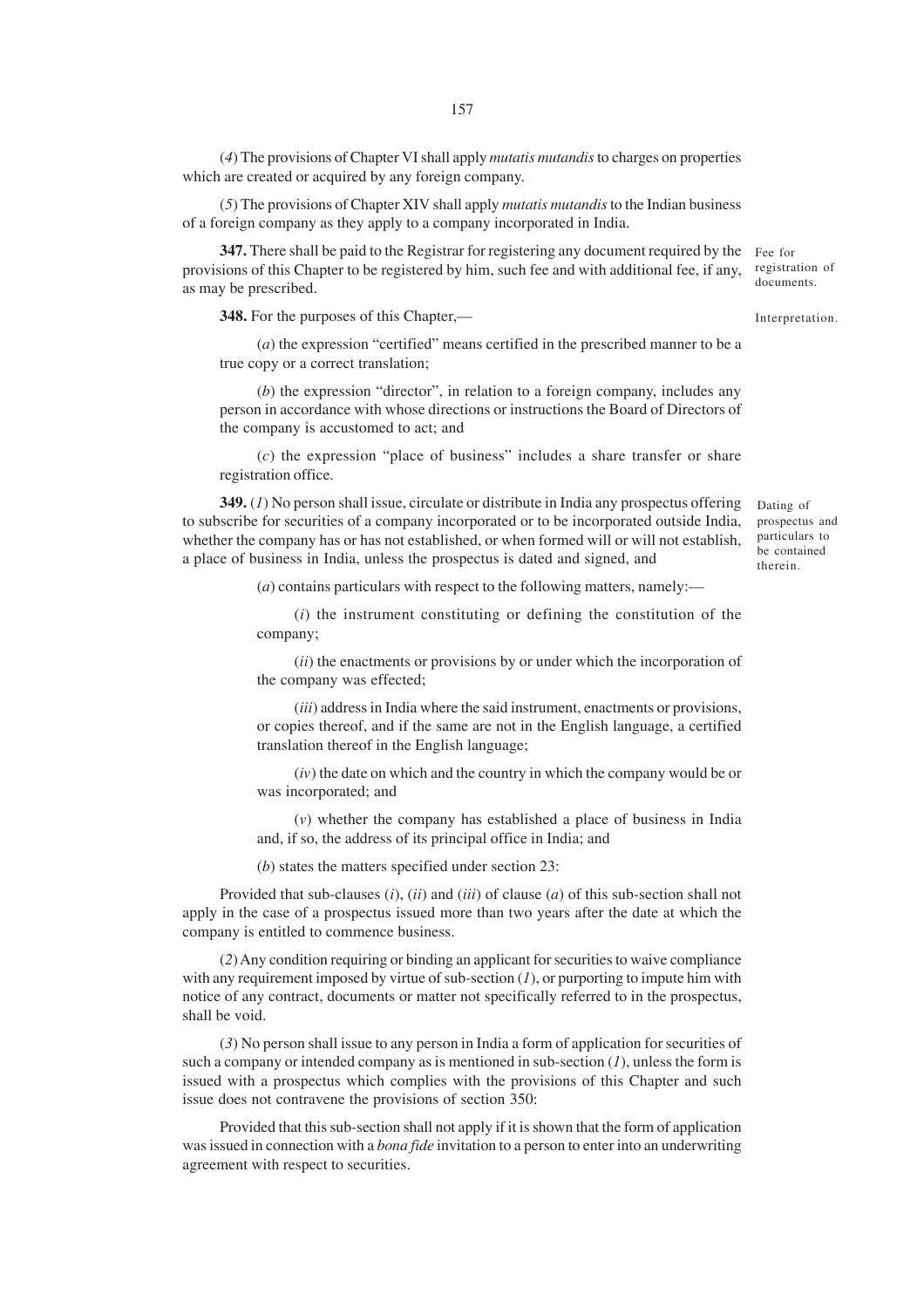(*4*) This section shall not apply—

(*a*) to the issue to existing members or debenture holders of a company of a prospectus or form of application relating to securities of the company, whether an applicant for securities will or will not have the right to renounce in favour of other persons; and

(*b*) except in so far as it requires a prospectus to be dated, to the issue of a prospectus relating to securities which are or are to be in all respects uniform with securities previously issued and for the time being dealt in or quoted on a recognised stock exchange, but, subject as aforesaid, this section shall apply to a prospectus or form of application whether issued on or with reference to the formation of a company or subsequently.

(*5*) Nothing in this section shall limit or diminish any liability which any person may incur under any law for the time being in force in India or under this Act apart from this section.

Provisions as to expert's consent and allotment.

**350.** (*1*) No person shall issue, circulate or distribute in India any prospectus offering for subscription in securities of a company incorporated or to be incorporated outside India, whether the company has or has not been established, or when formed will or will not establish, a place of business in India,—

(*a*) if, where the prospectus includes a statement purporting to be made by an expert, he has not given, or has before delivery of the prospectus for registration withdrawn, his written consent to the issue of the prospectus with the statement included in the form and context in which it is included, or there does not appear in the prospectus a statement that he has given and has not withdrawn his consent as aforesaid; or

(*b*) if the prospectus does not have the effect, where an application is made in pursuance thereof, of rendering all persons concerned bound by all the provisions of sections 28 and 35, so far as applicable.

(*2*) For the purposes of this section, a statement shall be deemed to be included in a prospectus, if it is contained in any report or memorandum appearing on the face thereof or by reference incorporated therein or issued therewith.

Registration of prospectus.

**351.** No person shall issue, circulate or distribute in India any prospectus offering for subscription in securities of a company incorporated or to be incorporated outside India, whether the company has or has not established, or when formed will or will not establish, a place of business in India, unless before the issue, circulation or distribution of the prospectus in India, a copy thereof certified by the chairman and two other directors of the company as having been approved by resolution of the managing body has been delivered for registration to the Registrar and the prospectus states on the face of it that a copy has been so delivered, and there is endorsed on or attached to the copy, any consent to the issue of the prospectus required by section 350 and such documents as may be prescribed.

Offer of Indian Depository Receipts.

**352.** Notwithstanding anything contained in any other law for the time being in force, the Central Government may make rules applicable for—

(*a*) the offer of Indian Depository Receipts;

(*b*) the requirement of disclosures in prospectus or letter of offer issued in connection with Indian Depository Receipts;

(*c*) the manner in which the Indian Depository Receipts shall be dealt with in a depository mode and by custodian and underwriters; and

(*d*) the manner of sale, transfer or transmission of Indian Depository Receipts,

by a company incorporated or to be incorporated outside India, whether the company has or has not established, or will or will not establish, any place of business in India.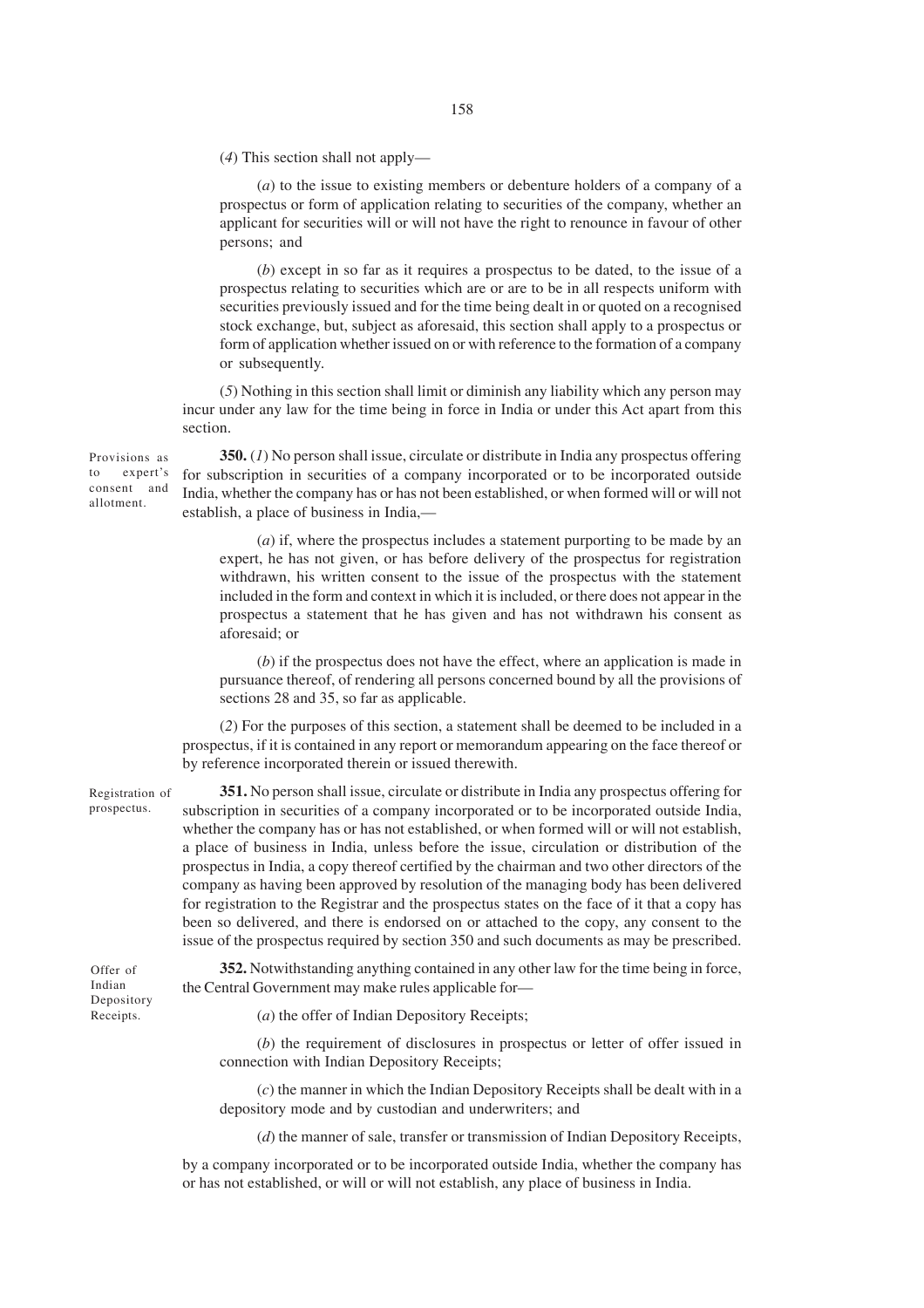**353.** (*1*) The provisions of sections 29 to 31 (both inclusive) shall apply to the issue of a prospectus by a company incorporated outside India under section 351 as they apply to prospectus issued by an Indian company.

(*2*) The provisions of Chapter XX shall apply *mutatis mutandis* for closure of the place of business of a foreign company in India as if it were a company incorporated in India.

**354.** Without prejudice to the provisions of section 353, where a foreign company fails to comply with any of the provisions of this Chapter, the company shall be punishable with fine which shall not be less than one lakh rupees but which may extend to three lakh rupees and in the case of a continuing offence, with an additional fine which may extend to fifty thousand rupees for every day during which the default continues and every officer who is in default shall be punishable with imprisonment for a term which may extend to six months or with fine which shall not be less than twenty-five thousand rupees but which may extend to one lakh rupees, or with both.

**355.** Any failure by a company to comply with the provisions of this Chapter shall not affect the validity of any contract, dealing or transaction entered into by the company or its liability to be sued in respect thereof, but the company shall not be entitled to bring any suit, claim any set-off, make any counter-claim or institute any legal proceeding in respect of any such contract, dealing or transaction, until the company has complied with the provisions of this Act applicable to it.

## CHAPTER XXII

#### GOVERNMENT COMPANIES

**356.** (*1*) Where the Central Government is a member of a Government company, the Central Government shall cause an annual report on the working and affairs of that company to be—

Annual reports on Government companies.

(*a*) prepared within three months of its annual general meeting before which the comments given by the Comptroller and Auditor-General and the audit report are placed under the proviso to sub-section (*6*) of section 126; and

(*b*) as soon as may be after such preparation, laid before both Houses of Parliament together with a copy of the audit report and any comments upon or supplement to the audit report, made by the Comptroller and Auditor-General.

(*2*) Where in addition to the Central Government, any State Government is also a member of a Government company, that State Government shall cause a copy of the annual report prepared under sub-section (*1*) to be laid before the House or both Houses of the State Legislature together with a copy of the audit report and the comments upon or supplement to the audit report referred to under sub-section (*1*).

(*3*) Where the Central Government is not a member of a Government company, every State Government which is a member of that company, or where only one State Government is a member of the company, that State Government shall cause an annual report on the working and affairs of the company to be—

(*a*) prepared within the time specified in sub-section (*1*) ; and

Application of sections 29 to 31 and Chapter XX.

Punishment for contravention.

Company's failure to comply with provisions of this Chapter not to affect validity of contracts, etc.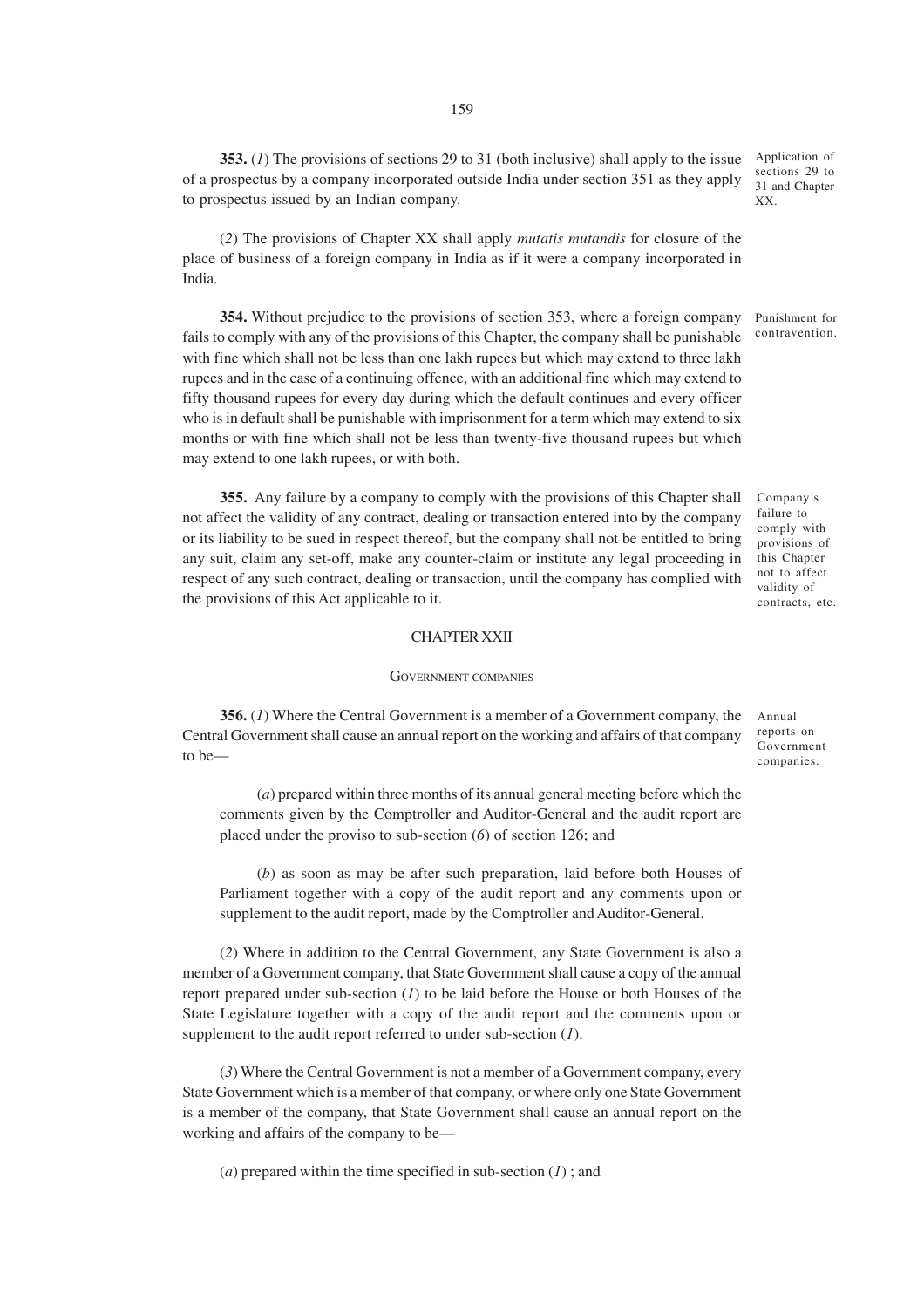(*b*) as soon as may be after such preparation, laid before the House or both Houses of the State Legislature with a copy of the audit report and comments upon or supplement to the audit report referred to under sub-section (*1*).

(*4*) The provisions of this section shall, so far as may be, apply to a Government company in liquidation as they apply to any other Government company.

Power to modify Act in its application t o Government companies.

**357.** (*1*) Save as otherwise expressly provided, the Central Government may, by notification, direct that any of the provisions of this Act shall not apply, or shall apply with such exceptions, modifications and adaptations, as may be specified in that notification, to any Government company.

(*2*) A copy of every notification proposed to be issued under sub-section (*1*) shall be laid in draft before each House of Parliament, while it is in session, for a total period of thirty days which may be comprised in one session or in two or more successive sessions, and if, before the expiry of the session immediately following the session or the successive sessions aforesaid, both Houses agree in disapproving the issue of the notification or both Houses agree in making any modification in the notification, the notification shall not be issued or, as the case may be, shall be issued only in such modified form as may be agreed upon by both the Houses.

## CHAPTER XXIII

### REGISTRATION OFFICES AND FEES

Registration offices.

**358.** (*1*) **For the purposes of exercising such powers and discharging such functions as are conferred on the Central Government by or under this Act or under the rules made thereunder and for the purposes of registration of companies under this Act, the Central Government shall, by notification, establish such number of offices at such places as it thinks fit, specifying their jurisdiction.**

(*2*) **The Central Government may appoint a Director General of Registration, such number of Registrars, Additional, Joint, Deputy and Assistant Registrars as it considers necessary for the registration of companies under this Act, and the powers and duties that may be exercisable by such officers shall be such as may be prescribed.**

(*3*) **The terms and conditions of service, including the salaries payable to persons appointed under sub-section (***2***), shall be such as may be prescribed.**

(*4*) **The Central Government may direct a seal or seals to be prepared for the authentication of documents required for, or connected with, the registration of companies.**

**359.** Notwithstanding anything contained in any other law for the time being in force, any document reproducing or derived from returns and documents filed by a company with the Registrar on paper or in electronic form or stored on any electronic data storage device or computer readable media by the Registrar, and authenticated by the Registrar or any other officer empowered by the Central Government in such manner as may be prescribed, shall be deemed to be a document for the purposes of this Act and the rules made thereunder and shall be admissible in any proceedings thereunder without further proof or production of the original as evidence of any contents of the original or of any fact stated therein of which direct evidence is admissible.

**360.** (*1*) Notwithstanding anything to the contrary contained in this Act, and without prejudice to the provisions contained in section 6 of the Information Technology Act, 2000 21 of 2000. the Central Government may make rules so as to require from such date as may be prescribed in the rules that –

(*a*) such applications, balance sheet, prospectus, return, declaration, memorandum, articles, particulars of charges, or any other particulars or document as may be required to be filed or delivered under this Act or rules made thereunder, shall be filed in the electronic form and authenticated in such manner as may be prescribed;

Admissibility of certain documents as evidence.

Provisions relating to filing of applications, documents, inspection, etc., in electronic form.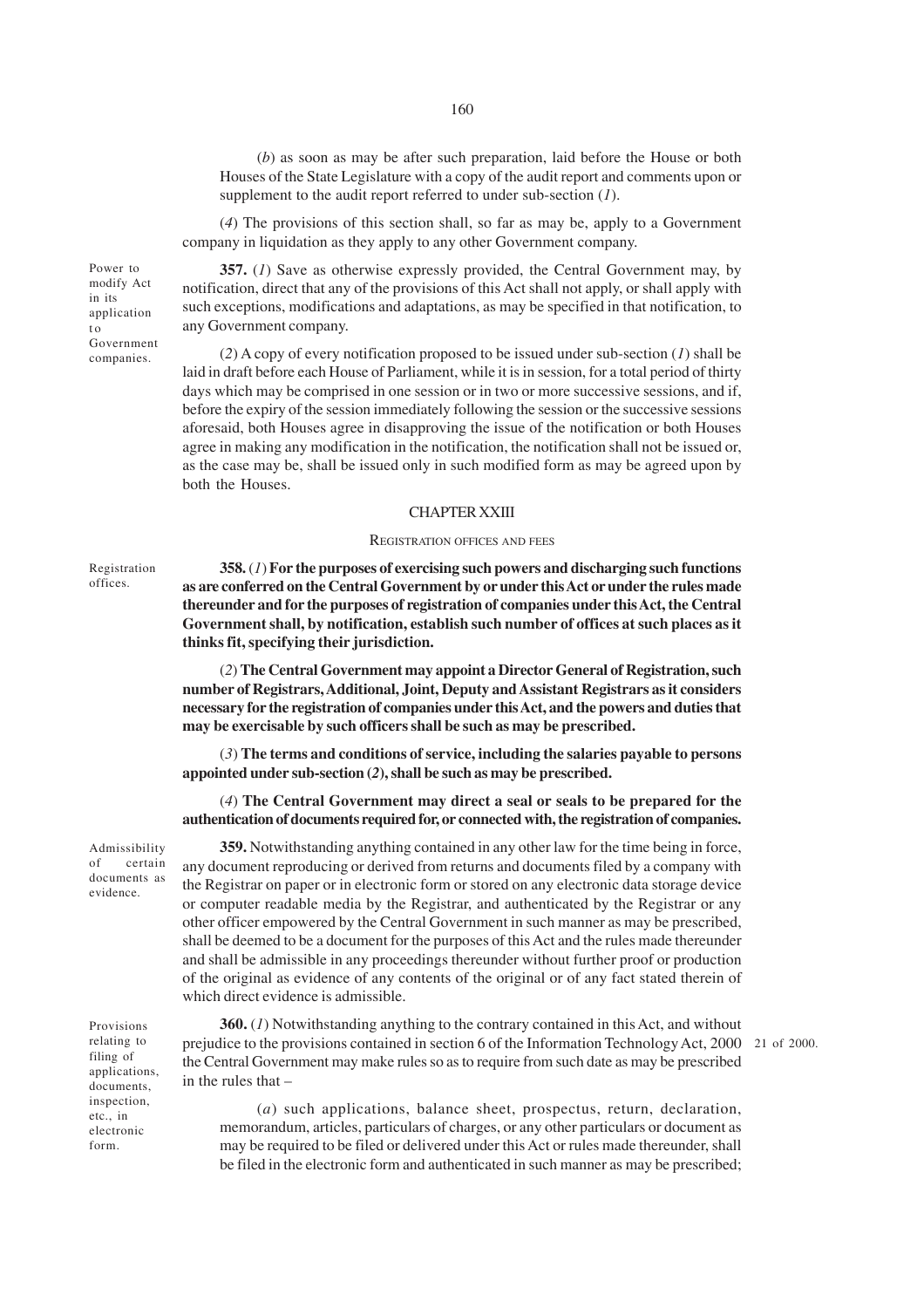(*b*) such document, notice, any communication or intimation, as may be required to be served or delivered under this Act, in the electronic form and authenticated in such manner as may be prescribed;

(*c*) such applications, balance sheet, prospectus, return, register, memorandum, articles, particulars of charges, or any other particulars or document and return filed under this Act or rules made thereunder shall be maintained by the Registrar in the electronic form and registered or authenticated, as the case may be, in such manner as may be prescribed;

(*d*) such inspection of the memorandum, articles, register, index, balance sheet, return or any other particulars or document maintained in the electronic form, as is otherwise available for inspection under this Act or rules made thereunder, may be made by any person through the electronic form in such manner as may be prescribed;

(*e*) such fees, charges or other sums payable under this Act or rules made thereunder shall be paid through the electronic form and in such manner as may be prescribed; and

(*f*) the Registrar shall register change of registered office, alteration of memorandum or articles, prospectus, issue Certificate of Incorporation, register such document, issue such certificate, record notice, receive such communication as may be required to be registered or issued or recorded or received, as the case may be, under this Act or rules made thereunder or perform duties or discharge functions or exercise powers under this Act or rules made thereunder or do any act which is by this Act directed to be performed or discharged or exercised or done by the Registrar in the electronic form in such manner as may be prescribed.

*Explanation*.— For the removal of doubts, it is hereby clarified that the rules made under this section shall not relate to imposition of fines or other pecuniary penalties or demand or payment of fees or contravention of any of the provisions of this Act or punishment therefor.

(*2*) The Central Government may, by notification, frame a scheme to carry out the provisions of sub-section (*1*) through the electronic form.

**361.** The Central Government may also provide in the rules made under section 360 that the electronic form for the purposes specified in that section shall be exclusive, or in the alternative or in addition to the physical form, therefor.

**362.** The Central Government may provide such value added services through the Provision of electronic form and levy such fee thereon as may be prescribed.

Electronic form to be exclusive, alternative or in addition.

value added services through electronic form.

Application of provisions of Information Technology Act, 2000.

etc.

21 of 2000.

**363.** All the provisions of the Information Technology Act, 2000 relating to the electronic records, including the manner and format in which the electronic records shall be filed, in so far as they are not inconsistent with this Act, shall apply in relation to the records in electronic form specified under section 360.

**364.** (*1*) Any document, required to be submitted, filed, registered or recorded, or any Fee for filing, fact or information required or authorised to be registered under this Act, shall be submitted, filed, registered or recorded within the time specified in the relevant provision on payment of such fee as may be prescribed:

Provided that any document, fact or information may be submitted, filed, registered or recorded, after the time specified in relevant provision for such submission, filing, registering or recording, within a period of two hundred and seventy days from the date by which it should have been submitted, filed, registered or recorded, as the case may be, on payment of such additional fee as may be prescribed.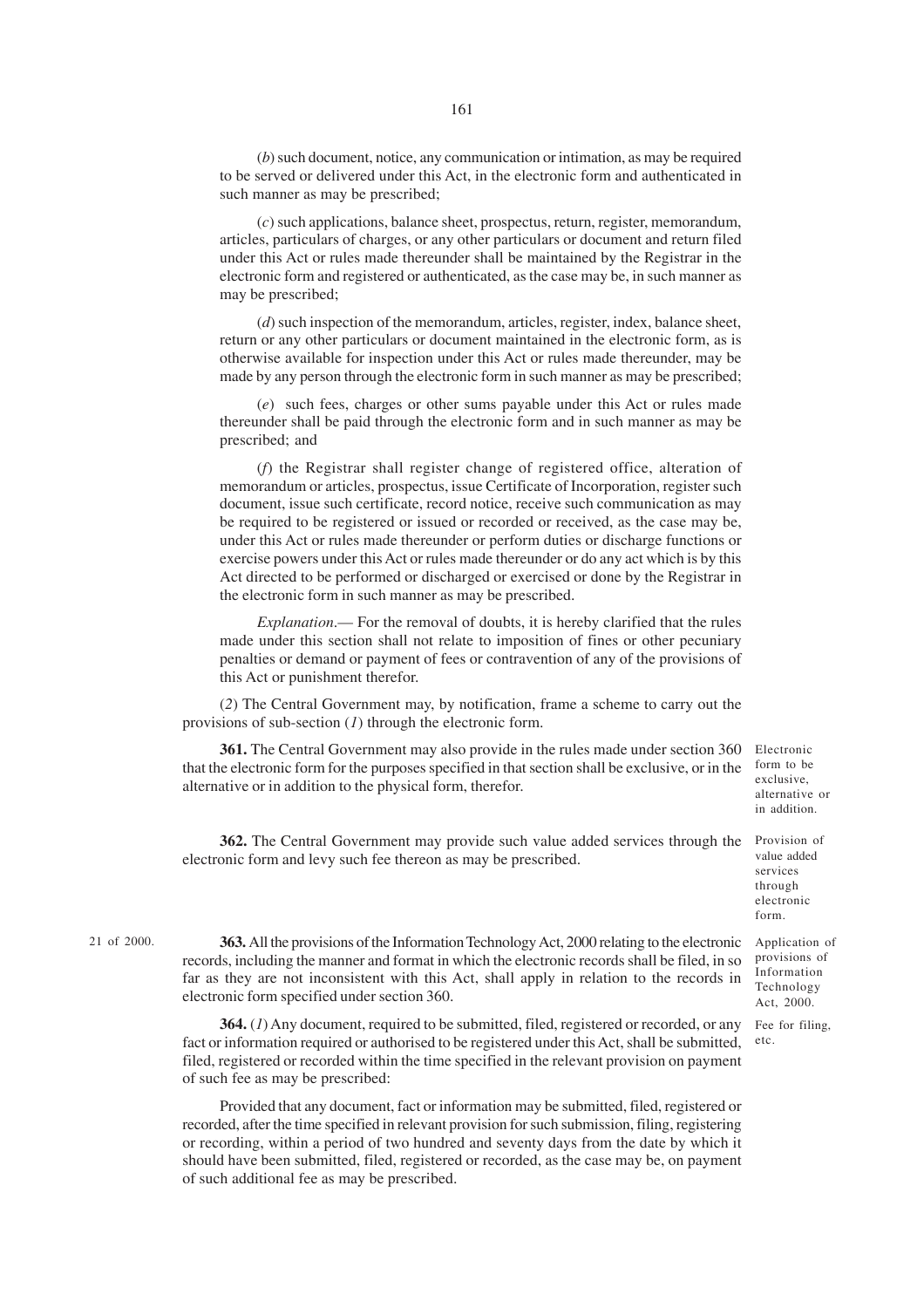(*2*) Where a company fails or commits any default to submit, file, register or record any document, fact or information under sub-section (*1*) before the expiry of the period specified in the proviso to that sub-section with additional fee, the company and its officers who are in default, shall, without prejudice to the liability for payment of fee and additional fee, be liable for the action or liability provided under this Act for such failure or default.

Fees, etc., to be credited into public account.

Power of Central Government to direct companies to furnish information or statistics.

**365.** All fees, charges, and other sums received by any Registrar, Additional, Joint, Deputy, or Assistant Registrar, or any other officer of the Central Government in pursuance of any provision of this Act shall be paid into the public account of India in the Reserve Bank of India.

### CHAPTER XXIV

### COMPANIES TO FURNISH INFORMATION OR STATISTICS

**366.** (*1*) The Central Government may, by order, require companies generally, or any class of companies, or any company, to furnish such information or statistics with regard to their or its constitution or working, and within such time, as may be specified in the order.

(*2*) Every order under sub-section (*1*) shall be published in the Official Gazette and may be addressed to companies generally or to any class of companies, in such manner, as the Central Government may think fit and the date of such publication shall be deemed to be the date on which requirement for information or statistics is made on such companies or class of companies, as the case may be.

(*3*) For the purpose of satisfying itself that any information or statistics furnished by a company in pursuance of any order under sub-section (*1*) is correct and complete, the Central Government may by order require such company to produce such records or documents in its possession or allow inspection thereof by such officer or furnish such further information as that Government may consider necessary.

(*4*) If any company fails to comply with an order made under sub-section (*1*) or subsection (*3*), or knowingly furnishes any information or statistics which is incorrect or incomplete in any material respect, the company shall be punishable with fine which may extend to twenty-five thousand rupees and every officer who is in default, shall be punishable with imprisonment for a term which may extend to six months or with fine which may extend to twenty-five thousand rupees, or with both.

(*5*) Where a foreign company carries on business in India, all references to a company in this section shall be deemed to include references to the foreign company in relation, and only in relation, to such business.

## CHAPTER XXV

### **NIDHIS**

Power to modify Act in its application to Nidhis.

**367.** (*1*) In this section, "Nidhi" means a company which has been incorporated with the object of cultivating the habit of thrift and savings amongst its members, receiving deposits from, and lending to, its members only, for their mutual benefit, and which the Central Government has, by notification, declared to be a Nidhi.

(*2*) Save as otherwise expressly provided, the Central Government may, by notification, direct that any of the provisions of this Act shall not apply, or shall apply with such exceptions, modifications and adaptations as may be specified in that notification, to any Nidhi.

(*3*) A copy of every notification issued under sub-section (*1*) shall, as soon as may be after it is issued, be laid before each House of Parliament.

(*4*) A copy of every notification proposed to be issued under sub-section (*2*), shall be laid in draft before each House of Parliament, while it is in session, for a total period of thirty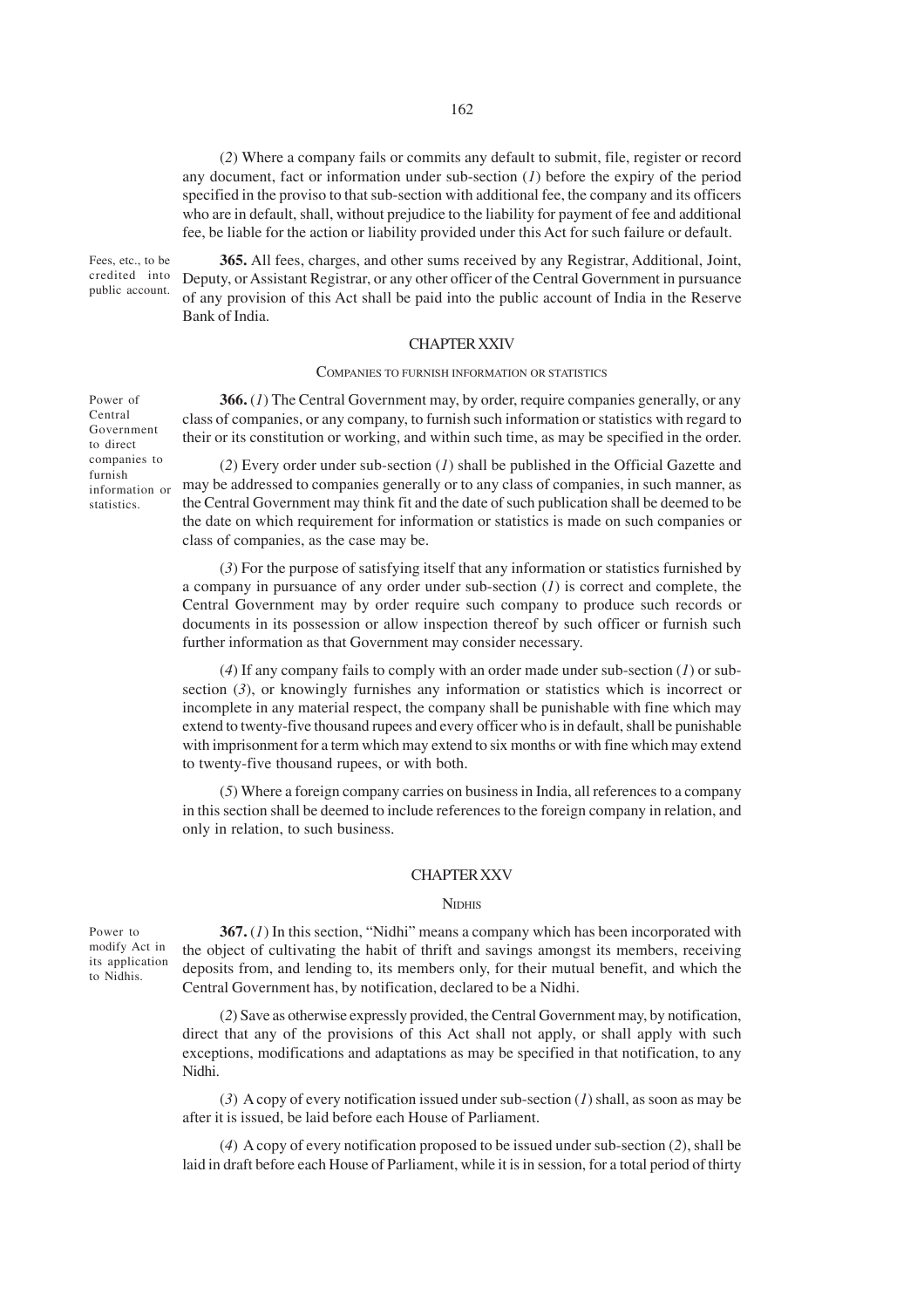days which may be comprised in one session or in two or more successive sessions, and if, before the expiry of the session immediately following the session or the successive sessions aforesaid, both Houses agree in disapproving the issue of the notification or both Houses agree in making any modification in the notification, the notification shall not be issued or, as the case may be, shall be issued only in such modified form as may be agreed upon by both the Houses.

# CHAPTER XXVI

NATIONAL COMPANY LAW TRIBUNAL AND APPELLATE TRIBUNAL

**368.** In this Chapter, unless the context otherwise requires,—

Definitions.

Constitution of National Company Law Tribunal.

(*a*) "Chairperson" means the Chairperson of the Appellate Tribunal;

(*b*) "Judicial Member" means a member of the Tribunal or the Appellate Tribunal appointed as such and includes the President or the Chairperson, as the case may be;

(*c*) "Member" means a member, whether Judicial or Technical of the Tribunal or the Appellate Tribunal, and includes the President or the Chairperson, as the case may be;

(*d*) "President" means the President of the Tribunal;

(*e*) "Technical Member" means a Member of the Tribunal or the Appellate Tribunal appointed as such.

**369. The Central Government shall, by notification, constitute, with effect from such date as may be specified therein, a tribunal to be known as the "National Company Law Tribunal" consisting of a President and such number of judicial and technical members, as the Central Government may deem necessary, to be appointed by it by notification, to exercise and discharge such powers and functions as are, or may be, conferred on it by or under this Act or any other law for the time being in force.**

**370.**(*1*) The President shall be a person who is or has been a Judge of a High Court for five years. Qualification of President and Members

(2) A person shall not be qualified for appointment as a Judicial Member unless he- of Tribunal.

(*a*) has for at least ten years been a member of the Indian Legal Service or the Indian Corporate Law Service, or held any equivalent post in the Central Government or a State Government, out of which at least three years of service in the pay-scale which is not less than the pay-scale of the Joint Secretary to the Government of India; or

(*b*) has for at least ten years held a judicial office in the territory of India; or

(*c*) has for at least ten years been an advocate of a High Court.

*Explanation*.—For the purposes of clauses (*b*) and (*c*),—

(*i*) in computing the period during which a person has held a judicial office in the territory of India, there shall be included any period, after he has held any judicial office, during which the person has been an advocate of a High Court or has held the office of a member of any other tribunal or any post under the Central Government or any State Government, requiring special knowledge of law;

(*ii*) in computing the period during which a person has been an advocate of a High Court, there shall be included any period, after he became an advocate, during which the person has held any judicial office or the office of a member of any other tribunal or any post under the Central Government or any State Government, requiring special knowledge of law.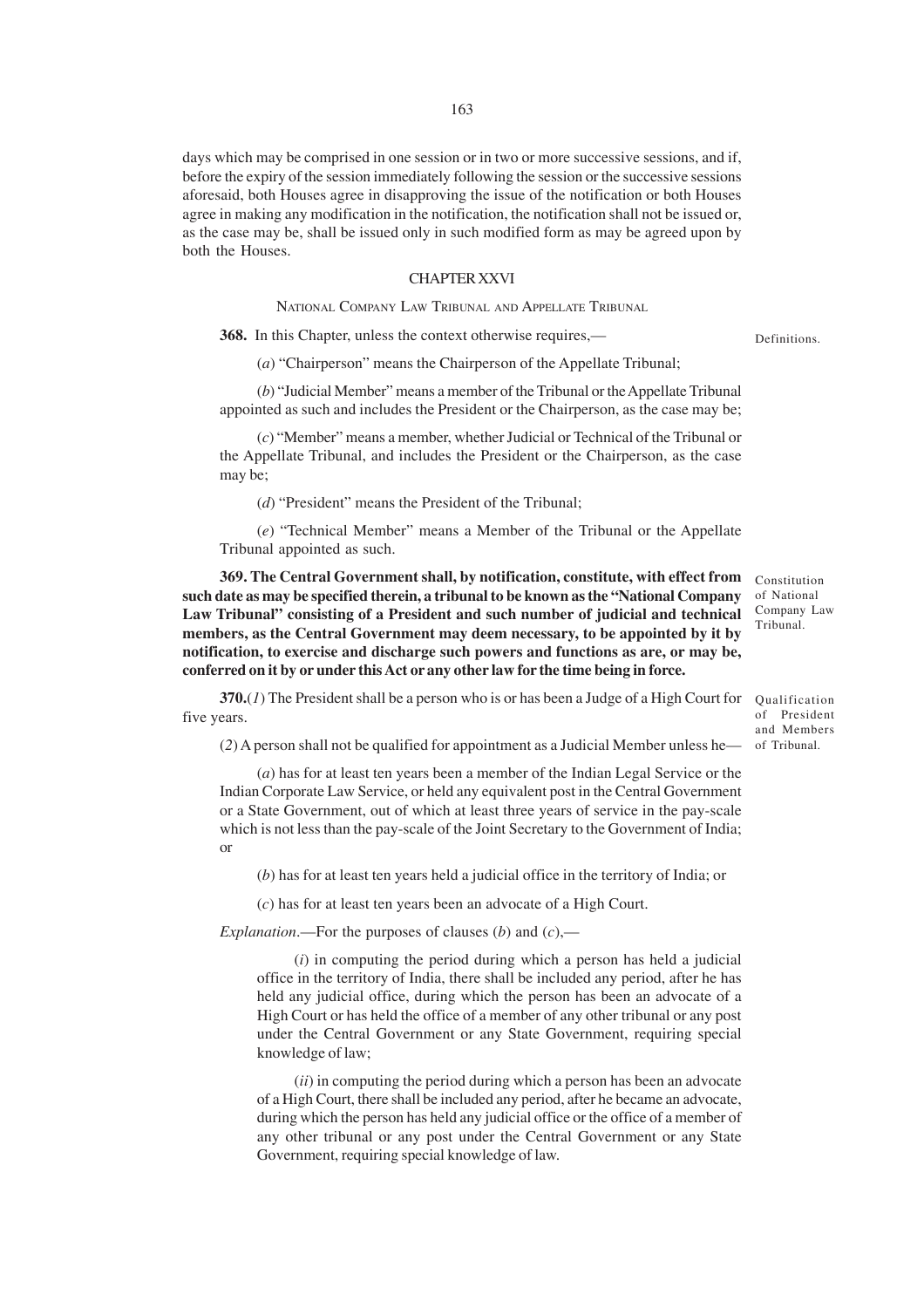(*3*) A person shall not be qualified for appointment as a Technical Member unless he—

(*a*) has for at least ten years been a member of the Indian Corporate Law Service, (Accounts Branch) or held any equivalent post in the Central Government or a State Government, out of which at least three years of service in the pay-scale which is not less than the pay-scale of the Joint Secretary to the Government of India; or

(*b*) is or has been a Joint Secretary to the Government of India under the Central Staffing Scheme, or has held any other post under the Central Government or a State Government carrying pay-scale which is not less than the pay-scale of the Joint Secretary to the Government of India, for at least three years and has adequate knowledge of and experience in dealing with matters relating to companies; or

(*c*) is or has been in practice as a Chartered Accountant for at least twenty years; or

(*d*) is or has been in practice as a Cost Accountant for at least twenty years; or

(*e*) is or has been in practice as a Company Secretary for at least twenty years;

(*f*) is a person of ability, integrity and standing having special knowledge and experience, for not less than twenty years, in law, finance, banking management, industrial administration, economics, labour matters, or such other disciplines related to management, conduct of affairs, revival, rehabilitation and winding up of companies.

**371. The Central Government shall, by notification, constitute, with effect from such date as may be specified therein, an Appellate Tribunal to be known as the "National Company Law Appellate Tribunal" consisting of a Chairperson and such number of Judicial and Technical Members, not exceeding eleven, as the Central Government may deem fit, to be appointed by it by notification, for hearing appeals against the orders of the Tribunal.**

**372.** (*1*) The Chairperson shall be a person who is or has been a Judge of the Supreme Court or the Chief Justice of a High Court.

(*2*) A Judicial Member shall be a person who is or has been a Judge of a High Court or is a Judicial Member of the Tribunal, for five years.

(*3*) A Technical Member shall be a person of ability, integrity and standing having special knowledge and experience, for not less than twenty-five years, in law, finance, banking management, industrial administration, economics, labour matters, or such other disciplines related to management, conduct of affairs, revival, rehabilitation and winding up of companies.

India. Selection of Members of Tribunal and Appellate Tribunal.

**373.** (*I*) The President of the Tribunal and the Chairperson and the Judicial Members of the Appellate Tribunal shall be appointed after consultation with the Chief Justice of

(*2*) The Members of the Tribunal and the Technical Members of the Appellate Tribunal shall be appointed on the recommendation of a Selection Committee consisting of –

(*a*) Chief Justice of India or his nominee; Chairperson,

(*b*) Secretary in the Ministry of Corporate Affairs; Member,

(*c*) Secretary in the Ministry of Law and Justice; Member, and

(*d*) two other Secretaries to the Government of India to be nominated by the Central Government; Members.

(*3*) The Secretary, Ministry of Corporate Affairs shall be the Convener of the Selection Committee.

(*4*) The Selection Committee shall determine its procedure for recommending persons under sub-section (*2*).

Constitution of Appellate Tribunal.

or

Qualifications of Chairperson and Members of Appellate Tribunal.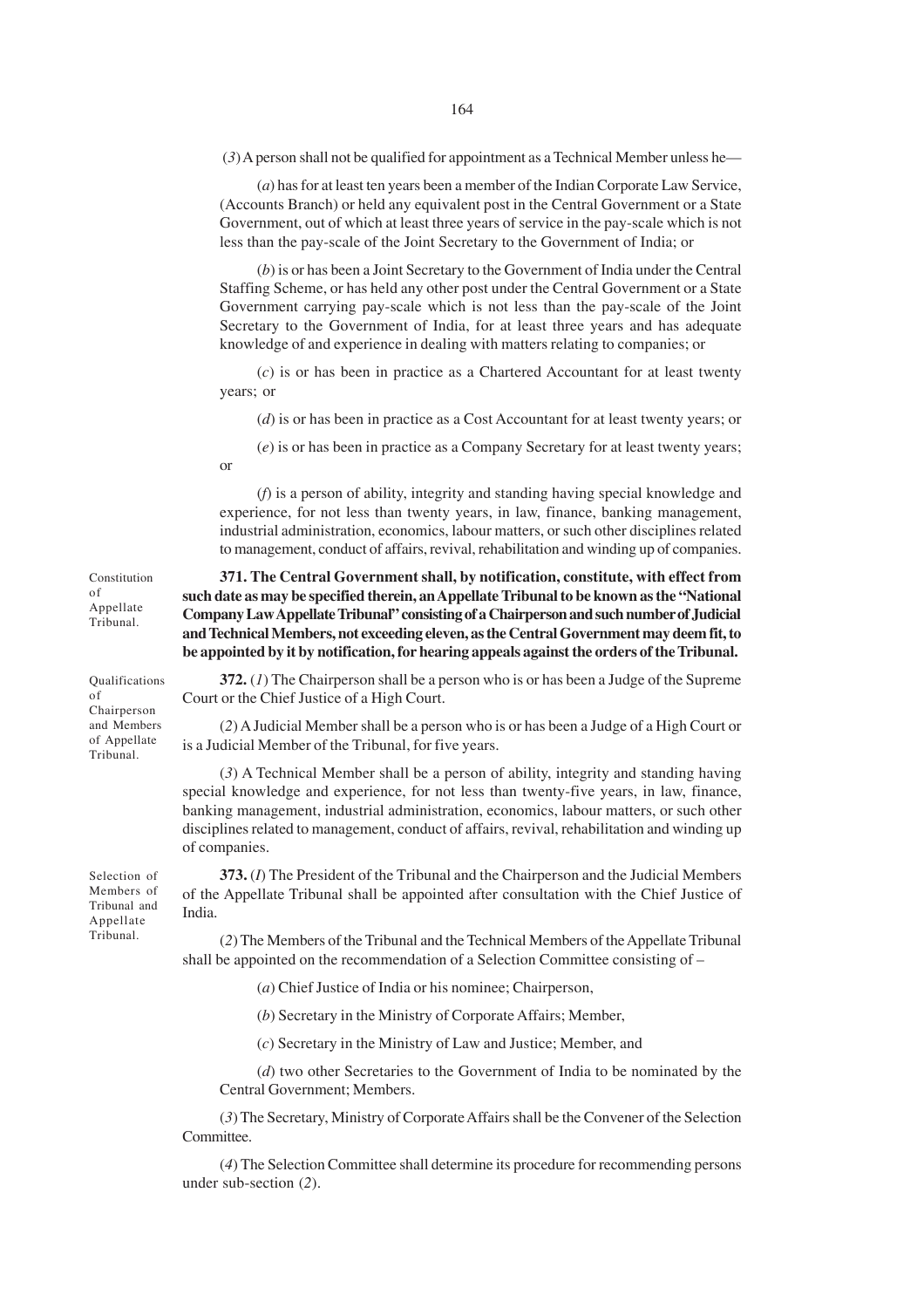(*5*) No appointment of the Members of the Tribunal or the Appellate Tribunal shall be invalid merely by reason of any vacancy or any defect in the constitution of the Selection Committee.

| 374. (1) A Member of the Tribunal shall hold office as such until he attains,—                                                                                                                                                                                                                                                                                                                                               | Term of                                                                                    |  |
|------------------------------------------------------------------------------------------------------------------------------------------------------------------------------------------------------------------------------------------------------------------------------------------------------------------------------------------------------------------------------------------------------------------------------|--------------------------------------------------------------------------------------------|--|
| $(a)$ in the case of the President, the age of sixty-seven years;                                                                                                                                                                                                                                                                                                                                                            | office of<br>President,<br>Chairperson<br>and other<br>Members.                            |  |
| $(b)$ in the case of any other Member, the age of sixty-five years.                                                                                                                                                                                                                                                                                                                                                          |                                                                                            |  |
| (2) A Member of the Appellate Tribunal shall hold office as such until he attains,—                                                                                                                                                                                                                                                                                                                                          |                                                                                            |  |
| $(a)$ in the case of the Chairperson, the age of seventy years;                                                                                                                                                                                                                                                                                                                                                              |                                                                                            |  |
| $(b)$ in the case of any other Member, the age of sixty-seven years.                                                                                                                                                                                                                                                                                                                                                         |                                                                                            |  |
| 375. The salary, allowances and other terms and conditions of service of the Members<br>of the Tribunal and the Appellate Tribunal shall be such as may be prescribed:                                                                                                                                                                                                                                                       | Salary,<br>allowances<br>and other<br>terms and<br>conditions of<br>service of<br>Members. |  |
| Provided that neither the salary and allowance nor the other terms and conditions of<br>service of the Members shall be varied to their disadvantage after their appointment.                                                                                                                                                                                                                                                |                                                                                            |  |
| 376. (1) In the event of the occurrence of any vacancy in the office of the President or<br>the Chairperson by reason of his death, resignation or otherwise, the senior-most Member<br>shall act as the President or the Chairperson, as the case may be, until the date on which a<br>new President or Chairperson appointed in accordance with the provisions of this Act to fill<br>such vacancy enters upon his office. | Acting<br>President and<br>Chairperson<br>of Tribunal<br>and Appellate<br>Tribunal.        |  |
| (2) When the President or the Chairperson is unable to discharge his functions owing<br>to absence, illness or any other cause, the senior-most Member shall discharge the functions<br>of the President or the Chairperson, as the case may be, until the date on which the President<br>or the Chairperson resumes his duties.                                                                                             |                                                                                            |  |
| 377. The President, the Chairperson or any Member may, by notice in writing under<br>his hand addressed to the Central Government, resign from his office:                                                                                                                                                                                                                                                                   | Resignation of<br>Members.                                                                 |  |
| Provided that the President, the Chairperson or the Member shall continue to hold<br>office until the expiry of three months from the date of receipt of such notice by the Central<br>Government or until a person duly appointed as his successor enters upon his office or<br>until the expiry of his term of office, whichever is the earliest.                                                                          |                                                                                            |  |
| <b>378.</b> (1) The Central Government may, after consultation with the Chief Justice of<br>India, remove from office the President, the Chairperson or any Member, who-                                                                                                                                                                                                                                                     | Removal<br>of<br>Members.                                                                  |  |
| (a) has been adjudged an insolvent; or                                                                                                                                                                                                                                                                                                                                                                                       |                                                                                            |  |

(*a*) has been adjudged an insolvent; or

(*b*) has been convicted of an offence which, in the opinion of the Central Government, involves moral turpitude; or

(*c*) has become physically or mentally incapable of acting as such President, Chairperson or Member; or

(*d*) has acquired such financial or other interest as is likely to affect prejudicially his functions as such President, Chairperson or Member; or

(*e*) has so abused his position as to render his continuance in office prejudicial to the public interest:

Provided that the President, the Chairperson or the Member shall not be removed on any of the grounds specified in clauses (*b*) to (*e*) without giving him a reasonable opportunity of being heard.

(*2*) Without prejudice to the provisions of sub-section (*1*), the President, the Chairperson or the Member shall not be removed from his office except by an order made by the Central Government on the ground of proved misbehaviour or incapacity after an inquiry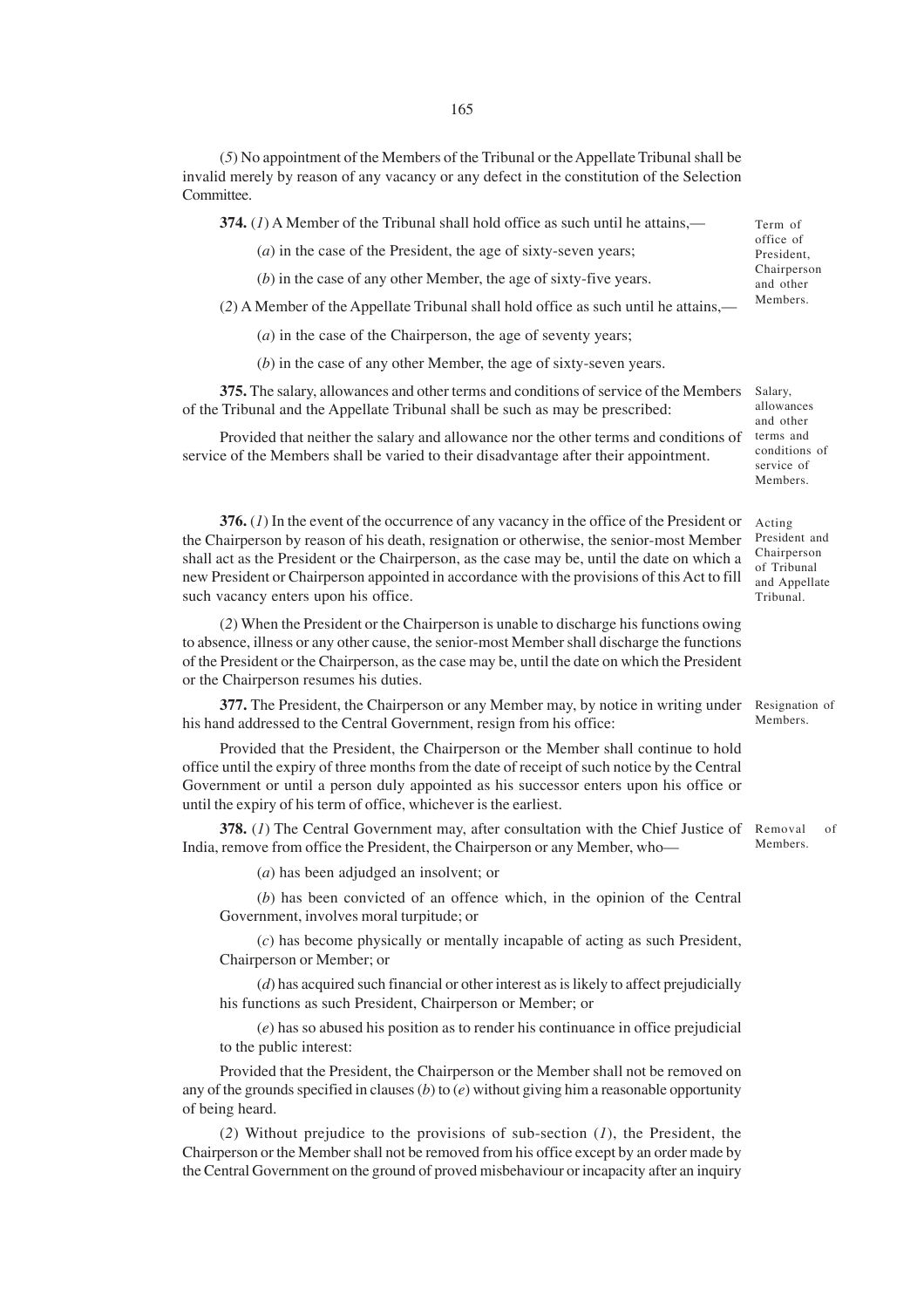made by a Judge of the Supreme Court nominated by the Chief Justice of India on a reference made to him by the Central Government in which such President, Chairperson or Member had been informed of the charges against him and given a reasonable opportunity of being heard.

(*3*) The Central Government shall, after consultation with the Supreme Court, make rules to regulate the procedure for the inquiry on the ground of proved misbehaviour or incapacity referred to in sub-section (*2*).

Staff of Tribunal and Appellate Tribunal.

**379.** (*1*) The Central Government shall, in consultation with the Tribunal and the Appellate Tribunal, provide the Tribunal and the Appellate Tribunal, as the case may be, with such officers and other employees as may be necessary for the exercise of the powers and discharge of the functions of the Tribunal and the Appellate Tribunal.

(*2*) The officers and other employees of the Tribunal and the Appellate Tribunal shall discharge their functions under the general superintendence and control of the President, or as the case may be, the Chairman or any other Member to whom powers for exercising such superintendence and control are delegated by him.

(*3*) The salaries and allowances and other conditions of service of the officers and other employees of the Tribunal and the Appellate Tribunal shall be such as may be prescribed.

**380.** (*1*) There shall be constituted such number of Benches of the Tribunal, as may, by notification, be specified by the Central Government.

(*2*) The Principal Bench of the Tribunal shall be at New Delhi which shall be presided over by the President of the Tribunal.

(*3*) The powers of the Tribunal shall be exercisable by Benches consisting of two Members out of whom one shall be a Judicial Member and the other shall be a Technical Member:

Provided that it shall be competent for the Members of the Tribunal authorised in this behalf to function as a Bench consisting of a single Member and exercise the powers of the Tribunal in respect of such class of cases or such matters pertaining to such class of cases, as the President may, by general or special order, specify:

Provided further that if at any stage of the hearing of any such case or matter, it appears to the Member that the case or matter is of such a nature that it ought to be heard by a Bench consisting of two Members, the case or matter may be transferred by the President, or, as the case may be, referred to him for transfer, to such Bench as the President may deem fit.

(*4*) The President shall, for the disposal of any case relating to rehabilitation, restructuring, reviving or winding up, of companies, constitute one or more Special Benches consisting of three or more Members, of which at least one of them shall necessarily be a Judicial Member.

(*5*) If the Members of a Bench differ in opinion on any point or points, it shall be decided according to the majority, if there is a majority, but if the Members are equally divided, they shall state the point or points on which they differ, and the case shall be referred by the President for hearing on such point or points by one or more of the other Members of the Tribunal and such point or points shall be decided according to the opinion of the majority of Members who have heard the case, including those who first heard it.

Orders of Tribunal.

**381.** (*1*) The Tribunal may, after giving the parties to any proceeding before it, a reasonable opportunity of being heard, pass such orders therein as it thinks fit.

(*2*) The Tribunal may, at any time within two years from the date of the order, with a view to rectifying any mistake apparent from the record, amend any order passed by it, and shall make such amendment, if the mistake is brought to its notice by the parties:

Benches of Tribunal.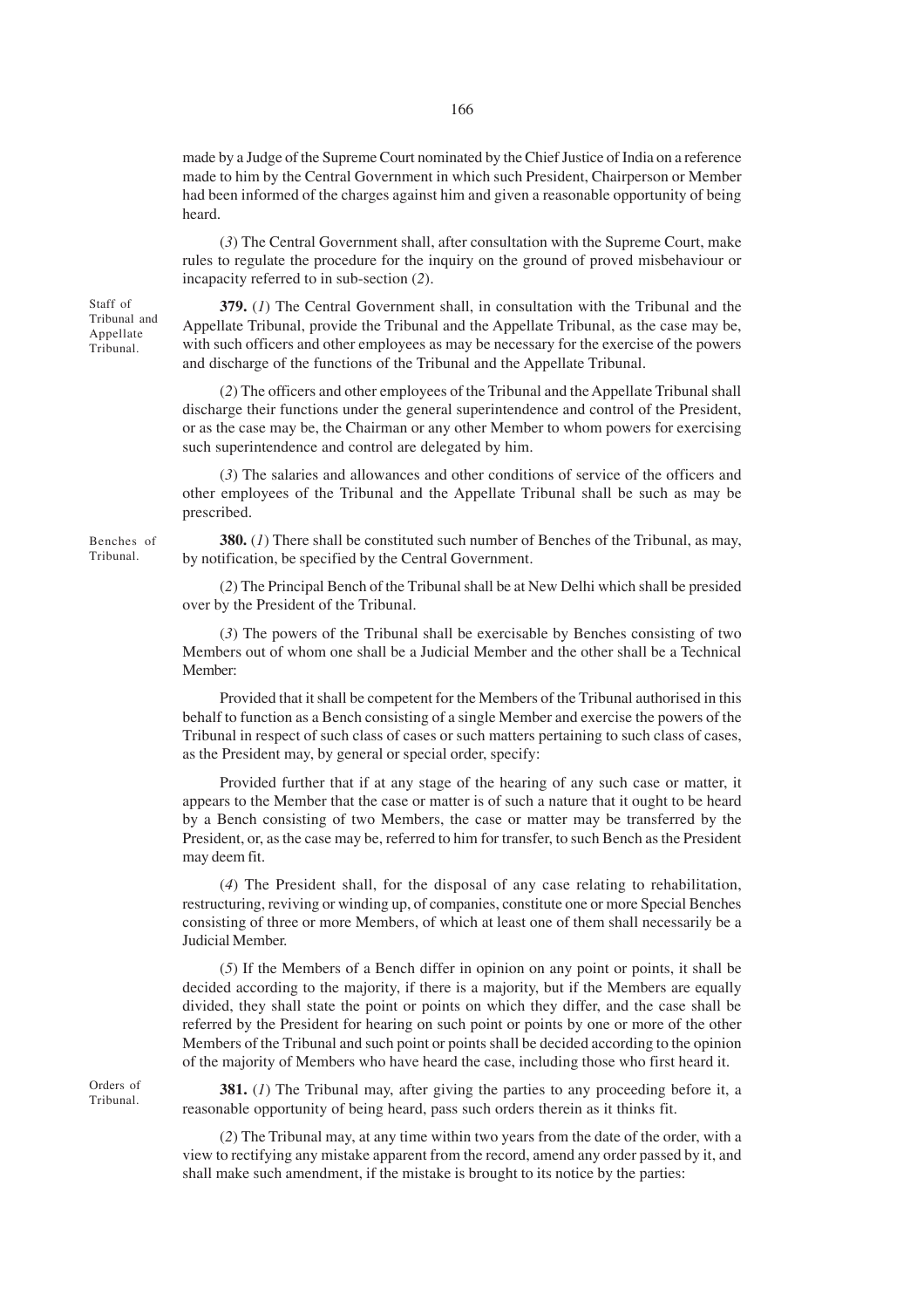Provided that no such amendment shall be made in respect of any order against which an appeal has been preferred under this Act.

(*3*) The Tribunal shall send a copy of every order passed under this section to all the parties concerned.

**382.** (1) Any person aggrieved by an order of the Tribunal may prefer an appeal to the Appeal from Appellate Tribunal.

orders of Tribunal.

(*2*) No appeal shall lie to the Appellate Tribunal from an order made by the Tribunal with the consent of parties.

(*3*) Every appeal under sub-section (*1*) shall be filed within a period of forty-five days from the date on which a copy of the order of the Tribunal is made available to the person aggrieved and shall be in such form, and accompanied by such fee, as may be prescribed:

Provided that the Appellate Tribunal may entertain an appeal after the expiry of the said period of forty-five days from the date aforesaid, but within a further period not exceeding forty-five days, if it is satisfied that the appellant was prevented by sufficient cause from filing the appeal within that period.

(*4*) On the receipt of an appeal under sub-section (*1*), the Appellate Tribunal shall, after giving the parties to the appeal a reasonable opportunity of being heard, pass such orders thereon as it thinks fit, confirming, modifying or setting aside the order appealed against.

(*5*) The Appellate Tribunal shall send a copy of every order made by it to the Tribunal and the parties to appeal.

**383.** Every proceeding presented before the Tribunal and every appeal filed before the Appellate Tribunal shall be dealt with and disposed of by it as expeditiously as possible and every endeavour shall be made by the Tribunal or the Appellate Tribunal, as the case may be, for the disposal of the proceeding or appeal within three months from the date of commencement of the proceeding before the Tribunal or the filing of the appeal before the Appellate Tribunal.

**384.** Any person aggrieved by any order of the Appellate Tribunal may file an appeal to the Supreme Court within sixty days from the date of communication of the order of the Appellate Tribunal to him on any question of law arising out of such order:

Provided that the Supreme Court may, if it is satisfied that the appellant was prevented by sufficient cause from filing the appeal within the said period, allow it to be filed within a further period not exceeding sixty days.

5 of 1908.

5 of 1908.

**385.** (*1*) The Tribunal and the Appellate Tribunal shall not, while disposing of any proceeding before it or, as the case may be, an appeal before it, be bound by the procedure laid down in the Code of Civil Procedure, 1908, but shall be guided by the principles of natural justice, and, subject to the other provisions of this Act and of any rules made thereunder, the Tribunal and the Appellate Tribunal shall have power to regulate their own procedure.

(*2*) The Tribunal and the Appellate Tribunal shall have, for the purposes of discharging their functions under this Act, the same powers as are vested in a civil court under the Code of Civil Procedure, 1908 while trying a suit in respect of the following matters, namely:—

(*a*) summoning and enforcing the attendance of any person and examining him on oath;

(*b*) requiring the discovery and production of documents;

(*c*) receiving evidence on affidavits;

(*d*) subject to the provisions of sections 123 and 124 of the Indian Evidence

Expeditious disposal by Tribunal and Appellate Tribunal.

Appeal to Supreme Court.

Procedure before Tribunal and Appellate Tribunal.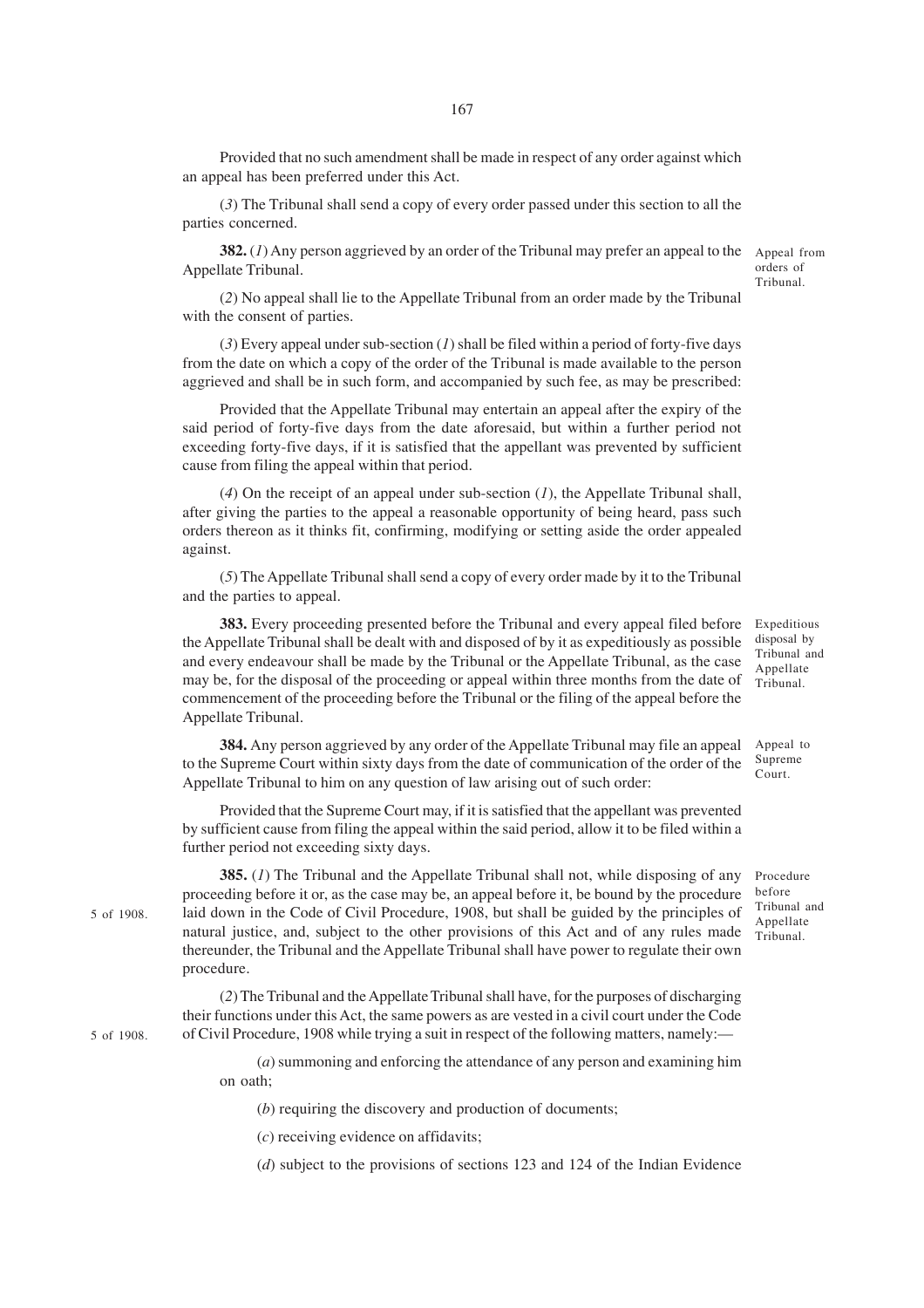168

Act, 1872, requisitioning any public record or document or a copy of such record or 1 of 1872. document from any office;

(*e*) issuing commissions for the examination of witnesses or documents;

(*f*) dismissing a representation for default or deciding it *ex parte;*

(*g*) setting aside any order of dismissal of any representation for default or any order passed by it e*x parte;* and

(*h*) any other matter which may be prescribed by the Central Government.

(*3*) Any order made by the Tribunal or the Appellate Tribunal may be enforced by that Tribunal in the same manner as if it were a decree made by a court in a suit pending therein, and it shall be lawful for the Tribunal or the Appellate Tribunal to send for execution of its orders to the court within the local limits of whose jurisdiction,—

(*a*) in the case of an order against a company, the registered office of the company is situate; or

(*b*) in the case of an order against any other person, the person concerned voluntarily resides or carries on business or personally works for gain.

(*4*) All proceedings before the Tribunal or the Appellate Tribunal shall be deemed to be judicial proceedings within the meaning of sections 193 and 228, and for the purposes of section 196 of the Indian Penal Code and the Tribunal and the Appellate Tribunal shall be 45 of 1860. deemed to be civil courts for the purposes of section 195 and Chapter XXVI of the Code of Criminal Procedure, 1973. 2 of 1974.

**386.** The Tribunal and the Appellate Tribunal shall have the same jurisdiction, powers and authority in respect of contempt of themselves as the High Court has and may exercise, contempt. for this purpose, the powers under the provisions of the Contempt of Courts Act, 1971, 70 of 1971. subject to the modifications that—

> (*a*) the reference therein to a High Court shall be construed as including a reference to the Tribunal and the Appellate Tribunal; and

> (*b*) the reference to Advocate-General in section 15 of the said Act shall be construed as a reference to such Law Officers as the Central Government may, by notification, specify in this behalf.

**387.** The Tribunal or the Appellate Tribunal may, by general or special order, direct, subject to such conditions, if any, as may be specified in the order, any of its officers or employees or any other person authorised by it to inquire into any matter connected with any proceeding or, as the case may be, appeal before it and to report to it in such manner as may be specified in the order. Delegation of

> **388.** The President, Members, officers and other employees of the Tribunal and the Chairperson, Members, officers and other employees of the Appellate Tribunal shall be deemed to be public servants within the meaning of section 21 of the Indian Penal Code. 45 of 1860.

**389.** No suit, prosecution or other legal proceeding shall lie against the Tribunal, the President, Member, officer or other employee, or against the Appellate Tribunal, the Chairperson, Member, officer or other employee or liquidator or any other person authorised by the Tribunal or the Appellate Tribunal for the discharge of any function under this Act in respect of any loss or damage caused or likely to be caused by any act which is in good faith done or intended to be done in pursuance of this Act.

Power to seek assistance of Chief Metropolitan Magistrate, etc.

**390.** (*1*) The Tribunal may, in any proceeding relating to a sick company or winding up of any other company, in order to take into custody or under its control all property, books of account or other documents, request, in writing, the Chief Metropolitan Magistrate, Chief Judicial Magistrate or the District Collector within whose jurisdiction any such property, books of account or other documents of such sick or other company, are situate or found,

Power to punish for

powers.

Members, officers, etc., to be public servants.

Protection of action taken in good faith.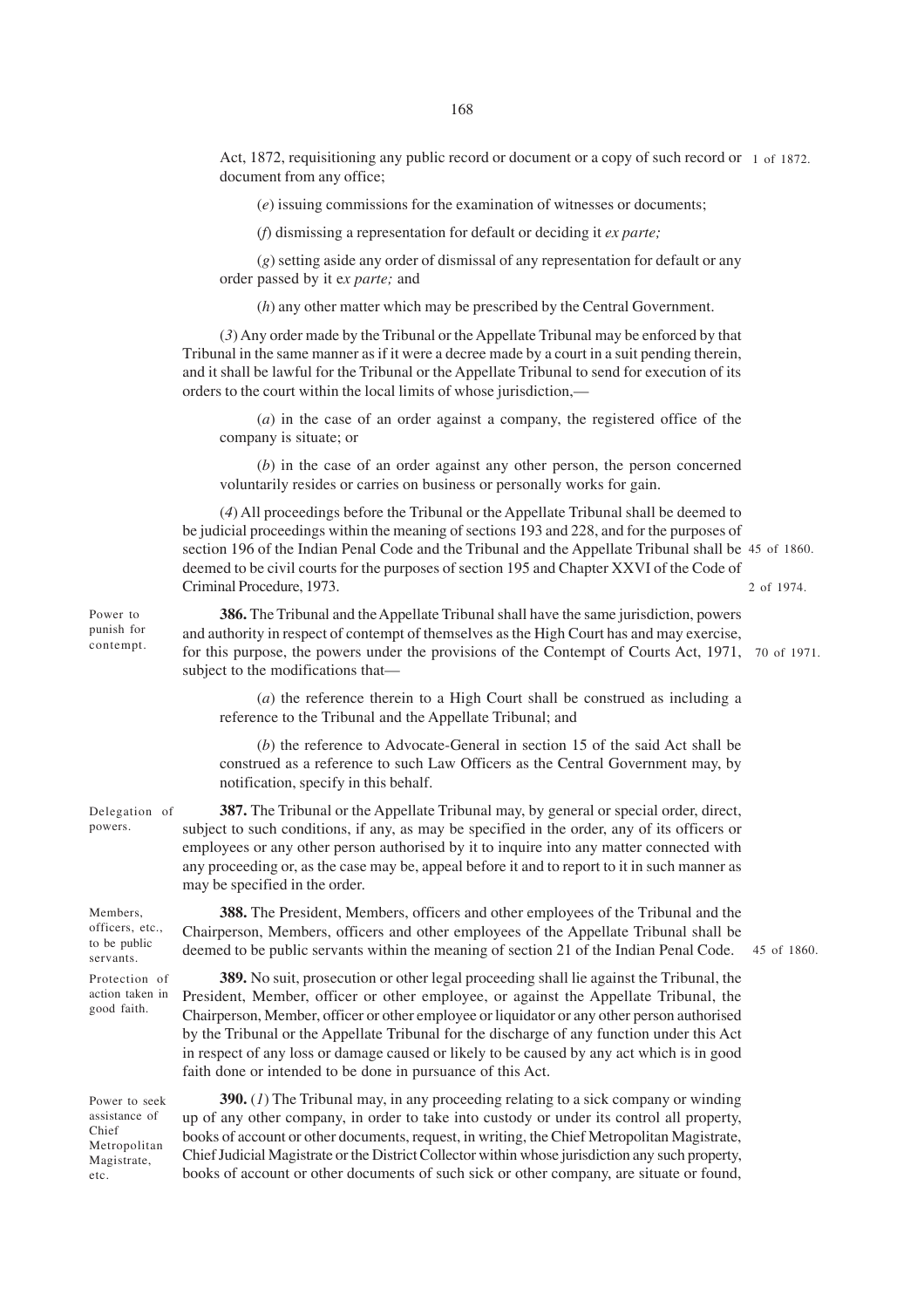to take possession thereof, and the Chief Metropolitan Magistrate, Chief Judicial Magistrate or the District Collector, as the case may be, shall, on such request being made to him,—

(*a*) take possession of such property, books of account or other documents; and

(*b*) cause the same to be entrusted to the Tribunal or other person authorised by it.

(*2*) For the purpose of securing compliance with the provisions of sub-section (*1*), the Chief Metropolitan Magistrate, Chief Judicial Magistrate or the District Collector may take or cause to be taken such steps and use or cause to be used such force as may, in his opinion, be necessary.

(*3*) No act of the Chief Metropolitan Magistrate, Chief Judicial Magistrate or the District Magistrate done in pursuance of this section shall be called in question in any court or before any authority on any ground whatsoever.

**391.** No civil court shall have jurisdiction to entertain any suit or proceeding in Civil court not respect of any matter which the Tribunal or the Appellate Tribunal is empowered to determine by or under this Act or any other law for the time being in force and no injunction shall be granted by any court or other authority in respect of any action taken or to be taken in pursuance of any power conferred by or under this Act or any other law for the time being in force by the Tribunal or the Appellate Tribunal.

**392.** No act or proceeding of the Tribunal or the Appellate Tribunal shall be questioned or shall be invalid merely on the ground of the existence of any vacancy or defect in the constitution of the Tribunal or the Appellate Tribunal, as the case may be.

Vacancy in Tribunal or Appellate Tribunal not to invalidate acts or

to have jurisdiction.

Right to legal representation.

proceedings.

Transfer of certain pending proceedings.

**393.** A party to any proceeding or appeal before the Tribunal or the Appellate Tribunal, as the case may be, may either appear in person or authorise one or more chartered accountants or company secretaries or cost accountants or legal practitioners or any other person to present his case before the Tribunal or the Appellate Tribunal, as the case may be.

**394.** The provisions of the Limitation Act, 1963 shall, as far as may be, apply to Limitation. proceedings or appeals before Tribunal or the Appellate Tribunal, as the case may be.

**395.** On the date of the constitution of the Tribunal,—

(*a*) all matters, proceedings or cases pending before the Board of Company Law Administration (hereafter in this section referred to as the Company Law Board) constituted under sub-section (*1*) of section 10E of the Companies Act, 1956, immediately before such date shall stand transferred to the Tribunal and the Tribunal shall dispose of such matters, proceedings or cases in accordance with the provisions of this Act;

(*b*) any person aggrieved by any decision or order of the Company Law Board made before such date may file an appeal to the High Court within sixty days from the date of communication of the decision or order of the Company Law Board to him on any question of law arising out of such order:

Provided that the High Court may if it is satisfied that the appellant was prevented by sufficient cause from filing an appeal within the said period, allow it to be filed within a further period not exceeding sixty days;

(*c*) all proceedings under the Companies Act, 1956, including proceedings relating to arbitration, compromise, arrangements and reconstruction and winding up of companies, pending immediately before such date before any District Court or High Court, shall stand transferred to the Tribunal and the Tribunal may proceed to deal with such proceedings either *de novo* or from the stage before their transfer:

36 of 1963.

1 of 1956.

1 of 1956.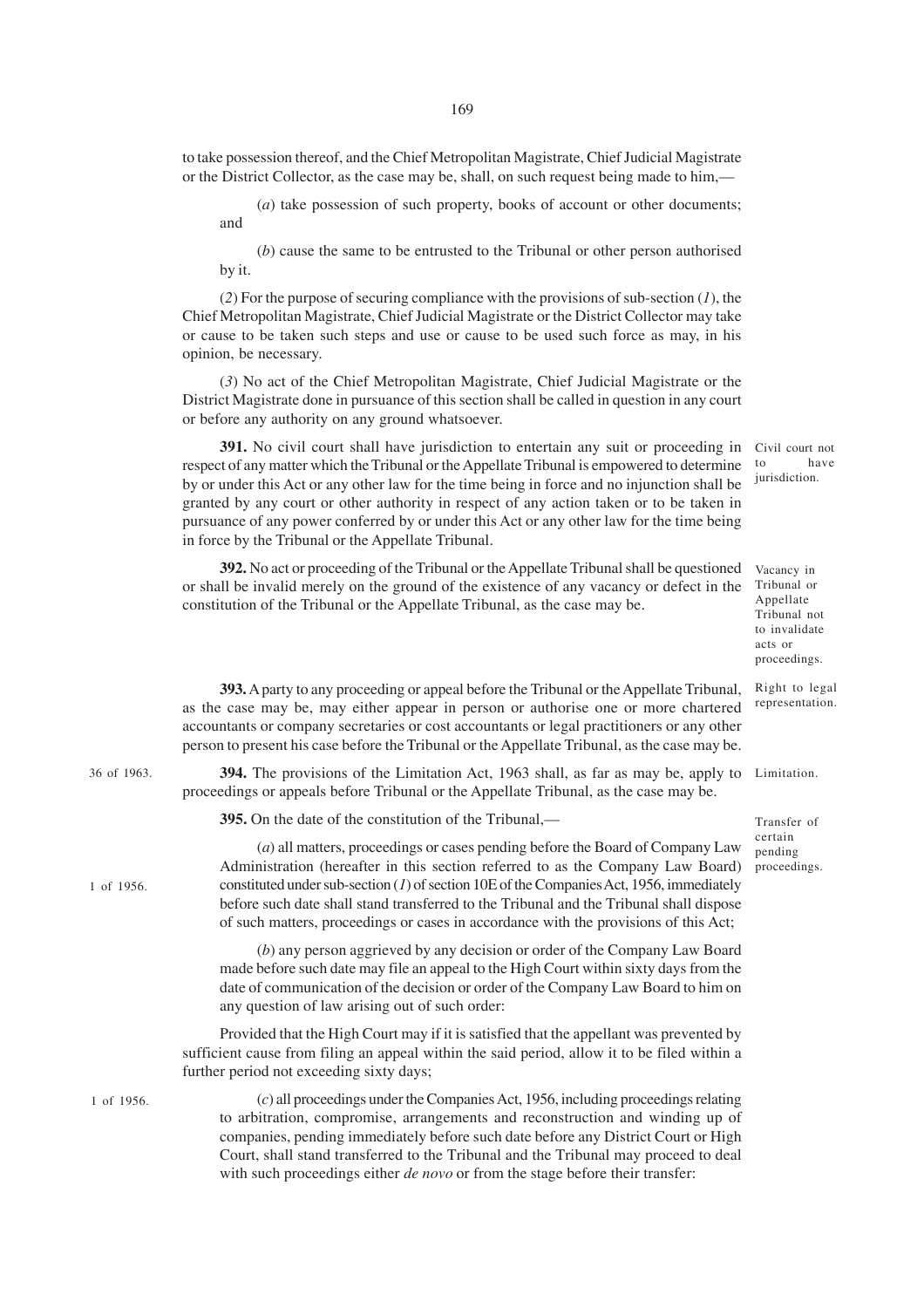170

Provided that nothing in this clause shall apply to any proceedings for the winding up of a company subject to the supervision of court pending before any District Court or High Court immediately before such date, and such proceedings shall, after such date, continue to be dealt with by the District Court or the High Court, as the case may be, and—

(*i*) the company shall be wound up in the same manner and with the same incidents, and

(*ii*) any appeal against any order of the District Court or the High Court shall lie to the competent court to which appeal would have lain,

as if the Companies Act, 1956 had continued to be in force.

1 of 1956.

#### CHAPTER XXVII

#### SPECIAL COURTS

Establishment of special courts.

**396.** (*1*) **The Central Government may, for the purpose of providing speedy trial of offences under this Act, by notification, establish as many special courts as may be necessary.**

(*2*) **A special court shall consist of a single judge who shall be appointed by the Central Government with the concurrence of the Chief Justice of the High Court within whose jurisdiction the judge to be appointed is working.**

(*3*) **A person shall not be qualified for appointment as a judge of a special court unless he is, immediately before such appointment, holding office of a Sessions Judge or an Additional Sessions Judge.**

**397.** (*1*) Notwithstanding anything contained in the Code of Criminal Procedure, 1973,—

2 of 1974.

2 of 1974.

(*a*) all offences under this Act shall be triable only by the special court established for the area in which the registered office of the company in relation to which the offence is committed or where there are more special courts than one for such area, by such one of them as may be specified in this behalf by the High Court concerned;

(*b*) where a person accused of, or suspected of the commission of, an offence under this Act is forwarded to a Magistrate under sub-section (*2*) or sub-section (*2A*) of section 167 of the Code of Criminal Procedure, 1973, such Magistrate may authorise 2 of 1974. the detention of such person in such custody as he thinks fit for a period not exceeding fifteen days in the whole where such Magistrate is a Judicial Magistrate and seven days in the whole where such Magistrate is an Executive Magistrate:

Provided that where such Magistrate considers that the detention of such person upon or before the expiry of the period of detention is unnecessary, he shall order such person to be forwarded to the special court having jurisdiction;

(*c*) the special court may exercise, in relation to the person forwarded to it under clause (*b*), the same power which a Magistrate having jurisdiction to try a case may exercise under section 167 of the Code of Criminal Procedure, 1973 in relation to an 2 of 1974. accused person who has been forwarded to him under that section; and

(*d*) a special court may, upon perusal of the police report of the facts constituting an offence under this Act or upon a complaint in that behalf, take cognizance of that offence without the accused being committed to it for trial.

(*2*) When trying an offence under this Act, a special court may also try an offence other than an offence under this Act with which the accused may, under the Code of Criminal Procedure, 1973 be charged at the same trial.

(*3*) Notwithstanding anything contained in the Code of Criminal Procedure, 1973 the 2 of 1974. special court may, if it thinks fit, try in a summary way any offence under this Act which is punishable with imprisonment for a term not exceeding three years:

triable by special courts.

Offences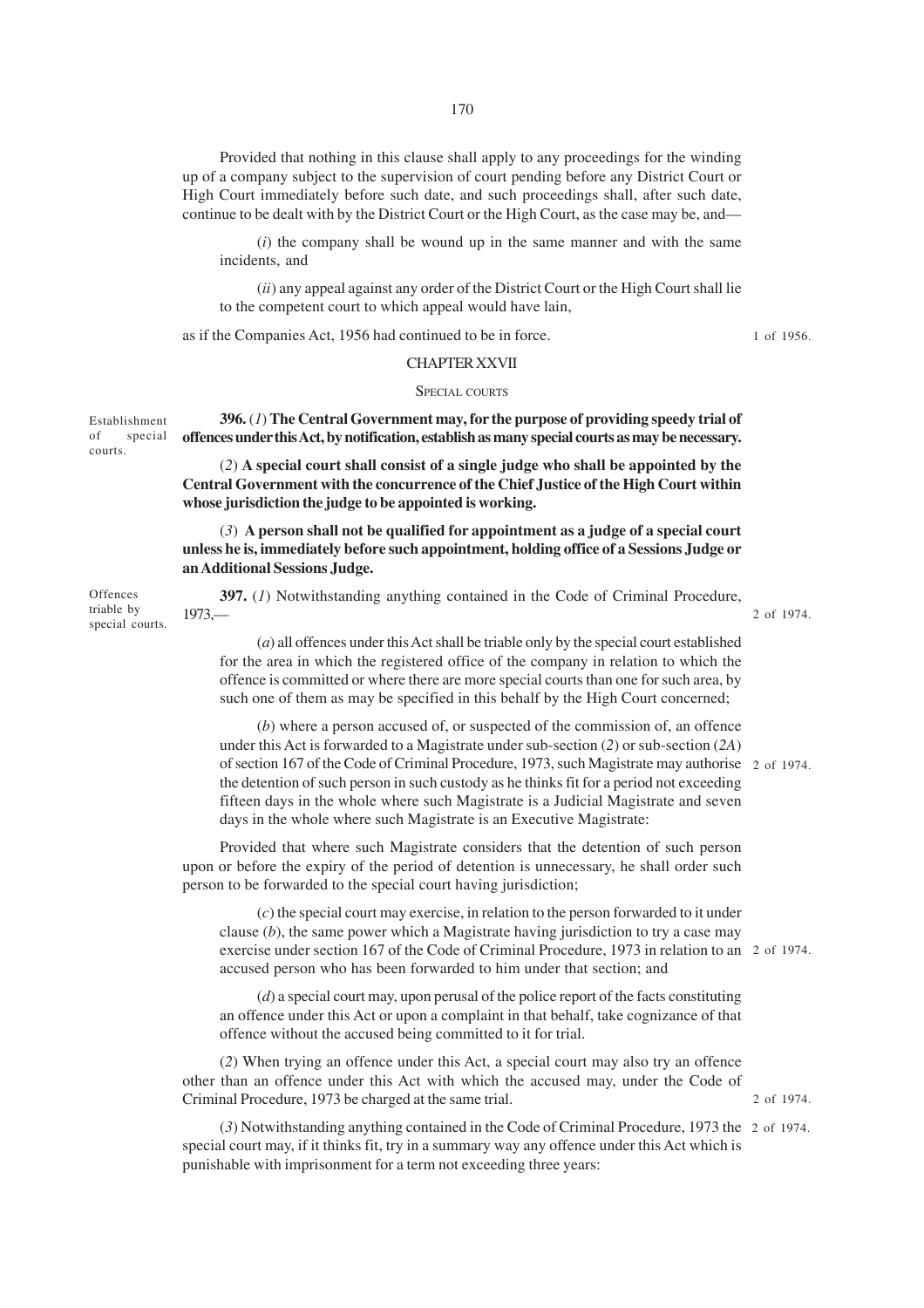Provided that in the case of any conviction in a summary trial, no sentence of imprisonment for a term exceeding one year shall be passed:

Provided further that when at the commencement of, or in the course of, a summary trial, it appears to the special court that the nature of the case is such that the sentence of imprisonment for a term exceeding one year may have to be passed or that it is, for any other reason, undesirable to try the case summarily, the special court shall, after hearing the parties, record an order to that effect and thereafter recall any witnesses who may have been examined and proceed to hear or rehear the case in accordance with the procedure for the regular trial.

**398.** The High Court may exercise, so far as may be applicable, all the powers conferred 2 of 1974. by Chapters XXIX and XXX of the Code of Criminal Procedure, 1973 on a High Court, as if <sup>revision.</sup> a special court within the local limits of the jurisdiction of the High Court were a Court of Session trying cases within the local limits of the jurisdiction of the High Court. Appeal and

2 of 1974.

**399.** Save as otherwise provided in this Act, the provisions of the Code of Criminal Procedure, 1973 shall apply to the proceedings before a special court and for the purposes of the said provisions, the special court shall be deemed to be a Court of Session and the person conducting a prosecution before a special court shall be deemed to be a Public Prosecutor.

**400.** (*1*) Notwithstanding anything in the Code of Criminal Procedure, 1973, every offence under this Act shall be deemed to be non-cognizable within the meaning of the said Code. 2 of 1974.

> (*2*) No Court shall take cognizance of any offence under this Act which is alleged to have been committed by any company or any officer thereof, except on the complaint in writing of the Registrar, a shareholder of the company, or of a person authorised by the Central Government in that behalf:

> Provided that the court may take cognizance of offences relating to issue and transfer of securities and non-payment of dividend on a complaint in writing by a person authorised by the Securities and Exchange Board of India:

> Provided further that nothing in this sub-section shall apply to a prosecution by a company of any of its officers.

(*3*) Notwithstanding anything contained in the Code of Criminal Procedure, 1973, where the complainant under sub-section (*1*) is the Registrar or a person authorised by the Central Government, the presence of such officers before the Court trying the offences shall not be necessary unless the court requires his personal attendance at the trial.

(*4*) The provisions of sub-section (*2*) shall not apply to any action taken by the liquidator of a company in respect of any offence alleged to have been committed in respect of any of the matters in Chapter XX or in any other provision of this Act relating to winding up of companies.

*Explanation.*—A liquidator of a company shall not be deemed to be an officer of the company within the meaning of sub-section (*1*).

**401.** Any offence committed under this Act, which is triable by a special court shall, Transitional until a special court is established, be tried by a Court of Session exercising jurisdiction provisions. over the area, notwithstanding anything contained in the Code of Criminal Procedure, 1973:

Provided that nothing contained in this section shall affect the powers of the High Court under section 407 of the Code to transfer any case or class of cases taken cognizance by a Court of Session under this section.

2 of 1974.

2 of 1974.

2 of 1974.

**402.** Notwithstanding anything contained in the Code of Criminal Procedure, 1973, any offence punishable under this Act, not being an offence punishable with imprisonment only or with imprisonment and also with fine, may, either before or after the institution of

Composition of certain offences.

Application of Code to proceedings before a special court.

Offences to be noncognizable.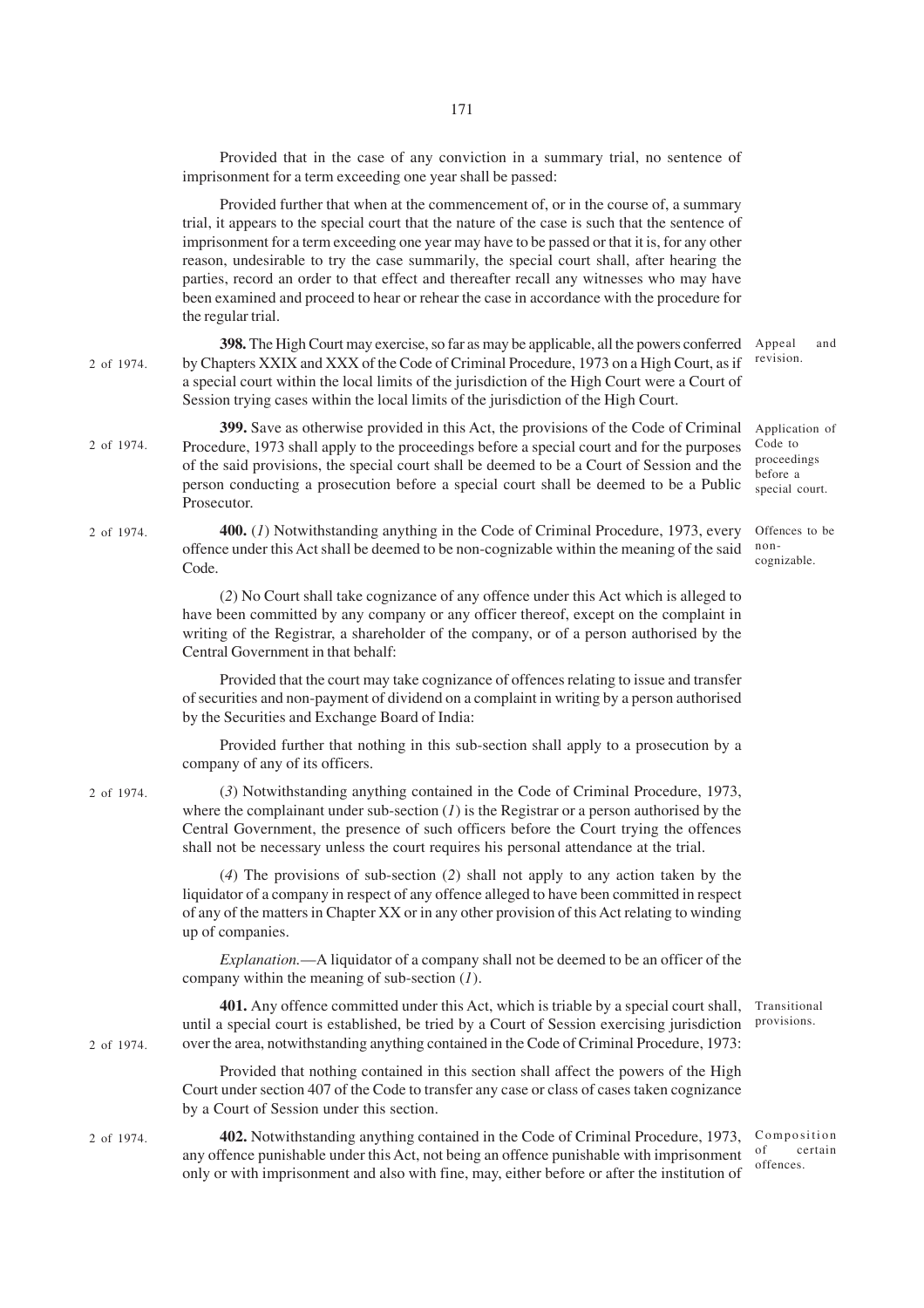any prosecution, be compounded by the aggrieved person or persons with the permission of the court having jurisdiction to try the offence.

| Power of<br>Central<br>Government to<br>appoint<br>company<br>prosecutors. | 403. Notwithstanding anything contained in the Code of Criminal Procedure, 1973,<br>the Central Government may appoint generally, or for any case, or in any case, or for any<br>specified class of cases in any local area, one or more persons, as company prosecutors for<br>the conduct of prosecutions arising out of this Act and the persons so appointed as company<br>prosecutors shall have all the powers and privileges conferred by the Code on Public<br>Prosecutors appointed under section 24 of the Code. | 2 of 1974. |
|----------------------------------------------------------------------------|----------------------------------------------------------------------------------------------------------------------------------------------------------------------------------------------------------------------------------------------------------------------------------------------------------------------------------------------------------------------------------------------------------------------------------------------------------------------------------------------------------------------------|------------|
| Appeal against<br>acquittal.                                               | 404. Notwithstanding anything contained in the Code of Criminal Procedure, 1973,<br>the Central Government may, in any case arising under this Act, direct any company<br>prosecutor or authorise any other person either by name or by virtue of his office, to<br>present an appeal from an order of acquittal passed by any Court, other than a High Court,<br>and an appeal presented by such prosecutor or other person shall be deemed to have been<br>validly presented to the appellate court.                     | 2 of 1974. |
| Compensation<br>for<br>accusation<br>without<br>reasonable<br>cause.       | 405. The provisions of section 250 of the Code shall apply mutatis mutandis to<br>accusation without reasonable cause before the special court or the Court of Session.                                                                                                                                                                                                                                                                                                                                                    |            |
| Application of<br>fines.                                                   | <b>406.</b> The Court imposing any fine under this Act may direct that the whole or any part<br>thereof shall be applied in or towards payment of the costs of the proceedings, or in or<br>towards the payment of a reward to the person on whose information the proceedings were<br>instituted.                                                                                                                                                                                                                         |            |
|                                                                            | <b>CHAPTER XXVIII</b>                                                                                                                                                                                                                                                                                                                                                                                                                                                                                                      |            |
|                                                                            | <b>MISCELLANEOUS</b>                                                                                                                                                                                                                                                                                                                                                                                                                                                                                                       |            |
| Punishment<br>for false<br>statements.                                     | 407. Save as otherwise provided in this Act, if in any return, report, certificate, balance<br>sheet, prospectus, statement or other document required by or for the purposes of any of<br>the provisions of this Act, any person makes a statement,—                                                                                                                                                                                                                                                                      |            |
|                                                                            | $(a)$ which is false in any material particulars, knowing it to be false; or                                                                                                                                                                                                                                                                                                                                                                                                                                               |            |
|                                                                            | (b) which omits any material fact, knowing it to be material,                                                                                                                                                                                                                                                                                                                                                                                                                                                              |            |
|                                                                            | he shall be punishable with imprisonment for a term which may extend to three years and<br>with fine which may extend to five lakh rupees.                                                                                                                                                                                                                                                                                                                                                                                 |            |
| Punishment<br>for<br>false<br>evidence.                                    | <b>408.</b> Save as otherwise provided in this Act, if any person intentionally gives false<br>evidence—                                                                                                                                                                                                                                                                                                                                                                                                                   |            |

(*a*) upon any examination on oath or solemn affirmation, authorised under this Act; or

(*b*) in any affidavit, deposition or solemn affirmation, in or about the winding up of any company under this Act, or otherwise in or about any matter arising under this Act,

he shall be punishable with imprisonment for a term which shall not be less than three years but which may extend to seven years and with fine which may extend to ten lakh rupees.

Punishment where no specific penalty or punishment is provided.

**409.** If a company or any other person contravenes any of the provisions of this Act or the rules made thereunder, or any condition, limitation or restriction subject to which any approval, sanction, consent, confirmation, recognition, direction or exemption in relation to any matter has been accorded, given or granted, and for which no penalty or punishment is provided elsewhere in this Act, the company and every officer of the company who is in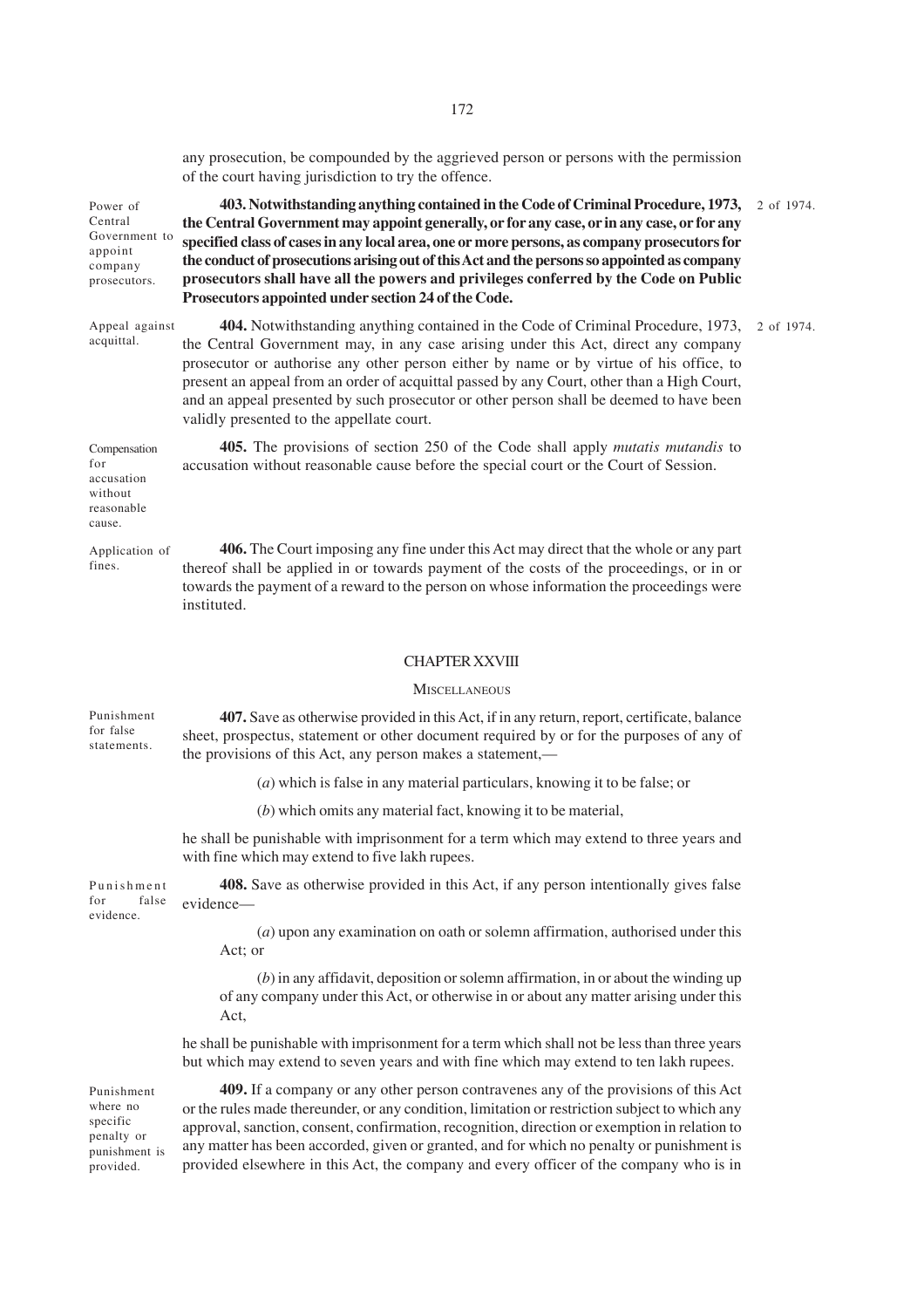default or such other person shall be punishable with fine which may extend to ten thousand rupees, and where the contravention is a continuing one, with a further fine which may extend to one thousand rupees for every day after the first during which the contravention continues.

**410.** In case a company or any officer who is in default repeats the default, he shall be Punishment in punishable with imprisonment as provided, but in case of defaults for which fine is provided either along with or exclusive of imprisonment, with fine which shall be twice the amount of fine for such default.

**411.** (*1*) If any officer or employee of a company—

(*a*) wrongfully obtains possession of any property, including cash of the company; or

(*b*) having any such property including cash in his possession, wrongfully withholds it or knowingly applies it for the purposes other than those expressed or directed in the articles and authorised by this Act,

he shall, on the complaint of the company or of any creditor or contributory thereof, be punishable with fine which shall be not less than one lakh rupees but which may extend to five lakh rupees.

(*2*) The Court trying an offence under sub-section (*1*) may also order such officer or employee to deliver up or refund, within a time to be fixed by it, any such property or cash wrongfully obtained or wrongfully withheld or knowingly misapplied, or in default, to undergo imprisonment for a term which may extend to two years.

**412.** If any person or persons trade or carry on business under any name or title of Punishment which the word "Limited" or the words "Private Limited" or the letters and word "OPC Limited" or any contraction or imitation thereof is or are the last word or words, that person or each of those persons shall, unless duly incorporated with limited liability, be punishable for using that name or title with fine which shall not be less than one lakh rupees but which may extend to five lakh rupees.

**413.** (*1*) **The Central Government may, by an order published in the Official Gazette, appoint as many officers of the Central Government, not below the rank of Registrar, as adjudicating officers for adjudging penalty under the provisions of this Act in the manner as may be prescribed.**

(*2*) **The Central Government shall while appointing adjudicating officers, specify their jurisdiction in the order under sub-section** (*1*).

(*3*) **The adjudicating officer may, by an order impose the penalty on the company and the officer who is in default stating any non-compliance or any default under the relevant provision of the Act.**

(*4*) **The adjudicating officer shall, before imposing any penalty, give a reasonable opportunity of being heard to such company and the officer who is in default.**

(*5*) **Any person aggrieved by an order made by the adjudicating officer under subsection** (*4*) **may prefer an appeal to the Regional Director having jurisdiction in the matter.**

(*6*) **Every appeal under sub-section** (*5*) **shall be filed within sixty days from the date on which the copy of the order made by the adjudicating officer is received by the aggrieved person and shall be in such form, manner and be accompanied by such fee as may be prescribed.**

(*7*) **The Regional Director may, after giving the parties to the appeal an opportunity of being heard, pass such order as he thinks fit confirming, modifying or setting aside the order appealed against.**

case of repeated default.

Punishment for wrongful withholding of property.

for improper use of "Limited", "Private Limited" or "OPC Limited".

Adjudication of penalties.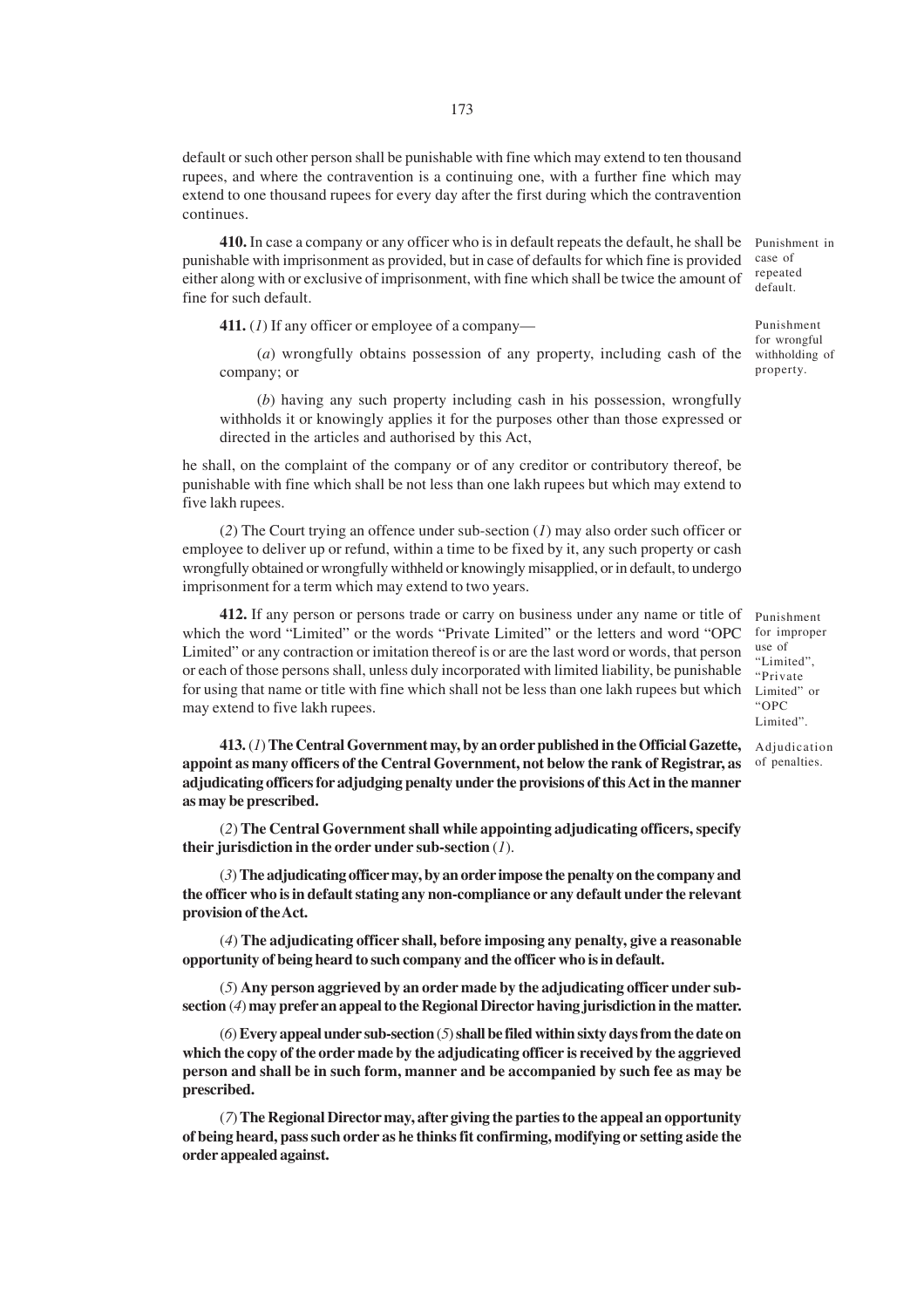(*8*) (*i*) Where company does not pay the penalty imposed by the adjudicating officer or the Regional Director within a period of ninety days from the date of the receipt of the copy of the order, it shall be punishable with fine which shall not be less than twenty-five thousand rupees but which may extend to five lakh rupees;

(*ii*) where an officer in default does not pay the penalty within a period of ninety days from the date of the receipt of the copy of the order, he shall be punishable with imprisonment which may extend to six months or with fine which shall not be less than ten thousand rupees but which may extend to one lakh rupees, or with both.

**414.** (*1*) Where a company is formed and registered under this Act for a future project or to hold an asset or intellectual property and has no significant accounting transaction, such a company or an inactive company may make an application to the Registrar in such manner as may be prescribed for obtaining the status of a dormant company.

*Explanation.*— For the purposes of this section,—

(*i*) "inactive company" means a company which has not been carrying on any business or operation, or has not made any significant accounting transaction during the last two financial years, or has not filed financial statements and annual returns during the last two financial years;

(*ii*) "significant accounting transaction" shall not include payment of fees by a company to the Registrar, payments made by it to fulfil the requirements of this Act or any other law and payments for maintenance of its office and records.

(*2*) The Registrar on consideration of the application allow the status of a dormant company to the applicant and issue a certificate in such form as may be prescribed to that effect.

(*3*) The Registrar shall maintain a register of dormant companies in such form as may be prescribed.

(*4*) In case of a company which has not filed financial statements or annual returns for two financial years consecutively, the Registrar shall issue a notice to that company and enter the name of such company in the register maintained for dormant companies.

(*5*) A dormant company shall have such minimum number of directors, file such documents and pay such annual fee as may be prescribed to the Registrar to retain its dormant status in the register and may become an active company on an application made in this behalf accompanied by such documents and fee as may be prescribed.

(*6*) The Registrar shall strike off the name of a dormant company from the register of dormant companies, which has failed to comply with the requirements of this section.

Protection of action taken in good faith.

**415.** No suit, prosecution or other legal proceeding shall lie against the Government or any officer of Government or any other person in respect of anything which is in good faith done or intended to be done in pursuance of this Act or of any rules or orders made thereunder, or in respect of the publication by or under the authority of the Government or such officer, of any report, paper or proceedings.

Non-disclosure in certain cases.

**416.** Notwithstanding anything contained in any other law for the time being in force, of information the Registrar, any officer of Government or any other person shall not be compelled to disclose to any court, tribunal or other authority the source from where he got any information which—

(*a*) has led the Central Government to order an investigation under section 183;

or

(*b*) is or has been material or relevant in connection with such investigation.

Dormant company.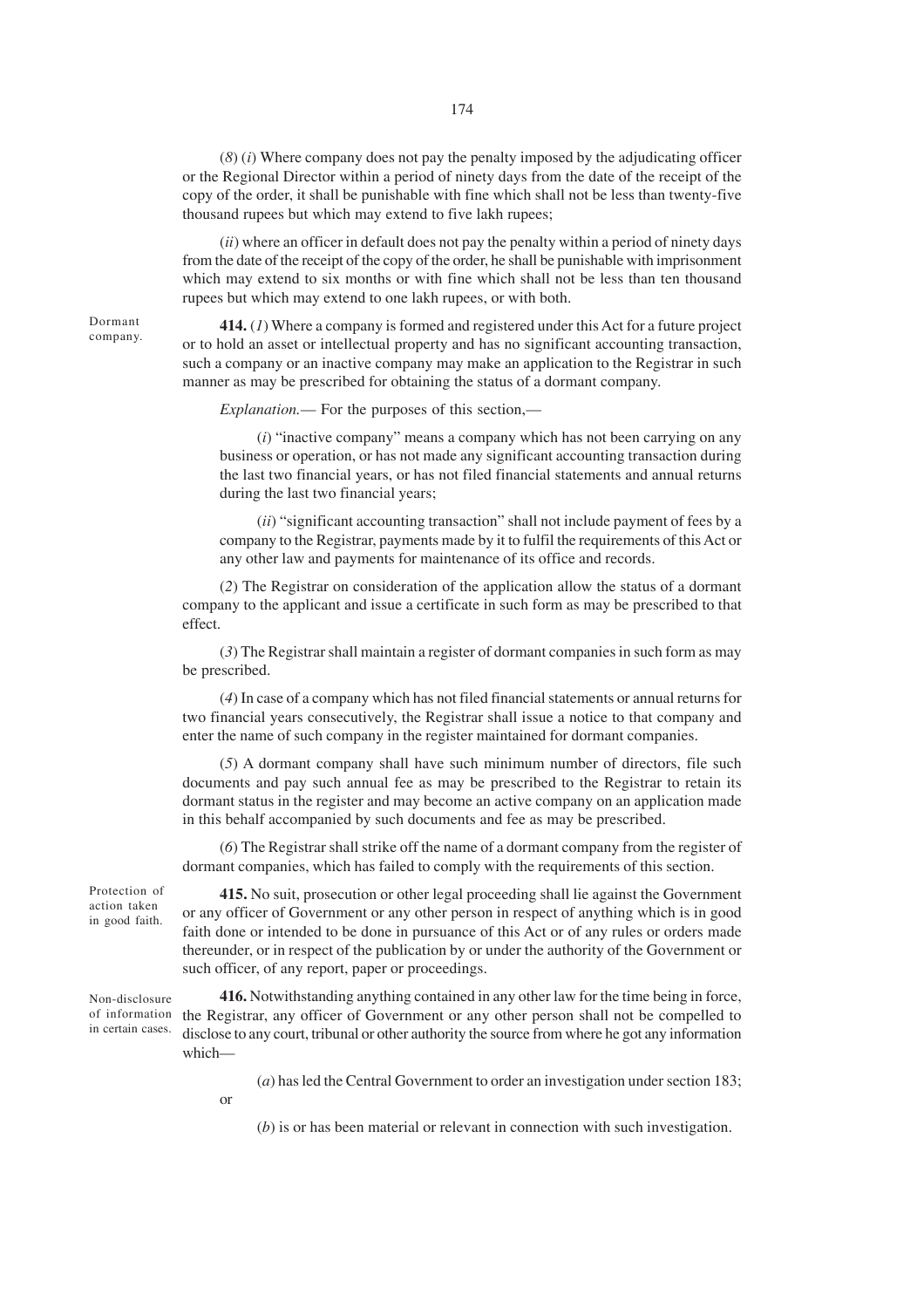**417.** (*1*) The Central Government may, by notification, and subject to such conditions, limitations and restrictions as may be specified therein, delegate any of its powers or functions under this Act other than the power to make rules to such authority or officer as may be specified in the notification.

(*2*) A copy of every notification issued under sub-section (*1*) shall, as soon as may be after it is issued, be laid before each House of Parliament.

**418.** (*1*) Where the Central Government or the Tribunal is required or authorised by any provision of this Act—

(*a*) to accord approval, sanction, consent, confirmation or recognition to or in relation to, any matter;

(*b*) to give any direction in relation to any matter; or

(*c*) to grant any exemption in relation to any matter,

then, in the absence of anything to the contrary contained in that provision or any other provision of this Act, the Central Government or the Tribunal may accord, give or grant such approval, sanction, consent, confirmation, recognition, direction or exemption, subject to such conditions, limitations or restrictions as it may think fit to impose and may, in the case of a contravention of any such condition, limitation or restriction, rescind or withdraw such approval, sanction, consent, confirmation, recognition, direction or exemption.

(*2*) Save as otherwise provided in this Act, every application which may be, or is required to be, made to the Central Government or the Tribunal under any provision of this Act—

(*a*) in respect of any approval, sanction, consent, confirmation or recognition to be accorded by that Government or the Tribunal to, or in relation to, any matter;

(*b*) in respect of any direction or exemption to be given or granted by that Government or the Tribunal in relation to any matter ; or

(*c*) in respect of any other matter,

shall be accompanied by such fee as may be prescribed:

Provided that different fees may be prescribed for applications in respect of different matters or in case of applications by different classes of companies.

**419.** Notwithstanding anything contained in this Act,—

(*a*) where any application required to be made to the Central Government under any provision of this Act in respect of any matter is not made within the time specified therein, that Government may, for reasons to be recorded in writing, condone the delay; and

(*b*) where any document required to be filed with the Registrar under any provision of this Act is not filed within the time specified therein, the Central Government may, for reasons to be recorded in writing, condone the delay.

**420.** The Central Government shall cause a general annual report on the working and administration of this Act to be prepared and laid before each House of Parliament within one year of the close of the year to which the report relates.

**421.** (*1*) Save as otherwise expressly provided, the Central Government may, by notification, direct that any of the provisions of Chapters III, IV, VII and IX to XIII of this Act shall not apply, or shall apply with such exceptions, modifications and adaptations as may be specified in that notification, to private company, One Person Company and small company or any of them.

Condonation of delay in certain cases.

accord approval, etc., subject to conditions and to prescribe fees  $\overline{0}$ n applications.

Delegation by Central Government of its powers and functions.

Powers of Central Government or Tribunal to

Annual report by Central Government.

Power to modify certain provisions of Act in their application to private company, One Person Company and small company.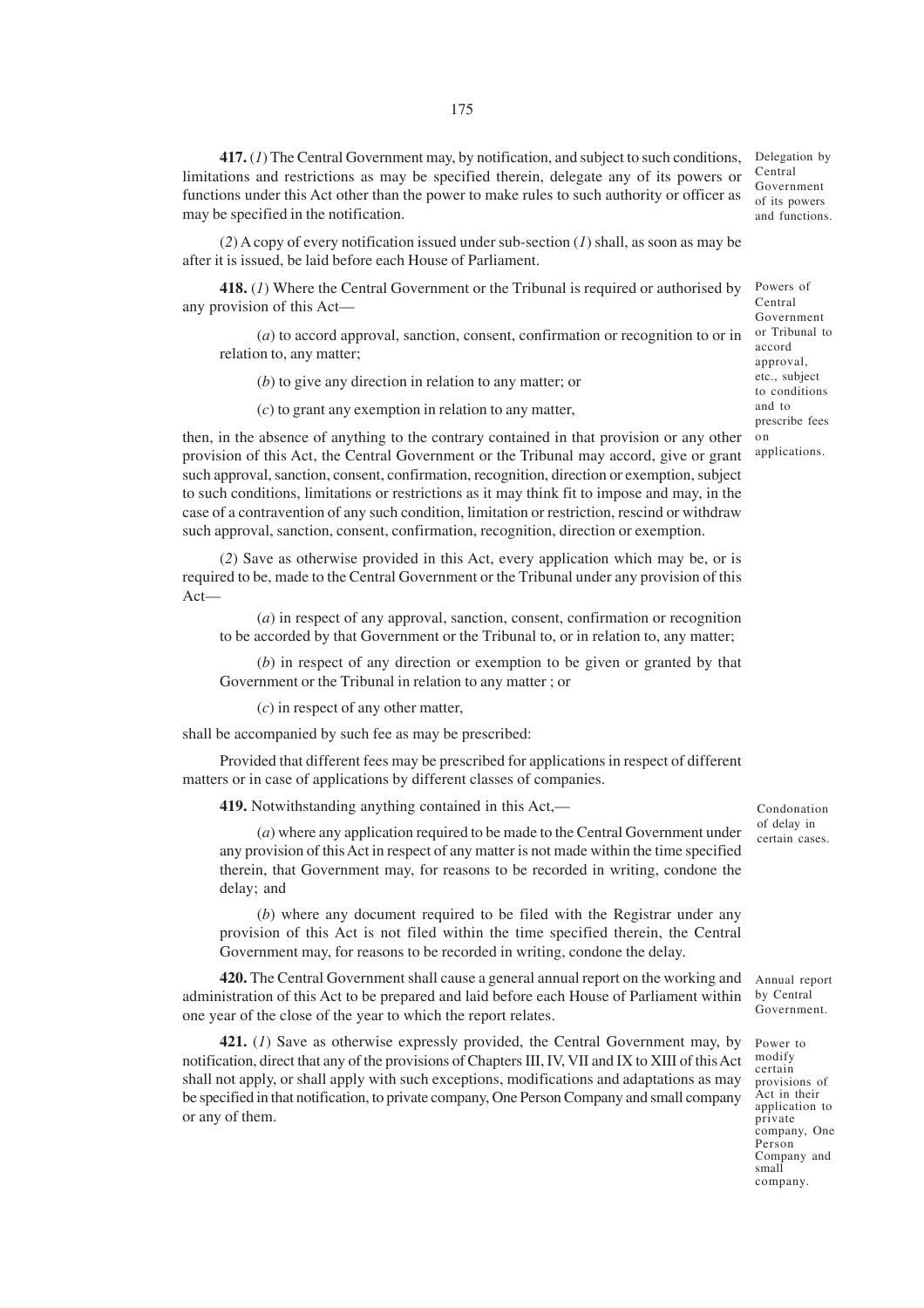(*2*) A copy of every notification proposed to be issued under sub-section (*1*), shall be laid in draft before each House of Parliament, while it is in session, for a total period of thirty days which may be comprised in one session or in two or more successive sessions, and if, before the expiry of the session immediately following the session or the successive sessions aforesaid, both Houses agree in disapproving the issue of the notification or both Houses agree in making any modification in the notification, the notification shall not be issued or, as the case may be, shall be issued only in such modified form as may be agreed upon by both the Houses.

**422.** (*1*) No association or partnership consisting of more than such number of persons as may be prescribed shall be formed for the purpose of carrying on any business that has for its object the acquisition of gain by the association or partnership or by the individual members thereof, unless it is registered as a company under this Act or is formed under any other law for the time being in force:

Provided that the number of persons which may be prescribed under this sub-section shall not exceed one hundred.

(*2*) Nothing in sub-section (*1*) shall apply to—

(*a*) a Hindu undivided family carrying on any business; or

(*b*) an association or partnership, if it is formed by professionals who are governed by special Acts.

(*3*) Every member of an association or partnership carrying on business in contravention of sub-section  $(I)$  shall be personally liable for all liabilities incurred in such business and shall be punishable with fine which may extend to one lakh rupees.

**423.** (*1*)The Companies Act, 1956 and the Registration of Companies (Sikkim) Act, 1961 (hereafter in this section referred to as the repealed enactments) shall stand repealed: 1 of 1956.

Provided that the provisions of Part IX A of the Companies Act, 1956 shall be applicable *mutatis mutandis* to a Producer Company in a manner as if the Companies Act, 1956 has not been repealed: 1 of 1956.

Provided further that until the constitution of the Tribunal and the Appellate Tribunal, the provisions of the Companies Act, 1956 in regard to the jurisdiction, powers, authority and functions of the Board of Company Law Administration and Court shall continue to apply as if the Companies Act, 1956 has not been repealed. 1 of 1956.

(*2*) Notwithstanding the repeal under sub-section (*1*) of the repealed enactments,—

(*a*) anything done or any action taken or purported to have been done or taken, including any rule, notification, inspection, order or notice made or issued or any appointment or declaration made or any direction given or any proceeding taken or any penalty or fine imposed under the repealed enactments shall, insofar as it is not inconsistent with the provisions of this Act, be deemed to have been done or taken under the corresponding provisions of this Act;

(*b*) subject to the provisions of clause (*a*), any order, rule, notification, regulation, appointment, conveyance, mortgage, deed, document or agreement made, fee directed, resolution passed, direction given, proceeding taken, instrument executed or issued, or thing done under or in pursuance of any repealed enactment shall, if in force at the commencement of this Act, continue to be in force, and shall have effect as if made, directed, passed, given, taken, executed, issued or done under or in pursuance of this Act;

(*c*) any person appointed to any office under or by virtue of any repealed enactment shall be deemed to have been appointed to that office under or by virtue of this Act;

Repeal of certain enactments and savings.

Prohibition of association

or partnership of persons exceeding certain number.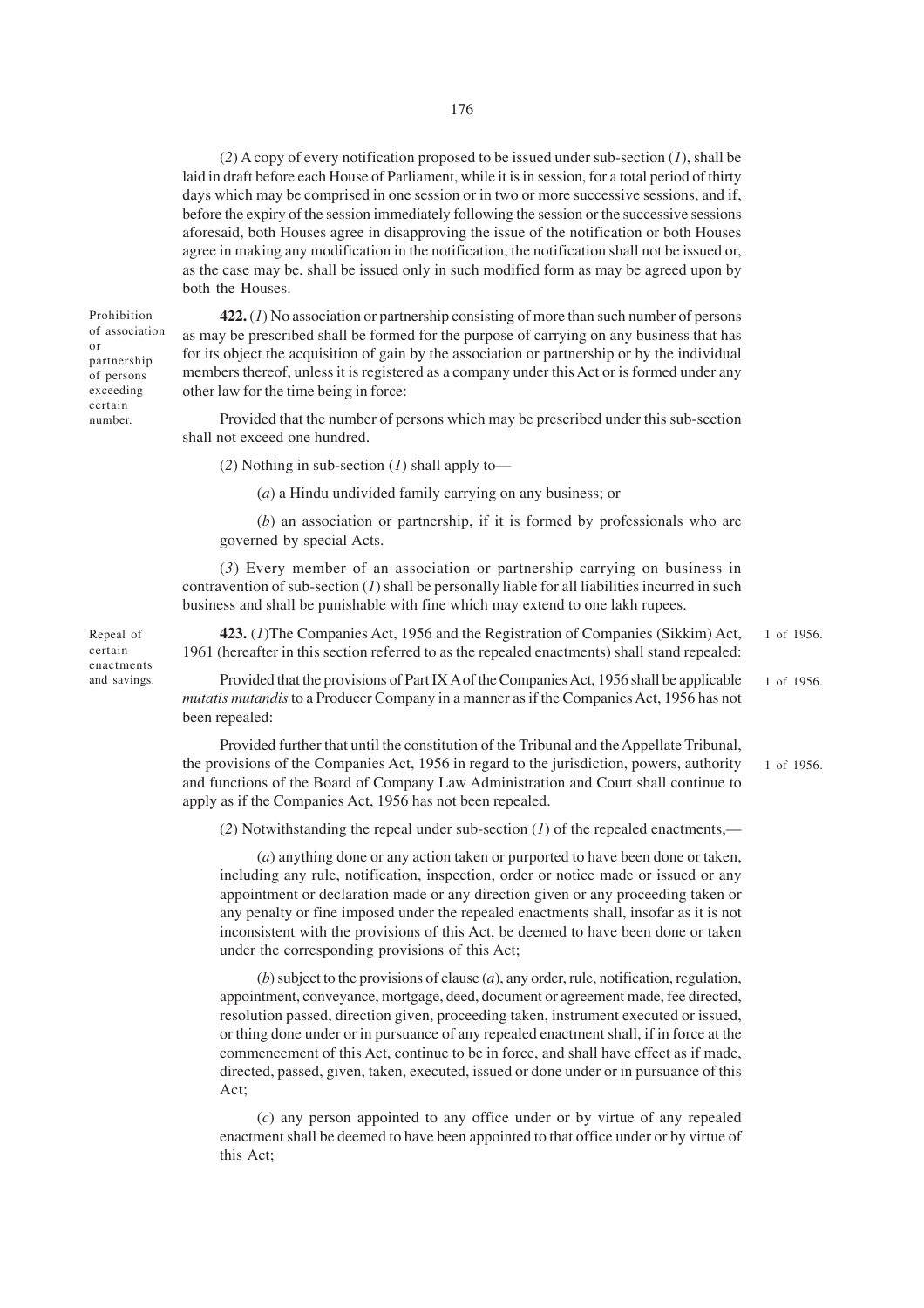|             | $(d)$ the offices existing on the commencement of this Act for the registration of<br>companies shall continue as if they have been established under the provisions of<br>this Act;                                                                                                                                                                                                                                                                                                                                                                                                                                                        |                                                                               |
|-------------|---------------------------------------------------------------------------------------------------------------------------------------------------------------------------------------------------------------------------------------------------------------------------------------------------------------------------------------------------------------------------------------------------------------------------------------------------------------------------------------------------------------------------------------------------------------------------------------------------------------------------------------------|-------------------------------------------------------------------------------|
|             | (e) the incorporation of companies registered under the repealed enactments<br>shall continue to be valid and the provisions of this Act shall apply to such companies<br>as if they were registered under this Act;                                                                                                                                                                                                                                                                                                                                                                                                                        |                                                                               |
|             | (f) all registers and all funds constituted and established under the repealed<br>enactments shall be deemed to be registers and funds constituted or established<br>under the corresponding provisions of this Act;                                                                                                                                                                                                                                                                                                                                                                                                                        |                                                                               |
|             | $(g)$ any prosecution instituted under the repealed enactments and pending<br>immediately before the commencement of this Act before any Court shall, subject to<br>the provisions of this Act, continue to be heard and disposed of by the said Court;                                                                                                                                                                                                                                                                                                                                                                                     |                                                                               |
| 1 of 1956.  | $(h)$ any inspection, investigation or inquiry ordered to be done under the<br>Companies Act, 1956 shall continue to be proceeded with as if such inspection,<br>investigation or inquiry has been ordered under the corresponding provisions of this<br>Act.                                                                                                                                                                                                                                                                                                                                                                               |                                                                               |
| 1 of 1897.  | $(3)$ The mention of particular matters in sub-section (2) shall not be held to prejudice<br>the general application of section 6 of the General Clauses Act, 1897 with regard to the effect<br>of repeal of the repealed enactments as if the Registration of Companies (Sikkim) Act, 1961<br>were also a Central Act.                                                                                                                                                                                                                                                                                                                     |                                                                               |
| 1 of 1956.  | 424. (1) Notwithstanding anything contained in section 422, the Board of Company<br>Law Administration constituted under the Companies Act, 1956 (hereafter in this section<br>referred to as the Company Law Board) shall stand dissolved on the constitution of the<br>Tribunal and the Appellate Tribunal.                                                                                                                                                                                                                                                                                                                               | Dissolution of<br>Company Law<br>Board<br>and<br>consequential<br>provisions. |
|             | (2) The persons holding the offices of Chairman, Vice-Chairman and Members, and<br>officers and other employees of the Company Law Board immediately before the constitution<br>of the Tribunal and the Appellate Tribunal shall vacate their respective offices on such<br>constitution and no such Chairman, Vice-Chairman and Members and officers or other<br>employees shall be entitled to claim any compensation for the premature termination of the<br>term of his office or of any contract of service, if any:                                                                                                                   |                                                                               |
|             | Provided that every officer or other employee, who had been appointed on deputation<br>basis to the Company Law Board, shall, on such dissolution, stand reverted to his parent<br>cadre, Ministry or Department, as the case may be:                                                                                                                                                                                                                                                                                                                                                                                                       |                                                                               |
|             | Provided further that every officer and other employee of the Company Law Board,<br>employed on regular basis by that Board, shall become, on and from such dissolution the<br>officer and other employee, respectively, of the Central Government with the same rights<br>and privileges as to pension, gratuity and other like benefits as would have been admissible<br>to him if he had continued to serve that Board and shall continue to do so unless and until<br>his employment in the Central Government is duly terminated or until his remuneration,<br>terms and conditions of employment are duly altered by that Government: |                                                                               |
| 14 of 1947. | Provided also that notwithstanding anything contained in the Industrial Disputes<br>Act, 1947 or in any other law for the time being in force, any officer or other employee who<br>becomes an officer or other employee of the Central Government under the preceding<br>proviso shall not be entitled to any compensation under this Act or under any other law for<br>the time being in force and no such claim shall be entertained by any court, tribunal or other<br>authority:                                                                                                                                                       |                                                                               |

Provided also that where the Company Law Board has established a provident fund, superannuation fund, welfare fund or other fund for the benefit of the officers and other employees employed in that Board, the monies relatable to the officers and other employees who have become officers or employees of the Central Government shall, out of the monies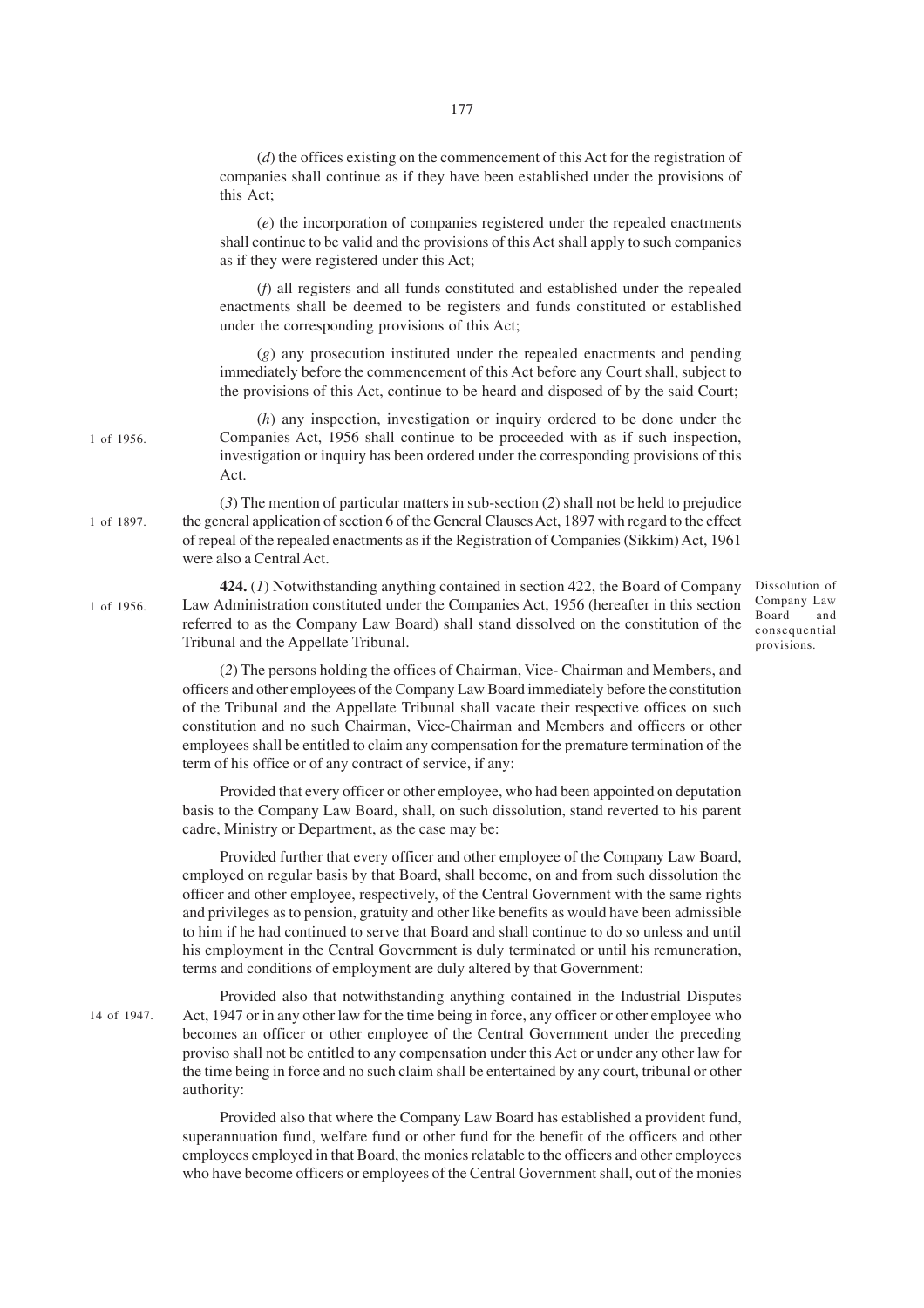standing to the credit of such provident fund, superannuation fund, welfare fund or other fund, stand transferred to, and vest in, the Central Government and such monies which stand so transferred shall be dealt with by that Government in such manner as may be prescribed.

Power to remove difficulties.

Power of Central Government to make rules.

**425.** (*1*) If any difficulty arises in giving effect to the provisions of this Act, the Central Government may, by order published in the Official Gazette, make such provisions, not inconsistent with the provisions of this Act, as appear to it to be necessary or expedient for removing the difficulty:

Provided that no such order shall be made after the expiry of a period of three years from the date of commencement of section 1 of this Act.

(*2*) Every order made under this section shall, as soon as may be after it is made, be laid before each House of Parliament.

**426.** (*1*) The Central Government may, by notification, make rules for carrying out the purposes of this Act.

(*2*) Without prejudice to the generality of the provisions of sub-section (*1*), the Central Government may make rules for all or any of the matters which by this Act are required to be, or may be, prescribed or in respect of which provision is to be or may be made by rules.

(*3*) Any rule made under sub-section (*1*) may provide that a contravention thereof shall be punishable with fine which may extend to five thousand rupees and where the contravention is a continuing one, with a further fine which may extend to five hundred rupees for every day after the first during which such contravention continues.

(*4*) Every rule made by the Central Government under sub-section (*1*) shall be laid as soon as may be after it is made before each House of Parliament, while it is in session, for a total period of thirty days which may be comprised in one session or in two or more successive sessions, and if, before the expiry of the session immediately following the session or the successive sessions aforesaid, both Houses agree in making any modification in the rule or both Houses agree that the rule should not be made, the rule shall thereafter have effect only in such modified form or be of no effect, as the case may be; so, however, that any such modification or annulment shall be without prejudice to the validity of anything previously done under that rule.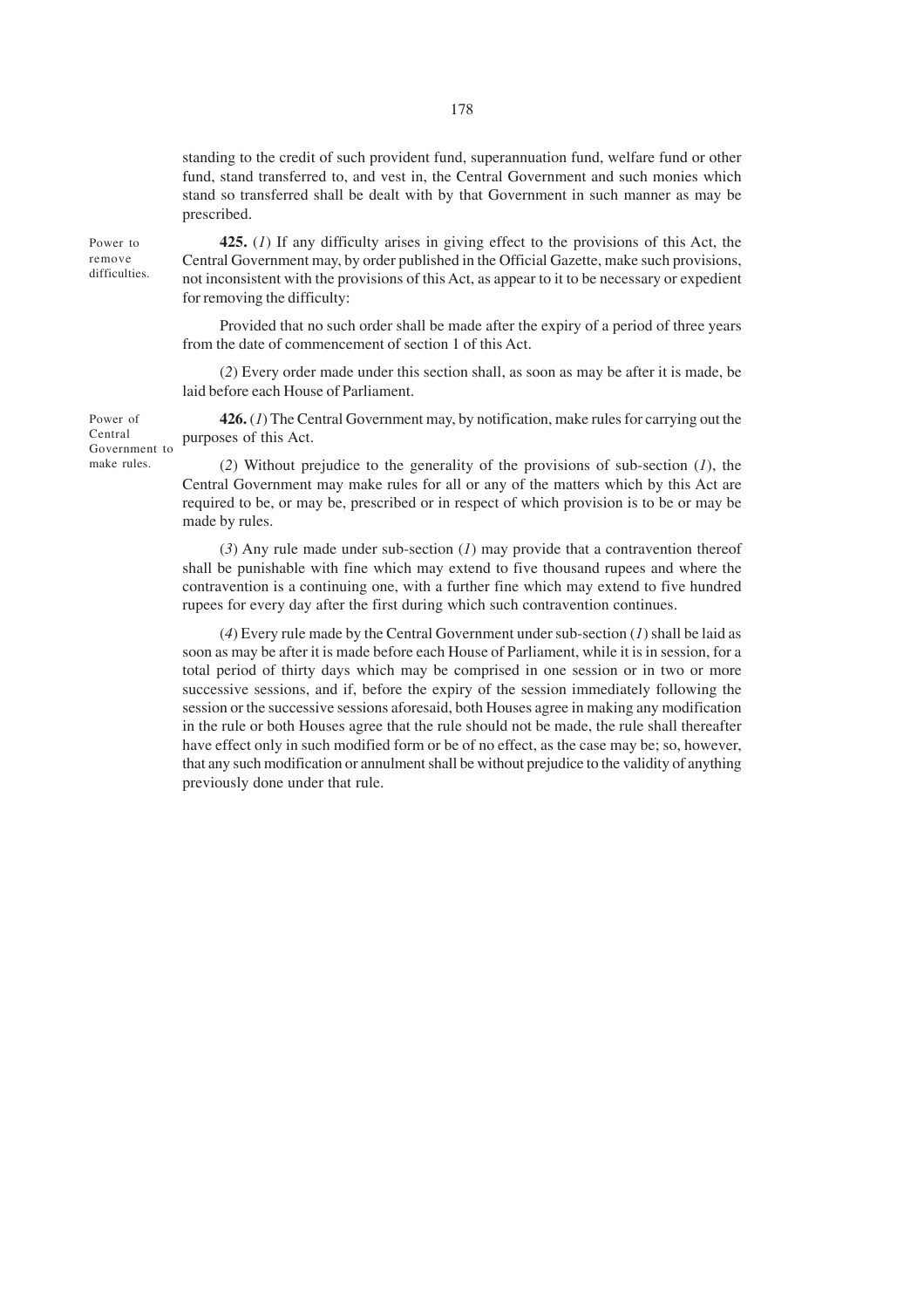### STATEMENT OF OBJECTS AND REASONS

The Companies Act, 1956 was enacted with the object to consolidate and amend the law relating to companies and certain other associations. Simultaneously, the Companies Act, 1913, then in force, was repealed.

2. Many changes have taken place in the national and international economic environment since the enactment of the Companies Act, 1956. This has made the economy more diverse, complex and dynamic. In this milieu, the corporate form of organization is increasingly emerging as the preferred vehicle for economic and commercial activity and has contributed significantly to the growth of the Indian economy and the emergence of service, information and knowledge-based enterprises. The number of companies has expanded from 30,000 in 1956 to nearly 8 lakh companies functioning as of date. Companies are now mobilising resources at a scale unimaginable even a decade ago, continuously entering into and bringing new activities into the fold of the Indian economy, exporting a wide range of goods and services and providing increasing employment opportunities.

3. The expansion and growth of the Indian economy has also generated considerable interest in the international investing community. However, there is a need for sustaining growth in a globalised and competitive environment. The increasing options and avenues for international business, trade and capital flows have made it imperative for the growing Indian economy to not only harness its entrepreneurial and economic resources efficiently but also to be competitive in attracting investment to sustain the impressive growth recorded by it in recent years. Many investors are also looking towards the statutory and regulatory framework for the corporate sector in the country while deciding on their investment options. Modernisation of corporate regulation, governing various aspects of setting up of enterprises, structures for sharing of risk and reward, their governance and accountability to stakeholders, financial procedures and responsibility for disclosures, procedures for rehabilitation, liquidation and winding up is, therefore, critical to the perceptions of investors and determining their business and investment decisions.

4. In the background of the above developments and recognising that the competitive and technology driven business environment today require the corporate entities to be provided greater autonomy of operation and innovation with reasonable process requirements and compliance costs, a need was felt to help sustain the growth of the Indian corporate sector by enabling a new legal framework that would be compact, amenable to clear interpretation, and respond in a timely and appropriate manner to meet the requirements of ever evolving economic activities and business models, while fostering a positive environment for investment and growth. In addition, there is also a need to avoid overlapping and conflict of jurisdiction in the area of sectoral regulations. Therefore, piecemeal re-engineering of the corporate regulatory framework was not considered adequate to enable the systemic changes required. Hence, a comprehensive review of the Companies Act, 1956, and introduction of a revised statutory framework in the form of a new Companies Bill has been considered essential to achieve the desired reform.

5. In the above backdrop, the review of the Companies Act, 1956 and drafting of a new Companies Bill was taken up by the Government on the basis of a detailed consultative process. A "Concept Paper on new Company Law" was placed on the website of the Ministry on 4th August, 2004. The inputs received were put to a detailed examination in the Ministry. The Government also constituted an Expert Committee on Company Law under the Chairmanship of Dr. J.J. Irani on 2nd December, 2004 to make recommendations in respect of new Company Law. The Committee included representatives from concerned Departments and Ministries, professional Institutes and trade bodies and individual experts as members or special invitees. The Committee deliberated extensively on various issues and submitted its report to the Government on 31st May, 2005. After considering the report of the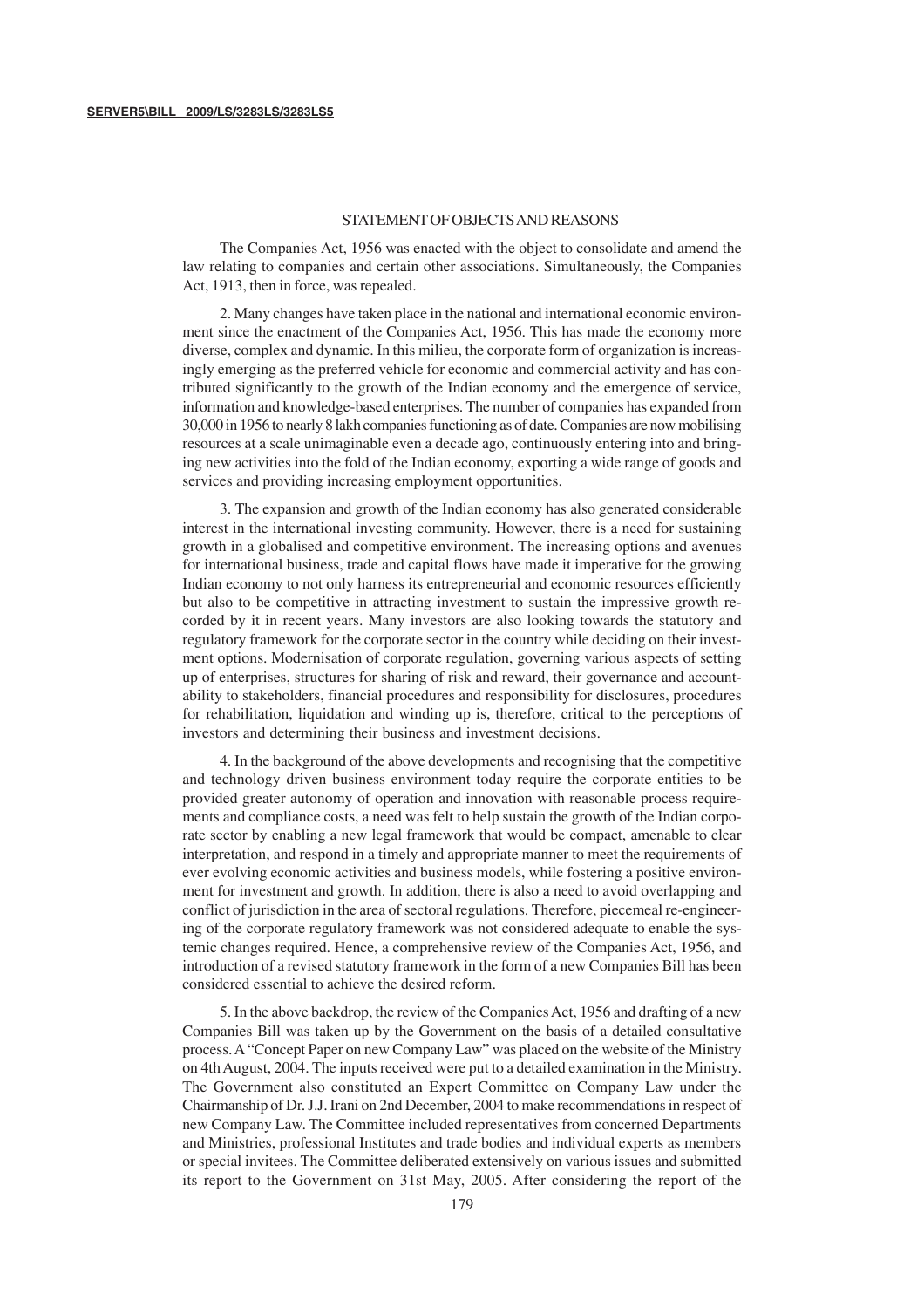Committee and other inputs received from time to time, the Government took up the exercise of comprehensive review of the Companies Act, 1956. Broadly, the objective of the review was to—

(i) retain essential features of the existing framework, segregate substantive law from the procedures to enable a clear framework for good corporate governance that addresses the concerns of all stakeholders equitably;

(ii) revise the law so as to enable a compact statute that is amenable to easy understanding and interpretation;

(iii) enable greater flexibility in procedural aspects so that with the change of time the procedural framework, to be prescribed through rules, may be amended without amendment of the substantive enactment;

(iv) establish a climate that encourages setting up of businesses and their growth while enabling measures to protect the interests of stakeholders and investors, including small investors, through legal basis for sound corporate governance practices and effective enforcement;

(v) provide a framework for responsible self-regulation through determination of corporate matters through decisions by shareholders, in the background of clear accountability for such decisions, obviating the need for a regime based on Government approvals;

(vi) address the practical concerns of small businesses so that people may deal with and invest in companies with confidence, promote international competitiveness of Indian businesses and provide them with the flexibility to meet the challenges of the global economy;

(vii) incorporate international practices based on the models suggested by the United Nations Commission on International Trade Law (UNCITRAL); and

(viii) provide for a reasonable and appropriate framework for enforcement of the law that enables proper investigation and imposition of appropriate sanctions comprising of penalties for non-compliance and punishment for violation of the law and for fraudulent conduct, keeping in view the experience resulting from past stock market scams and concerns expressed by Joint Parliamentary Committees thereon.

6. Finally, a comprehensively revised Bill, the Companies Bill, 2008 was prepared in consultation with Ministry of Law and was introduced in the Lok Sabha on 23rd October, 2008 in the 14th Lok Sabha and was subsequently referred to the Department related Parliamentary Standing Committee on Finance for examination and report. However, before the said Committee could present its report, 14th Lok Sabha was dissolved and the Companies Bill, 2008 lapsed as per clause (5) of article 107 of the Constitution of India. In view of this, it is proposed to introduce the Companies Bill, 2009.

#### 7. The Companies Bill, 2009, *inter alia*, provides for:—

(i) the basic principles for all aspects of internal governance of corporate entities and a framework for their regulation, irrespective of their area of operation, from incorporation to liquidation and winding up, in a single, comprehensive legal framework to be administered by the Central Government. In doing so, the Bill also seeks to harmonise the Company law framework with the sectoral regulations;

(ii) articulation of shareholders democracy with protection of the rights of minority stakeholders, responsible self-regulation with adequate disclosures and accountability and also reduction of Government control over internal corporate processes;

(iii) easy transition of companies operating under the Companies Act, 1956, to the new legal framework as also from one type of company to another, freedom with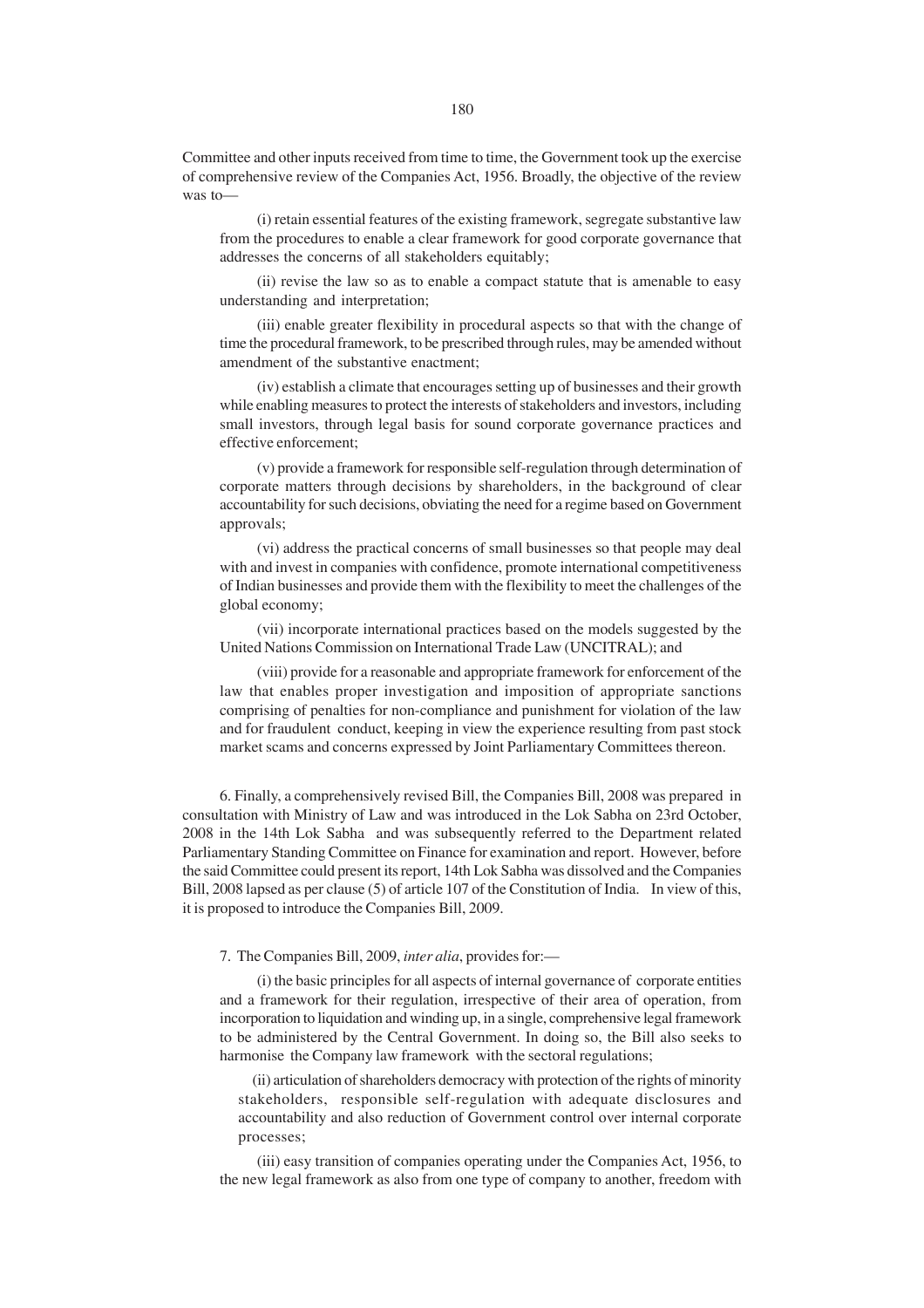regard to the numbers and layers of subsidiary companies that a company may have, subject to disclosures in respect of their relationship and transactions or dealings between them;

(iv) a new entity in the form of One Person Company (OPC), empowering the Government to provide for a simpler compliance regime for OPC and small companies and retention of the concept of Producer companies, while providing a more stringent regime for companies with charitable objects to check misuse;

(v) application of the successful e-Governance initiative of the Ministry of Corporate Affairs (MCA-21) to all the processes involved in meeting compliance obligations. Company processes may also be carried out through electronic mode;

(vi) speedy incorporation process, with detailed declarations and disclosures about the promoters, directors, etc., at the time of incorporation. Every company director would be required to acquire a unique Director Identification Number;

(vii) relaxation of restriction limiting the number of persons in associations or partnerships, etc., to a maximum of one hundred, with no ceiling as to associations, or partnerships, formed by professionals regulated by special Acts;

(viii) duties and liabilities of the directors and every company to have at least one director resident in India. The Bill also provides for independent directors to be appointed on the Boards of such companies as may be prescribed, along with attributes determining independence. The requirement to appoint minimum number of independent directors, where applicable, to listed public companies is one-third of the total number of directors. For other public companies, the requirement and number may be prescribed through rules;

(ix) statutory recognition to audit committee, remuneration committee and stakeholders relationship committee of the Board and the Chief Executive Officer (CEO), the Chief Financial Officer (CFO) and the Company Secretary to be as Key Managerial Personnel (KMP);

(x) companies not to be allowed to raise deposits from the public except on the basis of permission available to them through other special Acts. The Bill prohibits insider trading by company directors or Key Managerial Personnel and declares it as an offence with criminal liability;

(xi) recognition of both accounting and auditing standards. The role, rights and duties of the auditors have been defined so as to maintain integrity and independence of the audit process. Consolidation of financial statements of subsidiaries with those of holding companies is proposed to be made mandatory;

(xii) a single forum for approval of mergers and acquisitions along with a simple and shorter merger process for holding and wholly owned subsidiary companies or between two or more small companies as well as recognition of cross border mergers. Concept of deemed approval also provided in certain situations;

(xiii) a framework for enabling fair valuations in companies for various purposes. Appointment of valuers is proposed to be made by an audit committee or in its absence by the Board of Directors;

(xiv) claim of an investor over a dividend or a benefit from a security not claimed for more than a period of seven years not to be extinguished, and Investor Education and Protection Fund (IEPF) is to be administered by a statutory authority;

(xv) shareholders associations or group of shareholders to be enabled to take legal action in case of any fraudulent action on the part of a company and to take part in investor protection activities and "Class Action Suits";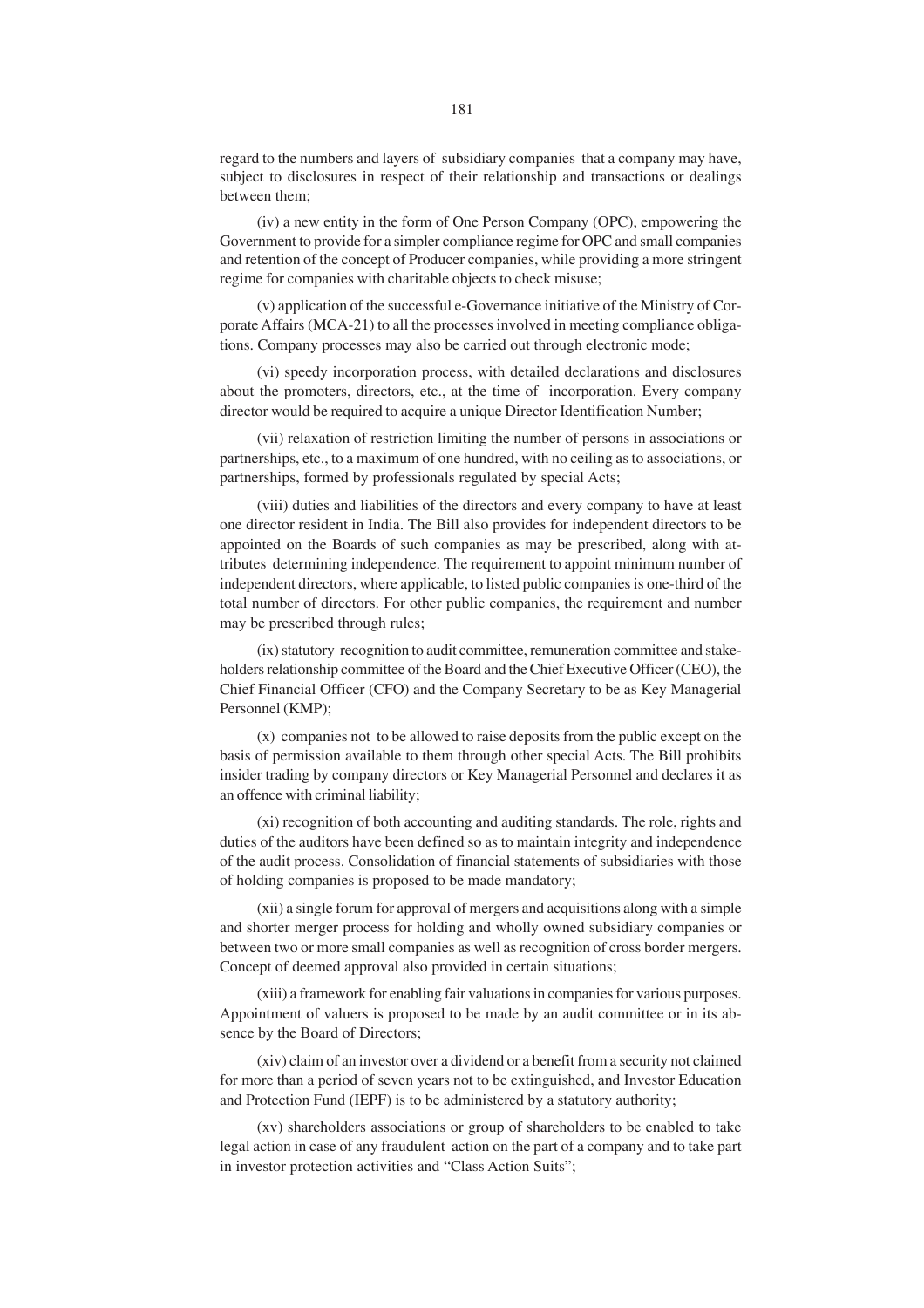(xvi) a revised framework for regulation of insolvency, including rehabilitation, liquidation and winding up of companies and the process to be completed in a time bound manner;

(xvii) consolidation of fora for dealing with rehabilitation of companies, their liquidation and winding up in the single forum of National Company Law Tribunal and appeal to National Company Law Appellate Tribunal with suitable transitional provisions. The nature of the Rehabilitation and Revival Fund as provided in the Companies (Second Amendment) Act, 2002 is to be replaced by Rehabilitation and Insolvency Fund with voluntary contributions linked to entitlements to draw money in a situation of insolvency;

(xviii) a more effective regime for inspections and investigations of companies while laying down the maximum as well as minimum quantum of penalty for each offence with suitable deterrence for repeated defaults. The company is identified as a separate entity for imposition of monetary penalties from the officers in default. In case of fraudulent activities, provisions for recovery and disgorgement have been included;

(xix) levy of additional fee in a non-discretionary manner for procedural noncompliance, such as late filing of statutory documents, to be enabled through rules. Defaults of procedural nature to be penalised by levy of monetary penalties by the adjudicating officers not below the level of Registrar. The appeals against orders of adjudicating officers are to lie with designated higher authorities;

(xx) special courts to deal with offences under the Bill. Company matters such as mergers and amalgamations, reduction of capital, insolvency including rehabilitation, liquidations and winding up are proposed to be dealt with by the National Company Law Tribunal.

8. In view of the extensive changes made in the Companies Act, 1956, it has been considered necessary to repeal the said Act and enact the Companies Bill, 2009.

9. The Notes on Clauses explain, in detail, provisions of the Bill.

10. The Bill seeks to achieve the above objectives.

*The* 15*th July,* 2009

NEW DELHI: SALMAN KHURSHID

# **PRESIDENT'S RECOMMENDATION UNDER ARTICLE 117 OF THE CONSTITUTION OF INDIA**

————

## **[Copy of letter No. 1/4/2009-CL-I dated the 17th July, 2009 from Shri Salman Khurshid, Minister of State for Corporate Affairs to the Secretary-General, Lok Sabha]**

————

The President, having been informed of the subject matter of the proposed Companies Bill, 2009, recommends introduction of the Bill in the House under article 117(1) of the Constitution and also recommends to the House the consideration of the Bill under article 117(3) of the Constitution.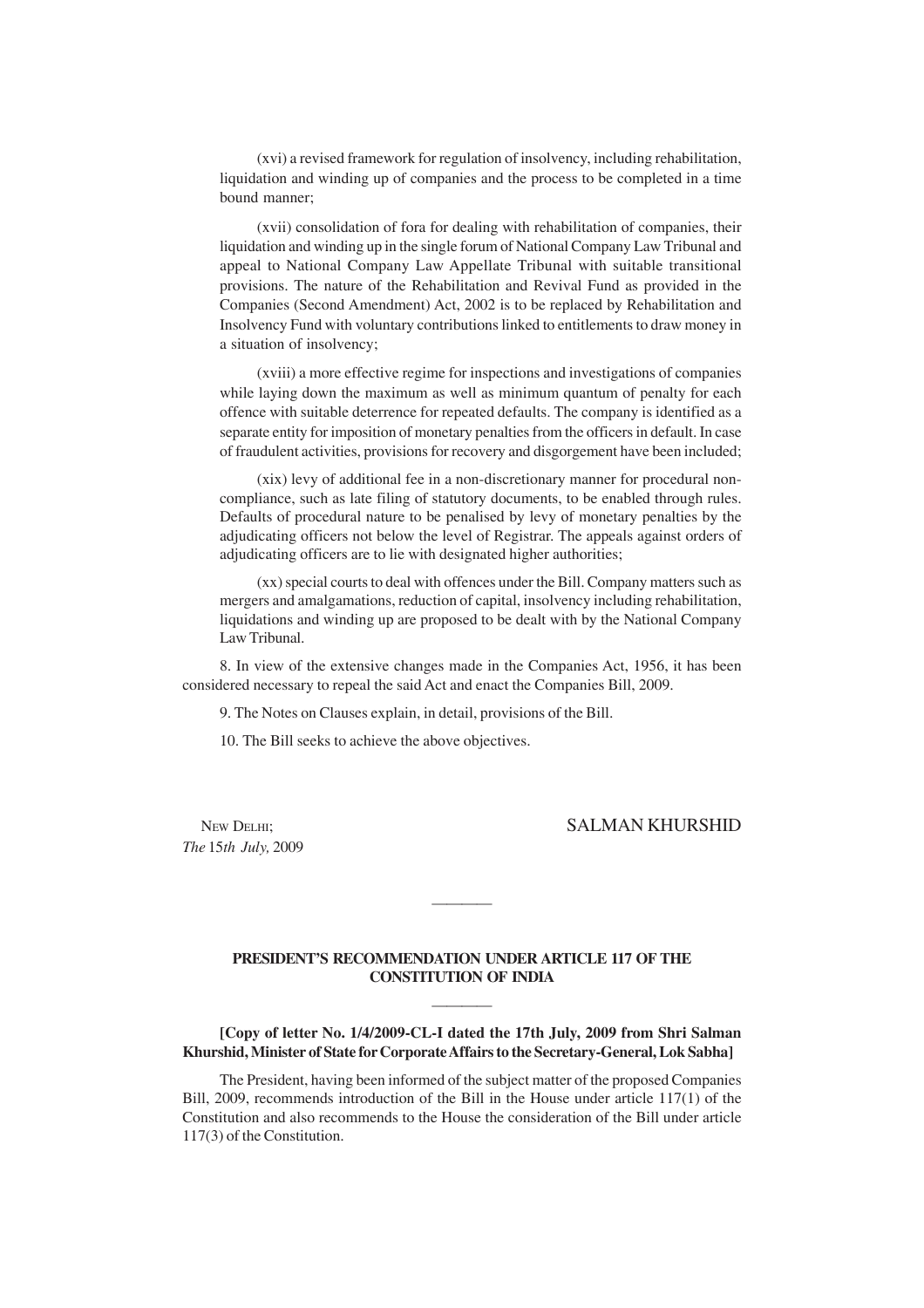#### *Notes on Clauses*

*Clause* 1. — It has been made flexible to enforce various sections on different dates. Sub-clause (4) makes position clear as to application of this Act.

*Clause* 2. — This clause corresponds to section 2 of the Companies Act, 1956 and defines various expressions used in the Bill.

*Clause* 3. — This clause corresponds to section 12 of the Companies Act, 1956 and seeks to provide minimum number of persons to form a public, private or One Person Company for any lawful purpose, by subscribing their names to the memorandum. Memorandum of One Person Company shall indicate the name of a person who shall become member, in the event of death, disability or otherwise of the single member. The companies formed under this clause may be limited by shares or limited by guarantee or an unlimited company.

*Clause* 4. — This clause corresponds to section 25 of the Companies Act, 1956 and empowers the Central Government to register an association as limited company having charitable objects to promote commerce, art, science, sports, education, research, social welfare, religion, charity, etc., without adding to its name the words "Limited", "Private Limited" or "OPC Limited". The profit or any income of the company shall be used for promoting the objects of the company. Payment of dividend to members is prohibited. The Central Government shall issue license on such terms and conditions as shall be prescribed by it for registration of such companies and these companies shall be subject to certain exemptions and restrictions. In case of contravention of this clause or the conditions imposed, the Central Government may revoke the license order the company to be wound up or amalgamated with another company having similar objects. A firm may be allowed to become a member of such company.

*Clause* 5 —This clause corresponds to sections 13, 14 and 20 of the Companies Act, 1956 and seeks to provide for the requirements with respect to memorandum of a company. The memorandum shall mention the name of a company, State in which the registered office of the company is to be situated, objects for which the company is proposed to be incorporated, liability of members, etc.

*Clause* 6.— This clause corresponds to sections 26, 27, 28 and 29 of the Companies Act, 1956 and seeks to provide the contents and model of articles of association. The articles may contain an entrenchment provision also.

*Clause* 7.— This clause corresponds to section 33 of the Companies Act, 1956 and seeks to provide for the procedure to be followed for incorporation of a company. Memorandum and articles of association duly signed, a declaration in a prescribed form to the effect that the requirements of the Act in respect of registration have been complied with, affidavit from the subscribers to the memorandum and from the first directors, to the effect, that they are not convicted and have not been found guilty of any fraud or misfeasance, etc., under this Act during the last five years, complete details of name, address of the company, particulars of every subscriber and the persons named as first directors shall be given to the Registrar. Thereafter, the Registrar of companies shall register the company and issue a Certificate of Incorporation and allot a Corporate Identity Number. The persons furnishing false information in this connection shall be liable for punishment and the company which is registered may be liable for strike off from the register or winding up on the order of Tribunal.

*Clause* 8. — This clause corresponds to section 34 of the Companies Act, 1956 and seeks to provide for the effect of registration of a company. The clause provides that from the date of incorporation, the subscribers become the members of the company. The company shall be a body corporate with a name, capable of exercising all the functions of an incorporated company under this Act and shall have perpetual succession and a common seal with power to acquire, hold and dispose of property, to contract, to sue and be sued, by the said name.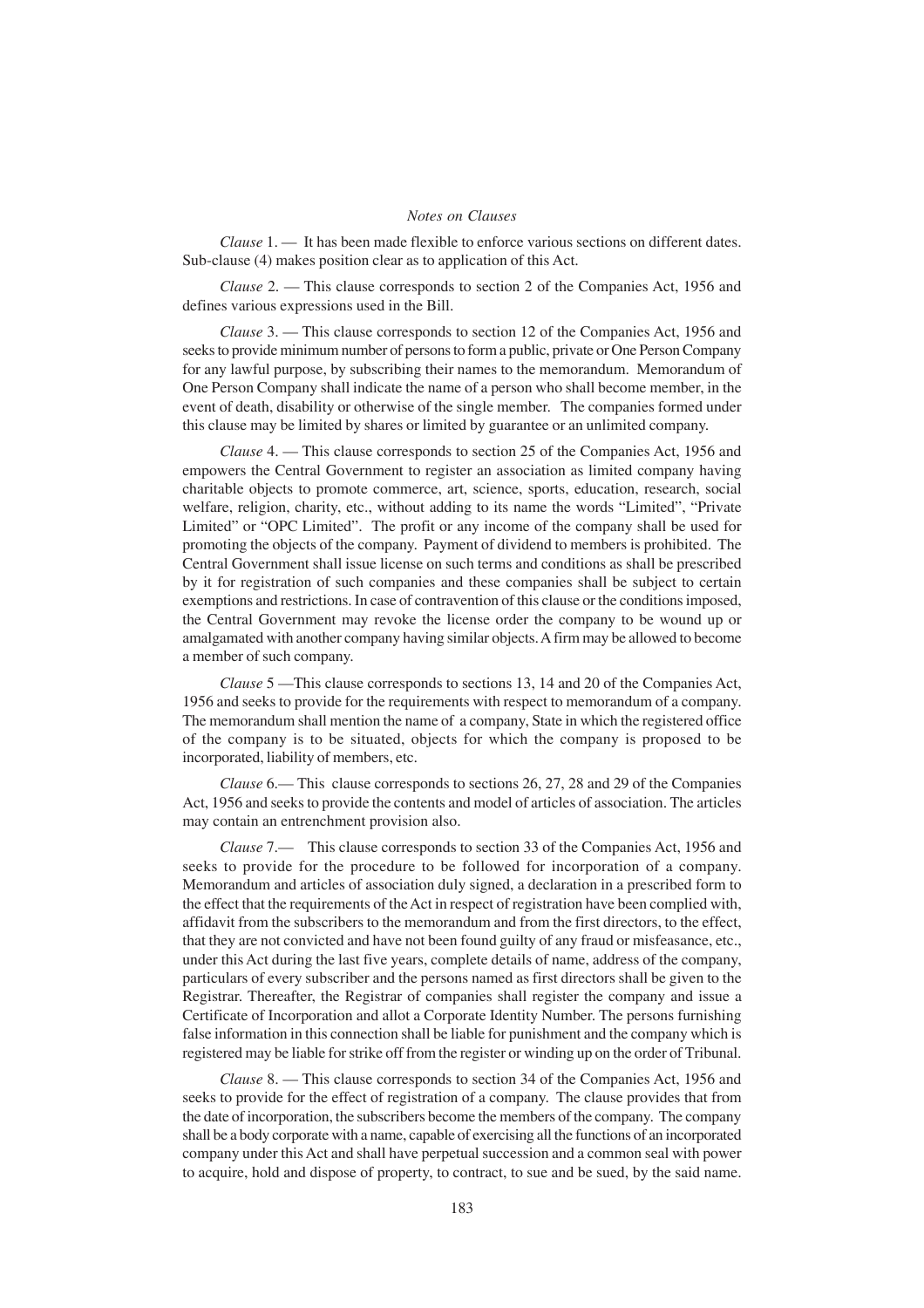*Clause* 9. — This clause corresponds to section 36 of the Companies Act, 1956 and seeks to provide for the effect of memorandum and articles whereby the memorandum and articles shall be binding on the company and the members to the extent as if they respectively had been signed by the company and by each member. All moneys payable by any member to the company shall be debt due from him to the company.

*Clause* 10. — This clause corresponds to section 149 of the Companies Act, 1956 and seeks to provide that the company having a share capital shall not commence business or exercise any borrowing powers unless a declaration is filed with Registrar by a director or subscriber that every subscriber to the memorandum has paid the value of shares taken by him, and the company has filed with the Registrar the verification of its registered office. If a copy has not field such declaration within 180 days of the date of incorporation. The Registrar of companies may remove the name of the company if he has reasonable cause to believe that the company is not carrying on business or operations.

*Clause* 11. — This clause corresponds to sections 146 and 147 of the Companies Act, 1956 and seeks to provide that from the date of incorporation and at all times thereafter, a company shall have a registered office capable of receiving and acknowledging all communications and notices addressed to it. In case of any change of the registered office, the company has to give notice to the Registrar of companies within a stipulated time. Any change of registered office outside the local limits of any city, town or village shall be done only with the approval of members through special resolution.

*Clause* 12. — This clause corresponds to section 16 of the Companies Act, 1956 and seeks to provide that a company may alter the provisions of its memorandum with approval of the members through special resolution. No alteration shall have any effect unless it is registered with the Registrar. Where there is change in the name of a company, the Registrar shall issue a fresh certificate of incorporation. Any alteration of the memorandum relating to the place of registered office from one State to another shall be effective only with the approval of the Central Government on an application filed to it. A copy of the order to this effect has to be filed with the Registrar.

*Clause* 13. — This clause corresponds to section 31 of the Companies Act, 1956 and seeks to provide for alteration of articles. A company may alter its articles including alterations having effect of conversion of a private company or a One Person Company into a public company or a One Person Company or a public company into private company with the approval of members through special resolution and approval of the Tribunal will be required for conversion of a public company into a private company or OPC. A copy of order of Tribunal shall be filed with the Registrar together with a printed copy of the altered articles.

*Clause* 14. — This clause corresponds to section 40 of the Companies Act, 1956 and seeks to provide that every alteration made in the memorandum or articles of a company shall be noted in every copy of the memorandum or articles of association.

*Clause* 15. — This clause corresponds to section 22 of the Companies Act, 1956 and seeks to empower the Central Government to give direction to the company to rectify its name if the name registered is identical with or too nearly resembles the name, by which a company in existence has been previously registered, or the name is identical with or too nearly resembles to a registered trade mark.

*Clause* 16. — This clause corresponds to section 39 of the Companies Act, 1956 and seeks to provide that every company shall on being so requested by a member, send copies of memorandum, and articles of association, agreement or resolution on payment of fees.

*Clause* 17. — This clause corresponds to section 32 of the Companies Act, 1956 and seeks to provide that a company may re-register itself in same or any other class of companies by altering its memorandum and articles of association. The re-registration shall not affect any debts, liabilities, obligations or contracts incurred or entered into by the company.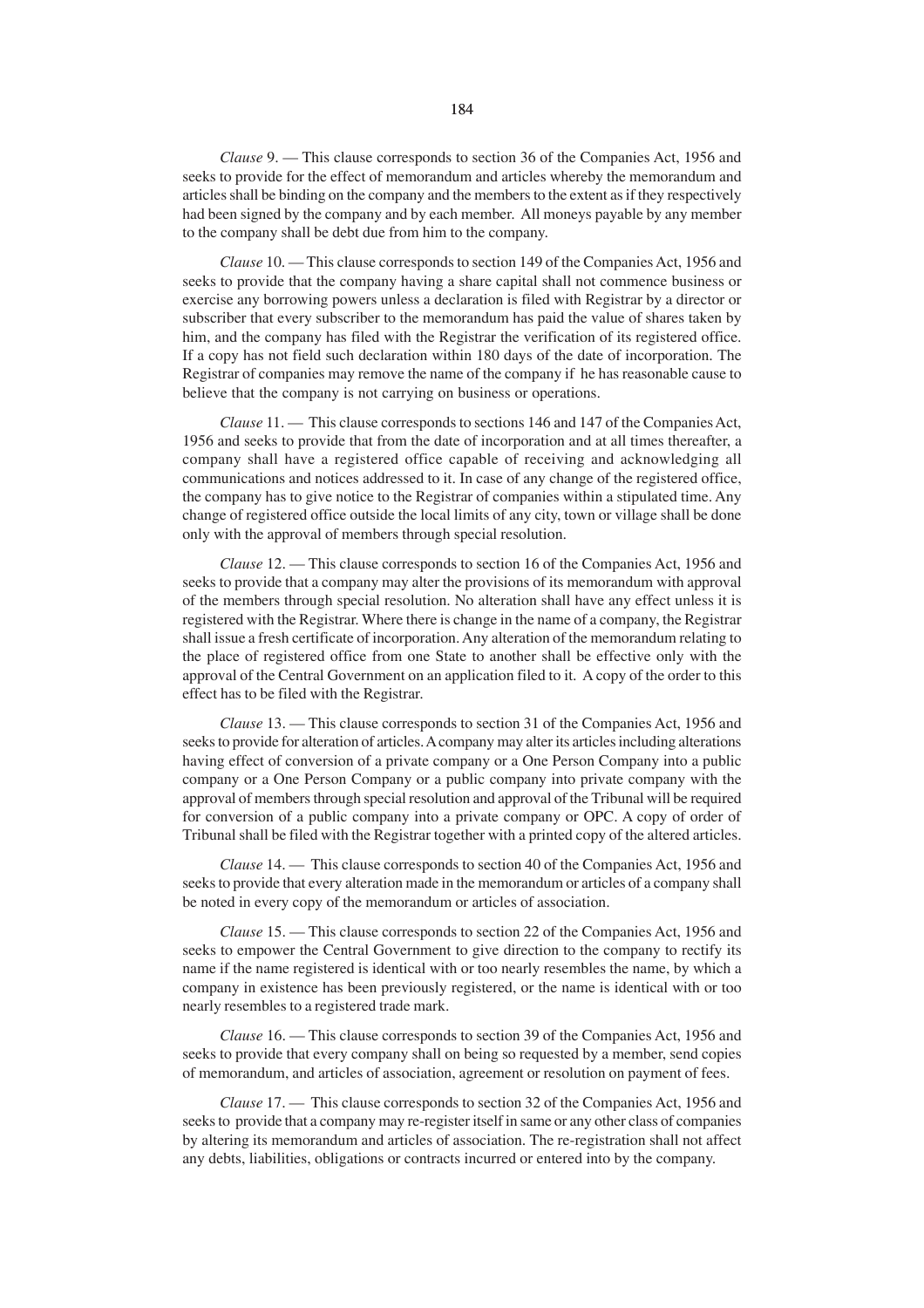*Clause* 18. — This clause corresponds to section 42 of the Companies Act, 1956 and seeks to provide that a subsidiary company shall not hold shares in its holding company and no holding company shall allot or transfer its shares to any of its subsidiary companies and any such allotment or transfer of shares of a company to its subsidiary company shall be void.

*Clause* 19. — This clause corresponds to sections 51, 52 and 53 of the Companies Act, 1956 and seeks to provide for the mode in which documents may be served on the company, its members and also on the Registrar.

*Clause* 20. — This clause corresponds to section 54 of the Companies Act, 1956 and seeks to provide for authentication of documents, proceedings and contracts, etc.

*Clause* 21. — This clause corresponds to section 47 of the Companies Act, 1956 and seeks to provide for execution of bills of exchange, *hundi,* promissory notes and other deeds. A company may, by writing under its common seal, authorise any person as its attorney to execute deeds on company's behalf. Deed signed by such an attorney on behalf of the company and under his seal shall bind the company and have same effect as if it were made under its common seal.

*Clause* 22. — This clause corresponds to section 55A of the Companies Act, 1956 and seeks to provide that the powers relating to issue and transfer of securities and non-payment of dividend by listed companies or those companies which intend to get their securities listed on any stock exchange in India, be administered by the Securities and Exchange Board of India, and in other cases be administered by the Central Government.

*Clause* 23. — This clause corresponds to section 56 and Schedule II of the Companies Act, 1956 and seeks to provide for the matters to be stated and information to be given in the prospectus. Prospectus shall not be issued before the date of its publication. No statement of an expert shall be included in the prospectus unless he is engaged or interested information of a company and has given his written consent to the issue of prospectus before the delivery of a copy of the prospectus to the Registrar for registration. Registrar shall register the prospectus only after the registration requirements are complied with. Prospectus is to be issued within ninety days from the date of delivery of prospectus to the Registrar. In case, a prospectus is issued by a company in contravention of the provision of this section, the company and person knowingly party to such contravention shall be punishable.

*Clause* 24. — This clause corresponds to section 67 of the Companies Act, 1956 and seeks to provide that a company may make an offer or invitation to the public to subscribe for securities. A statement indicating the salient features of the offer or invitation has to be filed with the Registrar of companies for registration.

*Clause* 25. — This clause corresponds to section 66 of the Companies Act, 1956 and seeks to provide that where an advertisement of any prospectus of a company is published, it shall specify therein the contents of memorandum as regards to the objects, the liability of members and the amount of share capital, the names of the signatories and the number of shares subscribed by them and also its capital structure, etc.

*Clause* 26. — This clause corresponds to section 60A of the Companies Act, 1956 and seeks to provide that any class or classes of companies prescribed by the Securities and Exchange Board of India may file a shelf prospectus with the Registrar of companies at the stage of the first offer of securities having validity for a period of one year. No further issue of prospectus is required in respect of a second or subsequent offer of securities included in such prospectus for a period of one year. Company shall also file information memorandum on new charges created, of any change in financial position with the Registrar of companies prior to the issue of a second or subsequent offer under shelf prospectus.

*Clause* 27. — This clause corresponds to section 60B of the Companies Act, 1956 and seeks to provide for issue of redherring prospectus prior to issue of a prospectus. A company proposing to issue a red herring prospectus shall file it with Registrar at least three days prior to the opening of the subscription list and the offer.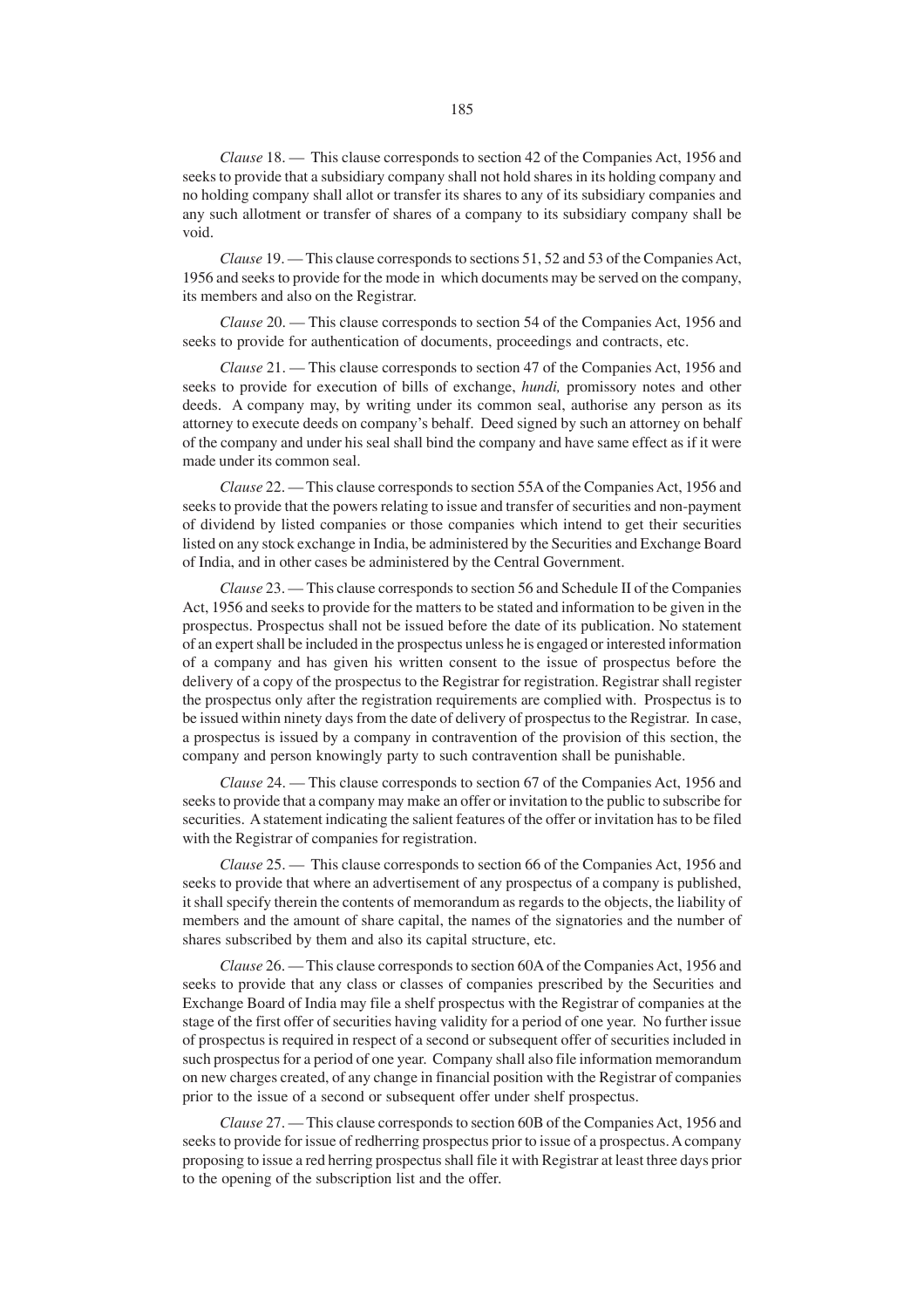*Clause* 28. — This clause corresponds to sub-section (*3*) of section 56 of the Companies Act, 1956 and seeks to provide that every form of application issued for purchase of any securities of a company shall be accompanied by an abridged prospectus.

*Clause* 29. — This clause corresponds to section 63 of the Companies Act, 1956 and provides for criminal liability for misstatements in prospectus. The person who authorises the issue of such prospectus shall be punishable with fine and imprisonment.

*Clause* 30. — This clause corresponds to section 62 of the Companies Act, 1956 and seeks to provide that in case any person subscribes for securities on the basis of misleading statements or inclusion or omission of any matter in the prospectus resulting in any loss or damage, the person who has authorised the issue of such prospectus or a director, promoter, whosoever is liable, shall have to compensate every person who has sustained such loss or damage.

*Clause* 31. — This clause corresponds to section 68 of Companies Act, 1956 and seeks to provide that any person who fraudulently induces persons to invest money by making statement which is false, deceptive, misleading or deliberately conceals any facts, shall be punishable with imprisonment and with fine.

*Clause* 32. — This is a new clause which seeks to provide that a suit may be filed or any other action may be taken by any person, group of persons or any association of persons who have been affected by any misleading statement or the inclusion or omission of any matter in the prospectus.

*Clause* 33. — This clause corresponds to section 68A of the Companies Act, 1956 and seeks to provide that any person who makes abates making of an application in fictitious name or makes or abates making of multiple applications or otherwise induces companies to allot shares in fictitious name, shall be punishable with imprisonment and with fine. The clause further provides that Court may order disgorgement of any such gain and seizure and disposal of such securities.

*Clause* 34. — This clause corresponds to section 69 of the Companies Act, 1956 prohibiting allotment of securities where the minimum amount has not been subscribed and the amount received is to be refunded to all the applicants within a given time frame.

*Clause* 35. — This clause corresponds to section 73 of the Companies Act, 1956 and seeks to provide that prospectus has to mention the name of the stock exchange where the securities are to be dealt with. Any allotment without permission of the stock exchange shall be void. All moneys received on application from the public for subscription to the securities shall be kept in a separate bank account. In case of default, the company and every officer of the company who is in default shall be punishable with fine or with imprisonment or with both. A company may pay commission to any person in connection with the subscription to its securities.

*Clause* 36. — This is a new clause which provides that a company may issue depository receipts to be dealt with in a depository mode in any foreign country.

*Clause* 37. — This clause corresponds to sections 85 and 86 and seeks to provide that there shall be two kinds of share capital namely equity share capital and preference share capital. Preferential share capital carries a preferential right with respect to payment of dividend and also for repayment of capital at the time of winding up.

*Clause* 38. — This clause corresponds to section 82 of the Companies Act, 1956 and seeks to provide that the shares and debentures are movable property transferable in a manner provided in the articles of a company.

*Clause* 39. — This clause corresponds to section 83 of the Companies Act, 1956 and seeks to provide that every share in a company having a share capital shall be distinguished by distinctive number. This clause does not apply to shares held with the depository.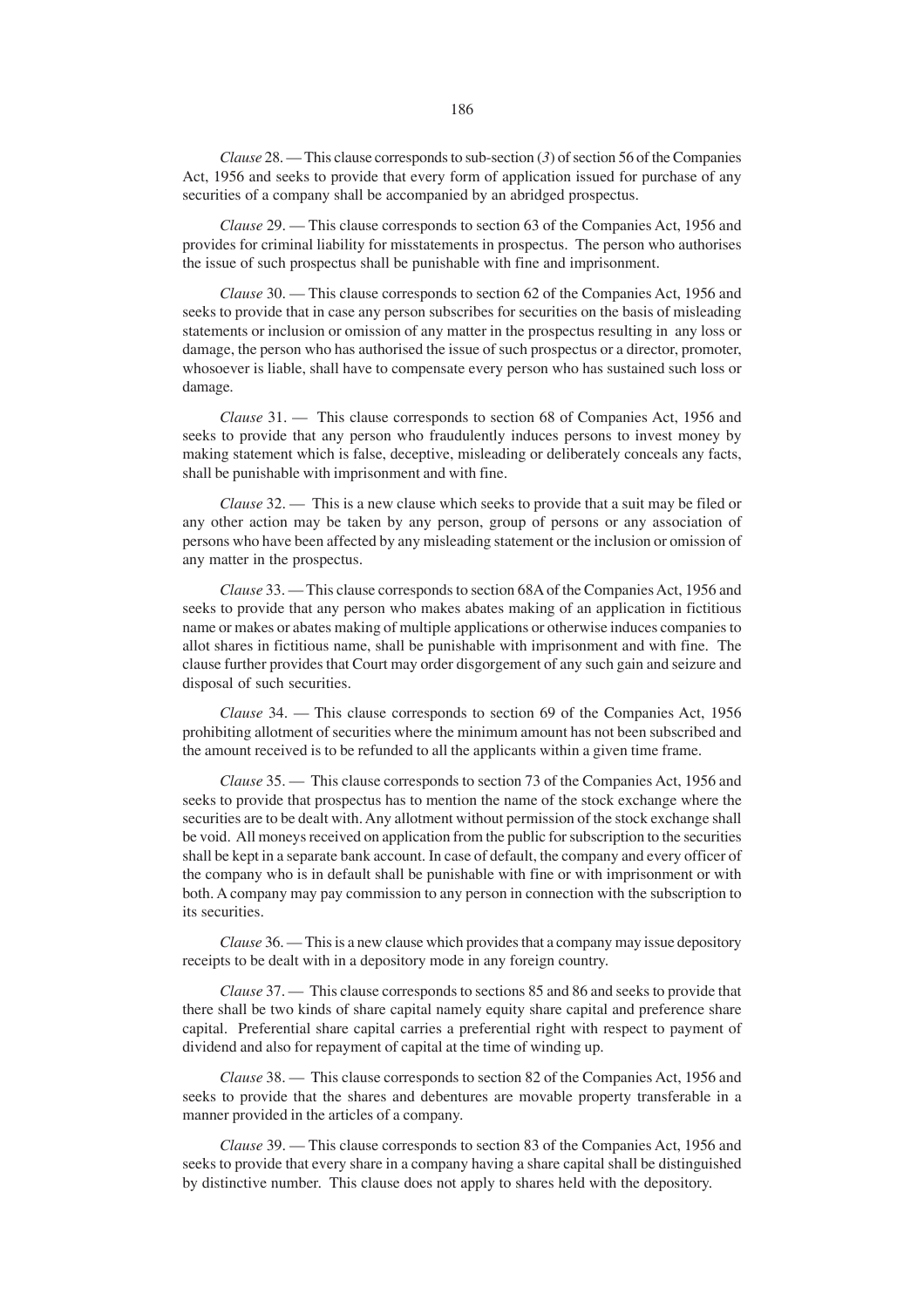*Clause* 40. — This clause corresponds to section 84 of the Companies Act, 1956 and seeks to provide that a certificate issued by a company shall be *prima facie* evidence of the title of the person to such shares. It provides the manner for issuance of duplicate share certificate and the particulars to be entered in the register of members.

*Clause* 41. — This clause corresponds to section 87 of the Companies Act, 1956 and seeks to provide that every member who is a holder of equity share shall have the right to vote on every resolution placed before the company. His voting right on a poll shall be in proportion to his share in the paid-up equity share capital of the company. Every member of a company who is holding preference shares shall have a right to vote only on such resolutions which directly affect the rights attached to his preference shares.

*Clause* 42. — This clause corresponds to sections 106 and 107 of the Companies Act, 1956 and seeks to provide that where share capital is divided into different classes of shares, the rights attached to any class of shares may be varied with the written consent of the holders of not less than three-fourths of the issued shares or by special resolution. Where the holders of ten per cent. of the issued share capital did not consent to such variation, they may apply to Tribunal for cancellation or modification in such variation.

*Clause* 43. — This clause corresponds to section 91 of the Companies Act, 1956 and seeks to provide that where any calls for further share capital are made on the shares of a class, such call shall be made on uniform basis on all shares falling under that class.

*Clause* 44. — This clause corresponds to section 92 of the Companies Act, 1956 and seeks to provide that a company can accept from any member the whole or a part of the amount remaining unpaid on any shares without being called up and that he will not be entitled to any voting rights on the amount paid by him unless amount has been called up.

*Clause* 45. — This clause corresponds to section 93 of the Companies Act, 1956 and seeks to provide that a company, if authorised by its articles, pay dividends in proportion to the amount paid-up on each share.

*Clause* 46. — This clause corresponds to section 78 of the Companies Act, 1956 and seeks to provide that a company shall transfer the amount received by it as share premium to securities premium account and state the means in which the amount in that account can be applied.

 Clause 47. — This clause corresponds to section 79 of the Companies Act, 1956 and seeks to provide that companies are prohibited from issuing shares at a discount except in the case of issue of sweat equity shares.

*Clause* 48. — This clause corresponds to section 79A of the Companies Act, 1956 and seeks to provide that on fulfilling certain conditions, a company may issue sweat equity shares of a class of shares already issued. The rights, limitations, restrictions and provisions applicable to equity shares shall be applicable to sweat equity shares and holders of such shares rank *pari passu* with other equity shareholders.

*Clause* 49. — This clause corresponds to sections 80 and 80A of the Companies Act, 1956 and seeks to provide that no company limited by shares shall issue irredeemable preference shares. A company may issue preference shares for a period not exceeding twenty years. However, for infrastructural project preference shares can be issued for more than twenty years.

*Clause* 50. — This clause corresponds to sections 108, 109B, 110 and 113 of the Companies Act, 1956 and seeks to provide that transfer of securities/interest of a member not to be registered except on production of instrument of transfer duly stamped, dated and executed. In case of loss of the instrument, the company may register the transfer in terms of indemnity. Where an application relates to partly paid-up shares, the transfer shall not be registered unless a notice is issued to the transferee. In case of refusal of transfer of shares, transferee may appeal to the Tribunal.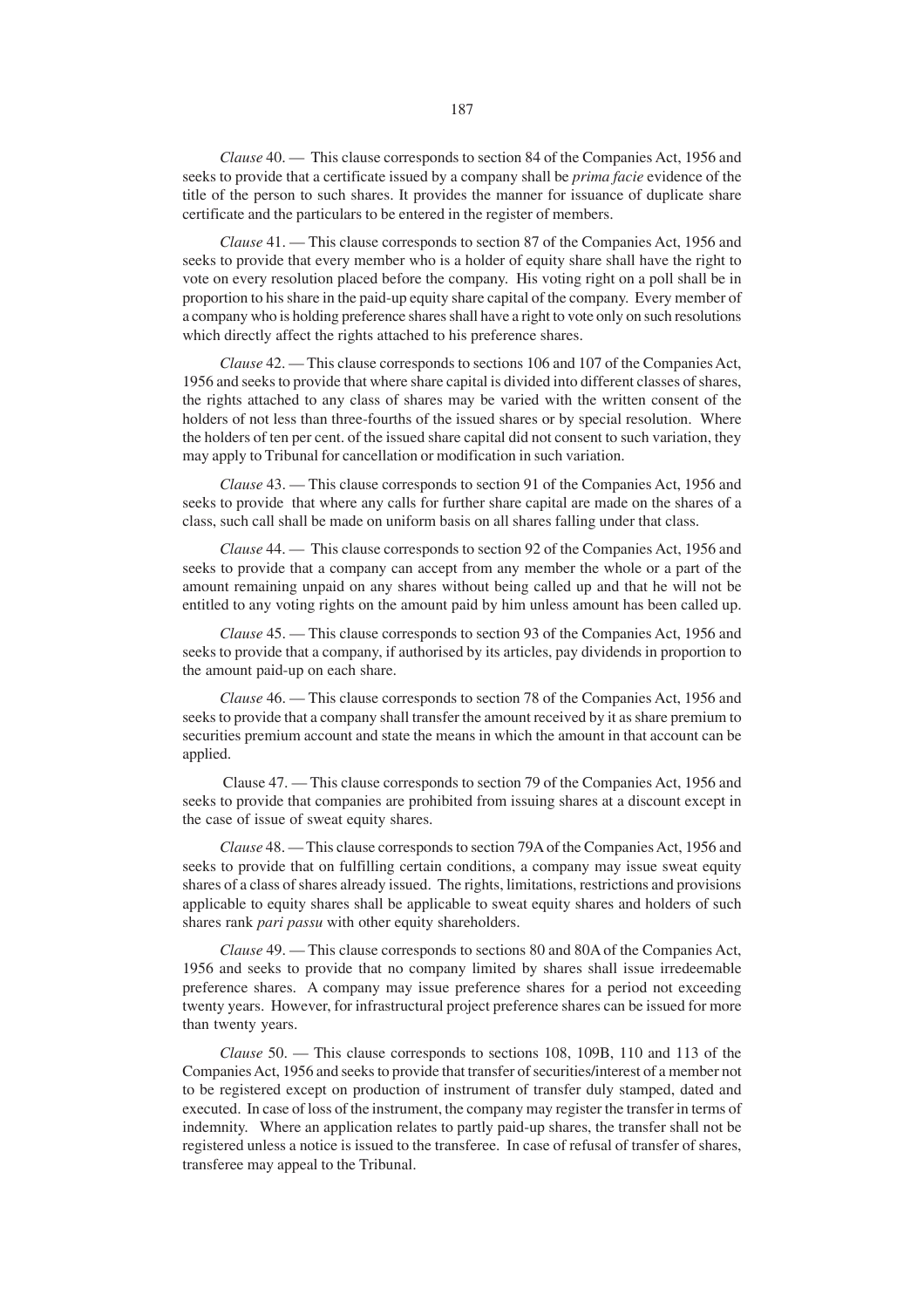*Clause* 51. — This clause corresponds to section 116 of the Companies Act, 1956 and seeks to provide punishment for a person who deceitfully personates the owner of any share or interest.

*Clause* 52. — This clause corresponds to sub-sections (*1*) and (*2*) of section 111 of the Companies Act, 1956 and seeks to provide for that if a company without sufficient cause refuses to register the transfer of shares, appeal against such refusal shall lie to the National Company Law Tribunal.

*Clause* 53. — This clause corresponds to section 111A of the Companies Act, 1956 and seeks to provide that if the name of any person has been entered in or has been omitted from the register of members without sufficient cause, the member or the person aggrieved may appeal to the Tribunal or to a competent court outside India in respect of foreign members or debenture holders for rectification of register. The Tribunal may either dismiss the appeal or direct for rectification of register, transfer or transmission. The Tribunal may also direct to pay damages to the aggrieved party.

*Clause* 54. — This clause corresponds to section 148 of the Companies Act, 1956 and seeks to provide that where any notice, advertisement or other official publication, or any business letter, etc., of a company contains a statement of the amount of the authorised capital of the company, such notice, advertisement or other official publication, or such letters billhead or letter paper shall also state the subscribed and paid-up capital.

*Clause* 55. — This clause corresponds to section 94 of the Companies Act, 1956 and seeks to provide that a limited company having a share capital may alter its share by passing resolution in its general meeting.

*Clause* 56. — This clause corresponds to section 81 of the Companies Act, 1956 and seeks to provide that a company having a share capital can increase its subscribed capital by the issue of further shares to its existing members, to employees through employee's stock option, or to the general public, after having the shares valued by registered valuers. This provision is not to apply to conversion of debentures or loans into shares of the company.

*Clause* 57. — This clause corresponds to sections 95 and 97 of the Companies Act, 1956 and seeks to provide for the companies to give notice to Registrar of alteration or increase of share capital along with an altered memorandum.

*Clause* 58. — This clause corresponds to section 98 of the Companies Act, 1956 and seeks to provide that an unlimited company having a share capital may be reregistered as a limited company by increasing the nominal amount of each share. This clause further provides that the company can not call unpaid portion of share capital except in the event of winding up.

*Clause* 59. — This clause corresponds to sections 100 to 105 of the Companies Act, 1956 and seeks to provide that on the confirmation by the Tribunal a limited company may reduce its share capital and alter its memorandum accordingly. This clause further provides that the Tribunal shall give notice to the Central Government and to the SEBI and consider the representations received in this behalf. The company shall deliver a certified copy of the order of the Tribunal to the Registrar who shall issue a certificate to this effect to the company. The clause does not apply to buy back of its own securities by a company.

*Clause* 60. — This clause corresponds to section 77 of the Companies Act, 1956 and seeks to provide the restrictions on purchase by companies or giving loans to others for purchase of its own shares. This clause further provides that the company's right to redeem any preference shares issued by it is not affected by such restriction.

*Clause* 61. — This clause corresponds to section 77A of the Companies Act, 1956 and seeks to provide that a company may purchase its own shares out of its free reserves, the securities premium account or from the proceeds of the issue of any shares or other specified securities. The clause provides for the conditions to be fulfilled for buy-back of securities.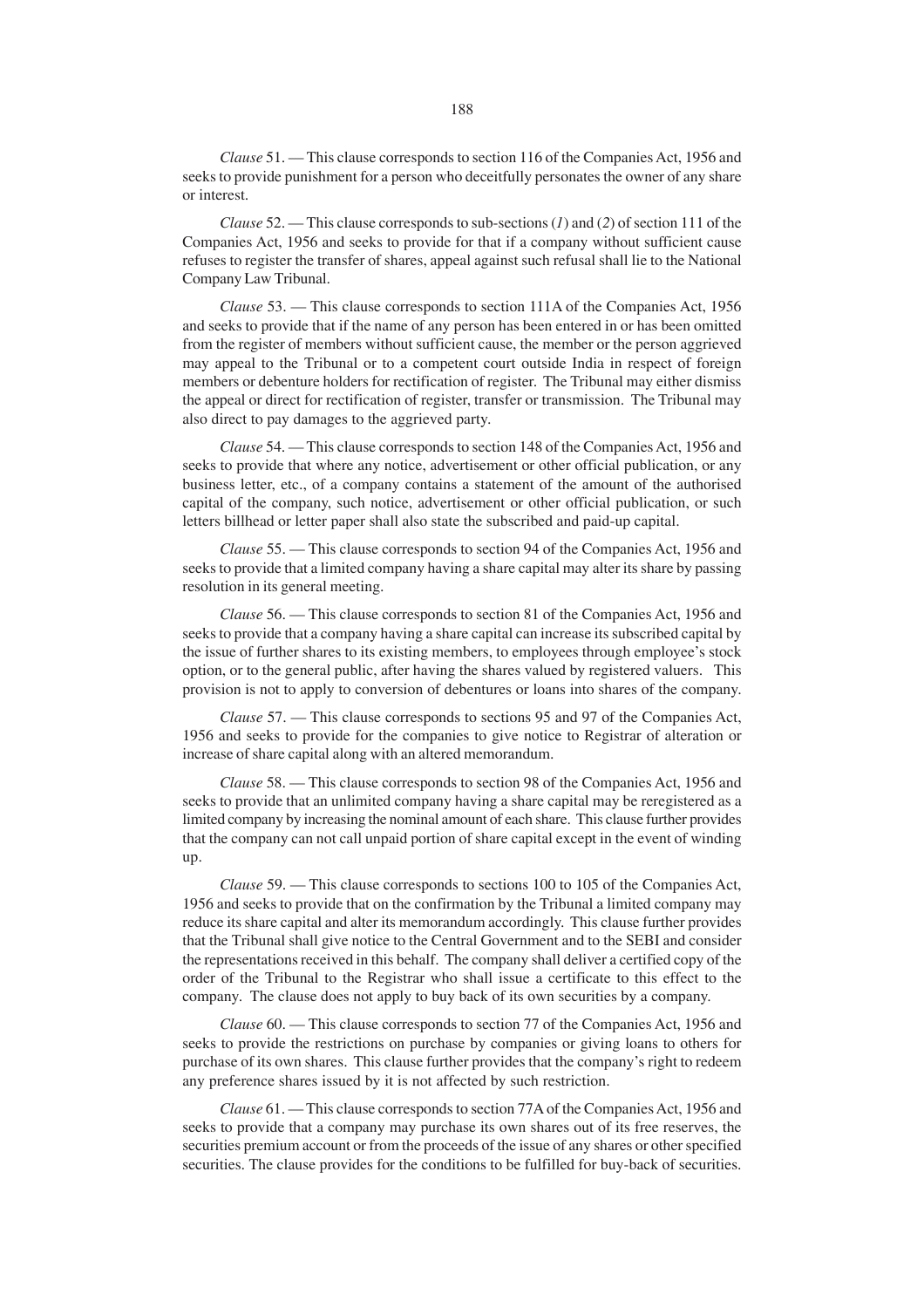Every buy-back should be completed within one year from the date of passing of the special resolution. A declaration of solvency has to be filed by the company to the Registrar and SEBI before the buy-back is proposed. After completion of buy-back a return has to be filed with Registrar and Securities and Exchange Board of India. After buying back, the company shall physically destroy all the shares.

*Clause* 62. — This clause corresponds to section 77AA of the Companies Act, 1956 and seeks to provide that in case of buy-back of shares out of free reserves, a sum equal to the nominal value of the shares so purchased shall be transferred to capital redemption reserve account.

*Clause* 63. — This clause corresponds to section 77B of the Companies Act, 1956 and seeks to prohibit buy-back through any subsidiary company, through any investment company or through such company which has defaulted in making repayment of deposits, interest thereon, redemption of debentures, payment of dividend, etc.

*Clause* 64. — This clause corresponds to sections 117, 117A, 117B, 117C and 118 to 123 of the Companies Act, 1956 and seeks to provide that a company may issue debentures with an option to convert into shares at the time of redemption but cannot issue debentures with voting rights. On issue of debentures, the company shall create a Debenture Redemption Reserve Account. The company shall not issue prospectus to more than five hundred persons without appointing a debenture trustee. The duty of the debenture trustee is to protect the interest of the debenture holders and redress their grievances. This clause further provides that in the event of the failure of the company in making repayment of maturity value of debentures or to pay interest, the tribunal may, on an application, pass such order to make the payment to the debenture holders along with interest due thereon.

*Clause* 65. — This clause corresponds to section 109A of the Companies Act, 1956 and seeks to provide that every share holder or debenture holder may appoint a nominee or a joint nominee who shall be the owner of the instrument in the event of death of the holder or the joint holder unless the nomination is varied or cancelled.

*Clause* 66. — This clause corresponds to section 58A of the Companies Act, 1956 and seeks to provide that no company shall invite, accept or renew deposits from public. It can do so only from members of the company subject to fulfillment of certain conditions. In case of failure to repay the deposit or interest thereon the Tribunal may order for repayment or for any loss or damage.

*Clause* 67. — This is a new clause which seeks to provide that the deposit accepted before this Act comes into force by a company or any interest due thereon shall be repaid within one year. Extension of time for repayment may be granted by the Tribunal on an application.

*Clause* 68. — This new clause seeks to provide that in case the company fails to pay the deposit or any interest thereon and it is proved that the deposits had been accepted with intent to defraud the depositors, every officer who was responsible for acceptance of deposits shall be personally responsible, without any limitation of liability for all losses or damages incurred by the depositors.

*Clause* 69. — This clause correspond to section 125 of the Companies Act, 1956 and seeks to provide that a company creating a charge within or outside India, shall, register the said charge with the Registrar within thirty days. The Registrar after registering the charge, shall issue a certificate of registration. The liquidator or any other creditor shall not take into account any charge created unless registered with the Registrar.

*Clause* 70. — This clause corresponds to section 138 of the Companies Act, 1956 and seeks to provide that where a company fails to register the charge, the person in whose favour the charge is created may apply to the Registrar for registration of charges.

*Clause* 71. — This clause corresponds to sections 127 and 135 of the Companies Act,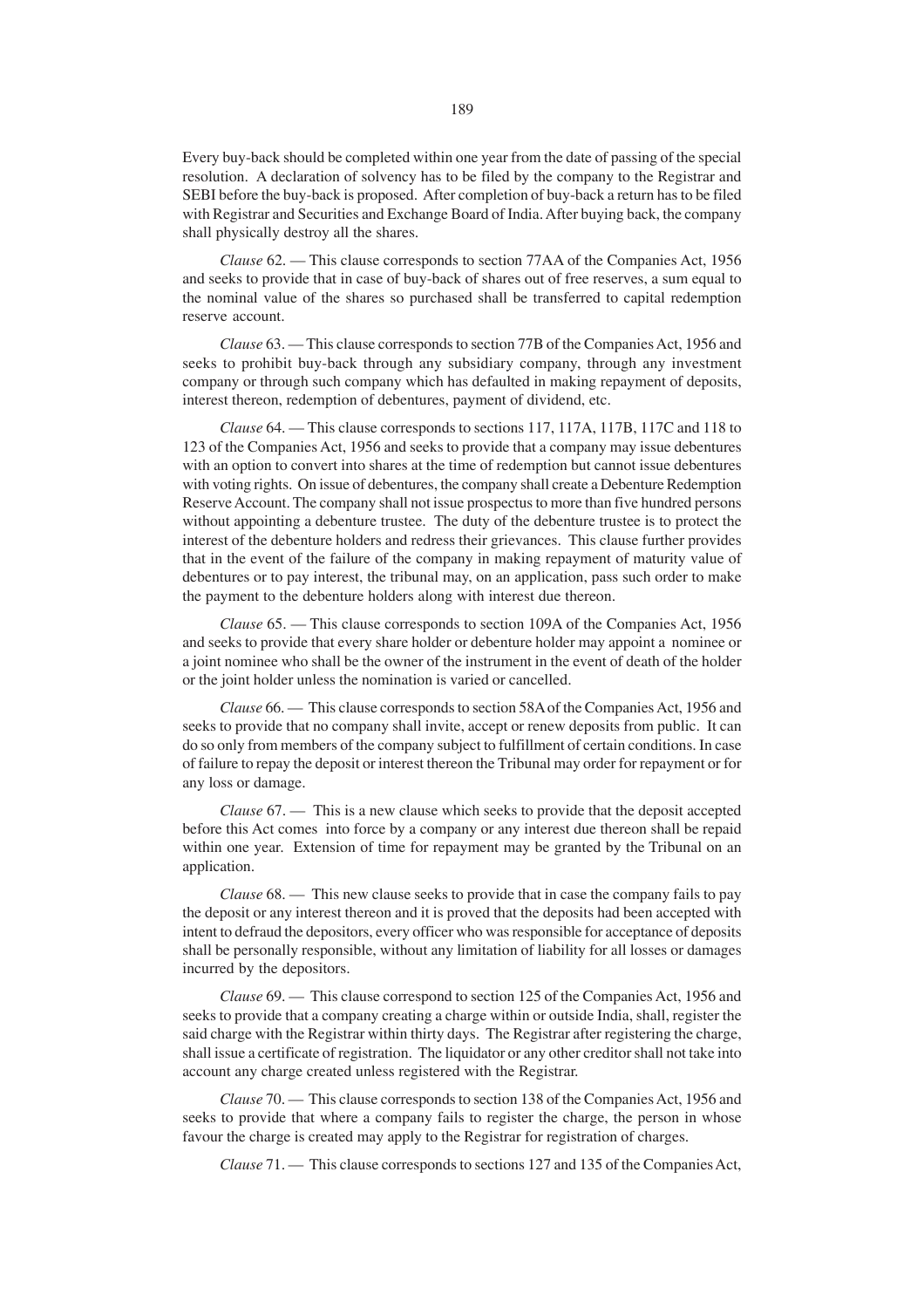1956 and seeks to provide that the requirement of registering the charge created by a company shall also apply to a company acquiring any property subject to charge or any modification in terms and conditions of any charge already registered.

*Clause* 72. — This clause corresponds to section 126 of the Companies Act, 1956 and seeks to provide that any person acquiring a property, assets undertaking for which a charge is already registered, it would be deemed that he has complete knowledge of charge from the date the charge is registered.

*Clause* 73. — This clause corresponds to section 130 of the Companies Act, 1956 and seeks to provide that the Registrar shall, in respect of every company, keep a register containing particular of charges so registered. The register shall be open for inspection on payment of fee.

*Clause* 74. — This clause corresponds to section 138 of the Companies Act, 1956 and seeks to provide that a company shall intimate to Registrar about the payment or satisfaction in full of any charge so registered. The Registrar shall issue notice to holder of the charge calling a show cause why payment or satisfaction should not be recorded and in case of no reply, the memorandum of satisfaction shall be entered in the register of charges.

*Clause* 75. — This clause corresponds to section 137 of the Companies Act, 1956 and seeks to provide that if a person obtains an order for the appointment of a receiver or a person to manage the property subject to charge, he shall give notice to the company and the Registrar about such an order. The person appointed as receiver shall also give notice to the company and the Registrar on his ceasing to hold such appointment.

*Clause* 76. — This clause corresponds to section 143 of the Companies Act, 1956 and seeks to provide that every company shall keep a register of charges at its registered office and this register shall be open for inspection during business hours by members without fee and by any other person with fee.

*Clause* 77. — This clause corresponds to section 142 of the Companies Act, 1956 and seeks to provide for the penal provisions for contravening any of the provisions of the chapter.

*Clause* 78. — This clause corresponds to sections 150, 151, 152 and 152A of the Companies Act, 1956 and seeks to provide that every company shall keep and maintain the register of members, register of debenture holders and register of any other security holders. This clause further provides that every register shall include an index of the name. A company, if authorised by its articles, may keep a foreign register outside India. This clause also provides that a company shall file with the Registrar, the particulars and situation of place where the register is to be kept and any changes in the situation of such place.

*Clause* 79. — This clause corresponds to section 187C of the Companies Act, 1956 and seeks to provide that a declaration is to be given to the company by any person who is a member but not holding the beneficial interest in such shares. Further, the person holding beneficial interest shall declare the nature of his interest and other particulars on those shares to the company. Any changes in the beneficial interest is also to be declared. This clause also provides that the company shall make a note of all the declaration made to it and file a return with Registrar.

*Clause* 80. — This clause corresponds to section 187D of the Companies Act, 1956 and seeks to provide that the Central Government may appoint one or more competent persons to investigate and report as to the beneficial ownership.

*Clause* 81. — This clause corresponds to section 154 of the Companies Act, 1956 and seeks to provide that a company may close the register of members, debenture holders and other security holders by giving minimum seven days notice.

*Clause* 82. — This clause corresponds to section 159 of the Companies Act, 1956 and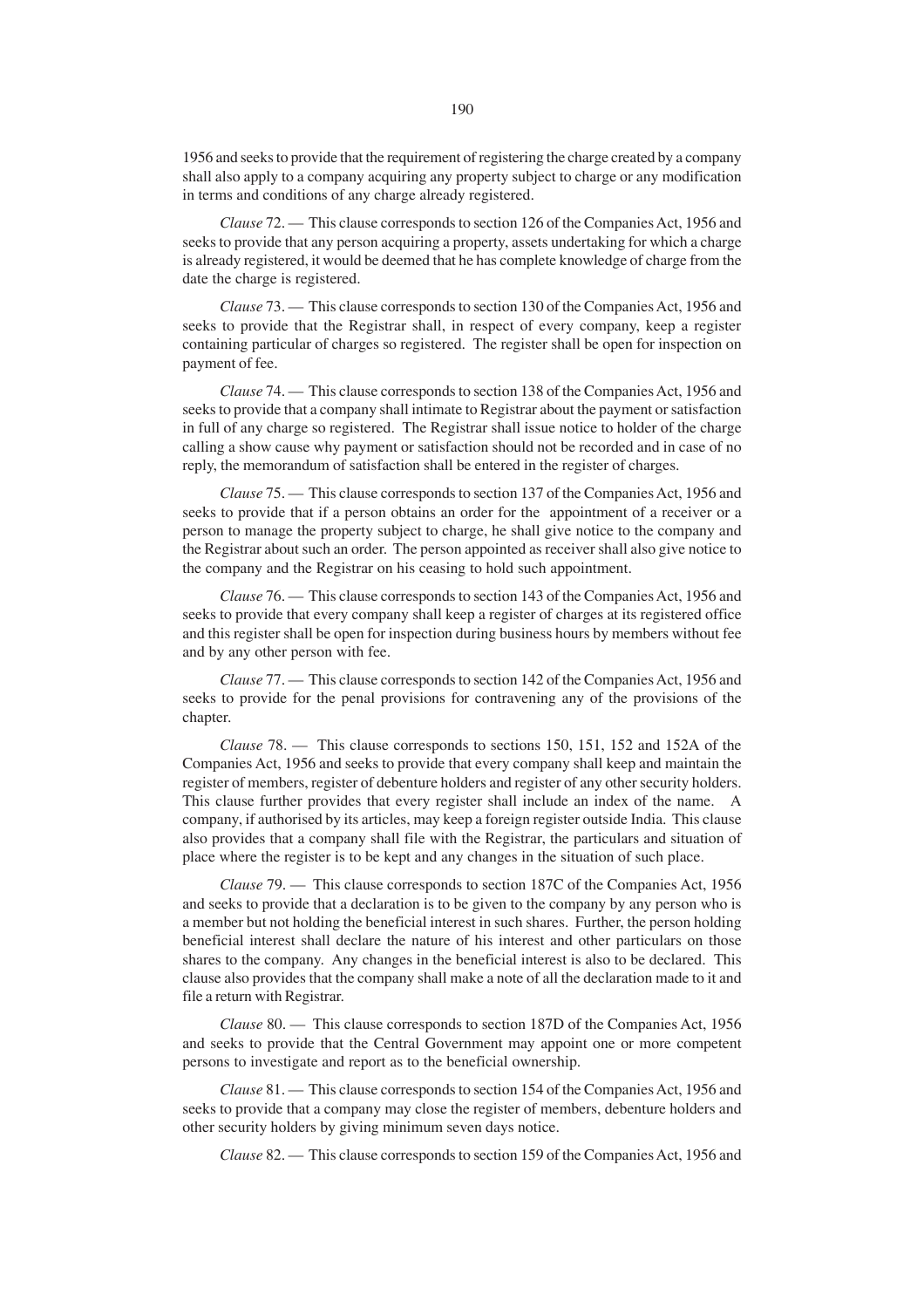seeks to provide that every company shall prepare an annual return containing certain particulars such as registered office, principal business activities, particulars of holding, subsidiary and associate companies, its shares, debentures and other securities, members, promoters, etc. The annual return shall be signed both by a director and a company secretary. Where there is no company secretary or in case of listed companies, the return shall be signed by the Company Secretary in whole-time practice and the same shall be filed with the Registrar. Company secretary in practice shall also be punished if he certifies otherwise than in conformity of this section or rules.

*Clause* 83. — This clause corresponds to section 163 of the Companies Act, 1956 and seeks to provide that register of members, debenture holders and any other security holders and copies of annual returns shall be kept at the registered office and can also be kept at any place other than registered office where more than one-tenth of total members reside, if approved by special resolution. This clause further provides that the registers and the indices shall be open to inspection and any person can take extracts during any business hours without payment of any fee and can also get copies thereof with payment of fee. The Central Government may by order direct inspection of documents and to have an extract or copy of such registers by any person.

*Clause* 84. — This clause corresponds to section 164 of the Companies Act, 1956 and seeks to provide that the register indices and copies of annual return shall be *prima facie* evidence of any matter.

*Clause* 85. — This clause corresponds to section 166 of the Companies Act, 1956 and seeks to provide for that every company other than One Person Company in addition to any other meeting shall hold a general meeting as its annual general meeting. There should not be a gap of more than fifteen months between two annual general meetings. This clause further provides that first annual general meeting shall be held within a period of nine months from the closing of first financial year and within a period of six months in all other cases. This clause also provides that annual general meeting shall be called on any day which is not a National Holiday and may be held either at registered office of a company or at some other place where the registered office of the company is situated. The Central Government may exempt any company from this compliance.

*Clause* 86. — This clause corresponds to section 167 of the Companies Act, 1956 and seeks to provide that in case of any default in holding annual general meeting of a company, the Tribunal on the application of any member of the company, call or direct the calling of an annual general meeting. The Tribunal may also direct that one member of the company present in person or by proxy shall be deemed to constitute a meeting.

*Clause* 87. — This clause corresponds to section 186 of the Companies Act, 1956 and seeks to provide that if for any reason, it is impracticable to call a meeting of a company other than an annual general meeting the Tribunal shall have the power to order for calling the meeting either *suo motu* or on the application of any director of the company or of any member of a company.

*Clause* 88. — This clause corresponds to section 168 of the Companies Act, 1956 and seeks to provide that if any default is made in holding a general meeting of the company or in complying with any directions of the Central Government, or Tribunal, the company and every officer of the company who is in default shall be punishable with fine.

*Clause* 89. — This clause corresponds to section 169 of the Companies Act, 1956 and seeks to provide that the Board may call an extraordinary general meeting on its own or on a request from such number of members holding not less than one-tenth of paid-up capital of the company. In case of company not having a share capital, such number of members having not less than one-tenth of the total voting power of all the members call an extraordinary general meeting. In case the Board does not call the meeting within twenty-one days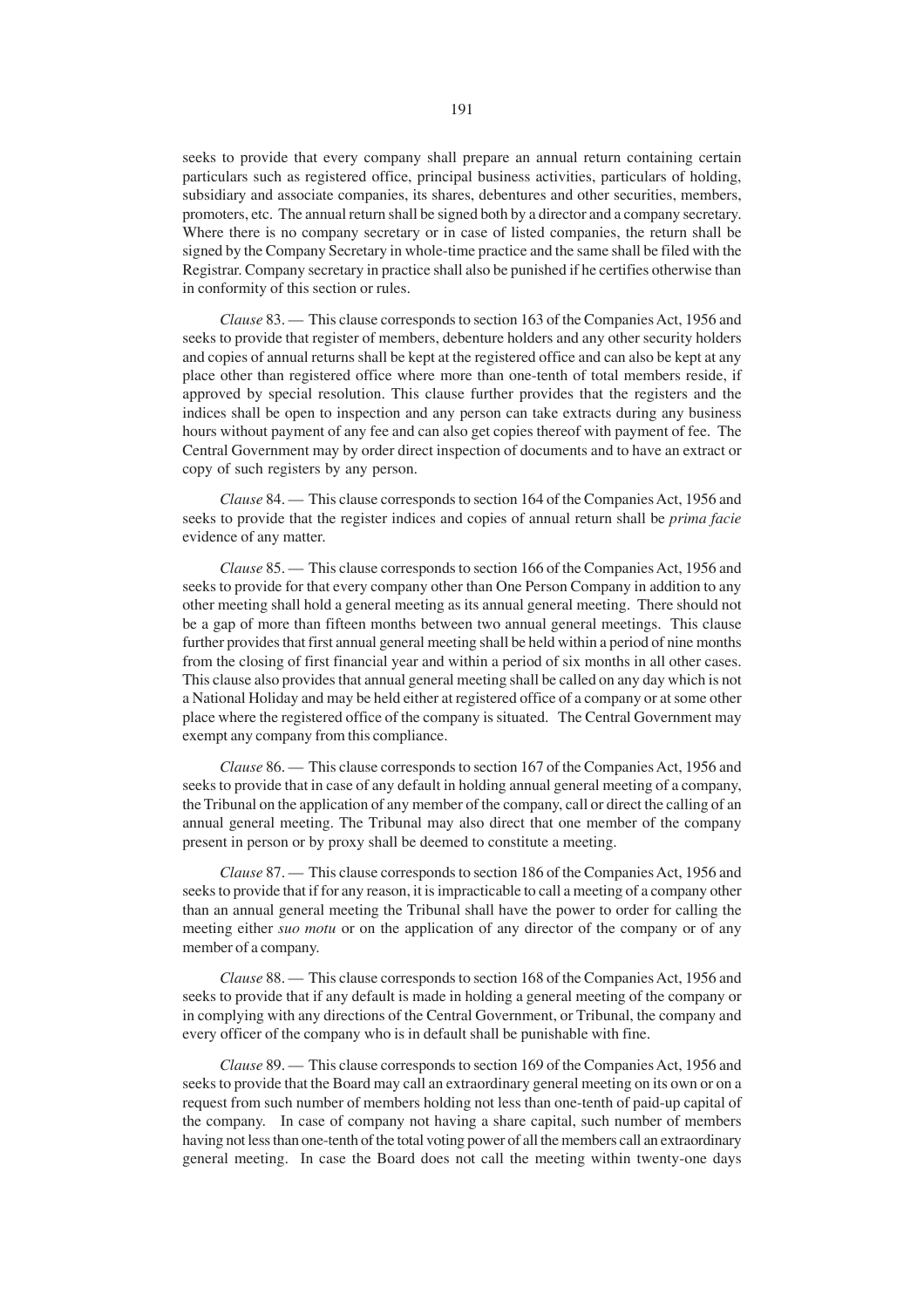requisitionists may call the meeting. This clause further provides that any reasonable expenses incurred by the requisitionists shall be reimbursed.

*Clause* 90. — This clause corresponds to sections 171 and 172 of the Companies Act, 1956 and seeks to provide that general meeting may be called by giving not less than 21 days' notice to all members, legal representative of any deceased member or the assignees of the insolvent members, the auditors and directors in writing or through electronic mode. A shorter notice may also be given with the consent of ninety-five per cent. of the members entitled to vote.

*Clause* 91. — This clause corresponds to section 173 of the Companies Act, 1956 and seeks to provide that a statement setting out all the material facts concerning each item of special business to be transacted at a general meeting, shall be annexed to the notice calling such meeting. This clause further provides for all the businesses that shall be deemed to be special. In case of non-disclosure or insufficient disclosure in any statement made by director, manager or other key managerial personnel which results into any benefit for themselves or their relatives, shall have to be compensated.

*Clause* 92. — This clause corresponds to section 174 of the Companies Act, 1956 and seeks to provide that unless the articles of the company provide for a larger number, five members personally present in case of a public company and two members personally present in case of a private company shall be the quorum for a meeting. This clause further provides that if the quorum is not present within half-an-hour, the meeting shall stand adjourned for the next week at the same time and place or such other time and place as decided by the Board. However, the meeting called by requisitionist shall stand cancelled in the absence of quorum. In case of adjournment or of change of day, time and place of meeting, the company shall give not less than three days' notice to the members where quorum is not present in the adjourned meeting also, the members present shall be the quorum.

*Clause* 93. — This clause corresponds to section 175 of the Companies Act, 1956 and seeks to provide that members shall elect one among themselves to be the chairman by show of hands. The clause further provides that if a poll is demanded on the election of the Chairman, the Chairman elected by show of hands shall continue to be the Chairman of the meeting until some other person is elected as Chairman as a result of poll.

*Clause* 94. — This clause corresponds to section 176 of the Companies Act, 1956 and seeks to provide that a member who is entitled to attend and vote can appoint another person as a proxy to attend and vote at the meeting on his behalf, in writing or by electronic mode. However, proxy shall not have the right to speak at a meeting and shall not be entitled to vote except on poll.

*Clause* 95. — This clause corresponds to section 181 of the Companies Act, 1956 and seeks to provide that no member shall exercise any voting right in respect of any shares registered in his name on which any calls or other sums presently payable by him have not been paid or on which company has exercised any right or lien. No member can be prohibited from exercising his voting right on any other ground.

*Clause* 96. — This clause corresponds to section 177 of the Companies Act, 1956 and seeks to provide that at general meeting, a resolution put to vote shall, unless a poll is demanded or the voting is carried out electronically, be decided on a show of hands. A declaration by the Chairman and an entry in the minutes book is conclusive evidence that resolution is passed.

*Clause* 97. — This is a new clause and it provides that a member may exercise his vote at a meeting by electronic means.

*Clause* 98. — This clause corresponds to section 179 of the Companies Act, 1956 and seeks to provide that before or on declaration of result of the voting on any resolution by a show of hands, the Chairman of the meeting on his own or on demand made by members order for a poll. This clause further provides that the demand for poll may be withdrawn by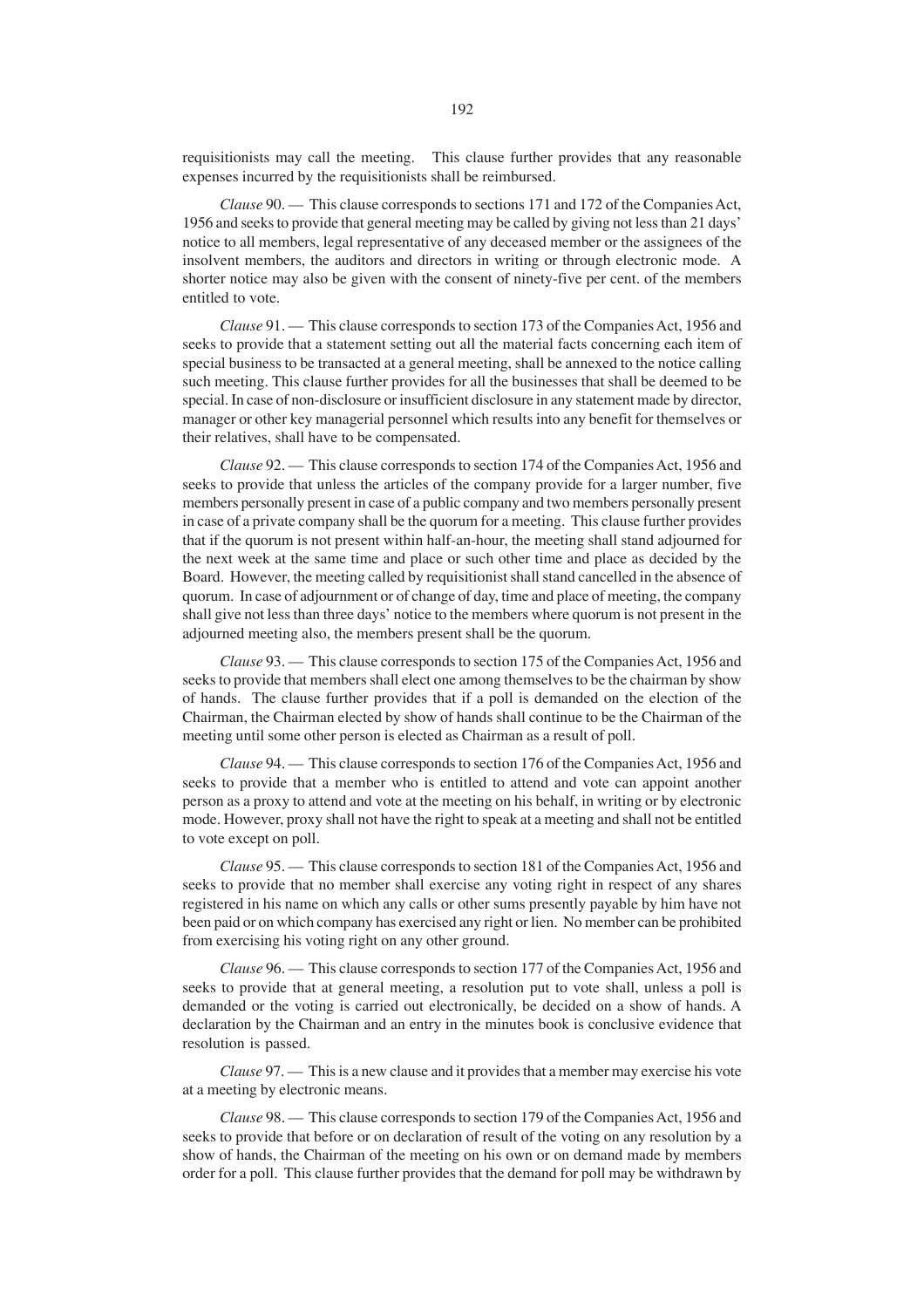the persons who made the demand. The Chairman of the meeting shall appoint scrutiniser for observing the poll process and votes given on poll and to report thereon. The result of the poll shall be deemed to be the decision of the meeting on the resolution. The Chairman shall regulate the manner in which poll shall be taken.

*Clause* 99. — This clause corresponds to section 192A of the Companies Act, 1956 and seeks to provide that the Central Government may declare items of business that can be transacted only by postal ballot and also in respect of any item of business other than ordinary business and any business in respect of which directors or auditors have a right to be heard at any meeting may also be transacted through postal ballot.

*Clause* 100. — This clause corresponds to section 188 of the Companies Act, 1956 and seeks to provide that a company shall, on requisition in writing of certain number of members, give notice or circulate statement to members on proposed resolution intended to be moved in the meeting. The statement need not be circulated if the Central Government declares that the right conferred is being abused to secure needless publicity for defamatory matters.

*Clause* 101. — This clause corresponds to section 187A of the Companies Act, 1956 and seeks to provide that President of India or the Governor of a State, if he is a member of a company, may appoint such person as he thinks fit, to act as his representative at any meeting and to vote by proxy and postal ballot as member of the company.

*Clause* 102. — This clause corresponds to section 187 of the Companies Act, 1956 and seeks to provide that where a body corporate is a member or a creditor of the company and it authorises any person as its representative at any meeting of the company or any class of members of the company or at any meeting of creditors of the company, such representative shall be entitled to exercise the same rights and powers including right to vote by proxy and by postal ballot on behalf of the body corporate which he represents.

*Clause* 103. — This clause corresponds to section 189 of the Companies Act, 1956 and seeks to provide that a resolution shall be an ordinary resolution if the votes cast in favour of the resolution exceeds the votes, if any, cast against the resolution by the members. A resolution shall be special when it is duly specified in the notice, calling the general meeting and votes cast in favour is three times the votes cast against the resolution.

*Clause* 104. — This clause corresponds to section 190 of the Companies Act, 1956 and seeks to provide that where a special notice is required of any resolution, notice of the intention to move such resolution is to be given by such number of members in such manner as may be prescribed.

*Clause* 105. — This clause corresponds to section 191 of the Companies Act, 1956 and seeks to provide that where a resolution is passed at an adjourned meeting, the resolution shall be treated as passed on the day it was actually passed and not on any earlier date.

*Clause* 106. — This clause corresponds to section 192 of the Companies Act, 1956 and seeks to provide that a copy of every resolution and an agreement together with a explanatory statement shall be filed with the Registrar within 30 days of its passing. The Registrar shall register the same and in case of any default, every officer who is in default including the liquidator shall be liable.

*Clause* 107. — This clause corresponds to sections 193, 194, 195 and 197 of the Companies Act, 1956 and seeks to provide that every Company shall prepare, sign and keep minutes of proceedings of every General Meeting, including the meeting called by the requisitionists and all proceedings of meeting of any class of share holders or creditors or Board of Directors or Committee of the Board and also resolution passed by postal ballot. In case of meeting of Board of Directors or of a committee of Board, the minutes shall contain name of the directors present and also name of dissenting director or a director who has not concurred the resolution. The Chairman shall exercise his absolute discretion in respect of inclusion or non-inclusion of the matters which is regarded as defamatory of any person, irrelevant or detrimental to company's interest in the minutes. Minutes kept shall be evidence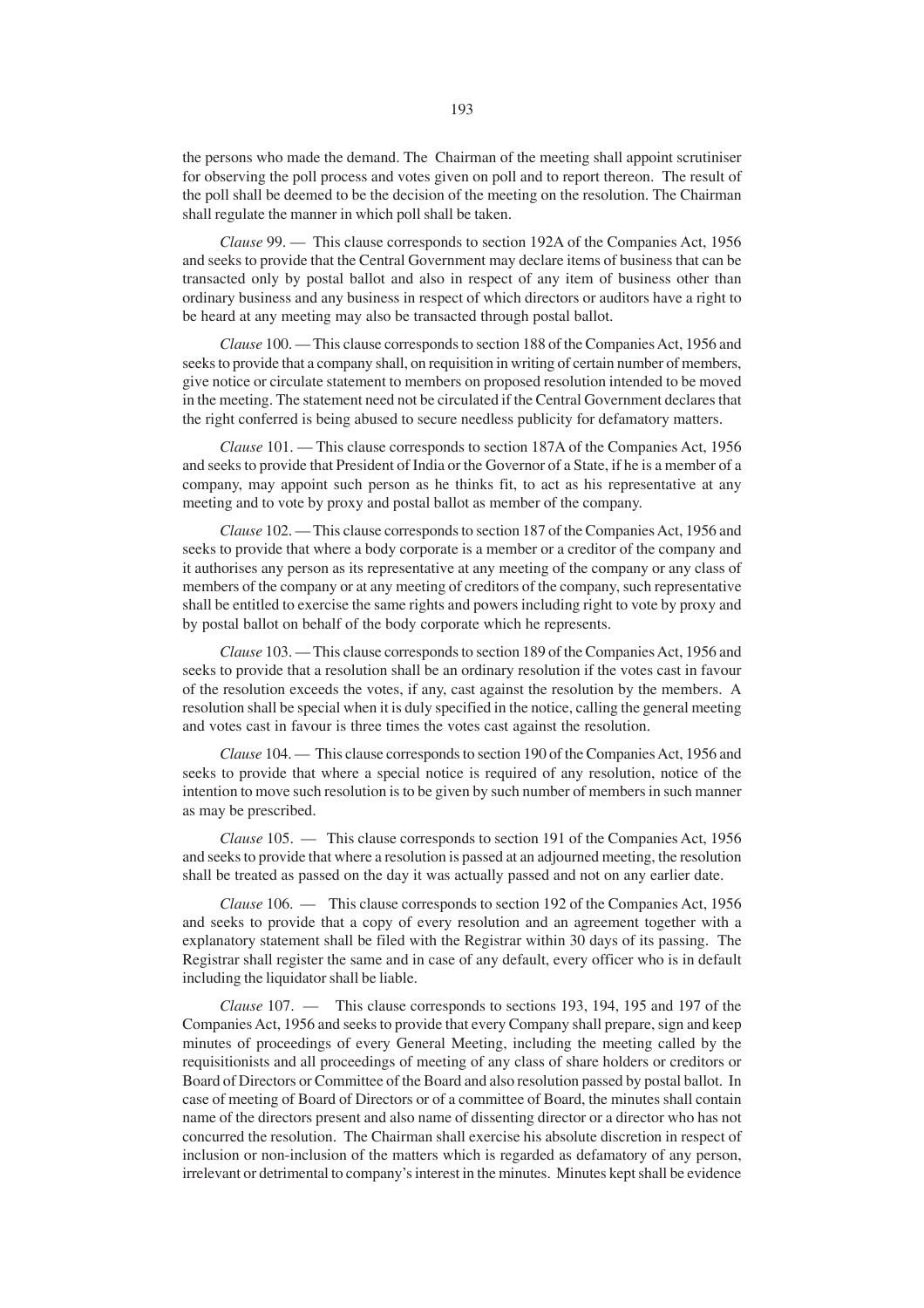of the proceedings recorded in a meeting. This clause also seeks to provide that every company shall observe secretarial standards with respect to general and Board meeting.

*Clause* 108. — This clause corresponds to section 196 of the Companies Act, 1956 and seeks to provide that the minutes book of general meetings shall be kept at the registered office of a Company and shall be open for inspection to members during business hours without any charge. A member shall be entitled for a copy of any minutes subject to payment of fees. The copy should be made available to him within seven days of his making request. Where the company refuses inspection or fails to furnish a copy of minutes within specified time, the Central Government is empowered to direct immediate inspection or sending a copy of minutes in the matter and the company and every officer of the company shall be punishable with fine.

*Clause* 109. — This new clause seeks to provide that every listed company shall prepare a report on each annual general meeting including the confirmation to the effect that the meeting was convened, held and conducted as per the provision of the Act and the rules made thereunder. A copy of this report shall be filed with the Registrar.

*Clause* 110. — This clause corresponds to section 205 of the Companies Act, 1956 and seeks to provide that dividend shall be declared by a company for any financial year at a general meeting out of the profits for that year or any previous year or years arrived at after providing for depreciation or out of money provided by the Central Government or a State Government for the payment of dividend. However, before the declaration of any dividend certain percentage of profit shall be transferred to the reserves of the company. In case of inadequacy of profits or loss or absence of profit in any financial year dividend can be declared and paid out of accumulated profits transferred to reserves by passing Board resolution unanimously and special resolution in annual general meeting. The clause provides for the manner of providing depreciation. The Board may declare interim dividend out of profits. The amount of dividend shall be deposited in a schedule bank in separate account within five days. Dividend shall be paid by cheque or warrant or in any electronic mode to the shareholders entitled to the payment of dividend. No dividend can be declared in the event of failure to repay the deposits accepted by company. Capitalisation of profits for issuing bonus shares is not prohibited.

*Clause* 111. — This clause corresponds to section 205A of the Companies Act, 1956 and seeks to provide that where the dividend is not paid or claimed within thirty days, the company shall, within seven days, transfer the total unpaid or unclaimed amount to a unpaid dividend account to be opened by the company in a scheduled bank. In case of any default in transferring the amount, the company shall be liable to pay interest on the amount as has not been transferred. The amount remaining unpaid or unclaimed for seven years shall be transferred to Investor Education and Protection Fund. A statement of such amount is required to be sent to the Authority administrating the Fund.

*Clause* 112. — This clause corresponds to section 205C of the Companies Act, 1956 and seeks to provide that the Central Government shall establish a fund to be called the Investor Education and Protection Fund. The Fund shall be utilised for refund of unclaimed dividends, application monies due for refund and interest thereon, the promotion of investors' education, awareness and protection. To administer the fund, the Central Government shall constitute an authority consisting of Chairperson, maximum of seven members and Administrator. Accounts of the Fund would be audited by Comptroller and Auditor General and the audit report along with duly certified accounts to be forwarded to the Central Government. The authority shall prepare its annual report and the annual report along with audit report to be laid before each House of Parliament by the Central Government.

*Clause* 113. — This clause seeks to provide that all amount lying in the existing fund, *i.e.* Investor Education and Protection Fund as per section 205C of the Companies Act, 1956 shall stand credited to the Investor Education and Protection Fund established under this Act.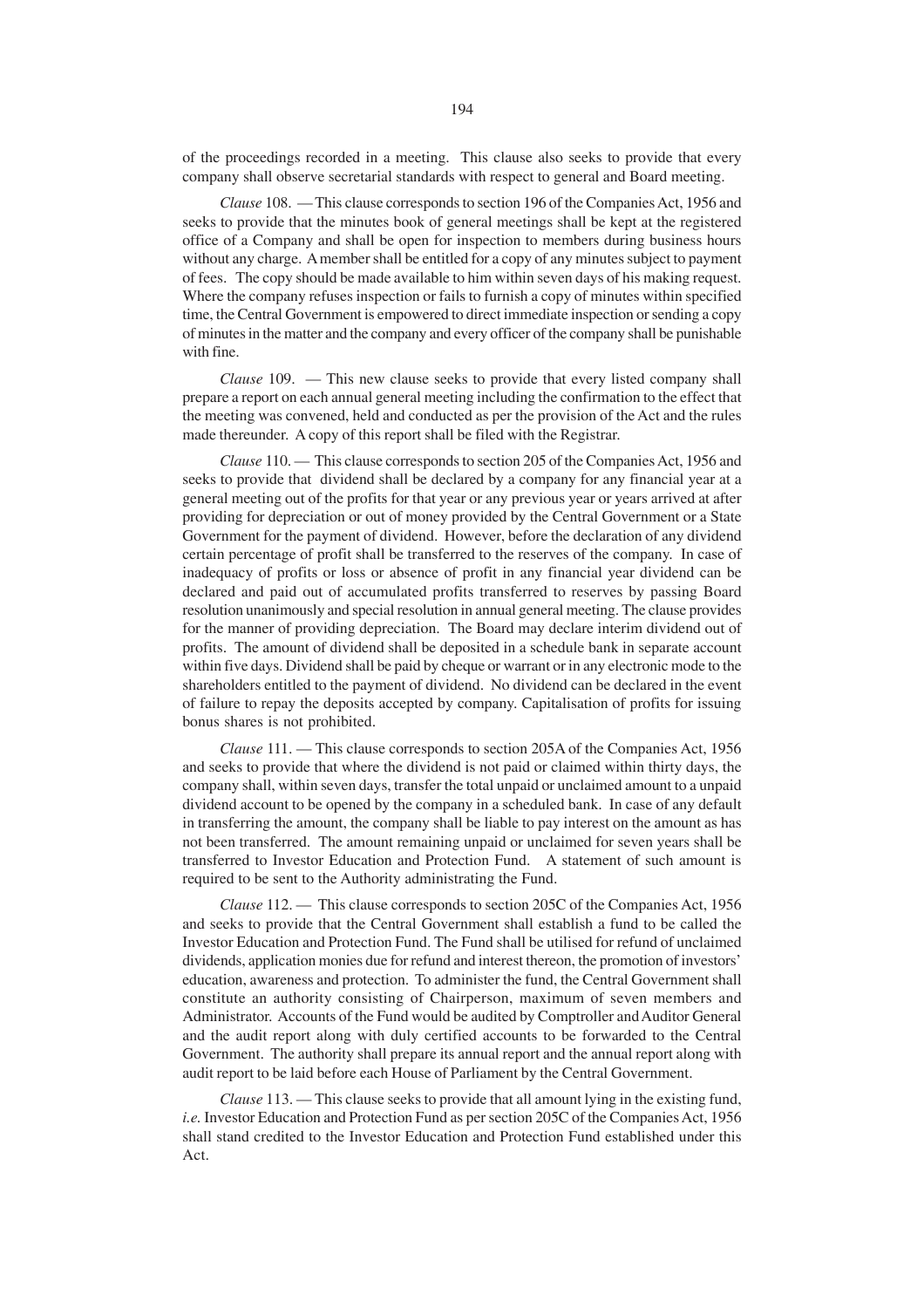*Clause* 114. — This clause corresponds to section 206A of the Companies Act, 1956 and seeks to provide that where any instrument of transfer of shares is not registered, the amount of dividend shall be transferred to the Unpaid Dividend Account and to keep in abeyance the rights to any right shares or bonus shares.

*Clause* 115. — This clause corresponds to section 207 of the Companies Act, 1956 and seeks to provide that where the dividend has been declared but has not been paid or the warrants have not been posted within thirty days of declaration, every director who is knowingly party to the default shall be punishable with imprisonment up to two years with fine and the company shall be liable to pay interest of 18 per cent. per annum thereon.

*Clause* 116. — This clause corresponds to section 209 of the Companies Act, 1956 and seeks to provide that every company shall prepare and keep at its registered office books of account and other relevant books and papers which give a true and fair view of the state of the affairs of the company and its branch offices. However, if Board decides to keep books and other papers at any other place in India, a notice to this effect shall be given to the Registrar and relevant books and paper can also be kept in electronic mode. For branch offices of the company in India or outside, it shall be deemed to have complied with the provisions of this section, if summarised returns are sent periodically to the registered office. The books of accounts and other books and papers maintained by the company shall be open for inspection by any director. A person duly authorised by the Board can only inspect books of accounts of subsidiaries companies. This clause further provides that books of accounts of every company shall be kept for eight years. In case, an investigation has been ordered, the Central Government shall have power to ask the company to keep the books of accounts for a period longer than eight years.

*Clause* 117. — This clause corresponds to section 211 of the Companies Act, 1956 and seeks to provide that the financial statements shall give a true and fair view of the state of affairs of the company and shall comply with accounting standards. The financial statement shall be laid in the annual general meeting of that financial year. In case of subsidiary companies, the company shall prepare a consolidated statement of all subsidiaries and lay before the annual general meeting. The Central Government shall have the power to exempt a class or classes of companies from any of the requirement of this section.

*Clause* 118. — This clause corresponds to section 210 A of the Companies Act, 1956 and seeks to provide that the Central Government may by notification constitute an advisory committee to be called the National Advisory Committee on Accounting and Auditing Standards to advise the Central Government on accounting and auditing policies and standards for adoption. The clause further provides for the members who shall constitute the Advisory Committee. The members of the Advisory Committee shall be entitled to fees, travelling, conveyance and other allowances. The Advisory Committee in consultation with Indian Institute of Chartered Accountants of India shall make recommendations to the Central Government on the matters relating to accounting and auditing policies and standards.

*Clause* 119. — This clause corresponds to section 211(3C) of the Companies Act, 1956 and it seeks to provide that the Central Government may, after consultation with the Advisory Committee, notify the accounting standards for adoption by companies.

*Clause* 120. — This clause corresponds to sections 215, 216 and 217 of the Companies Act, 1956 and seeks to provide that the financial statement including consolidated financial statements should be approved by the Board of Directors before they are signed and submitted to auditors for their report. The auditor's report is to be attached to every financial statement. A report by the Board of Directors containing details on the matters specified including directors responsibility statement shall be annexed to every financial statement laid before company.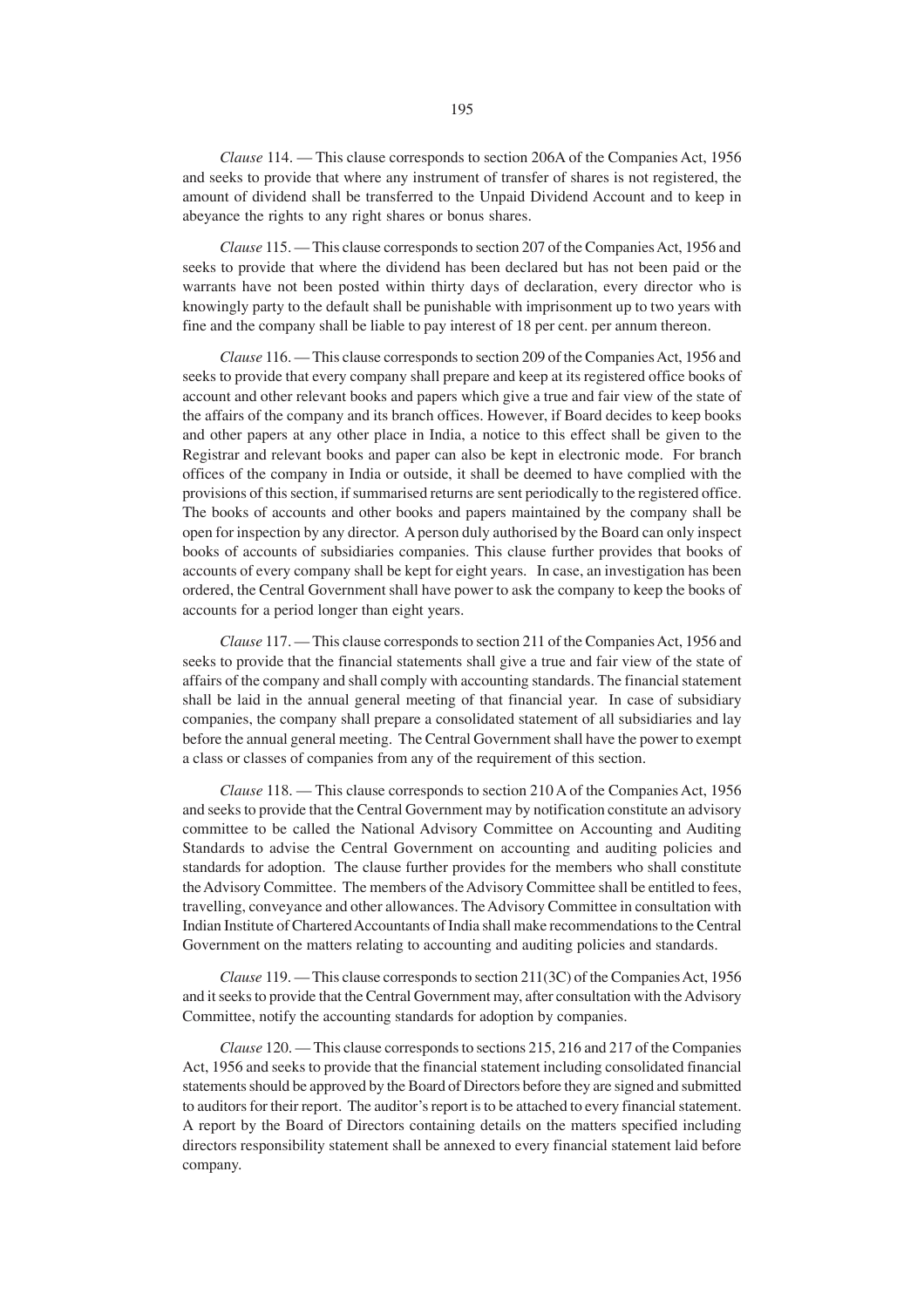The Board's report and every annexure has to be duly signed. A signed copy of every financial statement shall be circulated, issued or published along with all notes or documents, the auditor's report and Board report.

*Clause* 121. — This clause corresponds to section 219 of the Companies Act, 1956 and seeks to provide that a copy of financial statement, auditor's report along with annexures/ attachments shall be sent to every member, every trustee for the debenture holder, and all other persons who are so entitled 21 days before the date of general meeting. A specific manner of circulation may be prescribed by the Central Government Every member, trustee, etc. is allowed to inspect the financial statements and auditor's report, etc., at the registered office of the company during any business hours.

*Clause* 122. — This clause corresponds to section 220 of the Companies Act, 1956 and seeks to provide that copies of financial statement and all such documents which are annexed to the financial statement and adopted at the annual general meeting shall be filed with Registrar. In case a company does not hold an annual general meeting in any year, a statement of facts and reasons along with financial statement and attachment has to be filed with the Registrar. This clause further provides that in case the accounts are not adopted at annual general meeting or in adjourned meeting, the un-adopted accounts shall be filed with the Registrar and the Registrar shall take them in his records as provisional till the final accounts are filed.

*Clause* 123. — This clause corresponds to section 224 of the Companies Act, 1956 and seeks to provide that a company shall appoint an individual or a firm as an auditor at annual general meeting subject to his written consent who shall hold office till conclusion of next annual general meeting. A notice of appointment should be filed with the Register. The Comptroller and Auditor-General of India appoints auditor of Government Companies failing which Central Government/State Government appoints auditor on the request of the company. First auditor is appointed by Board within 30 days of incorporation and in case of failure to appoint, the members at a general meeting shall appoint and Comptroller and Auditor General of India shall appoint auditor of Government companies failing which Board shall appoint first auditor and in case of failure Central Government/State Government will appoint. The clause further provides for the provisions relating to the casual vacancy, resignation, reappointment and removal of auditor. The Tribunal is empowered to change the auditor in case of any fraud by him.

*Clause* 124. — This clause corresponds to sections 224(1B) and 226 of the Companies Act, 1956 and seeks to provide for appointment of only Chartered Accountant in practice as auditors. The clause further provides for the persons who are not eligible for appointment as an auditor of a company. An auditor who is disqualified subsequent to his appointment, has to vacate office.

*Clause* 125. — This clause corresponds to section 224 of the Companies Act, 1956 and seeks to provide for remuneration of auditors of the company. The remuneration is to be fixed in the general meeting. The clause further defines the term "remuneration".

*Clause* 126. — This clause corresponds to section 227 of the Companies Act, 1956 and seeks to provide for the powers and duties of auditors. Every auditor can access books of accounts, vouchers and seek such information and explanation from the company and enquire such matters as he consider necessary. In case of financial statements, auditor of holding company can access records of subsidiaries. The auditor has to make a report to the members on that accounts, financial statement or other documents required to be laid in general meeting give a true and fair view of the state of the company's affairs and such other matters as may be prescribed. The report shall state reasons for negative and qualified remarks. The clause also provides the manner in which audit report of a Government company shall be finalised by the Comptroller and Auditor General. This clause also provides to notify the auditing standard by the Central Government.

*Clause* 127. — This is a new clause and it seeks to provide that an auditor can do such other services as approved by the Board or audit committee. The clause further provides for the services which the auditor cannot perform.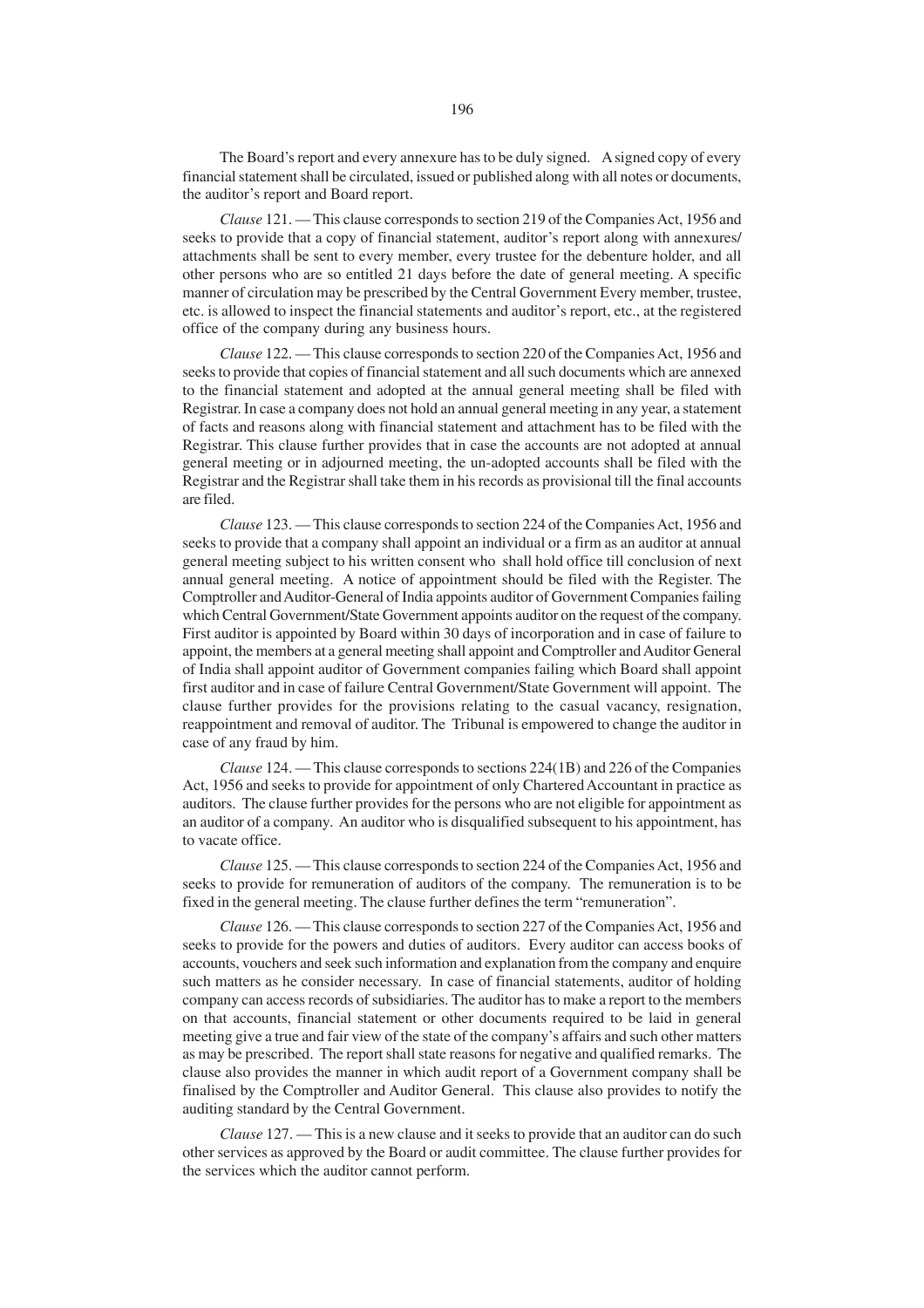*Clause* 128. — This clause corresponds to section 229 of the Companies Act, 1956 and seeks to provide that its auditor's report can be signed by the person appointed as an auditor of the company. He shall also sign or certify any other document of the company.

*Clause* 129. — This clause corresponds to section 231 of the Companies Act, 1956 and seeks to provide that auditor or his representative, qualified to be an auditor, shall get all the notices of general meetings and shall attend the same and be heard on any part of the business concerning him as the auditor.

*Clause* 130. — This clause corresponds to sections 232 and 233 of the Companies Act, 1956 and seeks to provide for the penalties for contravention of provisions of the clauses 123 to 129. In case an auditor knowingly or willfully contravenes he shall be punishable with imprisonment or with fine or with both. The Auditor is also required to refund remuneration received by him to company and for any damages to the company or to any person suffered due to misleading or incorrect statements of particulars made in his report.

*Clause* 131. — This clause corresponds to section 233B of the Companies Act, 1956 and seeks to empower Central Government after consultation with regulatory body to direct certain companies to include in the books of accounts particulars relating to utilisation of material or labour or to such other items of cost. The Central Government may direct the audit of cost records of the company by Cost Accountant in practice appointed by Board and on such remuneration as determined by the members. The clause further provides that the qualifications, disqualifications, rights, duties and obligations as apply to auditor shall also be applicable to cost auditor as well. The Central Government may call for further information and explanation if necessary after considering cost audit report.

*Clause* 132. — This clause corresponds to some of the provisions of sections 252, 253 and 259 of the Companies Act, 1956 and some new provisions. It seeks to provide that every company shall have a Board of Directors and prescribes the minimum and maximum number of directors. The clause also seeks to provide that every company shall have at least one director who would be ordinarily resident in India. The clause further provides the conditions for appointment of independent director. The clause also seeks to define the terms "independent director" and "nominee director" and seeks to provide that an Independent Director shall not be entitled to any remuneration, other than sitting fee, reimbursement of expenses for participation in Board meeting and profit related commission and stock options as approved by the members.

*Clause* 133. — This clause corresponds to some of the provisions of sections 254 to 256 and 264 of the Act and some new provisions and seeks to provide the manner in which the directors including the first directors shall be appointed by a company. The clause seeks to provide that other than first directors, the directors shall be appointed in general meetings. The clause further provides that every director would obtain DIN from the Central Government before he acts as a director in any company. Every proposed director shall furnish his DIN, a declaration that he is not disqualified to become a director and a consent to hold office as director before he is appointed. Further in case of independent directors, the Board shall give a report in the General meeting that every independent directors appointed fulfils the conditions specified for his appointment. The clause also provides for the manner in which rotation of directors shall take place.

*Clause* 134. — This clause corresponds to section 266A of the Companies Act, 1956 and seeks to provide that every individual intending to be appointed as director shall make an application for allotment of Director Identification Number (DIN) to the Central Government along with fee.

*Clause* 135. — This clause corresponds to section 266B of the Companies Act, 1956 and seeks to provide that the Central Government shall allot Director Identification Number (DIN) to the applicant within one month from the receipt of the application.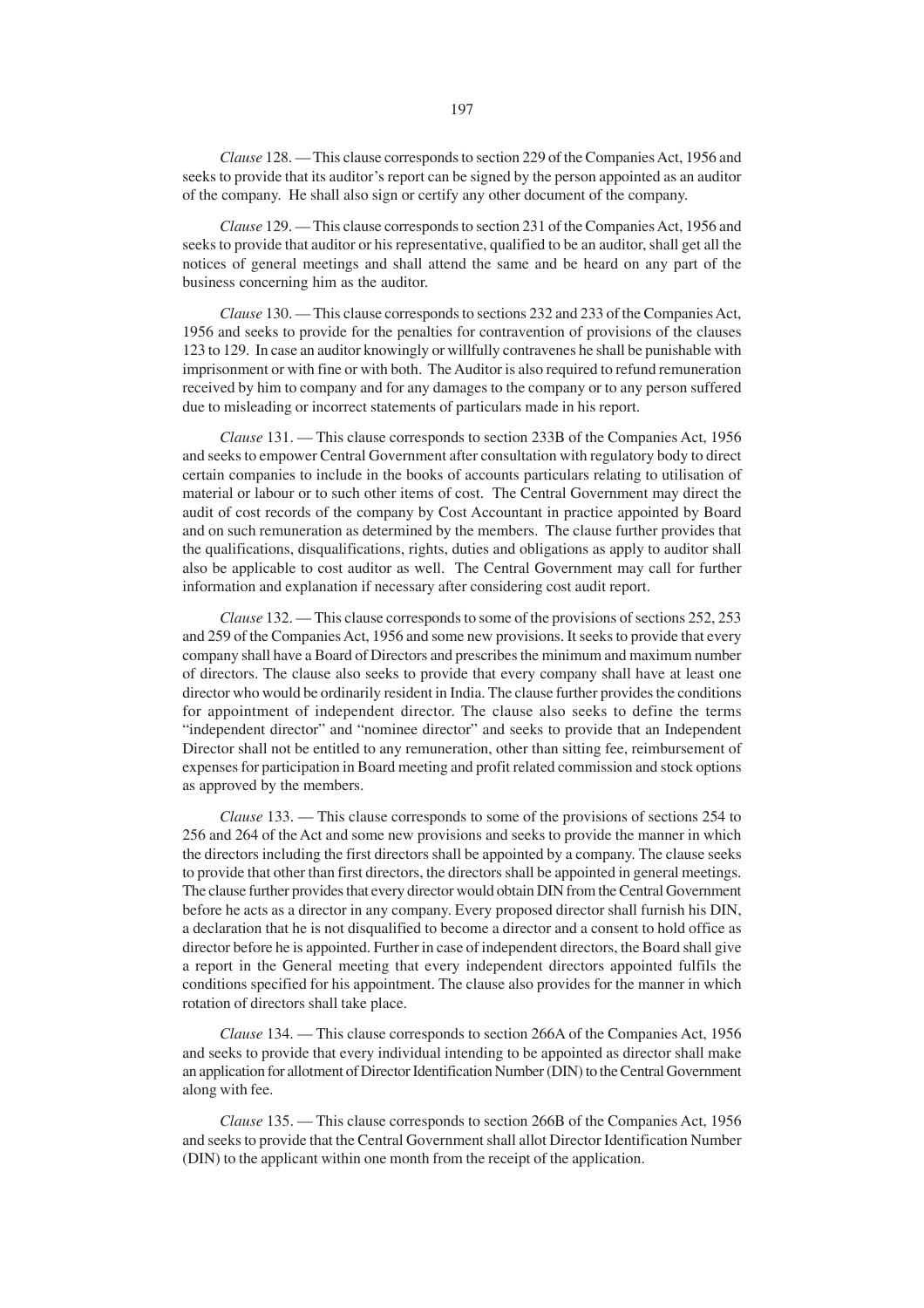*Clause* 136. — This clause corresponds to section 266C of the Companies Act, 1956 and seeks to provide that no individual, who has already been allotted a Director Identification Number shall apply, obtain or possess another Director Identification Number.

*Clause* 137. — This clause corresponds to section 266D of the Companies Act, 1956 and seeks to provide that every existing director shall, intimate his Director Identification Number within one month of its receipt to the company or all companies wherein he is a director.

*Clause* 138. — This clause corresponds to section 266E of the Companies Act, 1956 and seeks to provide that every company shall furnish the Director Identification Numbers of all its directors to the Registrar or any other officer or authority as specified by the Central Government.

*Clause* 139. — This clause corresponds to section 266F of the Companies Act, 1956 and seeks to provide that every person or company, while furnishing any return, information or particulars shall mention the Director Identification Number in such return, information or particulars.

*Clause* 140. — This clause corresponds to section 266G of the Companies Act, 1956 and seeks to provide that if any individual or director, or a company contravenes any of the provisions, of clauses 133, 136 and 137 shall be punishable with fine and where the contravention is a continuing one, with a further fine.

*Clause* 141. — This clause corresponds to section 257 of the Companies Act, 1956 and seeks to provide that a person, not being a retiring director shall be eligible for appointment as a director at any general meeting. The clause further provides the manner in which the persons other than retiring director can stand for directorship and the company shall inform its members of the candidature of a person for the office of director.

*Clause* 142. — This clause corresponds to sections 260, 262 and 313 of the Companies Act, 1956 and contains some new provisions. The Board if authorised by articles may appoint any person, other than a person who fails to get appointed as a director in a general meeting, as an additional director at any time. The clause further seeks to provide that the Board may, if so authorised by its articles or by a resolution passed by the company, appoint a person, to act as an alternate director for a director during his absence for a period of not less than three months from India. The clause also seeks to provide that only a person, who is qualified to be appointed as an independent director, shall be eligible to be appointed as an alternate director in place of an independent director . The clause provides that an alternate director shall not hold office larger than permissible and shall vacate the office if and when the director in whose place he has been appointed returns to India. The clause further provides that in the case of a public company or a private company which is a subsidiary of a public company, the casual vacancy may be filled by the Board of Directors at a meeting of the Board. The clause also provides that any person so appointed shall hold office up to the date up to which the director in whose place he is appointed would have held office if it had not been vacated.

*Clause* 143. — This clause corresponds to section 263 of the Companies Act, 1956 and seeks to provide that at a general meeting of a company, a motion for the appointment of two or more persons as directors by a single resolution shall not be moved unless a proposal to move such a motion has first been agreed to at the meeting without any vote being cast against it.

*Clause* 144. — This clause corresponds to section 265 of the Companies Act, 1956 and seeks to provide that the articles of a company may provide for the appointment of not less than two-thirds of the total number of the directors in accordance with the principle of proportional representation.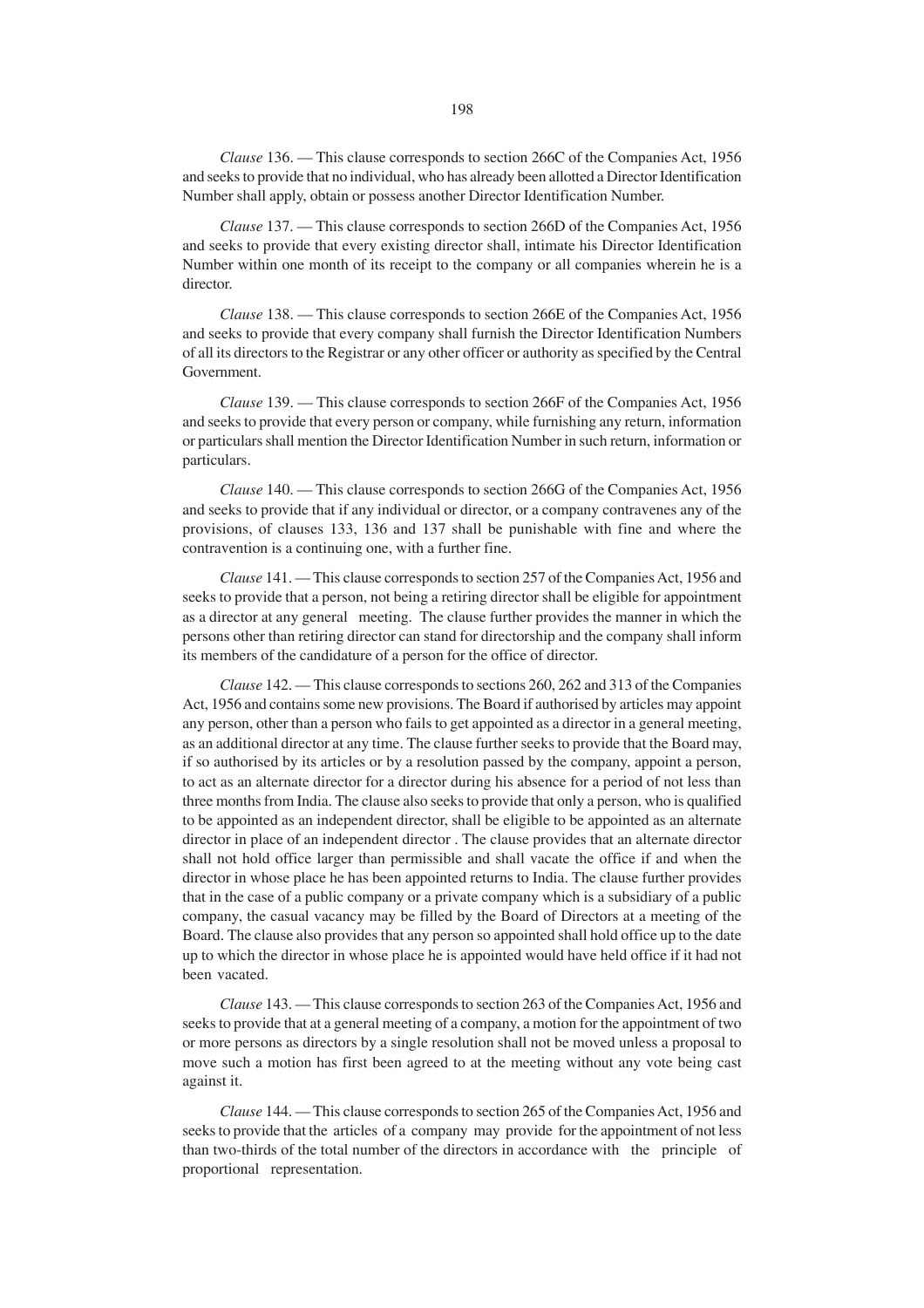*Clause* 145. — This clause corresponds to section 274 of the Companies Act, 1956 and seeks to provide the circumstances and situations under which a person shall not be eligible for appointment as a director of a company. The clause further provides for the situations in which a director shall not be eligible to be re-appointed as a director of that company or appointed in other public company for a period of five years. The clause also provides that a private company may by its articles provide for any other disqualifications in addition to those specified in this clause.

*Clause* 146.— This clause corresponds to section 275 of the Companies Act, 1956 and seeks to provide that no person, shall hold office as a director, in more than fifteen public limited companies at the same time.

*Clause* 147.— This is a new clause and seeks to provide that a director of a company shall act in accordance with the company's articles. It further seeks to provide for various duties of directors. In case of contravention, director is punishable with fine and if a director is found guilty of making any undue gain either to himself or to his relatives, partners or associates he shall also be liable to pay an amount, equal to that gain, to the company.

*Clause* 148. — This clause corresponds to section 283 of the Companies Act, 1956 and seeks to provide the grounds and circumstances under which the office of a director shall become vacant. The clause further provides that where a person acts as a director after he is aware that the office of director held by him has become vacant on account of any disqualification, he shall be punishable with fine. Where all the directors vacate their offices under any of the disqualifications, the promoter or, in his absence, the Central Government shall appoint the required number of directors who shall hold office till the directors are appointed in the general meeting. The clause also provides that a private company may provide for any other ground for vacation of office.

*Clause* 149. — This is a new clause and seeks to provide that a director may resign from his office by giving a notice in writing and the Board shall, on receipt of such notice intimate the Registrar and place such resignation in the subsequent general meeting of the company. The clause further provides for the date on which the notice of resignation shall take effect. The clause seeks to provide that where the number of directors is reduced below the quorum fixed, the continuing director or director(s) shall be deemed to constitute the quorum.

*Clause* 150. — This clause corresponds to sections 284 of the Companies Act, 1956 and seeks to provide that a company may, by ordinary resolution remove a director (not being a director appointed by the Tribunal under section 213). Special notice shall be required of any resolution, to remove a director or to appoint somebody in place of a director so removed. The clause further provides that the director shall be entitled to be heard on the resolution at the meeting. A vacancy created by the removal of a director may be filled by the appointment of another director in his place by the meeting at which he is removed. The clause seeks to provide that the director who was removed from office shall not be reappointed as a director by the Board of Directors.

*Clause* 151. — This clause corresponds to sections 303 and 307 of the Companies Act, 1956 and seeks to provide that every company shall keep at its registered office a register containing particulars of its directors and the key managerial personnel including the details of securities held by each of them in the company or its holding, subsidiary or associate companies. A return containing particulars and documents of appointment or any change in the directors and the key managerial personnel shall be filed with the Registrar.

*Clause* 152. —This clause corresponds to section 304 of the Companies Act, 1956 and also seeks to provide the manner in which register kept under clause 151 shall be open for inspection. The members shall take extracts therefrom and obtain copies thereof free of cost. The clause seeks to provide that if any inspection as provided in this clause is refused, or if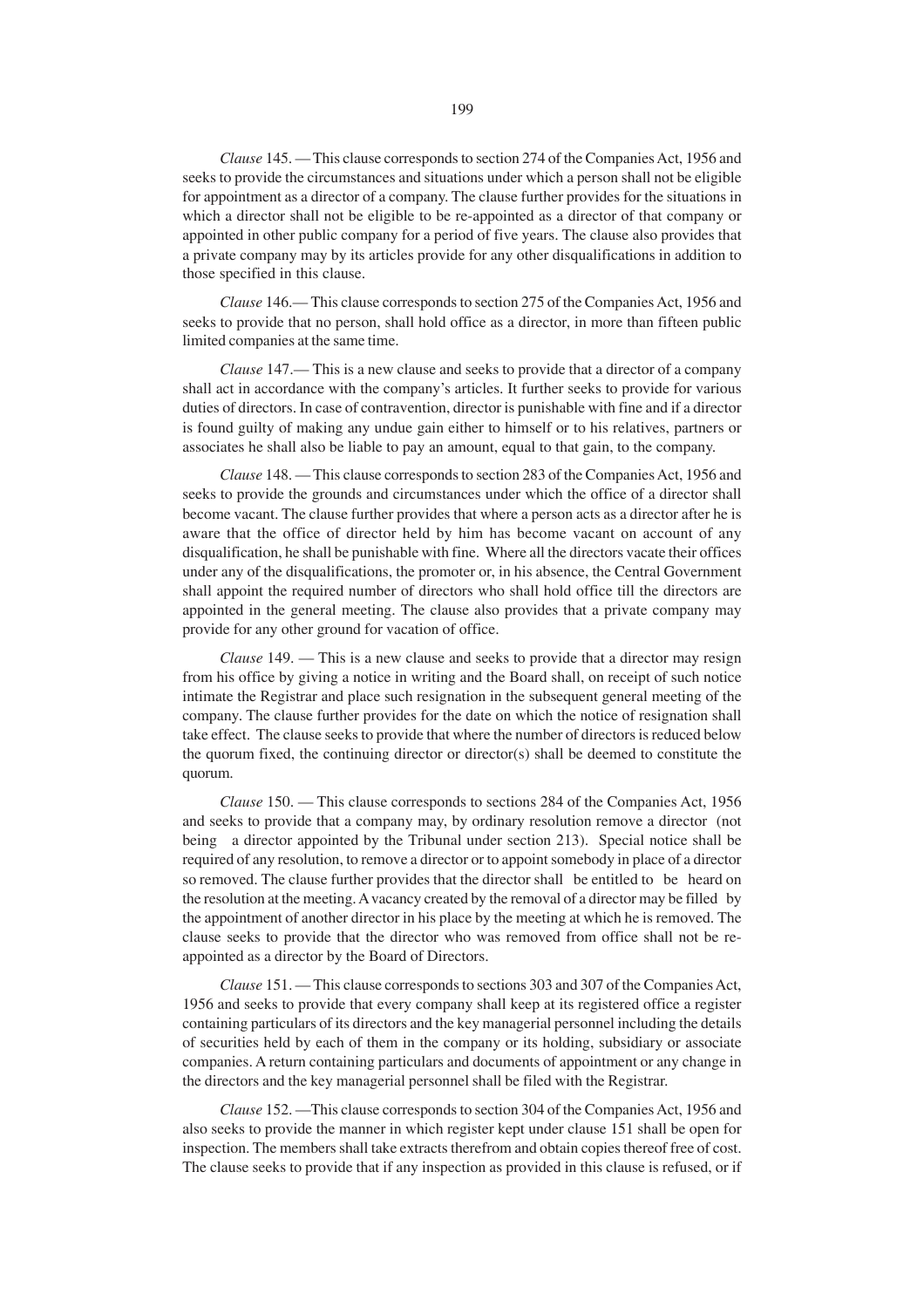any copy required thereunder is not sent within thirty days from the date of receipt of such request, the Registrar shall on an application made to him order immediate inspection and supply of copies required thereunder.

*Clause* 153. — This clause is a new caluse which seeks to provide that where a company contravenes any of the provisions of this Chapter and no specific punishment is provided therein, the company, every director or employee who is responsible shall be punishable with fine.

*Clause* 154. — This clause corresponds to sections 285 and 286 of the Companies Act, 1956 and seeks to provide that every company shall hold the first meeting of the Board of Directors within thirty days of the date of its incorporation and hold a minimum number of four meetings of its Board of Directors every year. The participation of directors in a meeting of the Board may be either in person or through video conferencing or such other electronic means. The clause further provides that a notice of the meeting of Board shall be given to every director at his address registered with the company. The meeting of the Board may be called at shorter notice to transact urgent business where at least one independent director, if any, shall be present.

*Clause* 155. — This clause corresponds to sections 287 and 288 of the Companies Act, 1956 and seeks to provide that the quorum for a meeting of the Board of Directors of a company shall be one-third of its total strength or two directors, whichever is higher, and the directors participating by video conferencing or other electronic means shall be counted for quorum. It further provides that where the number of interested directors exceeds, or is equal to, two-thirds of the total strength of the Board, the number of directors who are not interested and present at the meeting, being not less than two, shall be the quorum. The clause further provides that the meeting shall stand adjourned if it could not be held for want of quorum.

*Clause* 156. — This clause corresponds to section 289 of the Companies Act, 1956 and seeks to provide that no resolution shall be deemed to have been duly passed by the Board or by a committee thereof by circulation unless the resolution has been circulated in draft, to all the directors, or members of the committee at their addresses in India, and has been approved by a majority. The clause also provides that such a resolution shall be noted and made part of minutes at a subsequent meeting.

*Clause* 157. — This clause corresponds to section 290 of the Companies Act, 1956 and seeks to provide that any act done by a person as a director shall not be invalid if it is subsequently discovered that his appointment was invalid. The clause further provides that nothing shall be given validity to any act done by the director after his appointment has been noticed by the company to be invalid or to have terminated.

*Clause* 158. — This clause contains some provisions of section 292A of the Companies Act, 1956 and contains some new provisions and seeks to provide the requirement and manner of constituting audit, remuneration, stakeholders relationship committees of the Board. The clause also provides for the requirements in respect of such committees.

The Audit Committee shall consist of a minimum of three directors with independent directors forming a majority and at least one director having knowledge of financial management, audit or accounts.

The Chairman of an Audit Committee shall be an independent director.

Remuneration Committee shall consist of non-executive directors as appointed by the Board out of which at least one shall be an independent director. Such Remuneration Committee shall determine the company's policies relating to the remuneration of the directors, key managerial personnel and such other employees as may be decided by the Committee.

The clause further provides that the Board having a combined membership of the shareholders, debenture holders and other security holders of more than one thousand at any time during a financial year shall constitute a stakeholders relationship committee which shall consist of a chairman who is a non-executive director and such other members of the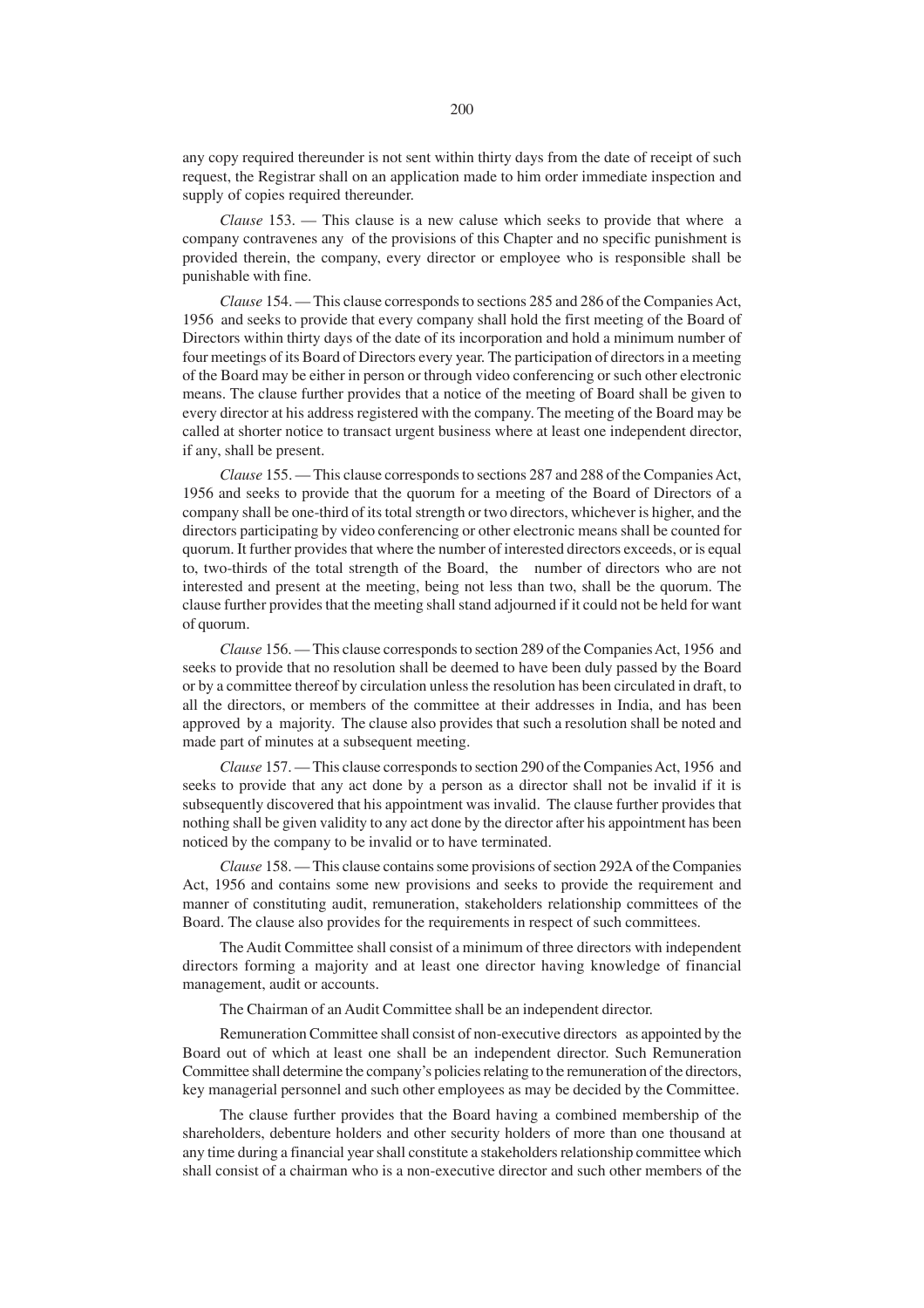Board as decided by the Board. Stakeholders Relationship Committee shall consider and resolve the grievances of stakeholders.

*Clause* 159. — This clause corresponds to sections 291 and 292 of the Companies Act, 1956 and seeks to provide that the Board of Directors shall be entitled to exercise all such powers, and to do all such acts and things, as the company is authorised to exercise and do except those that are to be exercised or done by the company in general meeting. The clause further specifies the powers to be exercised by the Board of Directors on behalf of the company.

*Clause* 160. — This clause corresponds to section 293 of the Companies Act, 1956 and seeks to provide for the powers of the Board of Directors of a company to be exercised only with the consent of the company by a special resolution.

*Clause* 161. — This clause corresponds to section 293A of the Companies Act, 1956. It seeks to provide the manner and limits up to which a company shall be able to contribute the amount to any political party or to any person for a political purpose. The clause further provides the manner in which every company shall disclose in its profit and loss account any amount so contributed by it during any financial year.

*Clause* 162. — This clause corresponds to section 299 of the Companies Act, 1956 and seeks to provide the manner and periodicity in which every director shall make disclosures of his concern or interest in any company or bodies corporate, firms, or other association of individuals. It also seeks to provide that every director of a company who is concerned or interested in a contract or arrangement shall disclose the nature of his concern or interest at the meeting of the Board and shall not participate in such meeting. The clause further provides that a contract or arrangement entered into by the company without disclosure or with participation by a director who is so concerned or interested shall be voidable at the option of the company.

*Clause* 163. — This clause corresponds to section 295 of the Companies Act, 1956 and seeks to provide the circumstances and manner in which a company shall advance any loan to any of its directors or to any other person in whom he is interested or give any guarantee or provide any security in connection with any loan taken by him or such other person.

*Clause* 164. — This clause corresponds to section 372A of the Companies Act, 1956 and seeks to provide the manner in which and limits up to which a company shall give any loan or give any guarantee or provide security in connection with a loan to any other body corporate or person or acquire by way of subscription, purchase or otherwise, the securities of any other body corporate. The clause further provides that the companies as providing or associating loans shall disclose in financial statements full particulars of the loans given investments made or guarantees or securities provided. The clause also provides for the manner in which registers will be kept by a company to record transactions and the manner in which such registers shall be available for inspection. The clause exempts certain categories of companies from the provisions of this clause.

*Clause* 165. — This clause corresponds to section 49 of the Companies Act, 1956 and seeks to provide that all investments made or held by a company in any property, security or other asset shall be made and held by it in its own name. It also seeks to provide that the company may hold any shares in its subsidiary company in the name of any nominee of the company, if it is necessary to ensure that the number of members of the subsidiary company is not reduced below the statutory limit. The clause further provides that where any securities in which investments have been made by a company are not held by it in its own name, the company shall maintain a register containing such particulars and such register shall be open for inspection.

*Clause* 166. — This clause corresponds to section 297 of the Companies Act, 1956 and seeks to provide the manner in which contracts or arrangements by a company with related parties shall be made and disclosed. It provides for the matter that requires the consent of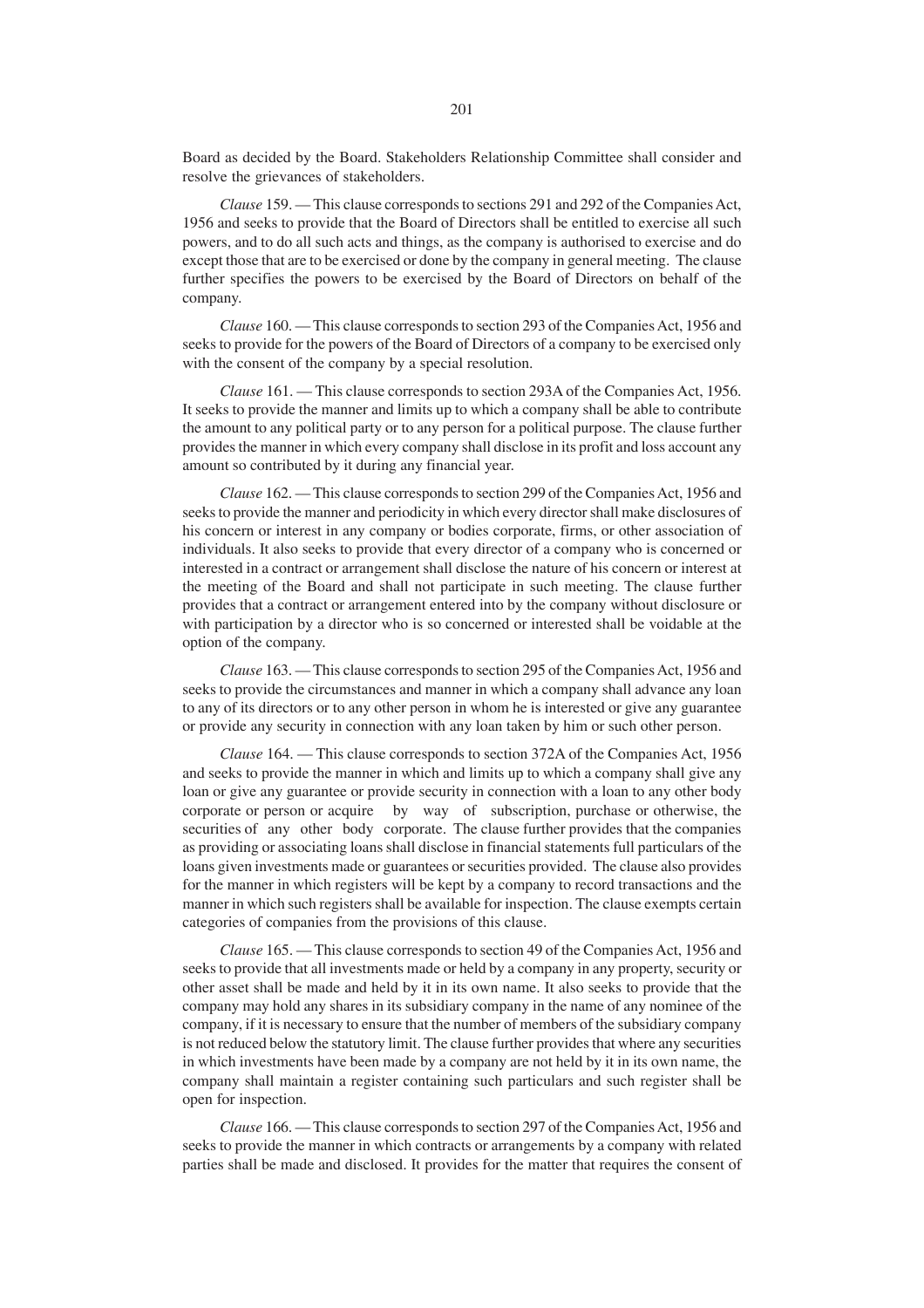Board of Directors of company or prior approval by special resolution. It seeks to provide that every such contract or arrangement shall be referred to in the Board's Report to the shareholders along with the justification. It also provide that where any contract or arrangement is entered into by a director or any other employee, without complying with the provisions and if it is not ratified by the approving authority, such contract or arrangement shall be voidable at the option of the Board.

*Clause* 167. — This clause corresponds to section 301 of the Companies Act, 1956 and seeks to provide the particulars and the manner in which such particulars shall be entered by the company in the registers of contracts or arrangements in which directors are concerned or interested. It further provides that the register kept under this clause shall be kept at the registered office of the company and open for inspection. The register shall also be produced at every annual general meeting of the company and shall remain open and accessible during the meeting to any person having the right to attend the meeting.

*Clause* 168. — This clause corresponds to section 302 of the Companies Act, 1956 and seeks to provide that every company shall keep at its registered office a copy of contract of service entered into by it with a managing or whole-time director or where such a contract is not in writing, a written memorandum setting out its terms shall be kept. It also provides that copies of such contract and the memorandum shall be open to inspection by any member. The provisions of this clause shall not apply to any private company.

*Clause* 169. — This clause corresponds to sections 319 and 320 of the Companies Act, 1956 and seeks to provide the circumstances and manner in which a director of a company shall receive any payment by way of compensation for loss of office or as consideration for retirement from office, etc. It further provides that where a director of a company receives payment of any amount in contravention of this clause or the proposed payment is made before it is approved by the meeting, the amount so received by the director shall be deemed to have been received by him in trust for the company.

*Clause* 170. — This is a new clause and seeks to provide for the manner in respect of regulation of arrangements between a company and its directors in respect of acquisition of assets for consideration other than cash. The clause provides that such arrangements shall require prior approval by a resolution in general meeting and if the director or connected person is a director of its holding company, approval is required to be obtained by passing a resolution in general meeting of the holding company. The clause also provides the circumstances when an arrangement entered into by a company or its holding company in contravention of the provisions is voidable at the instance of the company.

*Clause* 171. — This is a new clause and seeks to provide for the manner in which certain transactions or contracts are entered between a one person company and its sole member. It seeks to provide that where a One Person Company Limited by shares or by guarantee enters into a contract with the sole member of the company who is also director, the company shall, unless the contract is in writing, ensure that the terms of the contract or offer are contained in a memorandum or are recorded in the minutes of the first Board meeting held after entering into the contract and every such contract shall be informed to the Registrar.

*Clause* 172. — This is a new clause and seeks to prohibit whole-time director or any of its key managerial personnel from buying certain kinds of future contracts in relation to securities of the company. It further provides that where whole-time director or key managerial personnel acquires any securities in contravention of this clause he shall, surrender such securities and the company shall not register the same in his name in the register and if they are in dematerialised form, it shall inform the depository not to record such acquisition.

*Clause* 173. — This is a new clause and seeks to prohibit directors or key managerial person of the company to deal in securities of a company, or counsel, procure or communicate, directly or indirectly, about any unpublished price-sensitive information to any person.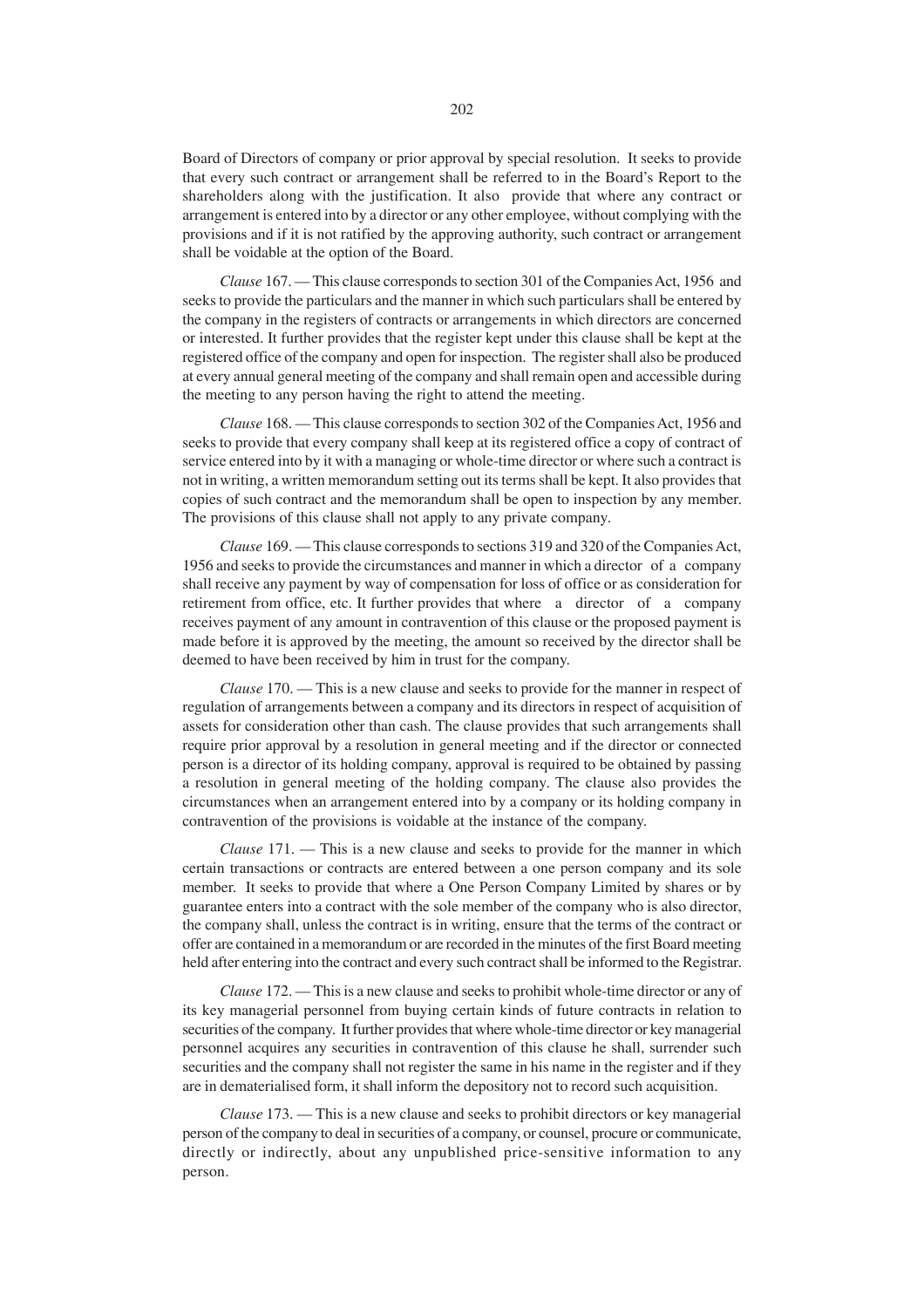*Clause* 174. — This clause corresponds to sections 197A, 267, 269, 317, 384, 385 and 388 of the Companies Act, 1956 and seeks to provide that no company shall appoint or employ a managing director and manager at the same time and further that no company shall appoint or reappoint any person as its managing director, whole-time director or manager for a term exceeding five years at a time. It also provides that no company shall appoint any firm, body corporate, or other association as its manager. The clause also provide the disqualification in respect of appointment of key managerial personnel. It also seeks to provide the manner in which a managing director, whole-time director or manager shall be appointed.

*Clause* 175. — This clause corresponds to section 309 of the Companies Act, 1956 seeks to provide that remuneration to managerial personnel can be paid either by way of a monthly payment or at a specified percentage of the net profits, or partly by monthly payment and partly by the percentage of net profits. It further provides that where any insurance is taken by a company on behalf of its managing director, whole-time director, manager, Chief Executive Officer, Chief Financial Officer or Company Secretary for indemnifying any of them against any liability in respect of any negligence, default, etc., for which they may be guilty, the premium paid on such insurance shall not be treated as part of the remuneration payable to any such personnel.

*Clause* 176. — This clause corresponds to section 309 of the Companies Act, 1956 and seeks to provide the kind of remuneration which can be paid to a director who is neither a whole-time director nor a managing director of a company. It provides that such a director can be paid fee for attending meetings of the Board or committees thereof. It further seeks to provide that such a director can be paid profit-related commission with the prior approval of members by a special resolution. The clause further provides that where any director draws or receives any sum as remuneration in excess, he shall refund such sum to the company.

*Clause* 177. — This clause corresponds to section 318 of the Companies Act, 1956 and seeks to provide the circumstances and manner in which any managing or whole-time director or manager, shall be entitled to receive payment by way of compensation for loss of office, or as consideration for retirement from office or in connection with such loss or retirement. The clause also specifies the quantum of such compensation.

*Clause* 178. — This is a new clause and seeks to provide that every company belonging to such class or description of companies, as prescribed by the Central Government, shall have whole-time key managerial personnel. It also seeks to provide that a whole-time key managerial personnel shall not hold office in more than one company at the same time except that of a director if company permits him in this regard.

*Clause* 179. — This clause corresponds to sections 209A and 234 of the Companies Act, 1956 and seeks to empower Registrar to call for any information, explanation or documents and to inspect books of accounts of the company, etc. The Company and its officers shall furnish the information or explanation in documents within the specified time. Where the Registrar is satisfied on the basis of information in documents that the business of the company is conducted in a fraudulent manner, he may, order an inquiry. Further, the Central Government can also order inquiry by the Registrar or by an inspector appointed by it.

*Clause* 180. — This clause corresponds to section 209A of the Companies Act, 1956 and seeks to provide the procedure to be adopted for inspection or inquiries to be made by the Registrar or Inspector. Every director, officer or employee shall be bound to provide the information or the documents called for. It empowers the Registrar and Inspector with the powers of the Civil Court under the Code of Civil Procedures, 1908 for summoning, examining on oath, inspection of books and other documents, etc.

*Clause* 181. — This clause corresponds to section 209A of the Companies Act, 1956 and seeks to provide that the Registrar or Inspector shall submit a report to the Central Government after inspection of books of accounts or the examining any person as the case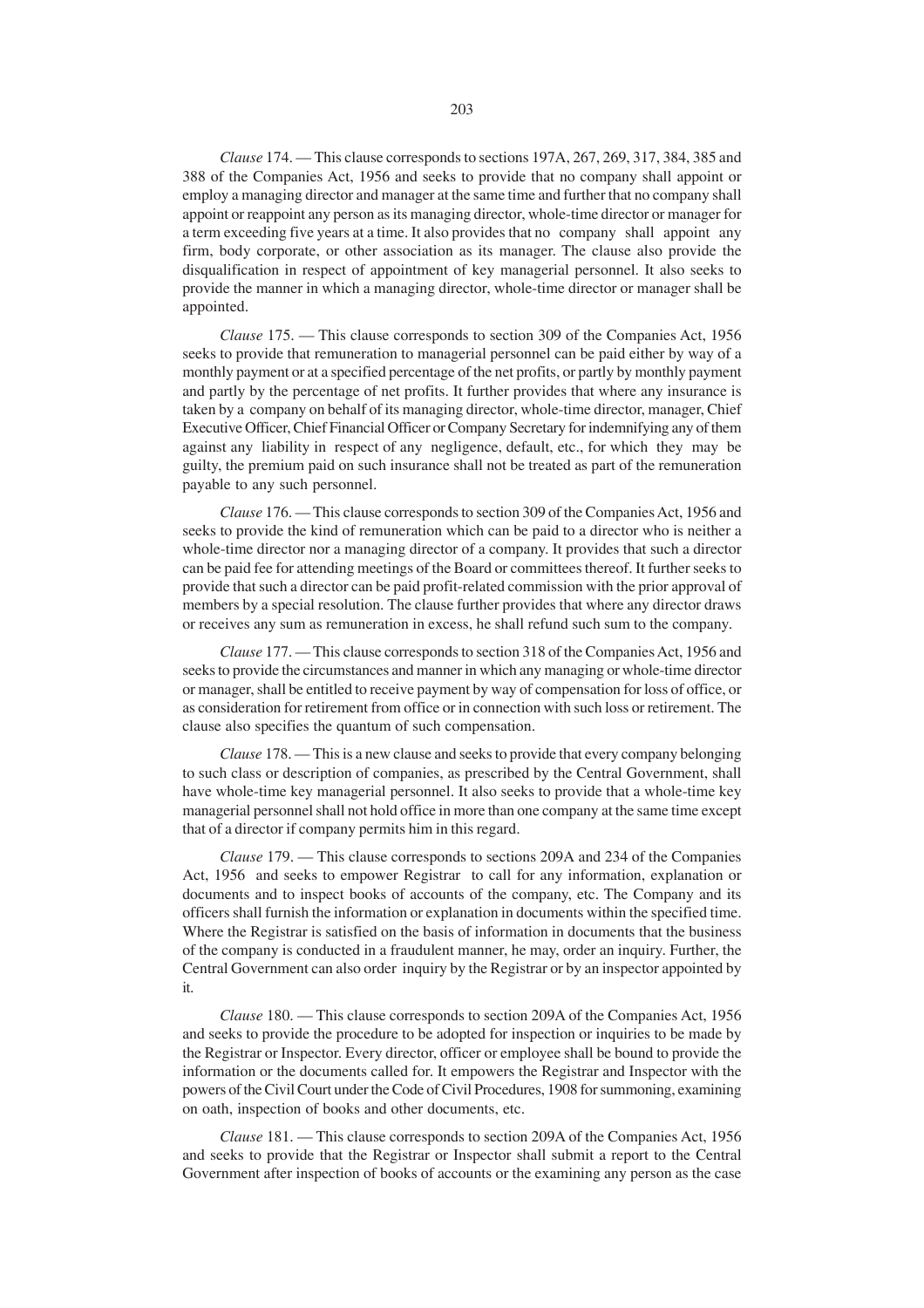may be and will include in his recommendations for further investigation, if necessary, duly supported by reasons or documents.

*Clause* 182. — This clause corresponds to section 234A of the Companies Act, 1956 and seeks to provide for seizure of documents by the Registrar if he has reasonable ground to believe that the same is likely to be destroyed, mutilated, altered, falsified, etc., with the permission of special court. The Registrar has to return the seized documents within 180 days to the company from whose custody the documents were seized.

*Clause* 183. — This clause corresponds to section 235 of the Companies Act, 1956 and seeks to empower the Central Government to order an investigation into the affairs of a company either on the report of Registrar or on special resolution passed by a company or in public interest. Further, this clause also empowers Court or the Tribunal to order that the affairs of a company ought to be investigated. For the purpose of investigation, the Central Government has the power to appoint Inspector(s) and seek report.

*Clause* 184. — This clause corresponds to section 237 of the Companies Act, 1956 and seeks to empower the Tribunal to order an investigation by the Central Government in case an application is made by at least 100 members or by member having one-tenth of total voting power or one-fifth of the members in case of company with no share capital seek an investigation into the affairs of the company or on an application suggesting fraud, misfeasance or misconduct or when any information is withheld. This clause further empowers the Central Government to appoint Inspector(s) and seek report.

*Clause* 185. — This clause corresponds to sections 236 and 245 of the Companies Act, 1956 and seeks to provide that the company or the applicants have to give security for payment of the costs and expenses of the investigation and shall deposit amount not exceeding Rs. 25 lakhs towards the cost of investigation. It provides that on completion of investigation, the cost of investigation shall be worked out and notice thereof shall be served on the company for payment of such amount within specified time. The amount so payable shall be a charge on property and recoverable accordingly.

*Clause* 186. — This clause corresponds to section 238 of the Companies Act, 1956 and seeks to provide bar on firm, body corporate or other association for appointment as Inspector.

*Clause* 187. — This clause corresponds to section 247 of the Companies Act, 1956 and seeks to empower the Central Government to appoint one or more Inspectors to investigate and report on the membership of the company. Such an investigation shall include any arrangement or understanding observed in practice relevant for the purpose of investigation.

*Clause* 188. — This clause corresponds to section 240 of the Companies Act, 1956 and seeks to provide that it shall be the duty of all officer and employees of the company which is under investigation to produce books and papers and give all assistance to the Inspector. The clause provides for the powers of the Inspector. The Inspector may examine any person on oath and notes of such examination shall be taken in writing. In case of failure to furnish information or to appear for examination on oath, the offence is punishable with imprisonment and fine.

*Clause* 189. — This clause corresponds to section 239 of the Companies Act, 1956 and seeks to empower the Inspector to investigate the affairs of any other body corporate where such corporate body is or has been a holding company or subsidiary company or has the same Managing Director or Manager or where Board of Directors act on the directions of such company, and if necessary subject to prior approval of the Central Government, he can investigate into the affairs of such body corporate or Managing Director or Manager, etc., be done.

*Clause* 190. — This clause corresponds to section 240A of the Companies Act, 1956 and seeks to deal with seizure of documents by the Inspector when he has reasonable ground to believe that they are likely to be destroyed, mutilated, altered, falsified, etc. The Inspector has to return the seized documents after conclusion of investigation. It empowers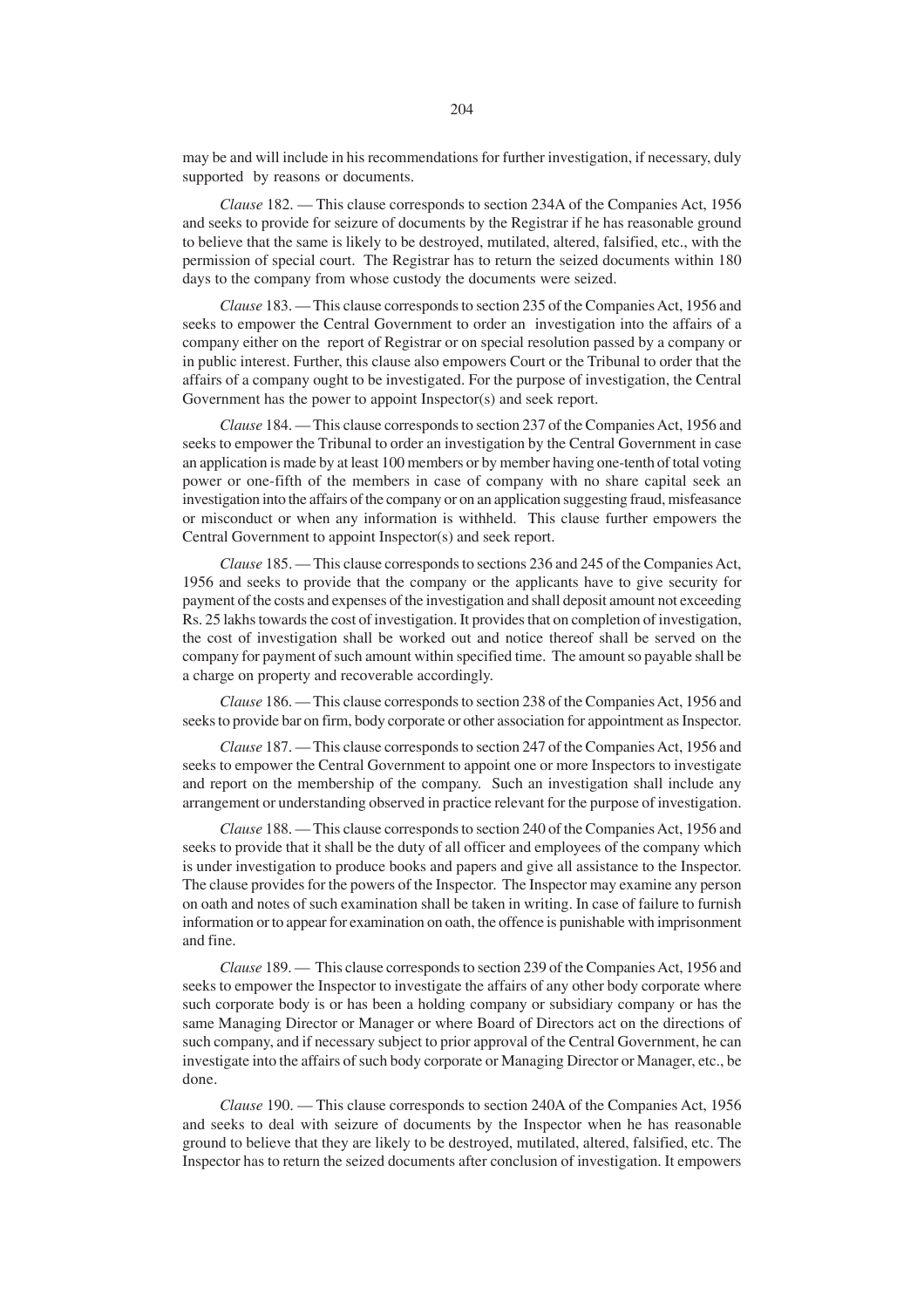the Inspector to conduct search, seize books or papers in terms of the provisions of the Code of Criminal Procedure, 1973.

*Clause* 191. — This is a new clause and seeks to provide that where in connection with inquiry or investigation into the affairs of the company or a reference by the Central Government or on complaint by any person that transfer or disposal of funds, properties or assets is likely to take place which is prejudicial to the interest of company, its shareholders, creditors or in public interest then Tribunal may order freezing of such transfer, removal or disposal of assets for a maximum period of three years.

*Clause* 192. — This clause corresponds to section 250 of the Companies Act, 1956 and seeks to provide for imposition of restrictions by the Tribunal in connection with investigation under clause 187 on the securities of the company for a period not exceeding three years.

*Clause* 193. — This clause corresponds to sections 241 and 246 of the Companies Act, 1956 and seeks to provide for submission of the interim and final report of investigation to the Central Government. Such a report shall be in writing or printed. The Central Government shall forward a copy of report to the company and may furnish a copy on payment of prescribed fee to any person who is member of company or creditor of company or the body corporate affected. Wherever applicable, a report shall also be furnished to Court or Tribunal. Further, such a report can be submitted as evidence in any legal proceedings.

*Clause* 194. — This is a new clause and seeks to provide that no suit or proceedings shall lie in any Court or Tribunal or other authority in respect of any action initiated by the Central Government for making an investigation or for appointment of any inspector in this regard and no proceedings of an inspection shall be called in question or stayed by any Court or Tribunal or any authority till such investigation report is submitted.

*Clause* 195. — This clause corresponds to sections 242, 243 and 244 of the Companies Act, 1956 and seeks to empowers the Central Government to prosecute such person for the offence and cast duty on officers, employees or the company or body corporate to provide necessary assistance in connection with the prosecution. This clause further deals with action to be taken on the investigation report which includes winding up , misfeasance, recovery proceedings, etc.

*Clause* 196. — This clause corresponds to section 245 of the Companies Act, 1956 and seeks to provide that expenses of investigation shall be borne by the Central Government in the first instance. Thereafter, it shall be borne by person so convicted on a prosecution instituted or who is ordered to pay damages or restore the property to the extent he may be ordered to pay the said expenses as specified by the Court. Further, any amount which company is liable to pay shall be the first charge on the property.

*Clause* 197. — This clause corresponds to section 250A of the Companies Act, 1956 and seeks to provide with continuation of investigation even after voluntary winding up or application is pending before the Tribunal. Further, it provides that winding up order shall not absolve director or employee from participating in the proceedings before the Inspector or any liability as a result of findings by Inspector.

*Clause* 198. — This clause corresponds to section 251 of the Companies Act, 1956 and seeks to provide the rights of the legal Advisers or bankers of the body corporate or other person, not to disclose to the Tribunal or to the Central Government or to the Inspector any information as to the affairs of any of their customers, other than such company or body corporate.

*Clause* 199. — This is a new clause and seeks to provide that the provisions relating inspection or investigation under Chapter XIV shall also apply *mutatis mutandis* to inspection or investigation of foreign companies.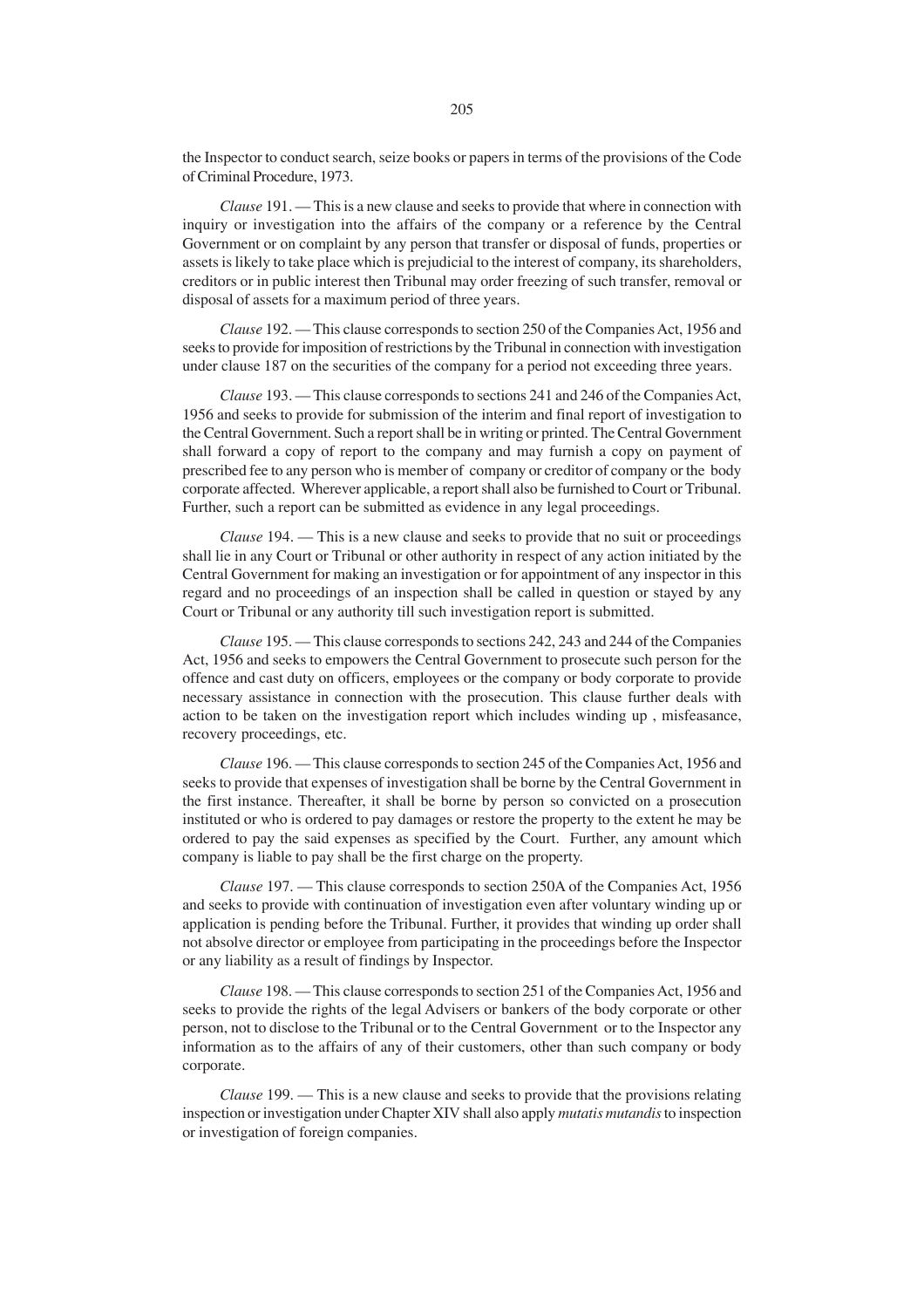*Clause* 200. — This clause is a new clause which seeks to provide punishment for furnishing false statements, mutilation or destruction of documents during the course of inspection or investigation.

*Clause* 201. — This clause corresponds to section 391 of the Companies Act, 1956 and seeks to provide powers to Tribunal to make order on the application of the company or any creditor or member or in case of company being wound up, of liquidator for the proposed compromise or arrangements including debt restructuring, etc., between company, its creditors and members. An application by affidavit shall disclose all material facts relating to company, reduction of share capital, etc. Where a meeting is called, a notice shall be sent to all creditors, members, debenture holders individually or by advertisement which shall be accompanied by statement disclosing the details of compromise or arrangement. The order of the Tribunal sanctioning compromises or arrangement shall be filed with the Registrar. Takeover of companies have been included in compromises or arrangements. An aggrieved party may appeal to the Tribunal in the event of any grievances with respect to the takeover offer in case of companies other than listed companies.

*Clause* 202. — This clause corresponds to section 392 of the Companies Act, 1956 and seeks to provide powers to Tribunal to enforce compromise or arrangements with creditors and members as ordered under clause 201. The clause also provides that, if the Tribunal is satisfied that such compromise or arrangement cannot be implemented satisfactorily with or without modifications, and the company is unable to pay its debts as per the scheme, it may make an order for winding up of the company.

*Clause* 203. — This clause corresponds to section 394 of the Companies Act, 1956 and seeks to provide powers to Tribunal to order for holding meeting of the creditors or the members and to make orders on the proposed reconstruction, merger or amalgamation of companies. The clause provides for the manner and procedure in which the meeting so ordered by the Tribunal to be held. Where the Tribunal orders for transfer of any property or liability, that property or liability shall be transferred to and become the property or the liabilities of the transferee company and any property may, if the orders so directs, be freed from of any charge by virtue of compromises or arrangement. Every company shall file a certified copy of the order within thirty days with the Registrar for registration.

*Clause* 204. — This is a new clause and seeks to provide for merger or amalgamation between two small companies or between a holding company and its wholly owned subsidiary company by giving a notice of the proposed scheme inviting comments or objections by both the transferor and the transferee company. The scheme is to be approved by the respective members at a general meeting by passing a special resolution and by threefourths in value of the creditors of respective companies. Transferee Company shall file a copy of the approved scheme with the Registrar and the Official Liquidator. If the Registrar is of the opinion that such a scheme is not in public interest or in interest of the creditors, he may file an application before the Tribunal stating his objections and requesting it to consider the scheme for reconstruction merger or amalgamation, etc., under clause 203. The Tribunal may direct accordingly or it may confirm the scheme by passing such order as it deems fit. The transferor company shall be deemed to be dissolved on registration of the scheme. This clause also provides for effects of registration of the scheme with the Registrar.

*Clause* 205. — This is a new clause and seeks to provide the mode of merger or amalgamation between registered companies under the proposed legislation and companies incorporated in the jurisdictions of such countries, as notified from time to time by the Central Government, by mutual agreement. This clause further provides that foreign company may merge or amalgamate into a company or *vice versa* and the terms and conditions of the scheme of merger or amalgamation may provide for the payment of consideration to the shareholders of the merging company in cash or partly in cash or partly in Indian Depository Receipts.

*Clause* 206. — This clause corresponds to section 395 of the Companies Act, 1956 and seeks to provide the manner in which the transferee company shall acquire shares of the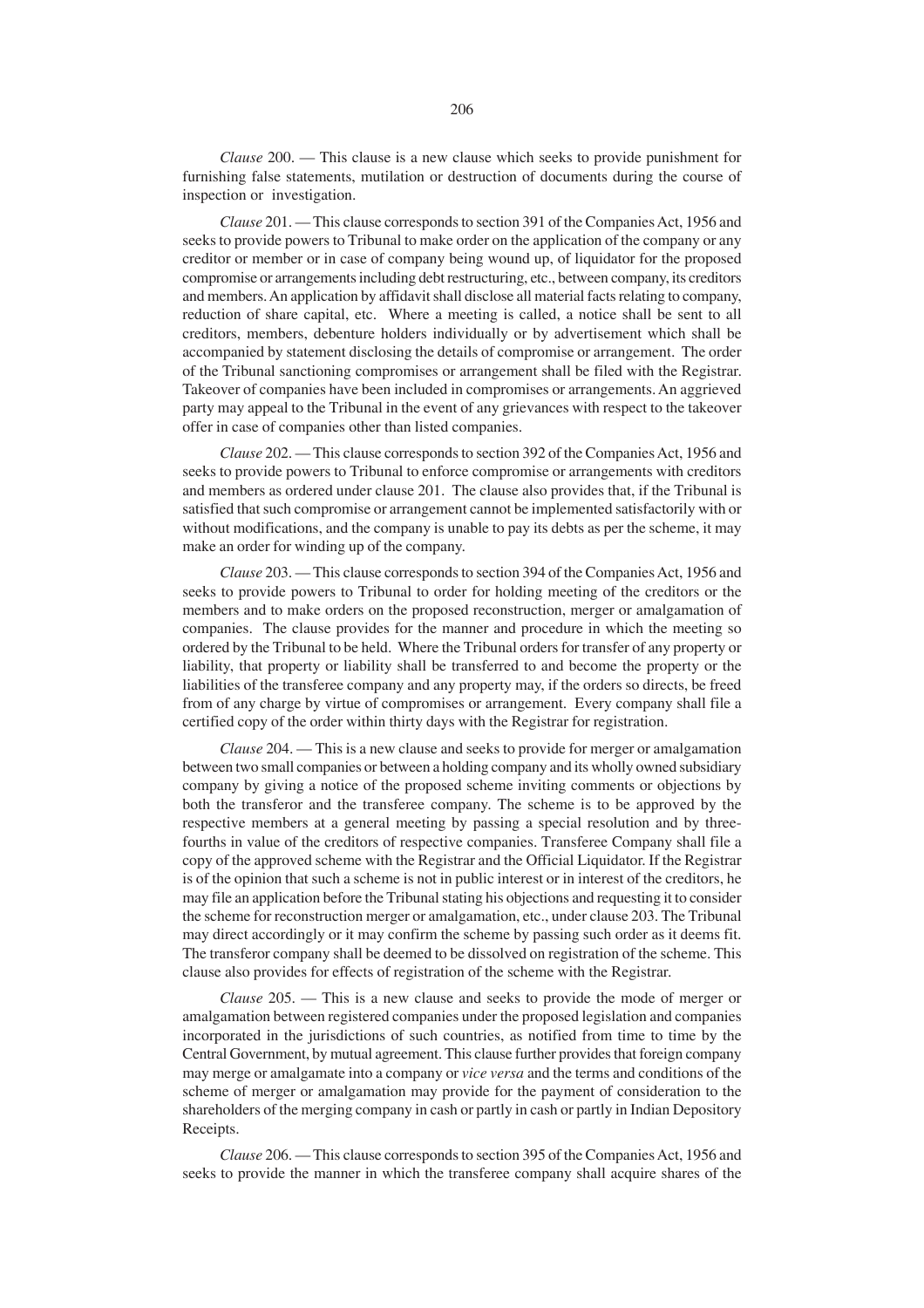shareholders dissenting from the scheme or contract as approved by the majority shareholders holding not less than nine-tenths in value of the shares whose transfer is involved. The transferee company shall send a copy of the notice to the transferor company together with an instrument of transfer, to be executed and pay the consideration representing the price payable by the transferee company for the shares. Such consideration received by transferor company shall be paid into separate bank account and any other consideration shall be held by company in trust and shall be disbursed to the entitled shareholders.

*Clause* 207. — This clause corresponds to section 395 of the Companies Act, 1956 and seeks to provide the procedure and manner in which the registered holder of at least 90 per cent shares of a company shall notify the company of their intention to buy the remaining equity shares of minority shareholders, by virtue of an amalgamation, share exchange, conversion of securities, etc., provison for valuation of shares have been provided by a registered valuer. This clause provides for the procedure to be followed for acquiring shares held by minority shareholders.

*Clause* 208.— This clause corresponds to section 396 of the Companies Act, 1956 and seeks to provide power to Central Government to provide for amalgamation of two or more companies in public interest by passing an order to be notified in the Official Gazette. Every member or creditor or debenture holder shall have same interest or rights against transferee company as he had in original company and where the interest or right is less than his interest or right, he shall be entitled to compensation by transferee company. Any aggrieved person may approach Tribunal for reassessment of compensation.

*Clause* 209.— This clause seeks to provide mode of registration of offer of schemes or contract involving the transfer of shares. Every circular containing such offer and recommendation and containing a statement shall be accompanied by requisite information and must be registered with the Registrar before issue. The Registrar may refuse to register any such circular which does not contain the requisite information. This clause further seeks to provide that power to appeal shall lie with Tribunal in the event of refusal of registration of offer of scheme by Registrar of companies.

*Clause* 210.— This clause corresponds to section 396A of the Companies Act, 1956 and seeks to provide that no company which has been amalgamated or whose shares has been acquired by another company to dispose of its books of account and papers without the prior permission of the Central Government. The Government may appoint a person to examine books and papers to ascertain whether they contain any evidence of commission of offence in connection with promotion, formation, management, etc., of the company.

*Clause* 211.— This clause seeks to provide that the liability in respect of offences committed by the officers in default of transferor company prior to its merger or amalgamation or acquisition shall continue after such merger or amalgamation or acquisition.

*Clause* 212.— This clause corresponds to section 397 of the Companies Act, 1956 and seeks to provide the circumstances in which an application may be made to the Tribunal by any member of a company or by the Central Government for relief in cases of oppression and mismanagement in the affairs of the company.

*Clause* 213.— This clause corresponds to sections 397, 398, 402, 403 and 404 of the Companies Act, 1956 and seeks to provide for powers of Tribunal to pass an order with a view to bring to an end the matters complained of oppression and mis-management. The clause provides that a certified copy of order of Tribunal shall be filed with the Registrar. The Tribunal may make any interim order as it thinks just and equitable. Where Tribunal's order require alteration of articles, a certified copy of the same is to be filed with the Registrar.

*Clause* 214. — This clause corresponds to section 407 of the Companies Act, 1956 and seeks to provide for consequence of termination or modifications of certain agreements by an order passed by the Tribunal. Such order shall not give rise to any claims against the company by any person for damages or compensation for loss of office. Further, no such managing director or director or manager whose agreement is so terminated shall be appointed as such for a period of five years from the date of the order without the leave of the Tribunal.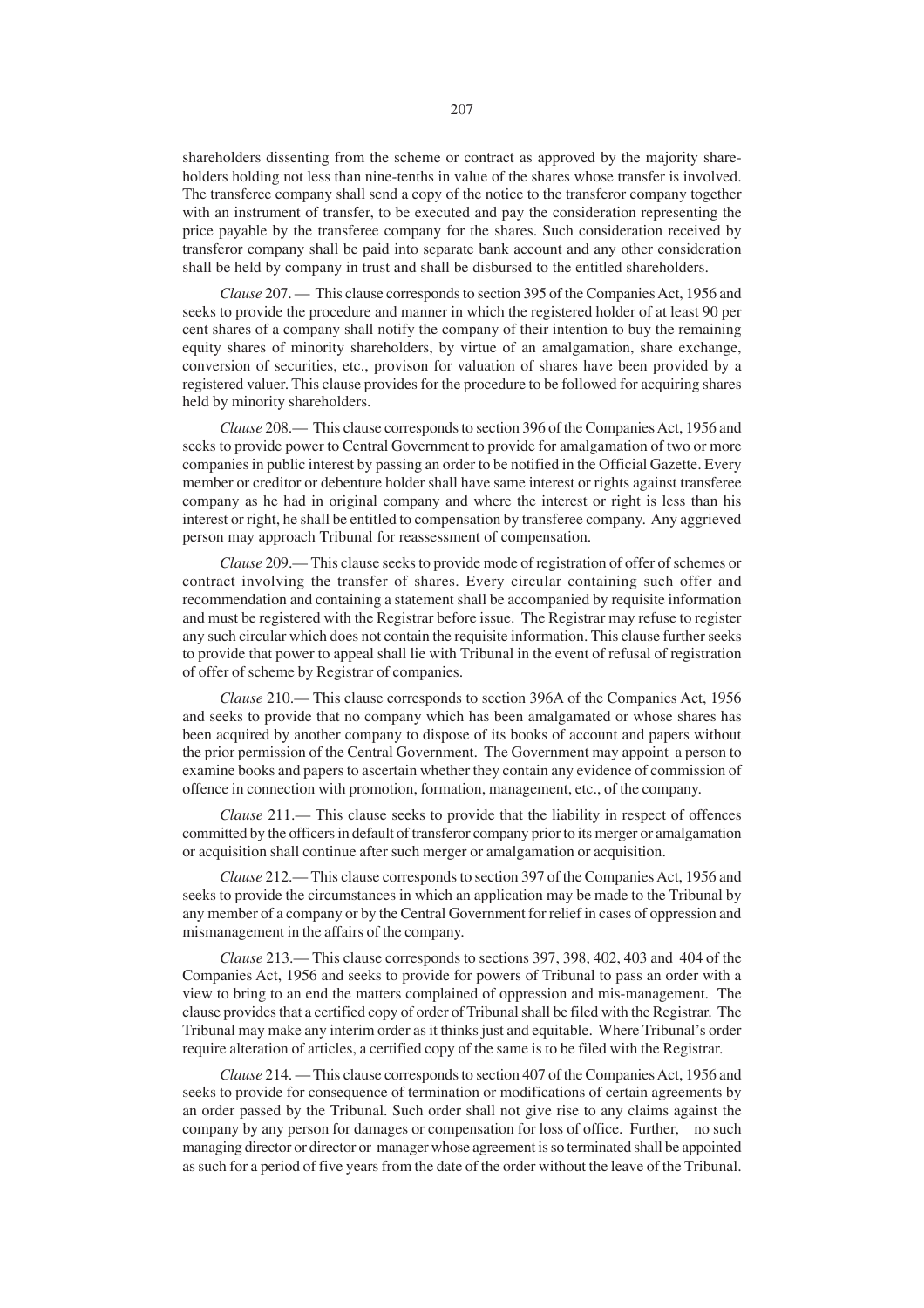*Clause* 215.— This clause corresponds to section 399 of the Companies Act, 1956 and seeks to provide that the members of a company not less than one hundred in number or not less than one-tenth of the total number of members whichever is less or any member(s) holding not less than one-tenth of the issued share capital and in case of company without share capital not less than one-fifth of the total number of its members can file an application to the Tribunal for relief in cases of oppression and mis-management. The clause further provides that the Tribunal may waive all or any of the requirements specified therein.

*Clause* 216.— This is a new clause and seeks to provide that any one or more members or one or more creditors may file an application before the Tribunal on behalf of the members and creditors if they are of the opinion that the management or control of the affairs of company are being conducted in a manner prejudicial to the interests of the company or its members or creditors to restrain the company from oppression or mis-management. The order passed by the Tribunal shall be binding on the company and all its members and creditors.

*Clause* 217. — This clause seeks to provide that clauses 312-316 (both inclusive) relating to power to punish for contempt of the Tribunal, etc., shall apply in relation to a fraudulent application made to the Tribunal for oppression and mis-management.

*Clause* 218.— This is a new clause and seeks to provide that valuation in respect of any property, stocks, shares, debentures, securities, goodwill or net worth of a company or its assets shall be valued by a person registered as a valuer, appointed by the audit committee or in its absence by the Board of Directors of the company.

*Clause* 219.— This is a new clause and seeks to provide the procedure for registration as valuer. The Central Government shall maintain a register called the register of valuers in which the names and addresses of persons registered as valuers are to be recorded. It also provides that a Chartered Accountant, Cost and Works Accountant, Company Secretary or other persons possessing prescribed qualifications may apply to the Central Government to be registered as a valuer. The clause further provides that no company or body corporate shall be eligible to apply as registered valuer.

*Clause* 220.— This is a new clause seeking to provide powers to the Central Government for appointment of a committee of experts to recommend suitable names for the purpose of inclusion in the register of valuers.

*Clause* 221.—This is a new clause seeking to restricts a person to practice, describe or project himself as a registered valuer unless he is registered as a valuer. Further, the clause seeks to provide for submission of the report of valuation of any assets by a registered valuer in such form and verified in such manner as may be prescribed. The registered valuer shall not charge at a rate exceeding the rate prescribed.

*Clause* 222.— This is a new clause and seeks to provide that a registered valuer or a person who has made an application for registration as a valuer is sentenced to a term of imprisonment for any offence or found guilty of misconduct in his professional capacity, shall immediately after such conviction or finding intimate the particulars thereof to the Central Government.

*Clause* 223. — This is a new clause and seeks to provide the circumstances under which the name of a valuer may be removed from the register or restored in the register by the Central Government. The Central Government shall review the performance of all registered valuers once in three years and may remove the name of any person after giving opportunity of being heard.

*Clause* 224. — This clause corresponds to section 560 of the Companies Act, 1956 and seeks to provide the circumstances under which the Registrar shall send a notice to the company and all the directors of the company of his intention to remove the name of the company from the register. The clause further provides that a company by a special resolution or with the consent of seventy-five per cent. members in terms of share capital may also file an application to the Registrar for removing the name of the company from the register. Where company is regulated under special law, approval of the regulatory body constituted, shall also be obtained and enclosed with application.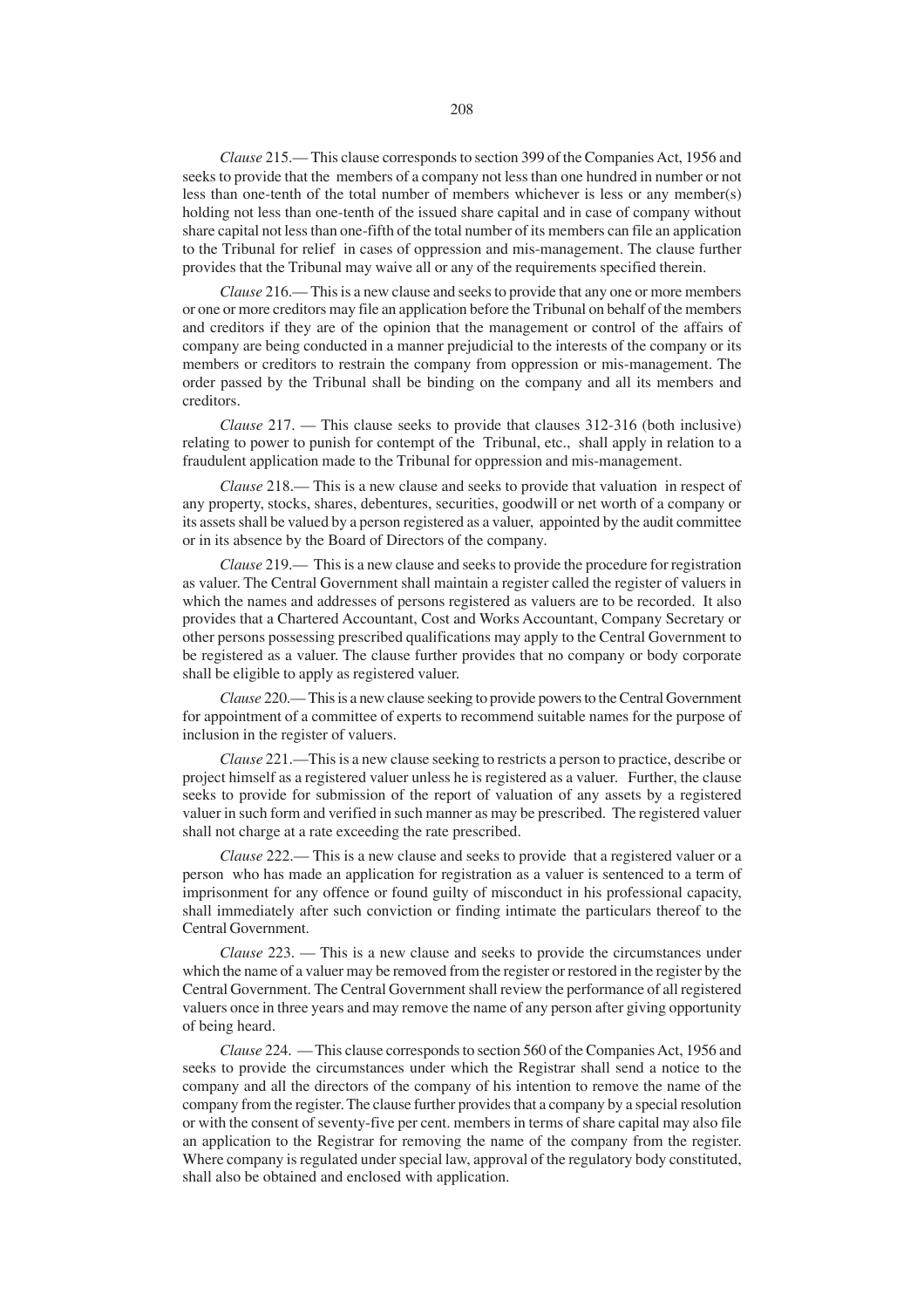The clause further seeks to provide that at the expiry of the time mentioned in the notice, the Registrar may strike of the name of the company from the register, and on the publication in the Official Gazette of this notice, the company shall stand dissolved. However, the Registrar, before passing an order shall satisfy himself that sufficient provision has been made for the realisation of all amount due to the company and for the payment or discharge of its liabilities and obligations by the company within a reasonable time. The liability of every director, manager or other officer exercising any power of management and every member of company dissolved shall continue and may be enforced as if company had not been dissolved.

*Clause* 225. —This is a new clause and seeks to provide certain situations in which no application can be made by the company under sub-clause (2) of clause 224 for removing its name from the register. It further provides penalty if a company files an application in violation of the conditions prescribed. An application filed by a company for removing its name shall be withdrawn by the company or rejected by the Registrar as soon as conditions for removing name of the company from register is brought to his notice.

*Clause* 226. —This clause seeks to provide that where a company is dissolved it shall cease to operate as a company and the Certificate of Incorporation is deemed to have been cancelled except for the purpose of realising the amount due to the company and for the payment or discharge of the liabilities or obligations of the company.

*Clause* 227.—This is a new clause and seeks to provide penalty in case fraudulent application is made for removal of name of the company from the register with the object of evading the liabilities of the company or with the intention to deceive the creditors or to defraud any other persons. Further, the Registrar may also recommend prosecution against the persons responsible for the filing of such applications.

*Clause* 228.—This clause corresponds to sub-section (*6*) of section 560 of the Companies Act, 1956 and seeks to provide that any person, aggrieved by an order of the Registrar notifying a company as dissolved under clause 224 can file an appeal to the Tribunal within 3 years for restoration of the name of the company in the register. If Tribunal is of the opinion that removal of name is not justified or in the absence of any ground, may order for restoration of the name. The company shall file the copy of order with Registrar and the Registrar shall restore the name and issue a fresh Certificate of Incorporation. The clause further provides that where the name of the company is struck off from the register, the name of the company may be restored, if the Tribunal, on an application by the company, any member or creditor, is satisfied that the company was carrying on business or was in operation or otherwise and it is just to restore the name of company to the register before the expiry of twenty years.

*Clause* 229. — This clause corresponds to section 424A of the Companies Act, 1956 and seeks to provide the manner in which a company be declared sick. In case a company fails to pay its debt, the creditor may file an application to the Tribunal for determination that the company be declared as a sick company. An applicant may at any time apply for stay of proceedings of winding up. The Tribunal may pass an order on the application. The company at its own may also file an application to the Tribunal for declaring it as a sick company. After filing application before the Tribunal the company shall not dispose of its assets except as required in the normal course of business and the Board of Directors shall not take any steps likely to prejudice the interests of the creditors. The Tribunal shall determine whether the company is sick or not within sixty days.

*Clause* 230.— This clause seeks to provide that any secured creditor of sick company or the company may make an application to the Tribunal for the determination of the measures that may be adopted with respect to the revival and rehabilitation of such company. This clause further provides for certain conditions to be fulfilled in case the financial assets of the sick company had been acquired as per the Securitisation and Reconstruction of Financial Assets and Enforcement of Securities Interest Act, 2002. An application shall be accompanied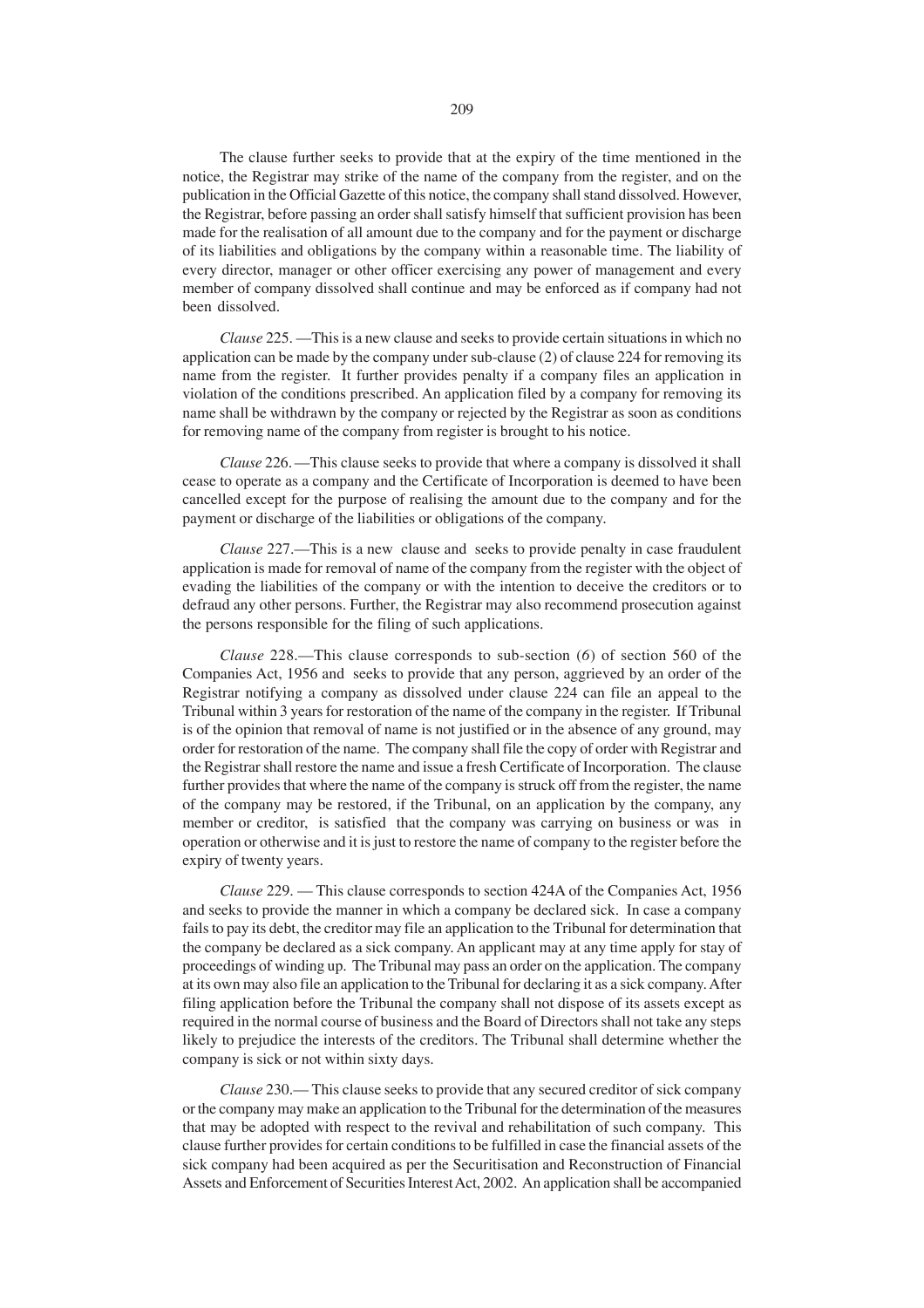by audited financial statements of the company and a draft scheme of revival and rehabilitation of the company along with fee.

*Clause* 231.— This is a new clause and seeks to provide that the Tribunal shall fix a date of hearing not later than ninety days from date of the receipt of an application and appoint an interim administrator to convene a meeting of creditors of the company to ascertain whether it is possible to revive and rehabilitate the sick company. In case, no draft scheme is filed by the company, the Tribunal may direct the interim administrator to take over the management of the company to protect and preserve the assets of the sick company and for its proper management.

*Clause* 232.— This is a new clause and seeks to provide that the interim administrator shall appoint a committee of creditors having not more than seven members including a representative of every class of creditor, if any. The interim administrator may direct any promoter, director or any other key managerial personnel to attend any meeting of the committee of creditors and to furnish such information as considered necessary by the interim administrator.

*Clause* 233.— This is a new clause and seeks to provide that if the Tribunal is satisfied with the report of the interim administrator wherein the creditors representing three-fourths in value of the amount outstanding against the sick company present and voting have resolved that it is not possible to revive and rehabilitate such company, the Tribunal shall order that the proceedings for the winding up of the company be initiated. In case where they have resolved for revival of the company or shall appoint a company administrator for the company and advice such administrator to prepare a scheme of revival and rehabilitation of the sick company. The Tribunal may, appoint an interim administrator as the company administrator.

*Clause* 234.— This is a new clause and seeks to provide that the interim administrator or company administrator shall be appointed by the Tribunal from a panel of advocates, company secretaries, chartered accountants, cost and works accountants, etc. The Tribunal may direct the company administrator to take over the assets or management of the company to assist him in the management of the company. The company administrator may engage the services of experts.

*Clause* 235.— This clause corresponds to section 424H of the Companies Act, 1956 and seeks to provide that the company administrator shall prepare a complete inventory of all assets and liabilities, all books of account, a list of shareholders and creditors, a valuation report in respect of the shares and assets in order to arrive at the reserve price for the sale of any industrial undertaking of the company or for the fixation of the lease rent or share exchange ratio, proforma accounts of company where audited accounts are not available and a list of workmen of the company.

*Clause* 236.— This clause corresponds to section 424D of the Companies Act, 1956 and seeks to provide that the company administrator shall prepare a scheme of revival and rehabilitation of the sick company. The clause further provides for the various measures to be considered while preparing the scheme.

*Clause* 237.— This clause corresponds to section 424D of the Companies Act, 1956 and seeks to provide that the scheme prepared by the company administrator will be placed before the separately convened meetings of secured and unsecured creditors of the sick company. If the scheme is approved by the unsecured and secured creditors, the company administrator shall submit the scheme before the Tribunal for sanctioning the scheme. Where the scheme relates to amalgamation of the sick company with any other company, such scheme shall be laid before the general meetings of the companies for approval by their shareholders and separately in the meetings of secured and unsecured creditors. On the receipt of the scheme, the Tribunal after satisfying that the scheme had been validly approved pass an order sanctioning such scheme. The sanction accorded by the Tribunal shall be conclusive evidence and a copy of the sanctioned scheme shall be filed with the Registrar by the sick company.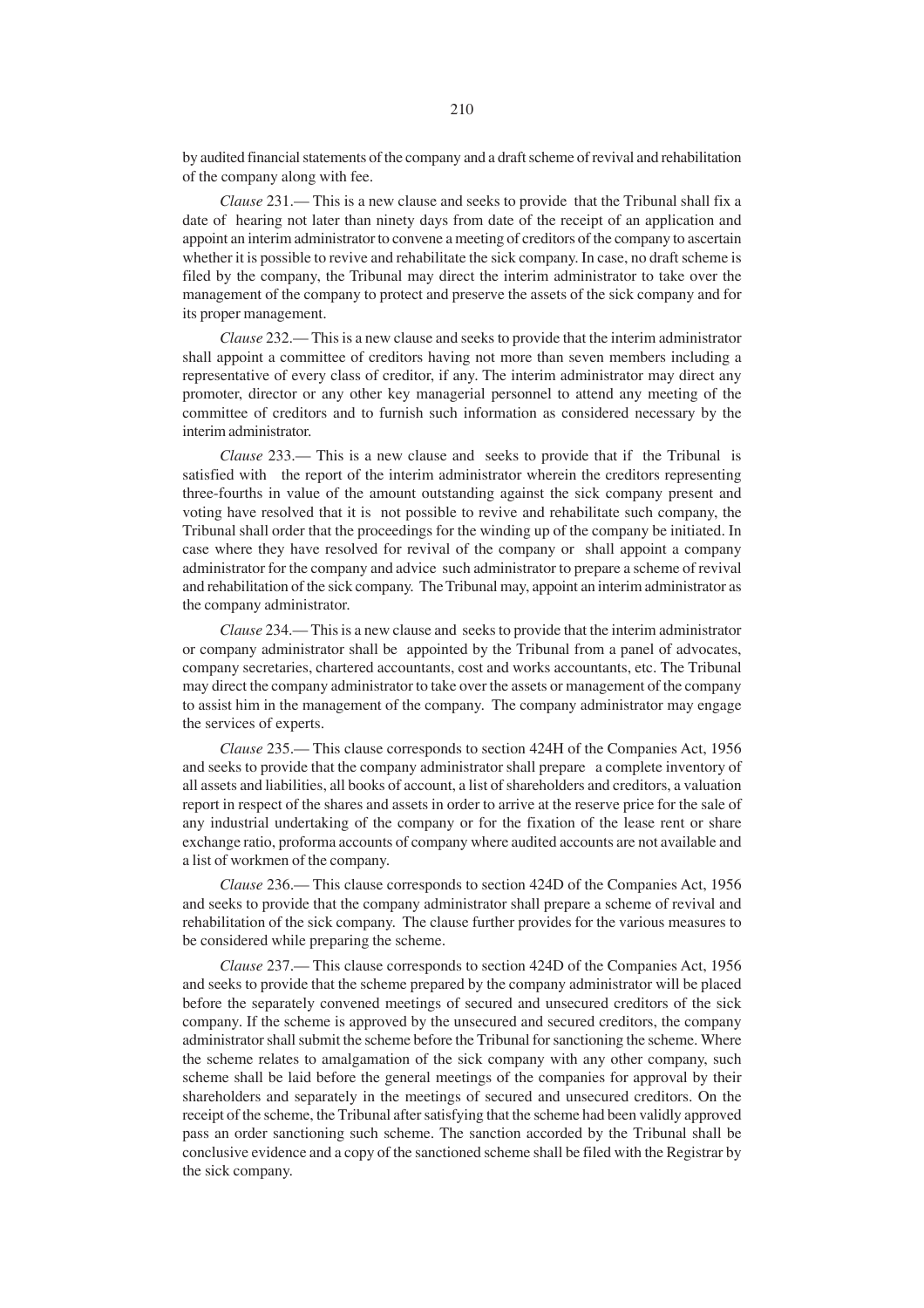*Clause* 238.—This clause seeks to provide that on and from the date of the coming into operation of the sanctioned scheme, its provisions shall be binding on the sick company and the transferee company and also on the shareholders, creditors and guarantors of the said companies.

*Clause* 239.—This clause corresponds to section 424G of the Companies Act, 1956 and seeks to provide that the Tribunal for effective implementation of the scheme may authorise the company administrator to implement a sanctioned scheme. Where it is difficult to implement the scheme for any reason or the scheme fails due to non-implementation of obligations by the parties concerned, the company administrator or in his absence, the company, the secured creditors, or the transferee company in a case of amalgamation, may make an application before the Tribunal for modification of the scheme or to declare the scheme as failed, as the case may be, and may request that the company may be wound up. The Tribunal shall, pass an order for modification of the scheme or declaring the scheme as failed and pass an order for the winding up of the company.

*Clause* 240.— This is a new clause and seeks to provide that if the scheme is not approved by the creditors in the manner specified, the company administrator shall submit a report to the Tribunal and the Tribunal shall order for the winding up of the sick company.

*Clause* 241.— This clause corresponds to section 424K of the Companies Act, 1956 and seeks to provides that if it appears to the Tribunal in the course of scrutiny or implementation of any scheme that any person who has taken part in the promotion, formation or management of the sick company or its undertaking has misapplied or retained, or become liable or accountable for, any money or property of the sick company; or has been guilty of any misfeasance, malfeasance or nonfeasance or breach of trust in relation to the sick company, the Tribunal may by order, direct him to repay or restore the money or property, with or without interest, as it thinks just, or to contribute to the assets of the sick company. Further, if the Tribunal is satisfied on the basis of the information and evidence with respect to any person who by himself or along with others had diverted the funds or property or had managed the affairs of the company in a manner highly detrimental to the interests of the company, the Tribunal shall, direct the public financial institutions, scheduled banks and State level institutions not to provide, any financial assistance for a maximum period of ten years to such person or any firm of which such person is a partner or any company or other body corporate of which such person is a director or to disqualify a person from being appointed as a director for a period of six years.

*Clause* 242.— This clause corresponds to section 424L of the Companies Act, 1956 and seeks to provide the punishment if any person violates the provisions relating to the revival and rehabilitation of sick companies or any scheme, or any order, of the Tribunal or the Appellate Tribunal or makes a false statement or gives false evidence or attempts to tamper the records of reference or appeal filed under this Act.

*Clause* 243.— This is a new clause and seeks to provide that no appeal shall lie and no injunction shall be granted by any court or other authority in respect of any action taken or proposed to be taken in pursuance of any power conferred by or under this Chapter. Further, no civil court shall have any jurisdiction in respect of matter which Tribunal or Appellate Tribunal is empowered.

*Clause* 244.— This clause corresponds to section 441C of the Companies Act, 1956 and seeks to provide that a Fund to be called the Rehabilitation and Insolvency Fund shall be formed for the purposes of rehabilitation, revival and liquidation of sick companies. The clause provides for the amounts to be credited to the Fund. The Fund shall be managed by an independent administrator to be appointed by the Central Government. The fund can be utilised only by the companies who contributed to the fund to the extent to its contribution for making payment to the workmen protecting the assets of company, etc.

*Clause* 245.— This clause corresponds to section 425 of the Companies Act, 1956. The clause seeks to provide two modes of winding up such as by the Tribunal or voluntary.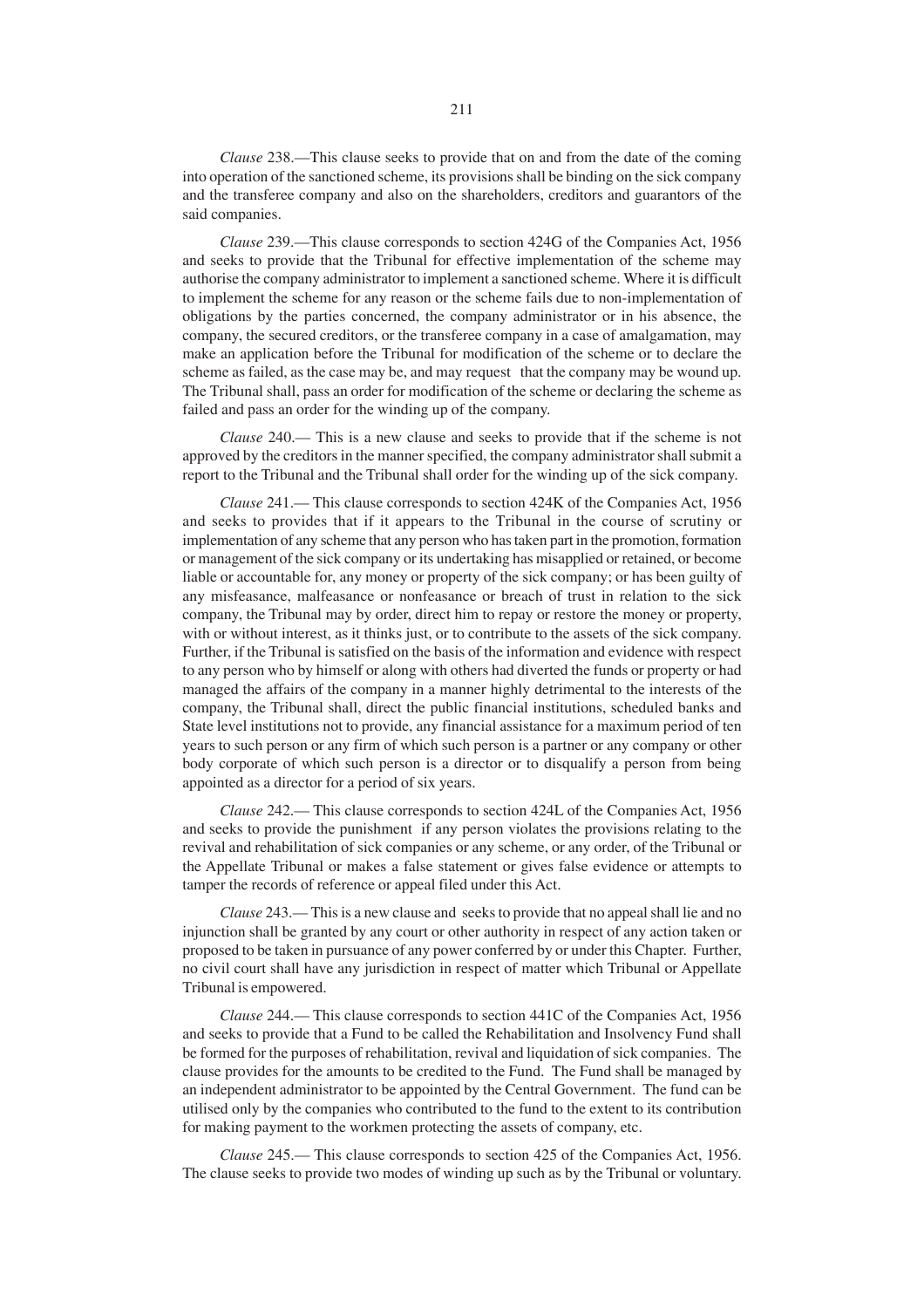*Clause* 247.—This clause corresponds to section 439 of the Companies Act, 1956 and seeks to authorise the persons or authority who can file or present a petition to the Tribunal for the winding up of a company. This clause further seeks to authorise a secured creditor, holder of any debenture and trustee for the holders of debentures and contributory to file the petition for winding up of a company. A petition filed by the company for winding up shall be accompanied by a statement of affairs of the company.

*Clause* 248.— This clause corresponds to section 443 of the Companies Act, 1956 and seeks to provide the time within which the Tribunal may pass an order either dismissing the petition for winding up or make an order for winding up; or make any interim order or appoint a provisional liquidator. The clause further provided that when a petition is presented on just and equitable ground, the Tribunal may refuse it if it is of the opinion that any other remedy is available.

*Clause* 249.— This clause corresponds to section 439A of the Companies Act, 1956 and seeks to empower the Tribunal to direct the company to file its objections along with a statement of its affairs when a petition is made by a person other than the company. Failure to file the statement of affairs will forfeit the right to oppose the petition and the directors and officers as found responsible for such non-compliance, shall be punishable. The clause further seeks to provide punishment to the directors and other officers of the company who have contravened the provisions of this clause such as non filing of the statement of affairs and completed and audited books of account of the company.

*Clause* 250.— This clause corresponds to sections 448, 449 and 450 of the Companies Act, 1956. This clause seeks to provide for the appointment of provisional liquidator or the Company Liquidator for the purpose of winding up of a company from a panel of professionals maintained by the Central Government. Such professionals must be having atleast ten years of experience in company matters or such other qualifications. The clause also empowers the Central Government to remove the name of a person from the panel of professionals on the ground of misconduct, fraud, etc., after giving him an opportunity of being heard. The clause further provides that the Tribunal shall specify the terms and conditions and fee payable to the liquidator.

*Clause* 251.— This is a new clause and seeks to provide the grounds on which the Tribunal may remove the provisional liquidator or the Company Liquidator as liquidator of the company. In case of death, resignation or removal, the Tribunal may transfer the work assigned to another Company Liquidator after recording the reasons in writing. The clause also authorises the Tribunal to recover such loss or damage from the liquidator who fails to perform his duty after providing him a reasonable opportunity of being heard.

*Clause* 252.— This clause corresponds to sections 444 and 445 of the Companies Act, 1956 and seeks to provide for the order of Tribunal for the winding up of a company to the Company Liquidator and the Registrar within a period of fifteen days from the date of passing of such order. The Registrar on receipt of orders make an endorsement of it in its record and notify the same in the Official Gazette. The order of the Tribunal would be deemed to be a notice of discharge to the officers, employees and workmen of the company except when the business of the company is continued.

*Clause* 253.— This clause corresponds to section 447 of the Companies Act, 1956 and seeks to provide that the winding up order shall operate in favour of all the creditors and contributories of the company.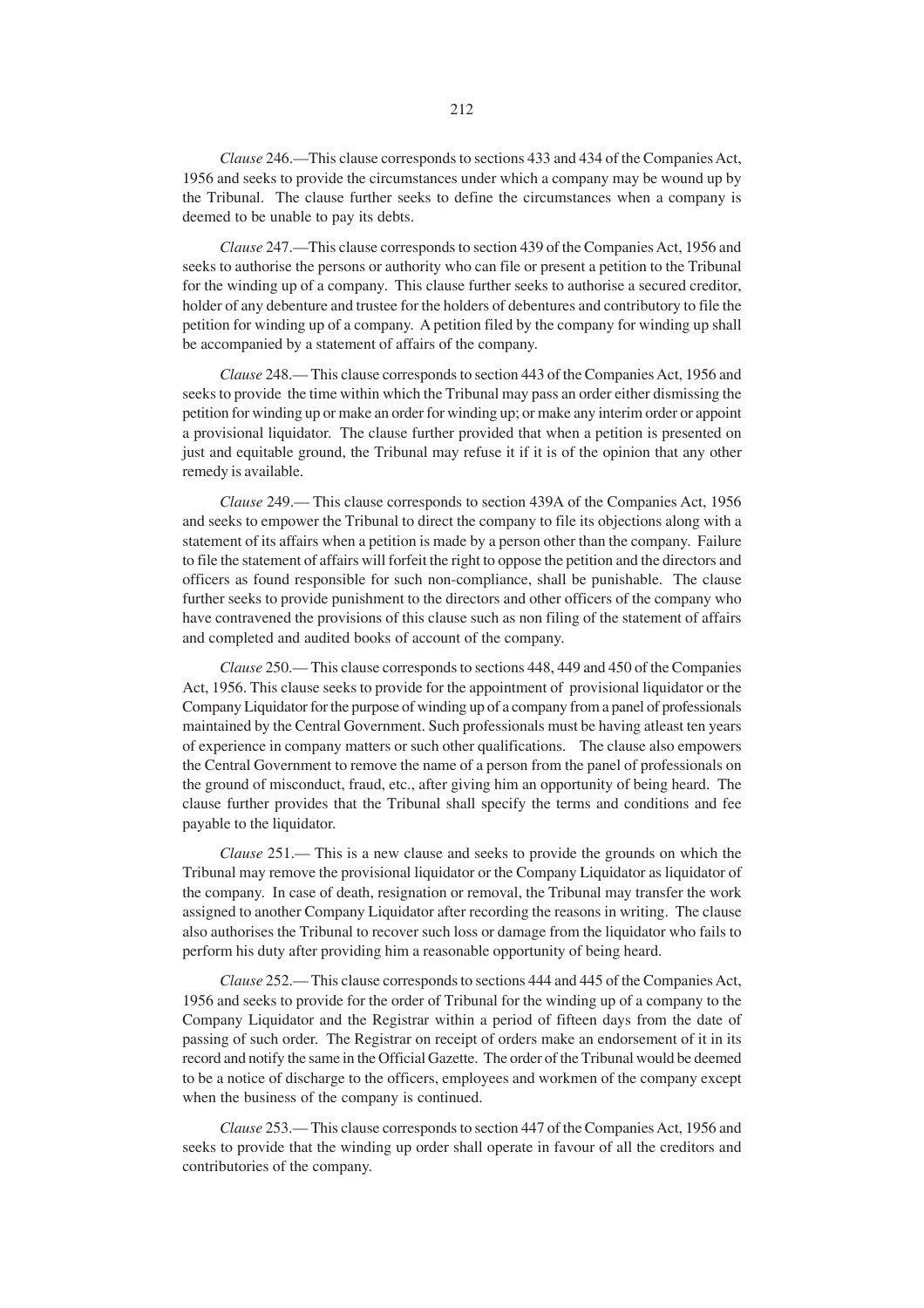*Clause* 254.—This clause corresponds to section 446 of the Companies Act, 1956 and seeks to provide that on passing of winding up order or appointment of provisional liquidator, all suits, etc., by or against the company shall not be commenced or if pending, to be proceeded, except with the leave of the Tribunal. The clause further seeks to provide for the time frame within which an application seeking leave is to be disposed of by the Tribunal. However, this provision shall not apply to any proceedings pending in appeal before the Supreme Court or a High Court.

*Clause* 255.—This clause seeks to provide the jurisdiction of Tribunal to entertain or dispose of any suit or proceedings or claim by or against the company and also to entertain or dispose of any question of law arising before or after winding up.

*Clause* 256.—This clause corresponds to section 455 of the Companies Act, 1956 and seeks to provide for submission of report containing the particulars of the nature and details of assets of the company, amount of issued, subscribed and paid-up capital, etc., to the Tribunal by Company Liquidator within sixty days from the date of order of the Tribunal. The clause also seeks to provide that the Company Liquidator shall include in his report the manner in which the company was promoted or formed and whether any fraud has been committed by any person in its promotion or formation. The Company Liquidator shall also report on the viability of the business of the company or the steps which are necessary for maximising the values of the assets of the company. The clause also entitle the creditor or a contributory of the company to inspect the report submitted and to take copies thereof or extracts therefrom on payment of the fee.

*Clause* 257.—This is a new clause and seeks to empower the Tribunal to consider the report of Company Liquidator and fix a time limit or revise the time-limit already fixed within which the entire proceedings shall be completed and the company dissolved. The clause further seeks to empower the Tribunal to order for sale of assets of the company or appointment of sale committee to assist the Company Liquidator in sale. The clause seeks to empower the Tribunal, to order for investigation where a report is received from the Company Liquidator or the Central Government or any person that a fraud has been committed in respect of the company and also order such steps as may be necessary to protect, preserve or enhance the value of the assets of the company.

*Clause* 258.—This clause corresponds to section 456 of the Companies Act, 1956 and seeks to cast duty upon provisional liquidator or the liquidator on the order of the Tribunal to take into his custody all the property, effects and actionable claims to which the company is entitled to and take such steps and measures, as may be necessary, to protect and preserve the properties of the company. This clause further provides that all the property and effects of the company shall be deemed to be in the custody of the Tribunal from the date of the order for the winding up of the company. This clause also provides for filing of an application by the Company Liquidator seeking directions of the Tribunal with regard to surrender or transfer of any money, property, books and papers by any trustee, receiver, banker, agent, officer or other employee of the company.

*Clause* 259.—This is a new clause and seeks to provide for co-operation by the promoters, directors, officers and employees, past and present, of the company to the Company Liquidator in discharge of his functions and duties. This clause further seeks to provide that if any of the aforesaid person fails to discharge his obligations, he shall be punishable with imprisonment or with fine or with both.

*Clause* 260.—This clause corresponds to section 467 of the Companies Act, 1956 and seeks to provide for settlement of list of contributories, rectification of register of members, to make calls on or adjust the rights of contributories, etc. This clause further provides for adoption of procedure by the Tribunal while settling the list and rights of contributories.

*Clause* 261.—This is a new clause and seeks to put obligations on directors and managers of limited company whose liability is unlimited, to contribute in addition to his liability to contribute as an ordinary member. The clause further provides for the exemptions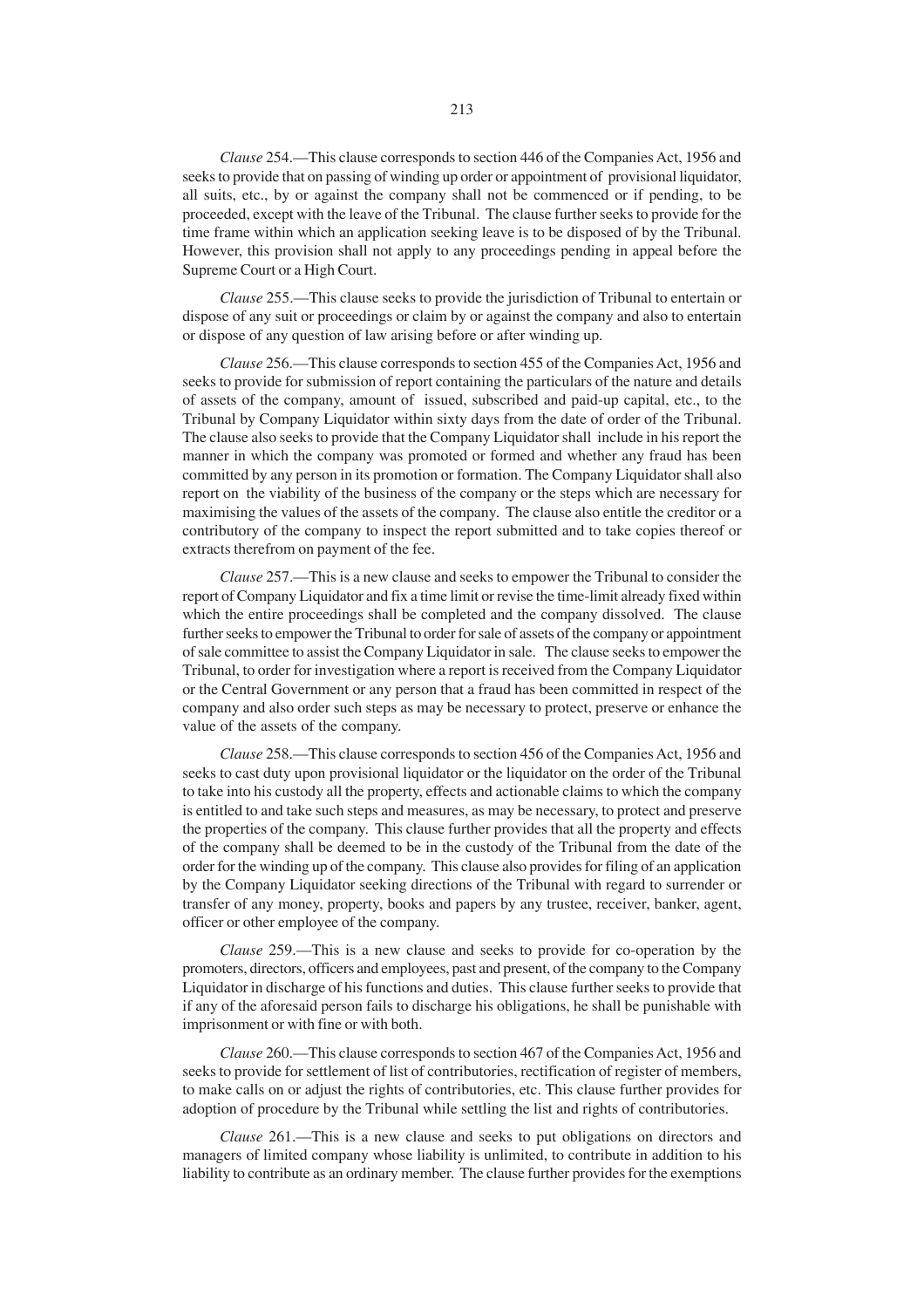when a past Director or manager shall not be liable to make further contribution as if he were at the commencement of winding up, a member of an unlimited company.

*Clause* 262.— This clause corresponds to sections 464 and 465 of the Companies Act, 1956 and seeks to provide for the constitution of a committee of inspection by the Tribunal to advise the Company Liquidator and to report to the Tribunal on matters as the Tribunal may direct. This clause further provides the maximum number of members being creditors or contributories and other persons as directed by Tribunal, who can become members of the committee. The clause also seeks to direct Company Liquidator to convene a meeting of the creditors and contributories to ascertain the composition of the committee of inspection. It finally seeks to provide that the meeting of committee of inspection shall be chaired by the Company Liquidator.

*Clause* 263.—This is a new clause and seeks to provide that the Company Liquidator shall make quarterly reports to the Tribunal with respect to the progress of the winding up of the company. The clause further provides that the Tribunal may, on an application by the Company Liquidator, review the orders made by it and make such modifications as it thinks fit.

*Clause* 264.—This clause corresponds to section 466 of the Companies Act, 1956 and seeks to empower the Tribunal to stay the proceedings of winding up for such time not exceeding one hundred and eighty days and on after satisfying itself that it is fair and just to revive and rehabilitate the company. The clause provides that before making an order, the Tribunal may require the Company Liquidator to furnish a report of any relevant facts or matter. The clause further cast duty upon the Company Liquidator to forward a copy of every order to the Registrar who shall make an endorsement of the order in the books and records relating to the company.

*Clause* 265.—This clause corresponds to section 457 of the Companies Act, 1956 and seeks to provide the powers exercisable by the Company Liquidator *viz*. power to carry on the business of the company, to sell the movable and immovable property of the company, to defend or institute any suit, to raise any money on the security of assets of the company, etc. The clause finally provides that the Company Liquidator shall perform the duties as may be specified by the Tribunal.

*Clause* 266.— This clause corresponds to section 459 of the Companies Act, 1956 and seeks to allow the Company Liquidator, with the sanction of the Tribunal, to appoint chartered accountants or company secretaries or cost accountants or legal practitioners or such other professionals as may be necessary to assist him in the performance of his duties and functions. The clause further seeks for disclosure by the person to the Tribunal of any conflict of interest or lack of independence in respect of his appointment.

*Clause* 267. —This clause corresponds to section 460 of the Companies Act, 1956 and seeks to allow Company Liquidator to administer the distribution of assets among its creditors in accordance with the directions given by the resolution of the creditors or contributories at any general meeting or by the committee of inspection. In case of conflict, the directions given by the creditors or contributories at any general meeting are deemed to override any directions given by the committee of inspection. The clause further seeks to empower the Company Liquidator to summon general meetings of the creditors or contributories. Any person aggrieved by any act or decision of the Company Liquidator may apply to the Tribunal who may confirm, reverse or modify the act or decision and make such further order as it think just in the circumstances.

*Clause* 268.—This clause corresponds to section 461 of the Companies Act, 1956 and seeks to provide that the Company Liquidator shall keep proper books and make necessary entries. He shall also prepare the minutes of the proceedings at meetings. The clause further provides that the books may be inspected by any creditor or contributory or through his agent.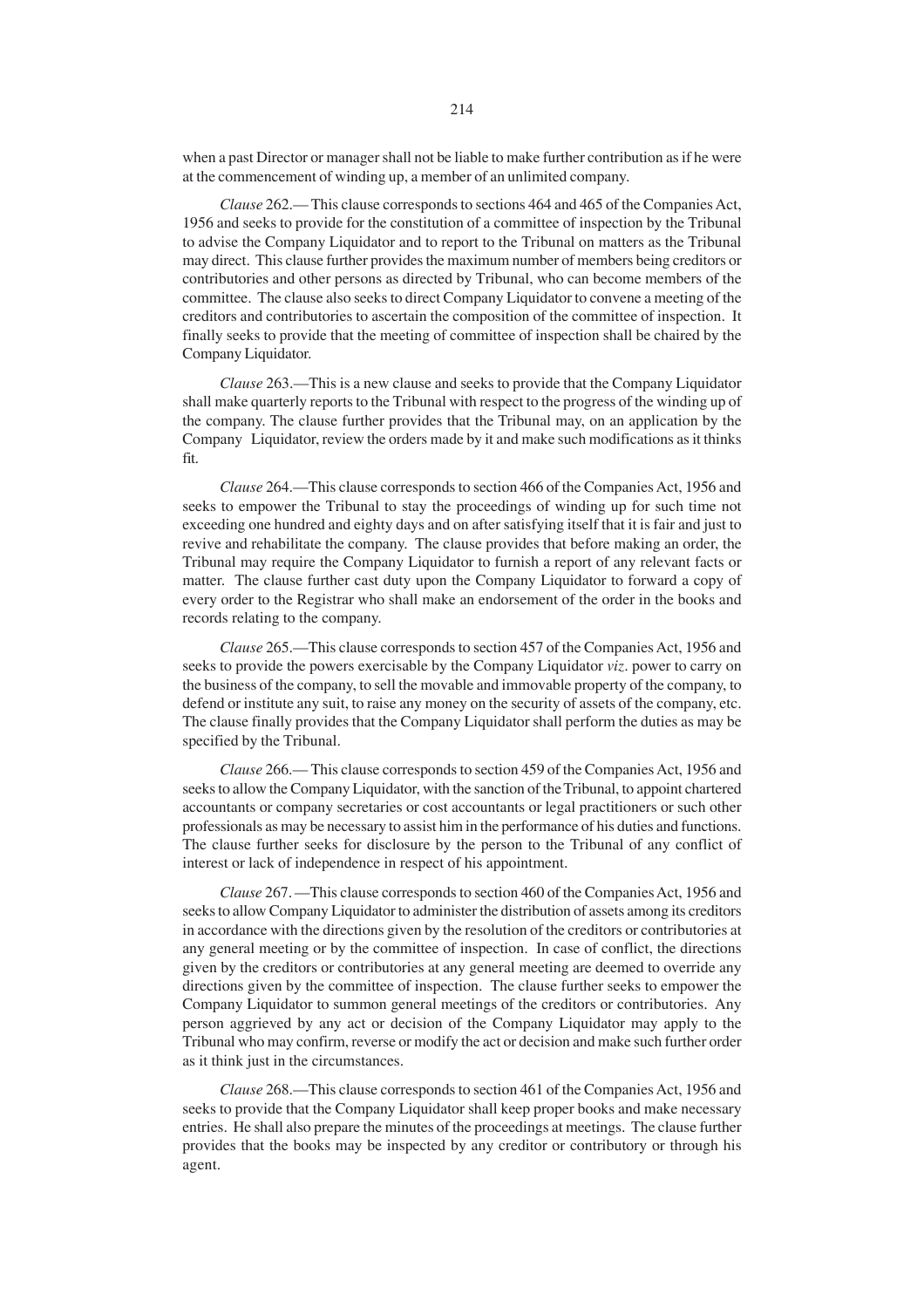*Clause* 269.—This clause corresponds to section 462 of the Companies Act, 1956 and seeks to provide for the maintenance of books of account by the Company Liquidator. The Company Liquidator shall present to the Tribunal a receipt and payments account in duplicate duly verified by a declaration, twice in each year during his tenure of office. It also seeks for filing of copy of such audited accounts with the Registrar and the Tribunal. This clause further seeks to provide that the Company Liquidator shall send the printed copy of the audited accounts to every creditor and every contributory. This clause also provides for forwarding a copy of accounts to Central or State Government in case of a Government Company.

*Clause* 270.—This clause corresponds to section 469 of the Companies Act, 1956 and seeks to provide that the Tribunal may pass an order requiring the contributory to contribute any amount due by him. This clause further provides in case of an unlimited company, contributory can set off any amount payable to him by the company. A director or manager can similarly set off the amount when their liability is unlimited in a limited company. This clause finally provides that such set off facility shall also be given to a contributory after all the creditors have been repaid in full irrespective of whether the company is limited or unlimited.

*Clause* 271.—This clause corresponds to section 470 of the Companies Act, 1956 and seeks to provide that the Tribunal may, at any time after the passing of a winding up order, make calls on all or any of the contributories to the extent of their liability, for payment of any money which the Tribunal considers necessary to satisfy the debts and liabilities of the company.

*Clause* 272.—This clause corresponds to section 475 of the Companies Act, 1956 and seeks to provide that the Tribunal shall adjust the rights of the contributories among themselves and distribute any surplus among the persons entitled.

*Clause* 273.—This clause corresponds to section 476 of the Companies Act, 1956 and seeks to provide that the Tribunal may order for payment out of the assets, of the costs, charges and expenses incurred in winding up in order of priority, when the assets of the company are insufficient to satisfy its liabilities.

*Clause* 274.— This clause corresponds to section 477 of the Companies Act, 1956 and seeks to provide that the Tribunal may summon and examining before it any officer of the company or person known or suspected to have in his possession any property or books or papers, of the company, or known or suspected to be indebted to the company or capable of giving information relating to formation, promotion or affairs of the company. This clause further provides that the Tribunal may direct the liquidator to file before it a report in respect of property, debt, etc., of the company in possession of other persons. It also seeks to empower Tribunal to impose an appropriate cost if any officer or person so summoned fails to appear before the Tribunal at the appointed time without a reasonable cause.

*Clause* 275.—This clause corresponds to section 478 of the Companies Act, 1956 and seeks to provide that the Tribunal may order examination of any person on the report made by the Company Liquidator that in his opinion, a fraud has been committed by such person in promotion or formation or the conduct of the business of the company. The person shall be examined on oath and shall answer all the questions as put by the Tribunal. It also seeks to provide that any creditor or contributories may also take part in the examination either personally or by any agent with the permission of the Tribunal. It provides that Company Liquidator shall take part in the examination and undertake such legal assistance as may be sanctioned by the Tribunal.

*Clause* 276.—This clause corresponds to section 479 of the Companies Act, 1956 and seeks to provide that the Tribunal may pass an order at any time either before or after passing a winding up order, to arrest a contributory or any person having property, accounts or papers who is about to abscond or quit India or is about to remove or conceal any of his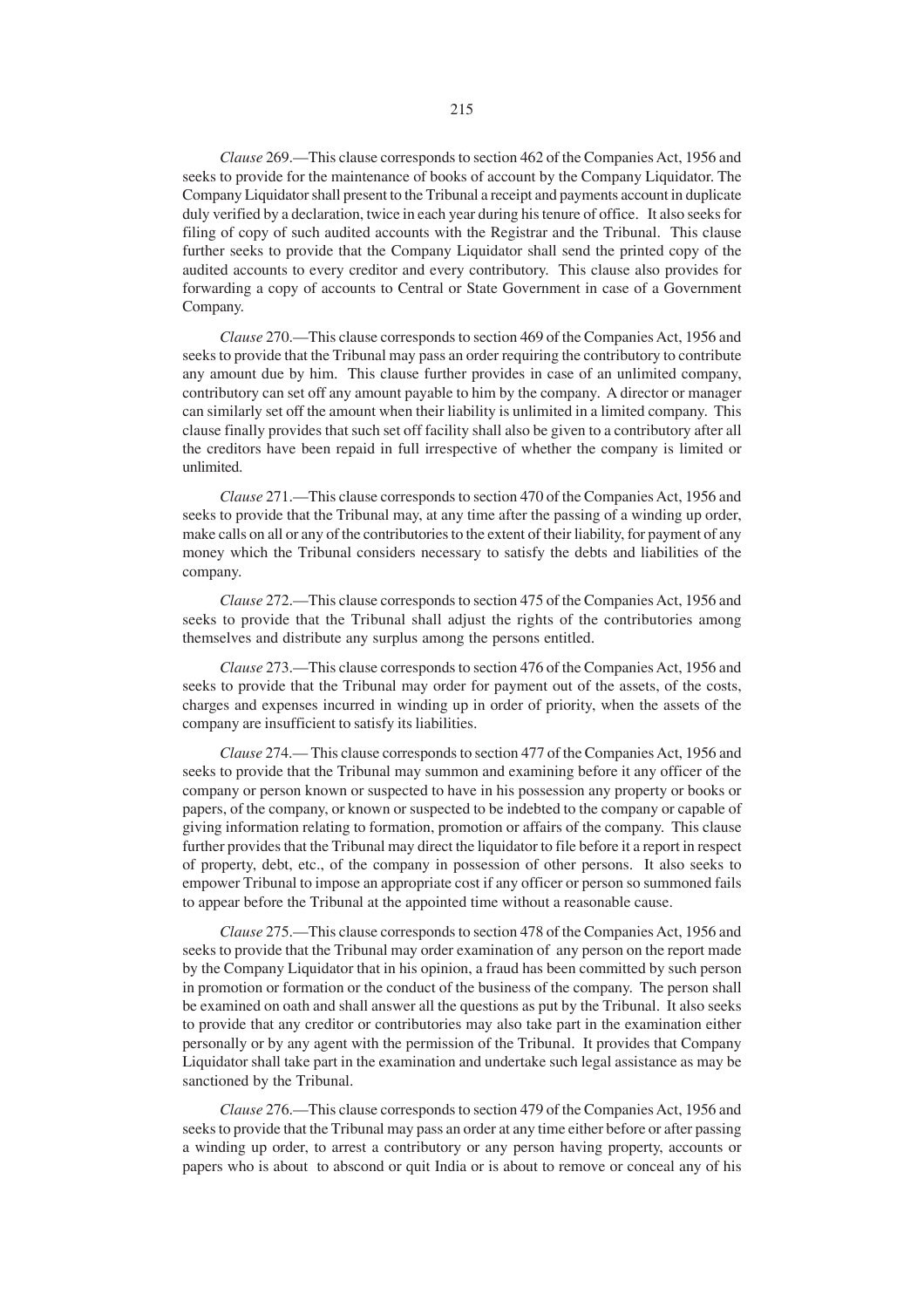property, for the purpose of evading payment of calls or to avoid examination of affairs of the company. It further seeks to provide that the books and papers and movable property shall be seized and kept safely until Tribunal orders.

*Clause* 277.—This clause corresponds to section 481 of the Companies Act, 1956 and seeks to provide that the Company Liquidator shall make an application to the Tribunal for dissolution of a company which has been completely wound up . The Tribunal shall make an order that the company be dissolved from the date of the order, and the company shall be dissolved accordingly. A copy of the order shall be filed by the Company Liquidator within thirty days with the Registrar who shall record in the register. This clause further seeks to provide punishment with fine for failure on the part of liquidator in forwarding copy to Registrar.

*Clause* 278.—This clause corresponds to section 483 of the Companies Act, 1956 and seeks to provide that the provisions contained in Chapter XX shall have no effect in case of any order made by any Court in any proceedings for the winding up of a company immediately before the commencement of this Act and an appeal against such order shall be filed before such authority competent to hear such appeals before the commencement of the Act.

*Clause* 279.—This clause corresponds to section 484 of the Companies Act, 1956 and seeks to provide the circumstances for voluntarily winding up of a company. This clause provides that the company may be wound up if the company passes a resolution requiring the company to be wound up voluntarily as a result of the expiry of the period for its duration, if any, fixed by its articles or on the occurrence of any event in respect of which the articles provide that the company should be dissolved. Alternatively, the company may be voluntarily wound up by passing a special resolution.

*Clause* 280.—This clause corresponds to section 488 of the Companies Act, 1956 and seeks to provide for making declaration of solvency by the company director at least five weeks before the date of passing of resolution to winding up of the company and delivered to the Registrar for registration. The declaration shall be accompanied by a copy of auditor's report on the Profit and Loss Account and Balance Sheet of the company and a copy of report by registered valuer on the assets of the company. This clause further seeks to provide that where the declaration of the directors proved to be wrong, such directors shall be punishable with imprisonment or with fine or with both.

*Clause* 281.—This clause corresponds to section 500 of the Companies Act, 1956 and seeks to provide for calling of meeting of the company and its creditors at which the resolution for the voluntary winding up is to be proposed. This clause provides that where two-thirds creditors are of the opinion that the company be wound up voluntarily, it shall be wound up voluntarily and where they pass a resolution that the company be wound up by Tribunal, an application be filed with the Tribunal. The resolution so passed at a creditors meeting is required to be filed with the Registrar within ten days of the passing thereof.

*Clause* 282.—This clause corresponds to section 485 of the Companies Act, 1956 and seeks to provide for publication of resolution to wind up voluntarily by advertisement in the Official Gazette and also in some newspaper circulating in the district where the registered office or the principal office of the company is situated.

*Clause* 283.—This clause corresponds to section 486 of the Companies Act, 1956 and seeks to give effect that the date of commencement of voluntary winding up shall be the date of passing of the resolution for the same.

*Clause* 284.— his clause corresponds to section 487 of the Companies Act, 1956 and seeks to restrict the company to carry on the business except to the extent necessary for its beneficial winding up.

*Clause* 285.—This clause corresponds to section 502 of the Companies Act, 1956 and seeks to provide that in case of voluntary winding up, the company shall appoint a Company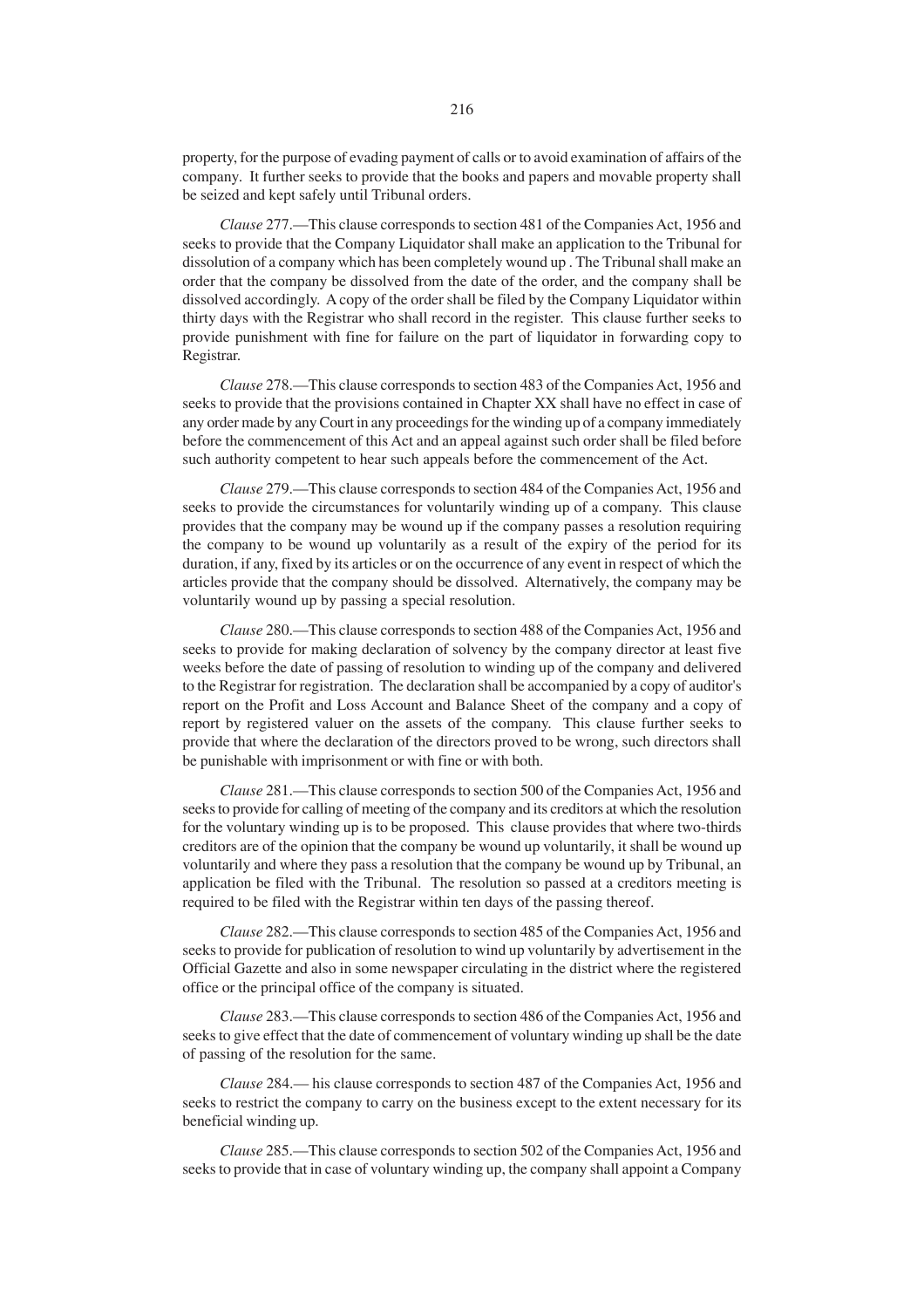Liquidator in general meeting from panel prepared by the Central Government. In case creditors do not approve the appointment of such Company Liquidator, creditors shall appoint another Company Liquidator. This clause further seeks to provide for filing of a declaration by such liquidator disclosing conflict of interest or lack of independence in respect of his appointment, if any, with the company and the creditors and such obligation shall continue throughout the term of appointment.

*Clause* 286.—This clause corresponds to section 492 of the Companies Act, 1956 and seeks to provide for removal of liquidator by the company or creditor where the appointment has been made by company or creditor, respectively. This clause also seeks to provide for vacation of office by liquidator and appointment of Company Liquidator in case of vacancy occuring as a result of death, resignation, removal or otherwise.

*Clause* 287.—This clause corresponds to section 493 of the Companies Act, 1956 and seeks to provide for giving of notice to the Registrar of the appointment of a Company Liquidator along with the name and particulars of the Company Liquidator.

*Clause* 288.—This clause corresponds to section 491 of the Companies Act, 1956 and seeks to provide that on the appointment of a Company Liquidator, all the powers of the Board of directors and of the managing or whole-time directors and manager, if any, shall cease, except for the purpose of giving notice of such appointment to the Registrar.

*Clause* 289.—This clause corresponds to section 512 of the Companies Act, 1956 and seeks to provide the powers and duties of a liquidator in a voluntary winding up such as settlement of the list of contributories, call general meetings of the company for the purpose of obtaining the sanction of the company by ordinary or special resolution, maintain regular and proper books of account, pay the debts of the company and shall adjust the rights of the contributories among themselves and observe due care and diligence in the discharge of his duties.

*Clause* 290.—This clause corresponds to section 503 of the Companies Act, 1956 and seeks to provide for appointment of committee by the creditors or by the company in general meeting to supervise the voluntary liquidation and assist the Company Liquidator in discharging his or its functions.

*Clause* 291.—This clause corresponds to section 508 of the Companies Act, 1956 and seeks to provide for submission of quarterly report on progress of winding up of company by the Company Liquidator. The clause further provides that a meeting of the members and the creditors be called as and when necessary but at least one meeting each of creditors and members be held in every quarter and apprise them of the progress of the winding up of the company. This clause further seeks to provide punishment with a fine, if the Company Liquidator fails to comply with the provisions of this clause.

*Clause* 292.—This clause corresponds to section 519 of the Companies Act, 1956 and seeks to empower the Tribunal to consider the report of the Company Liquidator and order for investigation, if the report specifies that a fraud has been committed by any person in respect of the company. It also seeks for examination and attendance of any person indulging in the promotion or formation or the conduct of business of the company.

*Clause* 293.—This clause corresponds to section 509 of the Companies Act, 1956 and seeks to provide for preparation of report by the Company Liquidator regarding winding up of company showing that the property and assets of the company have been disposed of and its debt are fully discharged or discharged to the satisfaction of the creditors and call a general meeting of the company for the purpose of laying the final winding up accounts before it, and passing of resolution for company's dissolution. Company Liquidator is required to file the report along with copy of the final winding up accounts and resolution passed in the meeting with the Registrar. It also seeks to provide for filing of application by the liquidator with the Tribunal with the request for passing of order dissolving the company and the Tribunal shall pass such order within sixty days from the date of receipt of such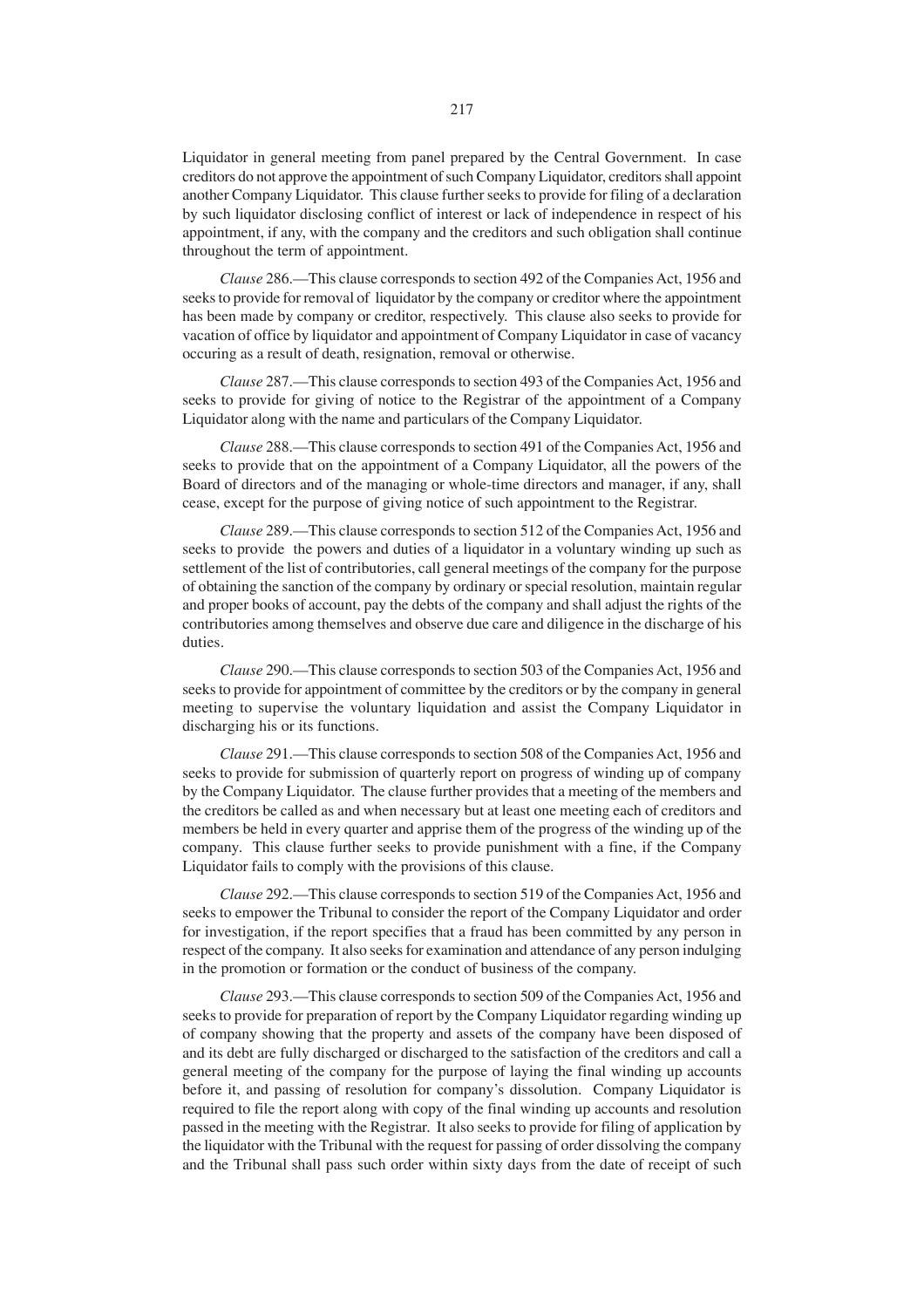application. It further seeks to provide for filing of the order of Tribunal with the Registrar within thirty days. This clause seeks to cast duty upon the Registrar for publication of a notice in the Official Gazette that the company is dissolved.

*Clause* 294.—This clause corresponds to section 494 of the Companies Act, 1956 and seeks to empower the Company Liquidator of the transferor company to accept shares, etc., by way of compensation wholly or in part for sale of property, etc., of the company where the transferor company is proposed to be wound up voluntarily and the whole or any part of its business or property is proposed to be transferred or sold to the transferee company. This clause further seeks to provide that the liquidator may abstain from carrying the resolution into effect or to purchase his interest at a price to be determined by agreement or the registered valuer, where any member of the transferor company did not vote in favour of the special resolution and expresses his dissent in writing addressed to the Company Liquidator within seven days after passing of the resolution. It also seeks to provide that if the Company Liquidator elects to purchase the member's interest, the purchase money, raised by him in such manner as may be determined by a special resolution, shall be paid before the company is dissolved.

*Clause* 295.—This clause corresponds to section 511 of the Companies Act, 1956 and seeks to provide for distribution of property of the company on its winding up in satisfaction of its liabilities *pari passu* unless the articles of the company otherwise provides.

*Clause* 296.—This clause corresponds to section 517 of the Companies Act, 1956 and seeks to empower Tribunal to amend, vary, confirm or set aside the arrangement entered into between a company and its creditors. The arrangement as aforesaid shall be sanctioned by a special resolution and also by the creditors holding three-fourths in value of debt.

*Clause* 297.—This clause corresponds to section 518 of the Companies Act, 1956 and seeks to allow Company Liquidator or any contributory or creditor to apply to the Tribunal for determination of any question arising in the course of winding up of a company or in respect of the enforcing of calls, the staying of proceedings or any other matter. The Tribunal may pass an order staying the proceedings in the winding up forthwith to the Registrar who shall make a minute of the order in his books relating to the company.

*Clause* 298.—This clause corresponds to section 520 of the Companies Act, 1956 and seeks to provide for the payment of all costs, charges and expenses properly incurred in the winding up, including the fee of the Company Liquidator out of the assets of the company in priority to all other claims.

*Clause* 299.—This clause corresponds to section 528 of the Companies Act, 1956 and seeks to provide that all debts payable on a contingency, and all claims against the company, present or future, certain or contingent, ascertained or sounding only in damages shall be as proof against the company.

*Clause* 300.—This clause corresponds to section 529 of the Companies Act, 1956 and seeks to provide for application of existing insolvency rules under the law of solvency in winding up of insolvent companies with regard to debts, valuation of annuities, etc. This clause further seeks to provide that the liquidator shall enforce such charge on the security of secured creditors representing workmen's portion therein. Any person entitled to any dividend may make his claim.

*Clause* 301.—This clause corresponds to section 529A of the Companies Act, 1956 and seeks to provide that workmen's dues and debts due to secured creditors shall be paid in priority to all other debts.

*Clause* 302.—This clause corresponds to section 530 of the Companies Act, 1956 and seeks to provide for payment of various outstanding claims or dues which will be paid in priority of other debts such as all revenues, taxes, cesses due to the Central Government or State Government, all wages as salary for the time work or payable by way of commission,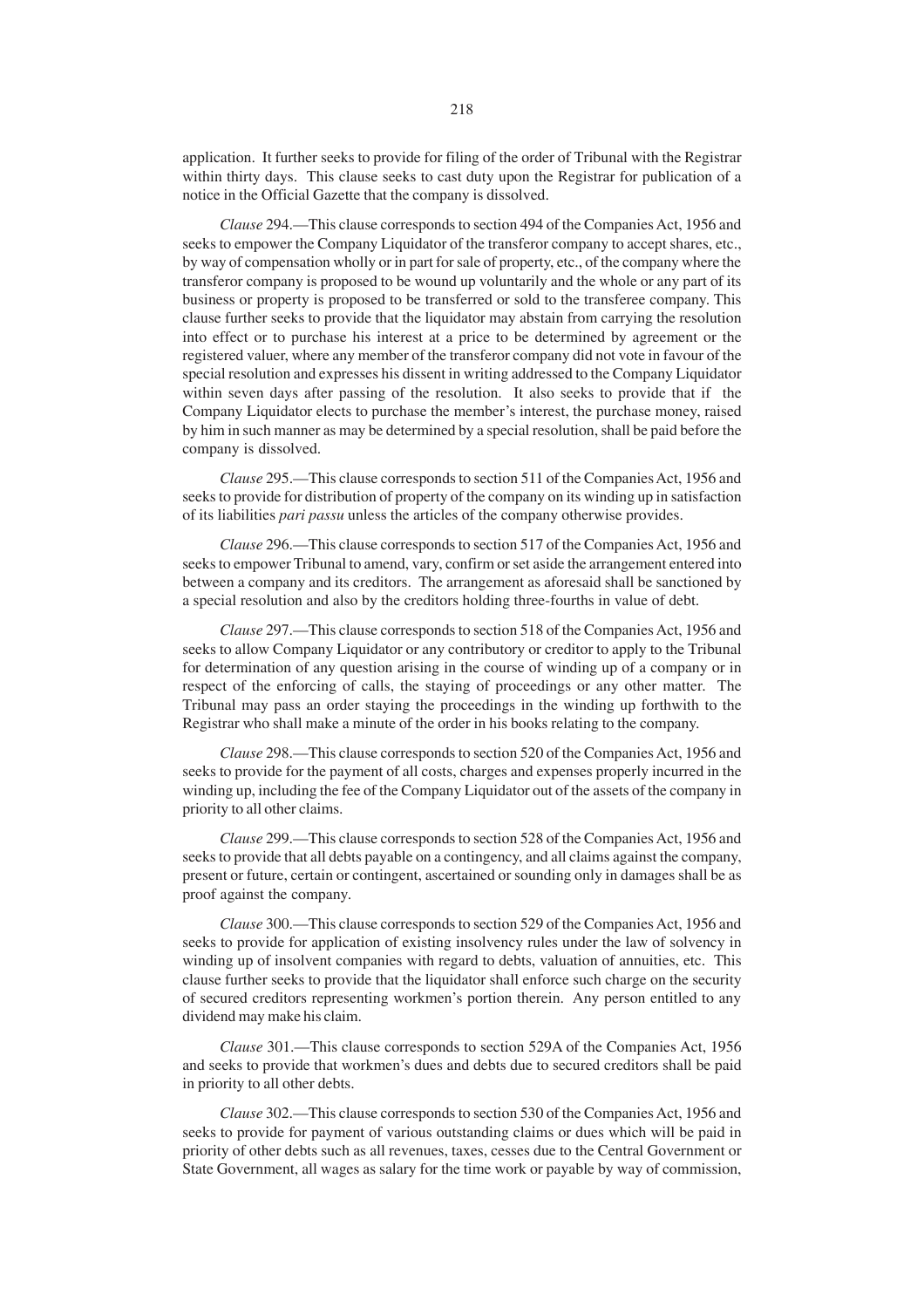amount due under Employees State Insurance Act and Workmen's Compensation Act, sum due under provident, pension and gratuity fund. The debts mentioned in this clause shall be paid in full forthwith. If the goods of the company being distain by any person, such debts shall be given first priority.

*Clause* 303.—This clause corresponds to section 531 of the Companies Act, 1956 and seeks to provide that the Tribunal, after satisfying itself, may declare the transaction relating to preference transfer of property, movable or immovable, or any delivery of goods, payment, execution made, taken or done by or against a company within six months before making winding up application as invalid and restore the position.

*Clause* 304.—This clause corresponds to section 531A of the Companies Act, 1956 and seeks to provide that the Tribunal may declare any transfer of property, movable or immovable, or any delivery of goods, etc., made by a company within a period of one year before the presentation of a petition for winding up, as void against the Company Liquidator being such transfer was not in good faith.

*Clause* 305.—This clause corresponds to section 532 of the Companies Act, 1956 and seeks to provide for declaration of any transfer or assignment by a company of all its properties or assets to trustees for the benefit of all its creditors as void.

*Clause* 306.—This clause corresponds to section 533 of the Companies Act, 1956 and seeks to provide protection to the creditor of a company which is being wound up and where the creditor or the person preferred has been paid by the company with the fraudulent motive on the part of the company to relieve from liability or reduce the liability of a person who has stood surety or guarantee to the creditor on behalf of the company.

*Clause* 307.—This clause corresponds to section 534 of the Companies Act, 1956 and seeks to prohibit companies which are in insolvent condition from creating any floating charges on their assets, with a view to securing past liabilities. It also empowers the Central Government to prescribe by rules regarding the rate of floating charge.

*Clause* 308.—This clause corresponds to section 535 of the Companies Act, 1956 and seeks to enable the company liquidator to get rid of onerous property by disclaiming it. This clause further seeks to provide the time schedule within which the company liquidator and Tribunal are required to complete such actions as necessary. The Tribunal before or on granting leave to disclaim may require such notices to be given to persons interested and impose such terms and conditions of granting leave, and make such other order in the matter as the Tribunal considers just.

*Clause* 309.—This clause corresponds to section 536 of the Companies Act, 1956 and seeks to empower the Company Liquidator in voluntary winding up to sanction transfers after winding up and declare any alteration in the status of members of the company made after the commencement of the winding up as void. This clause further seeks to provide declaration of any disposition of the property, etc., as void, if the same is made without the order of the Tribunal in the case of a winding up by the Tribunal.

*Clause* 310.—This clause corresponds to section 537 of the Companies Act, 1956 and seeks to prohibit any attachment, sale, distress, etc., without leave of the Tribunal against the estate or effects of the company, after the commencement of the winding up. This clause provides for non-applicability of above provisions to the proceedings for recovery of any tax or impost or any dues payable to the Government.

*Clause* 311.—This clause corresponds to section 538 of the Companies Act, 1956 and seeks to provide that if any past or present officer of the company commits certain offences, such as not delivering movable and immovable property of the company, not delivers books and papers of the company, not giving true disclosures, guilty of fraud, etc., shall be punishable with imprisonment or with fine or with both. The clause further provides punishment to any person who pawns, pledges or disposes of any property in circumstances which amount to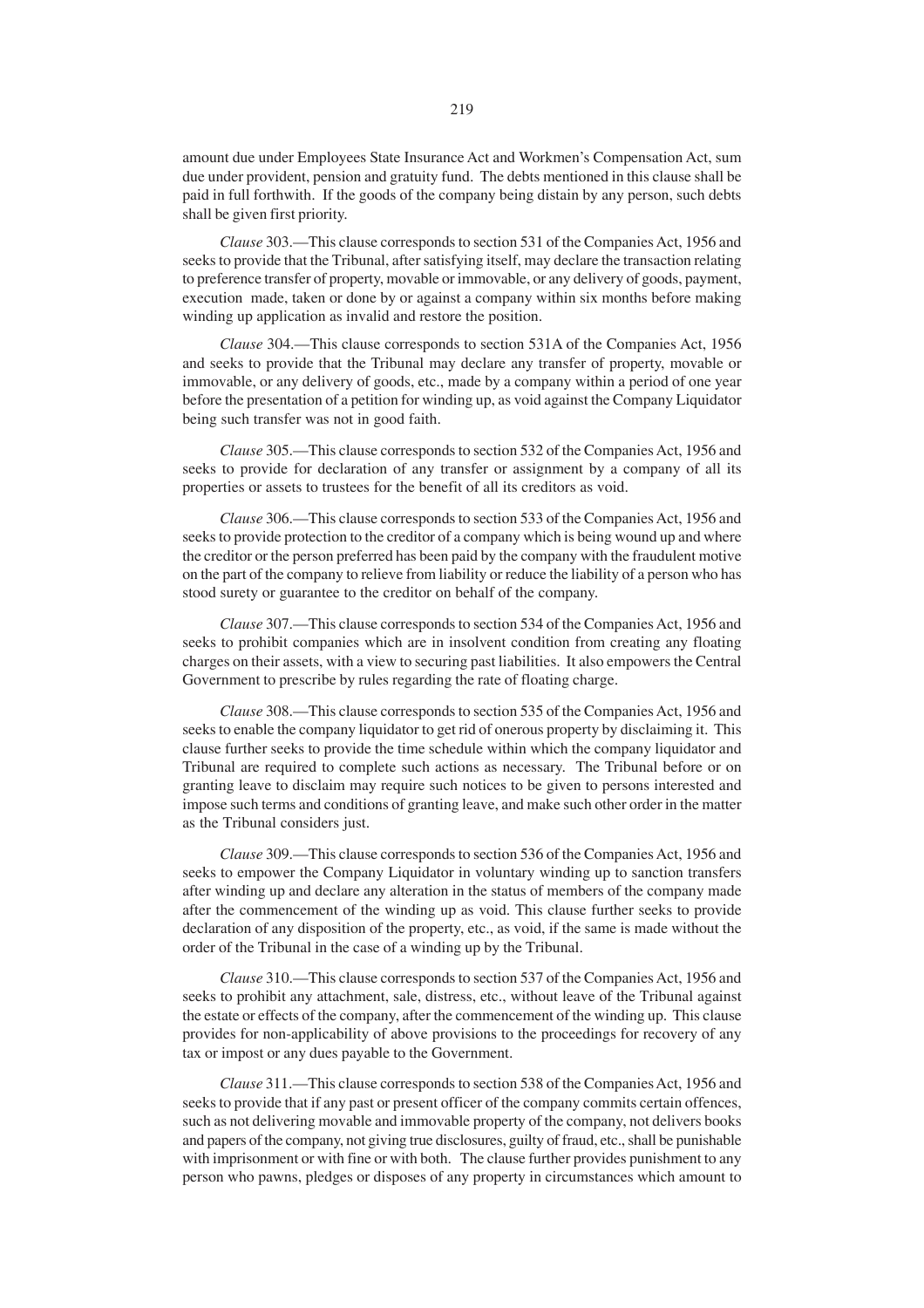*Clause* 312.—This clause corresponds to section 540 of the Companies Act, 1956 and seeks to provide that if any person who which is found to have given false pretences or by means of any other fraud, induced any person to give credit to the company, to defraud the creditors, conceal or removed any part of the property is punishable with imprisonment or with fine or with both.

*Clause* 313.—This clause corresponds to section 541 of the Companies Act, 1956 and seeks to provide that a company which is being wound up should keep proper books of account throughout the period of two years immediately preceding the commencement of the winding up.

*Clause* 314.—This clause corresponds to section 542 of the Companies Act, 1956 and seeks to provide that for frauds by past or present officers and liability for fraudulent conduct of business is punishable with imprisonment or with fine or with both. This clause further seeks to confer power upon Tribunal to fix the responsibility of erring directors or officer of the company for fraudulent conduct of business.

*Clause* 315.—This clause corresponds to section 543 of the Companies Act, 1956 and seeks to confer power upon the Tribunal to assess the damages against delinquent directors, manager, liquidator or officer of the company for misapplication, retainer, misfeasance or breach of trust.

*Clause* 316.—This clause corresponds to section 544 of the Companies Act, 1956 and seeks to provide that the Tribunal to extend the liability of ex-partners or directors of the company under clause 314 relating to fraudulent conduct of business or under clause 315 relating to misfeasance or breach of trust.

*Clause* 317.—This clause corresponds to section 545 of the Companies Act, 1956 and seeks to provide that the Tribunal may prosecute the delinquent officers and members of the company for being guilty of offence in relation to the company.

*Clause* 318.—This clause corresponds to section 546 of the Companies Act, 1956 and seeks to provide that the Company Liquidator shall exercise general powers of winding up of the company's affairs relating to compromising, setting, and collecting debts and paying out claims, etc., subject to the sanction of the Tribunal.

*Clause* 319.—This clause corresponds to section 547 of the Companies Act, 1956 and seeks to provide that in case of every invoice, business letters, etc., issued by the company after the winding up of the company shall contain a statement that the company is wound up.

*Clause* 320.—This clause corresponds to section 548 of the Companies Act, 1956 and seeks to provide that the books and papers of the company be *prima facie* evidence of the truth of all matters purporting to be recorded therein, in case a company is wound up.

*Clause* 321.—This clause corresponds to section 549 of the Companies Act, 1956 and seeks to provide for inspection of books and papers relating to winding up of a company by the creditors and contributories. It finally provides that the above provisions shall not exclude or restrict any right conferred by any law on the Central Government or State Government or any officer or authority of the Government.

*Clause* 322.—This clause corresponds to section 550 of the Companies Act, 1956 and seeks to provide for disposal of books and papers after the affairs of a company have been completely wound up and it is about to be dissolved. It further provides that no responsibility shall be imposed upon regarding the books and papers after expiry of five years from the dissolution of the company. It also seeks to empower the Central Government to prescribe by rules the period, form and manner of retention of such books and papers of company which has been wound up.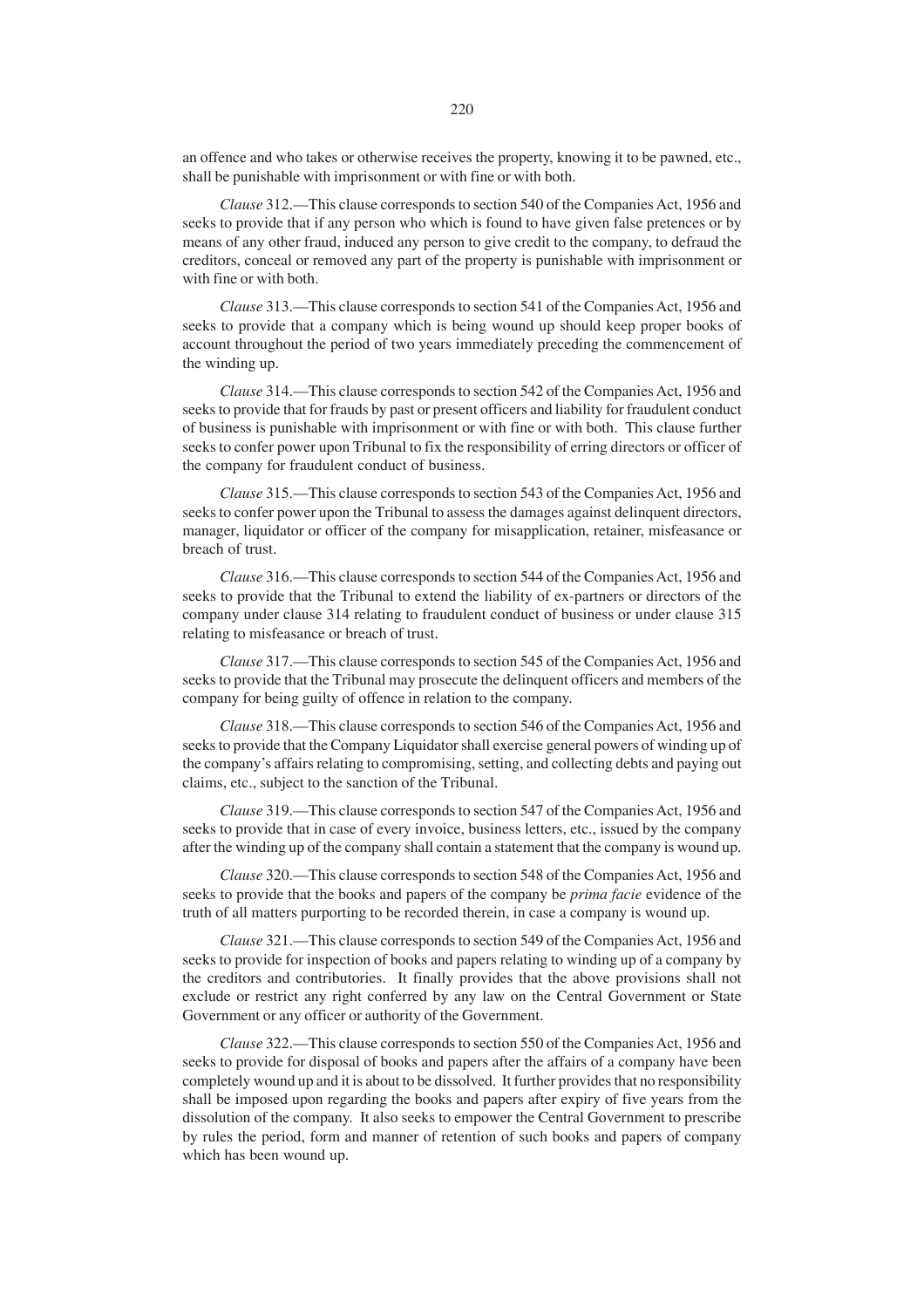*Clause* 323.—This clause corresponds to section 551 of the Companies Act, 1956 and seeks to provide for furnishing of information or statement where the winding up of a company is not concluded within one year after its commencement and duly audited by a person qualified to act as auditor of the company, within two months after the expiry of the year. Such statement shall be filed periodically. It also seeks to empower the Central Government to prescribe by rules such form and manner in which the statement is to be filed by the Company Liquidator.

*Clause* 324.—This clause corresponds to section 552 of the Companies Act, 1956 and seeks to provide for making payments into the Public Accounts of India in the Reserve Bank of India by the Official Liquidator.

*Clause* 325.—This clause corresponds to section 553 of the Companies Act, 1956 and seeks to provide that the Company Liquidator shall make payments into a scheduled Bank and credit it into a Special Bank Account known as the Company Liquidation Account opened by him of the monies received by him as liquidator. The clause finally provide for payment of interest and penalty, in case, of the Liquidators retains any specified sum for more than the prescribed period.

*Clause* 326.—This clause corresponds to section 554 of the Companies Act, 1956 and seeks to provide that the funds of the company in winding up shall not be kept in private banking account.

*Clause* 327.—This clause corresponds to section 555 of the Companies Act, 1956 and seeks to provide that unpaid dividends and undistributed assets of the companies being wound up which are in the hands of the Liquidator shall be paid by the Liquidator into the Company Liquidation Dividend and Undistributed Assets Account. The clause also seeks to provide that the above provisions shall also be applied in case of dissolution of a company. It also seeks to provide that the Liquidator shall forthwith furnish a statement to the Central Government. This clause also seeks to provide that the Liquidator shall be given a receipt from the Reserve Bank of India for the money paid by him. This clause also seeks to provide that the Tribunal may pass an order for the payment of required sum to the claimant out of the said account.

*Clause* 328.—This clause corresponds to section 556 of the Companies Act, 1956 and seeks to provide that if the Company Liquidator fails to make good the defaults committed by him within fourteen days from the date of service of notice on him. The Tribunal may make an order to make good the default on request by any creditor, contributory, etc.

*Clause* 329.—This clause corresponds to section 557 of the Companies Act, 1956 and seeks to empower the Tribunal, in all matters relating to winding up of a company, to ascertain the wishes of creditors or contributories by calling their meetings.

*Clause* 330.—This clause corresponds to section 558 of the Companies Act, 1956 and seeks to provide for filing affidavit before any court, Tribunal, Judge or person lawfully authorised to receive affidavits in India and in any other country, as the case may be.

*Clause* 331.—This clause corresponds to section 559 of the Companies Act, 1956 and seeks to empower the Tribunal to declare dissolution of company void on an application made by the Company Liquidator of the company or by any other person at any time within two years from the date of dissolution. It also seeks to provide for filing of order of the Tribunal, with the Registrar who shall register the same and if such person fails so to do, he shall be punishable with fine.

*Clause* 332.—This clause corresponds to section 441 of the Companies Act, 1956 and seeks to provide that where before the presentation of petition for winding up by Tribunal, a resolution for voluntary winding up has been passed, the proceedings of voluntary winding up of a company shall commence from the date of passing of the resolution, unless the Tribunal, on proof of fraud or mistake, thinks otherwise. It also seeks to provide that in any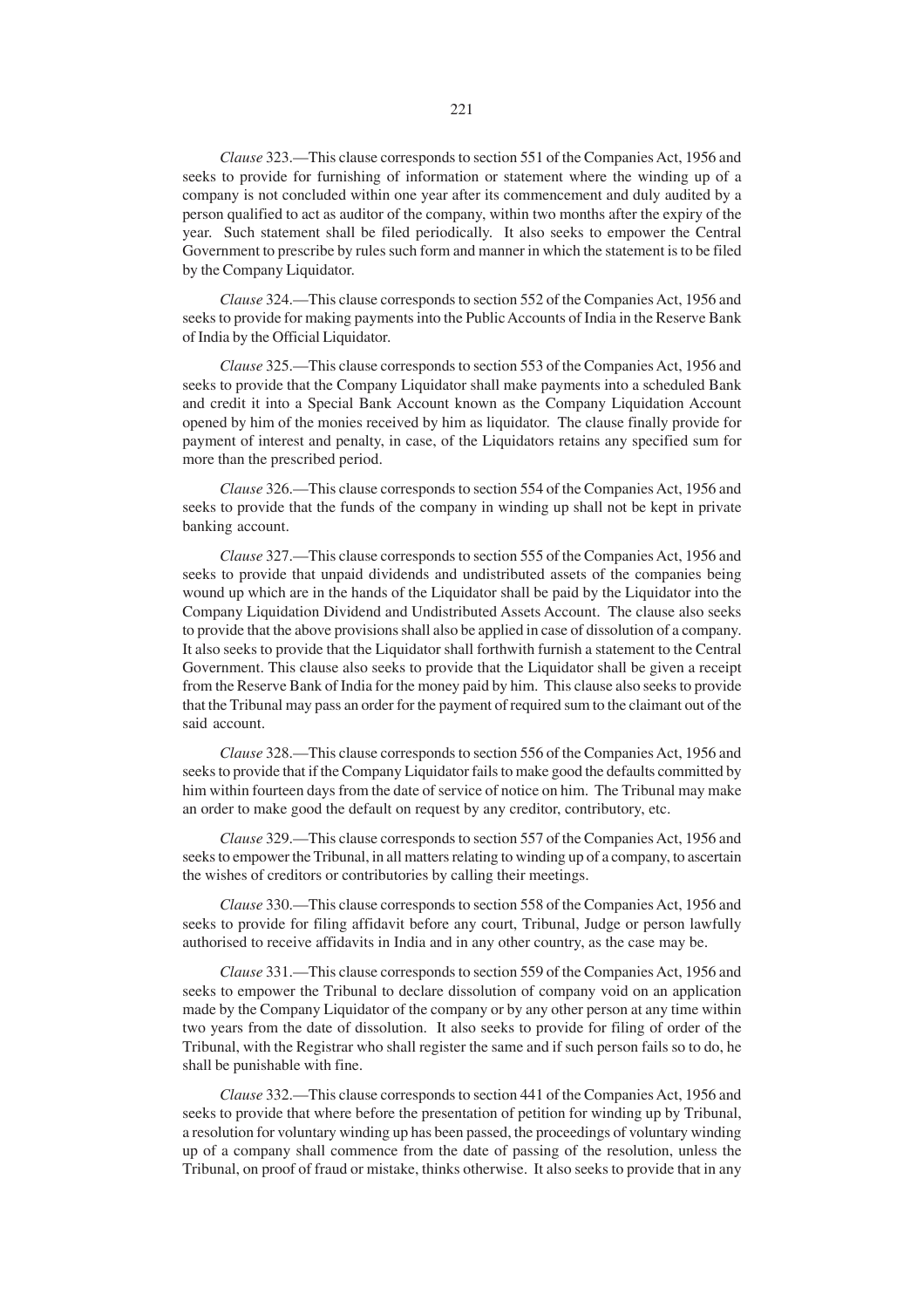other case, the winding up of a company by the Tribunal shall be deemed to commence at the time of the presentation of the petition for the winding up.

*Clause* 333.—This clause corresponds to section 458A of the Companies Act, 1956 and seeks to provide that while computing the period of limitation specified for any suit or application in the name and on behalf of a company which is being wound up by the Tribunal, the period from the date of commencement of the winding up of the company to a period of one year immediately following the date of the winding up order shall be excluded.

*Clause* 334.—This is a new clause which seeks to empower the Central Government for appointment of as many Official Liquidators as it may consider necessary and may also appoint Joint, Deputy or Assistant Official Liquidators to assist him in discharge of his functions in relation to the winding up of companies by the Tribunal. It also seeks to provide that the salary and allowances to the Official Liquidator, etc., shall be paid by the Central Government.

*Clause* 335.—This clause corresponds to section 457 of the Companies Act, 1956 and seeks to provide for the powers and duties of the Official Liquidator. The Official Liquidator shall exercise powers such as conducting inquiries or investigations, maintaining information and records, etc., of the companies under winding up.

*Clause* 336.—This is a new clause which seeks to provide for winding up of company having assets of book value not exceeding one crore rupees through summary procedure. This clause also seeks to empower the Tribunal to appoint Official Liquidator as the liquidator of the company, who shall submit a report to the Tribunal indicating whether any fraud has been committed in promotion, formation or management of affairs of the company. It also seeks to provide that the Tribunal if satisfied that fraud has been committed, may order for the investigation of the affairs of the company. The clause finally provides that the Tribunal may order for the winding up of the company after considering the investigation report.

*Clause* 337.—This is a new clause which seeks to provide that the Official Liquidator shall dispose of all the assets and collect the amount payable to the company from the debtors and contributories. It also seeks to provide that the Official Liquidator shall deposit the amount recovered into the public account of India in the Reserve Bank of India.

*Clause* 338.—This is a new clause which seeks to provide for settlement of claims of creditors by the Official Liquidator.

*Clause* 339.—This is a new clause which seeks to provide that any creditor aggrieved by the decision of the Official Liquidator may apply to the Tribunal who shall either dismiss the application or modify order of Official Liquidator. If the claim has been accepted, the Official Liquidator shall make payment to the creditors.

*Clause* 340.—This is a new clause which seeks to provide for submission of final report to the Tribunal by the Official Liquidator when he is satisfied that the company can be finally wound up. The Tribunal shall on receiving the report order for the dissolution of the company. After the order is passed, the Registrar shall strike off the name of the company from the register of companies and a notification to this effect be published in the Official Gazette.

*Clause* 341.—This clause corresponds to section 591 of the Companies Act, 1956 and seeks to provide that where not less than 50 per cent. of the paid up capital of foreign company is held by one or more citizens of India or one or more companies incorporated in India or by one or more citizens and one or more companies of India, such company shall comply with provisions as if it were a company incorporated in India.

*Clause* 342.—This clause corresponds to sections 592 and 593 of the Companies Act, 1956 and seeks to provide for the documents which every foreign company shall deliver to the Registrar for registration after the establishment of their place of business in India. It also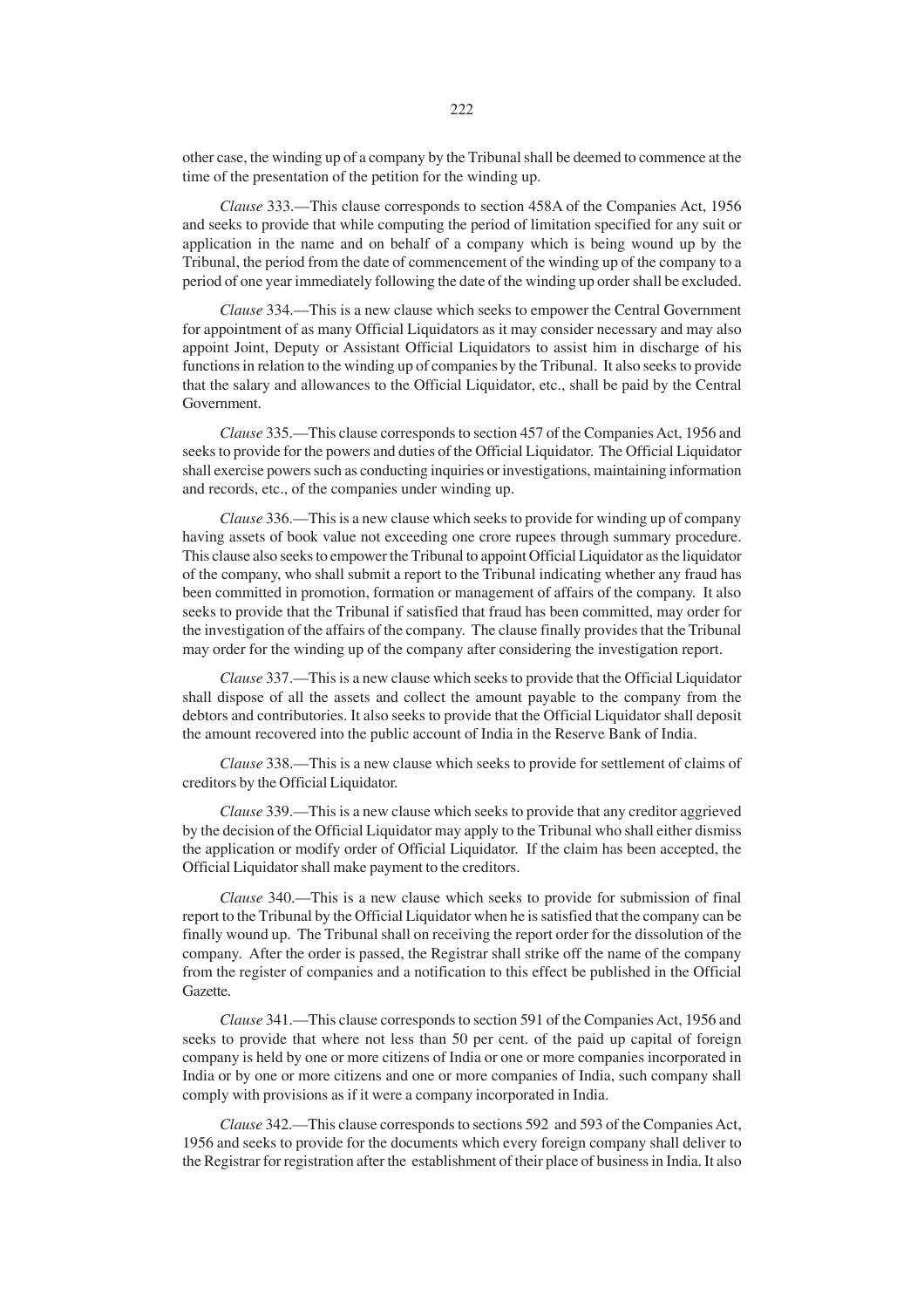seeks to provide that if any alterations are made or occur in the documents, the foreign company shall deliver a return in this regard to the Registrar.

*Clause* 343.—This clause corresponds to section 594 of the Companies Act, 1956 and seeks to provide that every foreign company shall, in every calendar year prepare a balance sheet and profit and loss account and shall lay before the company in general meeting and deliver a copy of such documents to the Registrar. In case such document is not in English, a certified translation thereof in English shall also be filed. Further every foreign company shall also file a list of the places of business in India as at the date of its balance sheet.

*Clause* 344.—This clause corresponds to section 595 of the Companies Act, 1956 and seeks to provide that every foreign company shall exhibit on the outside of every office or place where it carries on business in India, the name of the company and the country in which it is incorporated, in English and in local languages in general use in the locality in which the office or place is situated. The foreign company will write its name, liability of its members and name of the country in which it is incorporated in legible English characters in all business letters, billheads, letter paper, and prospectus, etc.

*Clause* 345.—This clause corresponds to section 596 of the Companies Act, 1956 and seeks to provide the manner in which documents which are required to be served on a foreign company shall be deemed to be sufficiently served.

*Clause* 346.—This clause corresponds to section 600 of the Companies Act, 1956 and seeks to provide that the provisions relating to issue of debentures, preparation and filing of annual return, preparation of books of account and manner in which they may be kept, registration of charges and inspection and investigation of books of account shall apply *mutatis mutandis* to a foreign company.

*Clause* 347.—This clause corresponds to section 601 of the Companies Act, 1956 and seeks to provide the fee which a foreign company will have to pay to the Registrar for registering any document.

*Clause* 348.—This clause corresponds to section 602 of the Companies Act, 1956 and seeks to define the expressions "certified", "director" and "place of business" for foreign companies.

*Clause* 349.—This clause corresponds to section 603 of the Companies Act, 1956 and seeks to provide the guidelines for issue of prospectus in India offering to subscribe for securities of a company incorporated outside India. The condition requiring or binding an applicant for securities to waive compliance with any requirement shall be treated as void. This clause further provides that in case of non-compliance, a director or other person responsible for issue of prospectus shall not incur any liability by reason of non-compliance or contravention if it is proved that he had no knowledge or contravention was an honest mistake of fact. This section shall not apply in case the prospectus is issued to existing members or debenture holders of a company.

*Clause* 350.—This clause corresponds to section 604 of the Companies Act, 1956 and seeks to provide that if the prospectus includes a statement purporting to be made by an expert, such statement must be included in the prospectus in the form and context in which it is included and there does not appear in the prospectus, a statement that he has given and has not withdrawn his consent.

*Clause* 351.—This clause corresponds to section 605 of the Companies Act, 1956 and seeks to provide that a copy of the prospectus of a company incorporated or to be incorporated outside India certified by the Chairman and two other directors of the company as having been approved by resolution of the managing body has to be delivered to the Registrar for registration along with the required documents.

*Clause* 352.—This clause corresponds to section 605A of the Companies Act, 1956 and seeks to provide rules applicable for the offer of Indian Depository Receipts, the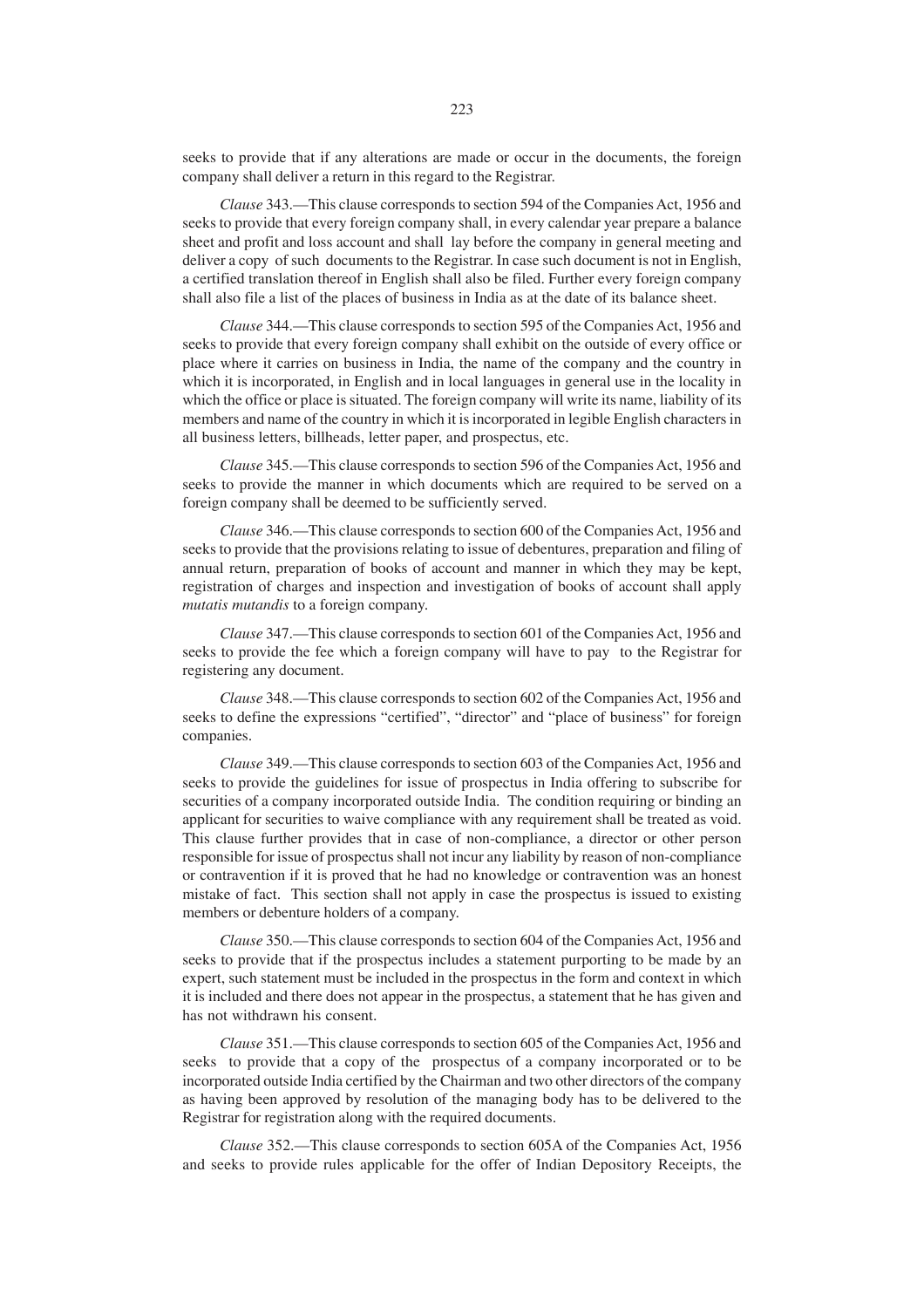requirement of disclosures in prospectus or letter of offer issued in connection with Indian Depository Receipts, the manner in which the Indian Depository Receipts shall be dealt with in a depository mode and by custodian and underwriters; and the manner of sale, transfer or transmission of Indian Depository Receipts by a company incorporated or to be incorporated outside India.

*Clause* 353.—This clause corresponds to sections 606 and 607 of the Companies Act, 1956 and seeks to provide that the provisions relating to criminal and civil liability for misstatement in a prospectus, fraudulently inducing persons to invest money shall apply to the issue of a prospectus by a company incorporated or to be incorporated outside India.

*Clause* 354.—This clause corresponds to section 598 of the Companies Act, 1956 and seeks to provide that where a company fails to comply with any of the provisions relating to companies incorporated outside India, the company shall be punishable with fine.

*Clause* 355.—This clause corresponds to section 599 of the Companies Act, 1956 and seeks to provide that any failure by a company to comply with the provisions of the Chapter relating to companies incorporated outside India shall not affect the validity of any contract, dealing or transaction entered into by the company or its liability to be sued in respect thereof. However, the company will not be entitled to bring any suit, claim, set-off, etc., until it has complied with the provisions of this Chapter.

*Clause* 356.—This clause corresponds to section 619A of the Companies Act, 1956 and seeks to provide that where the Central Government is a member of a Government company, it shall arrange to prepare an annual report on the working and affairs of the company along with audit report and comments of Comptroller and Auditor General and laid before both Houses of Parliament. It also seeks to provide that where a State Government is a member of a Government Company, it shall also prepare an annual report along with aforesaid enclosures and laid before both the Houses of the State Legislature.

*Clause* 357.—This clause corresponds to section 620 of the Companies Act, 1956 and seeks to provide that the Central Government, may notify any provisions of this Act which shall not be applicable or shall apply with modification to any Government Company. This clause further seeks to provide that such notification shall be laid in draft before each House of Parliament before it is so notified and shall be subject to modification by both the Houses.

*Clause* 358.—This clause corresponds to section 609 of the Companies Act, 1956 and seeks to provide that for the purpose of registration of companies, the Central Government shall establish such number of offices at such places and with such jurisdiction as it thinks fit. It further seeks to provide that the Central Government may appoint a Director General of Registration, such number of Registrars, Additional, Joint, Deputy and Assistant Registrars as it considers necessary for the registration of companies. This clause also provides for the terms and conditions of service, including the salaries payable to persons aforesaid. It finally provides that the Central Government may direct the preparation of seal or seals for authentication of documents required in connection with the registration of companies.

*Clause* 359.—This clause corresponds to section 610A of the Companies Act, 1956 and seeks to permit companies to file returns and documents on paper or in electronic form or stored on any electronic data storage device or computer readable media by the Registrar and further seeks to provide that such filings shall also be deemed to be a document for the purposes of this Act and shall be admissible as evidence in any proceedings thereunder.

*Clause* 360.—This clause corresponds to section 610B of the Companies Act, 1956 and seeks to empower the Central Government to make rules in regard to filing of various applications, documents, returns, etc., service or delivery of any document, notice or communication, etc., maintenance of various applications, documents and returns filed, manner of inspection of the various documents, payment of fees, charges or other sums payable in the electronic form and the manner in which various registry functions *viz*. alteration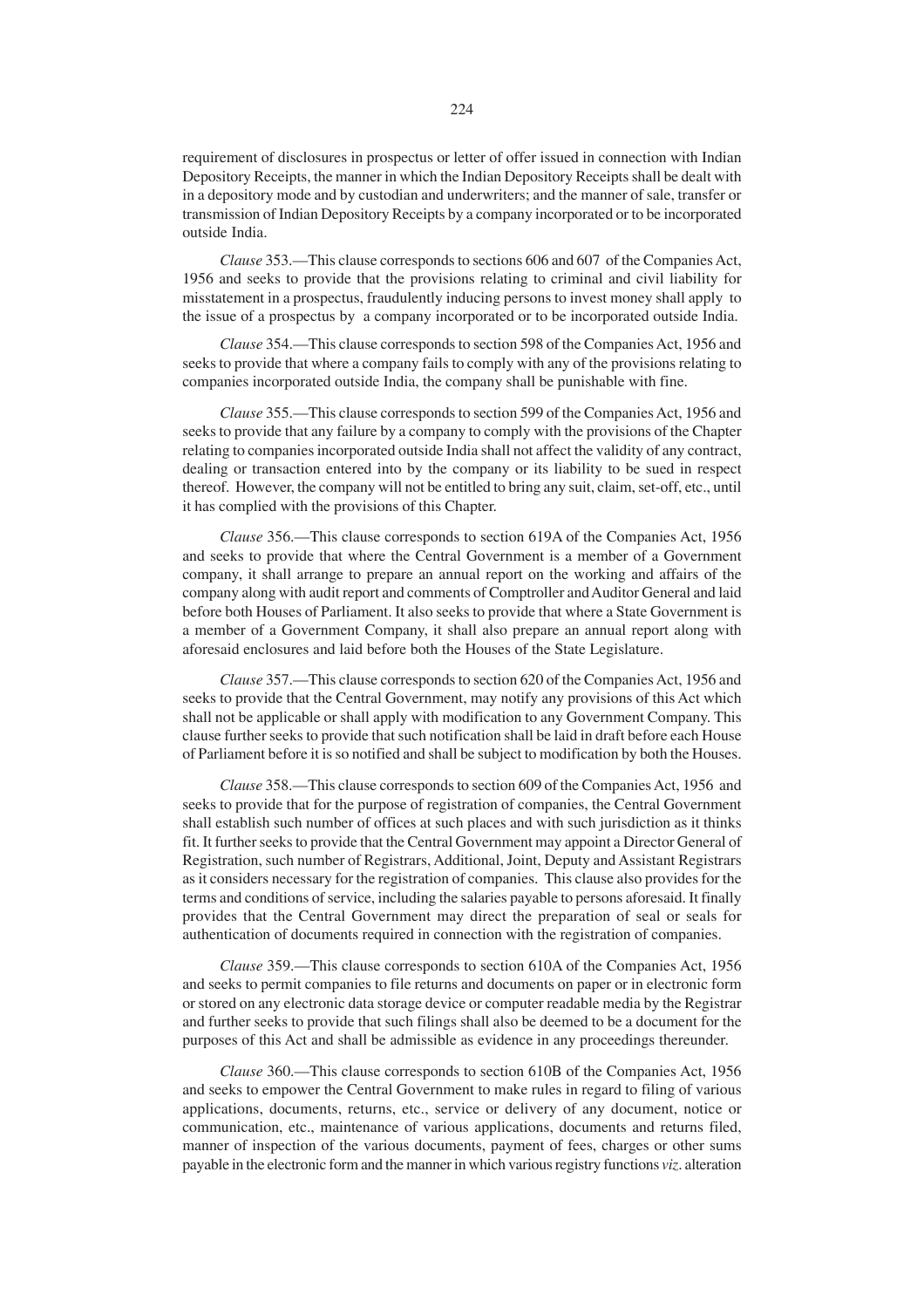of memorandum, articles, prospectus, issuing certificate of incorporation, etc., shall be performed by Registrar in electronic form. This clause also seeks to provide that the Central Government may notify a scheme to carry out the provisions of this clause.

*Clause* 361.—This is a new clause and seeks to empower the Central Government to provide in the rules that the electronic form shall be exclusive, or in the alternative or in addition to the physical form.

*Clause* 362.—This clause corresponds to section 610D of the Companies Act, 1956 and seeks to provide that the Central Government may provide such value added services through the electronic form and levy fee thereon.

*Clause* 363.—This clause corresponds to section 610E of the Companies Act, 1956 and seeks to provide that all the provisions of the Information Technology Act, 2000 relating to the electronic records, shall apply in relation to the records in electronic form as specified under this Act.

*Clause* 364.—This clause corresponds to section 611 of the Companies Act, 1956 and seeks to provide that any document to be filed, registered or recorded under this Act shall be on payment of fee and charges.

*Clause* 365.—This clause corresponds to section 612 of the Companies Act, 1956 and seeks to provide that all fees, charges and other sums received by any Registrar, Additional, Joint, Deputy, or Assistant Registrar, or any other officer of the Central Government shall be paid into the public account of India in the Reserve Bank of India.

*Clause* 366.—This clause corresponds to section 615 of the Companies Act, 1956 and seeks to provide that the Central Government may order any company, to furnish such information or statistics with regard to its constitution or working, within specified time. Such an order shall be published in the Official Gazette. This clause further seeks to provide that the Central Government for the purpose of satisfying itself may order such company to produce such records or documents or allow inspection thereof or furnish such further information as that Government may consider necessary. This clause also seeks to provide that where a foreign company carries on business in India, all the references in this section shall be applicable to the foreign company as well.

*Clause* 367.—This clause corresponds to section 620A of the Companies Act, 1956 and seeks to provide that the Central Government may notify a company to be a Nidhi company. The Central Government may also notify the provisions of this Act which shall not apply or shall to a Nidhi Company. This clause finally provides that the notification shall be laid before each House of Parliament.

*Clause* 368.—This clause corresponds to section 10FD and 10FR of the Companies Act, 1956 and seeks to provide definitions of Chairperson, Judicial Members, Member, President, Technical Member in Appellate Tribunal and Tribunal.

*Clause* 369.—This clause corresponds to section 10FB of the Companies Act, 1956 and seeks to deal with the constitution of National Company Law Tribunal (NCLT). The NCLT shall consist of President and such number of Judicial and Technical Members as Central Government may deem necessary.

*Clause* 370.—This clause corresponds to section 10FD of the Companies Act, 1956 and seeks to provide the qualifications of President and Members of the Tribunal.

*Clause* 371.—This clause corresponds to section 10FR of the Companies Act, 1956 and seeks to deal with the formation of the National Company Law Appellate Tribunal (NCALT) consisting of Chairperson and Judicial and Technical Members which shall not exceed eleven.

*Clause* 372.—This clause corresponds to section 10FR of the Companies Act, 1956 and seeks to provide that Chairperson of NCLAT shall be a judge of Supreme Court or Chief Justice of High Court, the Judicial Member shall be a judge of High Court or Judicial Member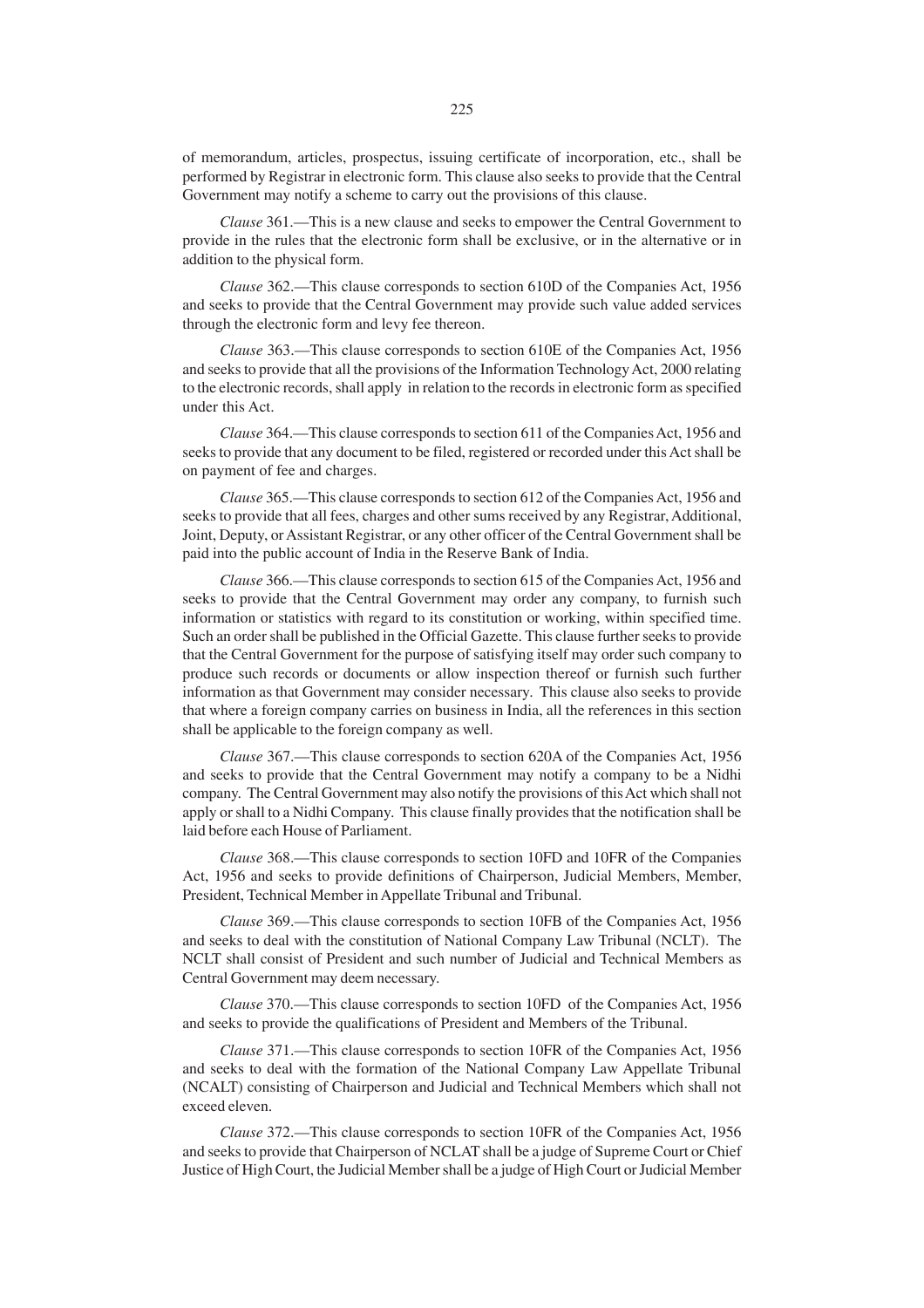of Tribunal for 5 years. The Technical Member shall be a person having atleast experience of 25 years in banking, management, economics, etc.

*Clause* 373**.—** This clause corresponds to section 10FX of the Companies Act, 1956 and seeks to provide that President of the Tribunal and Chairperson or the Judicial Members of the Appellate Tribunal shall be appointed after consultation with Chief Justice of India. Members of the Tribunal and Technical Member of the Appellate Tribunal shall be appointed on the recommendations of a Selection Committee consisting of Chief Justice of India or his nominee, Secretary in the Ministry of Corporate Affairs as Convener of Selection Committee, Secretary in the Ministry of Law and Justice and two other Secretaries of the Government of India to be nominated by the Central Government.

*Clause* 374.— This clause corresponds to sections 10FE and 10FT of the Companies Act, 1956 and seeks to provide the terms of office of President, Chairperson and Members of the Tribunal or Appellate Tribunal.

*Clause* 375.— This clause corresponds to sections 10FG and 10FW of the Companies Act, 1956 and seeks to provide the salary, allowances and other terms and conditions of service of Members of the Tribunal or Appellate Tribunal.

*Clause* 376.— This clause corresponds to sections 10FH and10FS of the Companies Act, 1956 and seeks to provide that in the event of death, resignation, absence, etc., of the President or Chairperson, the senior-most Member of the Tribunal or Appellate Tribunal shall discharge the duties of President or Chairperson, as the case may be.

*Clause* 377.— This clause corresponds to sections 10FI and 10FU of the Companies Act, 1956 and seeks to deal with the resignation of President, Chairperson, Members. It provides that President, Chairperson or member may address his resignation to the Central Government.

*Clause* 378.— This clause corresponds to sections 10FJ and 10FV of the Companies Act, 1956 and seeks to provide the grounds for removal of the Chairperson or President or Members of the Appellate Tribunal or Tribunal by the Central Government in consultation with the Chief Justice of India. It provides removal on the ground of insolvency, conviction of offence involving moral turpitude, on being mentally or physically incapable, etc. The Central Government in consultation with the Supreme Court will regulate the procedure for the inquiry, if any, of the alleged misbehaviour of the members.

*Clause* 379.— This clause corresponds to sections 10FK and 10GA of the Companies Act, 1956 and seeks to provide that the Central Government in consultation with Tribunal and Appellate Tribunal may provide the officers and staff of the Tribunal or Appellate Tribunal who shall discharge their function under the superintendence and control of the Chairperson or President or Members, as the case may be.

*Clause* 380.— This clause corresponds to section 10FL of the Companies Act, 1956 and seeks to provide for the constitution Benches of the Tribunal. It provides that the Principal Bench shall be at New Delhi. Further, it provides that powers of the Principal Bench shall be exercised by two Members and a single Member may also function as a Bench in certain cases. The President may for disposal of the case(s) relating to rehabilitation, restructuring or reviving the winding up of companies may constitute Special Benches consisting of three or more members. Lastly, in case of difference of opinion, matter shall be decided by the majority.

*Clause* 381. — This clause corresponds to section 10FM of the Companies Act, 1956 and seeks to provide that the Tribunal may rectify any mistake within two years from the date of order passed by it. This clause further provides that a copy of each order shall be sent to all the concerned parties by the Tribunal.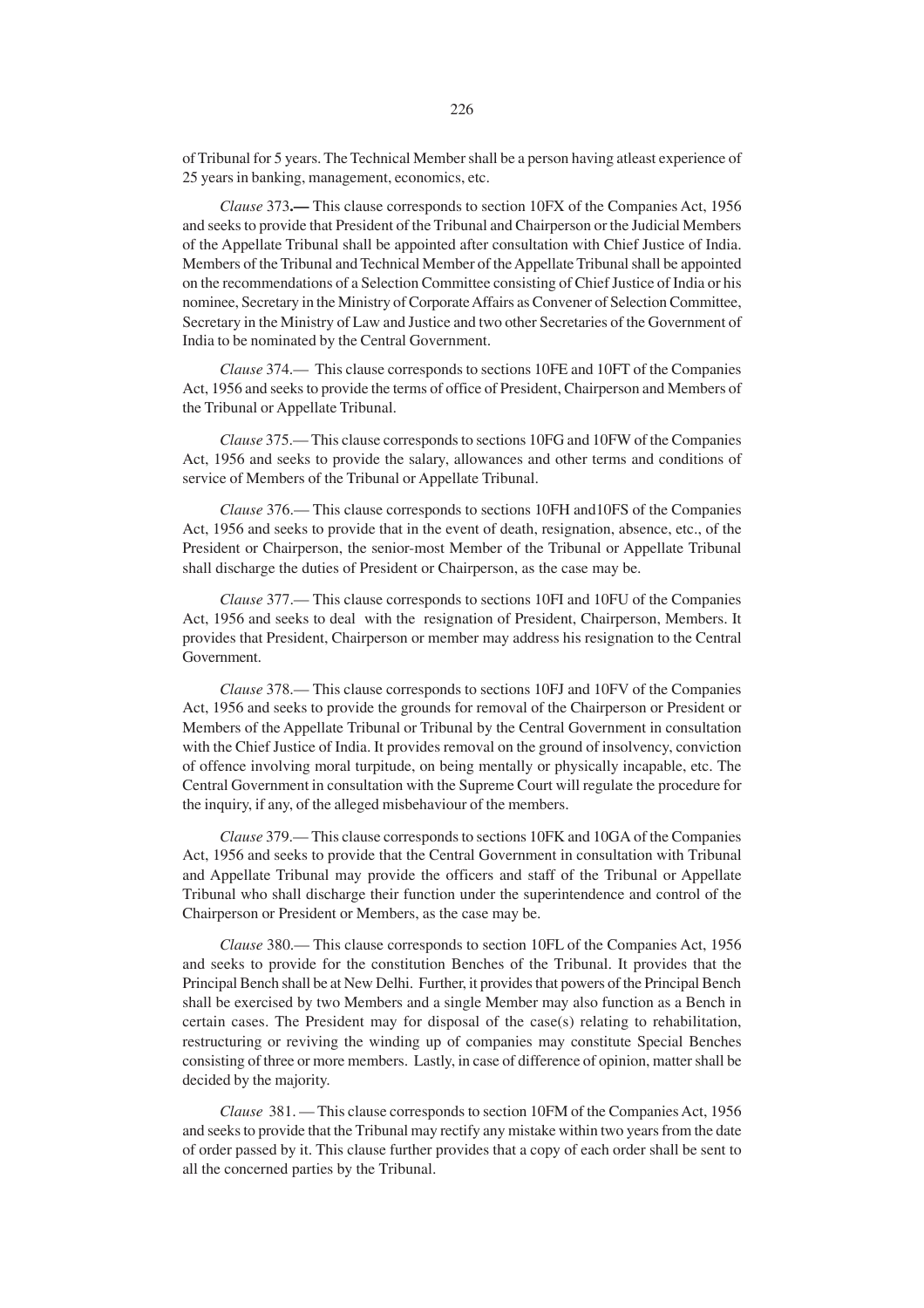*Clause* 382.— This clause corresponds to section 10FQ of the Companies Act, 1956 and seeks to provide appeal against the order of the Tribunal in the Appellate Tribunal. It provides that appeal may be filed within 45 days from the date of order and in case Appellate Tribunal is satisfied that delay is justified then further period of 45 days is allowed. The Appellate Tribunal after according an opportunity of hearing may confirm, modify or set aside order of the Tribunal and provide copy of order to the Tribunal and parties to appeal.

*Clause* 383.—This is a new clause to provide expeditious disposal of cases before Tribunal or Appellate Tribunal. It provides that the Tribunal or the Appellate Tribunal shall make every effort to dispose of cases within three months from the date of commencement of proceedings before Tribunal or filing of appeal before Appellate Tribunal.

*Clause* 384.— This clause corresponds to section 10GF of the Companies Act, 1956 and seeks to provide that an appeal against the order of the Appellate Tribunal shall be filed before the Supreme Court within sixty days and in case of justified delay within a further period of sixty days only on any question of law arising from such an order.

*Clause* 385.— This clause corresponds to section 10FZA of the Companies Act, 1956 and seeks to provide the procedure to be adopted by the Tribunal or Appellate Tribunal to dispose of any proceeding. It provides that Tribunal or Appellate Tribunal shall not follow the Code of Civil Procedure, 1908 but would be guided by the principles of natural justice. The Tribunal or the Appellate Tribunal may regulate their own procedure. However, while discharging their functions, it would have the power vested with the Civil Court in respect of any suit for summoning and enforcing the attendance of any person, examining him on oath, etc. Orders passed by it shall be enforced as a decree passed by the court and may be sent for execution to the court under whose jurisdiction, the company or the person, as the case may be, has registered office or resides respectively.

*Clause* 386.— This clause corresponds to section 10G of the Companies Act, 1956 and seeks to provide that the Tribunal or the Appellate Tribunal shall have the same powers of contempt as that of High Court under the provisions of the Contempt of Courts Act, 1971.

*Clause* 387.— This clause seeks to provide that the Tribunal or the Appellate Tribunal may by general or special order authorise any person to inquire into the matter connected with any proceeding and report to it.

*Clause* 388.— This clause corresponds to section 10FY of the Companies Act, 1956 and seeks to provide that the President, Chairperson, Members, Officers and employees of the Tribunal and the Appellate Tribunal shall be treated as public servants within the meaning of section 21 of the Indian Penal Code.

*Clause* 389.— This clause corresponds to section 10FZ of the Companies Act, 1956 and seeks to provide for protection of action taken in good faith by the President, Chairperson, members, officers, etc., of the Tribunal or Appellate Tribunal.

*Clause* 390.—This clause corresponds to section 10FP of the Companies Act, 1956 and seeks to provide for the power of the Tribunal to take the assistance of Chief Metropolitan Magistrate, Chief Judicial Magistrate or the District Collector for taking into custody all property, books of account, etc. and acts thereof shall not be questioned in any court or before any authority in case of a sick company or winding up of any company.

*Clause* 391.— This clause corresponds to section 10GB of the Companies Act, 1956. This clause seeks to provide that no civil court shall have jurisdiction in respect of any matters that are assigned to the Tribunal or the Appellate Tribunal.

*Clause* 392.— This clause corresponds to section 10GC of the Companies Act, 1956 and seeks to provide that proceedings of the Tribunal or Appellate Tribunal shall not be invalid merely on the ground of existence of any vacancy or defect in its constitution.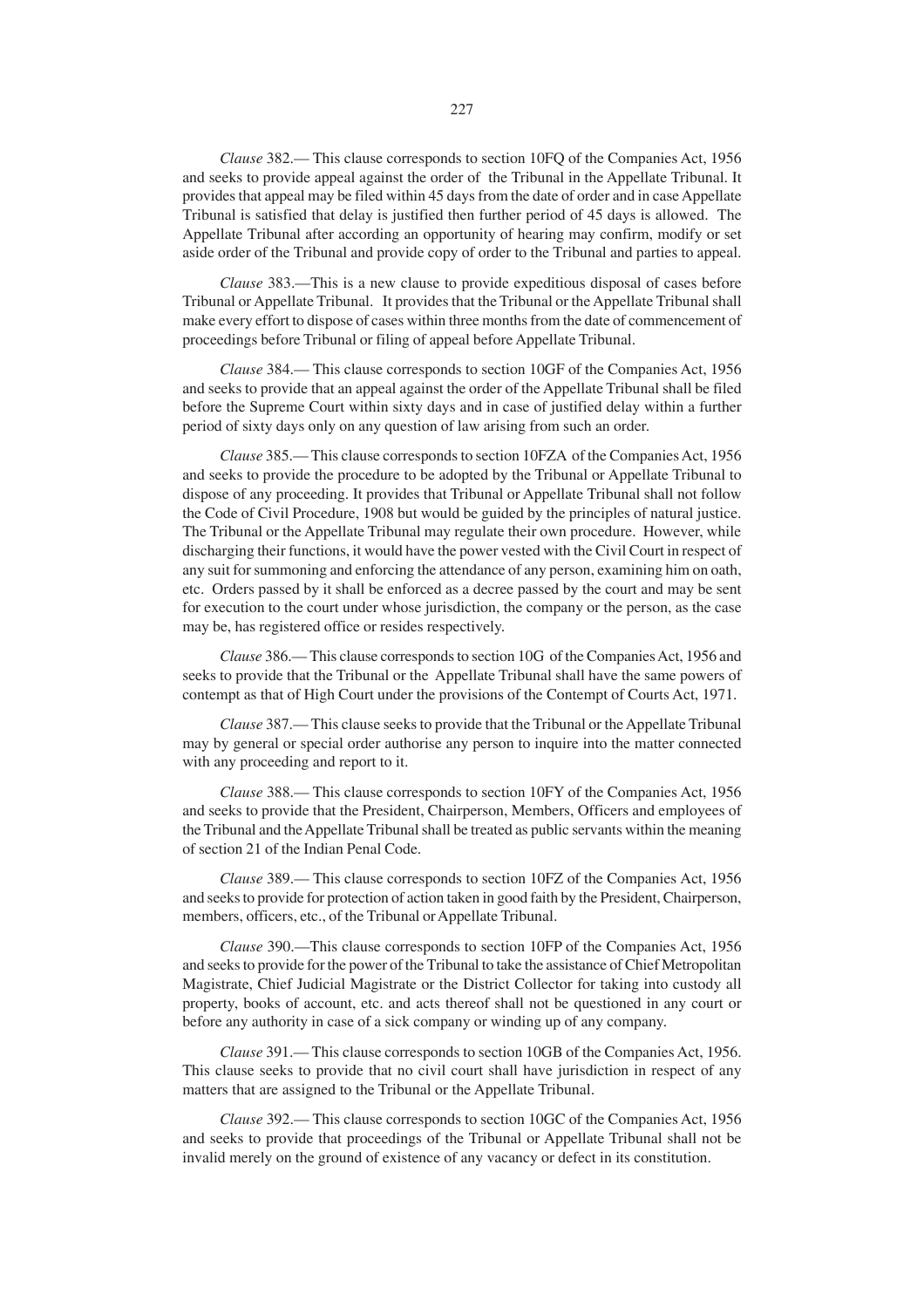*Clause* 393. — This clause corresponds to section 10GD of the Companies Act, 1956 and seeks to provide that a party to the proceeding may appear in person or authorise a Chartered Accountant, Cost Accountant, Company Secretary or Legal Practitioners to present the case before the Tribunal or the Appellate Tribunal.

*Clause* 394. — This clause corresponds to section 10GE of the Companies Act, 1956 and seeks to provide that provisions of the Limitations Act, 1963 shall apply to the proceedings before the Tribunal or the Appellate Tribunal.

*Clause* 395. — This clause corresponds to sections 10FA and 647A of the Companies Act, 1956 and seeks to provide that on formation of Tribunal, all matters pending before Company Law Board shall stand transferred to the Tribunal. Similarly, all proceedings relating to compromise, arrangements and reconstruction and winding up of the companies pending before District Courts and High Courts shall be transferred to the Tribunal except winding up proceedings pending before District Courts or High Courts.

*Clause* 396. — This is a new clause which deals with the establishment of Special Courts by the Central Government in consultation with the Chief Justice of the High Court within whose jurisdiction the Judge to be appointed is working. It further provides that person so appointed as Judge of Special Court shall be the one who immediately before such appointment a is holding the office of Session Judge or an Additional Sessions Judge.

*Clause* 397.— This is a new clause which seeks to provide that all offences under this Act shall be triable by the Special Courts. However, where an accused is produced before Magistrate, the Magistrate may order detention of such person and if he considers the detention unnecessary, he shall forward the case to the Special Court. The Special Court would have the liberty to try summary in a summary way for offences punishable with imprisonment for a term not exceeding three years although it may order for the regular trial.

*Clause* 398.— This is a new clause which seeks to provide that the High Courts shall have the power of appeal or revision as if special courts were Court of Session trying cases within the local limits of the jurisdiction of the High Court.

*Clause* 399.— This is a new clause which seeks to provide for the application of Code to the proceedings before the Special Court. It provides that Special Court shall be deemed to be a Court of Session and the provisions of the Code of Criminal Procedure, 1973 shall apply to the Special Court.

*Clause* 400. — This clause corresponds to some of the provisions of sections 621 to 631 of the Companies Act, 1956 and seeks to provide that every offence punishable under this Act shall be non-cognizable. The Court shall take cognizance only on complaint made by Registrar, shareholder of the company of a person authorised by Central Government.

*Clause* 401.— This is a new clause which provides that till such time Special Courts are established, the existing Court of Session will continue to exercise jurisdiction. However, it will not affect the powers of High Court to transfer any case.

*Clause* 402. — This clause corresponds to section 621A of the Companies Act, 1956 and seeks to provide that any offence which is not punishable with imprisonment only or imprisonment and also with fine may be compounded by the aggrieved person.

*Clause* 403.— This clause corresponds to section 624A of the Companies Act, 1956 and seeks to provide that the Central Governments may appoint any number of Company Prosecutors who shall have the same powers and privileges as that of Public Prosecutor.

*Clause* 404.— This clause corresponds to section 624B of the Companies Act, 1956 and seeks to provide that the Central Government shall have the power to direct the Company Prosecutor or authorise any other person to appeal against the order of acquittal passed by any court, other than a High Court.

*Clause* 405. — This is a new clause which deals with compensation for accusation without reasonable cause before the Special Court or Court of Session.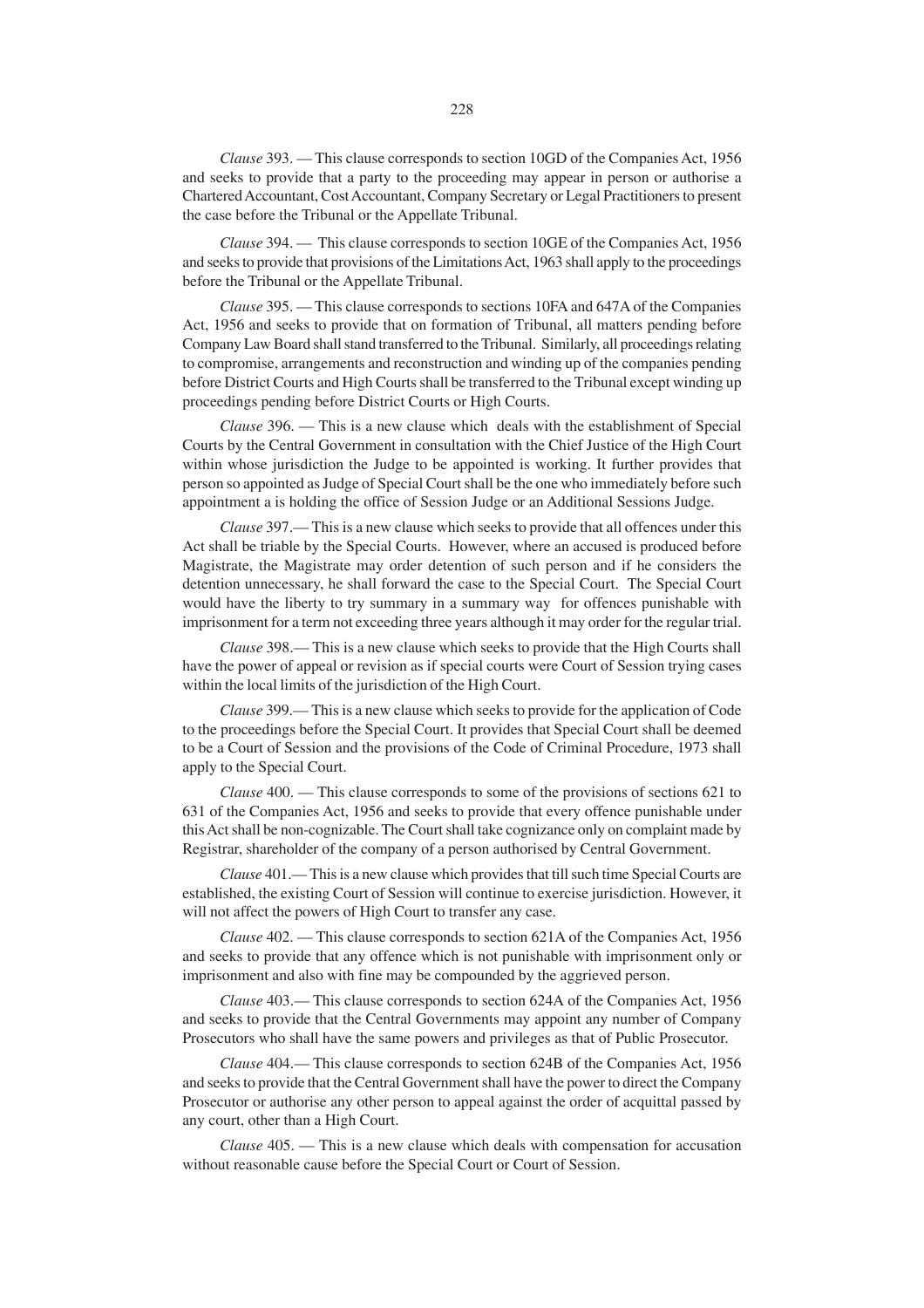*Clause* 406.— This clause corresponds to section 626 of the Companies Act, 1956 and seeks to provide that any fine imposed or any part thereof may be applied towards payment of cost of proceedings or towards payment of reward to person on whose information the proceedings were instituted.

*Clause* 407.— This clause corresponds to section 628 of the Companies Act, 1956 and seeks to provide that if in any return, report, etc., any person who makes a false statement or omits material facts, shall be punishable with imprisonment and with fine.

*Clause* 408.— This clause corresponds to section 629 of the Companies Act, 1956 and seeks to provide that in case of giving false evidence, the concerned person shall be liable to imprisonment and fine.

*Clause* 409. — This clause corresponds to section 629A of the Companies Act, 1956 and seeks to provide for punishment where no specific punishment or penalty is provided elsewhere in the Companies Act.

*Clause* 410.— This clause seeks to provide that if any default is repeated, it shall be punishable with imprisonment as provided and twice the amount of fine for such default.

*Clause* 411.— This clause corresponds to section 630 of the Companies Act, 1956 and seeks to provide penalty for wrongful procession or holding of the property of the company by any officer or employee of company.

*Clause* 412.— This clause corresponds to section 631 of the Companies Act, 1956 and seeks to provide punishment for improper use of the title words 'limited', 'private limited' or 'OPC limited'.

*Clause* 413.— This is a new clause which provides that Central Government may appoint adjudicating officers for adjudging penalty under the provision of this Act. The company or officer shall be given an opportunity to be heard before imposing any penalty. Aggrieved person may appeal to Regional Director. Any person not paying penalty shall be punished with imprisonment or fine or with both.

*Clause* 414.— This is a new clause and seeks to deal with dormant company. It provides that a dormant company shall be one which has not been carrying any business or has not made any significant accounting transaction in the last two financial years. Such a company may make an application to Registrar for obtaining the status of a dormant company. The Registrar shall maintain the register of dormant company, which shall keep the minimum number of directors and pay annual fees. This clause further provides that in case of a company which has not filed Balance Sheet, Profit and Loss Account or annual return for two financial years, the Registrar shall enter the name in the register maintained for dormant company. However, if the dormant company fails to comply with the requirements of this clause then the Registrar shall have the power to strike off its name.

*Clause* 415.— This clause seeks to provide that no suit, prosecution or other legal proceedings shall lie against the Government or any other person authorised by the Government for acts done or intended to be done in good faith.

*Clause* 416.— This clause corresponds to section 635AA of the Companies Act, 1956 and seeks to provide that no officer of the Government or any other person shall be compelled to disclose to any court, tribunal or other authority the source of any information which has led to an order of investigation into the affairs of the company.

*Clause* 417.— This clause corresponds to section 637 of the Companies Act, 1956 and seeks to empower the Central Government to delegate any of its powers or functions to any authority or officer by notification. It provides that any power can be delegated other than power to make rules. It further provides that a copy of notification shall be placed before both the Houses of Parliament.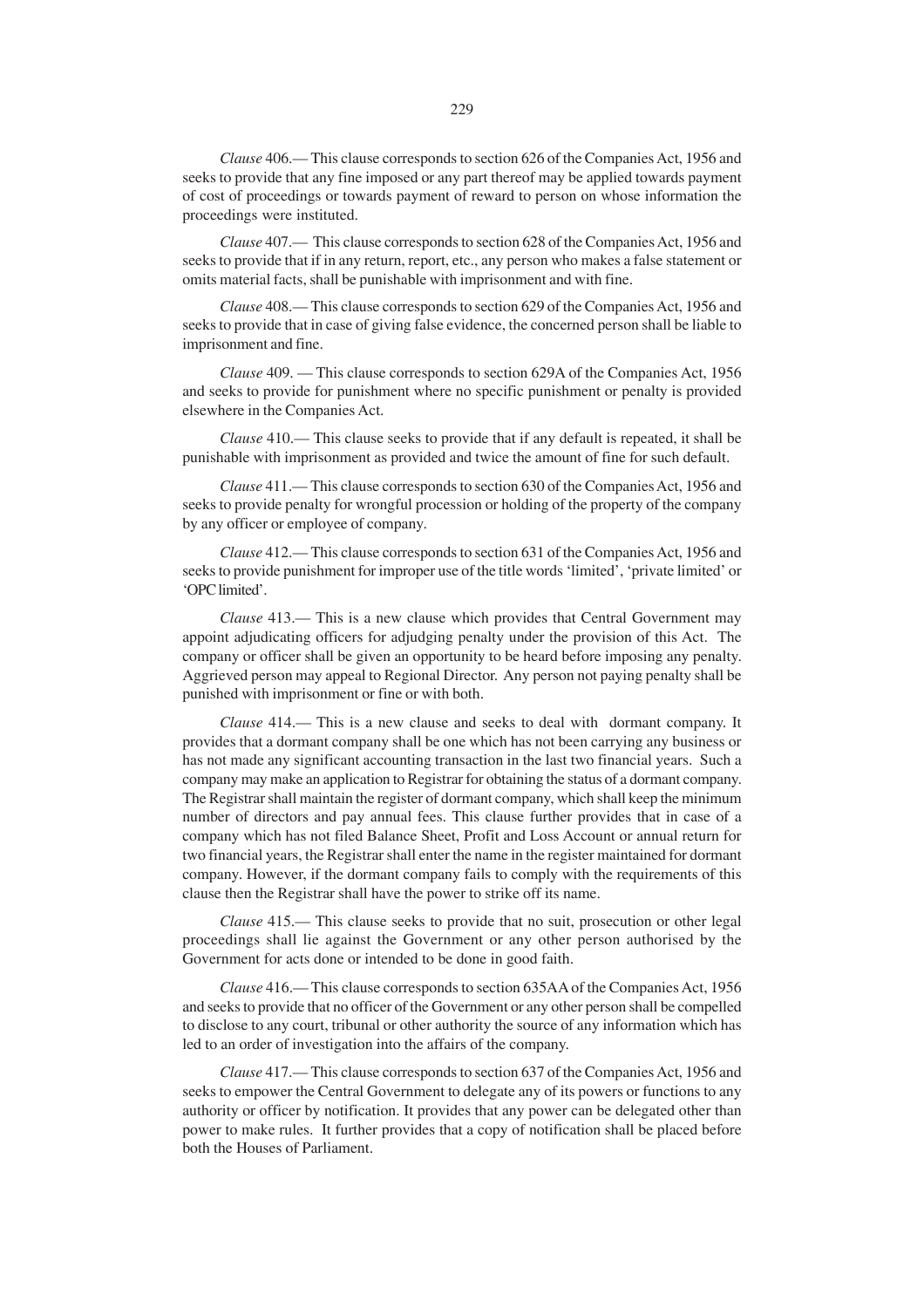*Clause* 418.— This clause corresponds to section 637A of the Companies Act, 1956 and seeks to provide that while according approval, sanction, consent, confirmation, etc., giving directions or granting exemptions, the Central Government or the Tribunal may impose such conditions or restrictions as it think fit.

*Clause* 419.— This clause corresponds to section 637B of the Companies Act, 1956 and seeks to provide that whenever any application is to be made to Central Government or any document is required to be filed with Registrar within specified time, the Central Government may, after recording the reasons for delay, condone the delay.

*Clause* 420.— This clause corresponds to section 638 of the Companies Act, 1956 and seeks to provide that the Central Government shall prepare annual report on the working of the Act and shall be laid before both the Houses of Parliament.

*Clause* 421.— This clause seeks to provide that in case of one person company or small company, the Central Government may by notification exempt the compliance of certain provisions. However, a copy of draft notification shall be laid before both the House of Parliament.

*Clause* 422.— This clause corresponds to section 11 of the Companies Act, 1956 and seeks to provide that the number of persons in any association or partnership shall not exceed one hundred. This clause further provides that the above restriction shall not apply to an association or partnership, constituted by professionals and Hindu Undivided Family.

*Clause* 423.— This clause deals with repealing of Companies Act, 1956 and Registration of Companies (Sikkim) Act, 1961. However, the provisions relating to Producer Companies shall be applicable *mutatis mutandis* as if Companies Act has not been repealed. It further provides that till the formation of Tribunal and Appellate Tribunal, the provisions of Companies Act, 1956 with regard to Company Law Board shall continue to apply.

*Clause* 424.— This clause corresponds to section 10FA of the Companies Act, 1956 and seeks to provide that on the constitution of the Tribunal and Appellate Tribunal, the Company Law Board shall stand dissolved. It provides that consequent upon formation of the Tribunal or Appellate Tribunal, the persons holding the office of Chairman, Vice-Chairman or Members shall stand vacated without any compensation for premature termination. Further, the officials on deputation shall be reverted to their parent cadre and the officials of the Board shall become officials of the Central Government with the same rights and privileges.

*Clause* 425.— This is a new clause which seeks to provide that Central Government may by order remove any difficulties which may arise in giving effect to the provisions within three years of commencement of the Act by publishing it in the Official Gazette and laying before each House of Parliament.

*Clause* 426.— This clause corresponds to section 642 of the Companies Act, 1956 and seeks to provide that the Central Government shall have the power to make rules. Every rule made under this clause shall be laid before both the Houses of the Parliament.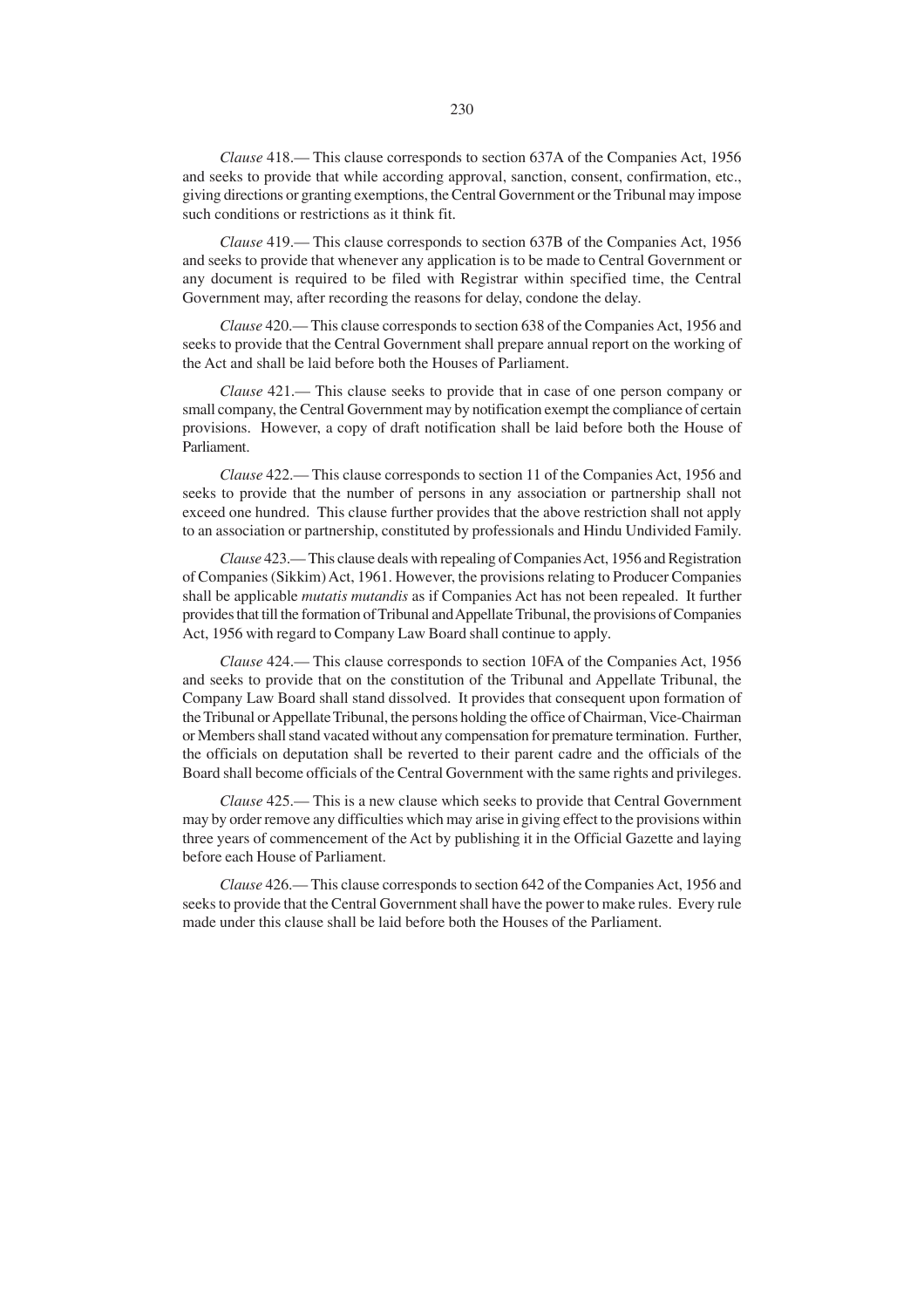## FINANCIAL MEMORANDUM

Clause 112 provides for establishment of Investor Education and Protection Fund for promotion of investor awareness and protection. To carry out the objectives of the Fund, the Central Government shall constitute an Authority with such members but not exceeding seven, as the Central Government may appoint, to administer the Fund. This clause is similar to section 205C of the Companies Act, 1956 (hereinafter referred to as the existing Act).

Clause 118 provides for constitution of National Advisory Committee on Accounting and Auditing Standards (NACAAS) to advise the Central Government on the formulation and laying down of accounting and auditing policies and Accounting and Auditing standards for adoption by companies or their auditors. The members of the Advisory Committee shall be entitled to such fees, travelling, conveyance and other allowances as may be prescribed in the rules. This clause is similar to section 210A of the existing Act.

Clause 183 of the Bill empowers the Central Government to appoint inspectors to investigate the affairs of companies. Clause 195 of the Bill empowers the Central Government to prosecute the offenders on the basis of the report of the investigation. The expenses on investigation, under certain circumstances are to be initially defrayed by the Central Government out of the moneys provided by the Parliament and are ultimately recoverable from the persons concerned. Clause 179 empowers the Registrars and the officers authorised by the Central Government to inspect the books of account of companies. These clauses are similar to the provisions of section 235, 242 and 209A of the existing Act.

Clause 244 empowers the Central Government to appoint an independent administrator to manage the Rehabilitation and Insolvency Fund. This clause is similar to sections 441A to 441D of the Companies Act, 1956 with some modifications.

Clause 334 empowers Central Government to appoint Official liquidators including Joint, Deputy or Assistant Official Liquidators who are to be the whole time officers of the Central Governemnt, *i.e*., whose salary shall be paid by Central Government. Clause 334 is similar to the provisions of section 448 of the existing Act.

Clause 358 of the Bill empowers the Central Government to establish registration offices to appoint a Director-General of Registration and Registrars, Additional, Joint and Assistant Registrars and to prescribe terms and conditions of their service. Clause 358 is similar to the provisions of section 609 of the existing Act.

Clauses 369 , 371 and 375 of the Bill provide for the constitution of the National Company Law Tribunal and National Company Law Appellate Tribunal respectively. These clauses are similar to sections 10FB to 10 FG and 10FR to 10 FX of the Companies Act, 1956. For establishment of these institutions, the funds are already being provided by the Parliament.

Clause 396 of the Bill empowers the Central Government to establish, by notification, such number of Special Courts as may be necessary for the purpose of providing speedy trial of offences under the proposed legislation. The intention under this clause is to designate specified Judge or Judges from existing judicial set up to try on offences under the proposed Bill.

Clause 403 of the Bill empowers the Central Government to appoint Company Prosecutors for the conduct of prosecutions arising out of the proposed legislation. The Company Prosecutors already appointed under the existing Act will continue to function under the proposed legislation.

Clause 413 of the Bill provides for appointment of adjudicating officers to impose penalties for procedural non-compliance. The officers not below the rank of Registrar shall be notified as 'adjudicating officers'.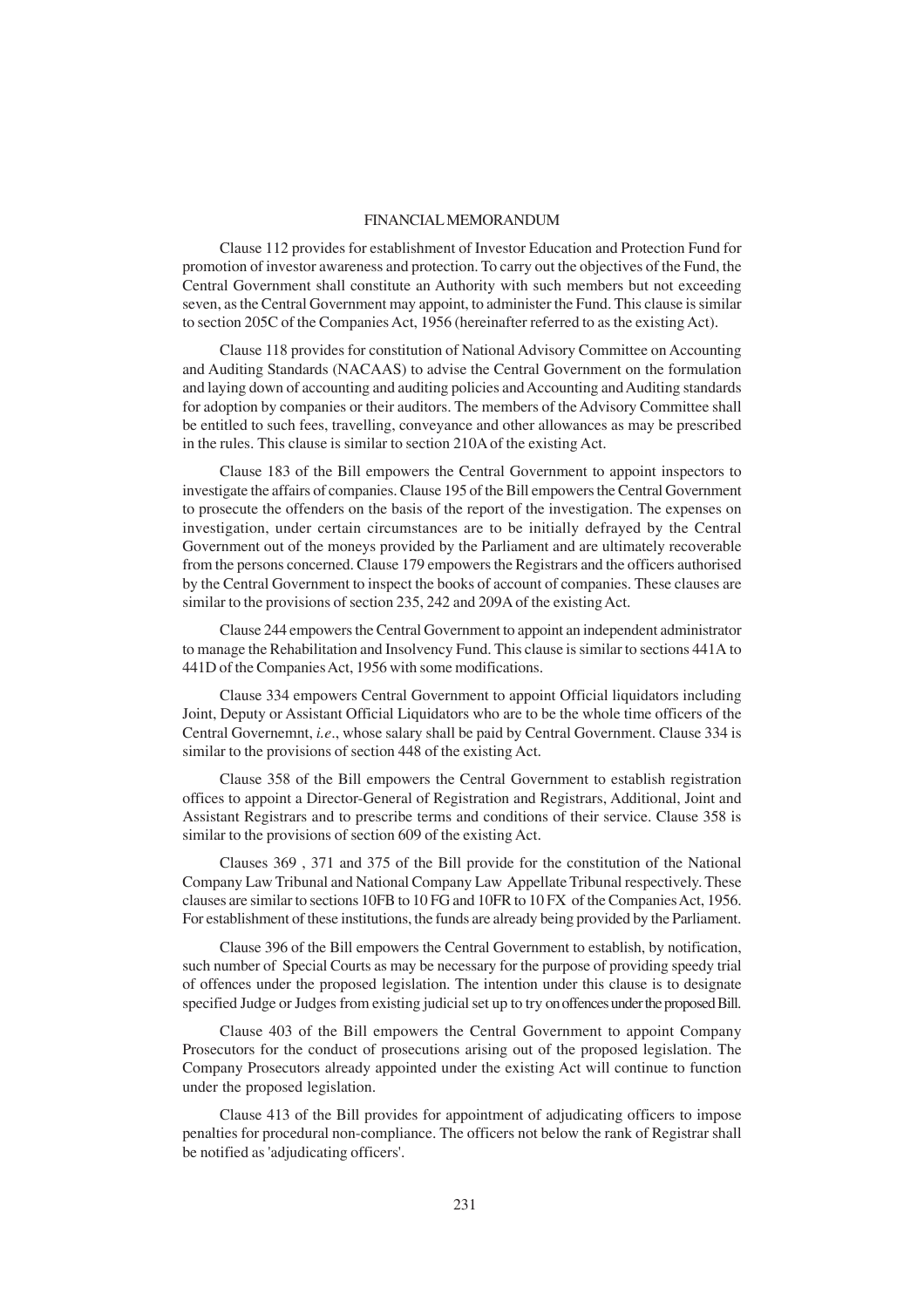The expenditure on an authority to administer Investor Education and Protection Fund, National Advisory Committee on Accounting and Auditing Standards, inspecting officers, administrator to manage the Rehabilitation and Insolvency Fund, appointment of whole time Official liquidators (including Joint, Deputy or Assistant Official Liquidators), setting up of registration offices, appoitment of Director-General of Registration and Registrars, Additional, Joint and Assistant Registrars, constitution of National Company Law Tribunal and National Company Law Appellate Tribunal, Special Courts, appointment of adjudicating officers and appointment of Company Prosecutors will be met out of the existing budgetary allocations of the Ministry of Corporate Affairs.

The Bill, therefore, will not involve any additional expenditure of recurring or nonrecurring nature.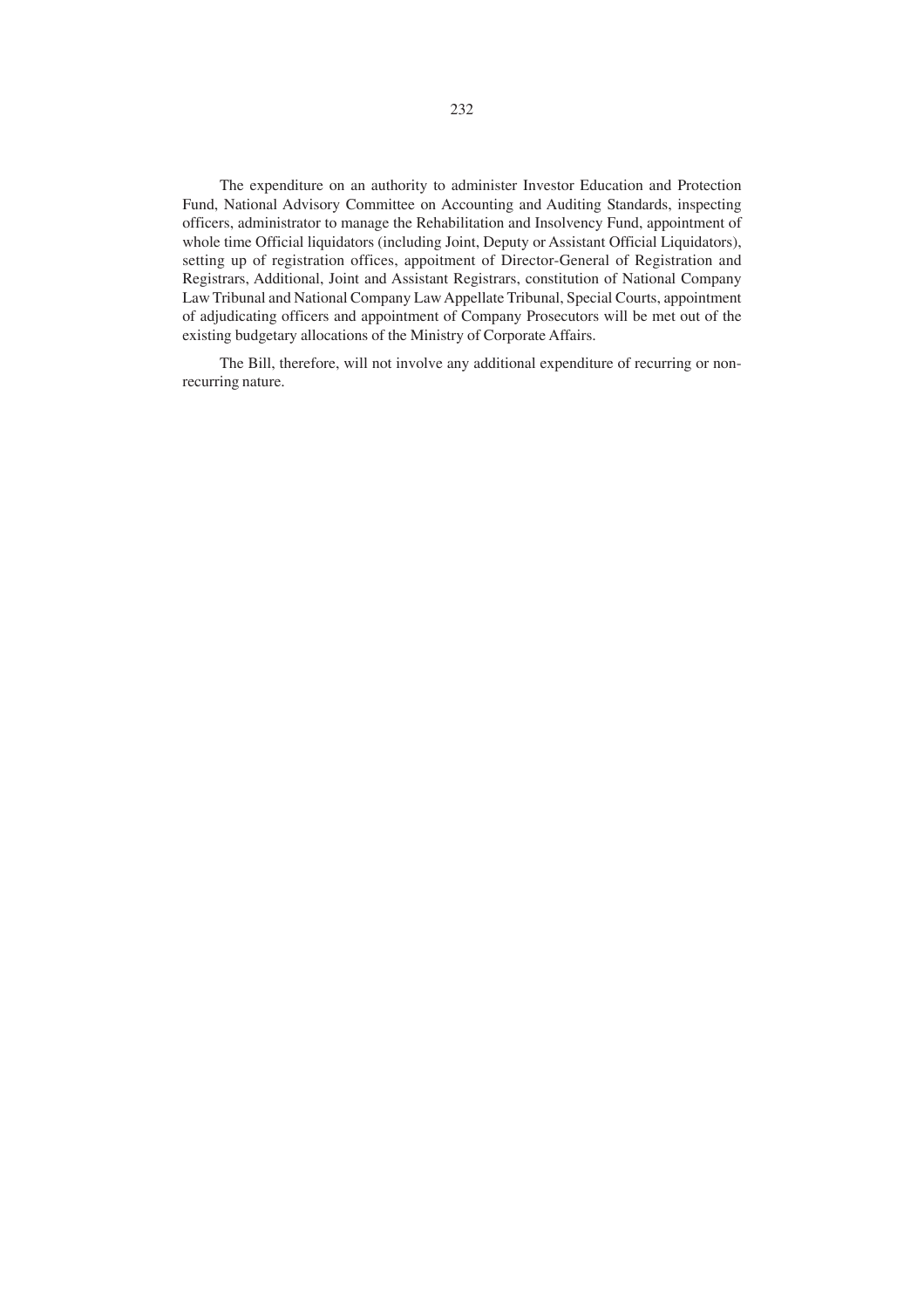## MEMORANDUM REGARDING DELEGATED LEGISLATION

Item (a) of sub-clause (1) of clause (2) proposes to empower the Central Government to prescribe the salient features of a prospectus to be contained in abridged prospectus.

Sub-item (iv) of item (m) of sub-clause (1) of clause (2) proposes to empower the Central Government to prescribe items of costs for a class of companies specified under section 131.

Sub-item (i) of item (zzzg) of sub-clause (1) of clause 2 proposes to empower the Central Government to prescribe the amount of paid-up share capital for being a small company which shall not be more than five crore rupees.

Sub-item (ii) of item (zzzg) of sub-clause (1) of clause 2 proposes to empower the Central Government to prescribe the amount of turnover which shall not be more than twenty crore rupees for being a small company.

Sub-clause (1) of clause 3 proposes to empower the Central Government to prescribe the manner in which the name of subscriber to a memorandum of a company shall be given for complying with the requirements for registering a company under the Act.

Second proviso to sub-clause (1) of clause 3 proposes to empower the Central Government to prescribe time and form for intimation by the sole member of a one person company for change of name of his successor to the Registrar of Companies.

Sub-clause (1) of clause 4 proposes to empower the Central Government to prescribe the manner and conditions for issuing licence to a company to be formed for charitable objects, etc.

Item (b) of sub-clause (3) of clause 5 proposes to empower the Central Government to prescribe words on expressions which can be a part of name of a company only with the previous approval of the Central Government.

Sub-clause (4) of clause 5 proposes to empower the Central Government to prescribe the form, manner and fees required for making an application to Registrar for keeping a name reserved by a company.

Sub-clause (5) of clause 5 proposes to empower the Central Government to prescribe the fee required for serving the name for a further period of sixty days.

Sub-clause (6) of clause 5 proposes to empower the Central Government to prescribe the form of Memorandum of Association of a company.

Sub-clause (2) of clause 6 proposes to empower the Central Government to prescribe the matters to be contained in Article of Association of a company.

Sub-clause (6) of clause 6 proposes to empower the Central Government to prescribe model articles for different types of companies.

Item (a) of sub-clause (1) of clause 7 proposes to empower the Central Government to prescribe the manner in which a memorandum is to be signed by all subscribers.

Item (b) of sub-clause (1) of clause 7 proposes to empower the Central Government to prescribe form of declaration in which an advocate, Chartered Accountant, Cost Accountant or Company Secretary or director, manager, etc., engaged in the formation of a company, shall declare that all requirements of the Act and rules in respect of registration and the matters precedent or incidental thereto have been complied with.

Item (e) of sub-clause (1) of clause 7 proposes to empower the Central Government to prescribe the items for proof of identity of a subscriber to the memorandum of a company.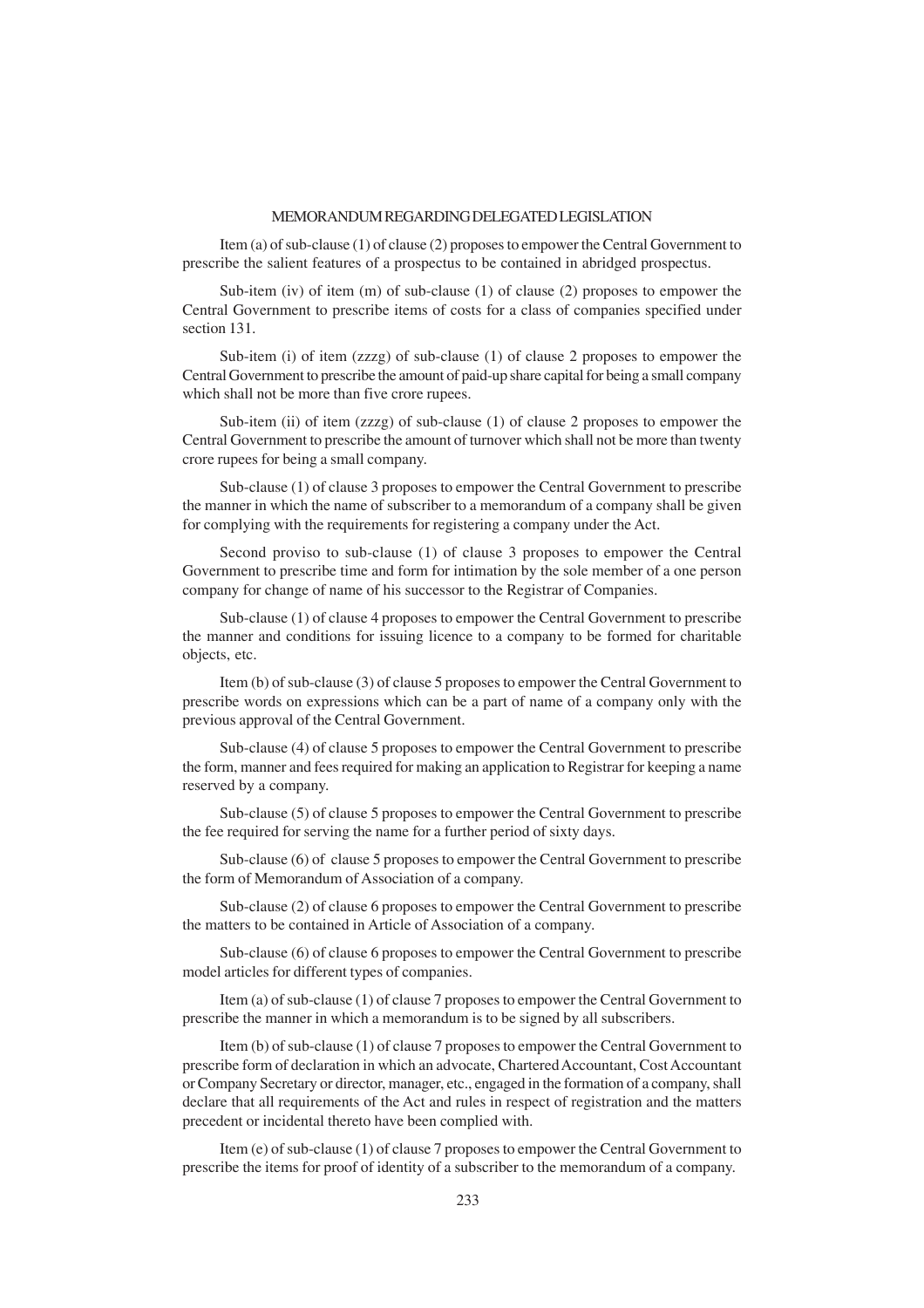Item (f) of sub-clause (1) of clause 7 proposes to empower the Central Government to prescribe the particulars regarding proof of identity of a person who has been mentioned as first director in the Articles of the company.

Item (g) of sub-clause (1) of clause 7 proposes to empower the Central Government to prescribe the form and manner in which the interests of first directors of a company in other firms or bodies corporate are to be furnished/disclosed along with their consent to act as director.

Sub-clause (2) of clause 7 proposes to empower the Central Government to prescribe the form for certificate of incorporation to be issued by the Registrar.

Item (a) sub-clause (1) of clause 10 proposes to empower the Central Government to prescribe a form of declaration and manner of its verification to be filed by a director or subscriber in respect of payment of value of shares for which they have agreed as their subscription.

Item (b) of sub-clause (1) of clause 10 proposes to empower the Central Government to prescribe the manner in which verification of registered office shall be furnished to the Registrar.

Sub-clause (2) of clause 11 proposes to empower the Central Government to prescribe the manner in which the verification of the company's registered office is to be made.

Item (d) of sub-clause (3) of clause 11 proposes to empower the Central Government to prescribe the documents on which the company is to get its name printed.

Sub-clause (4) of clause 11 proposes to empower the Central Government to prescribe the manner for verification of change in the situation of the company's registered office.

Proviso of sub-clause (6) of clause 12 proposes to empower the Central Government to prescribe time and manner in which the company has to file the order of the Central Government approving the alteration involving transfer of registered office of a company from one State to another with the Registrar of each State.

Sub-clause (2) of clause 13 proposes to empower the Central Government to prescribe the manner in which copy of altered Articles of Association are to be filed with the Registrar.

Sub-clause (1) of clause 16 proposes to empower the Central Government to prescribe fee, which members are required to pay to the company for sending a copy of the memorandum, articles, agreements and resolutions referred to in clause 106, on his request.

Sub-clause (1) of clause 19 proposes to empower the Central Government to prescribe the electronic modes and other modes in which the documents can be served on a company or an officer thereof.

Sub-clause (2) of clause 19 proposes to empower the Central Government to prescribe the electronic modes and other modes in which the documents can be served to the Registrar or any member of the company.

Sub-item (i) of item (a) of sub-clause (1) of clause 23 proposes to empower the Central Government to prescribe such other persons whose names, etc., are to be given in prospectus.

Sub-item (ii) of item (a) of sub-clause (1) of clause 23 proposes to empower the Central Government to prescribe time for issue of allotment letters and refunds, etc., relating to issue of securities.

Sub-item (iii) of item (a) of sub-clause (1) of clause 23 proposes to empower the Central Government to prescribed manner of disclosure about details of monies, *i.e.* utilised and unutilised out of issue.

Sub-item (v) of item (a) of sub-clause (1) of clause 23 proposes to empower the Central Government to prescribe the other persons whose consent is required for issue of prospectus.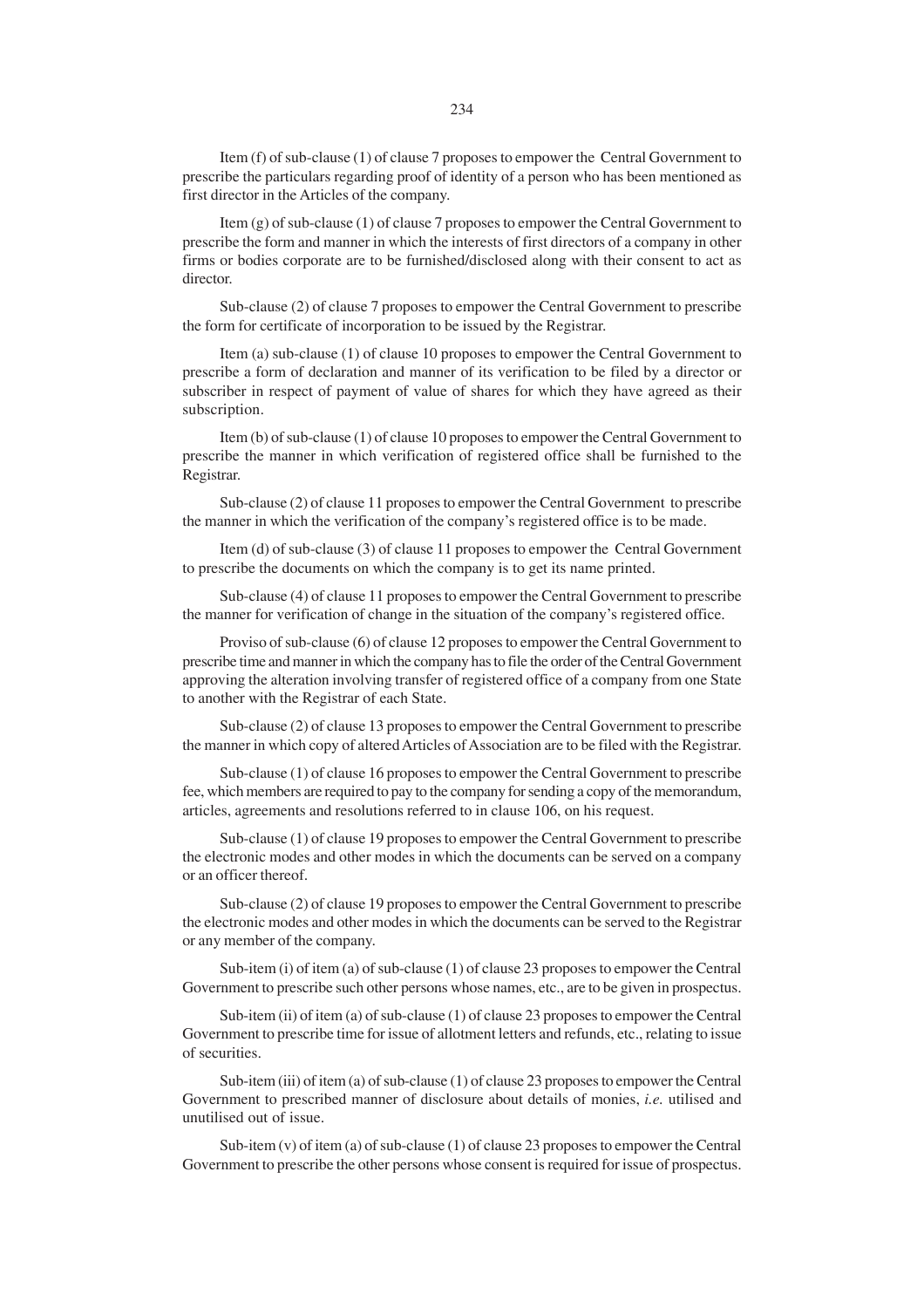Sub-item (viii) of item (a) of sub-clause (1) of clause 23 proposes to empower the Central Government to prescribe capital structure of the company, in prospectus.

Sub-item (ix) of item (a) of sub-clause (1) of clause 23 proposes to empower the Central Government to prescribe particulars of the terms of the present issue, in prospectus.

Sub-item (xiii) of item (a) of sub-clause (1) of clause 23 proposes to empower the Central Government to prescribe details of directors, proposed directors including their appointments and remuneration and extent of their interests in the company, in prospectus.

Sub-item (i) of item (b) of sub-clause (1) of clause 23 proposes to empower the Central Government to prescribe this in addition to reports of the auditor of the company with respect to profit, loss, assets and liabilities of the company, in prospectus.

Sub-item (ii) of item (b) of sub-clause (1) of clause 23 proposes to empower the Central Government to prescribe matters relating to company's subsidiaries, in prospectus.

Sub-item (iii) of item (b) of sub-clause (1) of clause 23 proposes to empower the Central Government to prescribe the manner in which reports are to be made by the auditors for last five financial years in prospectus.

Item (d) of sub-clause (1) of clause 23 proposes to empower the Central Government to prescribe matters and reports to be included in prospectus issued by a company in addition to information required under this section.

Second proviso of sub-section (2) of section 24, empower the Central Government to notify public financial institutions on non-banking financial companies to whom first proviso shall not apply.

Sub-clause (2) of clause 26 proposes to empower the Central Government to prescribe changes, which have occurred in the first offer of the security and the succeeding offer of securities to be included in information memorandum.

Sub-clause (3) of clause 34 proposes to empower the Central Government to prescribe the manner and time within which the minimum amount has not been subscribed within a period of one hundred and twenty days from the date of issue of prospectus.

Sub-clause (4) of clause 34 proposes to empower the Central Government to prescribe the manner in which a return of allotment has to be filed with the Registrar by companies.

Item (b) of sub-clause (3) of clause 35 proposes to empower the Central Government to prescribe time, in which the monies received from applicant in pursuance of the prospectus, has to be returned.

Sub-clause (6) of clause 35 proposes to empower the Central Government to prescribe the conditions on which a company may pay commission to any person for subscription to its securities.

Clause 36 proposes to empower the Central Government to prescribe conditions and manner in which a company may issue depository receipts to be dealt in depository mode in any foreign country.

Sub-clause (3) of clause 40 proposes to empower the Central Government to prescribe the manner of issue of a share certificate or the duplicate thereof the form of such certificate and the particulars to be entered in the register of members and other matters.

Item (d) of sub-clause (1) of clause 48 proposes to empower the Central Government to prescribe rules for issuing sweat equity shares by unlisted companies.

Sub-clause (2) of clause 49 proposes to empower the Central Government to prescribe conditions for issuing and redeeming preferential shares.

First proviso to sub-clause (2) of clause 49 proposes to empower the Central Government to prescribe infrastructure projects, for which a company may issue preferential shares for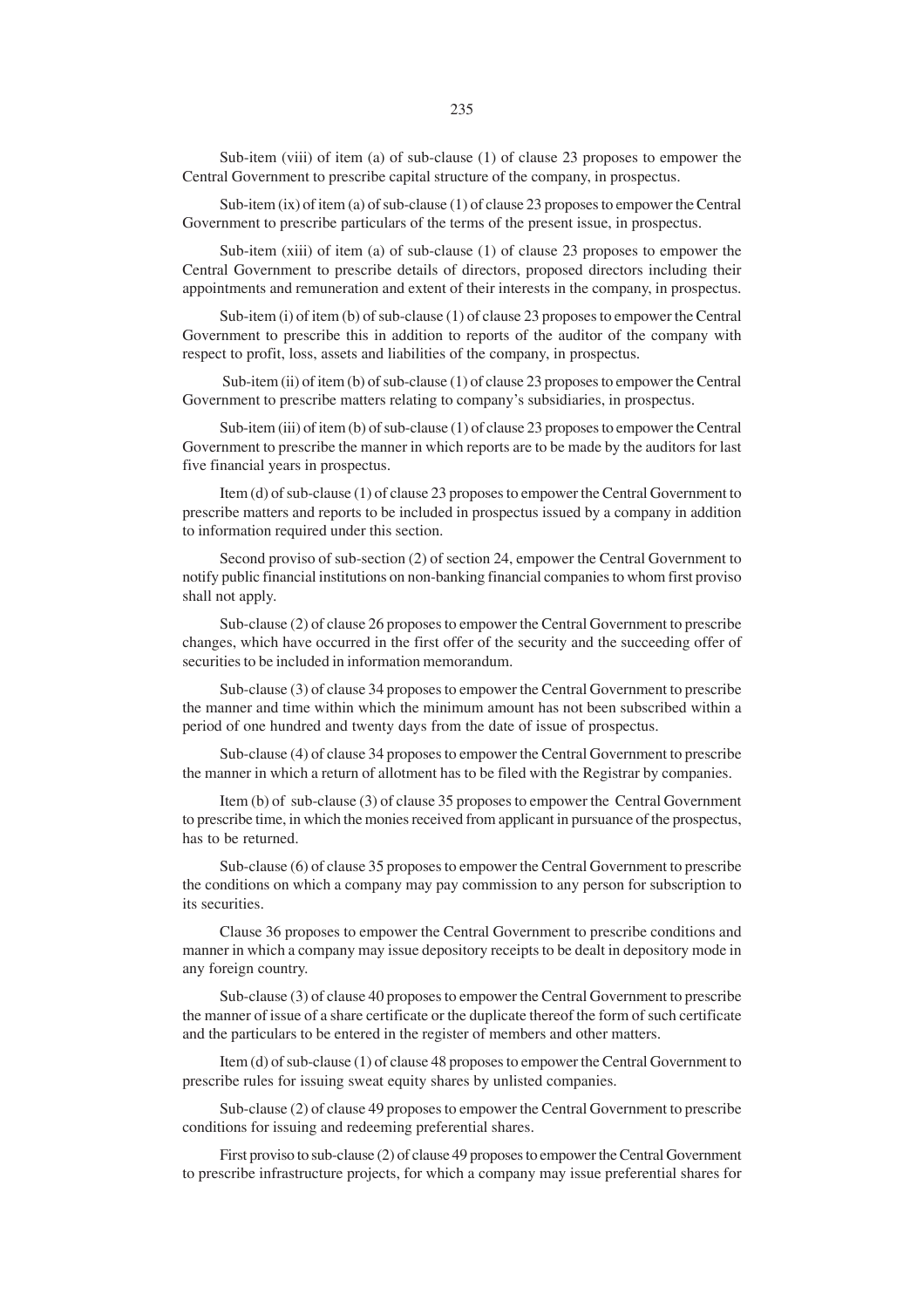more than twenty years. It also proposes to empower the Central Government to prescribe the percentage of shares which shall be redeemed on an annual basis.

Sub-clause (1) of clause 50 proposes to empower the Central Government to prescribe share transfer form and time within which this has to be delivered to the company.

Proviso of sub-clause (1) of clause 50 proposes to empower the Central Government to prescribe time if, within which, the instrument of transfer of securities is not been delivered, the company may registered the transfer of securities on the terms of indemnity.

Sub-clause (3) of clause 50 proposes to empower the Central Government to prescribe the manner of notice of the application to be given by a company to the transferee in case of transfer of partly paid shares.

Sub-clause (1) of clause 53 proposes to empower the Central Government to prescribe the form in which an application is to be made to the Tribunal for rectification of register of members and also to notify competent court outside India in respect of foreign industries or debenture holders residing outside India.

Item (a) of sub-clause (1) of clause 56 proposes to empower the Central Government to prescribe terms and conditions relating to the time within which the offer of shares has to be accepted or renounced by a shareholder.

Item (b) of sub-clause (1) of clause 56 proposes to empower the Central Government to prescribe conditions to issue shares to its employees under the scheme of employee stock option.

Item (c) of sub-clause (1) of clause 56 proposes to empower the Central Government to prescribe the conditions for valuation report of a registered valuer to determine the price of shares.

Sub-clause (1) of clause 57 proposes to empower the Central Government to prescribe the form for filing notice for alteration of share capital to the Registrar.

Item (d) of sub-clause (2) of clause 61 proposes to empower the Central Government to notify higher ratio of debt to capital and free reserves for a class or classes of companies.

Item (g) of sub-clause (2) of clause 61 proposes to empower the Central Government to prescribe rules for buy-back of securities by a company, which is not listed with any stock exchange.

Sub-clause (6) of clause 61 proposes to empower the Central Government to prescribe the form of declaration of solvency by directors of a company.

Sub-clause (9) of clause 61 proposes to empower the Central Government to prescribe particulars to be entered in register maintained regarding securities bought back by a company.

Sub-clause (10) of clause 61 proposes to empower the Central Government to prescribe particulars to be filed, by a company, with Registrar of Companies and Securities and Exchange Board of India after completion of buy-back of securities.

*Explanation* to clause 61 proposes to empower the Central Government to notify securities as specified securities other than employees stock option.

Sub-clause (3) of clause 64 proposes to empower the Central Government to prescribe terms and conditions and class of companies which can issue secured debentures.

Sub-clause (5) of clause 64 proposes to empower the Central Government to prescribe the conditions for governing the appointment of trustees for issue of debentures by a company.

Sub-clause (13) of clause 64 proposes to empower the Central Government to prescribe rules for securing of the issue of debentures, the form of debenture trust deed, the procedure for debenture holder to inspect trust deed and to obtain copies thereof and other related matters.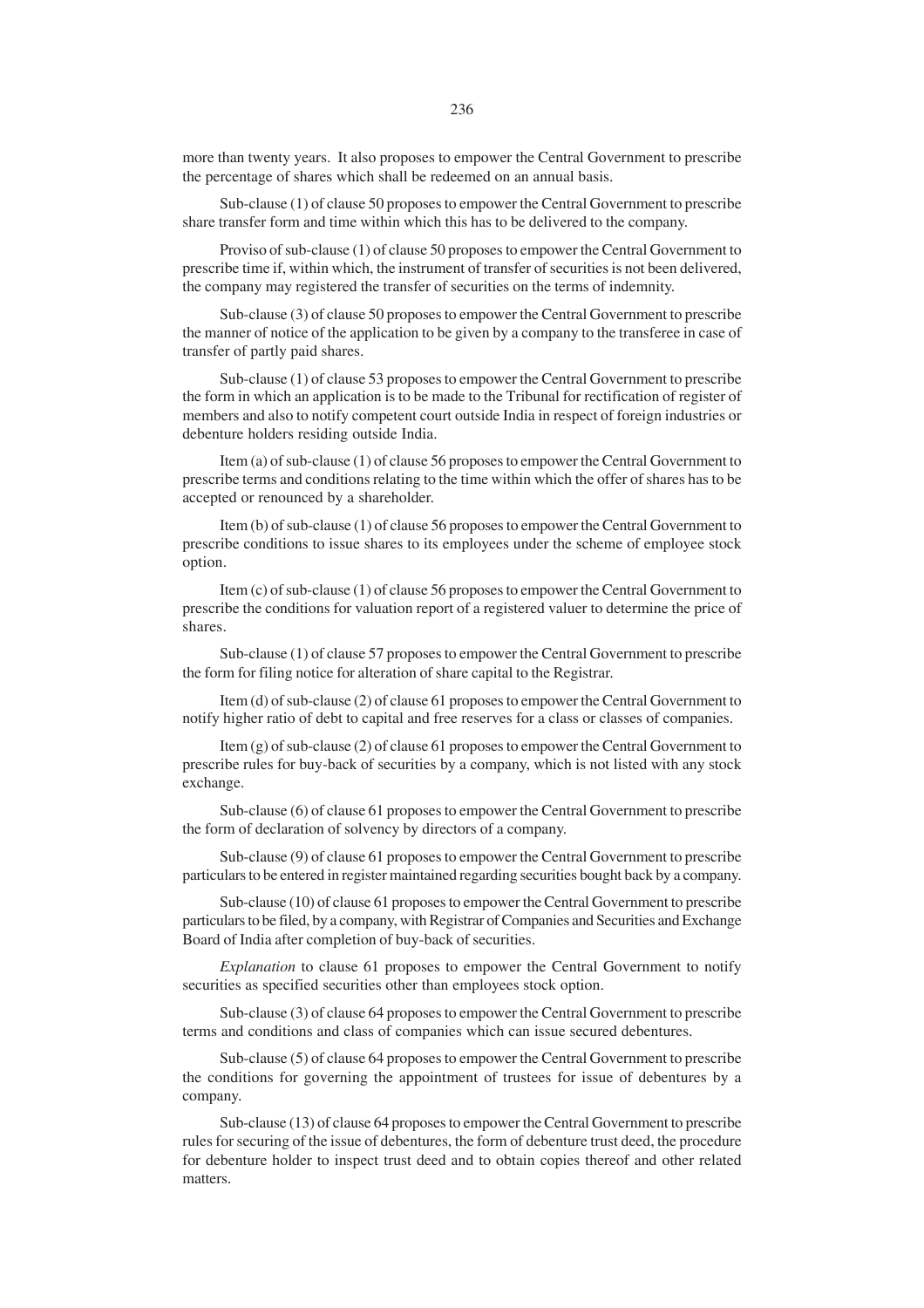Sub-clause (1) of clause 65 proposes to empower the Central Government to prescribe the manner in which a holder of shares or debentures of a company may nominate any person to whom his shares or debentures shall vest in the event of his death.

Sub-clause (2) of clause 65 proposes to empower the Central Government to prescribe the manner in which joint holder of shares and debentures may nominate any person in case of death of all the joint holders.

Sub-clause (3) of clause 65 proposes to empower the Central Government to prescribe the manner in which a nomination is to be varied or cancelled.

Sub-clause (4) of clause 65 proposes to empower the Central Government to prescribe the manner in which any person may be appointed and become entitled to the shares or debentures of the company, in the event of the death of the nominee during his minority.

Sub-clause (2) of clause 66 proposes to empower the Central Government to make rules in consultation with the Reserve Bank of India with respect to acceptance of deposits from members.

Item (a) of sub-clause (2) of clause 66 proposes to empower the Central Government to prescribe the form and manner in which particulars are to be contained in circular to members of company for inviting deposits.

Item (d) of sub-clause (2) of clause 66 proposes to empower the Central Government to prescribe the manner and limit for providing insurance against deposits.

Sub-clause (1) of clause 69 proposes to empower the Central Government to prescribe the form and manner in which a charge can be created and fee to be charged thereon.

Proviso of sub-clause (1) of clause 69 proposes to empower the Central Government to prescribe additional fee on payment of which an application for registering charges can be made within a period of three hundred days.

Sub-clause (2) of clause 69 proposes to empower the Central Government to prescribe the form and manner in which certificate of registration of charges is to be issued by Registrar of Companies to the company or person in whose favour the charge is created.

Clause 70 proposes to empower the Central Government to prescribe the form and manner in which a person in whose favour the charge is created may apply for registration of charge when company fails to do so and also the fee and additional fee which Registrar may charge for such registration.

Sub-clause (1) of clause 73 proposes to empower the Central Government to prescribe the form and particulars to be included in register of charges to be kept by the Registrar.

Sub-clause (2) of clause 73 proposes to empower the Central Government to prescribe fee to be paid by a person for inspecting the register of charges.

Sub-clause (1) of clause 74 proposes to empower the Central Government to prescribe the form in which a company shall intimate the Registrar of the payment or satisfaction of charges.

Sub-clause (1) of clause 75 proposes to empower the Central Government to prescribe time within which a notice is to be given to the company and Registrar for appointment of a receiver and to prescribe fee for registering particulars of the receiver, person or instrument with the Registrar.

Sub-clause (1) of clause 76 proposes to empower the Central Government to prescribe the form and manner of register of charges and floating charges to be kept by a company at its registered office and the particulars to be incorporated in the Register.

Item (b) of sub-clause (2) of clause 76 proposes to empower the Central Government to prescribe fee for inspecting the register of charges by a person other than a member.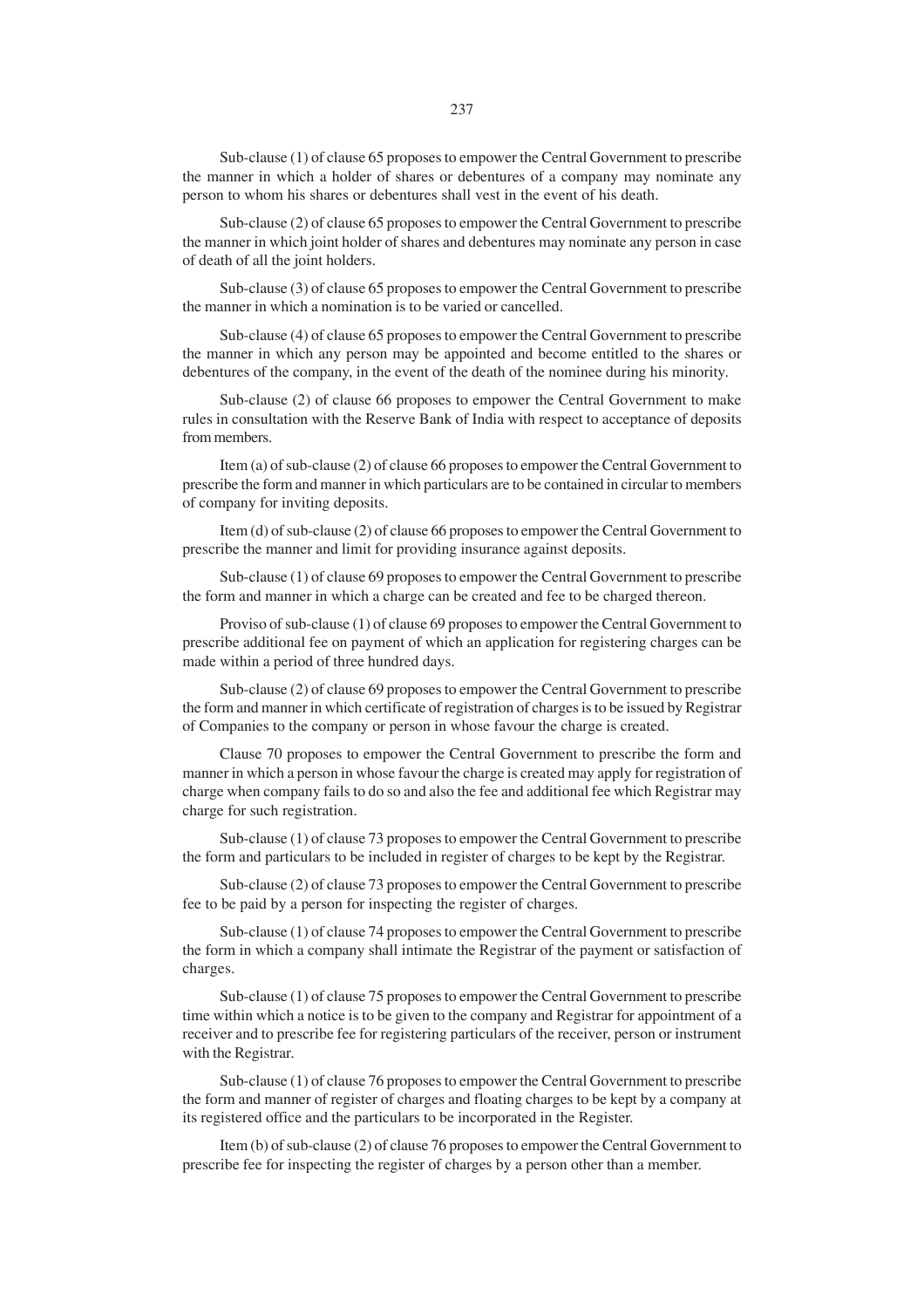Sub-clause (1) of clause 78 proposes to empower the Central Government to prescribe the form and manner in which following registers are to be maintained: —

(a) Register of members indicating separately equity and preference shares held by each member and residing in India and outside;

(b) Register of debenture holders;

(c) Register of any other security holders.

Sub-clause (4) of clause 78 proposes to empower the Central Government to prescribe the manner in which part of the registers referred to in sub-clause (1) of clause 78, called "foreign register" are to be kept in any country outside of India.

Sub-clause (1) of clause 79 proposes to empower the Central Government to prescribe the form of declaration by a person to the company who does not hold the beneficial interests in shares but whose name is there as a member in the register of members of the company, specifying the name and other particulars of the person who holds the beneficial interest in such shares.

Sub-clause (2) of clause 79 proposes to empower the Central Government to prescribe particulars to be included in declaration to the company by a person who holds or acquires a beneficial interest in the shares of a company but whose name is not there in the register of members of the company.

Sub-clause (3) of clause 79 proposes to empower the Central Government to prescribe the form and particulars to be included therein in case of any change in a declaration made by a person to the company who holds the beneficial interest in shares of the company and the person whose name is there in register of members of the company but who does not hold any beneficial interest in such shares.

Sub-clause (4) of clause 79 proposes to empower the Central Government to prescribe the form of return in which declarations are made under this section to be filed by a company with the Registrar.

Sub-clause (1) of clause 81 proposes to empower the Central Government to prescribe the manner of notice to be given to members of a company before closing the register of members or debenture holders or any other security holders.

Sub-clause (1) of clause 82 proposes to empower the Central Government to prescribe form containing the particulars in respect of annual return.

Item (j) of sub-clause (1) of clause 82 proposes to empower the Central Government to prescribe the form of annual return and other matters to be included therein.

Proviso to sub-clause (1) of clause 82 proposes to empower the Central Government to prescribe the paid-up capital and turnover of a company or whose shares are listed on a recognised stock exchange, shall, in addition to being signed by Managing Director and the Company Secretary shall also be signed by a Company Secretary in whole-time practice and to prescribe the form for such certification.

Sub-clause (2) of clause 82 proposes to empower the Central Government to prescribe the extracts of the annual return that shall form part of the Board's Reports.

Sub-clause (3) of clause 82 proposes to empower the Central Government to prescribe fee and additional fee for filing annual return with the Registrar.

Sub-clause (2) of clause 83 proposes to empower the Central Government to prescribe fee for inspecting the registers maintained under sub-clause (1) of clause 78 by a person who is not a members, debenture holders of company.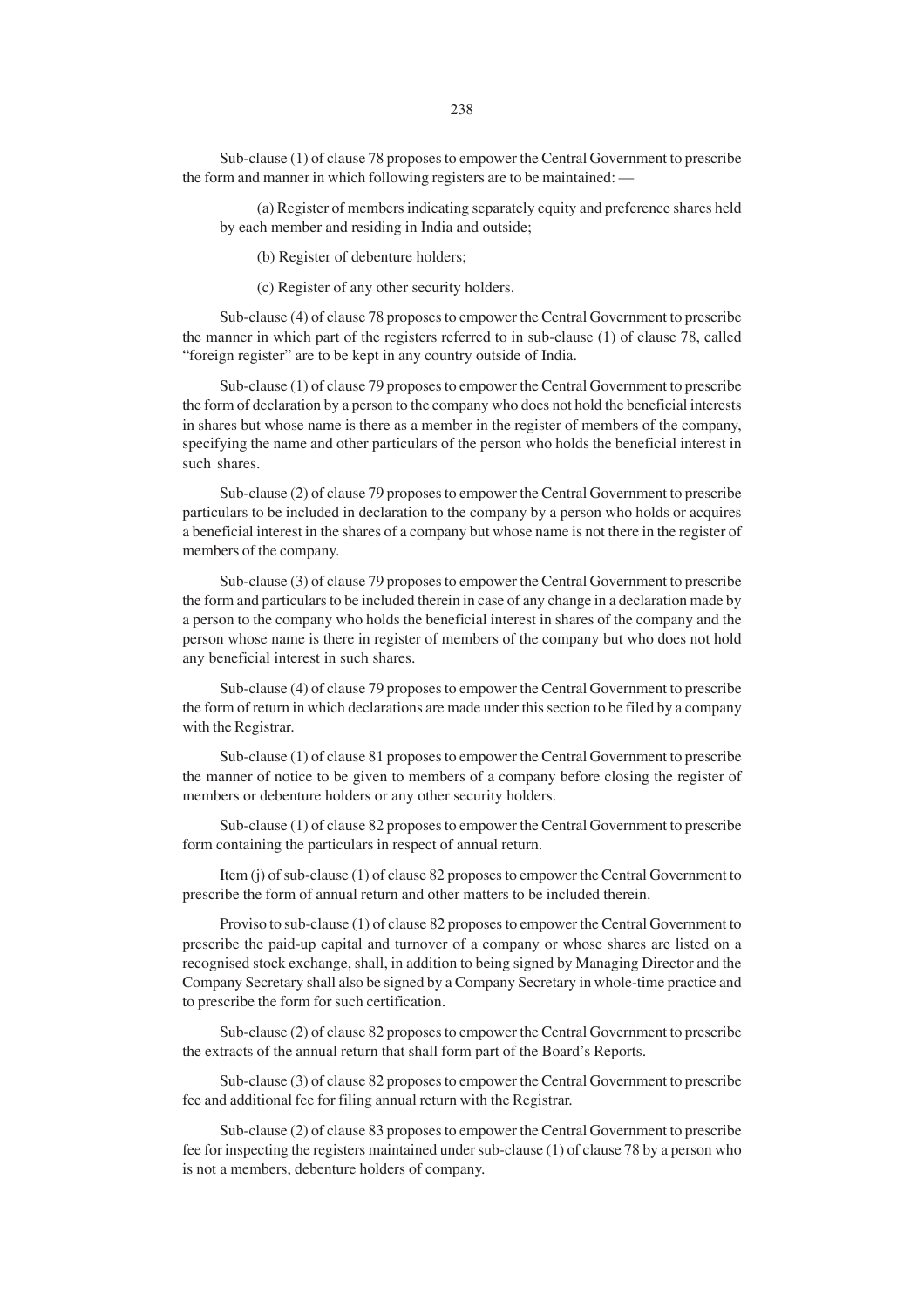Item (b) of sub-clause (3) of clause 83 proposes to empower the Central Government to prescribe fee for a copy of registers or entries or returns maintained under sub-clause (1) of clause 78.

Sub-clause (4) of clause 89 proposes to empower the Central Government to prescribe the manner in which a meeting may be called by the requisitionists in case the Board fails to call the meeting.

Sub-clause (1) of clause 90 proposes to empower the Central Government to prescribe the manner for calling a general meeting of the company.

Clause 94 proposes to empower the Central Government to prescribe the manner and the conditions subject to which a proxy can be appointed by shareholders.

Clause 97 proposes to empower the Central Government to prescribe the manner in which a member may exercise his vote at a meeting by electronic means.

Sub-clause (5) of clause 98 proposes to empower the Central Government to prescribe the manner in which the Chairman of meeting shall get the poll process scrutinised and report thereon.

Sub-clause (1) of clause 99 proposes to empower the Central Government to prescribe the manner and matters on which a business can be transacted at a general meeting through postal ballot.

Clause 104 proposes to empower the Central Government to prescribe the number of members who can give a notice of their intention to move a resolution requiring special notice and the manner in which such notice of the resolution shall be given.

Sub-clause (1) of clause 106 proposes to empower the Central Government to prescribe the matters and the manner in which the resolutions passed in general meeting are to be filed with the Registrar.

Sub-clause (1) of clause 107 proposes to empower the Central Government to prescribe the time within which and manner in which a company shall prepare and keep minutes of proceedings of every general meeting, meeting called by requisitionists, meeting of class of shareholders or creditors, resolution passed by postal ballot and meetings of the Board and any of its committees.

Sub-clause (10) of clause 107 proposes to empower the Central Government to prescribe the secretarial standards for general and Board meetings of a company.

Sub-clause (2) of clause 108 proposes to empower the Central Government to prescribe fee for furnishing a copy of minutes of any general meeting to any member of the company.

Sub-clause (1) of clause 109 proposes to empower the Central Government to prescribe the manner in which a report on annual general meeting shall be prepared.

Sub-clause (2) of clause 109 proposes to empower the Central Government to prescribe fee to be paid by member of a company for being furnished with copy of minutes, etc.

Item (a) of sub-clause (2) of clause 110 proposes to empower the Central Government to prescribe rate of depreciation on assets of the company.

Sub-clause (4) of clause 111 proposes to empower the Central Government to prescribe the form of statement to be filed by company with authority administering the fund on transfer of unpaid money to Investor's Education and Protection Fund.

Item (g) of sub-clause (2) of clause 112 proposes to empower the Central Government to prescribe other amounts which shall be transferred to Investor's Education and Protection Fund.

Sub-clause (3) of clause 112 proposes to empower the Central Government to prescribe rules for utilisation of Investor's Education and Protection Fund.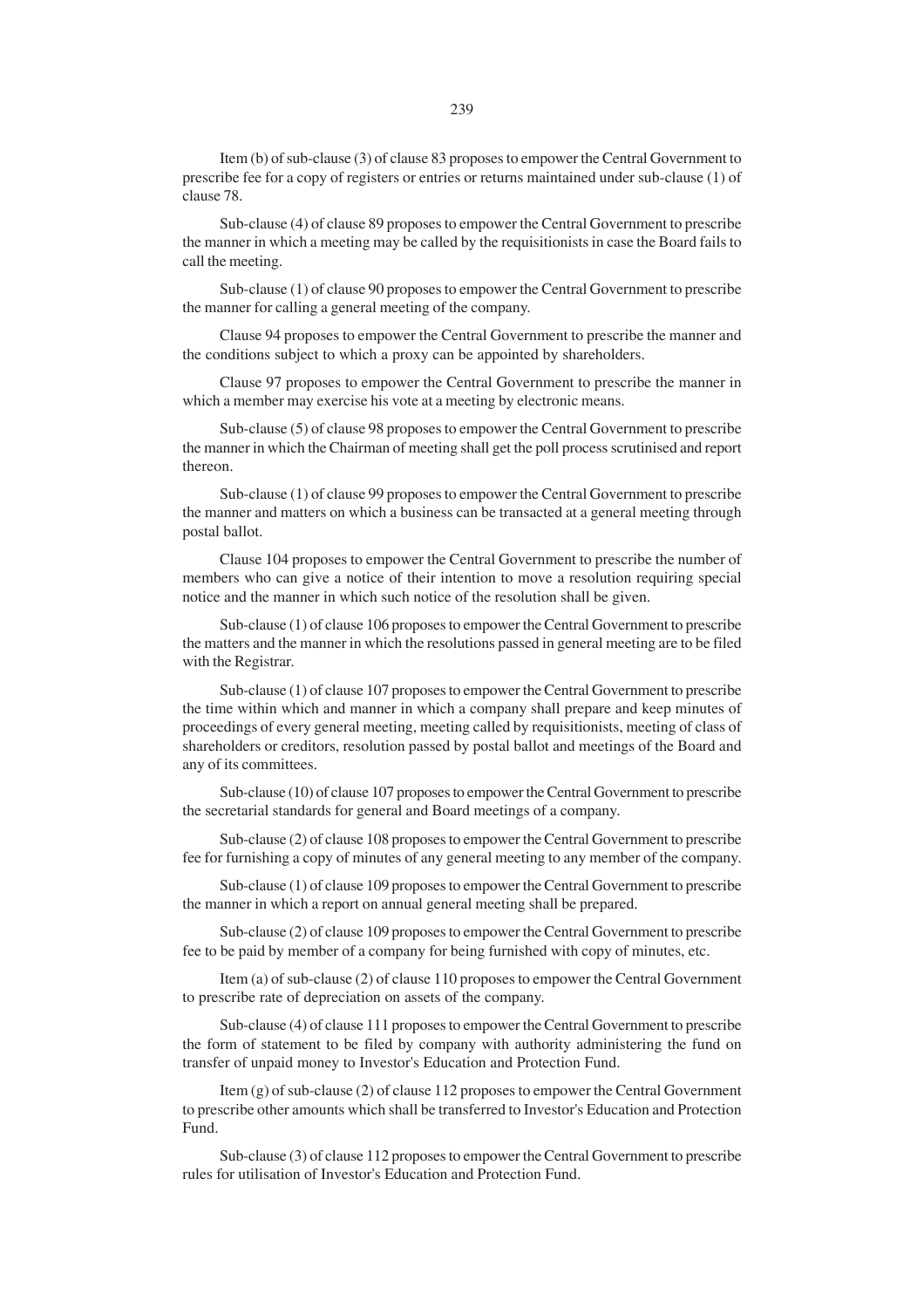Sub-clause (5) of clause 112 proposes to empower the Central Government to prescribe the form in which authority shall maintain accounts and other relevant records after consulting Comptroller and Auditor-General of India.

Sub-clause (8) of clause 112 proposes to empower the Central Government to prescribe the form and time for preparing annual report by the authority giving a full account of its activities during the financial year.

Second proviso of sub-clause (1) of clause 116 proposes to empower the Central Government to prescribe the manner in which books of account can be kept in electronic mode.

Sub-clause (3) of clause 116 proposes to empower the Central Government to prescribe the conditions for making inspection of books of account and other records by a director.

Sub-clause (1) of clause 117 proposes to empower the Central Government to prescribe the form of in which financial statements are to be prepared by a company at the end of each financial year.

Sub-clause (4) of clause 118 proposes to empower the Central Government to prescribe fees, traveling, conveyance and other allowances to the members of National Advisory Committee on Accounting and Auditing Standards.

Proviso to sub-clause (1) of clause 120 proposes to empower the Central Government to prescribe the manner in which financial statements shall be authenticated.

Proviso to sub-clause (1) of clause 121 proposes to empower the Central Government to prescribe the net worth and turnover of companies and manner in which such company shall circulate their Financial Statements.

Sub-clause (1) of clause 122 proposes to empower the Central Government to prescribe the manner to file the financial statements with the Registrar.

Sub-clause (2) of clause 122 proposes to empower the Central Government to prescribe the manner to file the financial statements where annual general meeting has not been held along with the statement of facts and reasons for not holding the annual general meeting with the Registrar.

Proviso of sub-clause (1) of clause 123 proposes to empower the Central Government to prescribe the conditions for making an appointment of an auditor in a company.

Sub-item (i) of item (d) of sub-clause (3) of clause 124 proposes to empower the Central Government to prescribe the percentage which a person or his relative or partner should not hold as securities of the company or its subsidiary, etc., for being eligible for appointment as an auditor of a company.

Sub-item (iii) of item (d) of sub-clause (3) of clause 124 proposes to empower the Central Government to prescribe the amount given by a person or his relative or partner as a guarantee or security in connection with the indebtness of any third person to the company or its subsidiary, or its holding or associate company or a subsidiary of such holding company which shall disqualify a person from being appointed as an auditor of the company.

Item (e) of sub-clause (3) of clause 124 proposes to empower the Central Government to prescribe the business relationships which if a person has with the company or its subsidiary, or its holding or associate company, or a subsidiary of such holding company shall not be appointed as an auditor of the company.

Item (g) of sub-clause (3) of clause 124 proposes to empower the Central Government to prescribe the number of companies beyond which a person shall not be appointed as an auditor of the company.

Sub-clause (1) of clause 126 proposes to empower the Central Government to prescribe the matters, which an auditor shall inquire into as he consider necessary for the performance of his duties.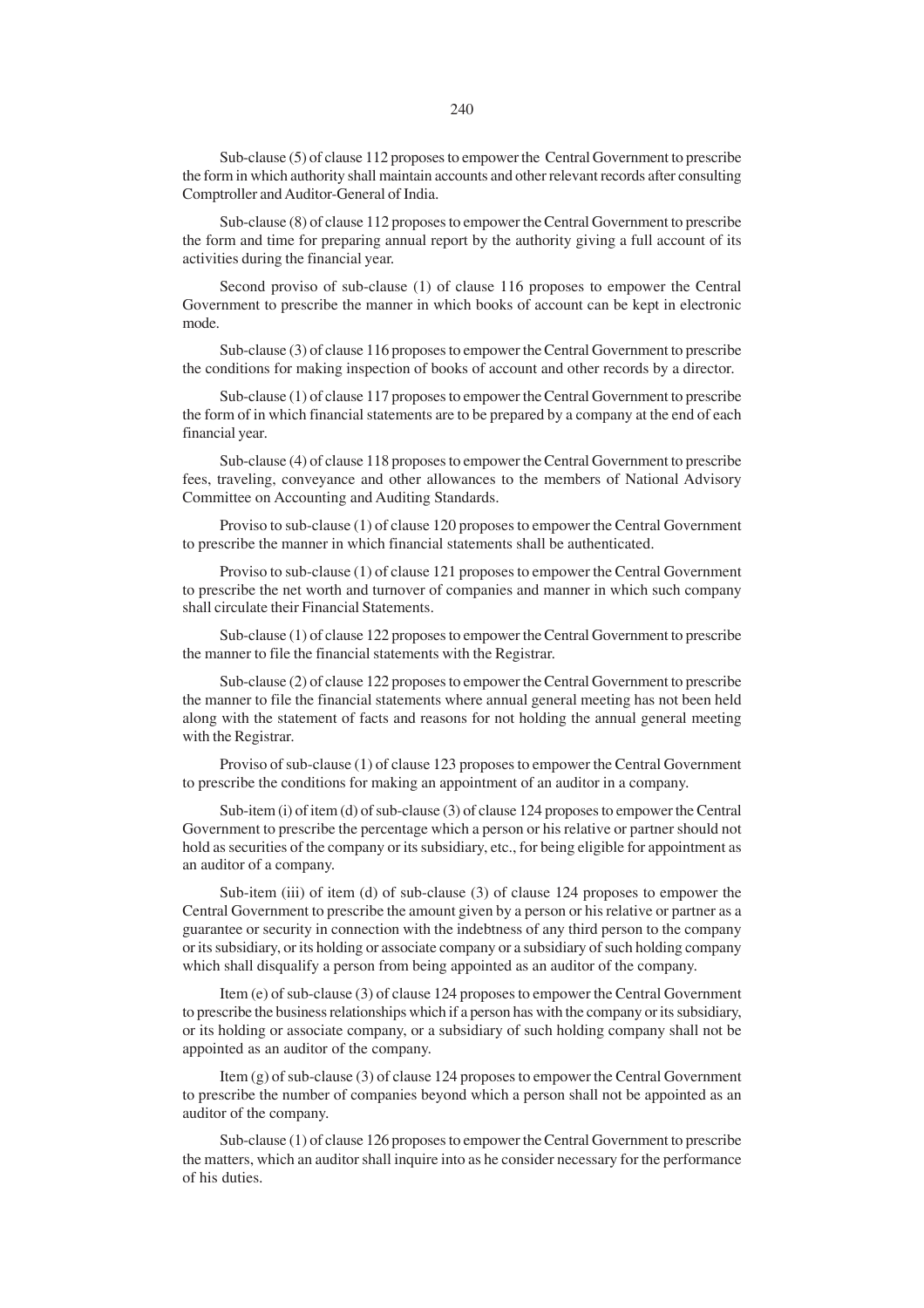Sub-clause (2) of clause 126 proposes to empower the Central Government to prescribe the matters, which an auditor shall include in its report to the members of the company.

Item (j) of sub-clause (3) of clause 126 proposes to empower the Central Government to prescribe additional matters to be included in auditors' report.

Sub-clause (8) of clause 126 proposes to empower the Central Government to prescribe the powers and duties of branch auditors or company's auditor with reference to the audit of branch offices of a company.

Sub-clause (1) of clause 131 proposes to empower the Central Government to prescribe the items of cost to be included in the books of account kept by specified class of companies.

Sub-clause (2) of clause 131 proposes to empower the Central Government to specify the manner in which audit of cost records of a company shall be conducted.

Sub-clause (3) of clause 131 proposes to empower the Central Government to prescribe the manner in which a Cost Accountant shall be appointed in a company.

Sub-clause (3) of clause 132 proposes to empower the Central Government to prescribe amount of paid-up share capital for listed companies which shall be required to appoint onethird of its total directors as independent directors. It also proposes to empower the Central Government to prescribe minimum number of independent directors in case of public companies and subsidiaries of any public company which are not listed.

Item (c) of sub-clause (5) of clause 132 proposes to empower the Central Government to prescribe other qualifications to be possessed by an independent director.

Sub-clause (5) of clause 133 proposes to empower the Central Government to prescribe the time within which and manner in which consent given by a director shall be filed with the registrar.

Sub-clause (6) of clause 133 proposes to empower the Central Government to prescribe the procedure and principles in accordance with which directors shall retire by rotation under such sub-clause.

Sub-clause (7) of clause 133 proposes to empower the Central Government to prescribe the time and procedure in respect of making of appointment of director in case a company fails to re-appoint a director or to appoint a person as a director in place of a retiring director.

Clause 134 proposes to empower the Central Government to prescribe the form, manner and the fees payable in respect of application for Director Identification Number.

Clause 135 proposes to empower the Central Government to prescribe manner in which Director Identification Number shall be allotted by the Central Government.

Sub-clause (1) of clause 138 proposes to empower the Central Government to specify apart from Registrar any other authority to whom Director Identification Number may be furnished by a company under such sub-clause.

Sub-clause (1) of clause 141 proposes to empower the Central Government to prescribe the sum of money to be deposited in connection with proposing the candidature of a person as a director in the company.

 Sub-clause (2) of clause 141 empowers the Central Government to prescribe the manner in which the company shall inform its members of the candidature of a person for office of director.

Sub-clause (1) of clause 149 proposes to empower the Central Government to prescribe manner and form in which Board shall intimate Registrar in respect of notice of resignation given by a director under this sub-clause.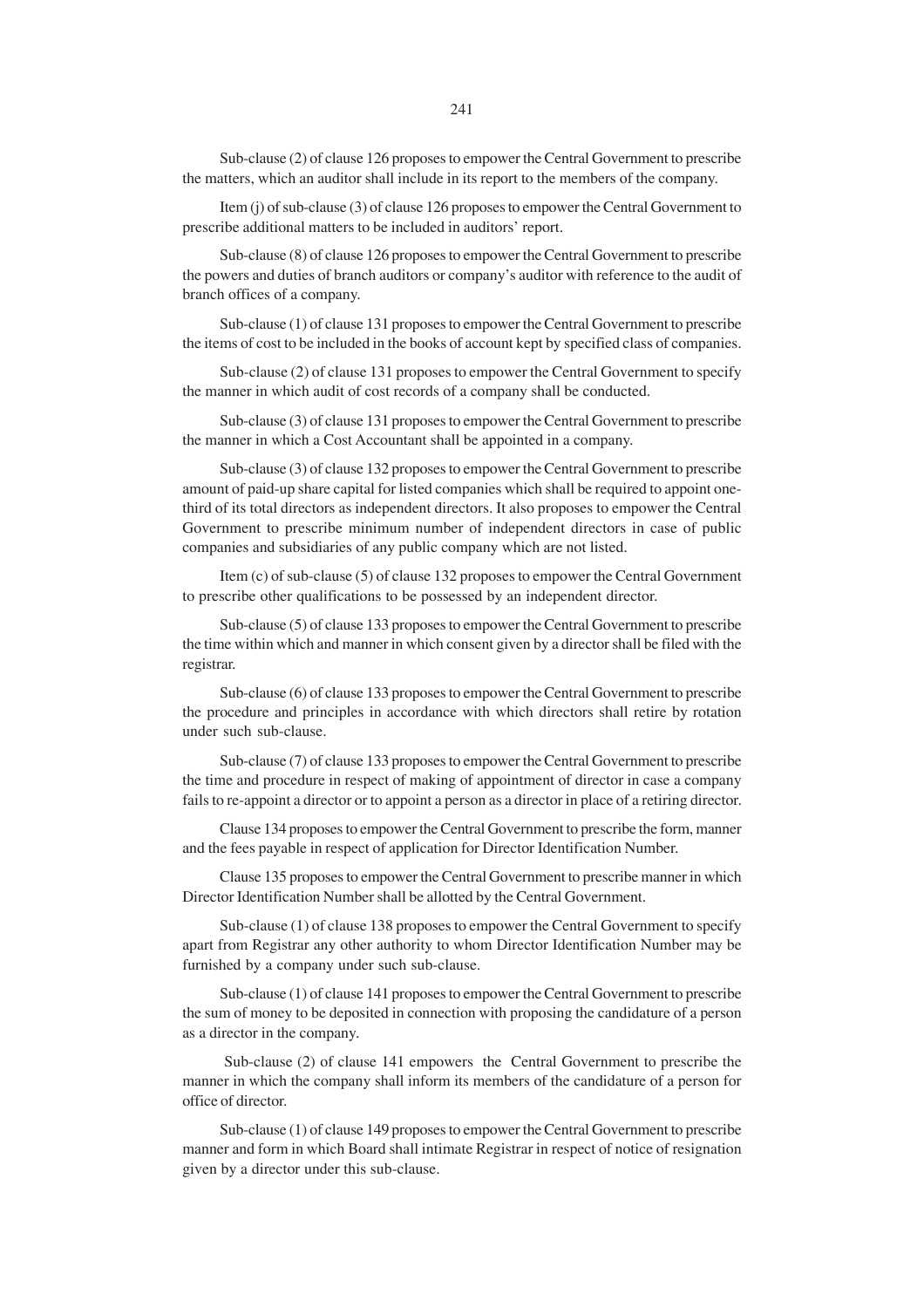Proviso to sub-clause (1) of clause 149 of the Bill proposes to empower the Central Government to prescribe the manner in which a director himself may forward a copy of his resignation to the Registrar under this clause.

Sub-clause (1) of clause 150 proposes to empower the Central Government to prescribe the procedure to be followed by a company while removing a director from his office before the expiry of period of his office.

Sub-clause (1) of clause 151 proposes to empower the Central Government to prescribe the particulars in respect of directors and key managerial personnel to be entered in the register required to be kept by the company pursuant to this clause.

Sub-clause (2) of clause 151 proposes to empower the Central Government to prescribe the particulars and documents to be contained in the return to be filed with the Registrar under such sub-clause.

Proviso to sub-clause (1) of clause 154 proposes to empower the Central Government to issue directions by way of notifications, to the effect that provisions in respect of subclause (1) shall not apply in relation to any class or description of companies or shall apply subject to such exceptions, modifications or conditions as may be specified in the notification.

Sub-clause (2) of clause 154 proposes to empower the Central Government to prescribe other means of communication, which are capable of recording and recognising the participation of the directors and of recording and storing the proceedings of such meetings, which may be used for holding meetings of the Board.

Proviso to sub-clause (2) of clause 154 proposes to empower the Central Government to specify such matters which shall not be dealt with in a meeting of the Board through video conferencing or other electronic means.

Sub-clause (1) of clause 158 proposes to empower the Central Government to prescribe class or description of companies which shall have to constitute an audit committee and a remuneration committee of the Board.

Sub-clause (1) of clause 162 proposes to empower the Central Government to prescribe the manner in which a director shall make disclosure in respect of companies, firms and other bodies corporate in which he has any concern or interest.

Sub-clause (5) of clause 164 proposes to empower the Central Government to prescribe the limits up to which such class of companies governed by section 12 of the Securities and Exchange Board of India Act, 1992 which may be prescribed by the Central Government, shall give loan, or guarantee or make investments. This sub-clause also seeks to empower Central Government to prescribe class of companies governed by section 12 of the Securities and Exchange Board of India Act, 1992 in respect of which limits prescribed *supra* would be applicable.

Sub-clause (8) of clause 164 empower the Central Government to prescribe the particulars which shall be included and the manner in which a register shall be kept by a company giving loan or providing guarantee, etc.

Sub-clause (9) of clause 164 empower the Central Government to prescribe the fees payable for taking extracts or obtaining copies of any part of register maintained under subclause (8) by any company.

Sub-clause (3) of clause 165 proposes to empower the Central Government to prescribe the particulars to be contained in the register to be kept by a company in respect of securities, which are not held in its name.

Proviso to sub-clause (1) of clause 166 proposes to empower the Central Government to prescribe the lower limit of paid-up capital of a company or the upper limit of transactions of a company for entering into contract or arrangement, except with the prior approval by way of special resolution.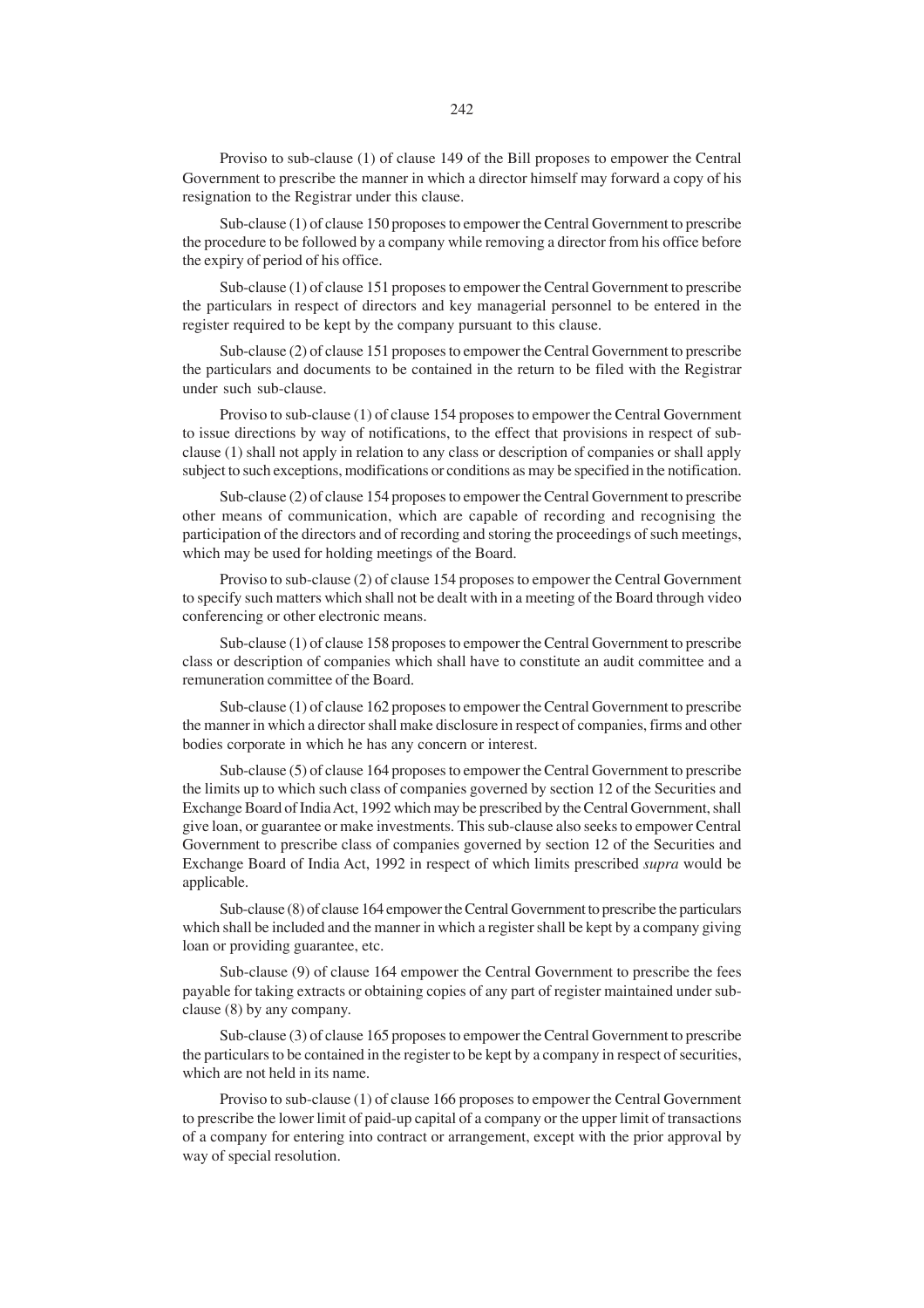Sub-clause (1) of clause 167 proposes to empower Central Government to prescribe particulars and manner in which register(s) in respect of contracts or arrangements to which sub-clause (2) of clause 162 applies shall be kept by every company.

Sub-clause (4) of clause 167 proposes to empower the Central Government to prescribe the manner and fees payable for inspection of register maintained under sub-clause (1).

Sub-clause (1) of clause 169 proposes to empower the Central Government to prescribe the particulars, with reference to payment proposed to be made by transferee or person, which are to be disclosed to members in view of provisions of such sub-clause.

Sub-clause (2) of clause 169 proposes to empower the Central Government to prescribe limits or priorities in respect of any payment made by a company to a managing director or whole-time director or manager of the company by way of compensation for loss of office or as consideration for retirement from office or in connection with such loss or retirement, which shall not be effected by the provisions of sub-clause (1) of this clause.

Sub-clause (1) of clause 175 proposes to empower the Central Government to prescribe the manner in which net profits of a company shall be computed for the purpose of ascertaining the payment of remuneration to a managing or whole-time director or a manager of a company.

Sub-clause (1) of clause 178 proposes to empower the Central Government to prescribe class or description of companies who shall be required to have whole-time key managerial personnel.

Item (b) of sub-clause (3) of clause 193 proposes to empower the Central Government to prescribe fee for furnishing a copy of the final report.

Sub-clause (4) of clause 193 proposes to empower the Central Government to prescribe the manner in which Inspector may authenticate the report.

Sub-clause (3) of clause 201 proposes to empower the Central Government to prescribe the other methods which shall be disclosed in the statement apart from the disclosure indicated in the said sub-clause.

Sub-clause (5) of clause 201 proposes to empower the Central Government to prescribe the form and accompanied documents in which a notice shall be sent under sub-clause (3) of the said clause.

Sub-clause (10) of clause 201 proposes to empower the Central Government to prescribe rules regarding the manner, terms and conditions for takeover offer to be made.

Sub-clause (11) of clause 201 proposes to empower the Central Government to prescribe the manner in which an aggrieved party may appeal to the Tribunal, in the event of any grievances with respect to the takeover offer in case of unlisted companies.

Sub-clause (2) of clause 204 proposes to empower the Central Government to prescribe the manner in which the transferee company shall file a copy of the approved scheme with the Registrar and the Official Liquidator.

Sub-clause (10) of clause 204 proposes to empower the Central Government to prescribe fee due on revised capital for filing an application with the Registrar along with the scheme registered and indication the revised authorised capital.

Sub-clause (1) of clause 205 proposes to empower the Central Government to notify the names of countries to which the provisions of the Chapter shall apply.

Sub-clause (1) of clause 206 proposes to empower the Central Government to prescribe the manner in which the notice is to be given by the transferee company to any dissenting shareholders that the transferee company desired to acquire his share.

Sub-clause (2) of clause 207 proposes to empower the Central Government to prescribe the rules for determining the price for buying of equity shares from the minority shareholders.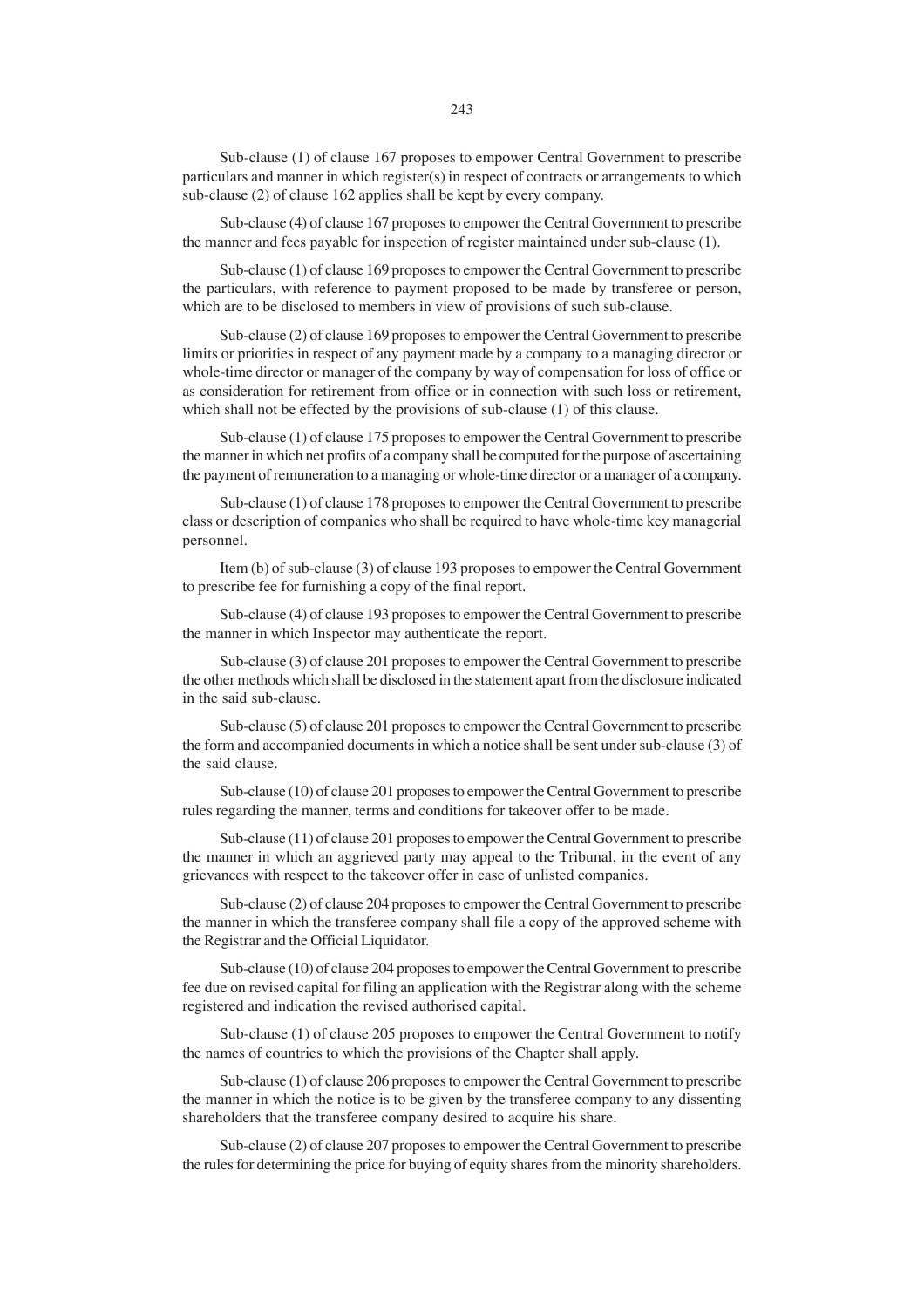Sub-clause (3) of clause 207 proposes to empower the Central Government to prescribe the rules for determining the price for buying of equity shares from the majority shareholders.

Sub-clause (3) of clause 208 proposes to empower the Central Government to prescribe the authority for assessment of compensation to be paid to the member or creditor by the transferee company.

Item (a) of sub-clause (1) of clause 209 proposes to empower the Central Government to prescribe the information and the manner in which every circular containing the offer shall be accompanied with.

Sub-clause (2) of clause 219 proposes to empower the Central Government to prescribe qualifications of persons for registration as a registered valuer other than chartered accountants, cost and works accountants and company secretaries and form to apply for licensing a registered valuer.

Sub-clause (3) of clause 219 proposes to empower the Central Government to prescribe fee for filing application to the Central Government for registration as a registered valuer.

Item (b) of sub-clause (3) of clause 219 proposes to empower the Central Government to prescribe rules to make the valuation.

Sub-clause (1) of clause 220 proposes to empower the Central Government to prescribe the number of experts and their minimum qualification for appointment of such experts in the committee of experts.

Sub-clause (2) of clause 221 proposes to empower the Central Government to prescribe form in which valuation report shall be submitted as well as the manner of its verification.

Sub-clause (3) of clause 221 proposes to empower the Central Government to prescribe the maximum rate which shall be charged by the registered valuer.

Sub-clause (4) of clause 223 proposes to empower the Central Government to prescribe the enquiry officers as well as their powers.

Sub-clause (1) of clause 224 proposes to empower the Central Government to specify the notice period for removal of name of a company.

Sub-clause (2) of clause 224 proposes to empower the Central Government to prescribe the format of public notice to be issued by the Registrar.

Sub-clause (4) of clause 224 proposes to empower the Central Government to prescribe the manner in which public notice shall be published by the Registrar.

Sub-clause (1) of clause 229 proposes to empower the Central Government to prescribe the manner in which an application is to be filed to the Tribunal.

Item (b) of sub-clause (2) of clause 230 proposes to empower the Central Government to prescribe particular and documents and manner of authentication as well as the requisite fee for an application to be made to Tribunal in respect of revival and rehabilitation of sick company.

Item (c) of sub-clause (2) of clause 230 proposes to empower the Central Government to prescribe the draft scheme of revival and rehabilitation.

Sub-clause (1) of clause 234 proposes to empower the Central Government to notify the name of the professionals such as advocates, company secretary, chartered accountant, cost and works accountant to be appointed as interim administrator or company administrator.

Sub-clause (4) of clause 244 proposes to empower the Central Government to prescribe the rules regarding the manner in which the rehabilitation and insolvency fund shall be managed.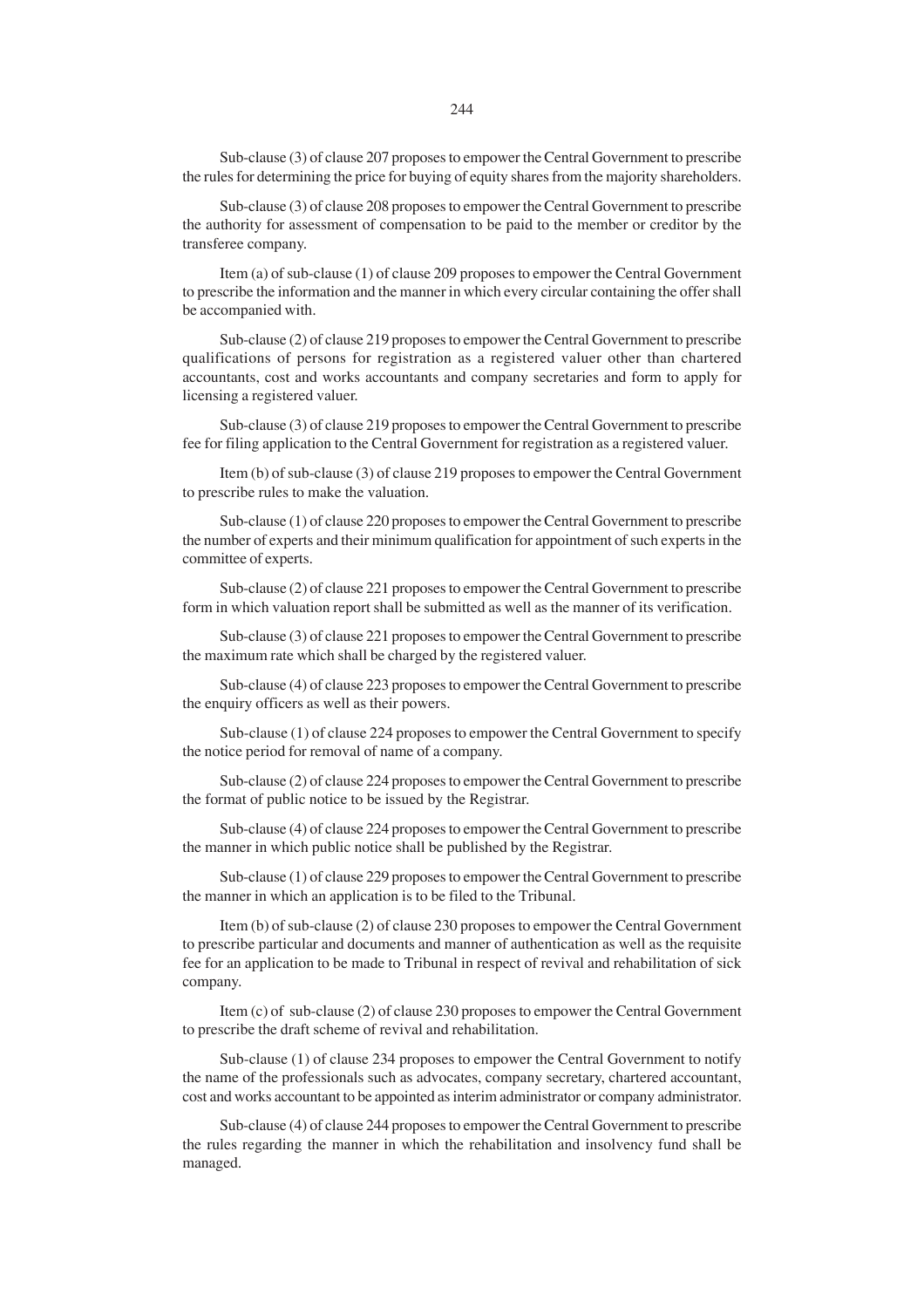Sub-clause (5) of clause 247 proposes to empower the Central Government to prescribe the form and manner in which a statement of affairs is to be filed along with the petition for winding up before the Tribunal.

Sub-clause (1) of clause 249 proposes to empower the Central Government to prescribe the form and manner in which the company is to file its objection along with a statement of its affairs on receipt of orders of the Tribunal on a petition for winding up filed by any person other than the company.

Sub-clause (2) of clause 250 proposes to empower the Central Government to maintain a panel of professionals consisting of their names, experience and other qualifications and also empower to notify the category/class of professionals who can be considered for appointment as provisional liquidator.

Sub-clause (5) of clause 250 proposes to empower the Central Government to prescribe the form in which a declaration is to be filed by the provisional liquidator or Company Liquidator, disclosing conflict of interest or lack of independence in respect of his appointment, if any, with the Tribunal.

Sub-clause (5) of clause 256 proposes to empower the Central Government to prescribe the fee for payment of taking copies or extracts of statements to be submitted by the Company Liquidator.

Sub-clause (5) of clause 262 proposes to empower the Central Government to prescribe the form and manner relating to the convening of the meetings, the procedure to be followed thereat and other matters relating to conduct of business by the committee of inspection.

Sub-clause (1) of clause 263 proposes to empower the Central Government to prescribe the form and manner in which a periodical reports on the progress of the winding up of the company is to be made to the Tribunal by the Company Liquidator.

Sub-clause (2) of clause 266 proposes to empower the Central Government to prescribe the form in which the person appointed to assist Company Liquidator shall discloser information relating to any conflict of interest or lack of independence in respect of his appointment.

Sub-clause (1) of clause 268 proposes to empower the Central Government to prescribe the form and manner in which the Company Liquidator shall keep proper books, minutes of the proceedings at the meeting and other matters in relation to the company under liquidation.

Sub-clause (1) of clause 269 proposes to empower the Central Government to prescribe the form and manner in which the Company Liquidator shall maintain proper and regular books of account including accounts of all receipts and payments made by him in relation to the company under liquidation.

Sub-clause (2) of clause 269 proposes to empower the Central Government to prescribe the following :—

(*a*) number of times the Company Liquidator shall present to the Tribunal account of receipts and payment made to the Liquidator;

(*b*) form in which receipts and payments shall be presented to the Tribunal;

(*c*) form of declaration and manner of its verification.

Sub-clause (4) of clause 285 proposes to empower the Central Government to prescribe the form and manner in which a declaration shall be by the Company Liquidator disclosing any conflict of interest or lack of independence in respect of his appointment with the company and the creditors and such obligation shall continue throughout the term of his or its appointment.

Sub-clause (4) of clause 289 proposes to empower the Central Government to prescribe the form and manner in which the Company Liquidator shall maintain regular and proper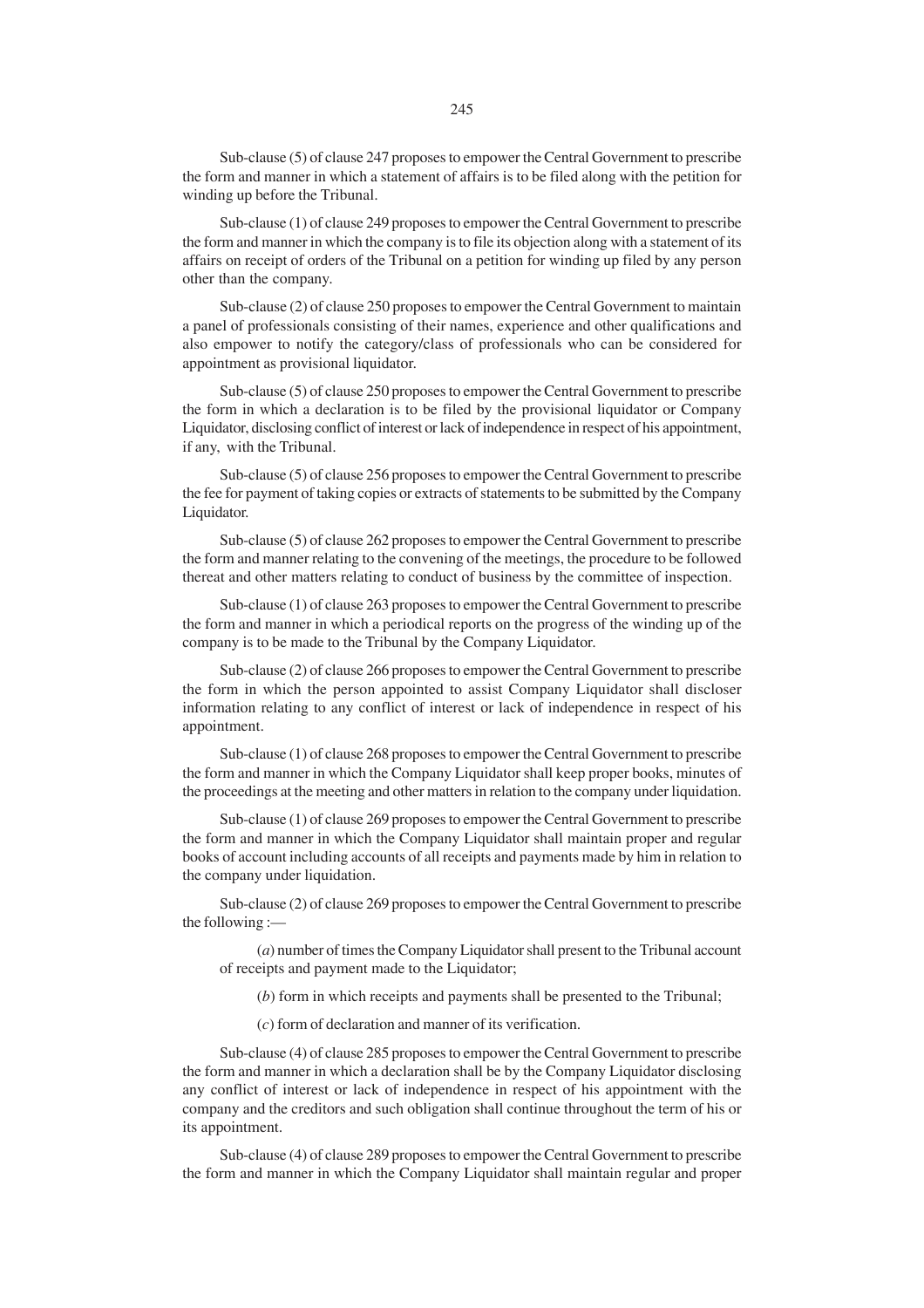Sub-clause (1) of clause 291 proposes to empower the Central Government to prescribe the form and manner of Report on the progress of winding up in which the Company Liquidator shall present it to creditors.

Sub-clause (2) of clause 293 proposes to empower the Central Government to prescribe the form and manner in which meeting of the company shall be called for the purpose of laying the final winding up accounts.

Item (b) of sub-clause (4) of clause 293 proposes to empower the Company Liquidator to prescribe the manner in which Company Liquidator shall file application along with his report to tribunal for passing an order on dissolution of company.

Sub-clause (4) of clause 297 proposes to empower the Central Government to prescribe the form and manner in which a copy of an order staying the proceedings in the winding up shall be forwarded by the company to the Registrar.

Item (b) of sub-clause (1) of clause 302 proposes to empower the Central Government to prescribe the limit on amount payable on account of all wages or salary including wages payable for time or piece work and salary earned wholly or in part by way of commission, etc.

Sub-clause (2) of clause 318 proposes to empower the Central Government to prescribe the circumstances, conditions, restrictions and limitations under which the Company Liquidator shall exercise powers without sanction of the Tribunal.

Sub-clause (3) of clause 318 proposes to empower the Central Government to prescribe the manner in which any creditor or contributory may file application to the Tribunal on powers exercised by Company Liquidator.

Sub-clause (1) of clause 321 proposes to empower the Central Government to prescribe the rules in accordance of which any creditor or contributory of the company may inspect the books and papers of the company.

Sub-clause (1) of clause 323 proposes to empower the Central Government to prescribe the form and manner in which a statement is to be filed duly audited by a person qualified to act as auditor of the company, in relation to company where winding up is not concluded within one year after its commencement.

Sub-clause (4) of clause 323 proposes to empower the Central Government to prescribe the fee on payment of which in which any creditor or contributory of the company may inspect the statement and receive a copy thereof or an extract therfrom.

Clause 324 proposes to empower the Central Government to prescribe the manner and time in which Company Liquidator shall pay the monies received by him as liquidator of any Government company, into the public account of India in the Reserve Bank of India.

Sub-clause (1) of clause 325 proposes to empower the Central Government to prescribe the manner and time in which the Company Liquidator shall deposit the monies received by him in his capacity as Company Liquidator in a scheduled bank to the credit of special bank account.

Sub-clause (3) of clause 327 proposes to empower the Central Government to prescribe the form and manner in which the liquidator shall furnish the statement indicating therein all sums included in payment, the nature of the sums, the names and last known addresses of the persons entitled to participate therein, the amount to which each is entitled and the nature of his claim thereto.

Sub clause (1) of clause 335 proposes to empower the Central Government to prescribe the power and duties of Official Liquidator.

Item (c) to sub-clause (2) of clause 335 proposes to empower the Central Government to prescribe the statistics, information and records relating to companies under winding up, which the Official Liquidator may maintain.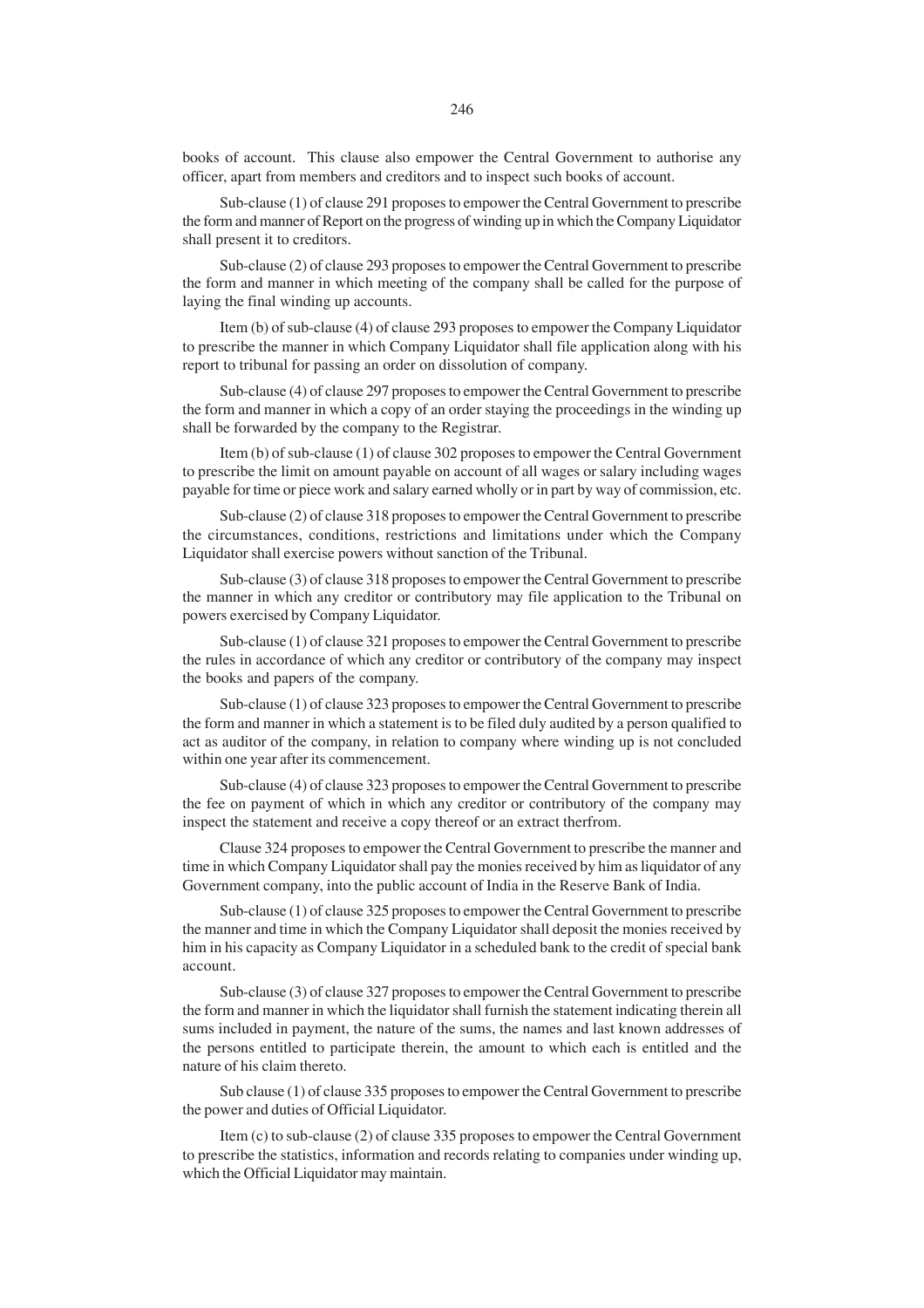Sub clause (4) of clause 336 proposes to empower the Central Government to prescribe the form and manner of the report to be submitted by Official Liquidator to tribunal on any fraud which has been committed in promotion, formation or management of the affairs of the company.

Sub-clause (1) of clause 338 proposes to empower the Central Government to prescribe the manner in which Official Liquidator shall call upon the creditors to prove their claim.

Sub-clause (2) of clause 338 proposes to empower the Central Government to prescribe the manner in which the Official Liquidator shall prepare a list of claims of creditors.

Clause 341 proposes to empower the Central Government to notify certain companies to comply with the provisions of Chapter XXI and such other provisions of this Act with regard to the business carried on by it in India as if it were a company incorporated in India.

Item (c) of sub-clause (1) of clause 342 proposes to empower the Central Government to prescribe particulars to be contained in the list of the directors and secretary to filed by foreign companies.

Sub-clause (3) of clause 342 proposes to empower the Central Government to prescribe form in which all the alteration has to be delivered by the foreign company to the Registrar for registration.

Sub-clause (3) of clause 343 proposes to empower the Central Government to prescribe form in which a copy of list of all places of business established by the company in India has to be delivered by foreign company to the Registrar.

Clause 347 proposes to empower the Central Government to prescribe the fee for registering documents with the Registrar by foreign companies.

Clause 351 proposes to empower the Central Government to prescribe such documents of foreign companies which has or has not established a place of business in India for the purpose of registration of prospectus.

Clause 352 proposes to empower the Central Government to frame rules for following:—

(a) the offer of Indian Depository Receipts;

(b) the requirement of disclosures in prospectus or letter of offer issued in connection with Indian Depository Receipts;

(c) the manner in which the Indian Depository Receipts shall be dealt with in a depository mode and by custodian and underwriters; and

(d) the manner of sale, transfer or transmission of Indian Depository Receipts.

Sub-clause (1) of clause 357 proposes to empower the Central Government to give directions, by notification in the Official Gazette that any of the provisions of the Bill shall not apply to any Government Company or shall apply to any Government Company with such exception, modification and adaptation as may be specified in the notification.

Sub-clause (1) of clause 358 proposes to empower the Central Government to establish such number of offices and at such places as it thinks fit specifying their jurisdiction for the purpose of registration of companies under this Act.

 Sub-clause (2) of clause 358 proposes to empower the Central Government to prescribe power which shall be exercisable by Director General of Registration, Registrars, Additional, Joint, Deputy and Assistant Registrars.

Sub-clause (3) of clause 358 proposes to empower the Central Government to make rules in regard to prescribing the terms and conditions of service, including the salaries payable to persons appointed under this clause.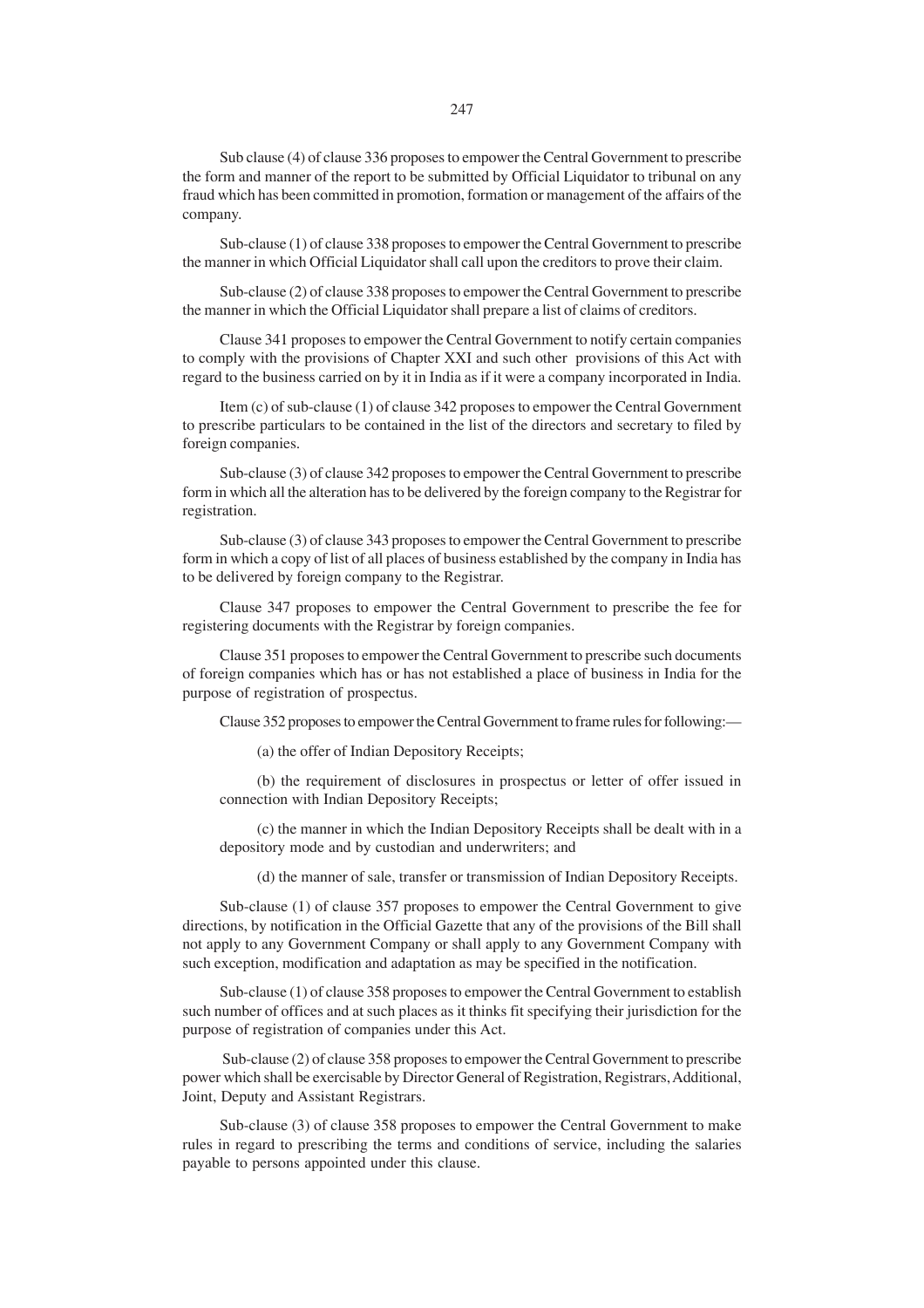Sub-clause (4) of clause 358 proposes to empower the Central Government to direct preparation of seal or seals for authentication of documents required for, or connected with, the registration of companies.

Clause 359 proposes to empower the Central Government to prescribe the manner of authentication of documents filed by company in electronic form, etc., for the purpose.

Item (a) of sub-clause (1) of clause 360 proposes to empower the Central Government to make rules of filing for various application, documents and returns, etc., in electronic form including the manner of their authentication.

Item (b) of sub-clause (1) of clause 360 proposes to empower the Central Government to make rules of service or delivery of any document, notice or communication, etc., in the electronic form and the manner of their authentication.

Item(c) of sub-clause (1) of clause 360 proposes to empower the Central Government to make rules for maintenance of various applications, documents and return filed with the Registrar in the electronic form and manner of their registration or authentication.

Item (d) of sub-clause (1) of clause 360 proposes to empower the Central Government to make rules regarding the manner of inspection of the various documents maintained in the electronic form.

Item (e) of sub-clause (1) of clause 360 proposes to empower the Central Government to make rules for payment of fees, charges or other sums payable through the electronic form.

Item (f) of sub-clause (1) of clause 360 proposes to empower the Central Government to make rules and the manner in which various registry functions shall be performed by Registrar in electronic form.

Sub-clause (2) of clause 360 proposes to empower the Central Government to frame, by notification, a scheme to carry out the provisions of sub-clause (1) of this clause.

Clause 362 proposes to empower the Central Government to provide value-added services through electronic form and levy fee thereon.

Sub-clause (1) of clause 364 proposes to empower the Central Government to prescribe fee and charges required to be paid on account of giving, filing, registering or recording of any document or fact under the provisions of this Act.

Proviso to sub-clause (1) of clause 364 proposes to empower the Central Government to prescribe the additional fee for documents to be submitted, filed, registered or recorded, on any fact or information required under this Act.

Sub-clause (1) of clause 366 proposes to empower the Central Government to issue an order requiring any company or companies to furnish information or statistics with regard to its or their or its constitution or working and time or to produce records or documents in its possession or allow inspection thereof by any officer or furnish such further information as that Government may consider necessary.

Sub-clause (2) of clause 367 proposes to empower the Central Government to give directions, by notification in the Official Gazette, that any of the provisions of the Act shall apply to any Nidhi or shall apply to any Nidhi with such exception, modification and adaptation as may be specified in the notification.

Clause 369 proposes to empower the Central Government to constitute by notification a Tribunal to be known as National Company Law Tribunal and appointment of Chairperson and judicial and technical member thereof.

Clause 371 proposes to empower the Central Government to constitute by notification an Appellate Tribunal to be known as National Company Law Appellate Tribunal and appointment of Chairperson and judicial and technical member thereof.

Clause 375 proposes to empower the Central Government to prescribe for salary, allowances and other terms and conditions payable to the Members of the Tribunal/Appellate Tribunal.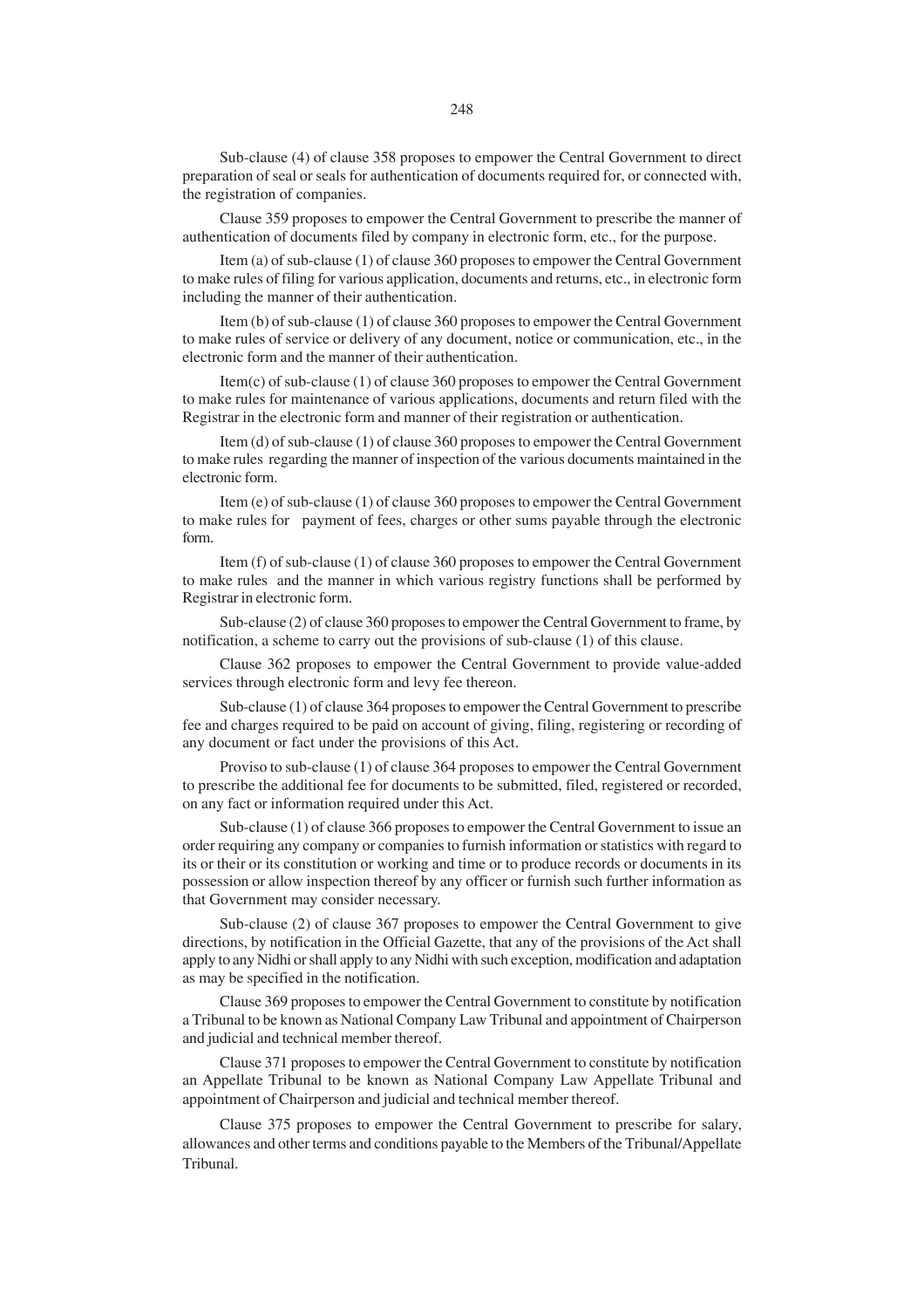Sub-clause (3) of clause 379 proposes to empower the Central Government to prescribe for salary, allowances and other terms and conditions payable to the officers/employees of the Tribunal/Appellate Tribunal.

Clause 380 proposes to empower the Central Government to prescribe the number of benches of NCLT.

Sub-clause (3) of clause 382 proposes to empower the Central Government to prescribe the form and fee for filing an appeal against the order of the Tribunal.

Item (h) of sub-clause (2) of clause 385 proposes to empower the Central Government to prescribe matters other than those specified in this sub-clause, in respect of which the Tribunal and Appellate Tribunal shall be the same powers as are vested in a civil court.

Sub-clause (1) of clause 396 proposes to empower the Central Government to specify the number of special courts to be established for the purpose of providing speedy trial of offences under this Act.

Sub-clause (1) of clause 413 proposes to empower the Central Government to prescribe the manner of imposing penalty by an officer not below the rank of Registrar.

Sub-clause (6) of clause 413 proposes to empower the Central Government to prescribe form, manner and fee for filing an appeal by the aggrieved person against the order made by adjudicating officer.

Sub-clause (1) of clause 414 proposes to empowerthe Central Government to prescribe manner for obtaining the status of a dormant company for such companies which are registered under this Act for a future project or to hold an asset or intellectual property and has no significant accounting transaction or is an inactive company.

Sub-clause (2) of clause 414 proposes to empower the Central Government to prescribe form of certificate to be issued by Registrar allowing the status of a dormant company.

Sub-clause (3) of clause 414 proposes to empower the Central Government to prescribe form of register of dormant companies to be maintained by the Registrar.

Sub-clause (5) of clause 414 proposes to empower the Central Government to prescribe minimum number of directors, documents to be filed and annual fee to be paid to Registrar by a dormant company to retain its dormant status and also empower the Central Government to prescribe form of application, documents and fee to be paid to Registrar for becoming an active company.

Sub-clause (2) of clause 418 proposes to empower the Central Government to prescribe fee for application to be made to the Central Government or to the Tribunal in respect of any approval, sanction, consent, confirmation or recognition and also in respect of any direction or exemption to be given or granted by the Government or the Tribunal.

Sub-clause (1) of clause 422 proposes to empower the Central Government to prescribe maximum number of persons for forming association or partnership unless it is registered under this Act or is formed under any other law for the time being in force.

Proviso 4 to sub-clause (2) of clause 424 proposes to empower the Central Government to prescribe the manner in which provident fund, superannuation fund, welfare fund or other fund for the benefit of the officer and other employees of the Company Law Board, who has become officers and employees of the Central Government shall be dealt with by it consequent upon dissolution of Company Law Board.

The matters in respect of which notification may be issued or rules may be made in accordance with the aforesaid provisions of the Bill are matters of procedure and detail and it is not practicable to provide for them in the Bill itself.

The delegation of legilative power is, therefore, of a normal character.